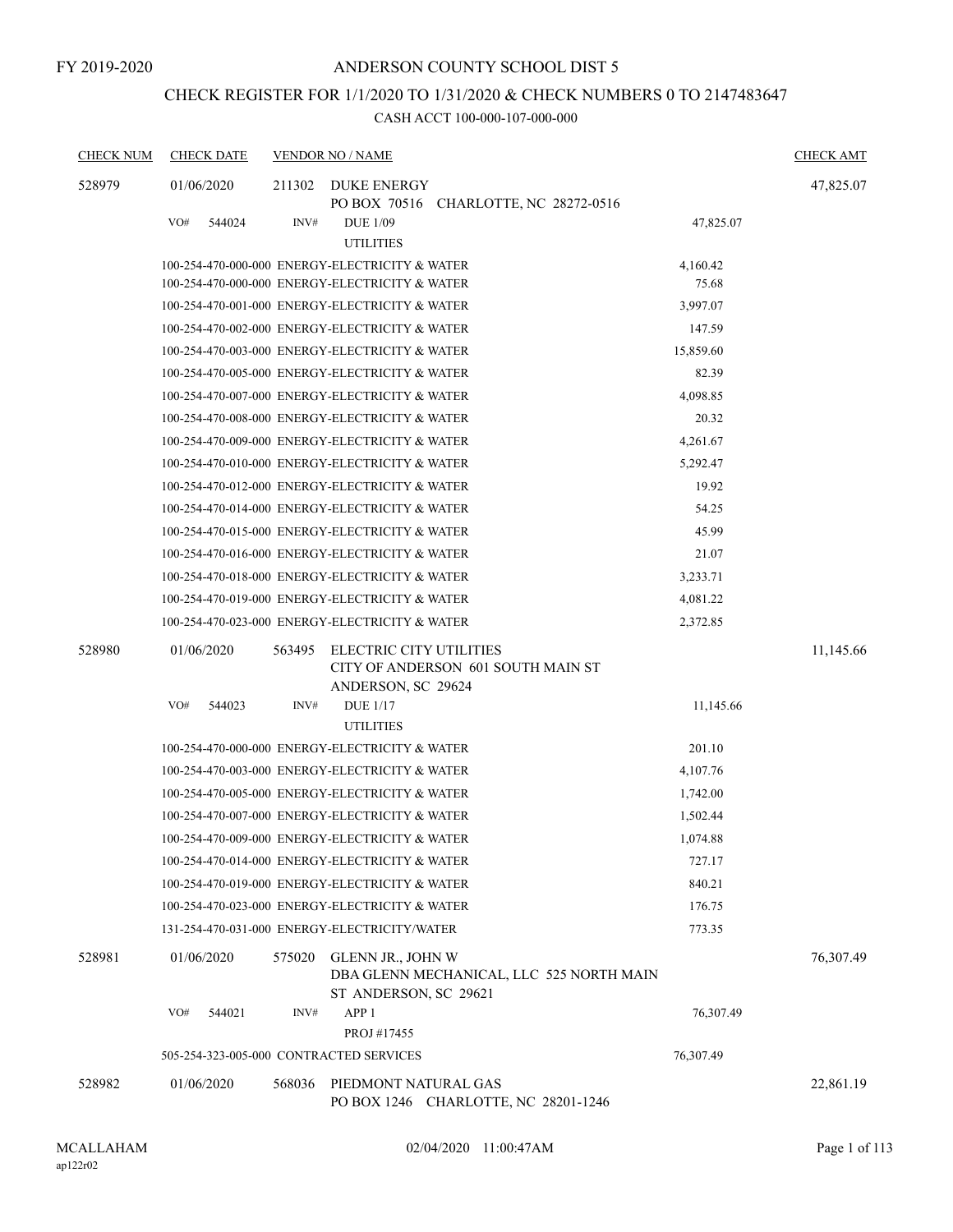# CHECK REGISTER FOR 1/1/2020 TO 1/31/2020 & CHECK NUMBERS 0 TO 2147483647

| <b>CHECK NUM</b> | <b>CHECK DATE</b> |                                                              |        | <b>VENDOR NO / NAME</b>                                                                     |     |       |                      |           | <b>CHECK AMT</b> |
|------------------|-------------------|--------------------------------------------------------------|--------|---------------------------------------------------------------------------------------------|-----|-------|----------------------|-----------|------------------|
|                  | VO#               | 544022                                                       | INV#   | <b>DUE 1/20</b>                                                                             |     |       |                      | 22,861.19 |                  |
|                  |                   |                                                              |        | <b>UTILITIES</b>                                                                            |     |       |                      |           |                  |
|                  |                   | 100-254-472-000-000 ENERGY-GAS                               |        |                                                                                             |     |       | 829.32               |           |                  |
|                  |                   | 100-254-472-001-000 ENERGY-GAS                               |        |                                                                                             |     |       | 4,721.96             |           |                  |
|                  |                   | 100-254-472-002-000 ENERGY-GAS                               |        |                                                                                             |     |       | 3,014.03             |           |                  |
|                  |                   | 100-254-472-005-000 ENERGY-GAS                               |        |                                                                                             |     |       | 1,734.70             |           |                  |
|                  |                   | 100-254-472-005-000 ENERGY-GAS                               |        |                                                                                             |     |       | 29.53                |           |                  |
|                  |                   | 100-254-472-009-000 ENERGY-GAS                               |        |                                                                                             |     |       | 141.04               |           |                  |
|                  |                   | 100-254-472-011-000 ENERGY-GAS                               |        |                                                                                             |     |       | 582.03               |           |                  |
|                  |                   | 100-254-472-013-000 ENERGY-GAS                               |        |                                                                                             |     |       | 684.41               |           |                  |
|                  |                   | 100-254-472-014-000 ENERGY-GAS                               |        |                                                                                             |     |       | 1,777.24             |           |                  |
|                  |                   | 100-254-472-015-000 ENERGY-GAS                               |        |                                                                                             |     |       | 861.23               |           |                  |
|                  |                   | 100-254-472-016-000 ENERGY-GAS                               |        |                                                                                             |     |       | 1,264.28             |           |                  |
|                  |                   | 100-254-472-019-000 ENERGY-GAS                               |        |                                                                                             |     |       | 1,301.83             |           |                  |
|                  |                   | 100-254-472-020-000 ENERGY-GAS                               |        |                                                                                             |     |       | 422.35               |           |                  |
|                  |                   | 100-254-472-021-000 ENERGY- GAS                              |        |                                                                                             |     |       | 1,824.55             |           |                  |
|                  |                   | 100-254-472-023-000 ENERGY-GAS                               |        |                                                                                             |     |       | 1,284.83             |           |                  |
|                  |                   | 600-256-470-002-000 ENERGY                                   |        |                                                                                             |     |       | 83.89                |           |                  |
|                  |                   | 600-256-470-005-000 ENERGY                                   |        |                                                                                             |     |       | 152.27               |           |                  |
|                  |                   | 600-256-470-009-000 ENERGY                                   |        |                                                                                             |     |       | 840.56               |           |                  |
|                  |                   | 600-256-470-011-000 ENERGY                                   |        |                                                                                             |     |       | 221.42               |           |                  |
|                  |                   | 600-256-470-014-000 ENERGY                                   |        |                                                                                             |     |       | 222.06               |           |                  |
|                  |                   | 600-256-470-015-000 ENERGY                                   |        |                                                                                             |     |       | 152.66               |           |                  |
|                  |                   | 600-256-470-016-000 ENERGY                                   |        |                                                                                             |     |       | 194.68               |           |                  |
|                  |                   | 600-256-470-017-000 ENERGY                                   |        |                                                                                             |     |       | 190.10               |           |                  |
|                  |                   | 600-256-470-019-000 ENERGY                                   |        |                                                                                             |     |       | 153.88               |           |                  |
|                  |                   | 600-256-470-021-000 ENERGY                                   |        |                                                                                             |     |       | 176.34               |           |                  |
| 528983           | 01/06/2020        |                                                              | 574096 | SUMMIT CONSTRUCTION GROUP LLS<br>101 CONCORD CIR ANDERSON, SC 29621                         |     |       |                      |           | 25,400.00        |
|                  | VO#               | 544020                                                       | INV#   | 153 & 154<br>TL HANNA                                                                       | PO# | 10183 |                      | 25,400.00 |                  |
|                  |                   |                                                              |        | 505-253-520-002-TUR BASEBALL/SOFTBALL TURF                                                  |     |       | 10,000.00            |           |                  |
|                  |                   |                                                              |        | 505-253-520-002-TUR BASEBALL/SOFTBALL TURF                                                  |     |       | 15,400.00            |           |                  |
| 528984           | 01/07/2020        |                                                              | 576273 | ACADEMY BUS LLC<br>111 PATERSON AVENUE HOBOKEN, NJ 07030                                    |     |       |                      |           | 9,746.00         |
|                  | VO#               | 544107                                                       | INV#   | 8254837, 4838<br><b>WESTSIDE HS</b>                                                         | PO# | 11933 |                      | 9,746.00  |                  |
|                  |                   | 100-271-410-003-BUS SUPPLIES<br>100-271-410-003-BUS SUPPLIES |        |                                                                                             |     |       | 4,873.00<br>4,873.00 |           |                  |
| 528985           | 01/07/2020        |                                                              | 570950 | ANDERSON COUNTY SHERIFF'S OFFICE<br>ATTN: JAMIE LAZAR 305 CAMSON ROAD<br>ANDERSON, SC 29621 |     |       |                      |           | 157.50           |
|                  | VO#               | 544108                                                       | INV#   | <b>DEC 16</b>                                                                               |     |       |                      | 157.50    |                  |
|                  |                   |                                                              |        |                                                                                             |     |       |                      |           |                  |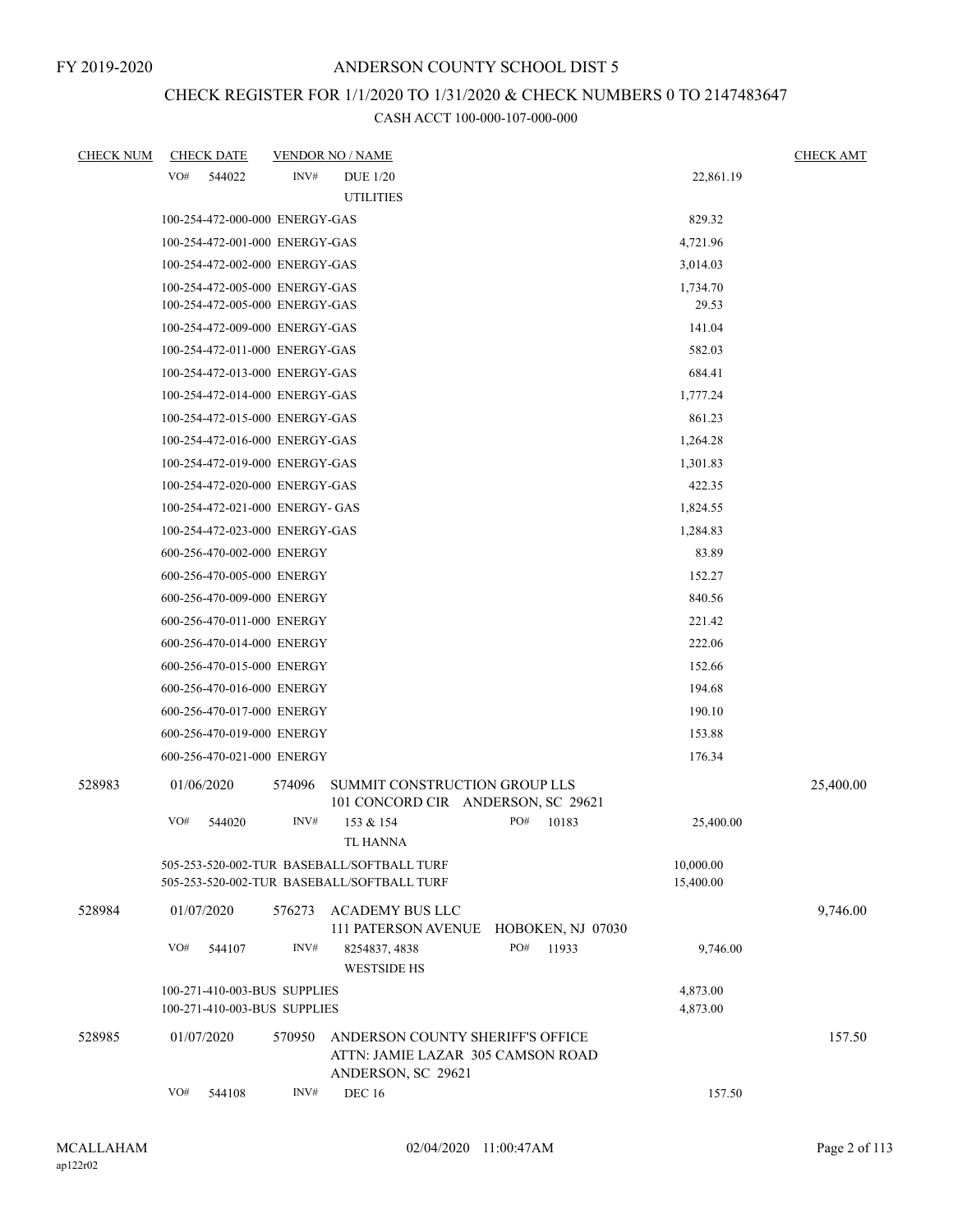#### CHECK REGISTER FOR 1/1/2020 TO 1/31/2020 & CHECK NUMBERS 0 TO 2147483647

| <b>CHECK NUM</b> |     | <b>CHECK DATE</b> |        | <b>VENDOR NO / NAME</b>                                                               |     |       |           | <b>CHECK AMT</b> |
|------------------|-----|-------------------|--------|---------------------------------------------------------------------------------------|-----|-------|-----------|------------------|
|                  |     |                   |        | TLH BASKETBALL                                                                        |     |       |           |                  |
|                  |     |                   |        | 702-271-660-002-753 BASKETBALL GATE EXPENSE                                           |     |       | 157.50    |                  |
| 528987           |     | 01/07/2020        | 575879 | BELL, GATLIN**<br>16 BOGGS DR LIBERTY, SC 29657                                       |     |       |           | 131.70           |
|                  | VO# | 544085            | INV#   | <b>DEC 18</b>                                                                         |     |       | 131.70    |                  |
|                  |     |                   |        | WRESTLING                                                                             |     |       |           |                  |
|                  |     |                   |        | 706-271-660-006-697 WRESTLING GATE RECEIPTS EXPENSE                                   |     |       | 131.70    |                  |
| 528989           |     | 01/07/2020        | 575832 | <b>BONDED FILTER CO, LLC</b><br>DEPT#SF 81 PO BOX 830525 BIRMINGHAM, AL<br>35283-0525 |     |       |           | 18,951.55        |
|                  | VO# | 544115            | INV#   | <b>SEPT-NOV</b>                                                                       | PO# | 11404 | 18,951.55 |                  |
|                  |     |                   |        | <b>FILTER SERVICE</b>                                                                 |     |       |           |                  |
|                  |     |                   |        | 100-254-323-000-600 MAINTENANCE SERVICES                                              |     |       | 0.00      |                  |
|                  |     |                   |        | 100-254-323-001-600 MAINTENANCE SERVICES                                              |     |       | 857.63    |                  |
|                  |     |                   |        | 100-254-323-002-600 MAINTENANCE SERVICES                                              |     |       | 1,985.53  |                  |
|                  |     |                   |        | 100-254-323-003-600 MAINTENANCE SERVICES                                              |     |       | 2,045.97  |                  |
|                  |     |                   |        | 100-254-323-005-600 MAINTENANCE SERVICES                                              |     |       | 1,329.75  |                  |
|                  |     |                   |        | 100-254-323-006-600 MAINTENANCE SERVICES                                              |     |       | 2,060.79  |                  |
|                  |     |                   |        | 100-254-323-007-600 MAINTENANCE SERVICES                                              |     |       | 734.03    |                  |
|                  |     |                   |        | 100-254-323-008-600 MAINTENANCE SERVICES                                              |     |       | 751.47    |                  |
|                  |     |                   |        | 100-254-323-009-600 MAINTENANCE SERVICES                                              |     |       | 0.00      |                  |
|                  |     |                   |        | 100-254-323-010-600 MAINTENANCE SERVICES                                              |     |       | 726.28    |                  |
|                  |     |                   |        | 100-254-323-011-600 MAINTENANCE SERVICES                                              |     |       | 651.66    |                  |
|                  |     |                   |        | 100-254-323-012-600 MAINTENANCE SERVICES                                              |     |       | 619.18    |                  |
|                  |     |                   |        | 100-254-323-013-600 MAINTENANCE SERVICES                                              |     |       | 1,407.99  |                  |
|                  |     |                   |        | 100-254-323-014-600 MAINTENANCE SERVICES                                              |     |       | 0.00      |                  |
|                  |     |                   |        | 100-254-323-015-600 MAINTENANCE SERVICES                                              |     |       | 331.62    |                  |
|                  |     |                   |        | 100-254-323-016-600 MAINTENANCE SERVICES                                              |     |       | 707.58    |                  |
|                  |     |                   |        | 100-254-323-017-600 MAINTENANCE SERVICES                                              |     |       | 1,031.92  |                  |
|                  |     |                   |        | 100-254-323-018-600 MAINTENANCE SERVICES                                              |     |       | 274.02    |                  |
|                  |     |                   |        | 100-254-323-019-600 MAINTENANCE SERVICES                                              |     |       | 716.44    |                  |
|                  |     |                   |        | 100-254-323-020-600 MAINTENANCE SERVICES                                              |     |       | 1,675.63  |                  |
|                  |     |                   |        | 100-254-323-021-600 MAINTENANCE SERVICES                                              |     |       | 937.55    |                  |
|                  |     |                   |        | 100-254-323-023-600 MAINTENANCE SERVICES                                              |     |       | 106.51    |                  |
| 528991           |     | 01/07/2020        | 575051 | CAMPBELL, JIMMY^^<br>#6 FOWLER RD LYMAN, SC 29365                                     |     |       |           | 399.10           |
|                  | VO# | 544079            | INV#   | <b>DEC 14</b>                                                                         |     |       | 399.10    |                  |
|                  |     |                   |        | WHS WRESTLING                                                                         |     |       |           |                  |
|                  |     |                   |        | 703-271-660-003-697 WRESTLING GATE RECEIPTS EXPENSE                                   |     |       | 399.10    |                  |
| 528992           |     | 01/07/2020        | 575497 | CAPITAL LIGHTING & SUPPLY, LLC<br>PO BOX 404749 ATLANTA, GA 30384                     |     |       |           | 587.84           |
|                  | VO# | 544050            | INV#   | S039012083                                                                            |     |       | 415.57    |                  |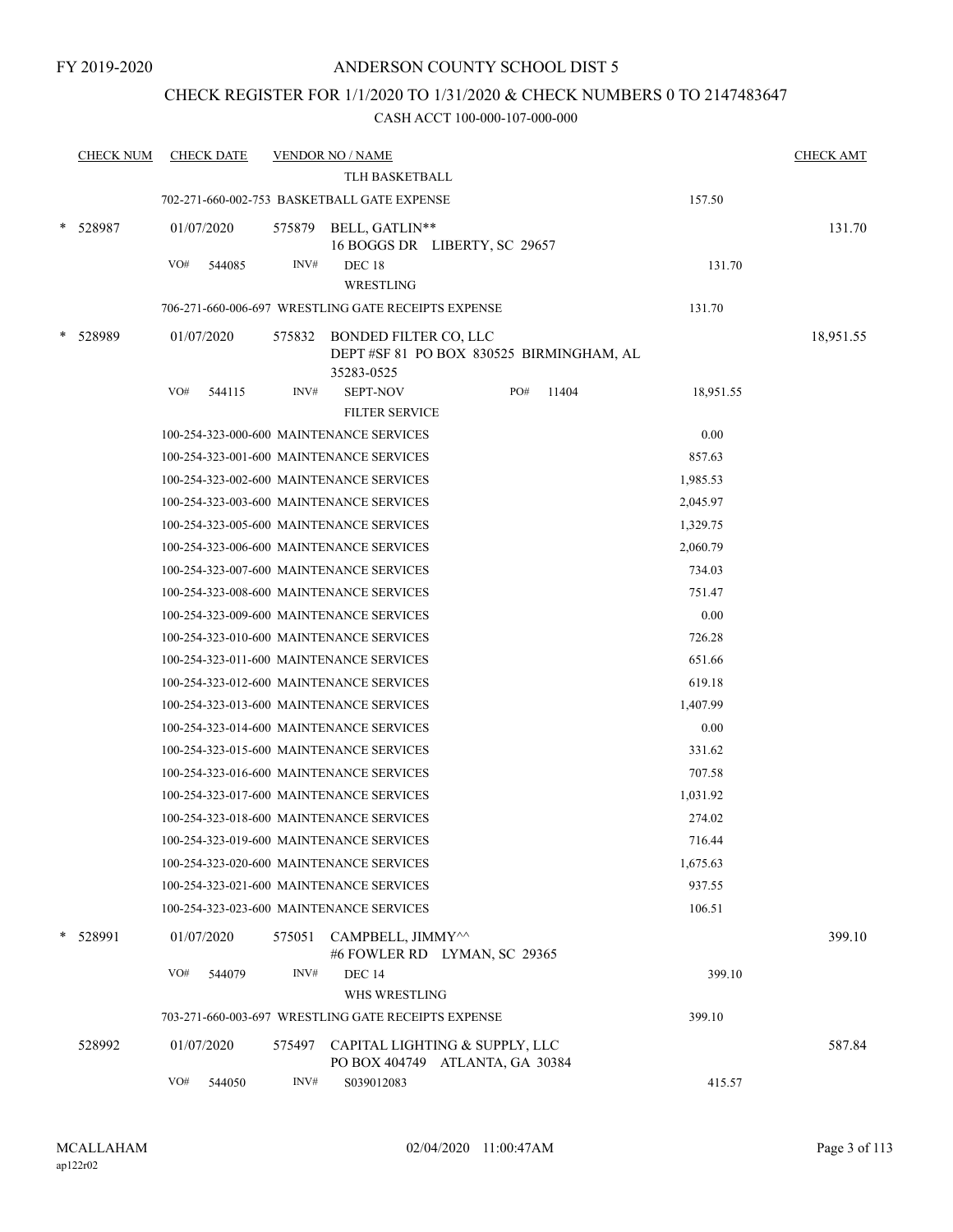## CHECK REGISTER FOR 1/1/2020 TO 1/31/2020 & CHECK NUMBERS 0 TO 2147483647

| <b>CHECK NUM</b> |     | <b>CHECK DATE</b> |                                | <b>VENDOR NO / NAME</b>                                                                             |              |          | <b>CHECK AMT</b> |
|------------------|-----|-------------------|--------------------------------|-----------------------------------------------------------------------------------------------------|--------------|----------|------------------|
|                  |     |                   |                                | <b>SOUTHWOOD</b>                                                                                    |              |          |                  |
|                  |     |                   |                                | 100-254-410-021-400 HVAC/ELECTRICAL/PLUMBING                                                        |              | 415.57   |                  |
|                  | VO# | 544051            | INV#                           | S039071746                                                                                          |              | 172.27   |                  |
|                  |     |                   |                                | <b>SUPPLIES</b>                                                                                     |              |          |                  |
|                  |     |                   |                                | 100-254-410-009-400 HVAC/ELECTRICAL/PLUMBING                                                        |              | 86.13    |                  |
|                  |     |                   |                                | 100-254-410-014-400 HVAC/ELECTRICAL/PLUMBING                                                        |              | 86.14    |                  |
| 528993           |     | 01/07/2020        | 156900                         | CAROLINA PRODUCE COMPANY<br>POBOX 3849 ATT: ACCOUNTS RECEIVABLE<br>ANDERSON, SC 29622               |              |          | 2,370.85         |
|                  | VO# | 544117            | INV#                           | 906371                                                                                              |              | 1,514.85 |                  |
|                  |     |                   |                                | <b>NEW PROSPECT</b>                                                                                 |              |          |                  |
|                  |     |                   | 600-256-460-010-FFV FOOD-FFVP  |                                                                                                     |              | 1,514.85 |                  |
|                  | VO# | 544118            | INV#                           | 906365<br><b>VARENNES</b>                                                                           |              | 856.00   |                  |
|                  |     |                   | 600-256-460-016-FFV FOOD- FFVP |                                                                                                     |              | 856.00   |                  |
|                  |     |                   |                                |                                                                                                     |              |          |                  |
| 528994           |     | 01/07/2020        | 160602                         | CDW GOVERNMENT<br>75 REMITTANCE DRIVE SUITE 1515 ATT:<br>ACCOUNTS RECEIVABLE CHICAGO, IL 60675-1515 |              |          | 424.41           |
|                  | VO# | 544119            | INV#                           | WCX2165                                                                                             | PO#<br>12090 | 424.41   |                  |
|                  |     |                   |                                | <b>TONER</b>                                                                                        |              |          |                  |
|                  |     |                   | 100-233-410-001-000 SUPPLIES   |                                                                                                     |              | 424.41   |                  |
| 528995           |     | 01/07/2020        | 571748                         | <b>COLONIAL LIFE</b><br>PREMIUM PROCESSING PO BOX 903 COLUMBIA,<br>SC 29202-0903                    |              |          | 7,287.26         |
|                  | VO# | 544121            | INV#                           | <b>DEC 2019</b>                                                                                     |              | 7,287.26 |                  |
|                  |     |                   |                                | CONTROL#E4041711                                                                                    |              |          |                  |
|                  |     |                   |                                | 100-000-469-000-000 LIFE INSURANCE PAYABLE                                                          |              | 7,287.26 |                  |
| 528996           |     | 01/07/2020        | 572873                         | CRAIG, JAMES <sup>^^</sup><br>224 TROTTERS RIDGE LANE SIMPSONVILLE, SC                              |              |          | 119.00           |
|                  | VO# | 544082            | INV#                           | 29681<br>12/17 WHS                                                                                  |              | 119.00   |                  |
|                  |     |                   |                                | <b>BBALL OFFICIAL</b>                                                                               |              |          |                  |
|                  |     |                   |                                | 703-271-660-003-753 BASKETBALL GATE EXPENSE                                                         |              | 119.00   |                  |
|                  |     |                   |                                |                                                                                                     |              |          |                  |
| 528997           |     | 01/07/2020        | 571771                         | <b>CUSTOM EDUCATIONAL FURNISHINGS</b><br>PO BOX 848 TAYLORSVILLE, NC 28681                          |              |          | 836.00           |
|                  | VO# | 544120            | INV#                           | 2550010<br><b>SHELVES</b>                                                                           | PO#<br>11976 | 836.00   |                  |
|                  |     |                   |                                | 505-271-540-002-BSC BASEBALL&SOFTBALL COMPLEX                                                       |              | 418.00   |                  |
|                  |     |                   |                                | 505-271-540-003-BSC BASEBALL&SOFTBALL COMPLEX                                                       |              | 418.00   |                  |
|                  |     |                   |                                |                                                                                                     |              |          |                  |
| 528998           |     | 01/07/2020        | 576366                         | DAVIS FLORAL CO<br>1851 BOWMAN HIGHWAY DEWY ROSE, GA 30634                                          |              |          | 540.60           |
|                  | VO# | 544122            | INV#                           | 36634<br>NORTH POINTE                                                                               |              | 540.60   |                  |
|                  |     |                   |                                | 713-271-660-013-256 FUNDRAISERS EXPENSE                                                             |              | 540.60   |                  |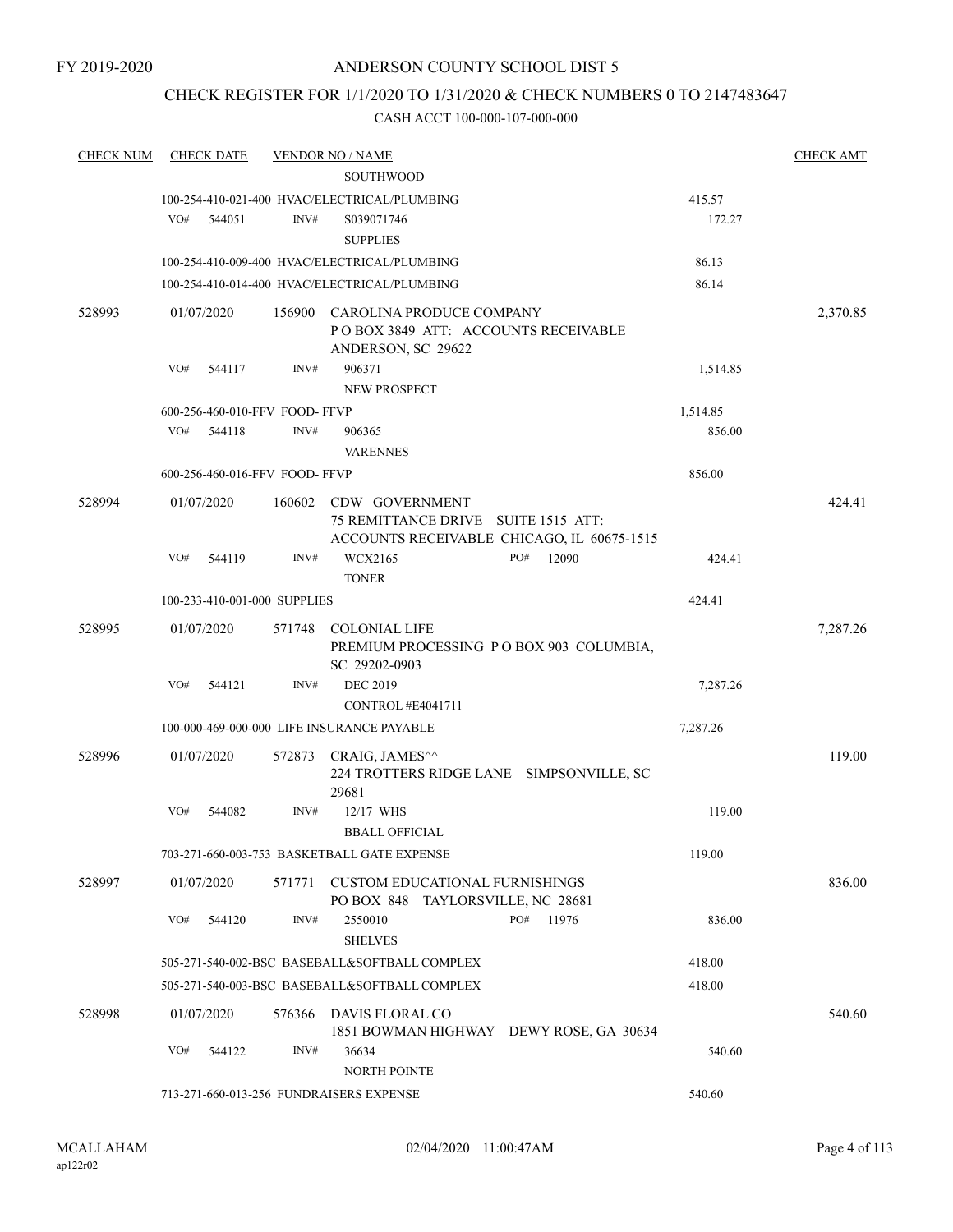# CHECK REGISTER FOR 1/1/2020 TO 1/31/2020 & CHECK NUMBERS 0 TO 2147483647

| <b>CHECK NUM</b> | <b>CHECK DATE</b>             |        | <b>VENDOR NO / NAME</b>                                                                               |     |       |          | <b>CHECK AMT</b> |
|------------------|-------------------------------|--------|-------------------------------------------------------------------------------------------------------|-----|-------|----------|------------------|
| 528999           | 01/07/2020                    | 198651 | DELL MARKETING LP<br>PO BOX 534118 ATT: ACCOUNTS RECEIVABLE<br>ATLANTA, GA 30353-4118                 |     |       |          | 2,681.41         |
|                  | VO#<br>544123                 | INV#   | 10362806909<br><b>TECHNOLOGY</b>                                                                      | PO# | 12029 | 2,681.41 |                  |
|                  |                               |        | 505-266-345-000-TEC SMARTBOARD REPLACMENTS                                                            |     |       | 2,681.41 |                  |
| 529000           | 01/07/2020                    | 573223 | <b>DEPT OF ADMINISTRATION</b><br>SUITE 409 1200 SENATE STREET COLUMBIA, SC<br>29201                   |     |       |          | 783.17           |
|                  | VO#<br>544124                 | INV#   | 90282751<br>CUST #3045003                                                                             |     |       | 783.17   |                  |
|                  | 100-266-340-000-000 TELEPHONE |        |                                                                                                       |     |       | 76.45    |                  |
|                  | 100-266-340-001-000 TELEPHONE |        |                                                                                                       |     |       | 44.17    |                  |
|                  | 100-266-340-005-000 TELEPHONE |        |                                                                                                       |     |       | 44.17    |                  |
|                  | 100-266-340-007-000 TELEPHONE |        |                                                                                                       |     |       | 44.17    |                  |
|                  | 100-266-340-008-000 TELEPHONE |        |                                                                                                       |     |       | 44.17    |                  |
|                  | 100-266-340-009-000 TELEPHONE |        |                                                                                                       |     |       | 44.17    |                  |
|                  | 100-266-340-010-000 TELEPHONE |        |                                                                                                       |     |       | 44.17    |                  |
|                  | 100-266-340-011-000 TELEPHONE |        |                                                                                                       |     |       | 44.17    |                  |
|                  | 100-266-340-012-000 TELEPHONE |        |                                                                                                       |     |       | 44.17    |                  |
|                  | 100-266-340-013-000 TELEPHONE |        |                                                                                                       |     |       | 44.17    |                  |
|                  | 100-266-340-014-000 TELEPHONE |        |                                                                                                       |     |       | 44.17    |                  |
|                  | 100-266-340-016-000 TELEPHONE |        |                                                                                                       |     |       | 44.17    |                  |
|                  | 100-266-340-017-000 TELEPHONE |        |                                                                                                       |     |       | 44.17    |                  |
|                  | 100-266-340-019-000 TELEPHONE |        |                                                                                                       |     |       | 44.17    |                  |
|                  | 100-266-340-020-000 TELEPHONE |        |                                                                                                       |     |       | 44.17    |                  |
|                  | 100-266-340-021-000 TELEPHONE |        |                                                                                                       |     |       | 44.17    |                  |
|                  | 131-266-340-031-000 TELEPHONE |        |                                                                                                       |     |       | 44.17    |                  |
| * 529003         | 01/07/2020                    | 249700 | GLENN PLUMBING COMPANY, INC<br>481 EAST WHITNER STREET ATT: ACCOUNTS<br>RECEIVABLE ANDERSON, SC 29624 |     |       |          | 1,042.16         |
|                  | VO#<br>544029                 | INV#   | 1219025<br><b>MCCANTS</b>                                                                             |     |       | 1,042.16 |                  |
|                  |                               |        | 600-256-323-005-000 REPAIRS TO EQUIPMENT                                                              |     |       | 1,042.16 |                  |
| * 529005         | 01/07/2020                    | 572821 | HARDEN, ALLAN^^<br>14 SOMERLEAF WAY SIMPSONVILLE, SC 29681                                            |     |       |          | 119.00           |
|                  | VO#<br>544081                 | INV#   | 12/12 WHS<br><b>BBALL OFFICIAL</b>                                                                    |     |       | 119.00   |                  |
|                  |                               |        | 703-271-660-003-753 BASKETBALL GATE EXPENSE                                                           |     |       | 119.00   |                  |
| 529006           | 01/07/2020                    | 576027 | HOME DEPOT USA, INC<br>PO BOX 742604 ATLANTA, GA 30374-2604                                           |     |       |          | 370.21           |
|                  | VO#<br>544046                 | INV#   | 526614060<br><b>FLOOR RUNNER</b>                                                                      |     |       | 370.21   |                  |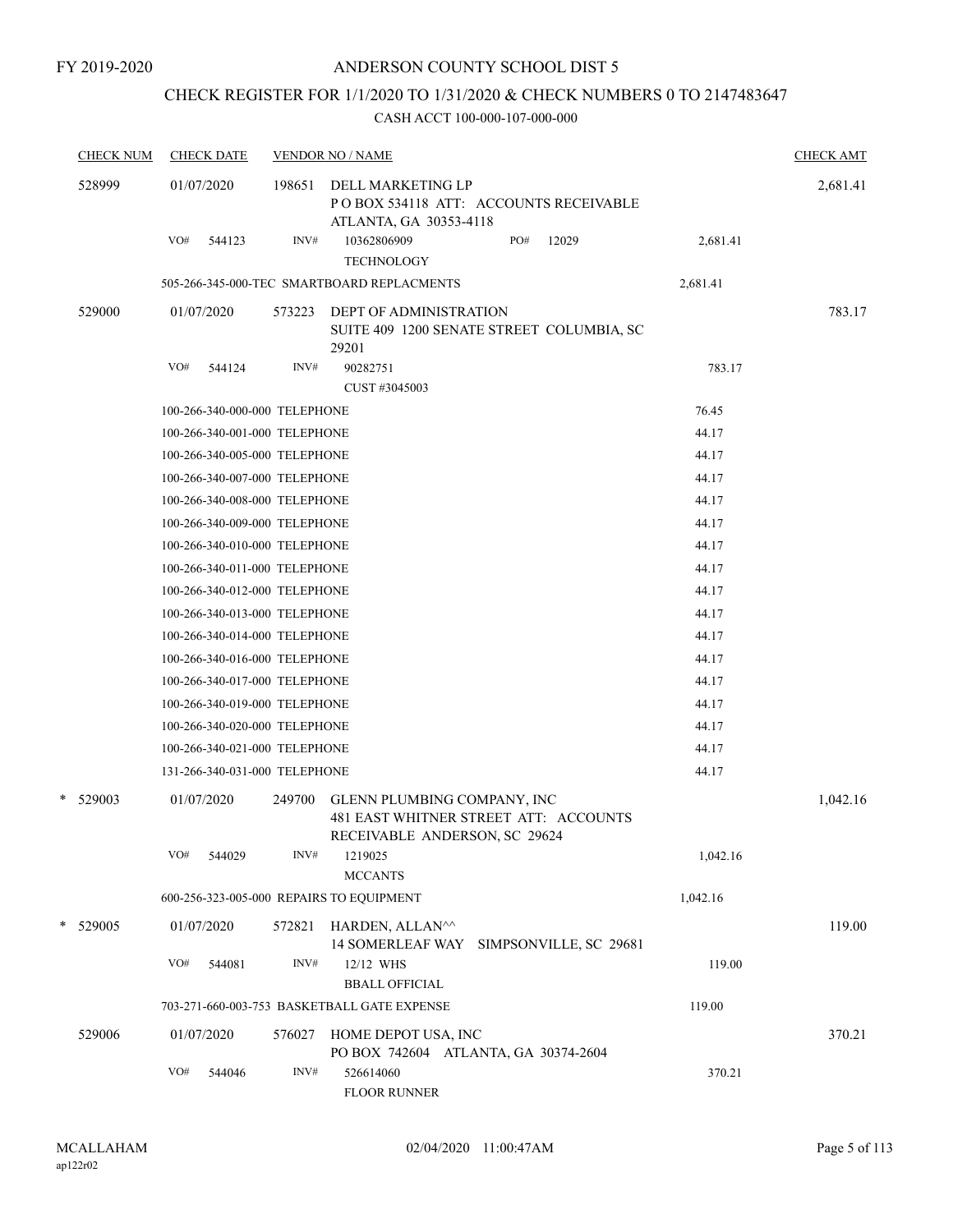# CHECK REGISTER FOR 1/1/2020 TO 1/31/2020 & CHECK NUMBERS 0 TO 2147483647

|   | <b>CHECK NUM</b> |     | <b>CHECK DATE</b>                 |        | <b>VENDOR NO / NAME</b><br>100-254-410-003-001 SUPPLIES - MAINTENANCE |                                          | 370.21   | <b>CHECK AMT</b> |
|---|------------------|-----|-----------------------------------|--------|-----------------------------------------------------------------------|------------------------------------------|----------|------------------|
|   | 529007           | VO# | 01/07/2020<br>544129              | INV#   | 282620 IONOSPHERE TOURS<br>RSV #18346<br><b>MCLEES ELEM</b>           | 307 N. MAIN STREET ANDERSON, SC 29621    | 7,852.00 | 15,354.00        |
|   |                  |     |                                   |        | 708-271-660-008-355 FIELD TRIPS GRADE 5 EXPENSE                       |                                          | 7,852.00 |                  |
|   |                  | VO# | 544130                            | INV#   | RSV #18387<br><b>MCCANTS</b>                                          |                                          | 7,502.00 |                  |
|   |                  |     |                                   |        | 705-271-660-005-585 FIELD TRIPS- GR. 6 EXPENSE                        |                                          | 7,502.00 |                  |
|   | 529008           |     | 01/07/2020                        |        | 304900 KAPLAN EARLY LEARNING COMPANY<br>CHARLOTTE, NC 28289-0575      | POBOX 890575 ATT: ACCOUNTS RECEIVABLE    |          | 176.80           |
|   |                  | VO# | 544131                            | INV#   | 5325303<br><b>SOUTH FANT</b>                                          |                                          | 176.80   |                  |
|   |                  |     |                                   |        | 715-271-660-015-201 MISCELLANEOUS EXPENSE                             |                                          | 2.87     |                  |
|   |                  |     |                                   |        | 715-271-660-015-229 DUKE ENERGY GRANT EXPENSE                         |                                          | 173.93   |                  |
|   | $*$ 529010       |     | 01/07/2020                        |        | 575955 LEWIS, JALEN**                                                 | 108 SHERMAN COURT EXT PIEDMONT, SC 29673 |          | 270.00           |
|   |                  | VO# | 544102                            | INV#   | <b>NOV 18-25</b><br><b>HANNA BAND</b>                                 |                                          | 120.00   |                  |
|   |                  |     | 100-114-410-002-001 BAND SUPPLIES |        |                                                                       |                                          | 120.00   |                  |
|   |                  | VO# | 544103                            | INV#   | DEC 2-12                                                              |                                          | 150.00   |                  |
|   |                  |     |                                   |        | <b>HANNA BAND</b>                                                     |                                          |          |                  |
|   |                  |     | 100-114-410-002-001 BAND SUPPLIES |        |                                                                       |                                          | 150.00   |                  |
| * | 529012           |     | 01/07/2020                        | 342380 | MASSEY, GAINES N**<br>29680                                           | 106 FOX CHASE COURT SIMPSONVILLE, SC     |          | 391.90           |
|   |                  | VO# | 544078                            | INV#   | <b>DEC 14</b><br>WHS WRESTLING                                        |                                          | 391.90   |                  |
|   |                  |     |                                   |        | 703-271-660-003-697 WRESTLING GATE RECEIPTS EXPENSE                   |                                          | 391.90   |                  |
|   | 529013           |     | 01/07/2020                        | 576096 | MASSIE, JONATHAN**<br>120 SPRUCE AVE GREER, SC 29651                  |                                          |          | 240.00           |
|   |                  | VO# | 544094                            | INV#   | <b>NOV 19-26</b><br><b>HANNA BAND</b>                                 |                                          | 90.00    |                  |
|   |                  |     | 100-114-410-002-001 BAND SUPPLIES |        |                                                                       |                                          | 90.00    |                  |
|   |                  | VO# | 544095                            | INV#   | DEC 2-12<br><b>HANNA BAND</b>                                         |                                          | 150.00   |                  |
|   |                  |     | 100-114-410-002-001 BAND SUPPLIES |        |                                                                       |                                          | 150.00   |                  |
|   | 529014           |     | 01/07/2020                        | 576100 | <b>MATHEWS, PARKER**</b><br>231 RIGGS DRIVE CLEMSON, SC 29631         |                                          |          | 150.00           |
|   |                  | VO# | 544098                            | INV#   | <b>NOV 19-26</b><br><b>HANNA BAND</b>                                 |                                          | 90.00    |                  |
|   |                  |     | 100-114-410-002-001 BAND SUPPLIES |        |                                                                       |                                          | 90.00    |                  |
|   |                  |     | VO# 544099                        | INV#   | <b>DEC 3-10</b>                                                       |                                          | 60.00    |                  |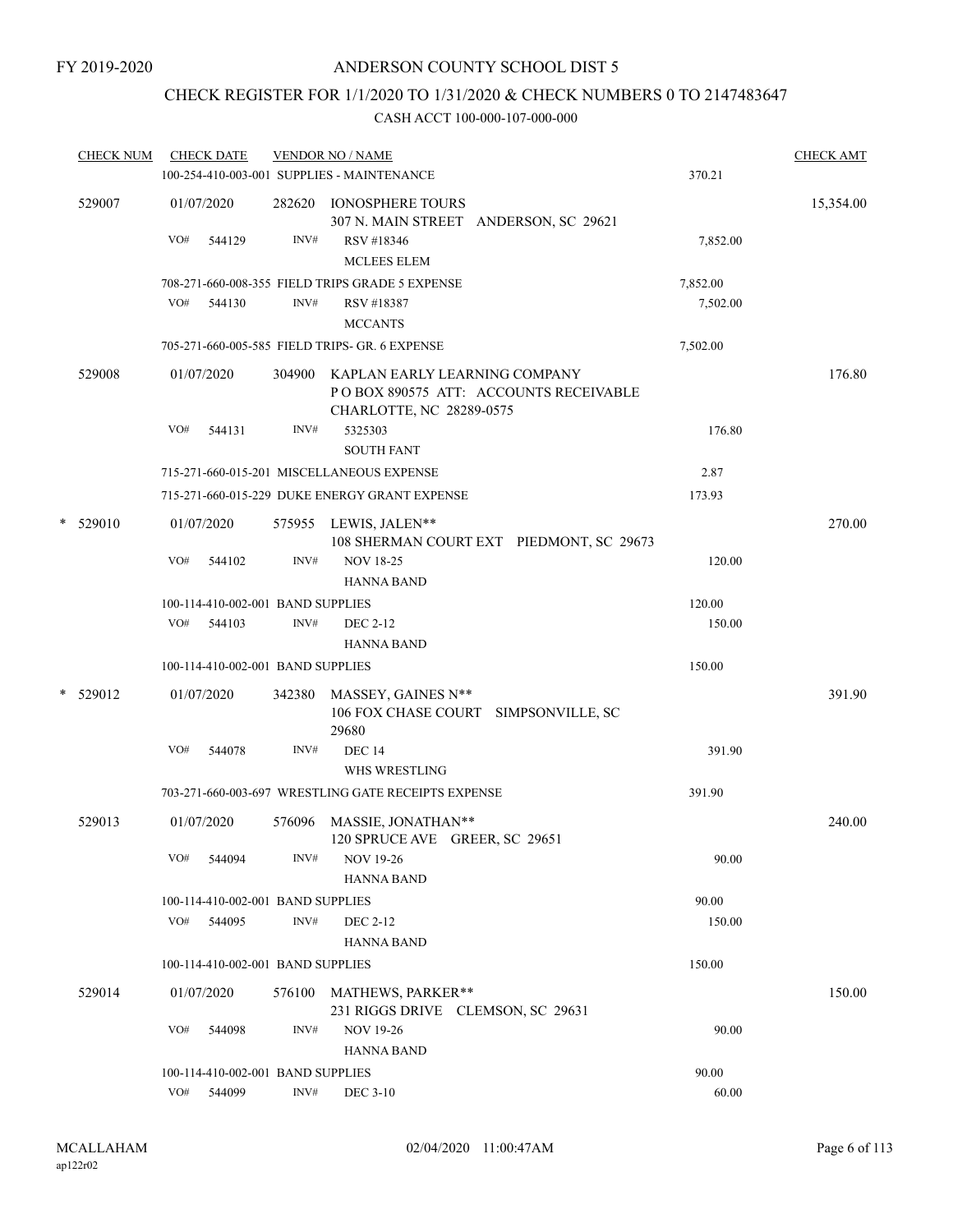#### FY 2019-2020

## ANDERSON COUNTY SCHOOL DIST 5

## CHECK REGISTER FOR 1/1/2020 TO 1/31/2020 & CHECK NUMBERS 0 TO 2147483647

|   | <b>CHECK NUM</b> |     | <b>CHECK DATE</b> |                                   | <b>VENDOR NO / NAME</b>                                                                                 |        | <b>CHECK AMT</b> |
|---|------------------|-----|-------------------|-----------------------------------|---------------------------------------------------------------------------------------------------------|--------|------------------|
|   |                  |     |                   |                                   | <b>HANNA BAND</b>                                                                                       |        |                  |
|   |                  |     |                   | 100-114-410-002-001 BAND SUPPLIES |                                                                                                         | 60.00  |                  |
|   | 529015           |     | 01/07/2020        |                                   | 574440 MCCANTS PETTY CASH                                                                               |        | 475.00           |
|   |                  | VO# | 544132            | INV#                              | JAN 9<br><b>BASKSETBALL</b>                                                                             | 475.00 |                  |
|   |                  |     |                   |                                   | 705-271-660-005-666 CONCESSIONS EXPENSE                                                                 | 175.00 |                  |
|   |                  |     |                   |                                   | 705-271-660-005-753 BASKETBALL GATE EXPENSE                                                             | 300.00 |                  |
|   | $*$ 529017       |     | 01/07/2020        |                                   | 571706 MCCORMICK, TODD**<br>107 PINE TREE LANE ANDERSON, SC 29625                                       |        | 117.30           |
|   |                  | VO# | 544086            | INV#                              | <b>DEC 18</b><br>WRESTLING                                                                              | 117.30 |                  |
|   |                  |     |                   |                                   | 706-271-660-006-697 WRESTLING GATE RECEIPTS EXPENSE                                                     | 117.30 |                  |
| * | 529020           |     | 01/07/2020        |                                   | 571652 PROSOURCE LLC<br>P.O. BOX 5339 GREENVILLE, SC 29606                                              |        | 155.69           |
|   |                  | VO# | 544043            | INV#                              | S2149285<br><b>SUPPLIES</b>                                                                             | 24.21  |                  |
|   |                  |     |                   |                                   | 100-254-410-018-400 HVAC/ELECTRICAL/PLUMBING                                                            | 24.21  |                  |
|   |                  |     | VO# 544044        | INV#                              | S2155902<br><b>SUPPLIES</b>                                                                             | 131.48 |                  |
|   |                  |     |                   | 100-254-410-000-400 HVAC SUPPLIES |                                                                                                         | 89.20  |                  |
|   |                  |     |                   |                                   | 100-254-410-019-400 HVAC/ELECTRICAL/PLUMBING                                                            | 42.28  |                  |
|   | 529021           |     | 01/07/2020        |                                   | 570470 RICHARD KAY SUPERSTORE<br>1935 PEARMAN DAIRY ROAD ATT: ACCOUNTS<br>RECEIVABLE ANDERSON, SC 29625 |        | 152.48           |
|   |                  | VO# | 544042            | INV#                              | 82113<br><b>TAIL LIGHT</b>                                                                              | 152.48 |                  |
|   |                  |     |                   |                                   | 100-254-412-000-001 TRUCK SERVICE - MAINTENANCE                                                         | 152.48 |                  |
|   | 529022           |     | 01/07/2020        |                                   | 572850 ROBERT ANDERSON PETTY CASH<br>$, --$                                                             |        | 400.00           |
|   |                  | VO# | 544141            | INV#                              | JAN 9<br><b>BASKETBALL</b>                                                                              | 400.00 |                  |
|   |                  |     |                   |                                   | 706-271-660-006-666 CONCESSIONS EXPENSE                                                                 | 200.00 |                  |
|   |                  |     |                   |                                   | 706-271-660-006-753 BASKETBALL GATE EXPENSE                                                             | 200.00 |                  |
|   | 529023           |     | 01/07/2020        | 572850                            | ROBERT ANDERSON PETTY CASH<br>, ---                                                                     |        | 400.00           |
|   |                  | VO# | 544142            | INV#                              | <b>JAN 13</b><br><b>BASKETBALL</b>                                                                      | 400.00 |                  |
|   |                  |     |                   |                                   | 706-271-660-006-666 CONCESSIONS EXPENSE                                                                 | 200.00 |                  |
|   |                  |     |                   |                                   | 706-271-660-006-753 BASKETBALL GATE EXPENSE                                                             | 200.00 |                  |
|   | 529024           |     | 01/07/2020        | 576099                            | SALSBURG, TIMOTHY**<br>402 N MAIN ST, APT 202 ANDERSON, SC 29621                                        |        | 570.00           |
|   |                  | VO# | 544100            | INV#                              | DEC 2-12                                                                                                | 310.00 |                  |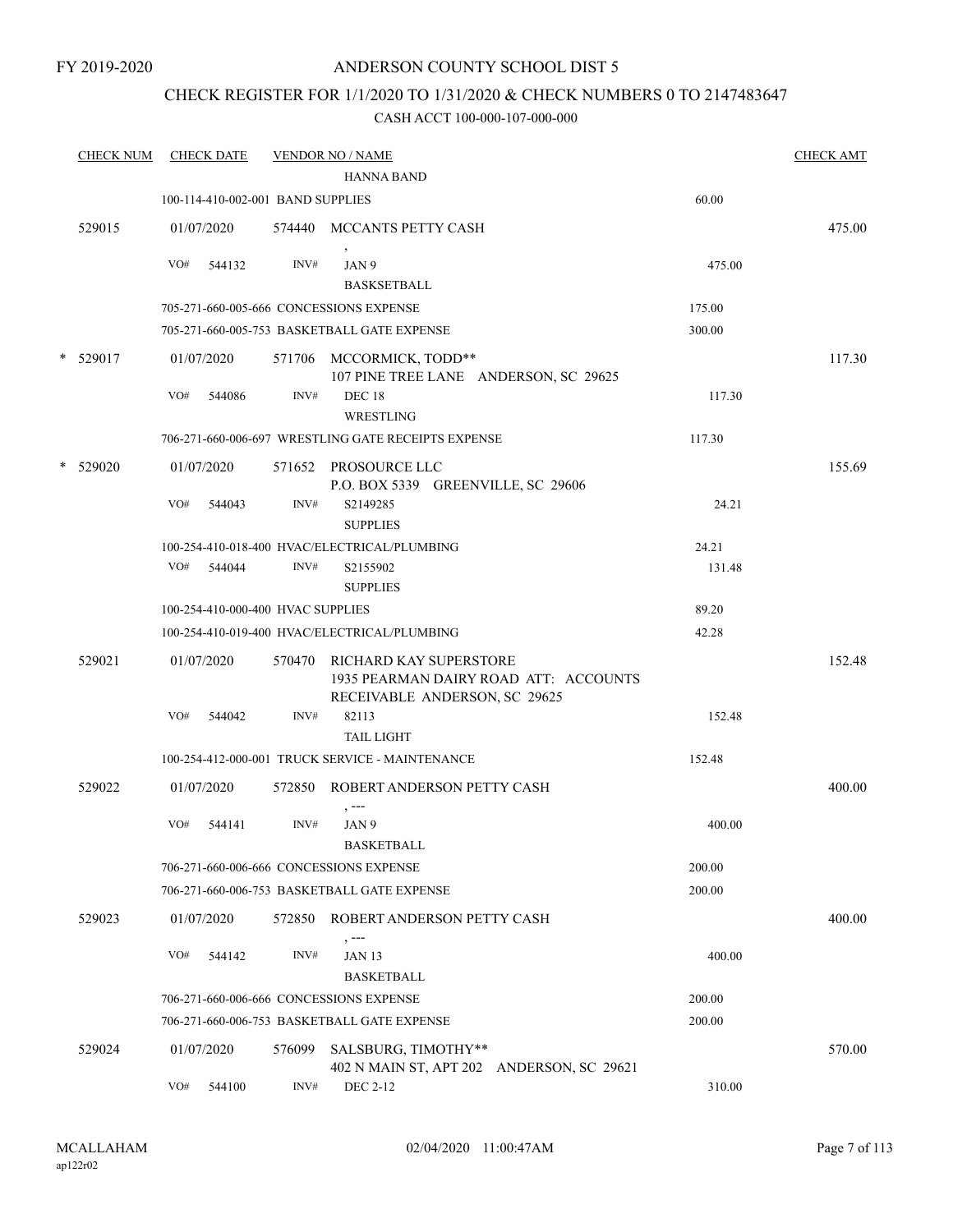## CHECK REGISTER FOR 1/1/2020 TO 1/31/2020 & CHECK NUMBERS 0 TO 2147483647

| <b>CHECK NUM</b> | <b>CHECK DATE</b>                 |        | <b>VENDOR NO / NAME</b>                                              |        | <b>CHECK AMT</b> |
|------------------|-----------------------------------|--------|----------------------------------------------------------------------|--------|------------------|
|                  |                                   |        | <b>HANNA BAND</b>                                                    |        |                  |
|                  | 100-114-410-002-001 BAND SUPPLIES |        |                                                                      | 310.00 |                  |
|                  | VO#<br>544101                     | INV#   | <b>NOV 18-26</b>                                                     | 260.00 |                  |
|                  |                                   |        | <b>HANNA BAND</b>                                                    |        |                  |
|                  | 100-114-410-002-001 BAND SUPPLIES |        |                                                                      | 260.00 |                  |
| 529025           | 01/07/2020                        |        | 566995 SC DEPT OF JUVENILE JUSTICE                                   |        | 624.35           |
|                  |                                   |        | POBOX 21069 ATT: FISCAL AFFAIRS COLUMBIA,<br>SC 29221-1069           |        |                  |
|                  | VO#<br>544143                     | INV#   | 2000471015                                                           | 624.35 |                  |
|                  |                                   |        | <b>NOV 2019</b>                                                      |        |                  |
|                  |                                   |        | 100-412-720-000-000 PAYMENTS TO OTHER GOV'T UNITS                    | 624.35 |                  |
| 529026           | 01/07/2020                        |        | 576098 SCOTT, TYLER**                                                |        | 430.00           |
|                  |                                   |        | 420 FAIRMONT DRIVE GREENVILLE, SC 29605                              |        |                  |
|                  | VO#<br>544096                     | INV#   | DEC 2-12                                                             | 270.00 |                  |
|                  |                                   |        | <b>HANNA BAND</b>                                                    |        |                  |
|                  | 100-114-410-002-001 BAND SUPPLIES |        |                                                                      | 270.00 |                  |
|                  | VO#<br>544097                     | INV#   | <b>NOV 18-26</b>                                                     | 160.00 |                  |
|                  |                                   |        | <b>HANNA BAND</b>                                                    |        |                  |
|                  | 100-114-410-002-001 BAND SUPPLIES |        |                                                                      | 160.00 |                  |
| 529027           | 01/07/2020                        |        | 571007 SIMPLIFIED OFFICE SYSTEMS                                     |        | 230.92           |
|                  |                                   |        | 6220 BUSH RIVER ROAD COLUMBIA, SC 29212                              |        |                  |
|                  | VO#<br>544152                     | INV#   | 191209-0041                                                          | 230.92 |                  |
|                  |                                   |        | <b>COPIES</b>                                                        |        |                  |
|                  | 201-112-490-019-000 COPIER COST   |        |                                                                      | 230.92 |                  |
| 529028           | 01/07/2020                        | 574221 | SINGLETON, DONALD^^                                                  |        | 429.30           |
|                  |                                   |        | 23 FIRELIGHT LANE EASLEY, SC 29642                                   |        |                  |
|                  | VO#<br>544080                     | INV#   | <b>DEC 14</b>                                                        | 429.30 |                  |
|                  |                                   |        | WHS WRESTLING<br>703-271-660-003-697 WRESTLING GATE RECEIPTS EXPENSE | 429.30 |                  |
|                  |                                   |        |                                                                      |        |                  |
| 529029           | 01/07/2020                        | 573288 | STAYANOFF, KENDALL**                                                 |        | 150.00           |
|                  | VO# 544104                        |        | 200 BOGGS RD BELTON, SC 29627<br>$INV#$ DEC 3-5                      | 70.00  |                  |
|                  |                                   |        | <b>HANNA BAND</b>                                                    |        |                  |
|                  | 100-114-410-002-001 BAND SUPPLIES |        |                                                                      | 70.00  |                  |
|                  | VO#<br>544105                     | INV#   | <b>NOV 19-26</b>                                                     | 80.00  |                  |
|                  |                                   |        | HANNA BAND                                                           |        |                  |
|                  | 100-114-410-002-001 BAND SUPPLIES |        |                                                                      | 80.00  |                  |
| 529030           | 01/07/2020                        |        | 509275 TRICE, JOHN C**                                               |        | 108.00           |
|                  |                                   |        | 106 PINEWOOD DRIVE SENECA, SC 29678                                  |        |                  |
|                  | VO#<br>544091                     | INV#   | DEC 19                                                               | 108.00 |                  |
|                  |                                   |        | <b>BBALL OFFICIAL</b>                                                |        |                  |
|                  |                                   |        | 706-271-660-006-753 BASKETBALL GATE EXPENSE                          | 108.00 |                  |
| 529031           | 01/07/2020                        |        | 575821 TWC SERVICES INC                                              |        | 491.34           |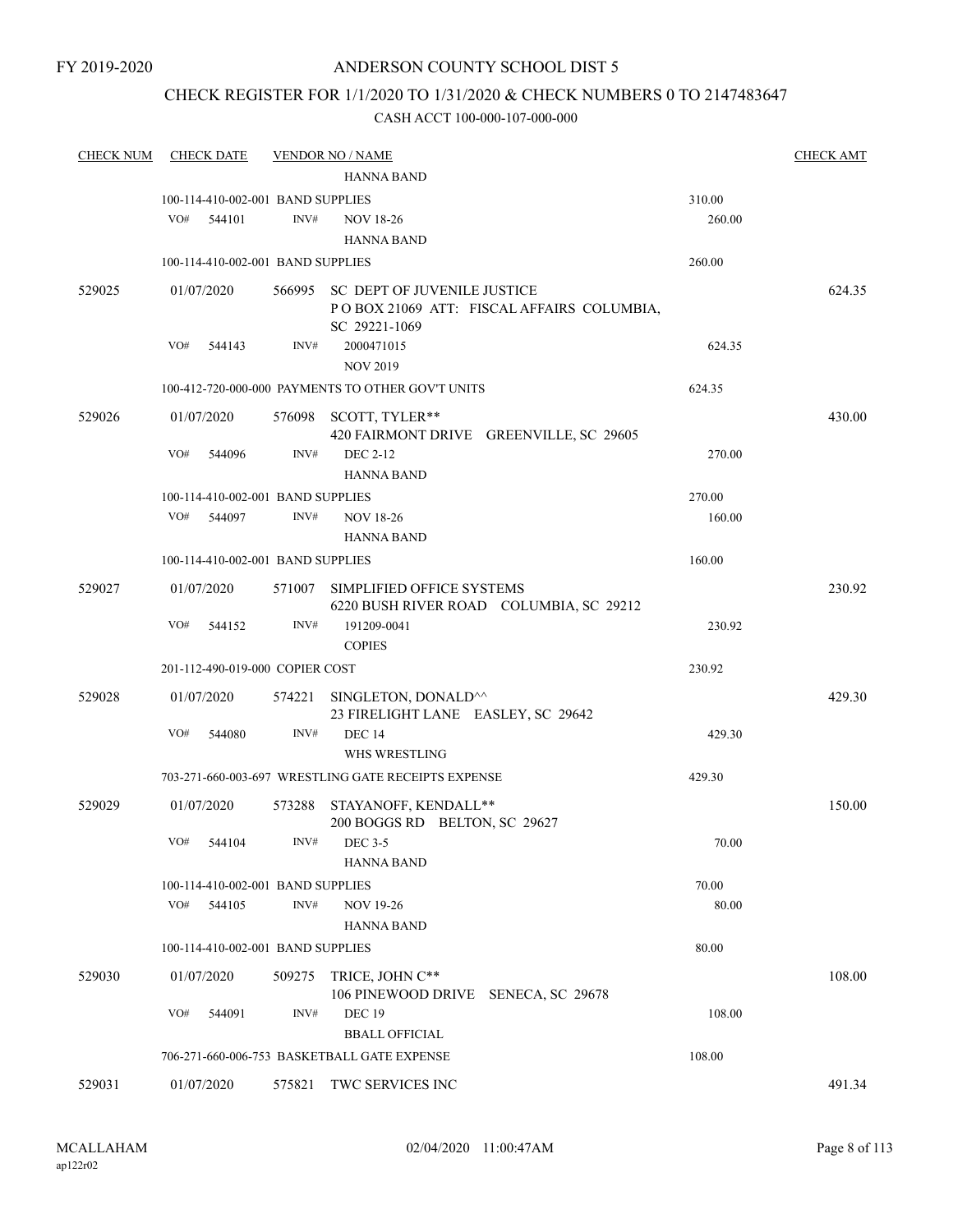## CHECK REGISTER FOR 1/1/2020 TO 1/31/2020 & CHECK NUMBERS 0 TO 2147483647

| <b>CHECK NUM</b> |            | <b>CHECK DATE</b> |                                   | <b>VENDOR NO / NAME</b>                      |          | <b>CHECK AMT</b> |
|------------------|------------|-------------------|-----------------------------------|----------------------------------------------|----------|------------------|
|                  |            |                   |                                   | PO BOX 1612 DES MOINES, IA 50306             |          |                  |
|                  | VO#        | 544031            | INV#                              | 9029548                                      | 491.34   |                  |
|                  |            |                   |                                   | HOMELAND PARK                                |          |                  |
|                  |            |                   |                                   | 600-256-323-011-000 REPAIRS TO EQUIPMENT     | 491.34   |                  |
| 529032           | 01/07/2020 |                   |                                   | 573815 UNITED REFRIGERATION, INC             |          | 170.37           |
|                  |            |                   |                                   | PO BOX 740703 ATLANTA, GA 30374-0703         |          |                  |
|                  | VO#        | 544027            | INV#                              | 71419290                                     | 74.75    |                  |
|                  |            |                   |                                   | <b>REPAIR PARTS</b>                          |          |                  |
|                  |            |                   |                                   | 600-256-323-013-000 REPAIRS TO EQUIPMENT     | 74.75    |                  |
|                  | VO#        | 544028            | INV#                              | 71433543                                     | 8.89     |                  |
|                  |            |                   |                                   | <b>REPAIR PARTS</b>                          |          |                  |
|                  |            |                   |                                   | 600-256-323-003-000 REPAIRS TO EQUIPMENT     | 8.89     |                  |
|                  | VO#        | 544035            | INV#                              | 71487420                                     | 61.71    |                  |
|                  |            |                   |                                   | <b>REPAIR PARTS</b>                          |          |                  |
|                  |            |                   |                                   | 100-254-410-001-400 HVAC/ELECTRICAL/PLUMBING | 61.71    |                  |
|                  | VO#        | 544036            | INV#                              | 71449810                                     | 25.02    |                  |
|                  |            |                   |                                   | <b>FILTERS</b>                               |          |                  |
|                  |            |                   | 100-254-410-000-400 HVAC SUPPLIES |                                              | 25.02    |                  |
| 529033           | 01/07/2020 |                   |                                   | 564298 UNITED WAY OF ANDERSON COUNTY         |          | 500.00           |
|                  |            |                   |                                   | POBOX 2067 ANDERSON, SC 29622                |          |                  |
|                  | VO#        | 544154            | INV#                              | SPONSORSHIP                                  | 500.00   |                  |
|                  |            |                   |                                   | <b>POWER OF PURSE</b>                        |          |                  |
|                  |            |                   |                                   | 100-390-410-000-000 SUPPLIES AND MATERIALS   | 500.00   |                  |
| 529034           | 01/07/2020 |                   | 524353                            | WAL-MART COMMUNITY/GEMB                      |          | 1,061.86         |
|                  |            |                   |                                   | PO BOX 530934 ATT: ACCOUNTS RECEIVABLE       |          |                  |
|                  |            |                   |                                   | ATLANTA, GA 30353-0934                       |          |                  |
|                  | VO#        | 544155            | INV#                              | 2022 8960                                    | 1,061.86 |                  |
|                  |            |                   |                                   | <b>NORTH POINTE</b>                          |          |                  |
|                  |            |                   | 100-111-410-013-000 SUPPLIES      |                                              | 210.83   |                  |
|                  |            |                   | 100-212-410-013-000 SUPPLIES      |                                              | 165.87   |                  |
|                  |            |                   |                                   | 713-271-660-013-201 MISCELLANEOUS EXPENSE    | 685.16   |                  |
| 529035           | 01/07/2020 |                   |                                   | 576365 WALSH, LINDSAY**                      |          | 640.00           |
|                  |            |                   |                                   | 110 CLARENDON DR ANDERSON, SC 29621          |          |                  |
|                  | VO#        | 544156            | INV#                              | 121919                                       | 640.00   |                  |
|                  |            |                   |                                   | <b>MIDWAY ELEM</b>                           |          |                  |
|                  |            |                   |                                   | 717-190-660-017-375 FACULTY EXPENSE          | 640.00   |                  |
| 529036           | 01/07/2020 |                   | 531000                            | WESTSIDE HIGH SCHOOL                         |          | 300.00           |
|                  |            |                   |                                   | 806 PEARMAN DAIRY ROAD ANDERSON, SC          |          |                  |
|                  |            |                   |                                   | 29625                                        |          |                  |
|                  | VO#        | 544157            | INV#                              | <b>RADIO AD</b>                              | 300.00   |                  |
|                  |            |                   |                                   | 2019 FOOTBALL                                |          |                  |
|                  |            |                   |                                   | 100-231-334-000-000 TRUSTEE EXPENSE          | 300.00   |                  |
| 529037           | 01/09/2020 |                   |                                   | 103400 ADVANCED FENCE SYSTEMS                |          | 2,983.17         |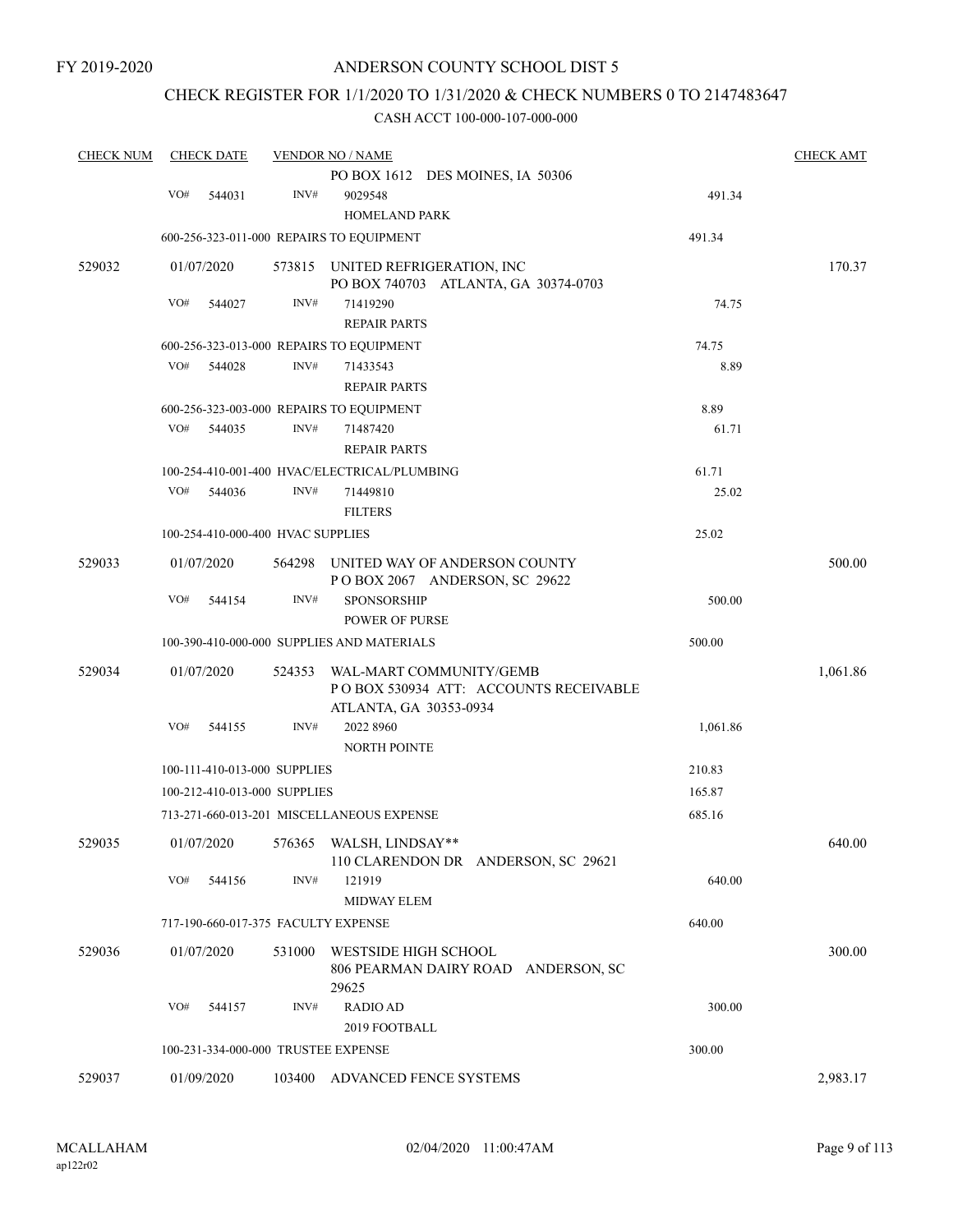## CHECK REGISTER FOR 1/1/2020 TO 1/31/2020 & CHECK NUMBERS 0 TO 2147483647

| <b>CHECK NUM</b> |     | <b>CHECK DATE</b>        |        | <b>VENDOR NO / NAME</b>                                                                                        |     |           |          | <b>CHECK AMT</b> |
|------------------|-----|--------------------------|--------|----------------------------------------------------------------------------------------------------------------|-----|-----------|----------|------------------|
|                  |     |                          |        | 131 SENATE STREET HIGHWAY 187 ATT:<br>ACCOUNTS RECEIVABLE TOWNVILLE, SC 29689                                  |     |           |          |                  |
|                  | VO# | 544284                   | INV#   | PO 12035                                                                                                       | PO# | 12035     | 2,983.17 |                  |
|                  |     |                          |        | <b>CENTERVILLE</b>                                                                                             |     |           |          |                  |
|                  |     |                          |        | 100-254-323-007-001 CONTRACTED SERVICES                                                                        |     |           | 2,983.17 |                  |
| 529038           |     | 01/09/2020               | 573475 | ANDERSON ALL COUNTY BANDS<br>BHP HIGH SCHOOL JON BROCK 11000 BHP HWY<br>HONEA PATH, SC 29654                   |     |           |          | 120.00           |
|                  | VO# | 544228                   | INV#   | <b>GLENVIEW</b>                                                                                                |     |           | 120.00   |                  |
|                  |     |                          |        | <b>BAND REGISTRATION</b>                                                                                       |     |           |          |                  |
|                  |     |                          |        | 720-271-660-020-601 BAND CLUB EXPENSE                                                                          |     |           | 120.00   |                  |
| 529039           |     | 01/09/2020               | 570950 | ANDERSON COUNTY SHERIFF'S OFFICE<br>ATTN: JAMIE LAZAR 305 CAMSON ROAD<br>ANDERSON, SC 29621                    |     |           |          | 822.50           |
|                  | VO# | 544229                   | INV#   | <b>DEC 19</b>                                                                                                  |     |           | 122.50   |                  |
|                  |     |                          |        | <b>GLENVIEW BBALL</b>                                                                                          |     |           |          |                  |
|                  |     |                          |        | 720-271-660-020-753 BASKETBALL GATE EXPENSE                                                                    |     |           | 122.50   |                  |
|                  | VO# | 544230                   | INV#   | JAN 6                                                                                                          |     |           | 122.50   |                  |
|                  |     |                          |        | <b>GLENVIEW BBALL</b>                                                                                          |     |           |          |                  |
|                  |     |                          |        | 720-271-660-020-753 BASKETBALL GATE EXPENSE                                                                    |     |           | 122.50   |                  |
|                  | VO# | 544286                   | INV#   | DEC 18 & 19<br><b>MARTIN OVERTIME</b>                                                                          |     |           | 227.50   |                  |
|                  |     |                          |        | 100-113-410-006-VEN SUPPLY-ADDT'L FOR LOST VENDING                                                             |     |           | 227.50   |                  |
|                  | VO# | 544287                   | INV#   | <b>DEC 16-20</b>                                                                                               |     |           | 175.00   |                  |
|                  |     |                          |        | <b>MARTIN OVERTIME</b>                                                                                         |     |           |          |                  |
|                  |     |                          |        | 100-113-410-006-VEN SUPPLY-ADDT'L FOR LOST VENDING                                                             |     |           | 175.00   |                  |
|                  | VO# | 544288                   | INV#   | <b>DEC 19</b>                                                                                                  |     |           | 175.00   |                  |
|                  |     |                          |        | TLH BBALL                                                                                                      |     |           |          |                  |
|                  |     |                          |        | 702-271-660-002-753 BASKETBALL GATE EXPENSE                                                                    |     |           | 175.00   |                  |
| 529040           |     | 01/09/2020               | 116800 | ANDERSON TILE & CARPET DIST CO, INC<br>1109 WHITEHALL ROAD ATT: ACCOUNTS<br>RECEIVABLE ANDERSON, SC 29625-2127 |     |           |          | 4,700.00         |
|                  | VO# | 544289                   | INV#   | 21751<br><b>WEST MARKET</b>                                                                                    |     | PO# 12101 | 4,700.00 |                  |
|                  |     | 505-254-323-018-TIL TILE |        |                                                                                                                |     |           | 4,700.00 |                  |
| 529041           |     | 01/09/2020               | 569972 | ANGIE HOYT<br>211 BEAUREGARD AVE ANDERSON, SC 29625                                                            |     |           |          | 101.00           |
|                  | VO# | 544160                   | INV#   | <b>REFUND</b><br><b>CNA EXAM</b>                                                                               |     |           | 101.00   |                  |
|                  |     |                          |        | 328-115-312-031-000 PURCHASED SERVICES                                                                         |     |           | 101.00   |                  |
|                  |     |                          |        |                                                                                                                |     |           |          |                  |
| 529042           |     | 01/09/2020               | 569972 | ANGIE KRAKOS<br>25 COACHMAN DRIVE ANDERSON, SC 29625                                                           |     |           |          | 150.00           |
|                  | VO# | 544271                   | INV#   | <b>FFA</b><br><b>REFUND</b>                                                                                    |     |           | 150.00   |                  |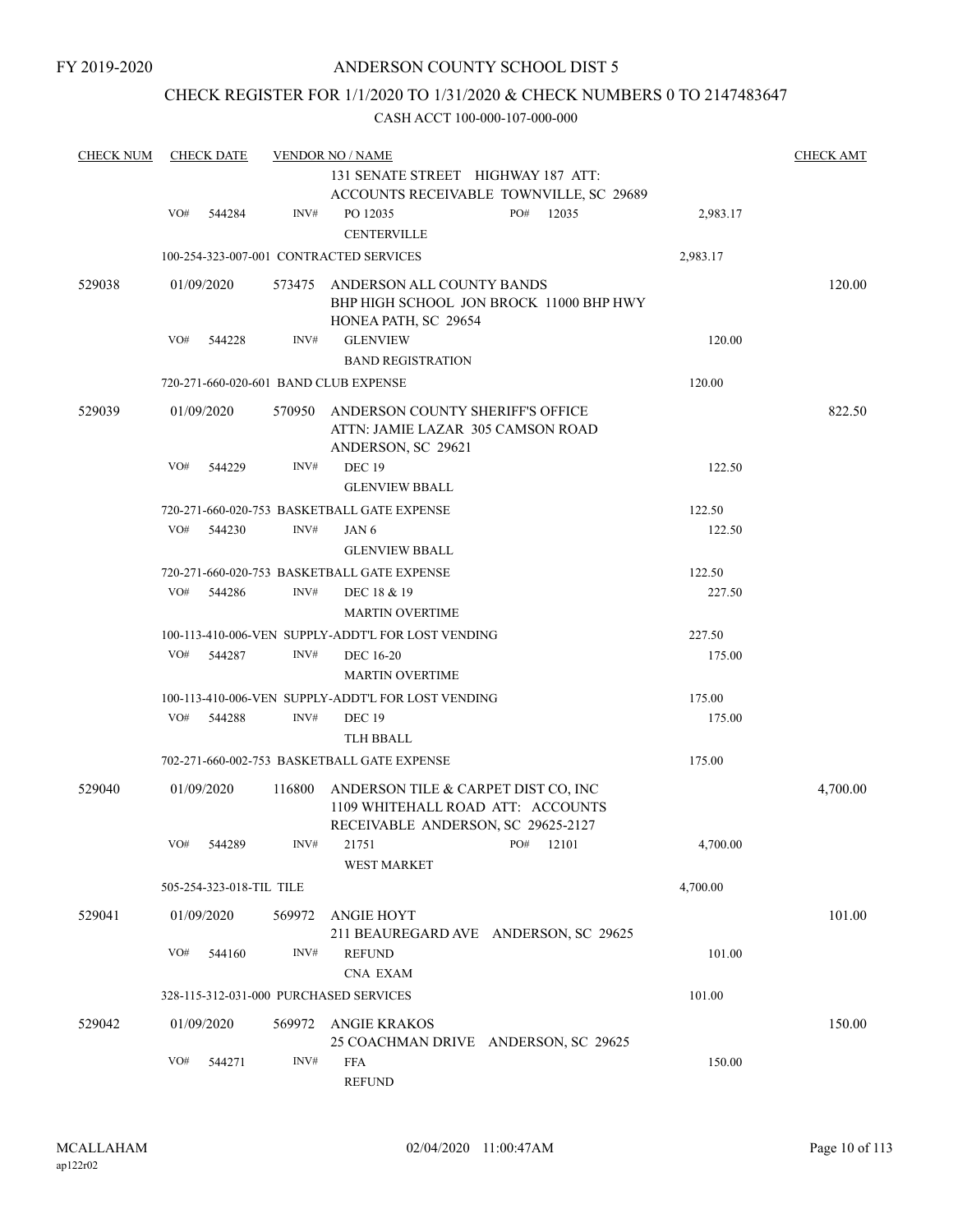# CHECK REGISTER FOR 1/1/2020 TO 1/31/2020 & CHECK NUMBERS 0 TO 2147483647

| <b>CHECK NUM</b> | <b>CHECK DATE</b><br>731-271-660-031-850 FFA EXPENSE | <b>VENDOR NO / NAME</b>               |                                                                                     | 150.00   | <b>CHECK AMT</b> |
|------------------|------------------------------------------------------|---------------------------------------|-------------------------------------------------------------------------------------|----------|------------------|
| * 529044         | 01/09/2020                                           | 567907<br>AT&T                        | $(864 M10-0346)$<br>POBOX 105503 ATT: ACCOUNTS RECEIVABLE<br>ATLANTA, GA 30348-5503 |          | 4,353.08         |
|                  | VO#<br>544392                                        | INV#<br>864M10-0346<br><b>SERVICE</b> |                                                                                     | 4,353.08 |                  |
|                  | 100-266-340-000-000 TELEPHONE                        |                                       |                                                                                     | 1,388.16 |                  |
|                  | 100-266-340-000-000 TELEPHONE                        |                                       |                                                                                     | 90.17    |                  |
|                  | 100-266-340-000-000 TELEPHONE                        |                                       |                                                                                     | 18.07    |                  |
|                  | 100-266-340-000-000 TELEPHONE                        |                                       |                                                                                     | 127.55   |                  |
|                  | 100-266-340-001-000 TELEPHONE                        |                                       |                                                                                     | 75.36    |                  |
|                  | 100-266-340-002-000 TELEPHONE                        |                                       |                                                                                     | 411.50   |                  |
|                  | 100-266-340-003-000 TELEPHONE                        |                                       |                                                                                     | 417.07   |                  |
|                  | 100-266-340-005-000 TELEPHONE                        |                                       |                                                                                     | 90.17    |                  |
|                  | 100-266-340-006-000 TELEPHONE                        |                                       |                                                                                     | 75.07    |                  |
|                  | 100-266-340-007-000 TELEPHONE                        |                                       |                                                                                     | 69.41    |                  |
|                  | 100-266-340-008-000 TELEPHONE                        |                                       |                                                                                     | 60.82    |                  |
|                  | 100-266-340-009-000 TELEPHONE                        |                                       |                                                                                     | 84.37    |                  |
|                  | 100-266-340-010-000 TELEPHONE                        |                                       |                                                                                     | 75.07    |                  |
|                  | 100-266-340-011-000 TELEPHONE                        |                                       |                                                                                     | 256.27   |                  |
|                  | 100-266-340-012-000 TELEPHONE                        |                                       |                                                                                     | 104.53   |                  |
|                  | 100-266-340-013-000 TELEPHONE                        |                                       |                                                                                     | 89.32    |                  |
|                  | 100-266-340-014-000 TELEPHONE                        |                                       |                                                                                     | 90.17    |                  |
|                  | 100-266-340-015-000 TELEPHONE                        |                                       |                                                                                     | 75.78    |                  |
|                  | 100-266-340-016-000 TELEPHONE                        |                                       |                                                                                     | 97.82    |                  |
|                  | 100-266-340-017-000 TELEPHONE                        |                                       |                                                                                     | 89.32    |                  |
|                  | 100-266-340-018-000 TELEPHONE                        |                                       |                                                                                     | 89.32    |                  |
|                  | 100-266-340-019-000 TELEPHONE                        |                                       |                                                                                     | 69.98    |                  |
|                  | 100-266-340-020-000 TELEPHONE                        |                                       |                                                                                     | 60.82    |                  |
|                  | 100-266-340-021-000 TELEPHONE                        |                                       |                                                                                     | 90.17    |                  |
|                  | 100-266-340-023-000 TELEPHONE                        |                                       |                                                                                     | 47.00    |                  |
|                  | 124-266-340-024-000 TELEPHONE                        |                                       |                                                                                     | 60.82    |                  |
|                  | 131-266-340-031-000 TELEPHONE                        |                                       |                                                                                     |          |                  |
|                  |                                                      |                                       |                                                                                     | 32.32    |                  |
|                  | 600-256-340-000-000 TELEPHONE                        |                                       |                                                                                     | 116.65   |                  |
| 529045           | 01/09/2020                                           | 569220<br>AUTECH                      | POBOX 248 ATT: ACCOUNTS RECEIVABLE<br>WILLIAMSTON, SC 29697                         |          | 710.30           |
|                  | VO#<br>544290                                        | INV#<br>7681<br><b>CALHOUN</b>        |                                                                                     | 506.80   |                  |
|                  |                                                      |                                       | 100-254-323-014-400 CONTR SERV-HVAC/ELECT/PLUMBING                                  | 506.80   |                  |
|                  | VO# 544291                                           | INV#<br>7686                          |                                                                                     | 203.50   |                  |
|                  |                                                      | TL HANNA                              |                                                                                     |          |                  |
|                  |                                                      |                                       | 100-254-323-002-400 CONTR SERV-HVAC/ELECT/PLUMBING                                  | 203.50   |                  |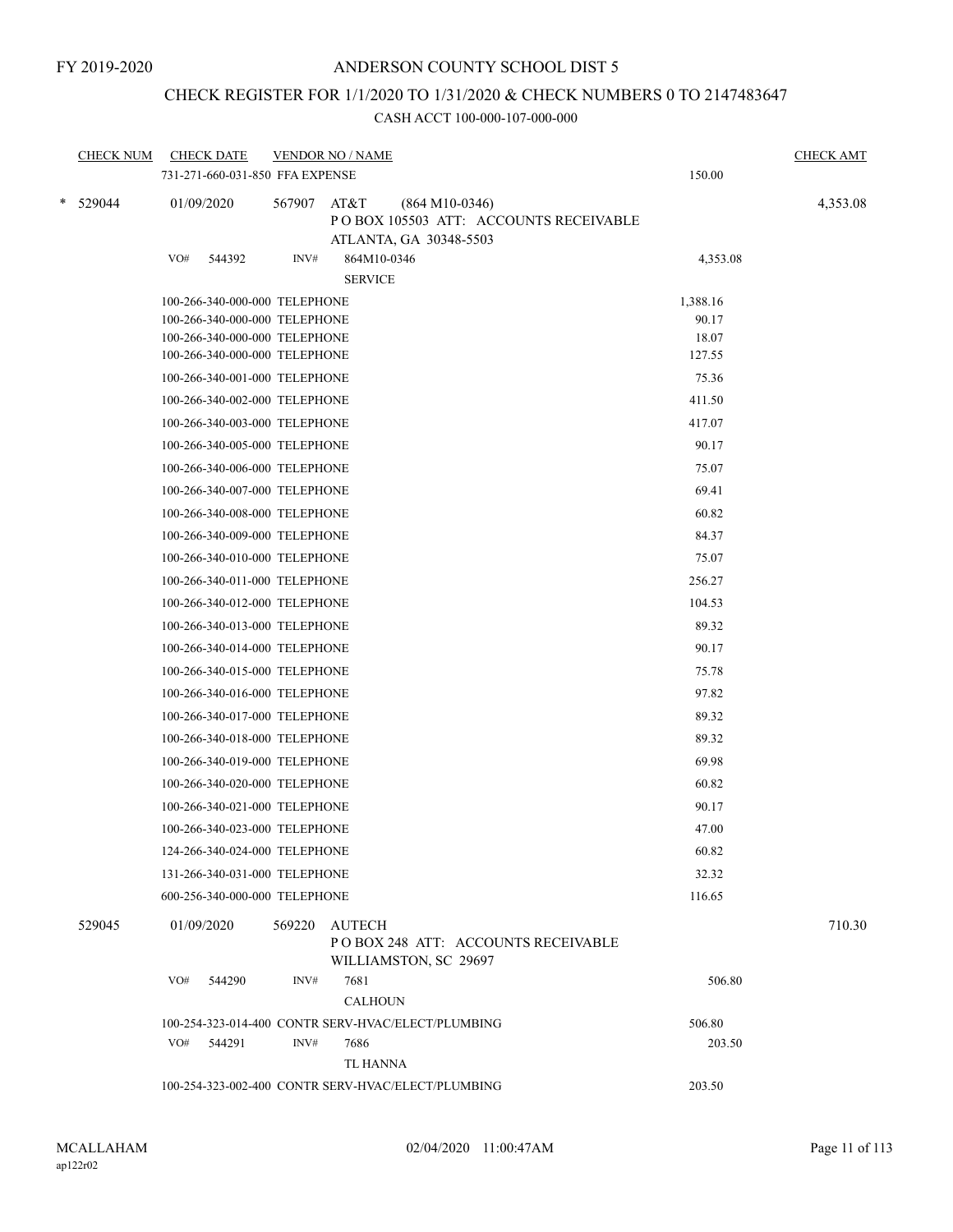# CHECK REGISTER FOR 1/1/2020 TO 1/31/2020 & CHECK NUMBERS 0 TO 2147483647

|   | <b>CHECK NUM</b> |     | <b>CHECK DATE</b>            |        | <b>VENDOR NO / NAME</b>                                                                    |     |       |          | <b>CHECK AMT</b> |
|---|------------------|-----|------------------------------|--------|--------------------------------------------------------------------------------------------|-----|-------|----------|------------------|
|   | 529046           |     | 01/09/2020                   |        | 575868 AVEANNA HEALTHCARE<br>PO BOX 102714 ATLANTA, GA 30368-2714                          |     |       |          | 2,188.40         |
|   |                  | VO# | 544233                       | INV#   | 5956634<br><b>NOV 1-26</b>                                                                 | PO# | 11761 | 2,188.40 |                  |
|   |                  |     |                              |        | 283-126-312-017-000 CONTRACTED SERVICES                                                    |     |       | 2,188.40 |                  |
|   | 529047           |     | 01/09/2020                   | 566585 | <b>BANK OF AMERICA</b><br>PO BOX 15731 ATT: ACCOUNTS RECEIVABLE                            |     |       |          | 8,226.16         |
|   |                  | VO# | 544169                       | INV#   | WILMINGTON, DE 19886-5731<br><b>ACCT 7426</b><br><b>HOME DEPOT</b>                         |     |       | 8,226.16 |                  |
|   |                  |     |                              |        | 505-253-520-021-ART SOUTHWOOD AUDITORIUM                                                   |     |       | 8,226.16 |                  |
|   | 529048           |     | 01/09/2020                   |        | 576332 BARNES, SEAN**<br>127 TABOR RD WESTMINSTER, SC 29693                                |     |       |          | 209.40           |
|   |                  | VO# | 544213                       | INV#   | <b>WESTSIDE</b><br><b>BBALL OFFICIAL</b>                                                   |     |       | 209.40   |                  |
|   |                  |     |                              |        | 703-271-660-003-753 BASKETBALL GATE EXPENSE                                                |     |       | 209.40   |                  |
|   | 529049           |     | 01/09/2020                   |        | 575063 BAYADA HOME HEALTH CARE, INC.<br>PO BOX 536446 PITTSBURGH, PA 15253-5906            |     |       |          | 1,797.00         |
|   |                  | VO# | 544234                       | INV#   | 15173023<br><b>DEC 2-5</b>                                                                 | PO# | 11607 | 1,176.00 |                  |
|   |                  |     |                              |        | 283-126-312-017-000 CONTRACTED SERVICES                                                    |     |       | 1,176.00 |                  |
|   |                  | VO# | 544235                       | INV#   | 15194097                                                                                   | PO# | 11607 | 621.00   |                  |
|   |                  |     |                              |        | DEC 12-13                                                                                  |     |       |          |                  |
|   |                  |     |                              |        | 283-126-312-017-000 CONTRACTED SERVICES                                                    |     |       | 621.00   |                  |
| * | 529053           |     | 01/09/2020                   |        | 564814 BROOKWOOD FARMS, INC<br>PO BOX 277 ATT: ACCOUNTS RECEIVABLE<br>SILER CITY, NC 27344 |     |       |          | 1,914.00         |
|   |                  | VO# | 544236                       | INV#   | 0122430<br>CUST#1111807                                                                    |     |       | 957.00   |                  |
|   |                  |     |                              |        | 600-000-172-000-000 FOOD SERV INVEN. FOOD                                                  |     |       | 957.00   |                  |
|   |                  | VO# | 544237                       | INV#   | 0121851<br>CUST# 0000807                                                                   |     |       | 957.00   |                  |
|   |                  |     |                              |        | 600-000-172-000-000 FOOD SERV INVEN. FOOD                                                  |     |       | 957.00   |                  |
|   | 529054           |     | 01/09/2020                   | 572113 | BULL'S EYE BRANDS, INC.<br>P.O. BOX 638286 CINCINNATI, OH 45263-8286                       |     |       |          | 12,515.27        |
|   |                  | VO# | 544292                       | INV#   | <b>DEC 2019</b><br><b>WESTSIDE</b>                                                         | PO# | 11556 | 1,396.88 |                  |
|   |                  |     | 600-256-410-003-000 SUPPLIES |        |                                                                                            |     |       | 206.15   |                  |
|   |                  |     | 600-256-460-003-000 FOOD     |        |                                                                                            |     |       | 1,190.73 |                  |
|   |                  | VO# | 544293                       | INV#   | <b>DEC 2019</b><br><b>TL HANNA</b>                                                         | PO# | 11555 | 3,168.63 |                  |
|   |                  |     | 600-256-410-002-000 SUPPLIES |        |                                                                                            |     |       | 492.30   |                  |
|   |                  |     | 600-256-460-002-000 FOOD     |        |                                                                                            |     |       | 2,676.33 |                  |
|   |                  |     | VO# 544294                   | INV#   | DEC 2019                                                                                   | PO# | 11557 | 2,336.77 |                  |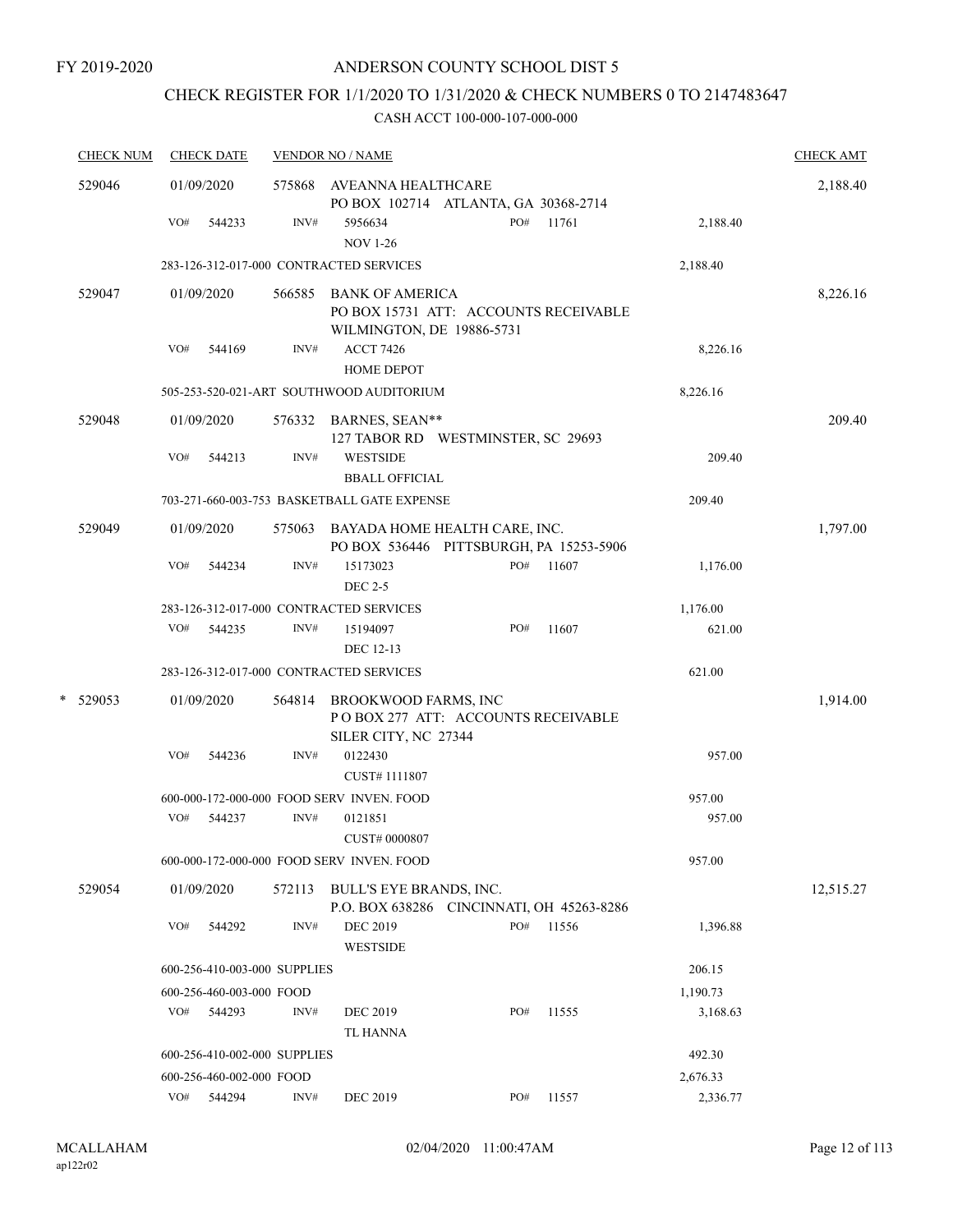FY 2019-2020

## ANDERSON COUNTY SCHOOL DIST 5

## CHECK REGISTER FOR 1/1/2020 TO 1/31/2020 & CHECK NUMBERS 0 TO 2147483647

| <b>CHECK NUM</b> |     | <b>CHECK DATE</b>                 |        | <b>VENDOR NO / NAME</b>                                                                          |     |                                           |          | <b>CHECK AMT</b> |
|------------------|-----|-----------------------------------|--------|--------------------------------------------------------------------------------------------------|-----|-------------------------------------------|----------|------------------|
|                  |     |                                   |        | <b>MCCANTS</b>                                                                                   |     |                                           |          |                  |
|                  |     | 600-256-410-005-000 SUPPLIES      |        |                                                                                                  |     |                                           | 329.84   |                  |
|                  |     | 600-256-460-005-000 FOOD          |        |                                                                                                  |     |                                           | 2,006.93 |                  |
|                  |     | VO# 544295                        | INV#   | <b>DEC 2019</b><br><b>ROBERT ANDERSON</b>                                                        | PO# | 11558                                     | 2,777.65 |                  |
|                  |     | 600-256-410-006-000 SUPPLIES      |        |                                                                                                  |     |                                           | 453.53   |                  |
|                  |     | 600-256-460-006-000 FOOD          |        |                                                                                                  |     |                                           | 2,324.12 |                  |
|                  | VO# | 544296                            | INV#   | <b>DEC 2019</b><br><b>GLENVIEW</b>                                                               | PO# | 11559                                     | 2,835.34 |                  |
|                  |     | 600-256-410-020-000 SUPPLIES      |        |                                                                                                  |     |                                           | 368.61   |                  |
|                  |     | 600-256-460-020-000 FOOD          |        |                                                                                                  |     |                                           | 2,466.73 |                  |
| * 529056         |     | 01/09/2020                        | 574355 | <b>CAROLINA BODY SHOP</b><br>107 BELMONT DR ANDERSON, SC 29624                                   |     |                                           |          | 2,214.22         |
|                  | VO# | 544298                            | INV#   | <b>UNIT 118</b><br>F250 REPAIR                                                                   |     |                                           | 2,214.22 |                  |
|                  |     |                                   |        | 100-254-412-000-001 TRUCK SERVICE - MAINTENANCE                                                  |     |                                           | 2,214.22 |                  |
| 529057           |     | 01/09/2020                        | 566288 | CES CITY ELECTRIC ACCTS<br>P.O. BOX 71465 ATT: ACCOUNTS RECEIVABLE<br>NORTH CHARLESTON, SC 29415 |     |                                           |          | 222.70           |
|                  | VO# | 544299                            | INV#   | 150169<br><b>SUPPLIES</b>                                                                        |     |                                           | 16.04    |                  |
|                  |     | 100-254-410-000-400 HVAC SUPPLIES |        |                                                                                                  |     |                                           | 16.04    |                  |
|                  | VO# | 544300                            | INV#   | 150154<br><b>SUPPLIES</b>                                                                        |     |                                           | 35.46    |                  |
|                  |     |                                   |        | 100-254-410-006-400 HVAC/ELECTRICAL/PLUMBING                                                     |     |                                           | 35.46    |                  |
|                  | VO# | 544301                            | INV#   | 150168<br><b>SUPPLIES</b>                                                                        |     |                                           | 171.20   |                  |
|                  |     |                                   |        | 100-254-410-017-400 HVAC/ELECTRICAL/PLUMBING                                                     |     |                                           | 171.20   |                  |
| 529058           |     | 01/09/2020                        | 569437 | <b>CHASTAIN, DENNIS L</b><br>ANDERSON, SC 29624                                                  |     | CHASTAIN'S HEATING & AIR 3553 KEYS STREET |          | 585.00           |
|                  | VO# | 544238                            | INV#   | OCT, NOV, DEC<br><b>RENTALS</b>                                                                  |     |                                           | 585.00   |                  |
|                  |     |                                   |        | 100-255-323-000-000 CONTRACTED SERVICES                                                          |     |                                           | 585.00   |                  |
| $*$ 529061       |     | 01/09/2020                        |        | 572172 COUNTRY MEATS.COM<br>5750 SW 1ST LANE OCALA, FL 34474                                     |     |                                           |          | 178.00           |
|                  | VO# | 544304                            | INV#   | 263151<br><b>FUNDRAISER</b>                                                                      |     |                                           | 178.00   |                  |
|                  |     | 731-271-660-031-857 HOSA EXPENSE  |        |                                                                                                  |     |                                           | 178.00   |                  |
| $*$ 529063       |     | 01/09/2020                        |        | 567489 DE LAGE LANDEN<br>POBOX 41602 PHILADELPHIA, PA 19101-1602                                 |     |                                           |          | 421.58           |
|                  | VO# | 544171                            | INV#   | 66325879<br><b>COPIER</b>                                                                        | PO# | 11249                                     | 265.36   |                  |
|                  |     | 100-113-410-017-000 SUPPLIES      |        |                                                                                                  |     |                                           | 265.36   |                  |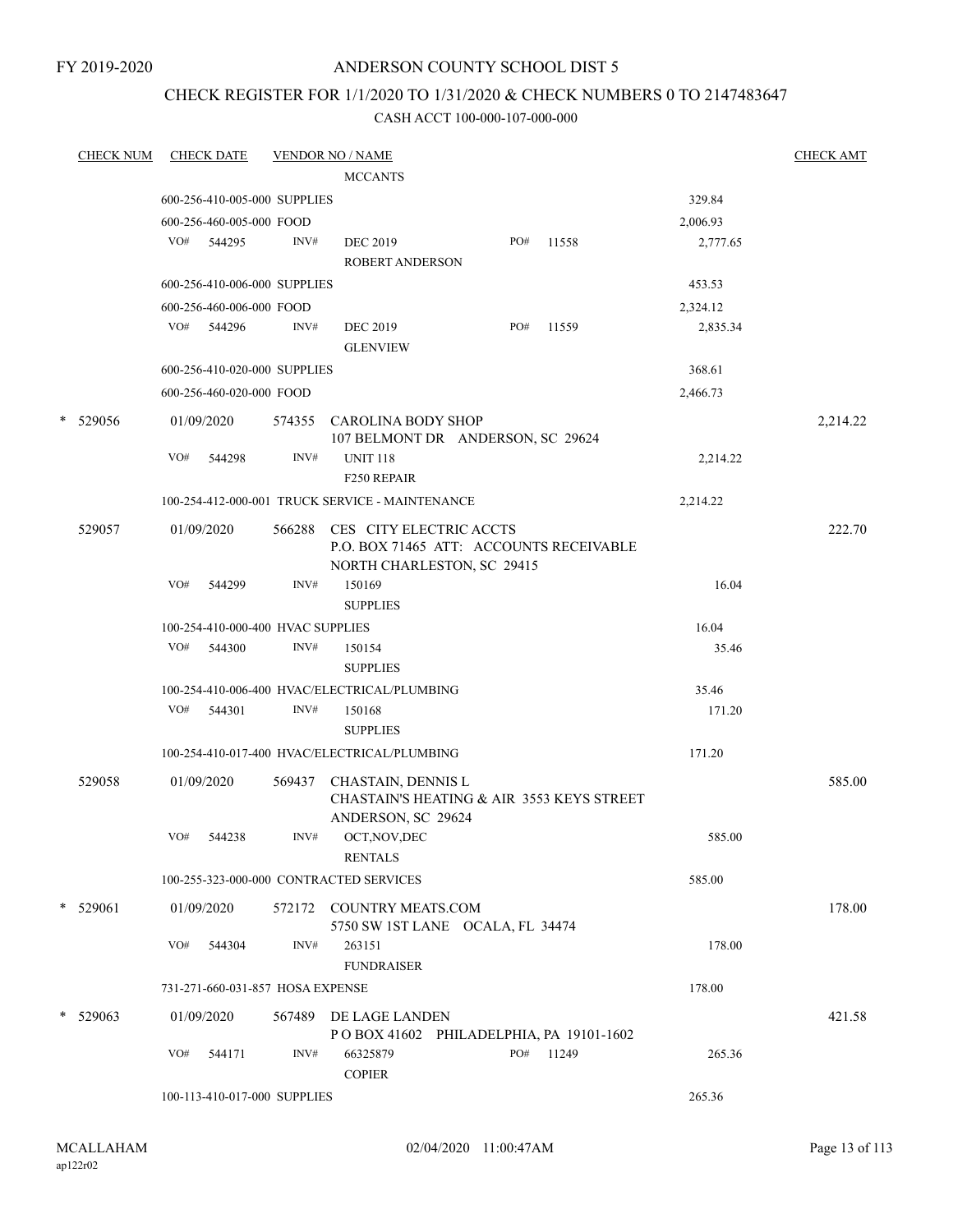# CHECK REGISTER FOR 1/1/2020 TO 1/31/2020 & CHECK NUMBERS 0 TO 2147483647

| <b>CHECK NUM</b> |     | <b>CHECK DATE</b>                 |        | <b>VENDOR NO / NAME</b>                                                              |     |       |           | <b>CHECK AMT</b> |
|------------------|-----|-----------------------------------|--------|--------------------------------------------------------------------------------------|-----|-------|-----------|------------------|
|                  | VO# | 544172                            | INV#   | 66315799<br><b>COPIER</b>                                                            | PO# | 11248 | 156.22    |                  |
|                  |     | 100-113-410-009-000 SUPPLIES      |        |                                                                                      |     |       | 156.22    |                  |
| 529064           |     | 01/09/2020                        | 198651 | DELL MARKETING LP<br>POBOX 534118 ATT: ACCOUNTS RECEIVABLE<br>ATLANTA, GA 30353-4118 |     |       |           | 4,012.50         |
|                  | VO# | 544240                            | INV#   | 10363901920<br><b>TECH SUPPLIES</b>                                                  | PO# | 12106 | 4,012.50  |                  |
|                  |     |                                   |        | 866-266-312-000-000 PURCHASED SERVICES                                               |     |       | 4,012.50  |                  |
| 529065           |     | 01/09/2020                        | 202675 | DILWORTH, DERRILL T.^^<br>205 EMERALD ROAD SENECA, SC 29678                          |     |       |           | 105.50           |
|                  | VO# | 544211                            | INV#   | $1/3$ WHS<br><b>BBALL OFFICIAL</b>                                                   |     |       | 105.50    |                  |
|                  |     |                                   |        | 703-271-660-003-753 BASKETBALL GATE EXPENSE                                          |     |       | 105.50    |                  |
| 529066           |     | 01/09/2020                        | 211302 | <b>DUKE ENERGY</b><br>PO BOX 70516 CHARLOTTE, NC 28272-0516                          |     |       |           | 72,838.58        |
|                  | VO# | 544270                            | INV#   | DUE 1/17/20<br><b>UTILITIES</b>                                                      |     |       | 72,838.58 |                  |
|                  |     |                                   |        | 100-254-470-002-000 ENERGY-ELECTRICITY & WATER                                       |     |       | 15,829.36 |                  |
|                  |     |                                   |        | 100-254-470-003-000 ENERGY-ELECTRICITY & WATER                                       |     |       | 1,393.44  |                  |
|                  |     |                                   |        | 100-254-470-005-000 ENERGY-ELECTRICITY & WATER                                       |     |       | 11,129.95 |                  |
|                  |     |                                   |        | 100-254-470-006-000 ENERGY-ELECTRICITY & WATER                                       |     |       | 13,909.97 |                  |
|                  |     |                                   |        | 100-254-470-008-000 ENERGY-ELECTRICITY & WATER                                       |     |       | 6,003.36  |                  |
|                  |     |                                   |        | 100-254-470-011-000 ENERGY-ELECTRICITY & WATER                                       |     |       | 3,143.86  |                  |
|                  |     |                                   |        | 100-254-470-012-000 ENERGY-ELECTRICITY & WATER                                       |     |       | 5,024.33  |                  |
|                  |     |                                   |        | 100-254-470-021-000 ENERGY-ELECTRICITY & WATER                                       |     |       | 8,041.30  |                  |
|                  |     |                                   |        | 131-254-470-031-000 ENERGY-ELECTRICITY/WATER                                         |     |       | 8,363.01  |                  |
| 529067           |     | 01/09/2020                        | 576083 | DUMAS CLARK CURRICULUM CONSULTING DC3<br>1501 WALTON LANE SMYRNA, GA 30082           |     |       |           | 3,000.00         |
|                  | VO# | 544173                            | INV#   | 0022<br><b>NEVITT FOREST</b>                                                         | PO# | 11333 | 3,000.00  |                  |
|                  |     | 201-224-312-012-000 PD CONSULTANT |        |                                                                                      |     |       | 3,000.00  |                  |
| 529068           |     | 01/09/2020                        | 572087 | <b>EWELL EDUCATIONAL SERVICES</b><br>PO BOX 3298 GLEN ROSE, TX 76043-3298            |     |       |           | 325.00           |
|                  | VO# | 544323                            | INV#   | SC3-53074<br><b>SUBSCRIPTION</b>                                                     |     |       | 325.00    |                  |
|                  |     |                                   |        | 328-115-312-031-000 PURCHASED SERVICES                                               |     |       | 325.00    |                  |
| 529069           |     | 01/09/2020                        | 569972 | FORTASHA CLARK<br>304 CLEVELAND AVE ANDERSON, SC 29624                               |     |       |           | 101.00           |
|                  | VO# | 544158                            | INV#   | <b>REFUND</b><br><b>CNA EXAM</b>                                                     |     |       | 101.00    |                  |
|                  |     |                                   |        | 328-115-312-031-000 PURCHASED SERVICES                                               |     |       | 101.00    |                  |
| * 529074         |     | 01/09/2020                        | 573097 | <b>HEALTHMASTER</b>                                                                  |     |       |           | 1,524.29         |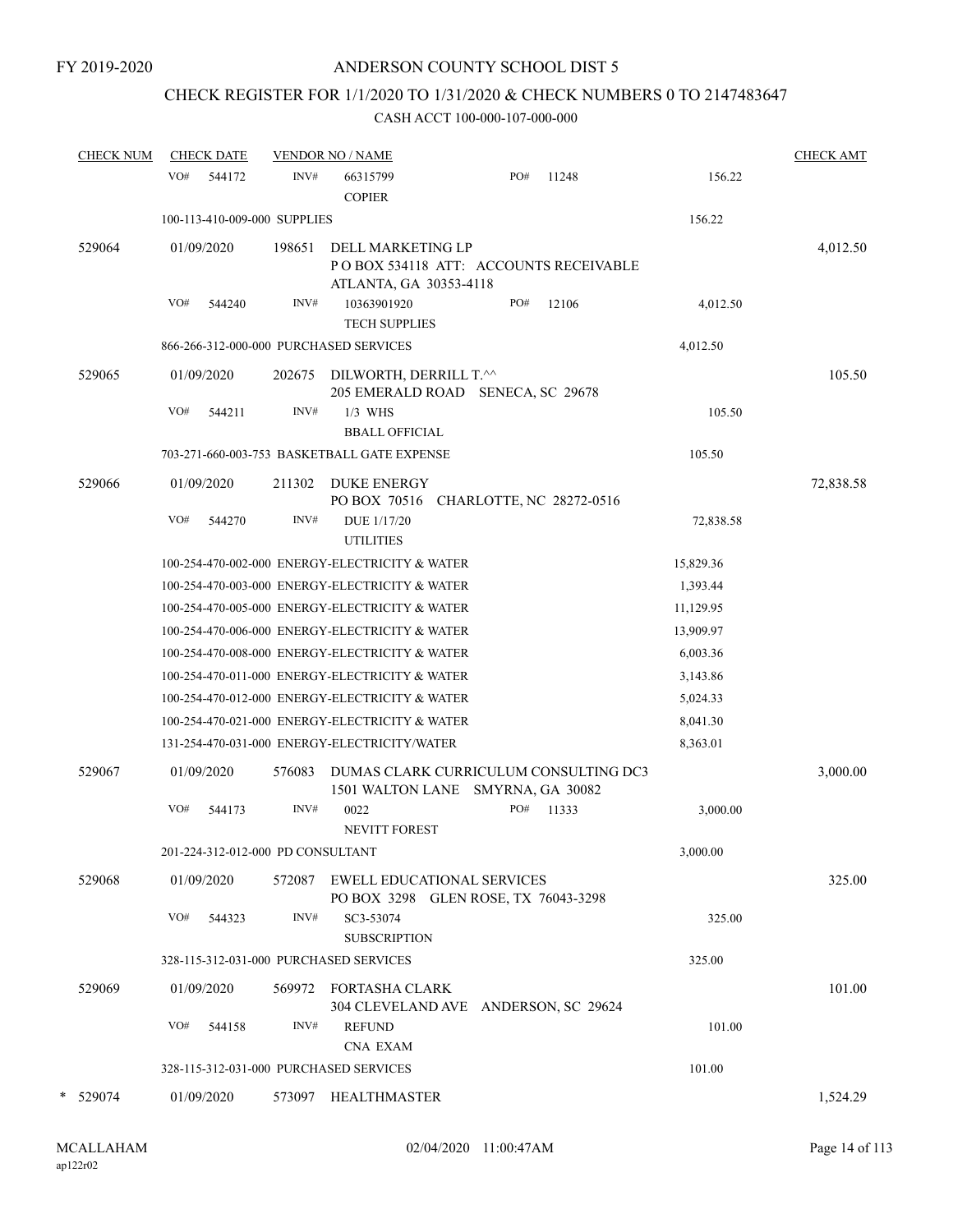FY 2019-2020

## ANDERSON COUNTY SCHOOL DIST 5

## CHECK REGISTER FOR 1/1/2020 TO 1/31/2020 & CHECK NUMBERS 0 TO 2147483647

|   | <b>CHECK NUM</b> |     | <b>CHECK DATE</b> |                              | <b>VENDOR NO / NAME</b>                                                                                          |     |       |           | <b>CHECK AMT</b> |
|---|------------------|-----|-------------------|------------------------------|------------------------------------------------------------------------------------------------------------------|-----|-------|-----------|------------------|
|   |                  |     |                   |                              | 2655 OAKLEY PARK RD. SUITE 100 WALLED<br>LAKE, MI 48390-1645                                                     |     |       |           |                  |
|   |                  | VO# | 544244            | INV#                         | 23976<br><b>MEDICAID</b>                                                                                         | PO# | 11334 | 1,524.29  |                  |
|   |                  |     |                   |                              | 283-213-316-000-000 HEALTHMASTER DATA PROCESSING                                                                 |     |       | 1,524.29  |                  |
|   | 529075           |     | 01/09/2020        | 576027                       | HOME DEPOT USA, INC<br>PO BOX 742604 ATLANTA, GA 30374-2604                                                      |     |       |           | 349.98           |
|   |                  | VO# | 544333            | INV#                         | 528110976<br><b>SUPPLIES</b>                                                                                     |     |       | 349.98    |                  |
|   |                  |     |                   | 100-254-410-007-000 SUPPLIES |                                                                                                                  |     |       | 87.00     |                  |
|   |                  |     |                   | 100-254-410-008-000 SUPPLIES |                                                                                                                  |     |       | 87.00     |                  |
|   |                  |     |                   | 100-254-410-010-000 SUPPLIES |                                                                                                                  |     |       | 87.00     |                  |
|   |                  |     |                   | 100-254-410-014-000 SUPPLIES |                                                                                                                  |     |       | 88.98     |                  |
|   | * 529077         |     | 01/09/2020        | 572685                       | JOURNEY.ED.COM,INC<br>PO BOX 732357 ATTN: ACCTS RECEIVABLE<br>DALLAS, TX 75373-2357                              |     |       |           | 2,500.00         |
|   |                  | VO# | 544247            | INV#                         | 10356335<br><b>LICENSE</b>                                                                                       | PO# | 12110 | 2,500.00  |                  |
|   |                  |     |                   |                              | 328-115-312-031-000 PURCHASED SERVICES                                                                           |     |       | 2,500.00  |                  |
|   | 529078           |     | 01/09/2020        |                              | 576296 KAGEWERKS INC<br>9565 PATHWAY ST SANTEE, CA 92071                                                         |     |       |           | 985.06           |
|   |                  | VO# | 544337            | INV#                         | 38555<br><b>CAGES</b>                                                                                            | PO# | 12001 | 985.06    |                  |
|   |                  |     |                   |                              | 329-115-410-031-000 SUPPLIES-STATE EQUIPMENT                                                                     |     |       | 985.06    |                  |
| * | 529080           |     | 01/09/2020        | 564353                       | LAZER CONSTRUCTION COMPANY INC<br>POBOX 5103 ATT: ACCOUNTS RECEIVABLE<br>ANDERSON, SC 29623                      |     |       |           | 70,252.00        |
|   |                  | VO# | 544248            | INV#                         | 7318-20<br><b>TL HANNA</b>                                                                                       |     |       | 53,654.00 |                  |
|   |                  |     |                   |                              | 505-271-540-002-BSC BASEBALL&SOFTBALL COMPLEX                                                                    |     |       | 53,654.00 |                  |
|   |                  | VO# | 544249            | INV#                         | 7418-20<br><b>WESTSIDE</b>                                                                                       |     |       | 16,598.00 |                  |
|   |                  |     |                   |                              | 505-271-540-003-BSC BASEBALL&SOFTBALL COMPLEX                                                                    |     |       | 16,598.00 |                  |
|   | 529081           |     | 01/09/2020        |                              | 320795 LESLEY COURTS AND PAVING, INC<br>3104 OLD WILLIAMSTON ROAD ATT: ACCOUNTS<br>RECEIVABLE ANDERSON, SC 29621 |     |       |           | 2,475.00         |
|   |                  | VO# | 544339            | INV#                         | 3568<br>SOUTHWOOD                                                                                                |     |       | 2,475.00  |                  |
|   |                  |     |                   |                              | 100-254-323-000-CAP CAPITAL PROJECTS                                                                             |     |       | 2,475.00  |                  |
|   | 529082           |     | 01/09/2020        | 327600                       | LOLLIS METALS, INC<br>PO BOX 13042 ATT: ACCOUNTS RECEIVABLE<br>ANDERSON, SC 29624                                |     |       |           | 732.95           |
|   |                  | VO# | 544341            | INV#                         | 83778<br><b>DRIP PAN</b>                                                                                         |     |       | 732.95    |                  |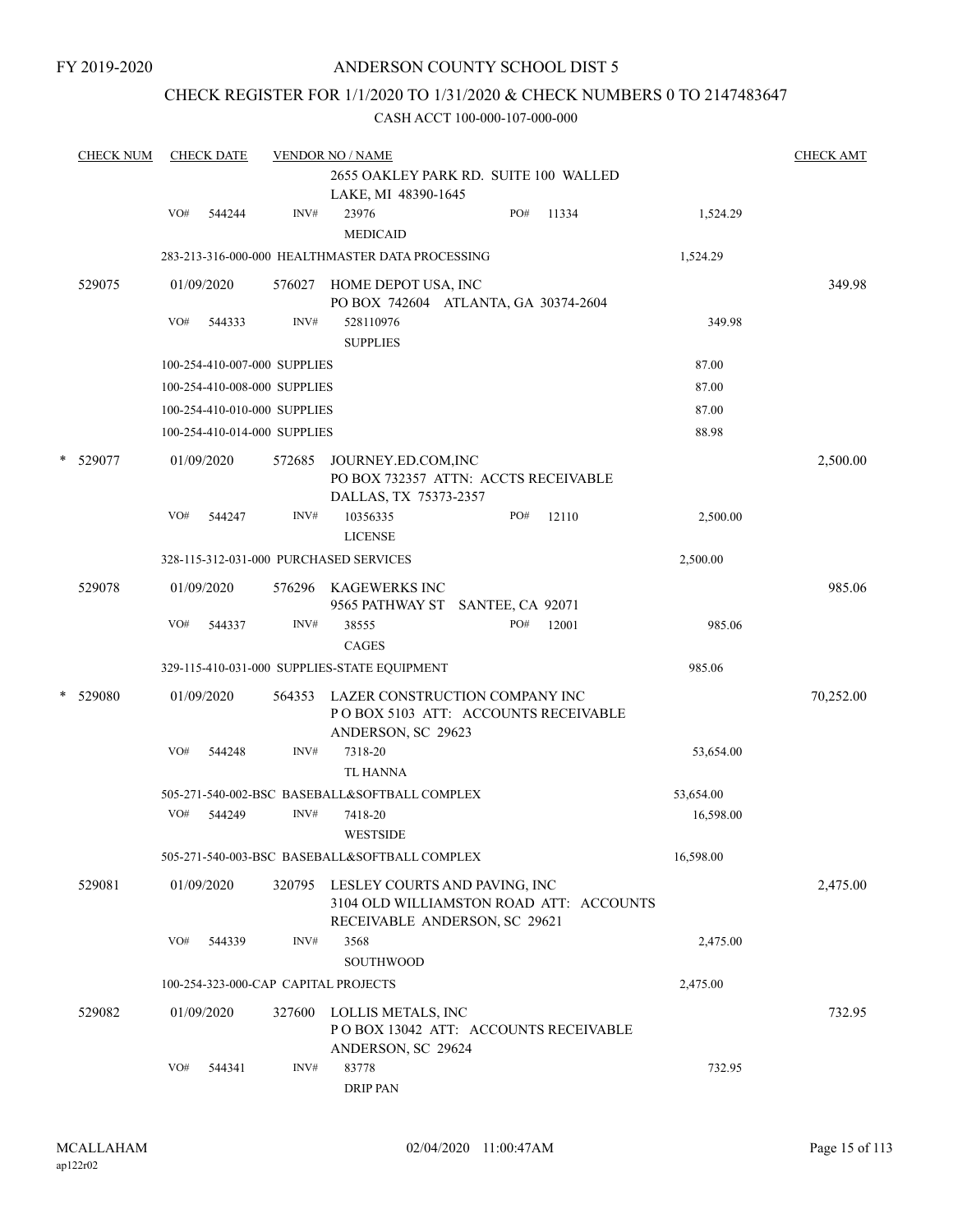# CHECK REGISTER FOR 1/1/2020 TO 1/31/2020 & CHECK NUMBERS 0 TO 2147483647

|   | <b>CHECK NUM</b> |     | <b>CHECK DATE</b> |        | <b>VENDOR NO / NAME</b><br>100-254-410-011-400 HVAC/ELECTRICAL/PLUMBING         | 732.95    | <b>CHECK AMT</b> |
|---|------------------|-----|-------------------|--------|---------------------------------------------------------------------------------|-----------|------------------|
|   | 529083           |     | 01/09/2020        |        | 573642 MACMILLAN, DOUGLAS^^<br>110 MERRITT VIEW TERRACE GREENVILLE, SC<br>29609 |           | 118.10           |
|   |                  | VO# | 544212            | INV#   | $1/3$ WHS<br><b>BBALL OFFICIAL</b>                                              | 118.10    |                  |
|   |                  |     |                   |        | 703-271-660-003-753 BASKETBALL GATE EXPENSE                                     | 118.10    |                  |
|   | 529084           |     | 01/09/2020        | 573349 | MEDSHORE AMBULANCE SERVICE<br>PO BOX 650458 DALLAS, TX 75265                    |           | 300.00           |
|   |                  | VO# | 544255            | INV#   | 19-61343<br><b>GLENVIEW MS</b>                                                  | 100.00    |                  |
|   |                  |     |                   |        | 720-271-660-020-671 FOOTBALL GATE RECEIPTS EXPENSE                              | 100.00    |                  |
|   |                  | VO# | 544256            | INV#   | 19-58300<br><b>GLENVIEW MS</b>                                                  | 100.00    |                  |
|   |                  |     |                   |        | 720-271-660-020-671 FOOTBALL GATE RECEIPTS EXPENSE                              | 100.00    |                  |
|   |                  | VO# | 544257            | INV#   | 19-58273<br><b>GLENVIEW MS</b>                                                  | 100.00    |                  |
|   |                  |     |                   |        | 720-271-660-020-671 FOOTBALL GATE RECEIPTS EXPENSE                              | 100.00    |                  |
|   | 529085           |     | 01/09/2020        |        | 569972 MELISSA JACKSON<br>197 ROBINSON ST PENDLETON, SC 29670                   |           | 101.00           |
|   |                  | VO# | 544161            | INV#   | <b>REFUND</b><br><b>CNA EXAM</b>                                                | 101.00    |                  |
|   |                  |     |                   |        | 328-115-312-031-000 PURCHASED SERVICES                                          | 101.00    |                  |
|   | 529086           |     | 01/09/2020        | 576277 | MENDEZ, KIYA**<br>285 JETER RD GILBERT, SC 29054                                |           | 150.00           |
|   |                  | VO# | 544162            | INV#   | <b>DEC 3-11</b><br><b>AIT INTERNSHIP</b>                                        | 150.00    |                  |
|   |                  |     |                   |        | 131-115-312-031-000 PURCHASED SERVICES                                          | 150.00    |                  |
| * | 529088           |     | 01/09/2020        |        | 366700 MUTUAL OF OMAHA<br>PO BOX 2147 OMAHA, NE 68103-2147                      |           | 27,126.40        |
|   |                  | VO# | 544343            | INV#   | G00018B5<br>0001                                                                | 27,126.40 |                  |
|   |                  |     |                   |        | 100-000-450-000-000 MISC. DEDUCTIONS                                            | 7,864.00  |                  |
|   |                  |     |                   |        | 100-000-456-000-000 INSURANCE PAYABLE                                           | 19,262.40 |                  |
|   | 529089           |     | 01/09/2020        |        | 575242 NATIONAL ART HONOR SOCIETY<br>901 PRINCE ST ALEXANDRIA, VA 22314         |           | 182.99           |
|   |                  | VO# | 544346            | INV#   | <b>REGISTRATION</b><br>SOUTHWOOD                                                | 182.99    |                  |
|   |                  |     |                   |        | 721-190-660-021-644 ART HIGH EXPENSE                                            | 182.99    |                  |
|   | * 529091         |     | 01/09/2020        | 574430 | ORANGE SKY TRAVEL, LLC<br>PO BOX 1802 SIMPSONVILLE, SC 29681                    |           | 1,800.00         |
|   |                  | VO# | 544349            | INV#   | 10513<br>NEW PROSPECT                                                           | 1,800.00  |                  |
|   |                  |     |                   |        | 710-271-660-010-354 FIELD TRIPS GRADE 4 EXPENSE                                 | 1,800.00  |                  |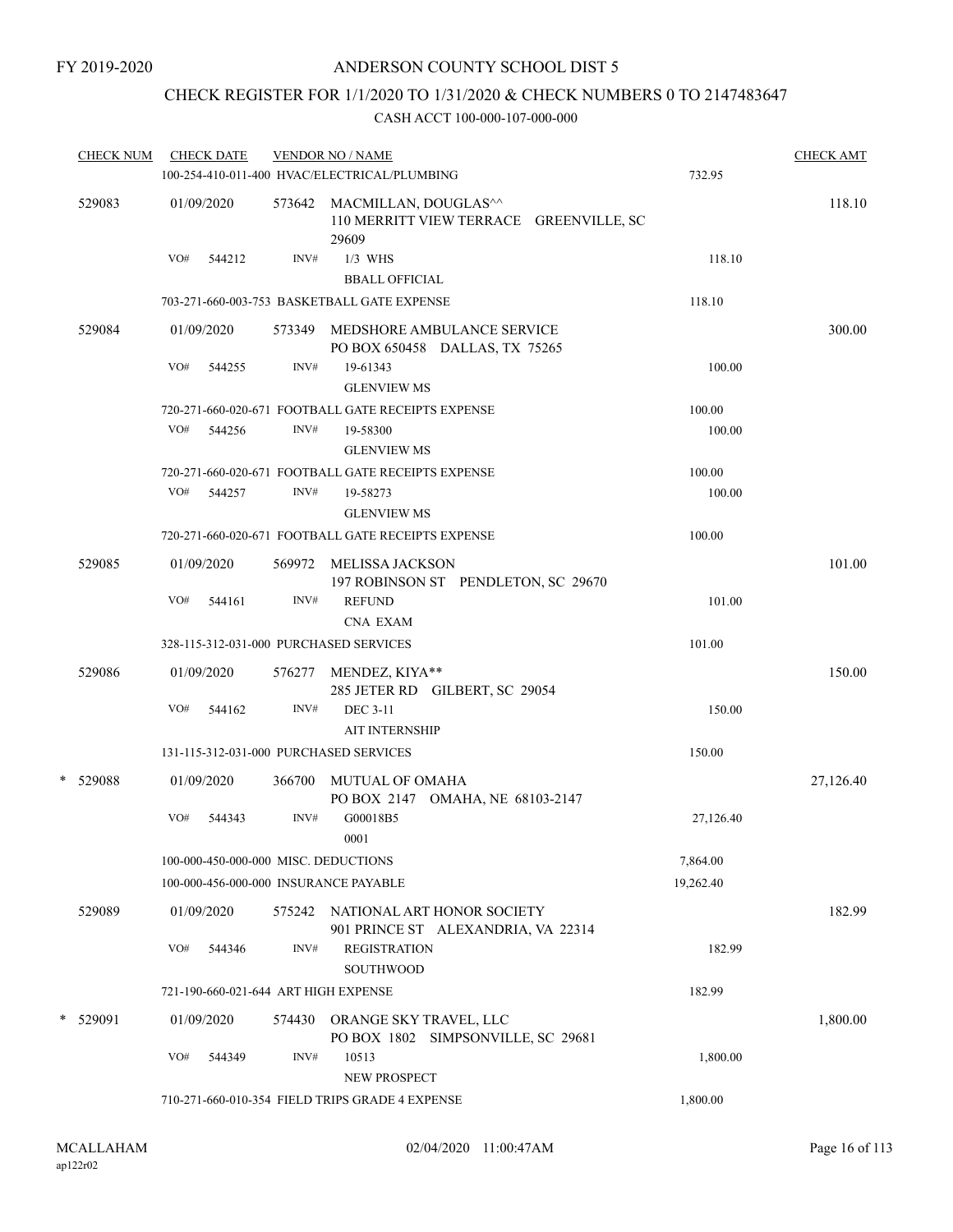# CHECK REGISTER FOR 1/1/2020 TO 1/31/2020 & CHECK NUMBERS 0 TO 2147483647

|   | <b>CHECK NUM</b> |     | <b>CHECK DATE</b> |                             | <b>VENDOR NO / NAME</b>                                                                                 |     |       |           | <b>CHECK AMT</b> |
|---|------------------|-----|-------------------|-----------------------------|---------------------------------------------------------------------------------------------------------|-----|-------|-----------|------------------|
|   | 529092           |     | 01/09/2020        | 402650                      | PECKNEL MUSIC COMPANY<br>1312 NORTH PLEASANTBURG DR GREENVILLE,<br>SC 29607-1227                        |     |       |           | 187.57           |
|   |                  | VO# | 544350            | INV#                        | 516681<br><b>MUSIC</b>                                                                                  |     |       | 187.57    |                  |
|   |                  |     |                   |                             | 721-190-660-021-411 MISCELLANEOUS EXPENSE                                                               |     |       | 187.57    |                  |
|   | 529093           |     | 01/09/2020        | 572100                      | PLAY SAFE EDUCATIONAL HEALTH<br>713 E GREENVILLE STREET SUITE D BOX 230<br>ANDERSON, SC 29621           |     |       |           | 500.00           |
|   |                  | VO# | 544389            | INV#                        | 01092020                                                                                                |     |       | 500.00    |                  |
|   |                  |     |                   |                             | <b>SPONSORSHIP</b>                                                                                      |     |       |           |                  |
|   |                  |     |                   |                             | 100-390-410-000-000 SUPPLIES AND MATERIALS                                                              |     |       | 500.00    |                  |
|   | 529094           |     | 01/09/2020        | 576323                      | PRISMA HEALTH CHILDREN'S HOSPITAL<br>ATTN: SARA FOX, GMH 5TH FLOOR 701 GROVE RD<br>GREENVILLE, SC 29601 |     |       |           | 125.00           |
|   |                  | VO# | 544258            | INV#                        | <b>MORRIS</b><br>HOSPITAL SCHOOL                                                                        |     |       | 125.00    |                  |
|   |                  |     |                   |                             | 100-145-112-000-000 SALARIES - HOMEBOUND                                                                |     |       | 125.00    |                  |
| * | 529096           |     | 01/09/2020        | 573390                      | <b>RESCARE HOMECARE</b><br>PO BOX 2797 VALDOSTA, GA 31604-2797                                          |     |       |           | 1,280.00         |
|   |                  | VO# | 544259            | INV#                        | 7606300111065<br>DEC 2-13                                                                               | PO# | 12041 | 1,280.00  |                  |
|   |                  |     |                   |                             | 283-126-312-017-000 CONTRACTED SERVICES                                                                 |     |       | 1,280.00  |                  |
|   | 529097           |     | 01/09/2020        | 572505                      | RICE, JEROLD<br>572 CRITTERS HAVEN DRIVE CROSS HILL, SC<br>29332                                        |     |       |           | 136.10           |
|   |                  | VO# | 544218            | INV#                        | $1/3$ WHS<br><b>BBALL OFFICIAL</b>                                                                      |     |       | 136.10    |                  |
|   |                  |     |                   |                             | 703-271-660-003-753 BASKETBALL GATE EXPENSE                                                             |     |       | 136.10    |                  |
|   | 529098           |     | 01/09/2020        | 576205                      | RONALD J. PATANE<br>UPSTATE FENCE CO, INC 104 VALLEY FORGE<br>DRIVE GREER, SC 29650                     |     |       |           | 12,784.00        |
|   |                  | VO# | 544376            | INV#                        | 10-0358<br><b>GLENVIEW</b>                                                                              | PO# | 12102 | 12,784.00 |                  |
|   |                  |     |                   | 100-254-323-020-FEN FENCING |                                                                                                         |     |       | 12,784.00 |                  |
|   | 529099           |     | 01/09/2020        | 567525                      | ROWLAND MECHANICAL<br>4035 HWY 24 ANDERSON, SC 29626                                                    |     |       |           | 2,398.21         |
|   |                  | VO# | 544354            | INV#                        | 9714-9727<br><b>SERVICE</b>                                                                             | PO# | 11201 | 2,398.21  |                  |
|   |                  |     |                   |                             | 100-255-323-000-ACT ACTIVITY BUS CONTRACTED SERVICES                                                    |     |       | 2,398.21  |                  |
|   | 529100           |     | 01/09/2020        | 455901                      | SAGE PUBLICATIONS, INC<br>2455 TELLER ROAD ATT: ACCOUNTS<br>RECEIVABLE THOUSAND OAKS, CA 91320          |     |       |           | 925.86           |
|   |                  | VO# | 544355            | INV#                        | 385237KI                                                                                                |     |       | 925.86    |                  |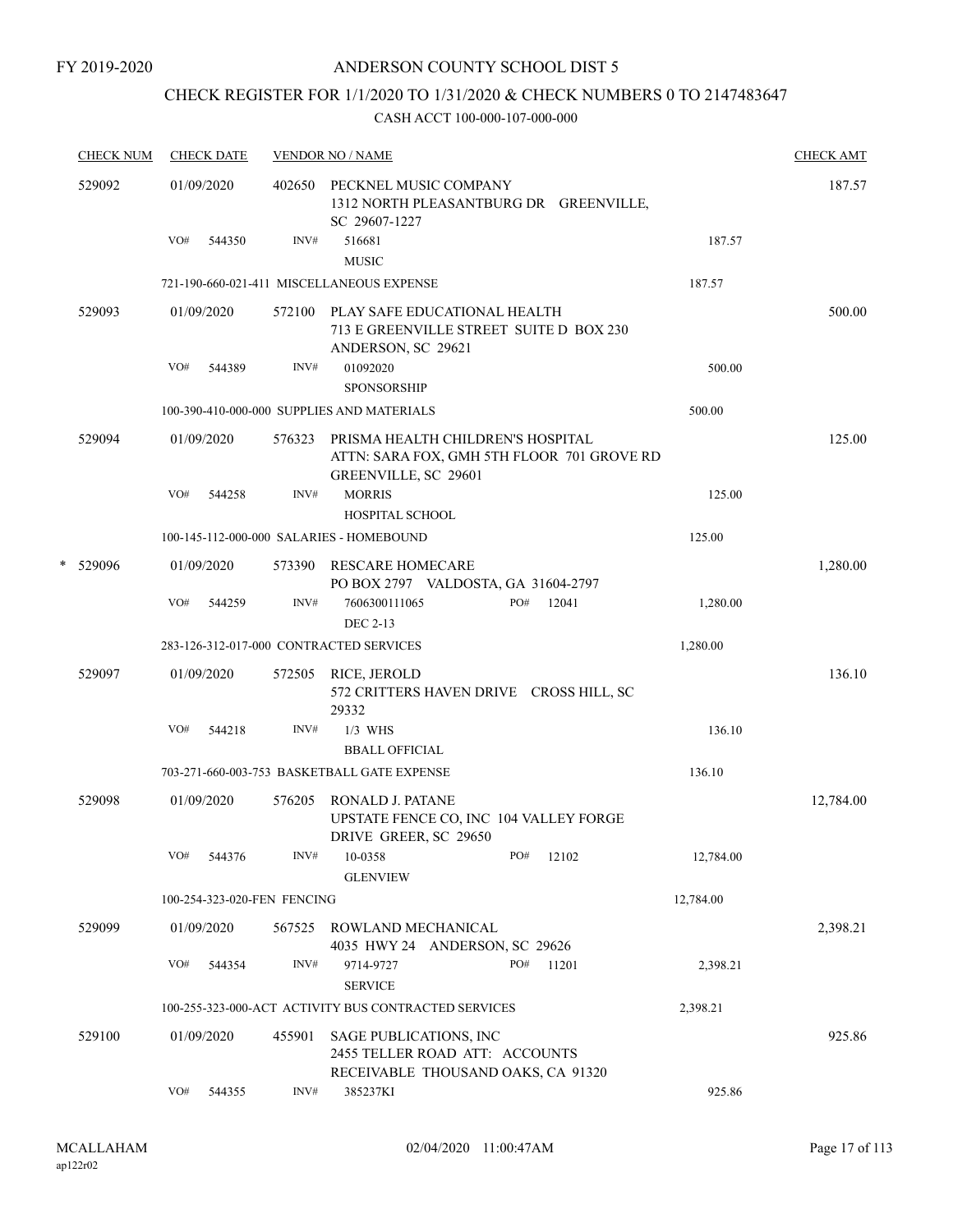## CHECK REGISTER FOR 1/1/2020 TO 1/31/2020 & CHECK NUMBERS 0 TO 2147483647

| <b>CHECK NUM</b> |     | <b>CHECK DATE</b>    |                                     | <b>VENDOR NO / NAME</b><br>TEXT DEPENDENT QUESTIONS                                      |     |       |          | <b>CHECK AMT</b> |
|------------------|-----|----------------------|-------------------------------------|------------------------------------------------------------------------------------------|-----|-------|----------|------------------|
|                  |     |                      |                                     | 713-271-660-013-201 MISCELLANEOUS EXPENSE                                                |     |       | 925.86   |                  |
| 529102           |     | 01/09/2020           | 576380 SCECA                        | 1133 CAMELLIA DRIVE SURFSIDE BEACH, SC<br>29575                                          |     |       |          | 235.00           |
|                  | VO# | 544391               | INV#                                | <b>REGISTRATION</b><br>M. MCKENZIE                                                       |     |       | 235.00   |                  |
|                  |     |                      |                                     | 100-224-333-018-000 STAFF DEVELOPMENT                                                    |     |       | 235.00   |                  |
| 529103           | VO# | 01/09/2020<br>544261 | INV#                                | 573543 SCHOOL LIBRARY JOURNAL<br>PO BOX 461119 ESCONDIDO, CA 92046-9807<br>3829810-7     |     |       | 136.99   | 136.99           |
|                  |     |                      |                                     | <b>RENEWAL</b>                                                                           |     |       |          |                  |
|                  |     |                      | 709-271-660-009-305 LIBRARY EXPENSE |                                                                                          |     |       | 136.99   |                  |
| 529104           |     | 01/09/2020           | 570133                              | <b>SC HOSA</b><br>POBOX 866 LEXINGTON, SC 29071                                          |     |       |          | 2,550.00         |
|                  | VO# | 544246               | INV#                                | 99434342<br><b>HOSA CONFERENCE</b>                                                       | PO# | 12114 | 2,550.00 |                  |
|                  |     |                      |                                     | 207-271-333-031-001 INTEGRATION TRAVEL                                                   |     |       | 2,550.00 |                  |
| 529105           |     | 01/09/2020           | 573273                              | <b>SCIBS</b><br>DANIEL WILKIE WOODMONT HS 2831 W.<br>GEORGIA ROAD PIEDMONT, SC 29673     |     |       |          | 125.00           |
|                  | VO# | 544357               | INV#                                | CONCORD<br><b>PYP</b>                                                                    |     |       | 125.00   |                  |
|                  |     |                      |                                     | 709-271-660-009-201 MISCELLANEOUS EXPENSE                                                |     |       | 125.00   |                  |
| 529106           |     | 01/09/2020           | 569520                              | SHI INTERNATIONAL CORP<br>POBOX 952121 ATT: ACCOUNTS RECEIVABLE<br>DALLAS, TX 75395-2121 |     |       |          | 7,980.00         |
|                  | VO# | 544264               | INV#                                | B11084331<br>CUST #1059746                                                               | PO# | 12109 | 7,980.00 |                  |
|                  |     |                      |                                     | 100-266-345-000-000 TECHNOLOGY INFRASTRUCTURE                                            |     |       | 7,980.00 |                  |
| $*$ 529109       |     | 01/09/2020           |                                     | 575768 SMITH, NOAH**<br>104 LAUREL LANE SENECA, SC 29678                                 |     |       |          | 199.50           |
|                  |     | VO# 544214           | INV#                                | <b>WESTSIDE</b><br><b>BBALL OFFICIAL</b>                                                 |     |       | 199.50   |                  |
|                  |     |                      |                                     | 703-271-660-003-753 BASKETBALL GATE EXPENSE                                              |     |       | 199.50   |                  |
| 529110           |     | 01/09/2020           | 569927                              | <b>SOFTDOCS</b><br>807 BLUFF ROAD ATT: ACCOUNTS RECEIVABLE<br>COLUMBIA, SC 29201         |     |       |          | 1,512.33         |
|                  |     | VO# 544265           | INV#                                | 42211<br><b>ANNUAL MAINT</b>                                                             |     |       | 872.05   |                  |
|                  |     |                      |                                     | 100-266-445-000-000 SOFTWARE TECHNOLOGY                                                  |     |       | 872.05   |                  |
|                  |     | VO# 544362           | INV#                                | 42321<br>1095'S                                                                          |     |       | 640.28   |                  |
|                  |     |                      | 100-264-410-000-000 SUPPLIES        |                                                                                          |     |       | 640.28   |                  |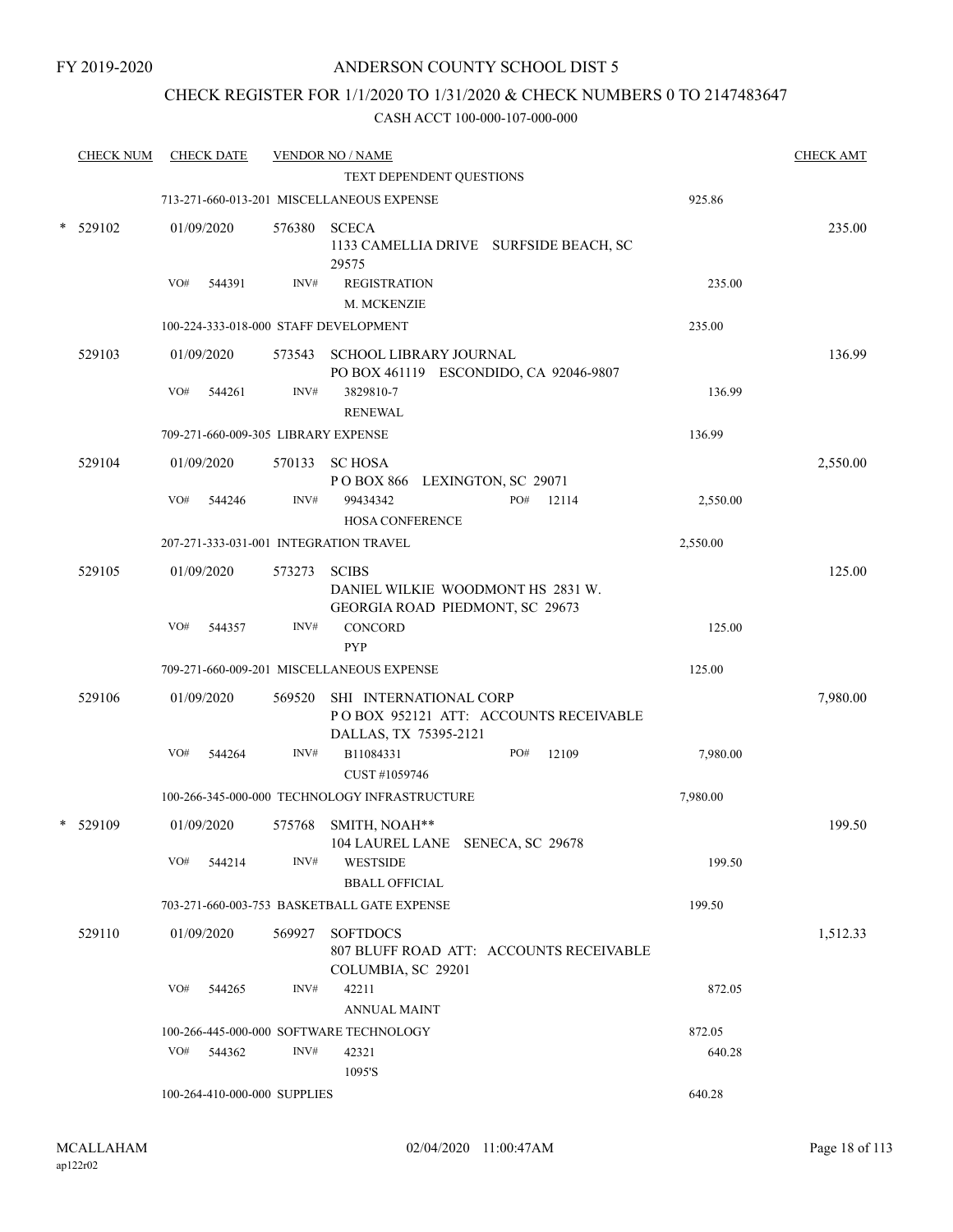FY 2019-2020

## ANDERSON COUNTY SCHOOL DIST 5

# CHECK REGISTER FOR 1/1/2020 TO 1/31/2020 & CHECK NUMBERS 0 TO 2147483647

|   | <b>CHECK NUM</b> | <b>CHECK DATE</b>                      |        | <b>VENDOR NO / NAME</b>                                                                                |          |          |  |  |  |
|---|------------------|----------------------------------------|--------|--------------------------------------------------------------------------------------------------------|----------|----------|--|--|--|
|   | 529111           | 01/09/2020                             | 576229 | SOS SURVIVAL PRODUCTS<br>15705 STRATHERN STREET<br>SUITE 11 VAN<br><b>NUYS, CA 91406</b>               |          | 1,738.25 |  |  |  |
|   |                  | VO#<br>544363                          | INV#   | 838212<br>PO#<br>11793<br><b>CLASSROOM/TEACHER KITS</b>                                                | 1,738.25 |          |  |  |  |
|   |                  | 131-115-410-031-000 SUPPLIES           |        |                                                                                                        | 1,738.25 |          |  |  |  |
|   | 529112           | 01/09/2020                             | 571368 | STRAIGHT PATHS LANDSCAPE<br>PO BOX 5542 ANDERSON, SC 29623-0542                                        |          | 1,687.50 |  |  |  |
|   |                  | VO#<br>544175                          | INV#   | PO#<br>17998<br>11231<br><b>AIT SERVICE</b>                                                            | 1,687.50 |          |  |  |  |
|   |                  |                                        |        | 131-254-323-031-305 CONTRACT SERV.-GROUNDS                                                             | 1,687.50 |          |  |  |  |
|   | 529113           | 01/09/2020                             | 569972 | <b>SUSAN WALKER</b><br>207 TIMBERLAKE RD ANDERSON, SC 29625                                            |          | 101.00   |  |  |  |
|   |                  | VO#<br>544159                          | INV#   | <b>REFUND</b><br><b>CNA EXAM</b>                                                                       | 101.00   |          |  |  |  |
|   |                  | 328-115-312-031-000 PURCHASED SERVICES |        |                                                                                                        | 101.00   |          |  |  |  |
| * | 529115           | 01/09/2020                             | 563660 | <b>TEXTILE STORES, INC</b><br>ATTN EATHAN EMBLER 105 GLADE SPRINGS<br>ANDERSON, SC 29621               |          | 185.11   |  |  |  |
|   |                  | VO#<br>544364                          | INV#   | 898182<br><b>BLINDS</b>                                                                                | 185.11   |          |  |  |  |
|   |                  |                                        |        | 100-254-410-015-001 SUPPLIES - MAINTENANCE                                                             | 185.11   |          |  |  |  |
|   | 529116           | 01/09/2020                             | 566496 | THE PEACE CENTER<br>300 SOUTH MAIN ST GREENVILLE, SC 29601                                             |          | 2,350.00 |  |  |  |
|   |                  | VO#<br>544365                          | INV#   | 986718<br><b>SOUTHWOOD</b>                                                                             | 2,350.00 |          |  |  |  |
|   |                  |                                        |        | 817-224-333-021-000 TRIPS AND CONFERENCES                                                              | 170.15   |          |  |  |  |
|   |                  | 817-224-333-021-0CO TRIPS (C/O)        |        |                                                                                                        | 2,179.85 |          |  |  |  |
|   | 529117           | 01/09/2020                             | 576122 | THERE IS HOPE COUNSELING, LLC<br>ROYCE V. MILLER 145 THOMAS GREEN BLVD,<br>SUITE 210 CLEMSON, SC 29631 |          | 1,050.00 |  |  |  |
|   |                  | VO#<br>544268                          |        | $INV#$ 161578<br>DEC 18 & 20                                                                           | 1,050.00 |          |  |  |  |
|   |                  |                                        |        | 237-128-313-002-000 STUDENT SERVICES/COUNSELOR                                                         | 525.00   |          |  |  |  |
|   |                  |                                        |        | 237-128-313-003-000 STUDENT SERVICES/ COUNSELOR                                                        | 525.00   |          |  |  |  |
|   | * 529119         | 01/09/2020                             | 575747 | TOLLISON, JOSEPH**<br>104 ORCHARD WAY PIEDMONT, SC 29673                                               |          | 199.50   |  |  |  |
|   |                  | VO#<br>544210                          | INV#   | <b>WESTSIDE</b>                                                                                        | 199.50   |          |  |  |  |
|   |                  |                                        |        | <b>BBALL OFFICIAL</b>                                                                                  |          |          |  |  |  |
|   |                  |                                        |        | 703-271-660-003-753 BASKETBALL GATE EXPENSE                                                            | 199.50   |          |  |  |  |
|   | 529120           | 01/09/2020                             |        | 573815 UNITED REFRIGERATION, INC<br>PO BOX 740703 ATLANTA, GA 30374-0703                               |          | 364.11   |  |  |  |
|   |                  | VO#<br>544370                          | INV#   | 71456148                                                                                               | 98.60    |          |  |  |  |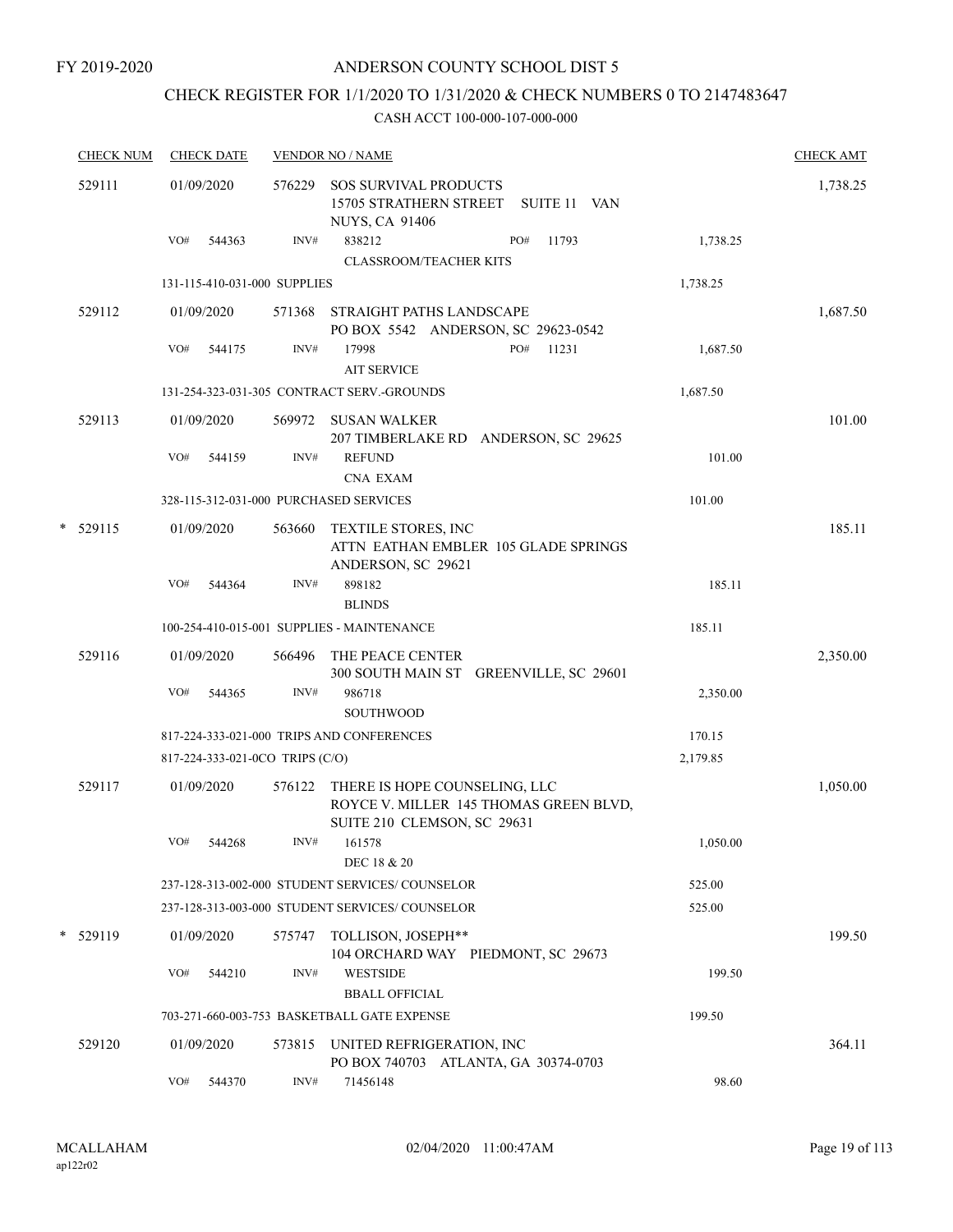## CHECK REGISTER FOR 1/1/2020 TO 1/31/2020 & CHECK NUMBERS 0 TO 2147483647

|   | <b>CHECK NUM</b> |     | <b>CHECK DATE</b>                   |        | <b>VENDOR NO / NAME</b>                                                                     |           | <b>CHECK AMT</b> |
|---|------------------|-----|-------------------------------------|--------|---------------------------------------------------------------------------------------------|-----------|------------------|
|   |                  |     |                                     |        | <b>SUPPLIES</b>                                                                             |           |                  |
|   |                  |     |                                     |        | 600-256-323-006-000 REPAIRS TO EQUIPMENT                                                    | 98.60     |                  |
|   |                  | VO# | 544371                              | INV#   | 71467880                                                                                    | 84.53     |                  |
|   |                  |     |                                     |        | <b>SUPPLIES</b>                                                                             |           |                  |
|   |                  |     |                                     |        | 600-256-323-013-000 REPAIRS TO EQUIPMENT                                                    | 84.53     |                  |
|   |                  |     | VO# 544372                          | INV#   | 71521239<br><b>SUPPLIES</b>                                                                 | 196.66    |                  |
|   |                  |     |                                     |        | 600-256-323-017-000 REPAIRS TO EQUIPMENT                                                    | 196.66    |                  |
|   |                  | VO# | 544373                              | INV#   | 71540250<br><b>CREDIT</b>                                                                   | $-88.42$  |                  |
|   |                  |     |                                     |        | 600-256-323-017-000 REPAIRS TO EQUIPMENT                                                    | $-88.42$  |                  |
|   |                  | VO# | 544374                              | INV#   | 71537361<br><b>SUPPLIES</b>                                                                 | 27.07     |                  |
|   |                  |     |                                     |        | 100-254-410-002-400 HVAC/ELECTRICAL/PLUMBING                                                | 27.07     |                  |
|   |                  |     | VO# 544375                          | INV#   | 71546378<br><b>SUPPLIES</b>                                                                 | 45.67     |                  |
|   |                  |     |                                     |        | 100-254-410-003-400 HVAC/ELECTRICAL/PLUMBING                                                | 45.67     |                  |
|   | 529121           |     | 01/09/2020                          |        | 564298 UNITED WAY OF ANDERSON COUNTY<br>POBOX 2067 ANDERSON, SC 29622                       |           | 22,746.01        |
|   |                  | VO# | 544390                              | INV#   | 2019 CAMPAIGN<br><b>EMPLOYEE DONATION</b>                                                   | 22,746.01 |                  |
|   |                  |     | 895-001-999-000-0UW UNITED WAY      |        |                                                                                             | 22,746.01 |                  |
|   |                  |     |                                     |        |                                                                                             |           |                  |
| * | 529123           |     | 01/09/2020                          |        | 574511 VERIFIED SERVICES LTD, LLC<br>518 COUNTRY MDWS ANDERSON, SC 29626                    |           | 3,929.38         |
|   |                  | VO# | 544377                              | INV#   | <b>VSSC180700</b><br><b>REPAIR</b>                                                          | 2,229.38  |                  |
|   |                  |     |                                     |        | 100-254-323-010-001 CONTRACTED SERVICES                                                     | 2,229.38  |                  |
|   |                  | VO# | 544378                              | INV#   | VSSC180722<br><b>REPAIR</b>                                                                 | 1,700.00  |                  |
|   |                  |     |                                     |        | 100-254-323-005-CAP CONTRACTED SERVICES                                                     | 1,700.00  |                  |
|   | 529124           |     | 01/09/2020                          | 524353 | WAL-MART COMMUNITY/GEMB<br>PO BOX 530934 ATT: ACCOUNTS RECEIVABLE<br>ATLANTA, GA 30353-0934 |           | 312.94           |
|   |                  | VO# | 544379                              | INV#   | 0157<br>SOUTHWOOD                                                                           | 312.94    |                  |
|   |                  |     |                                     |        | 721-190-660-021-411 MISCELLANEOUS EXPENSE                                                   | 220.00    |                  |
|   |                  |     |                                     |        | 721-190-660-021-411 MISCELLANEOUS EXPENSE                                                   | 66.00     |                  |
|   |                  |     |                                     |        | 721-190-660-021-429 FACULTY EXPENSE                                                         | 26.94     |                  |
|   | 529125           |     | 01/09/2020                          | 524353 | WAL-MART COMMUNITY/GEMB<br>PO BOX 530934 ATT: ACCOUNTS RECEIVABLE                           |           | 691.59           |
|   |                  | VO# | 544178                              | INV#   | ATLANTA, GA 30353-0934<br>2017-8488<br><b>MCCANTS</b>                                       | 691.59    |                  |
|   |                  |     | 705-271-660-005-429 FACULTY EXPENSE |        |                                                                                             | 225.06    |                  |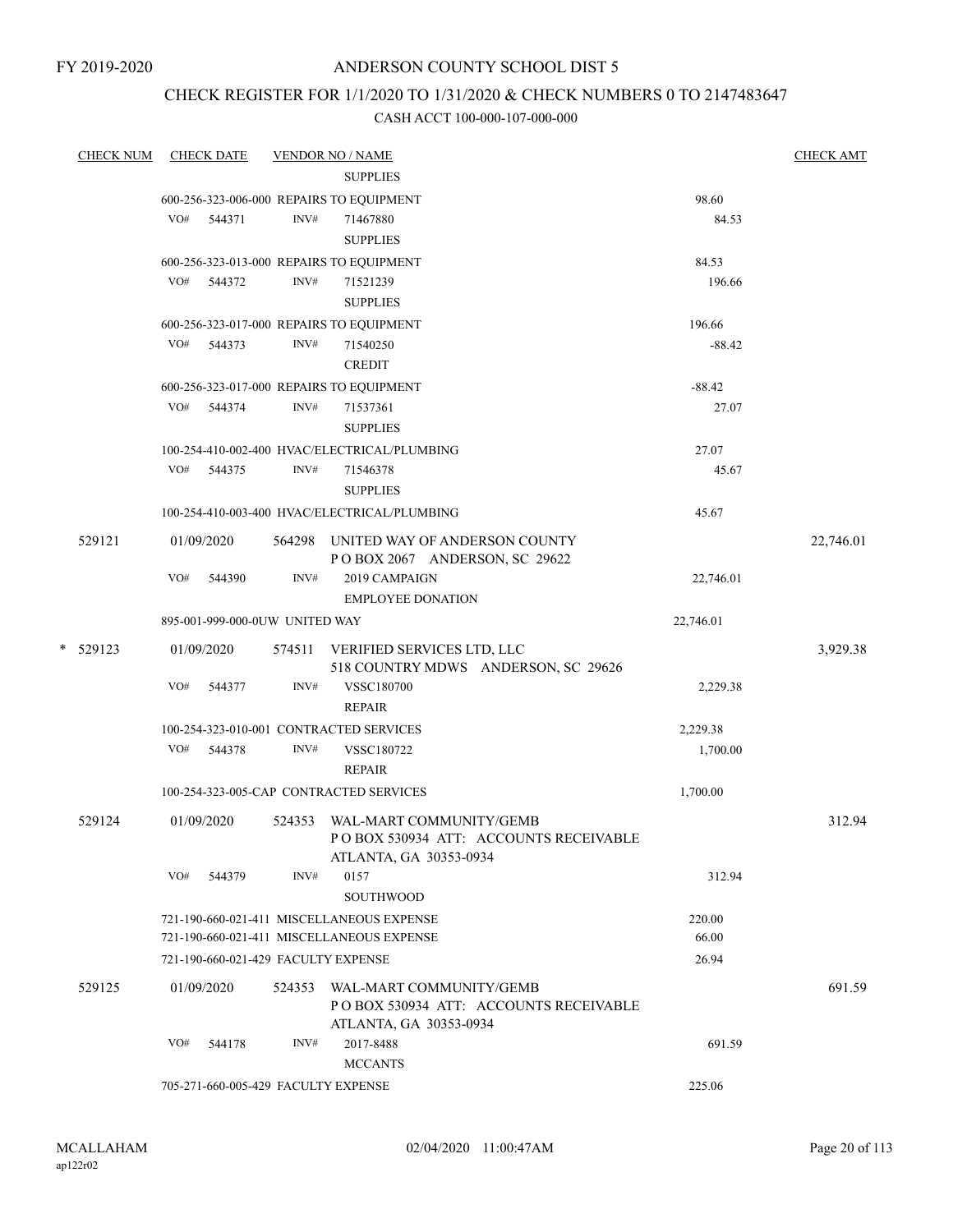# CHECK REGISTER FOR 1/1/2020 TO 1/31/2020 & CHECK NUMBERS 0 TO 2147483647

|        | <b>CHECK NUM</b> |     | <b>CHECK DATE</b> |                              | <b>VENDOR NO / NAME</b>                                                                            |     |       |          | <b>CHECK AMT</b> |
|--------|------------------|-----|-------------------|------------------------------|----------------------------------------------------------------------------------------------------|-----|-------|----------|------------------|
|        |                  |     |                   |                              | 705-271-660-005-526 NEEDY CHILD FUND EXPENSE                                                       |     |       | 235.91   |                  |
|        |                  |     |                   |                              | 705-271-660-005-602 BETA CLUB EXPENSE                                                              |     |       | 69.70    |                  |
|        |                  |     |                   |                              | 705-271-660-005-666 CONCESSIONS EXPENSE                                                            |     |       | 160.92   |                  |
|        | 529126           |     | 01/09/2020        |                              | 524353 WAL-MART COMMUNITY/GEMB<br>PO BOX 530934 ATT: ACCOUNTS RECEIVABLE<br>ATLANTA, GA 30353-0934 |     |       |          | 1,012.56         |
|        |                  | VO# | 544179            | INV#                         | 1013-3717                                                                                          |     |       | 1,012.56 |                  |
|        |                  |     |                   |                              | NEVITT FOREST                                                                                      |     |       |          |                  |
|        |                  |     |                   |                              | 201-188-410-012-000 SUPPLIES- PARENTING                                                            |     |       | 705.40   |                  |
|        |                  |     |                   |                              | 712-271-660-012-315 HOSPITALITY EXPENSE                                                            |     |       | 159.34   |                  |
|        |                  |     |                   |                              | 712-271-660-012-324 POSTIVE BEHAVIOR I.S. EXPENSE                                                  |     |       | 147.82   |                  |
|        | 529127           |     | 01/09/2020        |                              | 524353 WAL-MART COMMUNITY/GEMB<br>POBOX 530934 ATT: ACCOUNTS RECEIVABLE<br>ATLANTA, GA 30353-0934  |     |       |          | 706.21           |
|        |                  | VO# | 544177            | INV#                         | 1013-3782<br><b>VARENNES</b>                                                                       |     |       | 706.21   |                  |
|        |                  |     |                   |                              | 716-271-660-016-201 MISCELLANEOUS EXPENSE                                                          |     |       | 396.50   |                  |
|        |                  |     |                   |                              | 716-271-660-016-229 DUKE ENERGY GRANT EXPENSE                                                      |     |       | 309.71   |                  |
|        | * 529129         |     | 01/09/2020        |                              | 573864 WELLS FARGO VENDOR FIN SERV<br>PO BOX 105710 ATLANTA, GA 30348-5710                         |     |       |          | 580.60           |
|        |                  | VO# | 544180            | INV#                         | 5008453554<br><b>COPIER</b>                                                                        | PO# | 11261 | 225.36   |                  |
|        |                  |     |                   | 100-147-410-015-000 SUPPLIES |                                                                                                    |     |       | 225.36   |                  |
|        |                  | VO# | 544181            | INV#                         | 5008453517<br><b>COPIER</b>                                                                        | PO# | 11266 | 355.24   |                  |
|        |                  |     |                   | 100-113-410-021-000 SUPPLIES |                                                                                                    |     |       | 0.00     |                  |
|        |                  |     |                   | 100-114-410-021-000 SUPPLIES |                                                                                                    |     |       | 355.24   |                  |
|        | 529130           |     | 01/09/2020        | 565833                       | WEX BANK<br>WRIGHT EXPRESS FLEET SERVICES PO BOX 6293<br>CAROL STREAM, IL 60197-6293               |     |       |          | 2,747.78         |
|        |                  | VO# | 544269            | INV#                         | 63276939<br><b>FUEL</b>                                                                            |     |       | 2,747.78 |                  |
|        |                  |     |                   | 100-255-411-000-000 GASOLINE |                                                                                                    |     |       | 2,747.78 |                  |
|        | 529131           |     | 01/09/2020        | 533600                       | <b>WIESER EDUCATIONAL</b><br>20722 LINEAR LANE LAKE FOREST, CA 92630                               |     |       |          | 1,013.45         |
|        |                  | VO# | 544387            | INV#                         | 91610<br><b>BOOKS</b>                                                                              | PO# | 12013 | 1,013.45 |                  |
|        |                  |     |                   |                              | 264-162-410-002-IMM IMMIGRANT SUPPLIES                                                             |     |       | 352.27   |                  |
|        |                  |     |                   |                              | 264-162-410-003-IMM IMMIGRANT SUPPLIES                                                             |     |       | 352.27   |                  |
|        |                  |     |                   |                              | 264-162-410-005-IMM IMMIGRANT SUPPLIES                                                             |     |       | 102.97   |                  |
|        |                  |     |                   |                              | 264-162-410-006-IMM IMMIGRANT SUPPLIES                                                             |     |       | 102.97   |                  |
|        |                  |     |                   |                              | 264-162-410-020-IMM IMMIGRANT SUPPLIES                                                             |     |       | 102.97   |                  |
| $\ast$ | 529133           |     | 01/09/2020        | 570755                       | WILSON & ASSOCIATES SPORTS TURF                                                                    |     |       |          | 7,200.00         |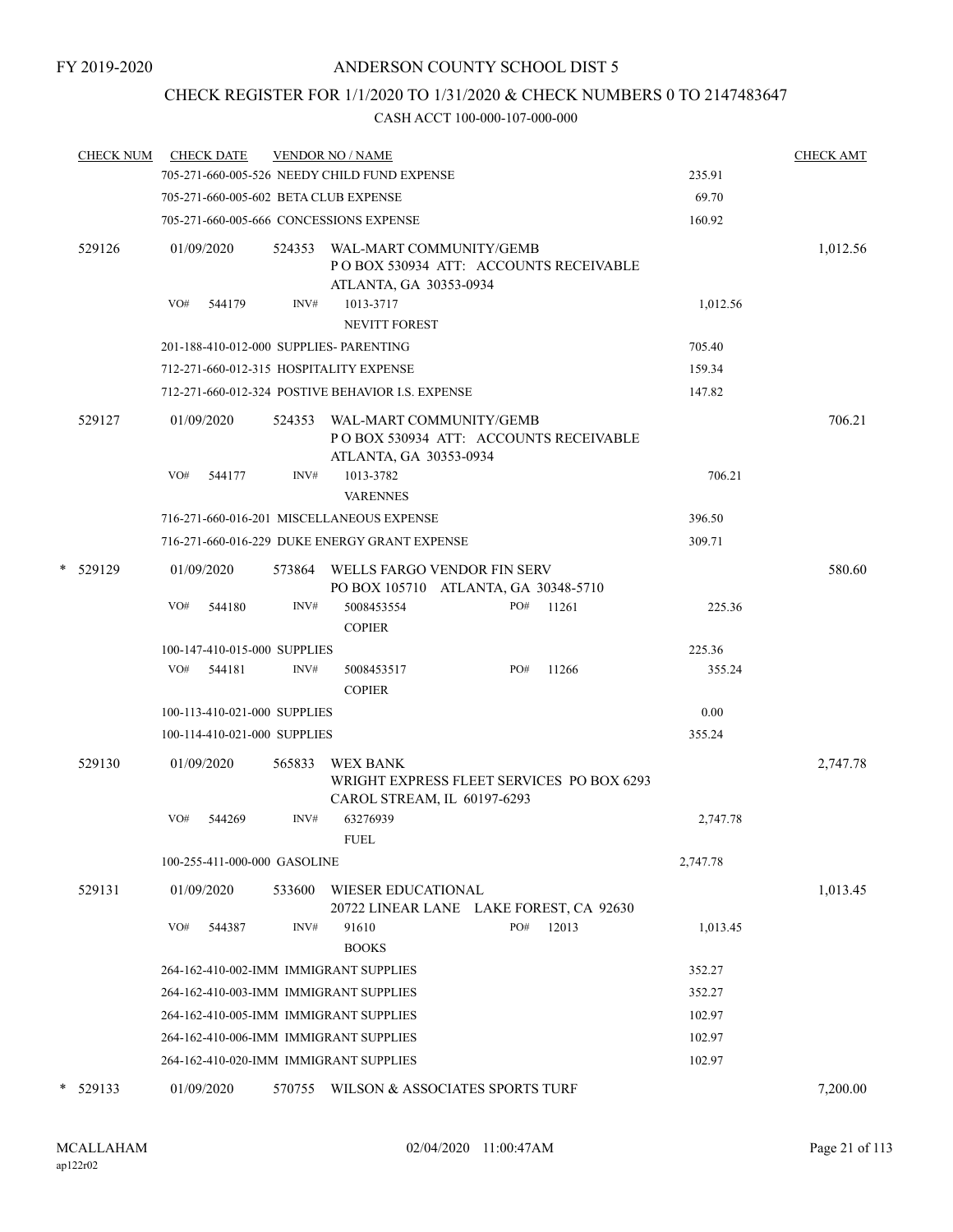## CHECK REGISTER FOR 1/1/2020 TO 1/31/2020 & CHECK NUMBERS 0 TO 2147483647

| <b>CHECK NUM</b> |     | <b>CHECK DATE</b>                         |             | <b>VENDOR NO / NAME</b>               | 1737 SOUTH LAKE DRIVE ATT: ACCOUNTS                                                                    |     |       |           | <b>CHECK AMT</b> |
|------------------|-----|-------------------------------------------|-------------|---------------------------------------|--------------------------------------------------------------------------------------------------------|-----|-------|-----------|------------------|
|                  |     |                                           |             |                                       | RECEIVABLE LEXINGTON, SC 29073                                                                         |     |       |           |                  |
|                  | VO# | 544182                                    | INV#        | 16264<br><b>TL HANNA</b>              |                                                                                                        | PO# | 11340 | 7,200.00  |                  |
|                  |     | 100-254-323-002-001 CONTRACTED SERVICES   |             |                                       |                                                                                                        |     |       | 7,200.00  |                  |
| 529134           |     | 01/14/2020                                | 576145      |                                       | AFL ENTERPRISE SERVICES, INC<br>PO BOX 896112 CHARLOTTE, NC 28289-6112                                 |     |       |           | 496.98           |
|                  | VO# | 544426                                    | INV#        | JC233722<br>TL HANNA                  |                                                                                                        |     |       | 496.98    |                  |
|                  |     | 100-266-314-002-000 REPAIRS TO EQUIPMENT  |             |                                       |                                                                                                        |     |       | 496.98    |                  |
|                  |     |                                           |             |                                       |                                                                                                        |     |       |           |                  |
| 529135           |     | 01/14/2020                                | 570950      |                                       | ANDERSON COUNTY SHERIFF'S OFFICE<br>ATTN: JAMIE LAZAR 305 CAMSON ROAD<br>ANDERSON, SC 29621            |     |       |           | 945.00           |
|                  | VO# | 544429                                    | INV#        | JAN 3 WHS                             |                                                                                                        |     |       | 280.00    |                  |
|                  |     |                                           |             |                                       | <b>BBALL SECURITY</b>                                                                                  |     |       |           |                  |
|                  |     |                                           |             |                                       | 703-271-660-003-753 BASKETBALL GATE EXPENSE                                                            |     |       | 280.00    |                  |
|                  | VO# | 544430                                    | INV#        | JAN 6 WHS                             |                                                                                                        |     |       | 157.50    |                  |
|                  |     |                                           |             |                                       | <b>BBALL SECURITY</b>                                                                                  |     |       |           |                  |
|                  |     |                                           |             |                                       | 703-271-660-003-753 BASKETBALL GATE EXPENSE                                                            |     |       | 157.50    |                  |
|                  | VO# | 544431                                    | INV#        | JAN 7 WHS                             | <b>BBALL SECURITY</b>                                                                                  |     |       | 105.00    |                  |
|                  |     |                                           |             |                                       | 703-271-660-003-753 BASKETBALL GATE EXPENSE                                                            |     |       | 105.00    |                  |
|                  | VO# | 544432                                    | INV#        | JAN 7 TLH                             |                                                                                                        |     |       | 280.00    |                  |
|                  |     |                                           |             |                                       | <b>BBALL SECURITY</b>                                                                                  |     |       |           |                  |
|                  |     |                                           |             |                                       | 702-271-660-002-751 BASKETBALL BOYS EXPENSE                                                            |     |       | 280.00    |                  |
|                  | VO# | 544514                                    | INV#        |                                       | 1/9 GLENVIEW                                                                                           |     |       | 122.50    |                  |
|                  |     |                                           |             |                                       | <b>BBALL SECURITY</b>                                                                                  |     |       |           |                  |
|                  |     |                                           |             |                                       | 720-271-660-020-753 BASKETBALL GATE EXPENSE                                                            |     |       | 122.50    |                  |
| 529136           |     | 01/14/2020                                | 112250      | 29622-8002                            | ANDERSON COUNTY FINANCE DEPT<br>POBOX 8002 ATT: ALEX MCLEES ANDERSON, SC                               |     |       |           | 62,884.70        |
|                  | VO# | 544512                                    | INV#        | <b>DEC 2019</b>                       |                                                                                                        | PO# | 11450 | 57,644.10 |                  |
|                  |     |                                           |             | SRO GRANT                             |                                                                                                        |     |       |           |                  |
|                  | VO# |                                           | INV#        |                                       | 100-258-312-000-000 CONTRACTED SERVICES - RESOURCE OFFR                                                | PO# |       | 57,644.10 |                  |
|                  |     | 544513                                    |             | <b>DEC 2019</b><br><b>AIT OFFICER</b> |                                                                                                        |     | 11451 | 5,240.60  |                  |
|                  |     | 131-258-312-031-000 SECURITY CONTRACT-SRO |             |                                       |                                                                                                        |     |       | 5,240.60  |                  |
| 529137           |     | 01/14/2020                                | 568043      |                                       | ANDERSON SCHOOL DISTRICT TWO<br>10990 BELTON-HONEA PATH HWY ATT: LAURA<br>PARNELL HONEA PATH, SC 29654 |     |       |           | 1,836.54         |
|                  | VO# | 544433                                    | INV#        |                                       | CLAIM #2 FY19                                                                                          |     |       | 1,836.54  |                  |
|                  |     |                                           |             |                                       | <b>TITLE III GRANT</b>                                                                                 |     |       |           |                  |
|                  |     |                                           |             |                                       | 264-224-333-000-AD2 PD/ TRIPS AND CONFERENCES                                                          |     |       | 1,836.54  |                  |
| 529138           |     | 01/14/2020                                | 570003 AT&T |                                       | $(803 M24-8701)$                                                                                       |     |       |           | 1,755.20         |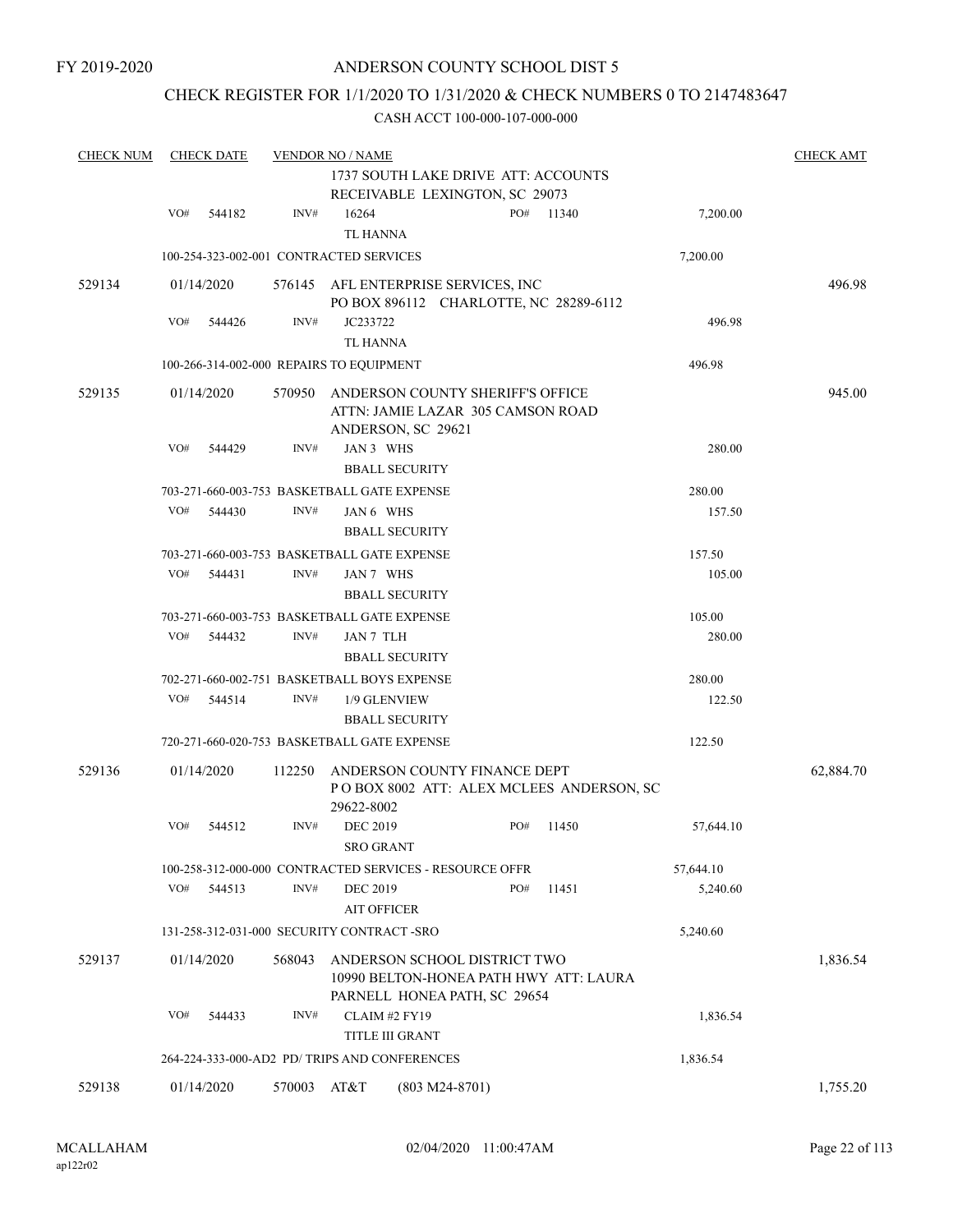FY 2019-2020

## ANDERSON COUNTY SCHOOL DIST 5

## CHECK REGISTER FOR 1/1/2020 TO 1/31/2020 & CHECK NUMBERS 0 TO 2147483647

| <b>CHECK NUM</b> |     | <b>CHECK DATE</b>             |             | <b>VENDOR NO / NAME</b><br>PO BOX 9011 ATT: ACCOUNTS RECEIVABLE                         |     |       |          | <b>CHECK AMT</b> |
|------------------|-----|-------------------------------|-------------|-----------------------------------------------------------------------------------------|-----|-------|----------|------------------|
|                  | VO# | 544435                        | INV#        | CAROL STREAM, IL 60197<br>14124215<br><b>SERVICE</b>                                    |     |       | 1,755.20 |                  |
|                  |     | 100-266-340-000-000 TELEPHONE |             |                                                                                         |     |       | 438.80   |                  |
|                  |     | 100-266-340-015-000 TELEPHONE |             |                                                                                         |     |       | 438.80   |                  |
|                  |     | 100-266-340-018-000 TELEPHONE |             |                                                                                         |     |       | 438.80   |                  |
|                  |     | 100-266-340-023-000 TELEPHONE |             |                                                                                         |     |       | 438.80   |                  |
| 529139           |     | 01/14/2020                    | 570814 AT&T | $(864 M09-9122)$<br>PO BOX 105262 ATTN: ACCOUNTS RECEIVABLE<br>ATLANTA, GA 30348-5262   |     |       |          | 943.55           |
|                  | VO# | 544434                        | INV#        | 864 M09-9122<br><b>SERVICE</b>                                                          |     |       | 943.55   |                  |
|                  |     | 100-266-340-000-000 TELEPHONE |             |                                                                                         |     |       | 943.55   |                  |
| $*$ 529141       |     | 01/14/2020                    | 569220      | AUTECH<br>PO BOX 248 ATT: ACCOUNTS RECEIVABLE<br>WILLIAMSTON, SC 29697                  |     |       |          | 8,095.97         |
|                  | VO# | 544437                        | INV#        | 7697<br><b>WESTSIDE ALARM</b>                                                           | PO# | 12080 | 8,095.97 |                  |
|                  |     |                               |             | 100-254-323-003-400 CONTR SERV-HVAC/ELECT/PLUMBING                                      |     |       | 8,095.97 |                  |
| $*$ 529143       |     | 01/14/2020                    |             | 576336 BARNES, SEAN**<br>127 TABOR DR WESTMINISTER, SC 29693                            |     |       |          | 209.40           |
|                  | VO# | 544414                        | INV#        | $1/6$ WHS<br><b>BBALL OFFICIAL</b>                                                      |     |       | 209.40   |                  |
|                  |     |                               |             | 703-271-660-003-753 BASKETBALL GATE EXPENSE                                             |     |       | 209.40   |                  |
| 529144           |     | 01/14/2020                    | 152495      | CAMCOR, INC<br>POBOX 1899 ATT: ACCOUNTS RECEIVABLE<br>BURLINGTON, NC 27216-1899         |     |       |          | 3,751.53         |
|                  | VO# | 544439                        | INV#        | 2485031<br><b>TECH SUPPLIES</b>                                                         | PO# | 12060 | 3,751.53 |                  |
|                  |     |                               |             | 329-114-312-000-0CO PURCHASED SERVICES (C/O)                                            |     |       | 3,751.53 |                  |
| $* 529146$       |     | 01/14/2020                    | 573289      | <b>CUSTOM INK</b><br>PO BOX 759439 ATTN: ACCOUNTS RECEIVBLE<br>BALTIMORE, MD 21275-9439 |     |       |          | 394.25           |
|                  | VO# | 544516                        | INV#        | 36962311<br><b>NEW PROSPECT</b>                                                         |     |       | 394.25   |                  |
|                  |     |                               |             | 710-271-660-010-201 MISCELLANEOUS EXPENSE                                               |     |       | 394.25   |                  |
| 529147           |     | 01/14/2020                    | 198651      | DELL MARKETING LP<br>PO BOX 534118 ATT: ACCOUNTS RECEIVABLE                             |     |       |          | 811.95           |
|                  | VO# | 544444                        | INV#        | ATLANTA, GA 30353-4118<br>10361462818<br><b>TONER</b>                                   |     |       | 811.95   |                  |
|                  |     |                               |             | 723-190-660-023-911 MISCELLANEOUS- ADULT ED EXPENSE                                     |     |       | 811.95   |                  |
| 529148           |     | 01/14/2020                    | 570356      | DISCOUNT TWO-WAY RADIO                                                                  |     |       |          | 365.27           |
|                  |     |                               |             |                                                                                         |     |       |          |                  |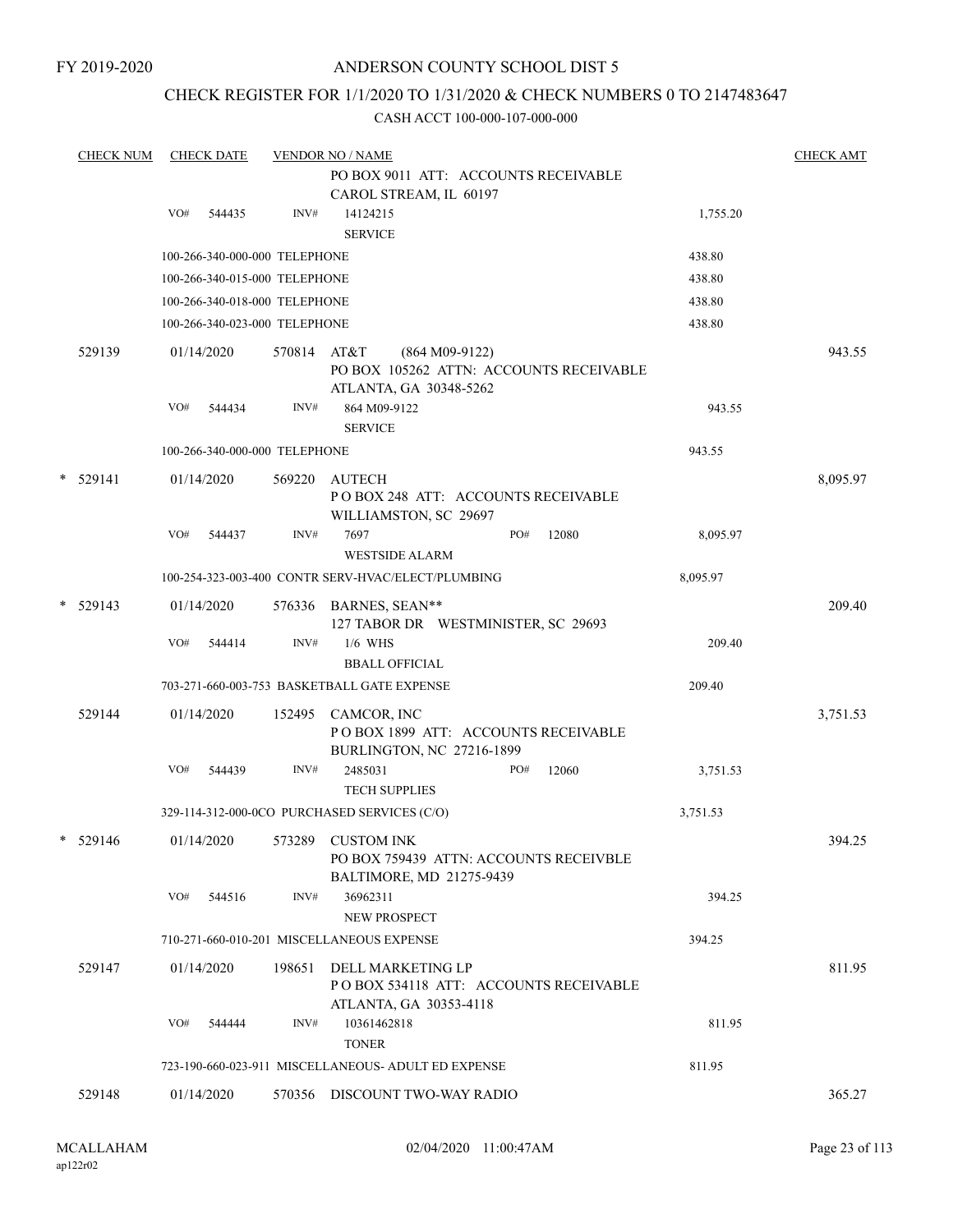## CHECK REGISTER FOR 1/1/2020 TO 1/31/2020 & CHECK NUMBERS 0 TO 2147483647

| <b>CHECK NUM</b> | <b>CHECK DATE</b> |            |                                   | <b>VENDOR NO / NAME</b>                                            |           |           |  |  |  |  |
|------------------|-------------------|------------|-----------------------------------|--------------------------------------------------------------------|-----------|-----------|--|--|--|--|
|                  |                   |            |                                   | 555 W. VICTORIA STREET RANCHO                                      |           |           |  |  |  |  |
|                  |                   |            |                                   | DOMINGUEZ, CA 90220-5513                                           |           |           |  |  |  |  |
|                  | VO#               | 544446     | INV#                              | S1213628                                                           | 365.27    |           |  |  |  |  |
|                  |                   |            |                                   | <b>BATTERIES</b>                                                   |           |           |  |  |  |  |
|                  |                   |            | 100-113-410-006-000 SUPPLIES      |                                                                    | 365.27    |           |  |  |  |  |
| 529149           |                   | 01/14/2020 | 573962 ECMC                       |                                                                    |           | 230.27    |  |  |  |  |
|                  |                   |            |                                   | LOCKBOX 7096 P.O. BOX 16478 ST. PAUL, MN                           |           |           |  |  |  |  |
|                  |                   |            |                                   | 55116-0478                                                         |           |           |  |  |  |  |
|                  | VO#               | 544526     | INV#                              | 1/15/2020<br>PAYROLL DEDUCTION                                     | 230.27    |           |  |  |  |  |
|                  |                   |            | 100-000-441-000-000 MISCELLANEOUS |                                                                    | 230.27    |           |  |  |  |  |
|                  |                   |            |                                   |                                                                    |           |           |  |  |  |  |
| 529150           |                   | 01/14/2020 |                                   | 573931 ENTERPRISE LEASING COMPANY                                  |           | 173.92    |  |  |  |  |
|                  | VO#               | 544447     | INV#                              | PO BOX 100243 ATLANTA, GA 30384-0243<br>2035351807<br>PO#<br>12149 | 173.92    |           |  |  |  |  |
|                  |                   |            |                                   | <b>JAN 15-17</b>                                                   |           |           |  |  |  |  |
|                  |                   |            |                                   | 100-221-333-010-000 TRIPS AND CONFERENCES                          | 57.97     |           |  |  |  |  |
|                  |                   |            |                                   | 100-221-333-012-000 TRIPS AND CONFERENCES                          | 57.97     |           |  |  |  |  |
|                  |                   |            |                                   | 100-221-333-019-000 TRIPS AND CONFERENCES                          | 57.98     |           |  |  |  |  |
|                  |                   |            |                                   |                                                                    |           |           |  |  |  |  |
| $* 529155$       |                   | 01/14/2020 |                                   | 576188 HUSSEY SEATING CO<br>38 DYER ST EXT NORTH BERWICK, ME 03906 |           | 13,678.88 |  |  |  |  |
|                  | VO#               | 544455     | INV#                              | PO#<br>11664<br>CD99080960                                         | 13,678.88 |           |  |  |  |  |
|                  |                   |            |                                   | <b>FOOTSTOOLS</b>                                                  |           |           |  |  |  |  |
|                  |                   |            |                                   | 505-271-540-003-BSC BASEBALL&SOFTBALL COMPLEX                      | 13,678.88 |           |  |  |  |  |
| 529156           |                   | 01/14/2020 | 565309                            | JEAN'S BUS SERVICE, INC                                            |           | 300.00    |  |  |  |  |
|                  |                   |            |                                   | 207 FURMAN HALL ROAD ATT: ACCOUNTS                                 |           |           |  |  |  |  |
|                  |                   |            |                                   | RECEIVABLE GREENVILLE, SC 29609                                    |           |           |  |  |  |  |
|                  | VO#               | 544456     | INV#                              | CHARTER 15737                                                      | 300.00    |           |  |  |  |  |
|                  |                   |            |                                   | <b>CENTERVILLE ELEM</b>                                            |           |           |  |  |  |  |
|                  |                   |            |                                   | 707-190-660-007-353 FIELD TRIPS GRADE 3 EXPENSE                    | 300.00    |           |  |  |  |  |
| * 529159         |                   | 01/14/2020 | 569399                            | <b>EMPLOYEE VENDOR</b>                                             |           | 191.40    |  |  |  |  |
|                  | VO#               | 544415     | INV#                              | $1/6$ WHS                                                          | 191.40    |           |  |  |  |  |
|                  |                   |            |                                   | <b>BBALL OFFICIAL</b>                                              |           |           |  |  |  |  |
|                  |                   |            |                                   | 703-271-660-003-753 BASKETBALL GATE EXPENSE                        | 191.40    |           |  |  |  |  |
| $*$ 529167       |                   | 01/14/2020 | 574440                            | MCCANTS PETTY CASH                                                 |           | 475.00    |  |  |  |  |
|                  |                   |            |                                   |                                                                    |           |           |  |  |  |  |
|                  | VO#               | 544511     | INV#                              | <b>JAN 14</b>                                                      | 475.00    |           |  |  |  |  |
|                  |                   |            |                                   | <b>BASKETBALL</b>                                                  |           |           |  |  |  |  |
|                  |                   |            |                                   | 705-271-660-005-666 CONCESSIONS EXPENSE                            | 175.00    |           |  |  |  |  |
|                  |                   |            |                                   | 705-271-660-005-753 BASKETBALL GATE EXPENSE                        | 300.00    |           |  |  |  |  |
| 529168           |                   | 01/14/2020 | 574440                            | MCCANTS PETTY CASH                                                 |           | 475.00    |  |  |  |  |
|                  | VO#               |            |                                   |                                                                    |           |           |  |  |  |  |
|                  |                   | 544510     | INV#                              | <b>JAN 16</b><br><b>BASKETBALL</b>                                 | 475.00    |           |  |  |  |  |
|                  |                   |            |                                   | 705-271-660-005-666 CONCESSIONS EXPENSE                            | 175.00    |           |  |  |  |  |
|                  |                   |            |                                   |                                                                    |           |           |  |  |  |  |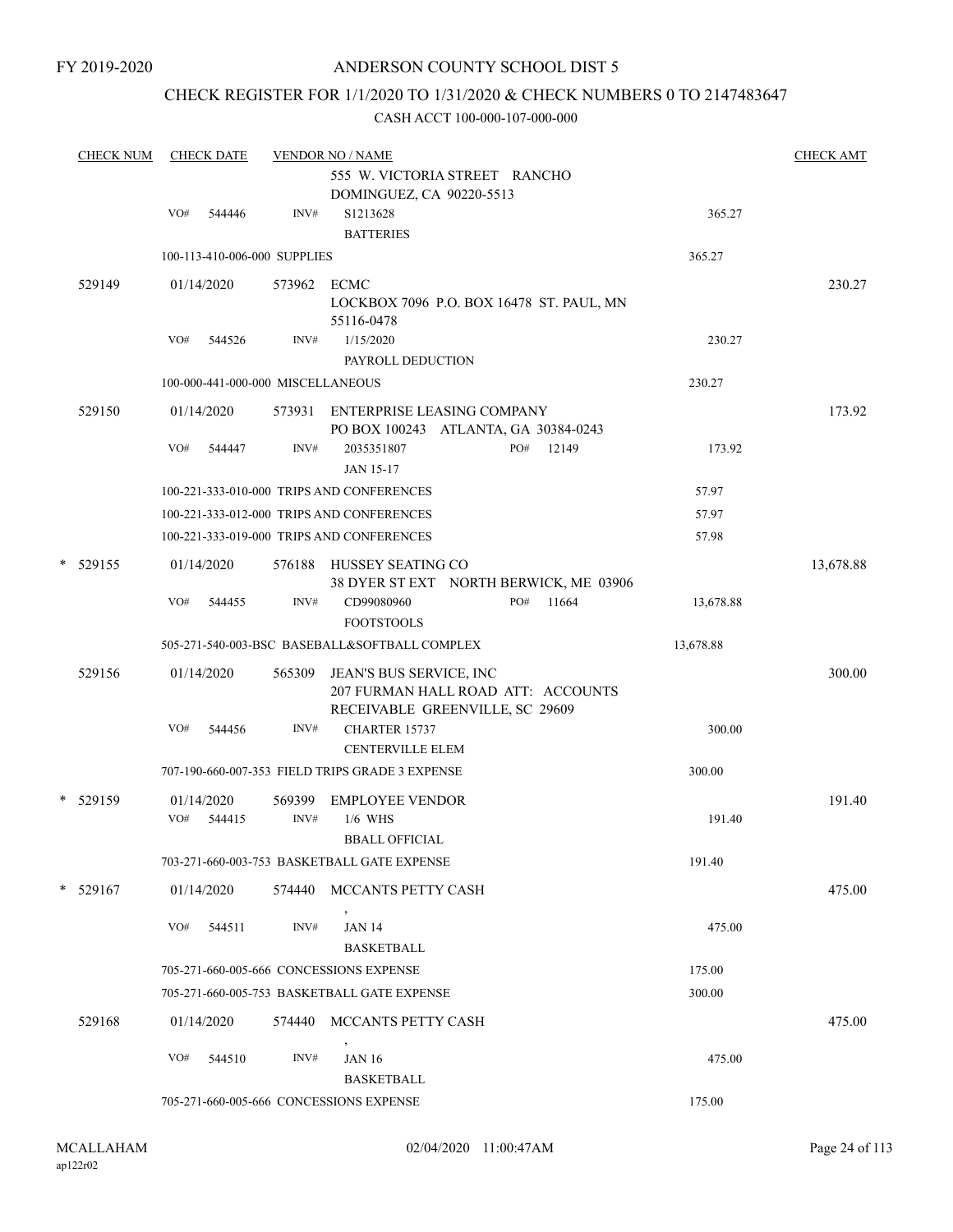## CHECK REGISTER FOR 1/1/2020 TO 1/31/2020 & CHECK NUMBERS 0 TO 2147483647

|        | <b>CHECK NUM</b> | <b>CHECK DATE</b>                        |        | <b>VENDOR NO / NAME</b>                                                                          |          | <b>CHECK AMT</b> |
|--------|------------------|------------------------------------------|--------|--------------------------------------------------------------------------------------------------|----------|------------------|
|        |                  |                                          |        | 705-271-660-005-753 BASKETBALL GATE EXPENSE                                                      | 300.00   |                  |
|        | 529169           | 01/14/2020<br>VO#<br>544460              | INV#   | 572548 MOBYMAX<br>PO BOX 392385 PITTSBURGH, PA 15251<br>156430                                   | 516.81   | 516.81           |
|        |                  |                                          |        | <b>TL HANNA</b>                                                                                  |          |                  |
|        |                  |                                          |        | 100-114-410-002-VEN SUPPLY-ADDT'L FOR LOST VENDING                                               | 516.81   |                  |
|        | * 529171         | 01/14/2020                               |        | 564010 NC CHILD SUPPORT CENTRALIZED COLLECTNS<br>POBOX 900012 RALEIGH, NC 27675-9012             |          | 305.50           |
|        |                  | VO#<br>544535                            | INV#   | 1/15/2020<br>PAYROLL DEDUCTION                                                                   | 305.50   |                  |
|        |                  |                                          |        | 100-000-435-000-000 WAGE GARNISH/CH SUPPORT                                                      | 305.50   |                  |
|        | $*$ 529173       | 01/14/2020                               |        | 572384 PIONEER CREDIT RECOVERY, INC<br>PO BOX 158 ARCADE, NY 14009                               |          | 221.53           |
|        |                  | VO#<br>544527                            | INV#   | 1/15/2020<br>PAYROLL DEDUCTION                                                                   | 221.53   |                  |
|        |                  | 100-000-441-000-000 MISCELLANEOUS        |        |                                                                                                  | 221.53   |                  |
|        | 529174           | 01/14/2020                               |        | 575168 PLANETBULB.COM<br>1100 MCALPINE AVE KANSAS CITY, KS 66105                                 |          | 1,100.76         |
|        |                  | VO#<br>544471                            | INV#   | PO#<br>1620<br>12127<br><b>LAMPS</b>                                                             | 1,100.76 |                  |
|        |                  | 100-266-314-000-000 REPAIRS TO EQUIPMENT |        |                                                                                                  | 1,100.76 |                  |
|        | 529175           | 01/14/2020                               | 565825 | READY REFRESH<br>PO BOX 856192 LOUISVILLE, KY 40285-6192                                         |          | 139.73           |
|        |                  | VO#<br>544520                            | INV#   | 09L2500099821<br><b>DEC SERVICE</b>                                                              | 139.73   |                  |
|        |                  | 100-255-323-000-000 CONTRACTED SERVICES  |        |                                                                                                  | 139.73   |                  |
|        | * 529178         | 01/14/2020                               | 445575 | SC DEPT OF EMPLOYMENT & WORKFORCE<br>ATTENTION: UI COLLECTIONS PO BOX 2644<br>COLUMBIA, SC 29202 |          | 405.80           |
|        |                  | VO#<br>544532                            | INV#   | 1/15/2020<br>PAYROLL DEDUCTION                                                                   | 405.80   |                  |
|        |                  |                                          |        | 100-000-442-000-000 UNEMPLOYMENT COMPENSATION LEVY                                               | 405.80   |                  |
|        | 529179           | 01/14/2020                               | 568980 | SC DEPT OF REVENUE<br>PO BOX 2535 COLUMBIA, SC 29202-2535                                        |          | 1,222.56         |
|        |                  | VO#<br>544533                            | INV#   | 1/15/2020<br>PAYROLL DEDUCTION                                                                   | 1,222.56 |                  |
|        |                  | 100-000-440-000-000 SC STATE TAX LEVY    |        |                                                                                                  | 1,222.56 |                  |
| $\ast$ | 529181           | 01/14/2020                               |        | 576098 SCOTT, TYLER**<br>420 FAIRMONT DRIVE GREENVILLE, SC 29605                                 |          | 240.00           |
|        |                  | VO#<br>544501                            | INV#   | <b>DEC 16-28</b><br><b>TLH BAND</b>                                                              | 240.00   |                  |
|        |                  | 100-114-410-002-001 BAND SUPPLIES        |        |                                                                                                  | 240.00   |                  |
|        | 529182           | 01/14/2020                               | 450701 | SC RETIREMENT SYSTEM (SPP)                                                                       |          | 903.81           |
|        |                  |                                          |        |                                                                                                  |          |                  |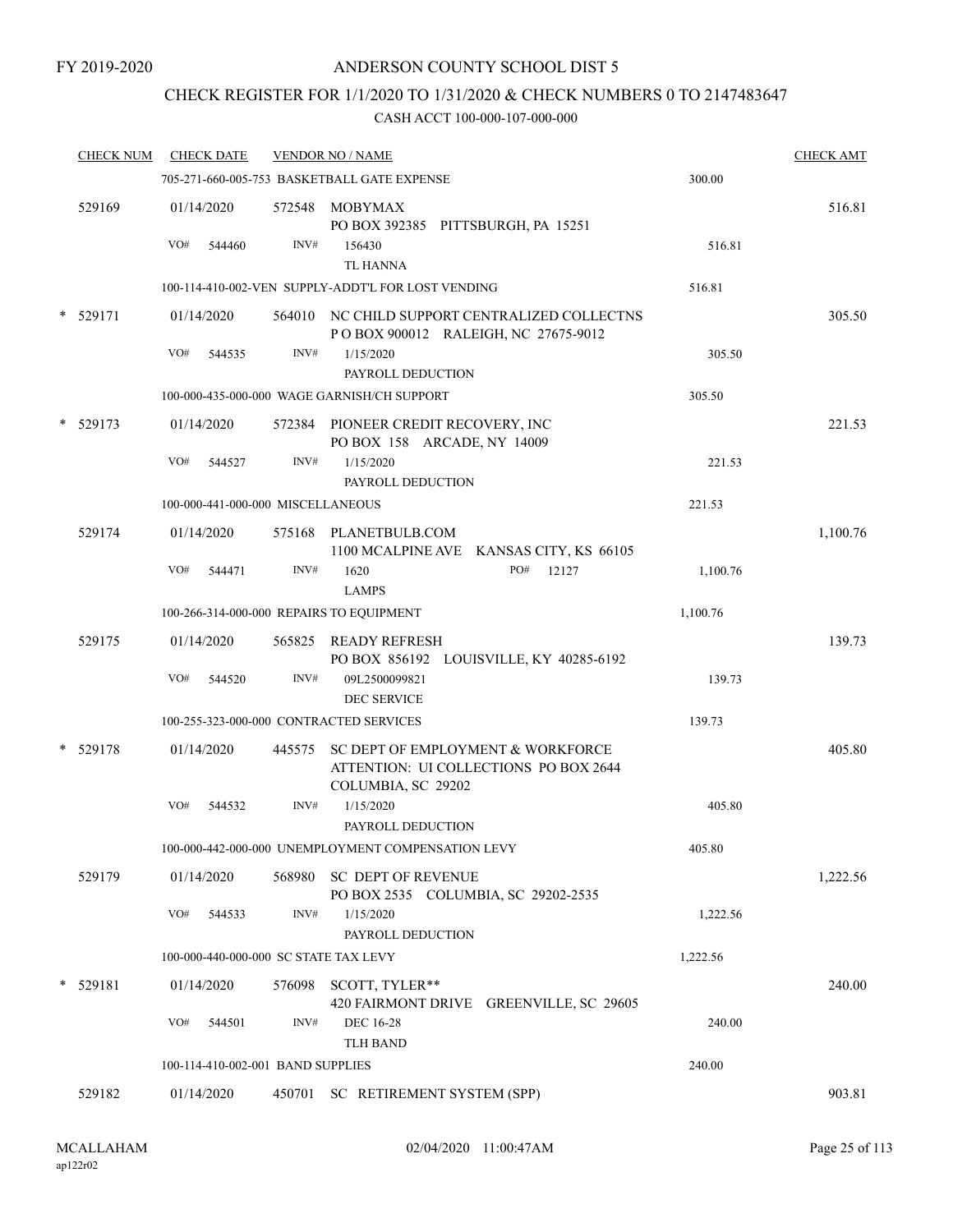## CHECK REGISTER FOR 1/1/2020 TO 1/31/2020 & CHECK NUMBERS 0 TO 2147483647

| <b>CHECK NUM</b> |     | <b>CHECK DATE</b> |                | <b>VENDOR NO / NAME</b>                                                                              |     |       |           | <b>CHECK AMT</b> |
|------------------|-----|-------------------|----------------|------------------------------------------------------------------------------------------------------|-----|-------|-----------|------------------|
|                  |     |                   |                | POBOX 11960 CAPITOL STATION COLUMBIA, SC<br>29211                                                    |     |       |           |                  |
|                  | VO# | 544538            | INV#           | 1/15/2020                                                                                            |     |       | 903.81    |                  |
|                  |     |                   |                | PAYROLL DEDUCTION                                                                                    |     |       |           |                  |
|                  |     |                   |                | 100-000-438-000-000 RETIREMENT SERV PURCHASE                                                         |     |       | 903.81    |                  |
| 529183           |     | 01/14/2020        |                | 576084 SC STATE REIMBURSEMENT UNIT<br>PO BOX 100303 COLUMBIA, SC 29202-3303                          |     |       |           | 734.84           |
|                  | VO# | 544536            | INV#           | 1/15/2020                                                                                            |     |       | 734.84    |                  |
|                  |     |                   |                | PAYROLL DEDUCTION                                                                                    |     |       |           |                  |
|                  |     |                   |                | 100-000-435-000-000 WAGE GARNISH/CH SUPPORT                                                          |     |       | 734.84    |                  |
| 529184           |     | 01/14/2020        | 575877         | SC YOUNG FARMER & AGRIBUSINESS ASSOC<br>C/O BETSY HWANG 509 WESTINGHOUSE ROAD<br>PENDLETON, SC 29670 |     |       |           | 285.00           |
|                  | VO# | 544477            | INV#           | <b>CONVENTION</b><br><b>REGISTRATION</b>                                                             |     |       | 285.00    |                  |
|                  |     |                   |                | 207-224-333-031-004 TRIPS AND CONFERENCES                                                            |     |       | 285.00    |                  |
| 529185           |     | 01/14/2020        |                | 568954 SHRED A WAY<br>PO BOX 51132 ATT: ACCOUNTS RECEIVABLE<br>PIEDMONT, SC 29673                    |     |       |           | 132.00           |
|                  | VO# | 544480            | INV#           | A76262<br><b>NORTH POINTE</b>                                                                        |     |       | 33.00     |                  |
|                  |     |                   |                | 713-271-660-013-201 MISCELLANEOUS EXPENSE                                                            |     |       | 33.00     |                  |
|                  | VO# | 544481            | INV#           | A76367                                                                                               |     |       | 33.00     |                  |
|                  |     |                   |                | <b>ADULT ED</b>                                                                                      |     |       |           |                  |
|                  |     |                   |                | 723-190-660-023-911 MISCELLANEOUS- ADULT ED EXPENSE                                                  |     |       | 33.00     |                  |
|                  | VO# | 544482            | INV#           | A76375<br><b>WEST MARKET</b>                                                                         |     |       | 33.00     |                  |
|                  |     |                   |                | 718-271-660-018-201 MISCELLANEOUS EXPENSE                                                            |     |       | 33.00     |                  |
|                  | VO# | 544483            | INV#           | A76292<br>WHITEHALL ELEM                                                                             |     |       | 33.00     |                  |
|                  |     |                   |                | 719-271-660-019-201 MISCELLANEOUS EXPENSE                                                            |     |       | 33.00     |                  |
| $*$ 529187       |     | 01/14/2020        | 575223         | SPRINTURF, LLC<br>146 FAIRCHILD ST SUITE 150 DANIEL ISLAND, SC<br>29492                              |     |       |           | 77,481.40        |
|                  | VO# | 544486            | INV#           | 3942                                                                                                 | PO# | 98558 | 11,164.05 |                  |
|                  |     |                   |                | PROJ#18-S-SC050                                                                                      |     |       |           |                  |
|                  |     |                   | INV#           | 505-253-520-003-TUR BASEBALL/SOFTBALL TURF                                                           |     |       | 11,164.05 |                  |
|                  | VO# | 544487            |                | 3943<br>PROJ# 18-S-SC051                                                                             | PO# | 98557 | 66,317.35 |                  |
|                  |     |                   |                | 505-253-520-002-TUR BASEBALL/SOFTBALL TURF                                                           |     |       | 66,317.35 |                  |
| 529188           |     | 01/14/2020        | 573288         | STAYANOFF, KENDALL**<br>200 BOGGS RD BELTON, SC 29627                                                |     |       |           | 190.00           |
|                  | VO# | 544500            | $\text{INV}\#$ | <b>DEC 16-28</b><br><b>TLH BAND</b>                                                                  |     |       | 190.00    |                  |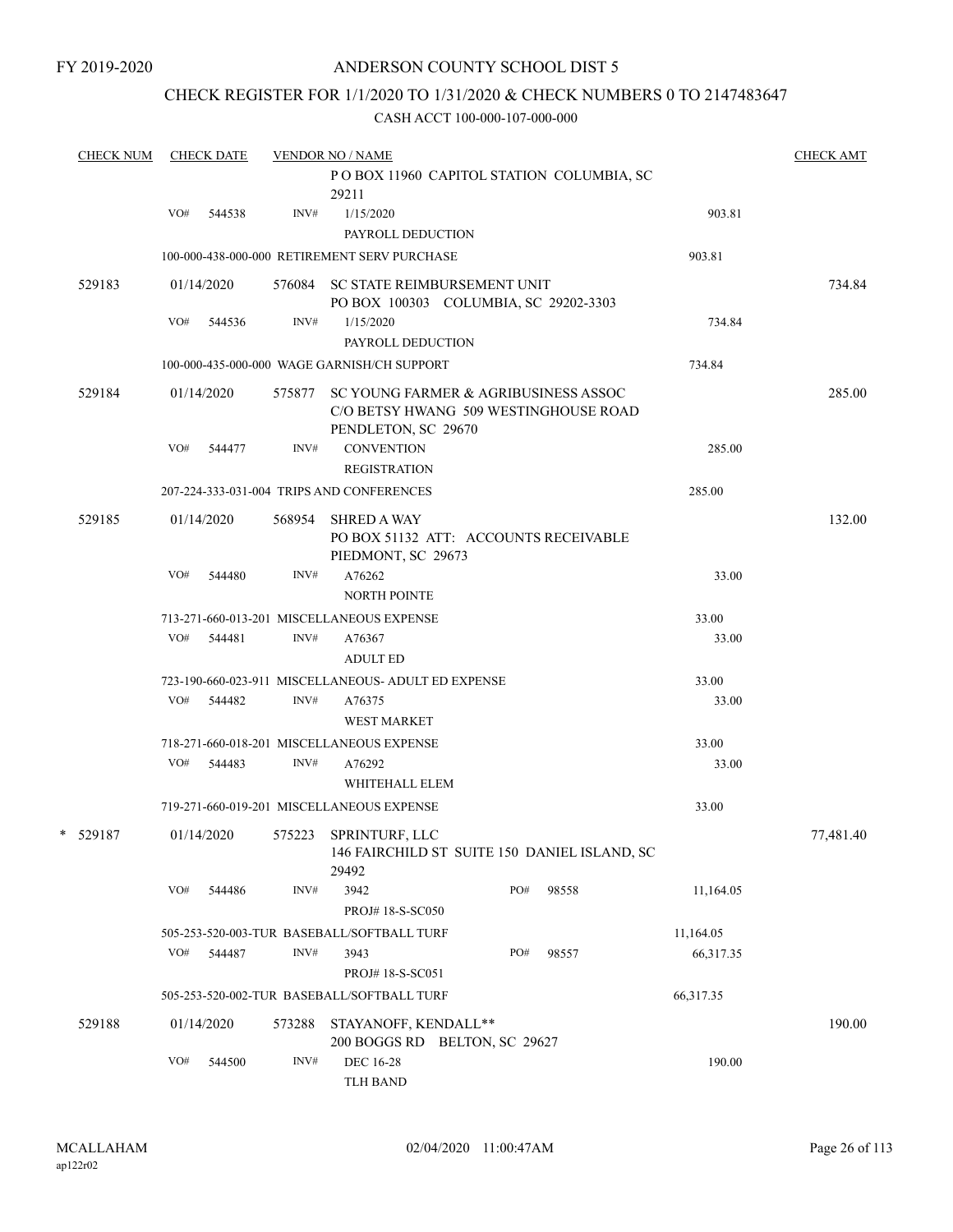FY 2019-2020

## ANDERSON COUNTY SCHOOL DIST 5

# CHECK REGISTER FOR 1/1/2020 TO 1/31/2020 & CHECK NUMBERS 0 TO 2147483647

|        | <b>CHECK NUM</b> | <b>CHECK DATE</b>                        |        | <b>VENDOR NO / NAME</b>                                                                           |          | <b>CHECK AMT</b> |
|--------|------------------|------------------------------------------|--------|---------------------------------------------------------------------------------------------------|----------|------------------|
|        |                  | 100-114-410-002-001 BAND SUPPLIES        |        |                                                                                                   | 190.00   |                  |
|        | 529189           | 01/14/2020                               |        | 576358 TATE, SEAN**<br>149 WREN SCHOOL RD PIEDMONT, SC 29673                                      |          | 199.50           |
|        |                  | VO#<br>544413                            | INV#   | $1/6$ WHS<br><b>BBALL OFFICIAL</b>                                                                | 199.50   |                  |
|        |                  |                                          |        | 703-271-660-003-753 BASKETBALL GATE EXPENSE                                                       | 199.50   |                  |
| $\ast$ | 529191           | 01/14/2020                               |        | 574695 TEACHER INNOVATIONS, INC<br>POBOX 549 YORKVILLE, IL 60560                                  |          | 600.00           |
|        |                  | VO#<br>544517                            | INV#   | 686401<br><b>MCCANTS PLANBOOK</b>                                                                 | 600.00   |                  |
|        |                  | 100-113-410-005-000 SUPPLIES             |        |                                                                                                   | 600.00   |                  |
|        | 529192           | 01/14/2020                               | 572503 | TG<br>P O BOX 659601 SAN ANTONIO, TX 78265-9601                                                   |          | 354.45           |
|        |                  | VO#<br>544530                            | INV#   | 1/15/2020<br>PAYROLL DEDUCTION                                                                    | 354.45   |                  |
|        |                  | 100-000-441-000-000 MISCELLANEOUS        |        |                                                                                                   | 354.45   |                  |
|        | 529193           | 01/14/2020                               |        | 572122 THE ELECTRIC CITY NEWS<br>POBOX 1015 ANDERSON, SC 29622                                    |          | 675.00           |
|        |                  | VO#<br>544488                            | INV#   | 6913<br><b>FULL PAGE AD</b>                                                                       | 675.00   |                  |
|        |                  | 100-263-360-000-000 PRINTING AND BINDING |        |                                                                                                   | 675.00   |                  |
|        | 529194           | 01/14/2020                               |        | 501900 THE SWEETERY<br>1814 EAST GREENVILLE STREET ATT:<br>ACCOUNTS RECEIVABLE ANDERSON, SC 29621 |          | 192.60           |
|        |                  | VO#<br>544489                            | INV#   | <b>GLENVIEW MS</b><br><b>9 SWEET TRAYS</b>                                                        | 192.60   |                  |
|        |                  |                                          |        | 705-271-660-005-411 MISCELLANEOUS EXPENSE                                                         | 64.20    |                  |
|        |                  |                                          |        | 706-271-660-006-411 MISCELLANEOUS EXPENSE                                                         | 64.20    |                  |
|        |                  |                                          |        | 720-271-660-020-411 MISCELLANEOUS EXPENSE                                                         | 64.20    |                  |
|        | $*$ 529197       | 01/14/2020                               | 576093 | <b>TRELLIS COMPANY</b><br>PO BOX 659601 SAN ANTONIO, TX 78265-9601                                |          | 285.54           |
|        |                  | VO# 544531                               | INV#   | 1/15/2020<br>PAYROLL DEDUCTION                                                                    | 285.54   |                  |
|        |                  | 100-000-441-000-000 MISCELLANEOUS        |        |                                                                                                   | 285.54   |                  |
|        | * 529199         | 01/14/2020                               | 572513 | UNITED LASER<br>P.O. BOX 6889 FLORENCE, SC 29501                                                  |          | 1,011.15         |
|        |                  | VO#<br>544518                            | INV#   | PO#<br>192746<br>12125<br><b>TONER</b>                                                            | 1,011.15 |                  |
|        |                  |                                          |        | 201-112-410-012-000 SUPPLIES AND MATERIALS                                                        | 1,011.15 |                  |
|        | 529200           | 01/14/2020                               | 564298 | UNITED WAY OF ANDERSON COUNTY<br>POBOX 2067 ANDERSON, SC 29622                                    |          | 3,350.43         |
|        |                  | VO#<br>544537                            | INV#   | 1/15/2020<br>PAYROLL DEDUCTION                                                                    | 3,350.43 |                  |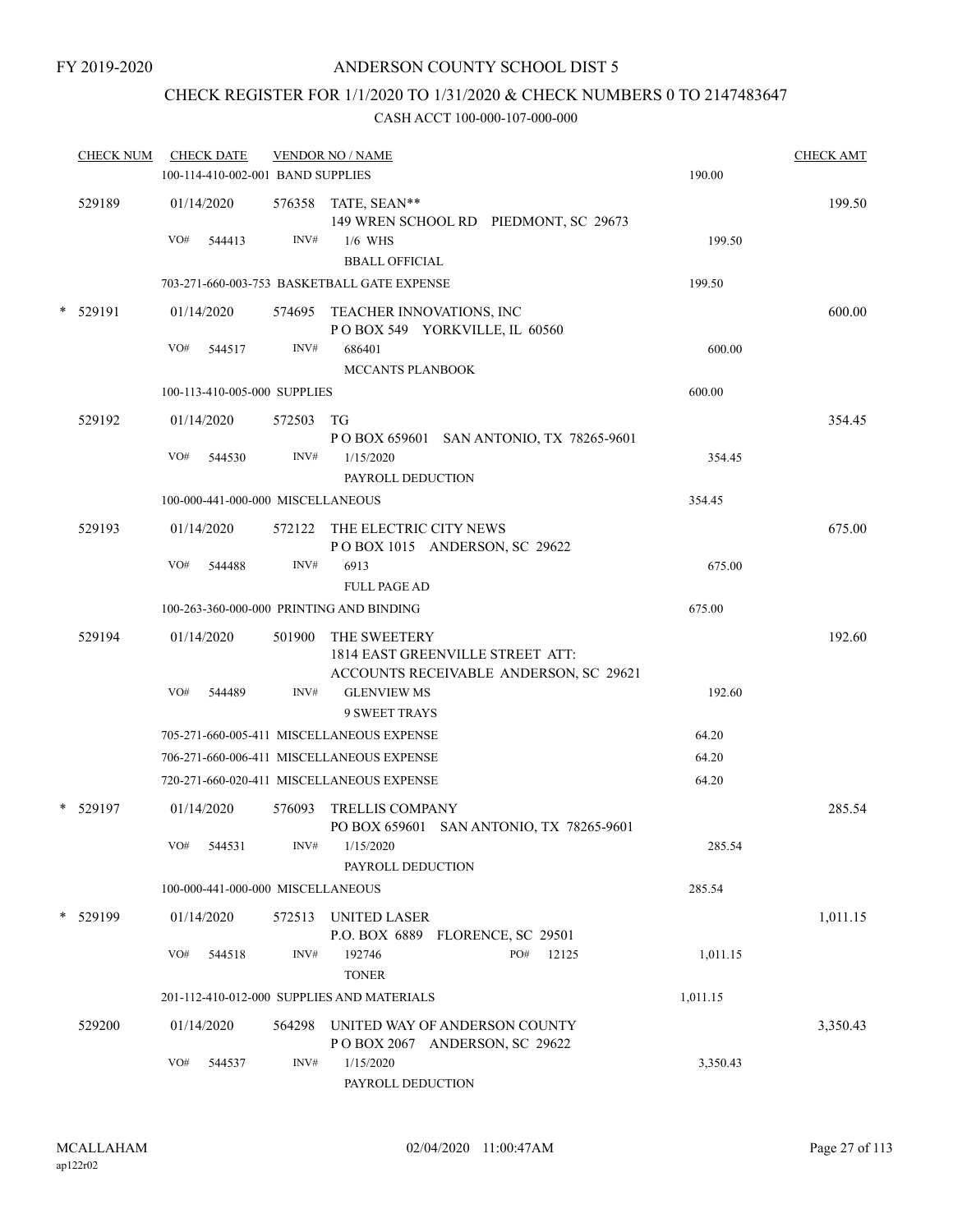## CHECK REGISTER FOR 1/1/2020 TO 1/31/2020 & CHECK NUMBERS 0 TO 2147483647

| <b>CHECK NUM</b> | <b>CHECK DATE</b>                 |        | <b>VENDOR NO / NAME</b><br>100-000-455-000-000 UNITED FUND - PAYABLE                               | 3,350.43   | <b>CHECK AMT</b> |
|------------------|-----------------------------------|--------|----------------------------------------------------------------------------------------------------|------------|------------------|
| 529201           | 01/14/2020                        | 572350 | US DEPARTMENT OF EDUCATION AWG<br>NATIONAL PAYMENT CENTER PO BOX 790356 ST<br>LOUIS, MO 63179-0356 |            | 170.05           |
|                  | VO#<br>544529                     | INV#   | 1/15/2020<br>PAYROLL DEDUCTION                                                                     | 170.05     |                  |
|                  | 100-000-441-000-000 MISCELLANEOUS |        |                                                                                                    | 170.05     |                  |
| 529202           | 01/14/2020                        | 510790 | US FOODSERVICE                                                                                     |            | 211,045.93       |
|                  | VO#<br>544493                     | INV#   | P O BOX 602292 CHARLOTTE, NC 28260-2292<br>20950515                                                | 211,045.93 |                  |
|                  |                                   |        | <b>FOOD &amp; SUPPLIES</b>                                                                         |            |                  |
|                  | 600-256-410-002-000 SUPPLIES      |        |                                                                                                    | 1,149.77   |                  |
|                  | 600-256-410-003-000 SUPPLIES      |        |                                                                                                    | 1,529.28   |                  |
|                  | 600-256-410-005-000 SUPPLIES      |        |                                                                                                    | 875.33     |                  |
|                  | 600-256-410-006-000 SUPPLIES      |        |                                                                                                    | 2,158.82   |                  |
|                  | 600-256-410-007-000 SUPPLIES      |        |                                                                                                    | 615.14     |                  |
|                  | 600-256-410-008-000 SUPPLIES      |        |                                                                                                    | 578.04     |                  |
|                  | 600-256-410-009-000 SUPPLIES      |        |                                                                                                    | 680.21     |                  |
|                  | 600-256-410-010-000 SUPPLIES      |        |                                                                                                    | 1,045.62   |                  |
|                  | 600-256-410-011-000 SUPPLIES      |        |                                                                                                    | 684.01     |                  |
|                  | 600-256-410-012-000 SUPPLIES      |        |                                                                                                    | 1,187.68   |                  |
|                  | 600-256-410-013-000 SUPPLIES      |        |                                                                                                    | 329.63     |                  |
|                  | 600-256-410-014-000 SUPPLIES      |        |                                                                                                    | 957.60     |                  |
|                  | 600-256-410-015-000 SUPPLIES      |        |                                                                                                    | 198.69     |                  |
|                  | 600-256-410-016-000 SUPPLIES      |        |                                                                                                    | 772.13     |                  |
|                  | 600-256-410-017-000 SUPPLIES      |        |                                                                                                    | 999.04     |                  |
|                  | 600-256-410-018-000 SUPPLIES      |        |                                                                                                    | 212.56     |                  |
|                  | 600-256-410-019-000 SUPPLIES      |        |                                                                                                    | 558.41     |                  |
|                  | 600-256-410-020-000 SUPPLIES      |        |                                                                                                    | 1,273.93   |                  |
|                  | 600-256-410-021-000 SUPPLIES      |        |                                                                                                    | 527.77     |                  |
|                  | 600-256-460-002-000 FOOD          |        |                                                                                                    | 19,675.97  |                  |
|                  | 600-256-460-003-000 FOOD          |        |                                                                                                    | 19,061.81  |                  |
|                  | 600-256-460-005-000 FOOD          |        |                                                                                                    | 11,749.79  |                  |
|                  | 600-256-460-006-000 FOOD          |        |                                                                                                    | 23,781.40  |                  |
|                  | 600-256-460-007-000 FOOD          |        |                                                                                                    | 8,089.50   |                  |
|                  | 600-256-460-008-000 FOOD          |        |                                                                                                    | 7,027.66   |                  |
|                  | 600-256-460-009-000 FOOD          |        |                                                                                                    | 6,467.26   |                  |
|                  | 600-256-460-010-000 FOOD          |        |                                                                                                    | 10,717.82  |                  |
|                  | 600-256-460-011-000 FOOD          |        |                                                                                                    | 10,430.10  |                  |
|                  | 600-256-460-012-000 FOOD          |        |                                                                                                    | 10,201.98  |                  |
|                  | 600-256-460-013-000 FOOD          |        |                                                                                                    | 7,016.16   |                  |
|                  | 600-256-460-014-000 FOOD          |        |                                                                                                    | 8,989.82   |                  |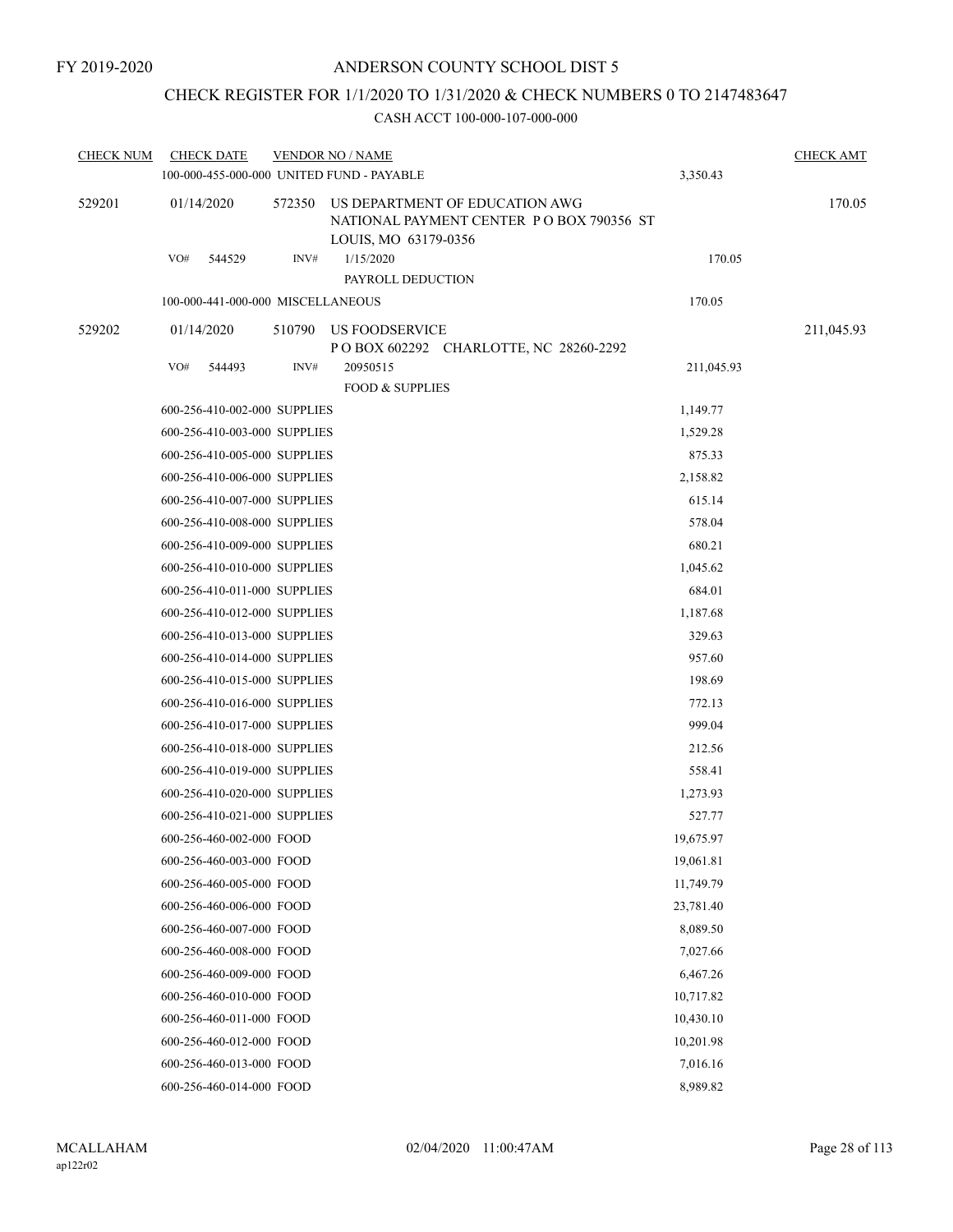#### FY 2019-2020

#### ANDERSON COUNTY SCHOOL DIST 5

## CHECK REGISTER FOR 1/1/2020 TO 1/31/2020 & CHECK NUMBERS 0 TO 2147483647

| 600-256-460-015-000 FOOD<br>3,327.81<br>600-256-460-016-000 FOOD<br>8,047.20<br>600-256-460-017-000 FOOD<br>6,125.70<br>600-256-460-018-000 FOOD<br>2,262.24<br>600-256-460-019-000 FOOD<br>9,311.78<br>600-256-460-020-000 FOOD<br>12,960.69<br>600-256-460-021-000 FOOD<br>7,028.77<br>631-256-410-031-000 SUPPLIES<br>218.83<br>631-256-460-031-000 PURCHASED FOOD<br>2,058.39<br>631-256-460-031-CAT FOOD-CATERING<br>161.59<br>529203<br>740.25<br>01/14/2020<br>510790<br>US FOODSERVICE<br>P O BOX 602292 CHARLOTTE, NC 28260-2292 |
|-------------------------------------------------------------------------------------------------------------------------------------------------------------------------------------------------------------------------------------------------------------------------------------------------------------------------------------------------------------------------------------------------------------------------------------------------------------------------------------------------------------------------------------------|
|                                                                                                                                                                                                                                                                                                                                                                                                                                                                                                                                           |
|                                                                                                                                                                                                                                                                                                                                                                                                                                                                                                                                           |
|                                                                                                                                                                                                                                                                                                                                                                                                                                                                                                                                           |
|                                                                                                                                                                                                                                                                                                                                                                                                                                                                                                                                           |
|                                                                                                                                                                                                                                                                                                                                                                                                                                                                                                                                           |
|                                                                                                                                                                                                                                                                                                                                                                                                                                                                                                                                           |
|                                                                                                                                                                                                                                                                                                                                                                                                                                                                                                                                           |
|                                                                                                                                                                                                                                                                                                                                                                                                                                                                                                                                           |
|                                                                                                                                                                                                                                                                                                                                                                                                                                                                                                                                           |
|                                                                                                                                                                                                                                                                                                                                                                                                                                                                                                                                           |
|                                                                                                                                                                                                                                                                                                                                                                                                                                                                                                                                           |
| INV#<br>VO#<br>740.25<br>544492<br>60813458                                                                                                                                                                                                                                                                                                                                                                                                                                                                                               |
| <b>USDA FOODS</b>                                                                                                                                                                                                                                                                                                                                                                                                                                                                                                                         |
| 81.90<br>600-256-462-002-000 COMMODITY DISTRIBUTION                                                                                                                                                                                                                                                                                                                                                                                                                                                                                       |
| 600-256-462-003-000 COMMODITY DISTRIBUTION<br>22.05                                                                                                                                                                                                                                                                                                                                                                                                                                                                                       |
| 600-256-462-005-000 COMMODITY DISTRIBUTION<br>72.45                                                                                                                                                                                                                                                                                                                                                                                                                                                                                       |
| 600-256-462-006-000 COMMODITY DISTRIBUTION<br>78.75                                                                                                                                                                                                                                                                                                                                                                                                                                                                                       |
| 600-256-462-007-000 COMMODITY DISTRIBUTION<br>37.80                                                                                                                                                                                                                                                                                                                                                                                                                                                                                       |
| 600-256-462-008-000 COMMODITY DISTRIBUTION<br>34.65                                                                                                                                                                                                                                                                                                                                                                                                                                                                                       |
| 600-256-462-009-000 COMMODITY DISTRIBUTION<br>34.65                                                                                                                                                                                                                                                                                                                                                                                                                                                                                       |
| 600-256-462-010-000 COMMODITY DISTRIBUTION<br>47.25                                                                                                                                                                                                                                                                                                                                                                                                                                                                                       |
| 600-256-462-011-000 COMMODITY DISTRIBUTION<br>53.55                                                                                                                                                                                                                                                                                                                                                                                                                                                                                       |
| 600-256-462-012-000 COMMODITY DISTRIBUTION<br>15.75                                                                                                                                                                                                                                                                                                                                                                                                                                                                                       |
| 600-256-462-013-000 COMMODITY DISTRIBUTION<br>9.45                                                                                                                                                                                                                                                                                                                                                                                                                                                                                        |
| 600-256-462-014-000 COMMODITY DISTRIBUTION<br>40.95                                                                                                                                                                                                                                                                                                                                                                                                                                                                                       |
| 600-256-462-015-000 COMMODITY DISTRIBUTION<br>6.30                                                                                                                                                                                                                                                                                                                                                                                                                                                                                        |
| 600-256-462-016-000 COMMODITY DISTRIBUTION<br>47.25                                                                                                                                                                                                                                                                                                                                                                                                                                                                                       |
| 600-256-462-017-000 COMMODITY DISTRIBUTION<br>37.80                                                                                                                                                                                                                                                                                                                                                                                                                                                                                       |
| 600-256-462-018-000 COMMODITY DISTRIBUTION<br>6.30                                                                                                                                                                                                                                                                                                                                                                                                                                                                                        |
| 600-256-462-019-000 COMMODITY DISTRIBUTION<br>37.80                                                                                                                                                                                                                                                                                                                                                                                                                                                                                       |
| 600-256-462-020-000 COMMODITY DISTRIBUTION<br>53.55                                                                                                                                                                                                                                                                                                                                                                                                                                                                                       |
| 22.05<br>600-256-462-021-000 COMMODITY DISTRIBUTION                                                                                                                                                                                                                                                                                                                                                                                                                                                                                       |
| <b>VERIZON</b><br>529204<br>01/14/2020<br>519401<br>5,672.32<br>P O BOX 660108<br>DALLAS, TX 75266-0652                                                                                                                                                                                                                                                                                                                                                                                                                                   |
| VO#<br>INV#<br>544425<br>9844986276<br>5,672.32<br><b>PHONES</b>                                                                                                                                                                                                                                                                                                                                                                                                                                                                          |
| 100-266-340-000-000 TELEPHONE<br>4,200.11                                                                                                                                                                                                                                                                                                                                                                                                                                                                                                 |
| 100-266-340-001-000 TELEPHONE<br>119.00                                                                                                                                                                                                                                                                                                                                                                                                                                                                                                   |
| 100-266-340-002-000 TELEPHONE<br>92.20                                                                                                                                                                                                                                                                                                                                                                                                                                                                                                    |
| 100-266-340-003-000 TELEPHONE<br>107.74                                                                                                                                                                                                                                                                                                                                                                                                                                                                                                   |
| 100-266-340-006-000 TELEPHONE<br>71.58                                                                                                                                                                                                                                                                                                                                                                                                                                                                                                    |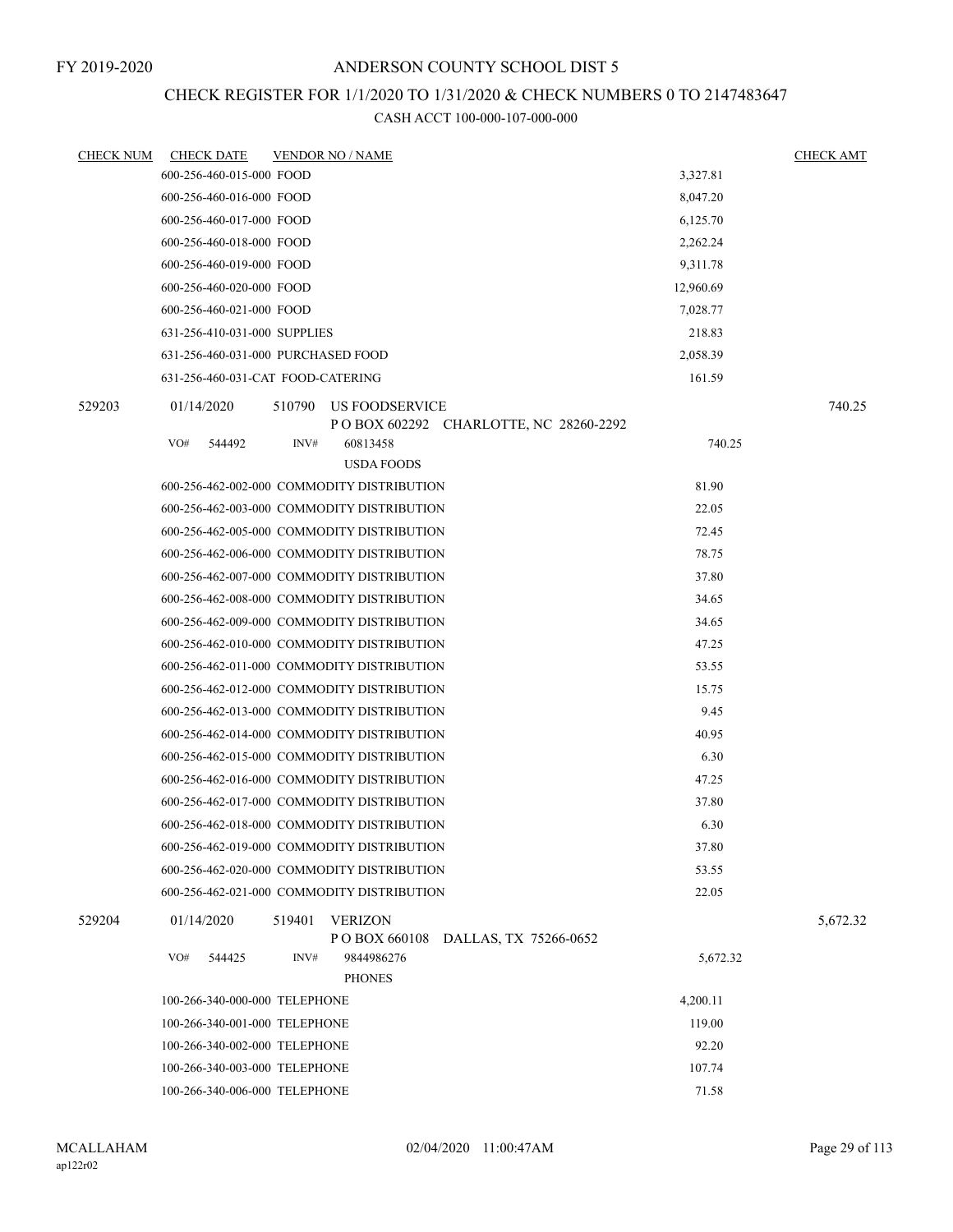# CHECK REGISTER FOR 1/1/2020 TO 1/31/2020 & CHECK NUMBERS 0 TO 2147483647

| <b>CHECK NUM</b> | <b>CHECK DATE</b>                   |        |        | <b>VENDOR NO / NAME</b>                                                                     |          | <b>CHECK AMT</b> |
|------------------|-------------------------------------|--------|--------|---------------------------------------------------------------------------------------------|----------|------------------|
|                  | 100-266-340-007-000 TELEPHONE       |        |        |                                                                                             | 67.43    |                  |
|                  | 100-266-340-008-000 TELEPHONE       |        |        |                                                                                             | 67.43    |                  |
|                  | 100-266-340-009-000 TELEPHONE       |        |        |                                                                                             | 67.43    |                  |
|                  | 100-266-340-010-000 TELEPHONE       |        |        |                                                                                             | 13.56    |                  |
|                  | 100-266-340-012-000 TELEPHONE       |        |        |                                                                                             | 13.56    |                  |
|                  | 100-266-340-013-000 TELEPHONE       |        |        |                                                                                             | 13.56    |                  |
|                  | 100-266-340-014-000 TELEPHONE       |        |        |                                                                                             | 67.43    |                  |
|                  | 100-266-340-015-000 TELEPHONE       |        |        |                                                                                             | 80.99    |                  |
|                  | 100-266-340-016-000 TELEPHONE       |        |        |                                                                                             | 53.87    |                  |
|                  | 100-266-340-017-000 TELEPHONE       |        |        |                                                                                             | 77.43    |                  |
|                  | 100-266-340-018-000 TELEPHONE       |        |        |                                                                                             | 13.56    |                  |
|                  | 100-266-340-019-000 TELEPHONE       |        |        |                                                                                             | 13.56    |                  |
|                  | 100-266-340-020-000 TELEPHONE       |        |        |                                                                                             | 17.71    |                  |
|                  | 131-266-340-031-000 TELEPHONE       |        |        |                                                                                             | 75.08    |                  |
|                  | 210-211-340-001-000 TELEPHONE       |        |        |                                                                                             | 56.49    |                  |
|                  | 283-126-340-000-000 TELEPHONE       |        |        |                                                                                             | 48.89    |                  |
|                  | 338-221-340-000-EAR TELEPHONE       |        |        |                                                                                             | 38.01    |                  |
|                  | 600-256-340-000-000 TELEPHONE       |        |        |                                                                                             | 241.83   |                  |
|                  |                                     |        |        | 900-188-340-000-006 HOMELESS TELEPHONE                                                      | 53.87    |                  |
| 529205           | 01/14/2020                          |        | 524353 | WAL-MART COMMUNITY/GEMB<br>PO BOX 530934 ATT: ACCOUNTS RECEIVABLE<br>ATLANTA, GA 30353-0934 |          | 2,016.70         |
|                  | VO#                                 | 544494 | INV#   | 2021-5314<br><b>ROBERT ANDERSON</b>                                                         | 2,016.70 |                  |
|                  |                                     |        |        | 100-113-410-006-VEN SUPPLY-ADDT'L FOR LOST VENDING                                          | 17.80    |                  |
|                  |                                     |        |        | 706-271-660-006-408 AMAZING SHAKE EXPENSE                                                   | 1,327.50 |                  |
|                  | 706-271-660-006-429 FACULTY EXPENSE |        |        |                                                                                             | 67.98    |                  |
|                  |                                     |        |        | 706-271-660-006-666 CONCESSIONS EXPENSE                                                     | 603.42   |                  |
| 529206           | 01/14/2020                          |        | 524353 | WAL-MART COMMUNITY/GEMB<br>POBOX 530934 ATT: ACCOUNTS RECEIVABLE                            |          | 954.65           |
|                  | VO#                                 | 544496 | INV#   | ATLANTA, GA 30353-0934<br>2021-5306<br><b>GLENVIEW</b>                                      | 954.65   |                  |
|                  |                                     |        |        | 100-113-410-020-VEN SUPPLY-ADDT'L FOR LOST VENDING                                          | 90.07    |                  |
|                  |                                     |        |        | 720-271-660-020-586 FIELD TRIPS- GR.7 EXPENSE                                               | 210.96   |                  |
|                  |                                     |        |        | 720-271-660-020-666 CONCESSIONS EXPENSE                                                     | 653.62   |                  |
| 529207           | 01/14/2020                          |        | 524353 | WAL-MART COMMUNITY/GEMB<br>PO BOX 530934 ATT: ACCOUNTS RECEIVABLE<br>ATLANTA, GA 30353-0934 |          | 175.27           |
|                  | VO#                                 | 544495 | INV#   | 2022-6022                                                                                   | 175.27   |                  |
|                  |                                     |        |        | <b>HOMELAND PARK</b>                                                                        |          |                  |
|                  |                                     |        |        | 711-271-660-011-201 MISCELLANEOUS EXPENSE                                                   | 175.27   |                  |
| * 529209         | 01/14/2020                          |        |        | 574962 WESCAD, INC.                                                                         |          | 11,110.00        |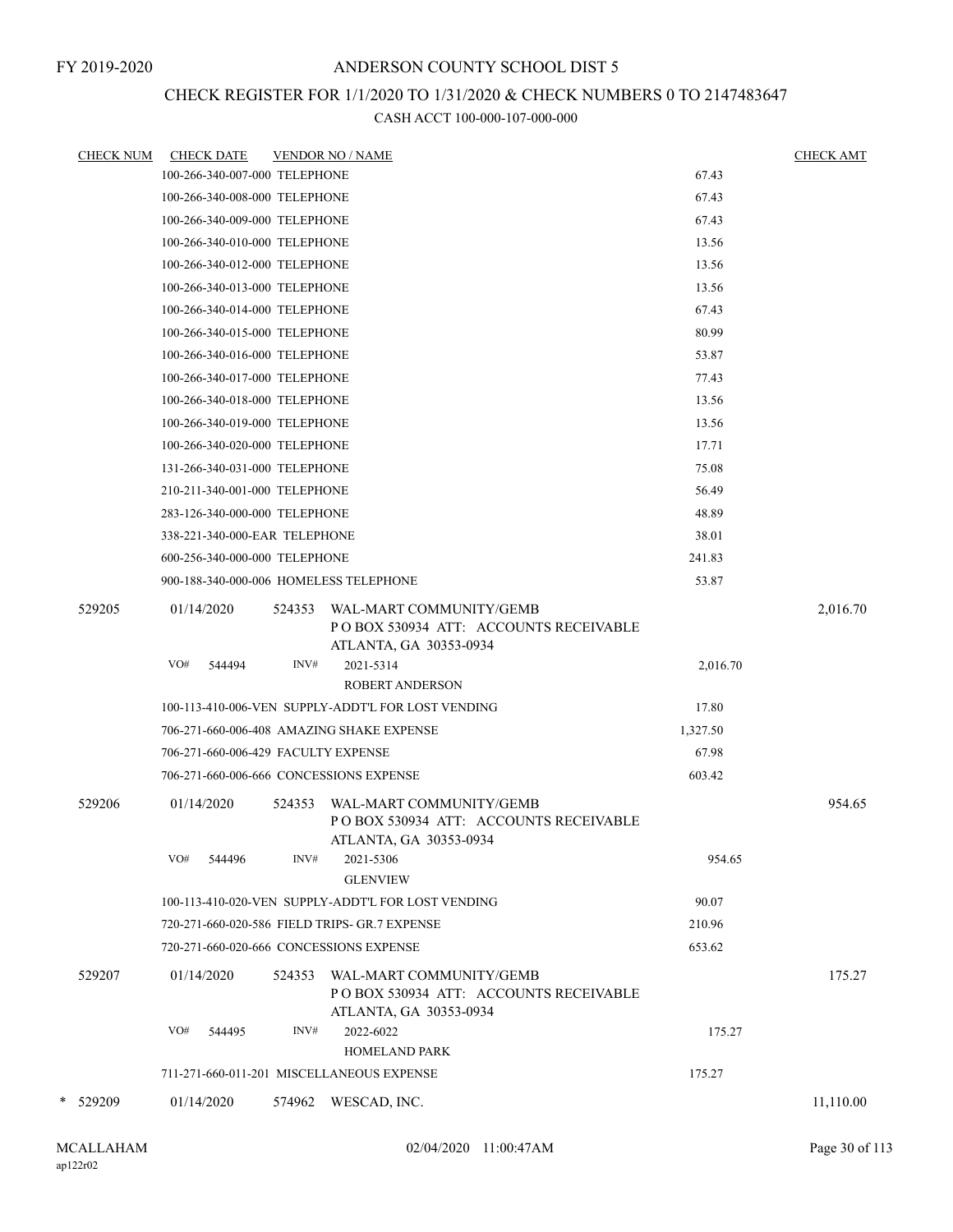## CHECK REGISTER FOR 1/1/2020 TO 1/31/2020 & CHECK NUMBERS 0 TO 2147483647

|   | <b>CHECK NUM</b> |     | <b>CHECK DATE</b> |                                  | <b>VENDOR NO / NAME</b>                                                                   |     |       |           | <b>CHECK AMT</b> |
|---|------------------|-----|-------------------|----------------------------------|-------------------------------------------------------------------------------------------|-----|-------|-----------|------------------|
|   |                  |     |                   |                                  | PO BOX 1085 SIMPSONVILLE, SC 29681                                                        |     |       |           |                  |
|   |                  | VO# | 544522            | INV#                             | 2001<br><b>NORTH POINTE</b>                                                               | PO# | 12050 | 11,110.00 |                  |
|   |                  |     |                   |                                  | 100-254-323-013-CAP CONTRACTED SERVICES                                                   |     |       | 11,110.00 |                  |
| * | 529212           |     | 01/16/2020        |                                  | 576145 AFL ENTERPRISE SERVICES, INC<br>PO BOX 896112 CHARLOTTE, NC 28289-6112             |     |       |           | 743.27           |
|   |                  | VO# | 544587            | INV#                             | JC233725<br><b>MCCANTS</b>                                                                |     |       | 247.76    |                  |
|   |                  |     |                   |                                  | 100-266-314-005-000 REPAIRS TO EQUIPMENT                                                  |     |       | 247.76    |                  |
|   |                  | VO# | 544588            | INV#                             | JC233724                                                                                  |     |       | 495.51    |                  |
|   |                  |     |                   |                                  | <b>SOUTH FANT</b>                                                                         |     |       |           |                  |
|   |                  |     |                   |                                  | 100-266-314-015-000 REPAIRS TO EQUIPMENT                                                  |     |       | 495.51    |                  |
|   | 529213           |     | 01/16/2020        |                                  | 576334 AMP YOUR GOOD INC<br>88 EAST MAIN STREET, SUITE 439 MENDHAM, NJ<br>07945           |     |       |           | 1,096.75         |
|   |                  | VO# | 544655            | INV#                             | M19-11903<br><b>TRAINING KIT</b>                                                          | PO# | 12085 | 1,096.75  |                  |
|   |                  |     |                   |                                  | 329-115-410-031-000 SUPPLIES-STATE EQUIPMENT                                              |     |       | 1,096.75  |                  |
|   | 529214           |     | 01/16/2020        | 112250                           | ANDERSON COUNTY FINANCE DEPT<br>POBOX 8002 ATT: ALEX MCLEES ANDERSON, SC<br>29622-8002    |     |       |           | 40,992.84        |
|   |                  | VO# | 544589            | INV#                             | OCT-DEC 2019<br><b>CROSSING GUARDS</b>                                                    | PO# | 11448 | 40,992.84 |                  |
|   |                  |     |                   |                                  | 100-258-690-000-000 CROSSING GUARDS                                                       |     |       | 40,992.84 |                  |
|   | 529215           |     | 01/16/2020        | 115176                           | ANDERSON SCHOOL DISTRICT FOUR<br>PO BOX 545 ATTN: CRISTY JABLONSKI<br>PENDLETON, SC 29670 |     |       |           | 3,873.25         |
|   |                  | VO# | 544546            | INV#                             | FY20 OTR 2<br>TITLE III ESOL                                                              |     |       | 3,873.25  |                  |
|   |                  |     |                   | 264-175-130-000-AD4 BAS STIPENDS |                                                                                           |     |       | 2,373.25  |                  |
|   |                  |     |                   |                                  | 264-175-210-000-AD4 SOCIAL SECURITY                                                       |     |       | 180.00    |                  |
|   |                  |     |                   | 264-175-220-000-AD4 RETIREMENT   |                                                                                           |     |       | 320.00    |                  |
|   |                  |     |                   |                                  | 264-224-333-000-AD4 PD/ TRIPS AND CONFERENCES                                             |     |       | 1,000.00  |                  |
|   | 529216           |     | 01/16/2020        | 564421                           | ANDERSON SCHOOL DISTRICT THREE<br>PO BOX 118 ATT: EMILY JARRARD IVA, SC 29655             |     |       |           | 2,389.05         |
|   |                  | VO# | 544547            | INV#                             | FY20 OTR 2<br>TITLE III ESOL                                                              |     |       | 141.52    |                  |
|   |                  |     |                   | 264-223-333-000-AD3 ADMIN TRAVEL |                                                                                           |     |       | 141.52    |                  |
|   |                  | VO# | 544548            | INV#                             | FY 19 QTR 2<br>TITLE III ESOL                                                             |     |       | 2,247.53  |                  |
|   |                  |     |                   | 264-162-410-000-AD3 SUPPLIES     |                                                                                           |     |       | 1,149.75  |                  |
|   |                  |     |                   |                                  | 264-224-333-000-AD3 PD/ TRIPS AND CONFERENCES                                             |     |       | 1,097.78  |                  |
|   | 529217           |     | 01/16/2020        |                                  | 570168 APPLE, INC                                                                         |     |       |           | 1,532.24         |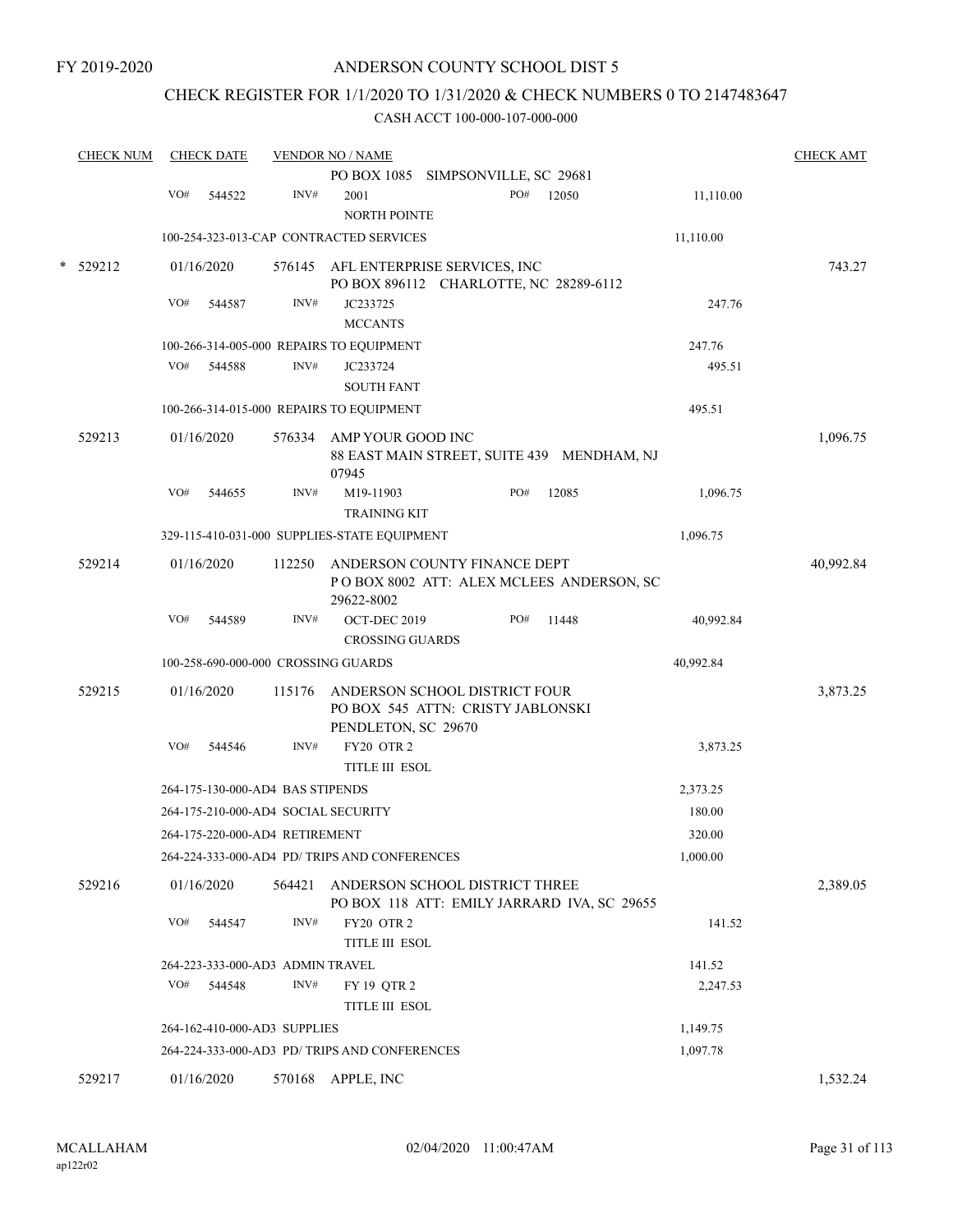## CHECK REGISTER FOR 1/1/2020 TO 1/31/2020 & CHECK NUMBERS 0 TO 2147483647

| <b>CHECK NUM</b> |     | <b>CHECK DATE</b> |                               | <b>VENDOR NO / NAME</b>                                                                            |     |                                         |          | <b>CHECK AMT</b> |
|------------------|-----|-------------------|-------------------------------|----------------------------------------------------------------------------------------------------|-----|-----------------------------------------|----------|------------------|
|                  |     |                   |                               |                                                                                                    |     | POBOX 281877 ATT: ACCOUNTS RECEIVABLE   |          |                  |
|                  |     |                   |                               | ATLANTA, GA 30384-1877                                                                             |     |                                         |          |                  |
|                  | VO# | 544590            | INV#                          | AB26683227                                                                                         | PO# | 12093                                   | 1,532.24 |                  |
|                  |     |                   |                               | AB24714357                                                                                         |     |                                         |          |                  |
|                  |     |                   |                               |                                                                                                    |     |                                         |          |                  |
|                  |     |                   |                               | 505-271-540-002-BSC BASEBALL&SOFTBALL COMPLEX                                                      |     |                                         | 766.12   |                  |
|                  |     |                   |                               | 505-271-540-003-BSC BASEBALL&SOFTBALL COMPLEX                                                      |     |                                         | 766.12   |                  |
| 529218           |     | 01/16/2020        |                               | 575565 ASE ENTRY-LEVEL CERTIFICATION<br>1503 EDWARDS FERRY RD, NE SUITE 401                        |     |                                         |          | 722.25           |
|                  |     |                   |                               | LEESBURG, VA 20176                                                                                 |     |                                         |          |                  |
|                  | VO# | 544565            | INV#                          | 421                                                                                                | PO# | 12184                                   | 722.25   |                  |
|                  |     |                   |                               | <b>LICENSE</b>                                                                                     |     |                                         |          |                  |
|                  |     |                   |                               | 328-115-312-031-000 PURCHASED SERVICES                                                             |     |                                         | 722.25   |                  |
| 529219           |     | 01/16/2020        | 569220                        | AUTECH                                                                                             |     |                                         |          | 1,167.26         |
|                  |     |                   |                               | POBOX 248 ATT: ACCOUNTS RECEIVABLE<br>WILLIAMSTON, SC 29697                                        |     |                                         |          |                  |
|                  | VO# | 544591            | INV#                          | 7708                                                                                               |     |                                         | 853.26   |                  |
|                  |     |                   |                               | <b>MIDWAY ELEM</b>                                                                                 |     |                                         |          |                  |
|                  |     |                   |                               | 100-254-323-017-400 CONTR SERV-HVAC/ELECT/PLUMBING                                                 |     |                                         | 853.26   |                  |
|                  |     | VO# 544592        | INV#                          | 7713                                                                                               |     |                                         | 314.00   |                  |
|                  |     |                   |                               | SOUTHWOOD                                                                                          |     |                                         |          |                  |
|                  |     |                   |                               |                                                                                                    |     |                                         |          |                  |
|                  |     |                   |                               | 100-254-410-021-400 HVAC/ELECTRICAL/PLUMBING                                                       |     |                                         | 314.00   |                  |
| 529220           |     | 01/16/2020        |                               | 569356 BATTERIES PLUS - 251<br>3319-D NORTH MAIN ST ATT: ACCOUNTS<br>RECEIVABLE ANDERSON, SC 29621 |     |                                         |          | 153.22           |
|                  | VO# | 544593            | INV#                          | P23161155                                                                                          |     |                                         | 153.22   |                  |
|                  |     |                   |                               | <b>BATTERIES</b>                                                                                   |     |                                         |          |                  |
|                  |     |                   |                               | 100-254-410-021-400 HVAC/ELECTRICAL/PLUMBING                                                       |     |                                         | 153.22   |                  |
|                  |     |                   |                               |                                                                                                    |     |                                         |          |                  |
| 529221           |     | 01/16/2020        |                               | 575063 BAYADA HOME HEALTH CARE, INC.<br>PO BOX 536446 PITTSBURGH, PA 15253-5906                    |     |                                         |          | 861.00           |
|                  | VO# | 544594            | INV#                          | 15215050<br>DEC 16-19                                                                              | PO# | 11607                                   | 861.00   |                  |
|                  |     |                   |                               | 283-126-312-017-000 CONTRACTED SERVICES                                                            |     |                                         | 861.00   |                  |
| *<br>529225      |     | 01/16/2020        | 568558                        | <b>CHARTER COMMUNICATIONS</b><br>CINCINNATI, OH 45274-2614                                         |     | PO BOX 742614 ATT: ACCOUNTS RECEIVABLE  |          | 341.25           |
|                  | VO# | 544597            | INV#                          | 0663728010620<br><b>SERVICE</b>                                                                    |     |                                         | 246.27   |                  |
|                  |     |                   | 100-266-340-000-000 TELEPHONE |                                                                                                    |     |                                         | 246.27   |                  |
|                  | VO# | 544598            | INV#                          | 0672778010620                                                                                      |     |                                         | 94.98    |                  |
|                  |     |                   |                               | <b>SERVICE</b>                                                                                     |     |                                         |          |                  |
|                  |     |                   |                               |                                                                                                    |     |                                         |          |                  |
|                  |     |                   | 100-266-340-000-000 TELEPHONE |                                                                                                    |     |                                         | 94.98    |                  |
| 529226           |     | 01/16/2020        | 565685                        | <b>CORNER BAGEL SHOP</b><br>29621                                                                  |     | 715 EAST GREENVILLE STREET ANDERSON, SC |          | 269.23           |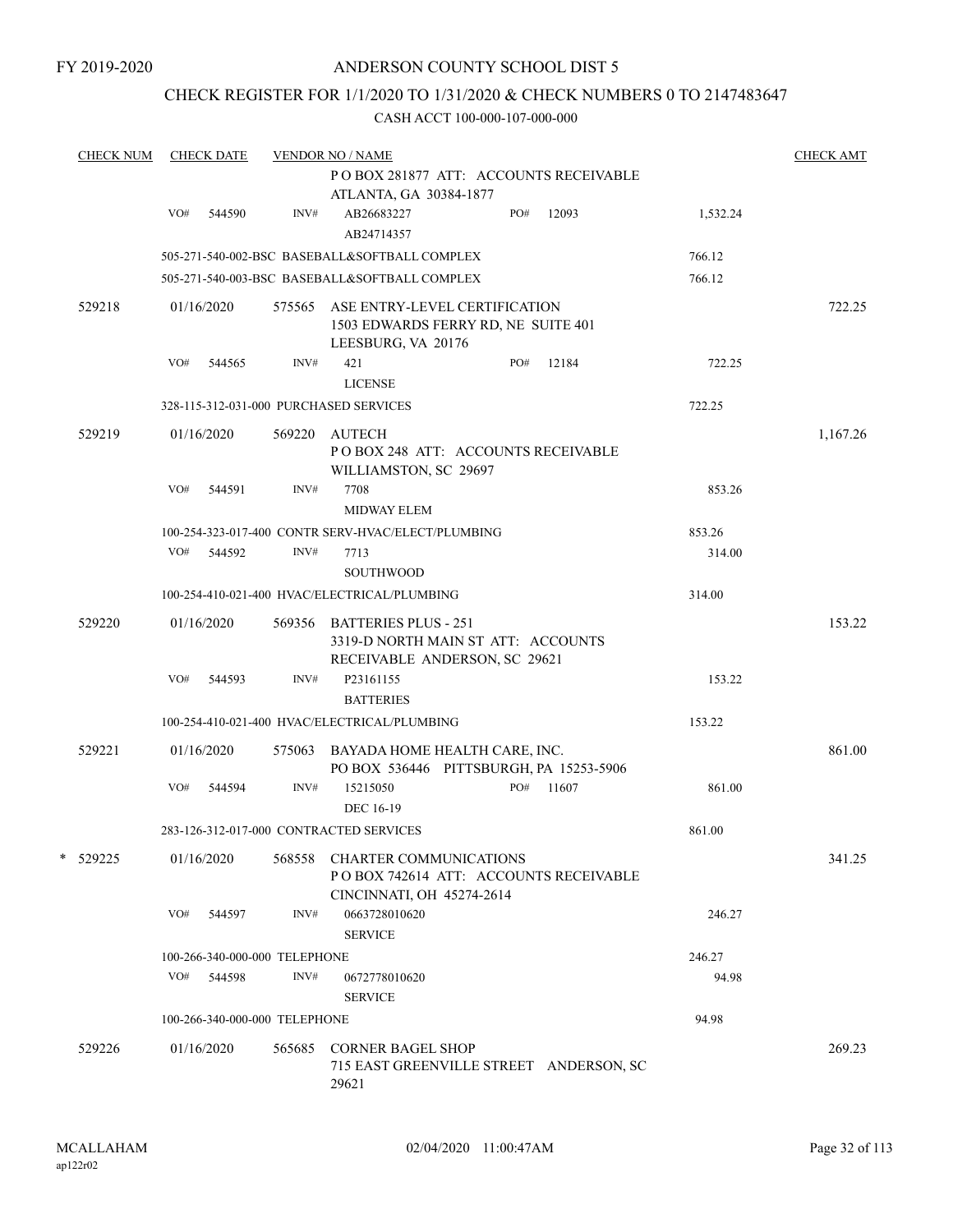# CHECK REGISTER FOR 1/1/2020 TO 1/31/2020 & CHECK NUMBERS 0 TO 2147483647

|   | <b>CHECK NUM</b> | <b>CHECK DATE</b>                       |        | <b>VENDOR NO / NAME</b>                                                                    |       |            | <b>CHECK AMT</b> |
|---|------------------|-----------------------------------------|--------|--------------------------------------------------------------------------------------------|-------|------------|------------------|
|   |                  | VO#<br>544599                           | INV#   | 1279<br>JAN 14 LUNCH                                                                       |       | 269.23     |                  |
|   |                  |                                         |        | 100-224-312-000-CLE MASTER TEACHER CLASSES                                                 |       | 269.23     |                  |
|   | 529227           | 01/16/2020                              | 566946 | DATA NETWORK SOLUTIONS<br>629 LAKE TIDE DRIVE ATT: ACCOUNTS<br>RECEIVABLE CHAPIN, SC 29036 |       |            | 9,386.80         |
|   |                  | VO#<br>544552                           | INV#   | 25260<br>PO#<br><b>RENEWAL</b>                                                             | 12112 | 9,386.80   |                  |
|   |                  |                                         |        | 100-266-445-000-000 SOFTWARE TECHNOLOGY                                                    |       | 9,386.80   |                  |
| * | 529229           | 01/16/2020                              | 211302 | <b>DUKE ENERGY</b><br>PO BOX 70516 CHARLOTTE, NC 28272-0516                                |       |            | 38,347.06        |
|   |                  | VO#<br>544677                           | INV#   | DUE JAN 24<br><b>UTILITIES</b>                                                             |       | 38, 347.06 |                  |
|   |                  |                                         |        | 100-254-470-000-000 ENERGY-ELECTRICITY & WATER                                             |       | 557.03     |                  |
|   |                  |                                         |        | 100-254-470-000-000 ENERGY-ELECTRICITY & WATER                                             |       | 152.00     |                  |
|   |                  |                                         |        | 100-254-470-001-000 ENERGY-ELECTRICITY & WATER                                             |       | 268.70     |                  |
|   |                  |                                         |        | 100-254-470-002-000 ENERGY-ELECTRICITY & WATER                                             |       | 18.61      |                  |
|   |                  |                                         |        | 100-254-470-013-000 ENERGY-ELECTRICITY & WATER                                             |       | 9,087.50   |                  |
|   |                  |                                         |        | 100-254-470-014-000 ENERGY-ELECTRICITY & WATER                                             |       | 4,198.93   |                  |
|   |                  | 100-254-470-014-THR UTILITIES - THEATRE |        |                                                                                            |       | 1,510.98   |                  |
|   |                  |                                         |        | 100-254-470-015-000 ENERGY-ELECTRICITY & WATER                                             |       | 1,910.98   |                  |
|   |                  |                                         |        | 100-254-470-016-000 ENERGY-ELECTRICITY & WATER                                             |       | 3,676.95   |                  |
|   |                  |                                         |        | 100-254-470-017-000 ENERGY-ELECTRICITY & WATER                                             |       | 6,175.00   |                  |
|   |                  |                                         |        | 100-254-470-020-000 ENERGY-ELECTRICITY & WATER                                             |       | 10,560.73  |                  |
|   |                  |                                         |        | 100-254-470-023-000 ENERGY-ELECTRICITY & WATER                                             |       | 88.37      |                  |
|   |                  | 600-256-470-026-000 ENERGY              |        |                                                                                            |       | 141.28     |                  |
|   | 529230           | 01/16/2020                              | 563495 | ELECTRIC CITY UTILITIES<br>CITY OF ANDERSON 601 SOUTH MAIN ST<br>ANDERSON, SC 29624        |       |            | 6,342.26         |
|   |                  | VO#<br>544676                           | INV#   | DUE JAN 26<br><b>UTILITIES</b>                                                             |       | 6,342.26   |                  |
|   |                  |                                         |        | 100-254-470-001-000 ENERGY-ELECTRICITY & WATER                                             |       | 640.53     |                  |
|   |                  |                                         |        | 100-254-470-005-000 ENERGY-ELECTRICITY & WATER                                             |       | 12.00      |                  |
|   |                  |                                         |        | 100-254-470-006-000 ENERGY-ELECTRICITY & WATER                                             |       | 2,090.42   |                  |
|   |                  |                                         |        | 100-254-470-015-000 ENERGY-ELECTRICITY & WATER                                             |       | 681.00     |                  |
|   |                  |                                         |        | 100-254-470-016-000 ENERGY-ELECTRICITY & WATER                                             |       | 960.66     |                  |
|   |                  |                                         |        | 100-254-470-018-000 ENERGY-ELECTRICITY & WATER                                             |       | 662.39     |                  |
|   |                  |                                         |        | 100-254-470-021-000 ENERGY-ELECTRICITY & WATER                                             |       | 1,295.26   |                  |
|   | 529231           | 01/16/2020                              | 576259 | EPN TRAVEL SERVICES INC<br>1784 WEST SCHUYLKILL ROAD<br>DOUGLASSVILLE, PA 19518            |       |            | 3,508.23         |
|   |                  | VO#<br>544553                           | INV#   | 10397<br>SOUTHWOOD                                                                         |       | 3,508.23   |                  |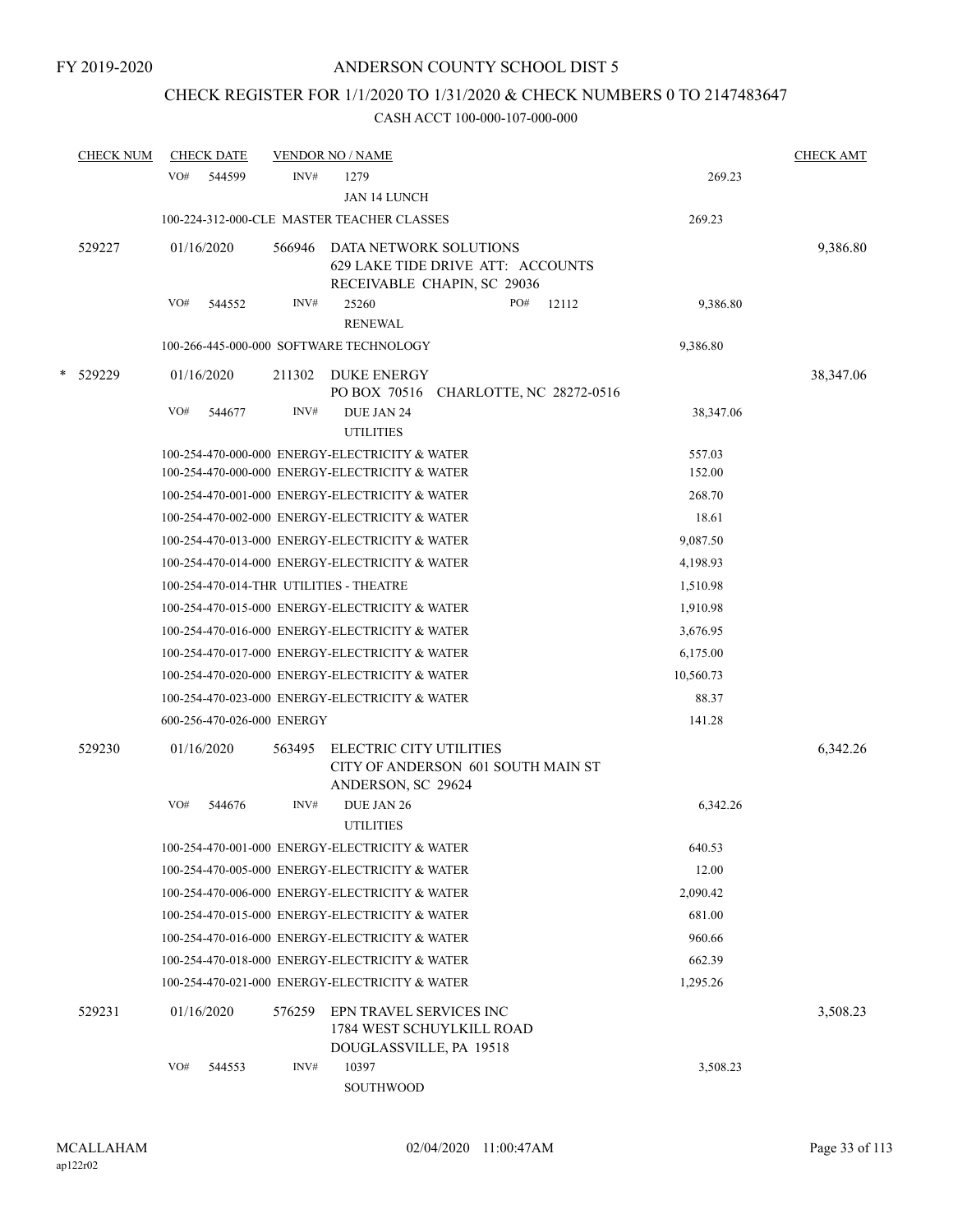## CHECK REGISTER FOR 1/1/2020 TO 1/31/2020 & CHECK NUMBERS 0 TO 2147483647

|   | <b>CHECK NUM</b> |     | <b>CHECK DATE</b>                 |        | <b>VENDOR NO / NAME</b><br>721-190-660-021-642 CHORUS HIGH EXPENSE                                  | 3,508.23 | <b>CHECK AMT</b> |
|---|------------------|-----|-----------------------------------|--------|-----------------------------------------------------------------------------------------------------|----------|------------------|
|   | 529232           |     | 01/16/2020                        |        | 569372 GREAT AMERICA LEASING CORP<br>POBOX 660831 ATT: ACCOUNTS RECEIVABLE<br>DALLAS, TX 75266-0831 |          | 119.84           |
|   |                  | VO# | 544605                            | INV#   | 26089478<br>PO#<br>11247<br><b>COPIER</b>                                                           | 119.84   |                  |
|   |                  |     | 100-113-410-005-000 SUPPLIES      |        |                                                                                                     | 119.84   |                  |
|   | * 529234         |     | 01/16/2020                        |        | 574279 HALLIGAN MAHONEY & WILLIAMS<br>PO BOX 11367 COLUMBIA, SC 29211-1367                          |          | 2,994.24         |
|   |                  | VO# | 544554                            | INV#   | 14044<br><b>DEC SERVICES</b>                                                                        | 2,994.24 |                  |
|   |                  |     | 100-231-319-000-000 LEGAL FEES    |        |                                                                                                     | 2,994.24 |                  |
|   | * 529236         |     | 01/16/2020                        | 276400 | ID SHOP, INC<br>POBOX 49457 ATT: ACCOUNTS RECEIVABLE<br>GREENWOOD, SC 29649                         |          | 112.72           |
|   |                  | VO# | 544606                            | INV#   | 97809<br><b>SUPPLIES</b>                                                                            | 112.72   |                  |
|   |                  |     | 124-114-410-024-000 SUPPLIES      |        |                                                                                                     | 112.72   |                  |
|   | 529237           |     | 01/16/2020                        |        | 575582 INVENTORY TRADING COMPANY<br>X-GRAIN SPORTSWEAR PO BOX 47 PEOSTA, IA<br>52068                |          | 449.40           |
|   |                  | VO# | 544556                            | INV#   | 123304<br><b>GLENVIEW</b>                                                                           | 449.40   |                  |
|   |                  |     |                                   |        | 720-271-660-020-671 FOOTBALL GATE RECEIPTS EXPENSE                                                  | 449.40   |                  |
| * | 529239           |     | 01/16/2020                        | 568647 | MANSFIELD OIL COMPANY<br>PO BOX 733706 DALLAS, TX 75373-3706                                        |          | 2,884.67         |
|   |                  | VO# | 544558                            | INV#   | SQLCD572042<br><b>FUEL</b>                                                                          | 2,884.67 |                  |
|   |                  |     | 100-254-411-000-001 GASOLINE      |        |                                                                                                     | 2,728.22 |                  |
|   |                  |     | 100-255-411-000-000 GASOLINE      |        |                                                                                                     | 114.56   |                  |
|   |                  |     | 600-256-690-000-000 OTHER OBJECTS |        |                                                                                                     | 41.89    |                  |
|   | 529240           |     |                                   |        | 01/16/2020 573349 MEDSHORE AMBULANCE SERVICE<br>PO BOX 650458 DALLAS, TX 75265                      |          | 400.00           |
|   |                  | VO# | 544560                            | INV#   | 19-70585<br>ROBERT ANDERSON                                                                         | 100.00   |                  |
|   |                  |     |                                   |        | 706-271-660-006-671 FOOTBALL GATE RECEIPTS EXPENSE                                                  | 100.00   |                  |
|   |                  | VO# | 544561                            | INV#   | 19-59811<br><b>ROBERT ANDERSON</b>                                                                  | 100.00   |                  |
|   |                  |     |                                   |        | 706-271-660-006-671 FOOTBALL GATE RECEIPTS EXPENSE                                                  | 100.00   |                  |
|   |                  | VO# | 544562                            | INV#   | 19-59790<br><b>ROBERT ANDERSON</b>                                                                  | 100.00   |                  |
|   |                  |     |                                   |        | 706-271-660-006-671 FOOTBALL GATE RECEIPTS EXPENSE                                                  | 100.00   |                  |
|   |                  | VO# | 544563                            | INV#   | 19-70601<br>ROBERT ANDERSON                                                                         | 100.00   |                  |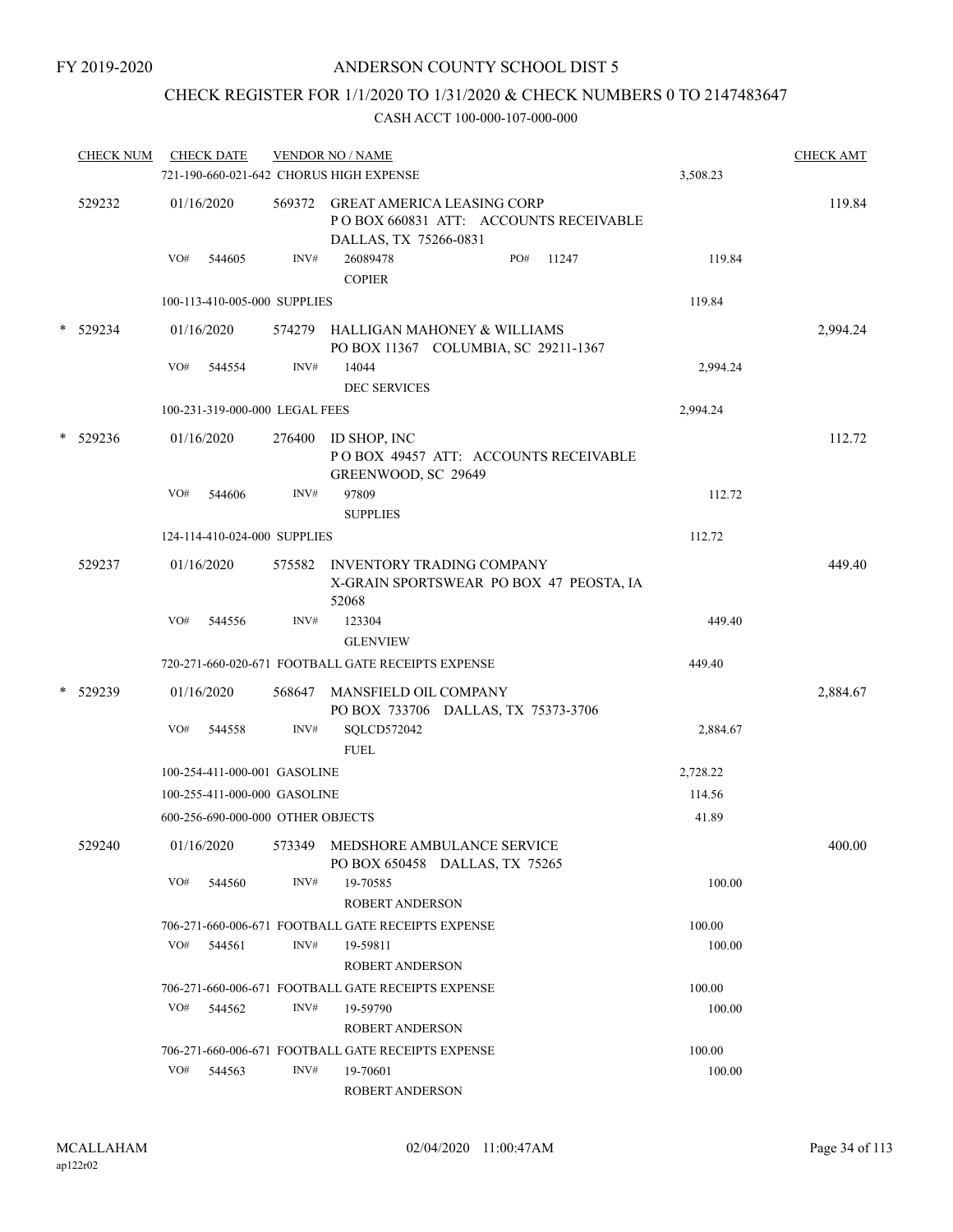## CHECK REGISTER FOR 1/1/2020 TO 1/31/2020 & CHECK NUMBERS 0 TO 2147483647

| <b>CHECK NUM</b> |     |        |                                                                                                                                             |                                                                                 |                                                                                                                                                                                                                                                                                                                                                                                                                                                                                                                                                                                                                                                                                                                                                                                                                                                             | <b>CHECK AMT</b>                                                                                |
|------------------|-----|--------|---------------------------------------------------------------------------------------------------------------------------------------------|---------------------------------------------------------------------------------|-------------------------------------------------------------------------------------------------------------------------------------------------------------------------------------------------------------------------------------------------------------------------------------------------------------------------------------------------------------------------------------------------------------------------------------------------------------------------------------------------------------------------------------------------------------------------------------------------------------------------------------------------------------------------------------------------------------------------------------------------------------------------------------------------------------------------------------------------------------|-------------------------------------------------------------------------------------------------|
| 529241           |     |        |                                                                                                                                             |                                                                                 |                                                                                                                                                                                                                                                                                                                                                                                                                                                                                                                                                                                                                                                                                                                                                                                                                                                             | 840.00                                                                                          |
|                  |     |        |                                                                                                                                             | PO BOX 6 SMITHVILLE, IN 47458                                                   |                                                                                                                                                                                                                                                                                                                                                                                                                                                                                                                                                                                                                                                                                                                                                                                                                                                             |                                                                                                 |
|                  | VO# | 544609 | INV#                                                                                                                                        | <b>REGISTRATION</b>                                                             | 840.00                                                                                                                                                                                                                                                                                                                                                                                                                                                                                                                                                                                                                                                                                                                                                                                                                                                      |                                                                                                 |
|                  |     |        |                                                                                                                                             | <b>MEPI CONFERENCE</b>                                                          |                                                                                                                                                                                                                                                                                                                                                                                                                                                                                                                                                                                                                                                                                                                                                                                                                                                             |                                                                                                 |
|                  |     |        |                                                                                                                                             |                                                                                 | 840.00                                                                                                                                                                                                                                                                                                                                                                                                                                                                                                                                                                                                                                                                                                                                                                                                                                                      |                                                                                                 |
| $*$ 529243       |     |        |                                                                                                                                             |                                                                                 |                                                                                                                                                                                                                                                                                                                                                                                                                                                                                                                                                                                                                                                                                                                                                                                                                                                             | 210.00                                                                                          |
|                  |     |        |                                                                                                                                             | 410 SONORA DRIVE EASLEY, SC 29640                                               |                                                                                                                                                                                                                                                                                                                                                                                                                                                                                                                                                                                                                                                                                                                                                                                                                                                             |                                                                                                 |
|                  | VO# | 544545 | INV#                                                                                                                                        | <b>FIELD TRIP</b>                                                               | 210.00                                                                                                                                                                                                                                                                                                                                                                                                                                                                                                                                                                                                                                                                                                                                                                                                                                                      |                                                                                                 |
|                  |     |        |                                                                                                                                             | <b>REFUND</b>                                                                   |                                                                                                                                                                                                                                                                                                                                                                                                                                                                                                                                                                                                                                                                                                                                                                                                                                                             |                                                                                                 |
|                  |     |        |                                                                                                                                             |                                                                                 | 210.00                                                                                                                                                                                                                                                                                                                                                                                                                                                                                                                                                                                                                                                                                                                                                                                                                                                      |                                                                                                 |
| 529244           |     |        |                                                                                                                                             | 60693                                                                           |                                                                                                                                                                                                                                                                                                                                                                                                                                                                                                                                                                                                                                                                                                                                                                                                                                                             | 1,060.58                                                                                        |
|                  | VO# | 544566 | INV#                                                                                                                                        | 7466111<br>PO#<br>11881<br>ACCT #3842804                                        | 1,060.58                                                                                                                                                                                                                                                                                                                                                                                                                                                                                                                                                                                                                                                                                                                                                                                                                                                    |                                                                                                 |
|                  |     |        |                                                                                                                                             |                                                                                 | 1,060.58                                                                                                                                                                                                                                                                                                                                                                                                                                                                                                                                                                                                                                                                                                                                                                                                                                                    |                                                                                                 |
| 529245           |     |        |                                                                                                                                             |                                                                                 |                                                                                                                                                                                                                                                                                                                                                                                                                                                                                                                                                                                                                                                                                                                                                                                                                                                             | 1,210.22                                                                                        |
|                  | VO# | 544678 | INV#                                                                                                                                        | 4000769201001                                                                   | 1,059.55                                                                                                                                                                                                                                                                                                                                                                                                                                                                                                                                                                                                                                                                                                                                                                                                                                                    |                                                                                                 |
|                  |     |        |                                                                                                                                             |                                                                                 |                                                                                                                                                                                                                                                                                                                                                                                                                                                                                                                                                                                                                                                                                                                                                                                                                                                             |                                                                                                 |
|                  |     |        |                                                                                                                                             |                                                                                 |                                                                                                                                                                                                                                                                                                                                                                                                                                                                                                                                                                                                                                                                                                                                                                                                                                                             |                                                                                                 |
|                  |     |        |                                                                                                                                             |                                                                                 |                                                                                                                                                                                                                                                                                                                                                                                                                                                                                                                                                                                                                                                                                                                                                                                                                                                             |                                                                                                 |
|                  |     |        |                                                                                                                                             |                                                                                 |                                                                                                                                                                                                                                                                                                                                                                                                                                                                                                                                                                                                                                                                                                                                                                                                                                                             |                                                                                                 |
|                  |     |        |                                                                                                                                             |                                                                                 |                                                                                                                                                                                                                                                                                                                                                                                                                                                                                                                                                                                                                                                                                                                                                                                                                                                             |                                                                                                 |
| 529246           |     |        | 414400                                                                                                                                      | POSTMASTER<br>MAIN POST OFFICE ANDERSON 1900 N. MAIN                            |                                                                                                                                                                                                                                                                                                                                                                                                                                                                                                                                                                                                                                                                                                                                                                                                                                                             | 1,310.00                                                                                        |
|                  | VO# | 544681 | INV#                                                                                                                                        | <b>BOX 8015</b>                                                                 |                                                                                                                                                                                                                                                                                                                                                                                                                                                                                                                                                                                                                                                                                                                                                                                                                                                             |                                                                                                 |
|                  |     |        |                                                                                                                                             | <b>12 MONTH BOX FEE</b>                                                         |                                                                                                                                                                                                                                                                                                                                                                                                                                                                                                                                                                                                                                                                                                                                                                                                                                                             |                                                                                                 |
|                  |     |        |                                                                                                                                             |                                                                                 | 1,310.00                                                                                                                                                                                                                                                                                                                                                                                                                                                                                                                                                                                                                                                                                                                                                                                                                                                    |                                                                                                 |
| 529247           |     |        |                                                                                                                                             | ATTN: DAMAGE CLAIMS 5340 S. QUEBEC ST<br>SUITE 250S GREENWOOD VILLAGE, CO 80111 |                                                                                                                                                                                                                                                                                                                                                                                                                                                                                                                                                                                                                                                                                                                                                                                                                                                             | 462.31                                                                                          |
|                  | VO# | 544614 | INV#                                                                                                                                        | DK 432012<br>CODE # 6ADV9                                                       | 462.31                                                                                                                                                                                                                                                                                                                                                                                                                                                                                                                                                                                                                                                                                                                                                                                                                                                      |                                                                                                 |
|                  |     |        |                                                                                                                                             |                                                                                 | 462.31                                                                                                                                                                                                                                                                                                                                                                                                                                                                                                                                                                                                                                                                                                                                                                                                                                                      |                                                                                                 |
| 529248           |     |        |                                                                                                                                             |                                                                                 |                                                                                                                                                                                                                                                                                                                                                                                                                                                                                                                                                                                                                                                                                                                                                                                                                                                             | 119.04                                                                                          |
|                  | VO# | 544615 | INV#                                                                                                                                        | S2157491                                                                        | 119.04                                                                                                                                                                                                                                                                                                                                                                                                                                                                                                                                                                                                                                                                                                                                                                                                                                                      |                                                                                                 |
|                  |     |        |                                                                                                                                             | <b>GRID DRAIN</b>                                                               |                                                                                                                                                                                                                                                                                                                                                                                                                                                                                                                                                                                                                                                                                                                                                                                                                                                             |                                                                                                 |
|                  |     |        |                                                                                                                                             |                                                                                 | 119.04                                                                                                                                                                                                                                                                                                                                                                                                                                                                                                                                                                                                                                                                                                                                                                                                                                                      |                                                                                                 |
| 529249           |     |        |                                                                                                                                             | 4035 HWY 24 ANDERSON, SC 29626                                                  |                                                                                                                                                                                                                                                                                                                                                                                                                                                                                                                                                                                                                                                                                                                                                                                                                                                             | 3,278.41                                                                                        |
|                  |     | VO#    | <b>CHECK DATE</b><br>01/16/2020<br>01/16/2020<br>01/16/2020<br>01/16/2020<br>544679<br>01/16/2020<br>01/16/2020<br>01/16/2020<br>01/16/2020 | INV#                                                                            | <b>VENDOR NO / NAME</b><br>706-271-660-006-671 FOOTBALL GATE RECEIPTS EXPENSE<br>570695 MONTESSORI EDUCATIONAL INTERNATIONAL<br>267-370-312-000-MSA PS-MONTESSORI SCH OF AND<br>569972 NICOLE TSIRKAS<br>720-271-660-020-586 FIELD TRIPS- GR.7 EXPENSE<br>564378 PEARSON EDUCATION, INC<br>203-127-410-000-000 SUPPLIES- LD/DD/OHI, SUPPLEMENTAL<br>568036 PIEDMONT NATURAL GAS<br>PO BOX 1246 CHARLOTTE, NC 28201-1246<br><b>NEVITT FOREST</b><br>100-254-470-012-000 ENERGY-ELECTRICITY & WATER<br>9000769202001<br><b>NEVITT FOREST</b><br>600-256-470-012-000 ENERGY<br>STREET ANDERSON, SC 29621-9998<br>100-252-325-000-000 RENTALS<br>569972 PROJECT RESOURCES GROUP<br>100-254-410-000-400 HVAC SUPPLIES<br>571652 PROSOURCE LLC<br>P.O. BOX 5339 GREENVILLE, SC 29606<br>100-254-410-003-400 HVAC/ELECTRICAL/PLUMBING<br>567525 ROWLAND MECHANICAL | 100.00<br>13036 COLLECTION CENTER DRIVE CHICAGO, IL<br>1,059.55<br>150.67<br>150.67<br>1,310.00 |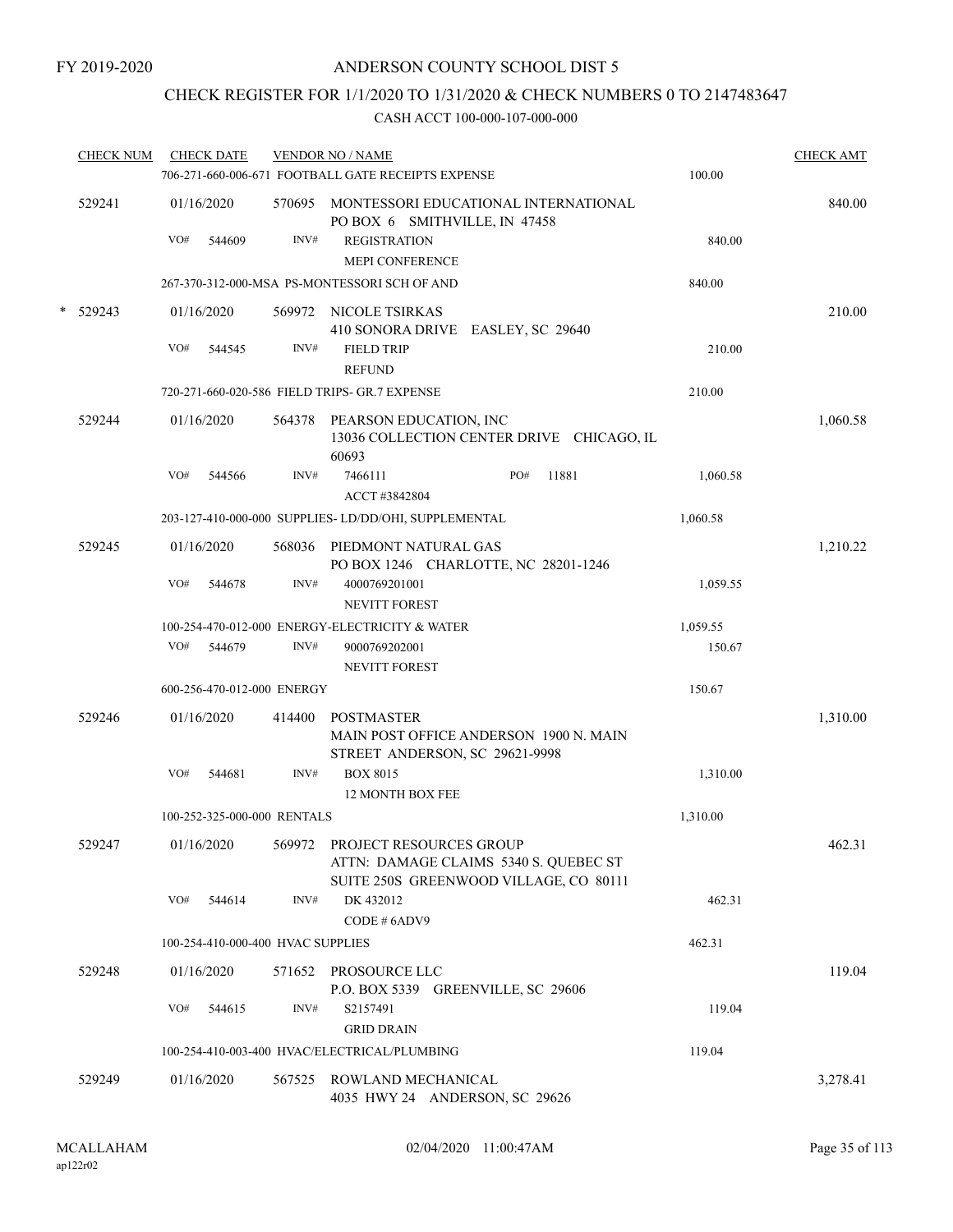# CHECK REGISTER FOR 1/1/2020 TO 1/31/2020 & CHECK NUMBERS 0 TO 2147483647

| <b>CHECK NUM</b> | <b>CHECK DATE</b><br><b>VENDOR NO / NAME</b>                                                                             |                  | <b>CHECK AMT</b> |
|------------------|--------------------------------------------------------------------------------------------------------------------------|------------------|------------------|
|                  | PO#<br>VO# 544617<br>INV#<br>9729-9742<br>11201                                                                          | 3,278.41         |                  |
|                  | <b>REPAIRS</b>                                                                                                           |                  |                  |
|                  | 100-255-323-000-ACT ACTIVITY BUS CONTRACTED SERVICES                                                                     | 93.59            |                  |
|                  | 100-255-323-000-ACT ACTIVITY BUS CONTRACTED SERVICES                                                                     | 93.59            |                  |
|                  | 100-255-323-000-ACT ACTIVITY BUS CONTRACTED SERVICES                                                                     | 132.82           |                  |
|                  | 100-255-323-000-ACT ACTIVITY BUS CONTRACTED SERVICES                                                                     | 58.28            |                  |
|                  | 100-255-323-000-ACT ACTIVITY BUS CONTRACTED SERVICES                                                                     | 97.68            |                  |
|                  | 100-255-323-000-ACT ACTIVITY BUS CONTRACTED SERVICES                                                                     | 101.78           |                  |
|                  | 100-255-323-000-ACT ACTIVITY BUS CONTRACTED SERVICES                                                                     | 58.28            |                  |
|                  | 100-255-323-000-ACT ACTIVITY BUS CONTRACTED SERVICES                                                                     | 945.00<br>115.00 |                  |
|                  | 100-255-323-000-ACT ACTIVITY BUS CONTRACTED SERVICES<br>100-255-323-000-ACT ACTIVITY BUS CONTRACTED SERVICES             | 46.00            |                  |
|                  | 100-255-323-000-ACT ACTIVITY BUS CONTRACTED SERVICES                                                                     | 46.00            |                  |
|                  | 100-255-323-000-ACT ACTIVITY BUS CONTRACTED SERVICES                                                                     | 85.39            |                  |
|                  | 100-255-323-000-ACT ACTIVITY BUS CONTRACTED SERVICES                                                                     | 575.00           |                  |
|                  | 100-255-323-000-ACT ACTIVITY BUS CONTRACTED SERVICES                                                                     | 830.00           |                  |
| * 529251         | 01/16/2020<br>450225<br><b>SCMEA CHORAL DIVISION</b><br>C/O LISA CUNNINGHAM 852 THACKSTON DRIVE<br>SPARTANBURG, SC 29307 |                  | 180.00           |
|                  | VO#<br>INV#<br><b>SOUTHWOOD</b><br>544616                                                                                | 180.00           |                  |
|                  | <b>ASSESSMENT</b>                                                                                                        |                  |                  |
|                  | 817-113-410-021-000 SUPPLIES                                                                                             | 180.00           |                  |
| 529252           | 01/16/2020<br>576350<br>SEGRA                                                                                            |                  | 116.08           |
|                  | SC TELECOMMUNICATIONS GROUP PO BOX<br>603030 CHARLOTTE, NC 28260-3030                                                    |                  |                  |
|                  | VO#<br>544618<br>INV#<br>1632959                                                                                         | 116.08           |                  |
|                  | ACCT #500295                                                                                                             |                  |                  |
|                  |                                                                                                                          | 0.20             |                  |
|                  | 100-266-340-000-000 TELEPHONE<br>100-266-340-000-000 TELEPHONE                                                           | 1.57             |                  |
|                  | 100-266-340-000-000 TELEPHONE                                                                                            | 0.48             |                  |
|                  | 100-266-340-000-000 TELEPHONE                                                                                            | 56.29            |                  |
|                  | 100-266-340-001-000 TELEPHONE                                                                                            | 9.19             |                  |
|                  | 100-266-340-002-000 TELEPHONE                                                                                            | 10.43            |                  |
|                  | 100-266-340-003-000 TELEPHONE                                                                                            | 6.19             |                  |
|                  | 100-266-340-005-000 TELEPHONE                                                                                            | 0.05             |                  |
|                  | 100-266-340-007-000 TELEPHONE                                                                                            | 4.73             |                  |
|                  | 100-266-340-008-000 TELEPHONE                                                                                            | 2.37             |                  |
|                  | 100-266-340-009-000 TELEPHONE                                                                                            | 2.09             |                  |
|                  | 100-266-340-010-000 TELEPHONE                                                                                            | 1.44             |                  |
|                  | 100-266-340-011-000 TELEPHONE                                                                                            | 3.76             |                  |
|                  | 100-266-340-012-000 TELEPHONE                                                                                            | 2.19             |                  |
|                  |                                                                                                                          |                  |                  |
|                  | 100-266-340-014-000 TELEPHONE                                                                                            | 2.99             |                  |
|                  | 100-266-340-015-000 TELEPHONE                                                                                            | 2.24             |                  |
|                  | 100-266-340-016-000 TELEPHONE                                                                                            | 1.96             |                  |
|                  | 100-266-340-017-000 TELEPHONE                                                                                            | 2.56             |                  |
|                  | 100-266-340-018-000 TELEPHONE                                                                                            | 0.24             |                  |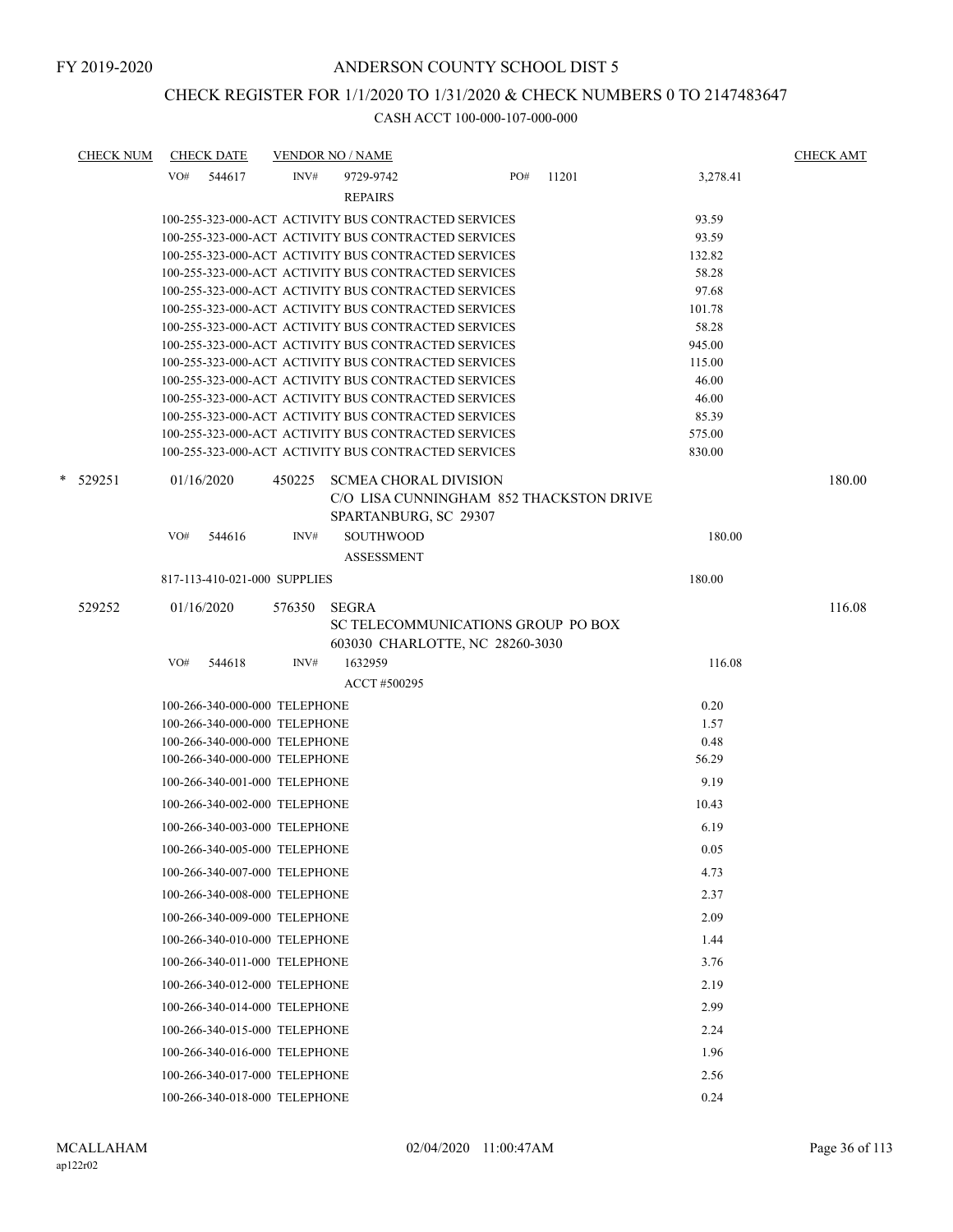# CHECK REGISTER FOR 1/1/2020 TO 1/31/2020 & CHECK NUMBERS 0 TO 2147483647

| <b>CHECK NUM</b> |     | <b>CHECK DATE</b>               |            | <b>VENDOR NO / NAME</b>                                                             |     |       |           | <b>CHECK AMT</b> |
|------------------|-----|---------------------------------|------------|-------------------------------------------------------------------------------------|-----|-------|-----------|------------------|
|                  |     | 100-266-340-019-000 TELEPHONE   |            |                                                                                     |     |       | 3.12      |                  |
|                  |     | 100-266-340-021-000 TELEPHONE   |            |                                                                                     |     |       | 1.97      |                  |
|                  |     | 124-266-340-024-000 TELEPHONE   |            |                                                                                     |     |       | 0.02      |                  |
| $*$ 529254       |     | 01/16/2020                      |            | 571007 SIMPLIFIED OFFICE SYSTEMS<br>6220 BUSH RIVER ROAD COLUMBIA, SC 29212         |     |       |           | 290.66           |
|                  | VO# | 544658                          | INV#       | 200108-0016                                                                         |     |       | 113.99    |                  |
|                  |     |                                 |            | <b>COPIES</b>                                                                       |     |       |           |                  |
|                  |     | 100-113-410-005-000 SUPPLIES    |            |                                                                                     |     |       | 113.99    |                  |
|                  | VO# | 544659                          | INV#       | 200106-0028                                                                         |     |       | 70.64     |                  |
|                  |     |                                 |            | <b>COPIES</b>                                                                       |     |       |           |                  |
|                  |     |                                 |            | 201-112-490-016-000 OTHER/COPIER COST                                               |     |       | 70.64     |                  |
|                  | VO# | 544660                          | INV#       | 200106-0029                                                                         |     |       | 106.03    |                  |
|                  |     |                                 |            | <b>COPIES</b>                                                                       |     |       |           |                  |
|                  |     | 201-112-490-019-000 COPIER COST |            |                                                                                     |     |       | 106.03    |                  |
| 529255           |     | 01/16/2020                      | 574691     | <b>SONICLEAR</b><br>TRIO SYSTEMS LLC 4 E. HOLLY ST. SUITE 211<br>PASADENA, CA 91103 |     |       |           | 395.00           |
|                  | VO# | 544662                          | INV#       | 70206                                                                               | PO# | 12124 | 395.00    |                  |
|                  |     |                                 |            | <b>RENEWAL</b>                                                                      |     |       |           |                  |
|                  |     |                                 |            | 100-266-445-000-000 SOFTWARE TECHNOLOGY                                             |     |       | 395.00    |                  |
| 529256           |     | 01/16/2020                      |            | 570649 THE CHILDREN'S MUSEUM<br>300 COLLEGE STREET GREENVILLE, SC 29601             |     |       |           | 250.00           |
|                  | VO# | 544570                          | INV#       | 105105<br>WHITEHALL ELEM                                                            | PO# | 12056 | 250.00    |                  |
|                  |     |                                 |            | 201-188-410-019-000 SUPPLIES- PARENTING                                             |     |       | 250.00    |                  |
| 529257           |     | 01/16/2020                      | 576230     | TRINITY 3 LLC<br>2550 UNIVERSITY AVE W, STE 315S ST PAUL, MN<br>55114               |     |       |           | 17,325.00        |
|                  | VO# | 544572                          | INV#       | PS1062832<br><b>TECH SUPPLIES</b>                                                   | PO# | 11805 | 17,325.00 |                  |
|                  |     |                                 |            | 307-266-445-000-000 TECHNOLOGY SUPPLIES                                             |     |       | 17,325.00 |                  |
| 529258           |     | 01/16/2020                      | 509900 CSW | TUCKER'S RESTAURANT PO BOX 6188                                                     |     |       |           | 1,762.18         |
|                  | VO# | 544551                          | INV#       | ANDERSON, SC 29623<br>1/13/2020<br><b>CENTERVILLE ELEM</b>                          |     |       | 1,762.18  |                  |
|                  |     |                                 |            | 707-190-660-007-355 FIELD TRIPS GRADE 5 EXPENSE                                     |     |       | 1,762.18  |                  |
|                  |     |                                 |            |                                                                                     |     |       |           |                  |
| 529259           |     | 01/16/2020                      | 576048     | VITAL RECORDS HOLDINGS, LLC<br>DEPT 5874 PO BOX 11407 BIRMINGHAM, AL<br>35246-5874  |     |       |           | 3,765.27         |
|                  | VO# | 544573                          | INV#       | 288140<br><b>SERVICE</b>                                                            | PO# | 11282 | 3,765.27  |                  |
|                  |     |                                 |            | 397-221-312-000-000 PURCHASED SERVICES                                              |     |       | 3,765.27  |                  |
| 529260           |     | 01/16/2020                      |            | 572675 WAFFLE HOUSE                                                                 |     |       |           | 190.00           |
|                  |     |                                 |            |                                                                                     |     |       |           |                  |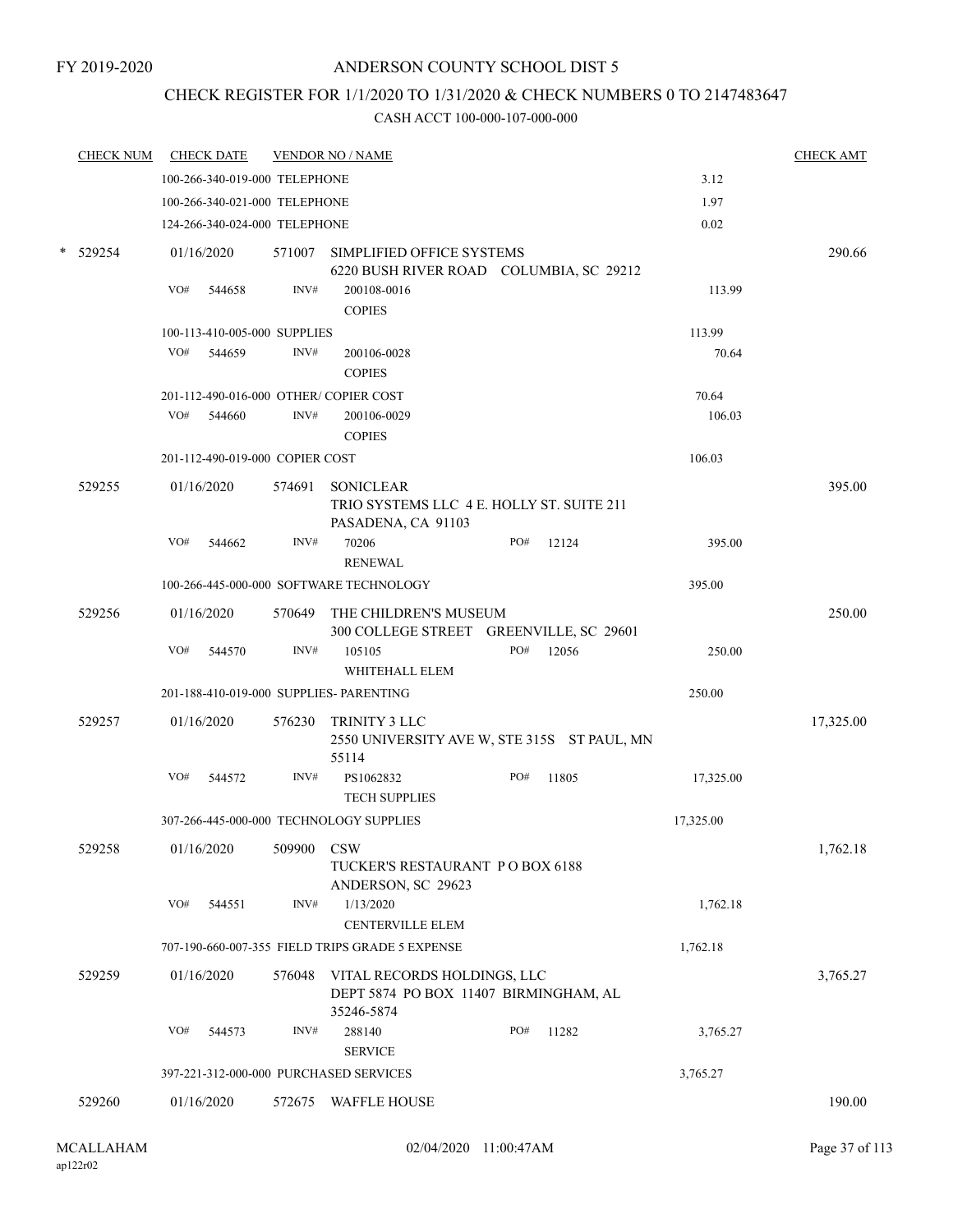## CHECK REGISTER FOR 1/1/2020 TO 1/31/2020 & CHECK NUMBERS 0 TO 2147483647

| <b>CHECK NUM</b> |                                             | <b>CHECK DATE</b>            |        | <b>VENDOR NO / NAME</b>                            |     |       |                  | <b>CHECK AMT</b> |
|------------------|---------------------------------------------|------------------------------|--------|----------------------------------------------------|-----|-------|------------------|------------------|
|                  |                                             |                              |        | $, --$                                             |     |       |                  |                  |
|                  | VO#                                         | 544680                       | INV#   | 100                                                |     |       | 190.00           |                  |
|                  |                                             |                              |        | MCCANTS JAN 17                                     |     |       |                  |                  |
|                  |                                             |                              |        | 705-271-660-005-411 MISCELLANEOUS EXPENSE          |     |       | 190.00           |                  |
| 529261           |                                             | 01/16/2020                   | 573864 | WELLS FARGO VENDOR FIN SERV                        |     |       |                  | 2,779.39         |
|                  | VO#                                         |                              | INV#   | PO BOX 105710 ATLANTA, GA 30348-5710               |     |       |                  |                  |
|                  |                                             | 544665                       |        | 5008495233                                         | PO# | 11224 | 314.44           |                  |
|                  |                                             |                              |        | <b>COPIERS</b>                                     |     |       |                  |                  |
|                  |                                             |                              |        | 329-115-690-031-000 OTHER OBJECTS-WBL              |     |       | 314.44           |                  |
|                  | VO#                                         | 544666                       | INV#   | 5008677207<br><b>COPIERS</b>                       | PO# | 11264 | 222.56           |                  |
|                  |                                             | 100-147-410-018-000 SUPPLIES |        |                                                    |     |       | 222.56           |                  |
|                  | VO#                                         | 544667                       | INV#   | 5008438859                                         | PO# | 11260 | 214.00           |                  |
|                  |                                             |                              |        | <b>COPIERS</b>                                     |     |       |                  |                  |
|                  |                                             | 100-112-410-017-000 SUPPLIES |        |                                                    |     |       | 214.00           |                  |
|                  | VO#                                         | 544668                       | INV#   | 5008488660                                         | PO# | 11254 | 460.10           |                  |
|                  |                                             |                              |        | <b>COPIERS</b>                                     |     |       |                  |                  |
|                  |                                             |                              |        | 100-113-410-005-VEN SUPPLY-ADDT'L FOR LOST VENDING |     |       | 460.10           |                  |
|                  | VO#                                         | 544669                       | INV#   | 5008658442                                         | PO# | 11485 | 1,054.69         |                  |
|                  |                                             |                              |        | <b>COPIERS</b>                                     |     |       |                  |                  |
|                  |                                             | 100-114-410-003-000 SUPPLIES |        |                                                    |     |       | 1,054.69         |                  |
|                  | VO#                                         | 544670                       | INV#   | 5008555432                                         | PO# | 11252 | 144.45           |                  |
|                  |                                             |                              |        | <b>COPIERS</b>                                     |     |       |                  |                  |
|                  |                                             | 100-115-410-003-000 SUPPLIES |        |                                                    |     |       | 144.45           |                  |
|                  | VO#                                         | 544671                       | INV#   | 5008717016                                         | PO# | 11255 | 369.15           |                  |
|                  |                                             |                              |        | <b>COPIERS</b>                                     |     |       |                  |                  |
|                  |                                             | 100-222-410-020-000 SUPPLIES |        |                                                    |     |       | 369.15           |                  |
| 529262           |                                             | 01/21/2020                   |        | 573217 HART, SHERRY**                              |     |       |                  | 160.00           |
|                  |                                             |                              |        | 1221 KEONE CIRCLE WILLIAMSTON, SC 29697            |     |       |                  |                  |
|                  | VO#                                         | 544683                       | INV#   | <b>JAN 21</b>                                      |     |       | 160.00           |                  |
|                  |                                             |                              |        | <b>BOARD MEAL</b>                                  |     |       |                  |                  |
|                  |                                             |                              |        | 100-231-334-000-000 TRUSTEE EXPENSE                |     |       | 160.00           |                  |
| 529263           |                                             | 01/21/2020                   | 572850 | ROBERT ANDERSON PETTY CASH                         |     |       |                  | 400.00           |
|                  | VO#                                         | 544686                       | INV#   | <b>JAN 23</b>                                      |     |       | 400.00           |                  |
|                  |                                             |                              |        | <b>BASKETBALL</b>                                  |     |       |                  |                  |
|                  |                                             |                              |        | 706-271-660-006-666 CONCESSIONS EXPENSE            |     |       | 200.00           |                  |
|                  |                                             |                              |        | 706-271-660-006-753 BASKETBALL GATE EXPENSE        |     |       | 200.00           |                  |
| 529264           |                                             | 01/21/2020                   | 572850 | ROBERT ANDERSON PETTY CASH                         |     |       |                  | 400.00           |
|                  |                                             |                              |        | $, --$                                             |     |       |                  |                  |
|                  | VO#                                         | 544685                       | INV#   | <b>JAN 22</b>                                      |     |       | 400.00           |                  |
|                  |                                             |                              |        | <b>BASKETBALL</b>                                  |     |       |                  |                  |
|                  |                                             |                              |        | 706-271-660-006-666 CONCESSIONS EXPENSE            |     |       | 200.00<br>200.00 |                  |
|                  | 706-271-660-006-753 BASKETBALL GATE EXPENSE |                              |        |                                                    |     |       |                  |                  |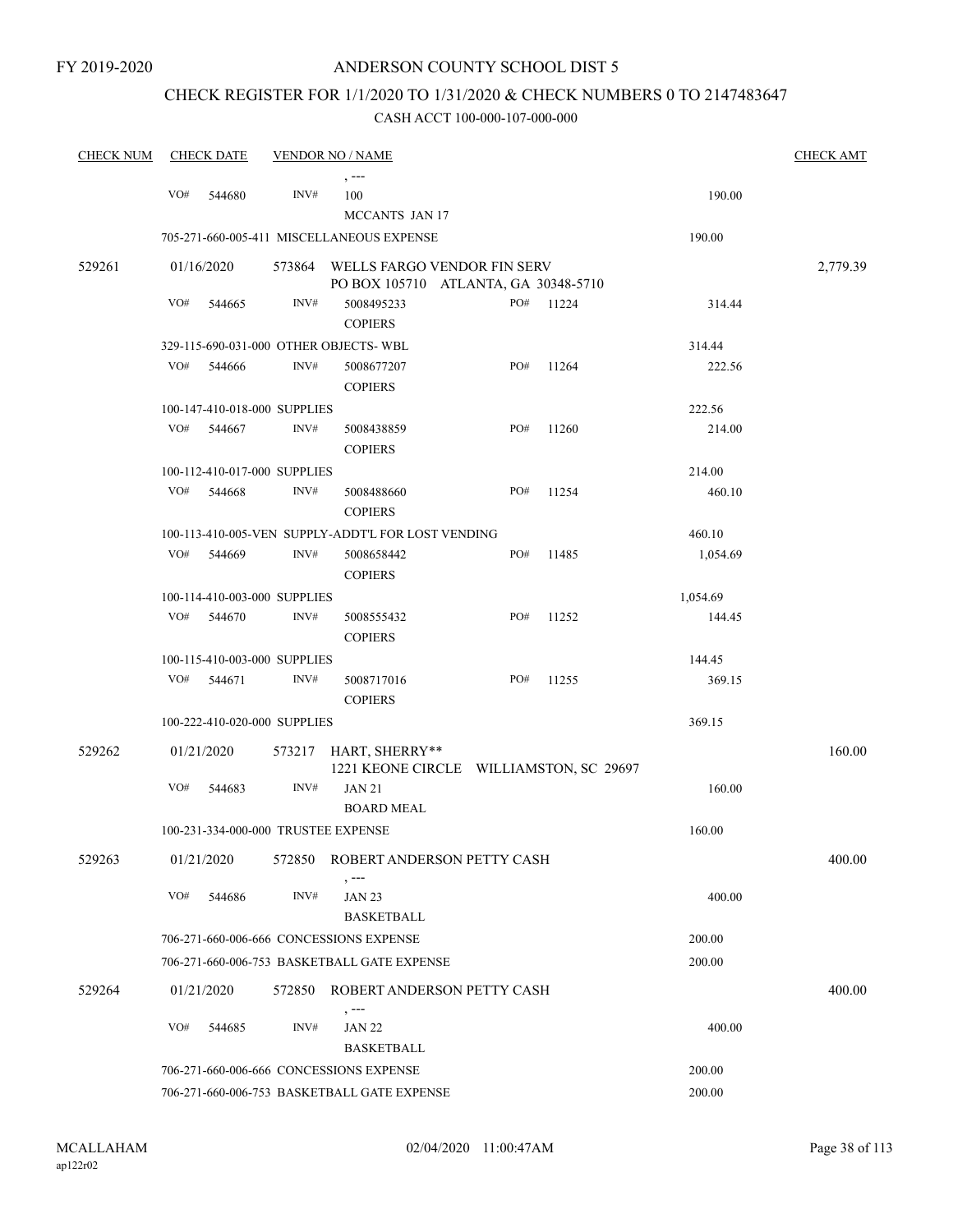## CHECK REGISTER FOR 1/1/2020 TO 1/31/2020 & CHECK NUMBERS 0 TO 2147483647

| <b>CHECK NUM</b> | <b>CHECK DATE</b> |                              | <b>VENDOR NO / NAME</b>                                                                                       |                  | <b>CHECK AMT</b> |
|------------------|-------------------|------------------------------|---------------------------------------------------------------------------------------------------------------|------------------|------------------|
| 529265           | 01/21/2020        |                              | 576122 THERE IS HOPE COUNSELING, LLC<br>ROYCE V. MILLER 145 THOMAS GREEN BLVD,<br>SUITE 210 CLEMSON, SC 29631 |                  | 1,125.00         |
|                  | VO#               | INV#<br>544684               | 161619                                                                                                        | 1,125.00         |                  |
|                  |                   |                              | JAN 8 & 10                                                                                                    |                  |                  |
|                  |                   |                              | 237-128-313-002-000 STUDENT SERVICES/COUNSELOR                                                                | 600.00           |                  |
|                  |                   |                              | 237-128-313-003-000 STUDENT SERVICES/COUNSELOR                                                                | 525.00           |                  |
| 529266           | 01/23/2020        | 570950                       | ANDERSON COUNTY SHERIFF'S OFFICE<br>ATTN: JAMIE LAZAR 305 CAMSON ROAD<br>ANDERSON, SC 29621                   |                  | 2,327.50         |
|                  | VO#               | INV#<br>544705               | JAN 6 & 10<br><b>MARTIN OVERTIME</b>                                                                          | 70.00            |                  |
|                  |                   | 100-113-410-006-000 SUPPLIES |                                                                                                               | 70.00            |                  |
|                  | VO#               | 544706<br>INV#               | $1/15$ WHS<br><b>BBALL SECURITY</b>                                                                           | 140.00           |                  |
|                  |                   |                              | 703-271-660-003-753 BASKETBALL GATE EXPENSE                                                                   | 140.00           |                  |
|                  | VO#               | 544707<br>INV#               | $1/10$ WHS                                                                                                    | 245.00           |                  |
|                  |                   |                              | <b>BBALL SECURITY</b>                                                                                         |                  |                  |
|                  |                   |                              | 703-271-660-003-753 BASKETBALL GATE EXPENSE                                                                   | 245.00           |                  |
|                  | VO#               | 544708<br>INV#               | JAN $6 & 9$                                                                                                   | 227.50           |                  |
|                  |                   |                              | <b>BBALL SECURITY</b>                                                                                         |                  |                  |
|                  |                   |                              | 706-271-660-006-753 BASKETBALL GATE EXPENSE                                                                   | 227.50           |                  |
|                  | VO#<br>544771     | INV#                         | JAN 16 TLH                                                                                                    | 700.00           |                  |
|                  |                   |                              | <b>BBALL SECURITY</b>                                                                                         |                  |                  |
|                  |                   |                              | 702-271-660-002-697 WRESTLING GATE RECEIPTS EXPENSE                                                           | 122.50           |                  |
|                  |                   |                              | 702-271-660-002-753 BASKETBALL GATE EXPENSE                                                                   | 577.50           |                  |
|                  | VO#               | 544772<br>INV#               | JAN 14 TLH<br><b>BBALL SECURITY</b>                                                                           | 280.00           |                  |
|                  |                   |                              | 702-271-660-002-753 BASKETBALL GATE EXPENSE                                                                   | 280.00           |                  |
|                  | VO#               | INV#<br>544773               | JAN 10 TLH<br><b>BBALL SECURITY</b>                                                                           | 297.50           |                  |
|                  |                   |                              | 702-271-660-002-753 BASKETBALL GATE EXPENSE                                                                   | 297.50           |                  |
|                  | VO#               | 544900<br>INV#               | <b>CENTERVILLE</b><br>12/19 SECURITY                                                                          | 140.00           |                  |
|                  |                   |                              |                                                                                                               |                  |                  |
|                  | VO#               | INV#<br>544901               | 707-190-660-007-201 MISCELLANEOUS EXPENSE<br>$1/15$ RAMS                                                      | 140.00<br>140.00 |                  |
|                  |                   |                              | <b>BBALL SECURITY</b>                                                                                         |                  |                  |
|                  |                   |                              | 706-271-660-006-753 BASKETBALL GATE EXPENSE                                                                   | 140.00           |                  |
|                  | VO#               | INV#<br>544902               | JAN 13,15,16<br><b>BBALL SECURITY</b>                                                                         | 87.50            |                  |
|                  |                   |                              | 706-271-660-006-753 BASKETBALL GATE EXPENSE                                                                   | 87.50            |                  |
| 529267           | 01/23/2020        | 114210                       | <b>ANDERSON MALL</b>                                                                                          |                  | 500.00           |
|                  |                   |                              | 3131 NORTH MAIN STREET ANDERSON, SC 29621                                                                     |                  |                  |
|                  | VO#               | $\text{INV}\#$<br>544903     | WPG042160                                                                                                     | 500.00           |                  |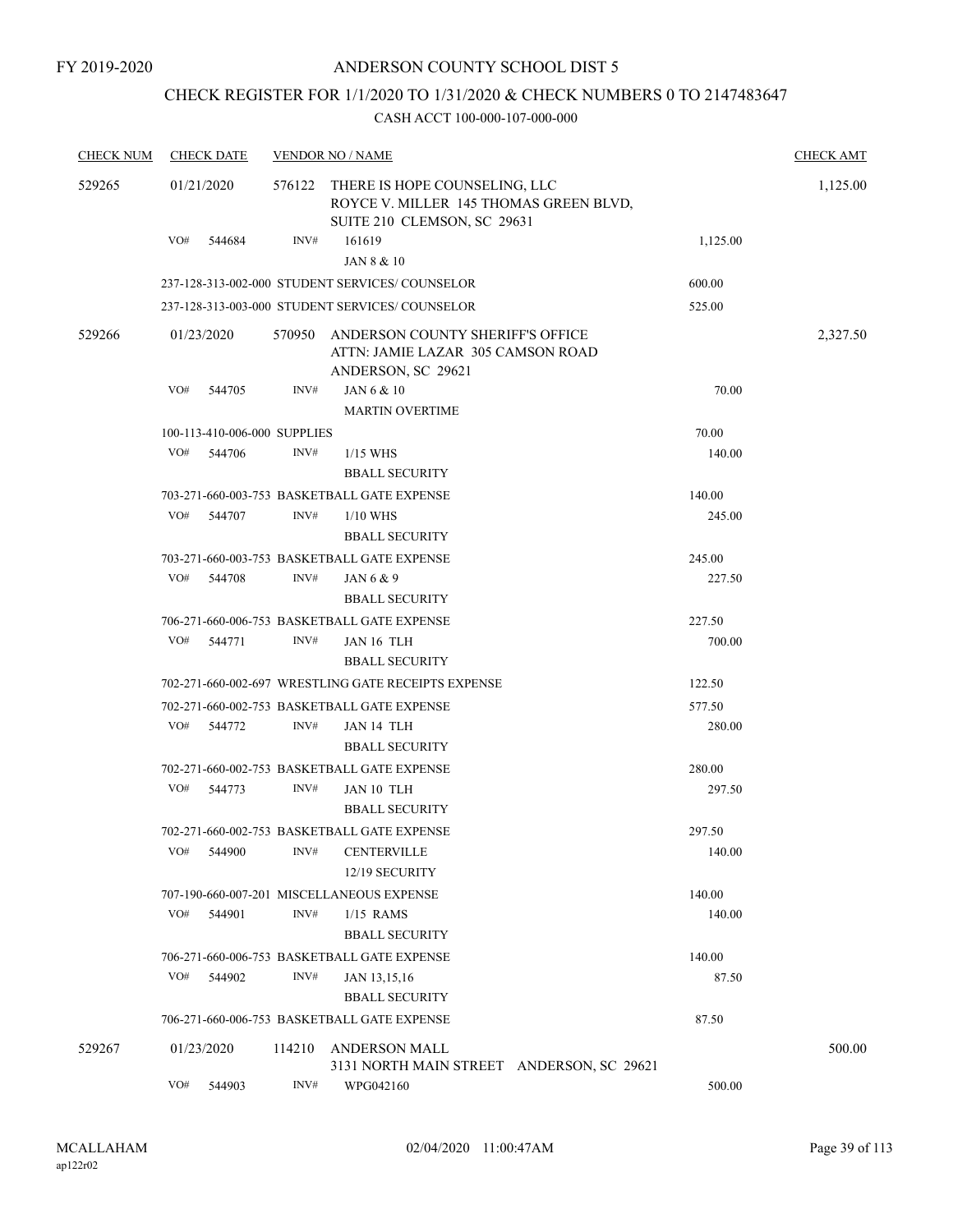FY 2019-2020

#### ANDERSON COUNTY SCHOOL DIST 5

## CHECK REGISTER FOR 1/1/2020 TO 1/31/2020 & CHECK NUMBERS 0 TO 2147483647

| <b>CHECK NUM</b> |     | <b>CHECK DATE</b> |                                | <b>VENDOR NO / NAME</b><br><b>KIDX</b>                                                                  |     |       |           | <b>CHECK AMT</b> |
|------------------|-----|-------------------|--------------------------------|---------------------------------------------------------------------------------------------------------|-----|-------|-----------|------------------|
|                  |     |                   |                                | 100-390-410-000-000 SUPPLIES AND MATERIALS                                                              |     |       | 500.00    |                  |
| 529268           |     | 01/23/2020        | 575641                         | ANDERSON-OCONEE-PICKENS MENTAL HEALTH CE<br>115 CARTER PARK RD ATTN: NICOLE GARRETT<br>SENECA, SC 29678 |     |       |           | 15,000.00        |
|                  | VO# | 544920            | INV#                           | 2ND QTR<br><b>COUNSELORS</b>                                                                            | PO# | 11288 | 15,000.00 |                  |
|                  |     |                   |                                | 100-211-312-000-MHC MENTAL HEALTH COUNSELORS                                                            |     |       | 15,000.00 |                  |
| 529269           |     | 01/23/2020        | 115100                         | ANDERSON SCHOOL DISTRICT ONE<br>ATTN: BECKY BRADY 801 N. HAMILTON ST<br>WILLIAMSTON, SC 29697           |     |       |           | 21,805.33        |
|                  | VO# | 544770            | INV#                           | FY20 QTR 1<br><b>ADULT ED GRANT</b>                                                                     |     |       | 21,805.33 |                  |
|                  |     |                   |                                | 243-181-112-023-AD1 SALARIES-BASIC/ AD1, AD2                                                            |     |       | 9,163.00  |                  |
|                  |     |                   |                                | 243-181-210-023-AD1 SOCIAL SECURITY                                                                     |     |       | 698.20    |                  |
|                  |     |                   | 243-181-220-023-AD1 RETIREMENT |                                                                                                         |     |       | 1,998.47  |                  |
|                  |     |                   |                                | 243-182-112-023-AD1 SALARIES-SECONDARY/ AD1, AD2                                                        |     |       | 5,292.00  |                  |
|                  |     |                   |                                | 243-182-210-023-AD1 SOCIAL SECURITY                                                                     |     |       | 397.39    |                  |
|                  |     |                   | 243-182-220-023-AD1 RETIREMENT |                                                                                                         |     |       | 1,154.17  |                  |
|                  |     |                   |                                | 243-183-112-023-AD1 SALARIES-ESL/AD1, AD2                                                               |     |       | 44.00     |                  |
|                  |     |                   |                                | 243-183-210-023-AD1 SOCIAL SECURITY                                                                     |     |       | 3.37      |                  |
|                  |     |                   |                                | 243-223-111-023-AD1 OTHER ADMIN SALARIES-INTAKE COORD.                                                  |     |       | 2,359.80  |                  |
|                  |     |                   |                                | 243-223-210-023-AD1 SOCIAL SECURITY                                                                     |     |       | 180.25    |                  |
|                  |     |                   | 243-223-220-023-AD1 RETIREMENT |                                                                                                         |     |       | 514.68    |                  |
| 529270           |     | 01/23/2020        | 569220                         | AUTECH<br>POBOX 248 ATT: ACCOUNTS RECEIVABLE<br>WILLIAMSTON, SC 29697                                   |     |       |           | 150.00           |
|                  | VO# | 544776            | INV#                           | 7722<br><b>NEVITT FOREST</b>                                                                            |     |       | 150.00    |                  |
|                  |     |                   |                                | 100-254-323-012-400 CONTR SERV-HVAC/ELECT/PLUMBING                                                      |     |       | 150.00    |                  |
| * 529274         |     | 01/23/2020        | 156900                         | CAROLINA PRODUCE COMPANY<br>POBOX 3849 ATT: ACCOUNTS RECEIVABLE<br>ANDERSON, SC 29622                   |     |       |           | 8,374.20         |
|                  | VO# | 544779            | $\text{INV}\#$                 | 906393<br><b>VARENNES FFV</b>                                                                           |     |       | 841.00    |                  |
|                  |     |                   | 600-256-460-016-FFV FOOD-FFVP  |                                                                                                         |     |       | 841.00    |                  |
|                  |     | VO# 544780        | INV#                           | 906422<br>NEW PROSPECT FFV                                                                              |     |       | 2,186.25  |                  |
|                  |     |                   | 600-256-460-010-FFV FOOD-FFVP  |                                                                                                         |     |       | 2,186.25  |                  |
|                  | VO# | 544781            | INV#                           | 906520<br><b>HOMELAND PARK FFV</b>                                                                      |     |       | 1,688.00  |                  |
|                  |     |                   | 600-256-460-011-FFV FOOD- FFVP |                                                                                                         |     |       | 1,688.00  |                  |
|                  | VO# | 544782            | INV#                           | 906538<br>NEVITT FOREST FFV                                                                             |     |       | 1,662.00  |                  |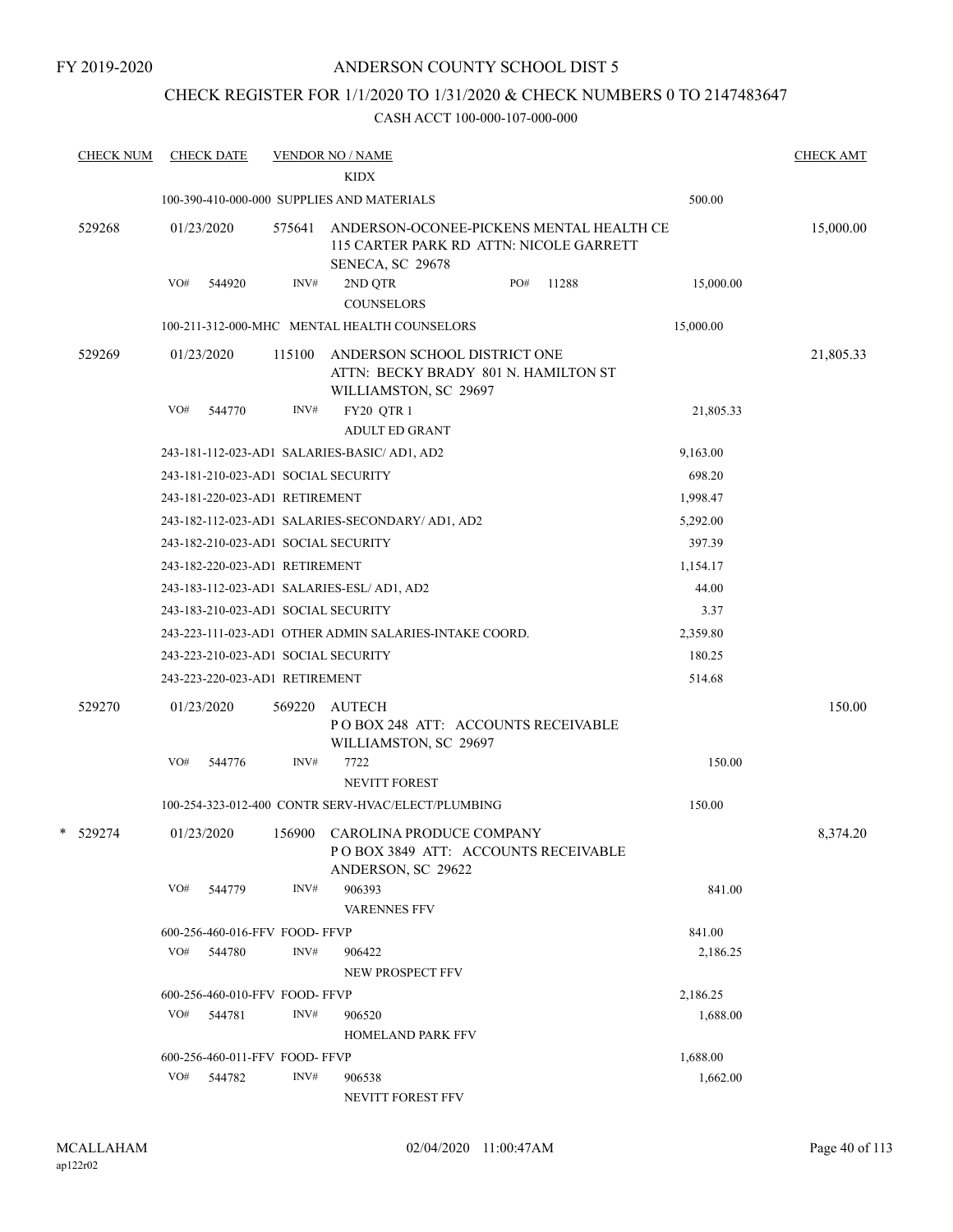## CHECK REGISTER FOR 1/1/2020 TO 1/31/2020 & CHECK NUMBERS 0 TO 2147483647

| <b>CHECK NUM</b> |     | CHECK DATE                         |        | <b>VENDOR NO / NAME</b>                                                                                    |          | <b>CHECK AMT</b> |
|------------------|-----|------------------------------------|--------|------------------------------------------------------------------------------------------------------------|----------|------------------|
|                  |     | 600-256-460-012-FFV FOOD-FFVP      |        |                                                                                                            | 1,662.00 |                  |
|                  |     | VO# 544783                         | INV#   | 906513                                                                                                     | 791.00   |                  |
|                  |     |                                    |        | <b>VARENNES FFV</b>                                                                                        |          |                  |
|                  |     | 600-256-460-016-FFV FOOD-FFVP      |        |                                                                                                            | 791.00   |                  |
|                  |     | VO# 544873                         | INV#   | <b>DECEMBER</b>                                                                                            | 1,205.95 |                  |
|                  |     |                                    |        | <b>FOOD</b>                                                                                                |          |                  |
|                  |     | 600-256-460-002-000 FOOD           |        |                                                                                                            | 26.50    |                  |
|                  |     | 600-256-460-003-000 FOOD           |        |                                                                                                            | 121.00   |                  |
|                  |     | 600-256-460-005-000 FOOD           |        |                                                                                                            | 26.50    |                  |
|                  |     | 600-256-460-006-000 FOOD           |        |                                                                                                            | 309.00   |                  |
|                  |     | 600-256-460-008-000 FOOD           |        |                                                                                                            | 53.00    |                  |
|                  |     | 600-256-460-011-000 FOOD           |        |                                                                                                            | 225.00   |                  |
|                  |     | 600-256-460-011-FFV FOOD- FFVP     |        |                                                                                                            | 98.00    |                  |
|                  |     | 600-256-460-018-000 FOOD           |        |                                                                                                            | 66.75    |                  |
|                  |     | 600-256-460-021-000 FOOD           |        |                                                                                                            | 94.00    |                  |
|                  |     | 631-256-460-031-000 PURCHASED FOOD |        |                                                                                                            | 134.20   |                  |
|                  |     | 631-256-460-031-CAT FOOD-CATERING  |        |                                                                                                            | 52.00    |                  |
| 529275           |     | 01/23/2020                         |        | 160602 CDW GOVERNMENT<br>75 REMITTANCE DRIVE SUITE 1515 ATT:<br>ACCOUNTS RECEIVABLE CHICAGO, IL 60675-1515 |          | 486.85           |
|                  | VO# | 544711                             | INV#   | <b>VNV1948</b><br>PO# 11913<br><b>TONER</b>                                                                | 486.85   |                  |
|                  |     | 100-264-410-000-000 SUPPLIES       |        |                                                                                                            | 486.85   |                  |
| * 529278         |     | 01/23/2020                         |        | 574613 COCA-COLA BOTTLING CO CONSOLIDATED<br>PO BOX 602937 CHARLOTTE, NC 28260-2937                        |          | 2,511.84         |
|                  | VO# | 544712                             | INV#   | <b>GLENVIEW MS</b><br>ACCT #0500886157                                                                     | 358.45   |                  |
|                  |     |                                    |        | 720-271-660-020-666 CONCESSIONS EXPENSE                                                                    | 358.45   |                  |
|                  | VO# | 544786                             | INV#   | AIT                                                                                                        | 632.38   |                  |
|                  |     |                                    |        | ACCT 0500985551                                                                                            |          |                  |
|                  |     | 631-256-460-031-000 PURCHASED FOOD |        |                                                                                                            | 632.38   |                  |
|                  |     | VO# 544787                         |        | INV# WESTSIDE                                                                                              | 697.64   |                  |
|                  |     |                                    |        | ACCT 0500882748                                                                                            |          |                  |
|                  |     | 600-256-460-003-000 FOOD           |        |                                                                                                            | 697.64   |                  |
|                  |     | VO# 544788                         | INV#   | <b>TL HANNA</b><br>ACCT 0500882753                                                                         | 823.37   |                  |
|                  |     | 600-256-460-002-000 FOOD           |        |                                                                                                            | 823.37   |                  |
| 529279           |     | 01/23/2020                         | 576399 | DAVIS, JOHN**<br>DAVIS PLUMBING & SEWAGE PO BOX 1473 IVA,<br>SC 29655                                      |          | 150.00           |
|                  | VO# | 544749                             | INV#   | 8322<br><b>SEPTIC TANK</b>                                                                                 | 150.00   |                  |
|                  |     |                                    |        | 100-254-323-000-400 CONTRACT SRVS.-HVAC                                                                    | 150.00   |                  |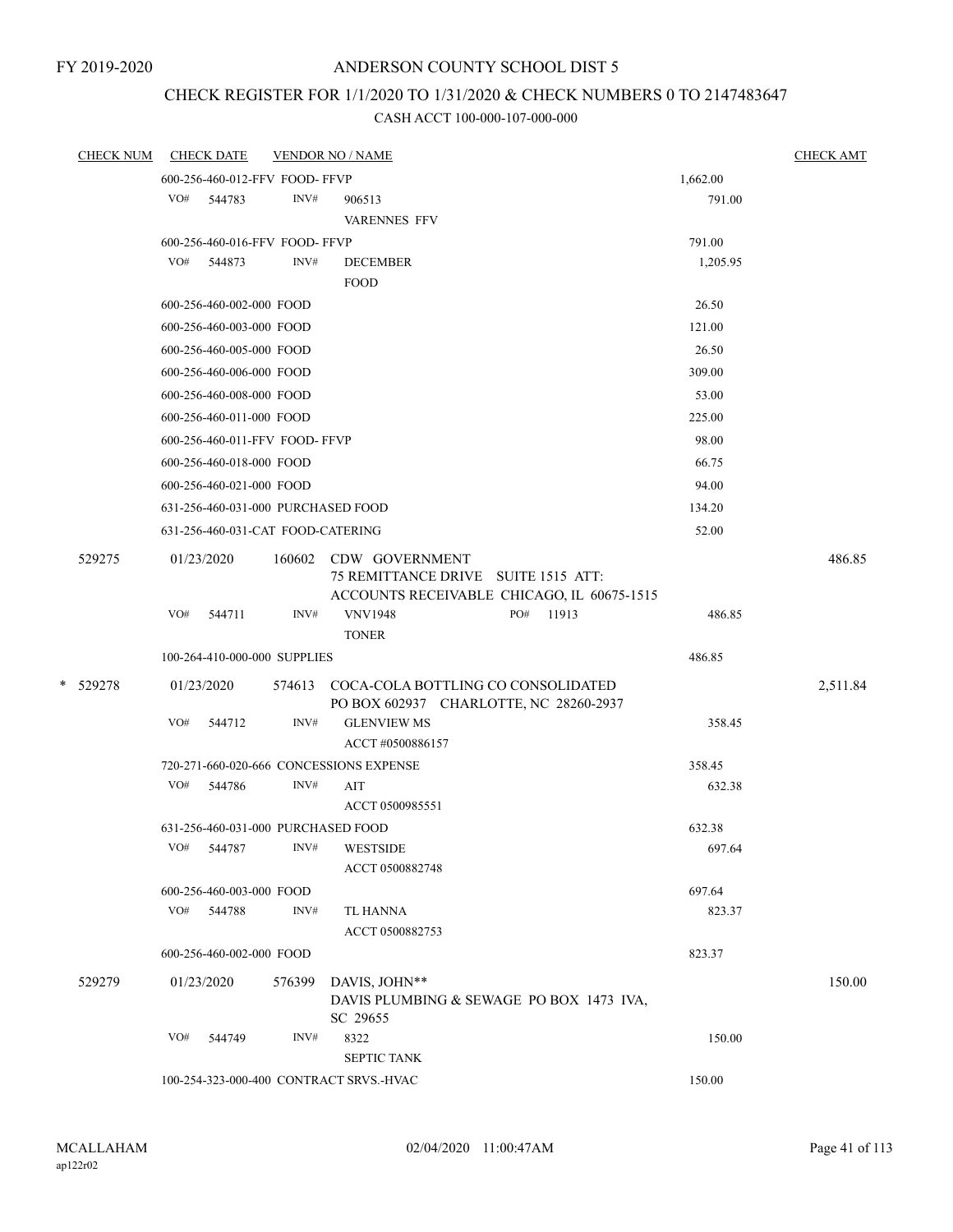## CHECK REGISTER FOR 1/1/2020 TO 1/31/2020 & CHECK NUMBERS 0 TO 2147483647

|  | <b>CHECK NUM</b> |     | <b>CHECK DATE</b> |        | <b>VENDOR NO / NAME</b>                                                                      |     |       |          | <b>CHECK AMT</b> |
|--|------------------|-----|-------------------|--------|----------------------------------------------------------------------------------------------|-----|-------|----------|------------------|
|  | * 529282         |     | 01/23/2020        |        | 198651 DELL MARKETING LP<br>PO BOX 534118 ATT: ACCOUNTS RECEIVABLE<br>ATLANTA, GA 30353-4118 |     |       |          | 1,087.11         |
|  |                  | VO# | 544716            | INV#   | 10367730665<br><b>TECH SUPPLIES</b>                                                          | PO# | 12129 | 1,087.11 |                  |
|  |                  |     |                   |        | 860-266-345-000-000 TECHNOLOGY PURCHASED SERV                                                |     |       | 1,087.11 |                  |
|  | 529283           |     | 01/23/2020        |        | 199065 DENDY, DAVID**<br>113 YORKSHIRE DRIVE GREENVILLE, SC 29615                            |     |       |          | 118.10           |
|  |                  | VO# | 544697            | INV#   | JAN 10 WHS<br><b>BBALL OFFICIAL</b>                                                          |     |       | 118.10   |                  |
|  |                  |     |                   |        | 703-271-660-003-753 BASKETBALL GATE EXPENSE                                                  |     |       | 118.10   |                  |
|  | 529284           |     | 01/23/2020        |        | 211302 DUKE ENERGY<br>PO BOX 70516 CHARLOTTE, NC 28272-0516                                  |     |       |          | 6,963.76         |
|  |                  | VO# | 544877            | INV#   | 0002050047<br><b>UTILITIES</b>                                                               |     |       | 3,374.06 |                  |
|  |                  |     |                   |        | 100-254-470-019-000 ENERGY-ELECTRICITY & WATER                                               |     |       | 3,374.06 |                  |
|  |                  | VO# | 544878            | INV#   | 0004418034<br><b>UTILITIES</b>                                                               |     |       | 3,556.31 |                  |
|  |                  |     |                   |        | 100-254-470-001-000 ENERGY-ELECTRICITY & WATER                                               |     |       | 3,556.31 |                  |
|  |                  | VO# | 544879            | INV#   | 1282029874<br><b>UTILITIES</b>                                                               |     |       | 19.84    |                  |
|  |                  |     |                   |        | 100-254-470-008-000 ENERGY-ELECTRICITY & WATER                                               |     |       | 19.84    |                  |
|  |                  | VO# | 544880            | INV#   | 1120248886<br><b>UTILITIES</b>                                                               |     |       | 13.55    |                  |
|  |                  |     |                   |        | 100-254-470-010-000 ENERGY-ELECTRICITY & WATER                                               |     |       | 13.55    |                  |
|  | 529285           |     | 01/23/2020        |        | 563495 ELECTRIC CITY UTILITIES<br>CITY OF ANDERSON 601 SOUTH MAIN ST<br>ANDERSON, SC 29624   |     |       |          | 875.17           |
|  |                  | VO# | 544875            | INV#   | 495402011<br><b>UTILITIES</b>                                                                |     |       | 113.02   |                  |
|  |                  |     |                   |        | 100-254-470-000-000 ENERGY-ELECTRICITY & WATER                                               |     |       | 113.02   |                  |
|  |                  | VO# | 544876            | INV#   | 295758061<br><b>UTILITIES</b>                                                                |     |       | 762.15   |                  |
|  |                  |     |                   |        | 100-254-470-012-000 ENERGY-ELECTRICITY & WATER                                               |     |       | 762.15   |                  |
|  | 529286           |     | 01/23/2020        |        | 576400 FANT, THOMAS**<br>3007 HAZEL AVE ANDERSON, SC 29626                                   |     |       |          | 130.60           |
|  |                  | VO# | 544764            | INV#   | JAN 9 WHS<br>WRESTLING                                                                       |     |       | 130.60   |                  |
|  |                  |     |                   |        | 703-271-660-003-697 WRESTLING GATE RECEIPTS EXPENSE                                          |     |       | 130.60   |                  |
|  | 529287           |     | 01/23/2020        | 564080 | FINLEY, MATTHEW**<br>105 GATEWAY DR GREENVILLE, SC 29615                                     |     |       |          | 177.10           |
|  |                  | VO# | 544763            | INV#   | JAN 9 WHS<br>WRESTLING                                                                       |     |       | 177.10   |                  |
|  |                  |     |                   |        | 703-271-660-003-697 WRESTLING GATE RECEIPTS EXPENSE                                          |     |       | 177.10   |                  |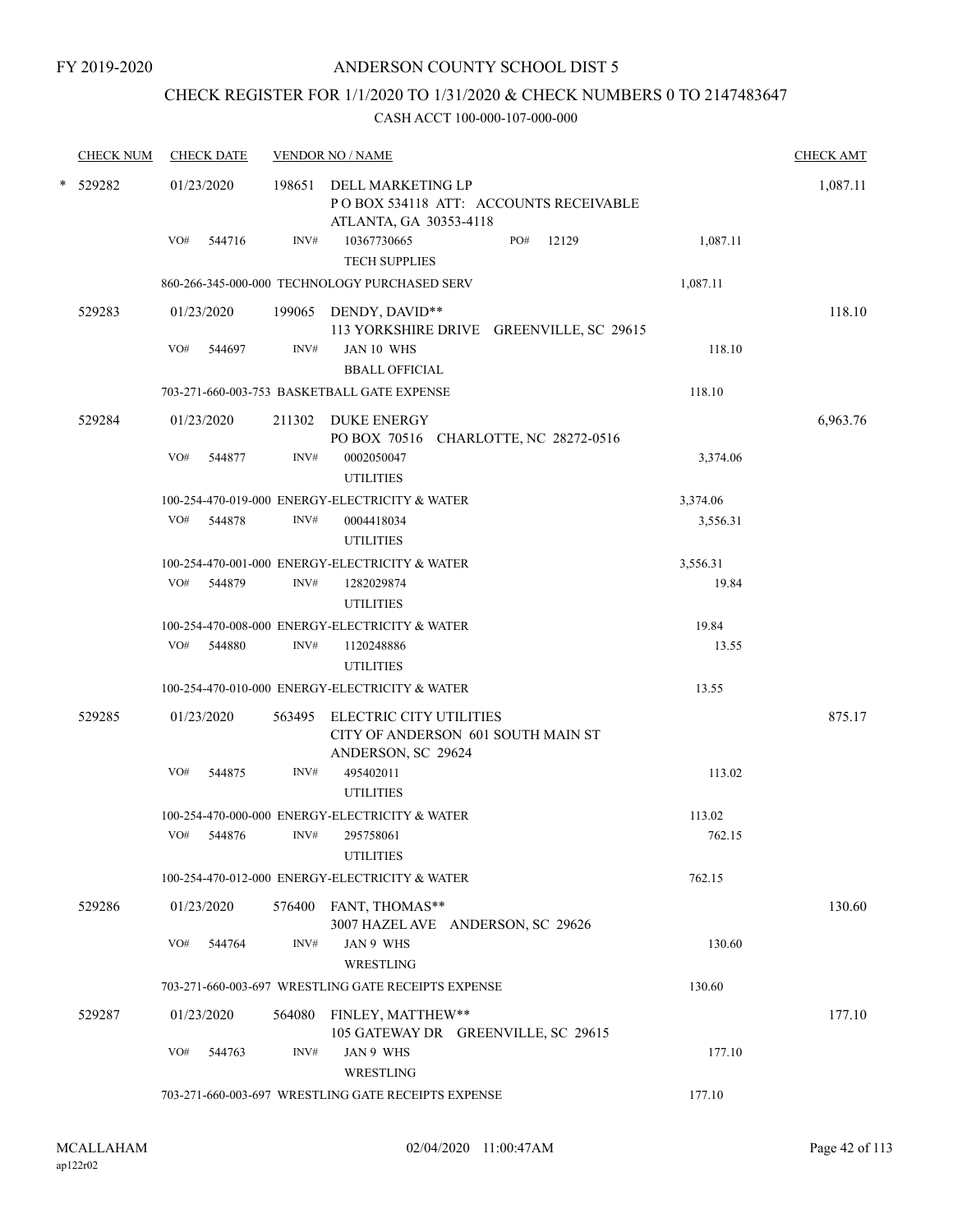## CHECK REGISTER FOR 1/1/2020 TO 1/31/2020 & CHECK NUMBERS 0 TO 2147483647

| <b>CHECK NUM</b> | <b>CHECK DATE</b><br><b>VENDOR NO / NAME</b> |        |                                                                                                       |     |        |           | <b>CHECK AMT</b> |
|------------------|----------------------------------------------|--------|-------------------------------------------------------------------------------------------------------|-----|--------|-----------|------------------|
| 529288           | 01/23/2020                                   |        | 575812 FOOTHILLS AREA FCA<br>PO BOX 977 WESTMINISTER, SC 29693                                        |     |        |           | 500.00           |
|                  | VO#<br>544905                                | INV#   | <b>ALL AMERICAN</b><br><b>SPONSORSHIP</b>                                                             |     |        | 500.00    |                  |
|                  |                                              |        | 100-390-410-000-000 SUPPLIES AND MATERIALS                                                            |     |        | 500.00    |                  |
| 529289           | 01/23/2020                                   | 249700 | GLENN PLUMBING COMPANY, INC<br>481 EAST WHITNER STREET ATT: ACCOUNTS<br>RECEIVABLE ANDERSON, SC 29624 |     |        |           | 2,439.92         |
|                  | VO#<br>544872                                | INV#   | 1219314<br><b>SEWER LINE</b>                                                                          |     |        | 2,439.92  |                  |
|                  | 100-254-323-000-400 CONTRACT SRVS.-HVAC      |        |                                                                                                       |     |        | 2,439.92  |                  |
| 529290           | 01/23/2020                                   |        | 575218 GOLDEN KERNEL PECAN CO.<br>5244 CAMERON ROAD CAMERON, SC 29030                                 |     |        |           | 102.50           |
|                  | VO#<br>544908                                | INV#   | 1855<br><b>WEST MARKET</b>                                                                            |     |        | 102.50    |                  |
|                  |                                              |        | 718-271-660-018-201 MISCELLANEOUS EXPENSE                                                             |     |        | 102.50    |                  |
| 529291           | 01/23/2020                                   |        | 576345 GO TO GUYS FLOORING LLC<br>1649 WHEAT STREET SUMTER, SC 29150                                  |     |        |           | 15,650.00        |
|                  | VO#<br>544809                                | INV#   | PO 12105<br><b>CARPET</b>                                                                             | PO# | 12105  | 15,650.00 |                  |
|                  | 100-254-323-010-CAR CAR LOOP REPAIR          |        |                                                                                                       |     |        | 15,650.00 |                  |
| 529292           | 01/23/2020                                   | 574279 | HALLIGAN MAHONEY & WILLIAMS<br>PO BOX 11367 COLUMBIA, SC 29211-1367                                   |     |        |           | 796.25           |
|                  | VO#<br>544719                                | INV#   | 14046<br><b>DEC SERVICES</b>                                                                          |     |        | 796.25    |                  |
|                  | 131-115-312-031-000 PURCHASED SERVICES       |        |                                                                                                       |     |        | 796.25    |                  |
| 529293           | 01/23/2020                                   |        | 566044 HAWKINS, GREGORY **<br>1106 GILREATH ROAD ANDERSON, SC 29621                                   |     |        |           | 186.00           |
|                  | VO#<br>544698                                | INV#   | JAN 15 WHS<br><b>BBALL OFFICIAL</b>                                                                   |     |        | 186.00    |                  |
|                  |                                              |        | 703-271-660-003-753 BASKETBALL GATE EXPENSE                                                           |     |        | 186.00    |                  |
| 529294           | 01/23/2020                                   | 576027 | HOME DEPOT USA, INC<br>PO BOX 742604 ATLANTA, GA 30374-2604                                           |     |        |           | 19,569.12        |
|                  | VO#<br>544821                                | INV#   | 519284541<br><b>WHSE SUPPLIES</b>                                                                     | PO# | 11878  | 2,608.13  |                  |
|                  |                                              |        | 100-000-170-000-000 WAREHOUSE INVENTORY                                                               |     |        | 2,608.13  |                  |
|                  | VO#<br>544822                                | INV#   | 530442359<br><b>WHSE SUPPLIES</b>                                                                     | PO# | 12160  | 9,790.50  |                  |
|                  |                                              |        | 100-000-170-000-000 WAREHOUSE INVENTORY                                                               |     |        | 9,790.50  |                  |
|                  | VO#<br>544823                                | INV#   | 522270230<br>525701744                                                                                | PO# | 11955  | 2,588.87  |                  |
|                  |                                              |        | 100-000-170-000-000 WAREHOUSE INVENTORY                                                               |     | 141.24 |           |                  |
|                  |                                              |        | 100-000-170-000-000 WAREHOUSE INVENTORY                                                               |     |        | 2,447.63  |                  |
|                  | VO#<br>544824                                | INV#   | 526393889                                                                                             | PO# | 12078  | 2,608.13  |                  |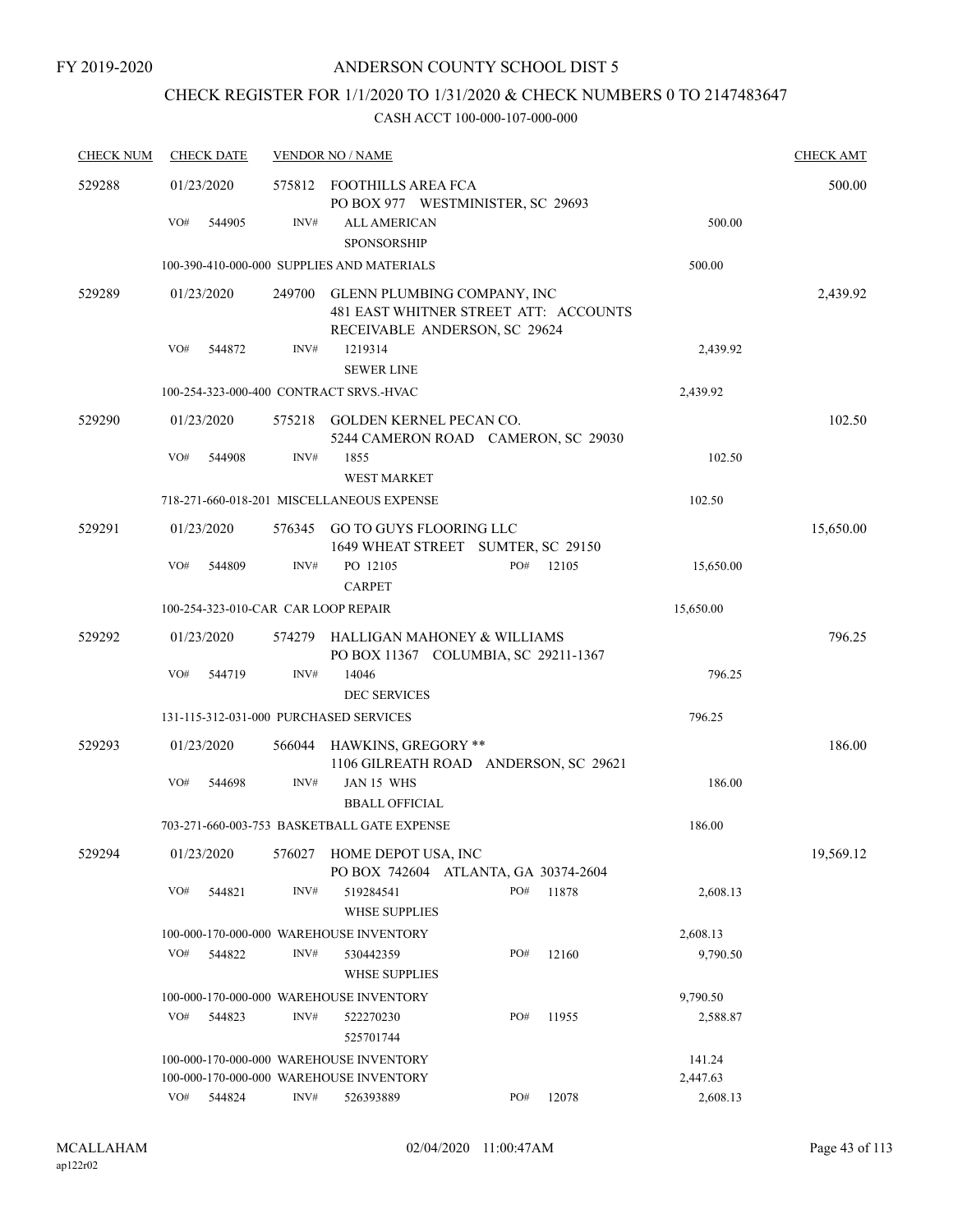## CHECK REGISTER FOR 1/1/2020 TO 1/31/2020 & CHECK NUMBERS 0 TO 2147483647

| <b>CHECK NUM</b> |     | <b>CHECK DATE</b>                   |        | <b>VENDOR NO / NAME</b>                                                                        |     |       |                       |           | <b>CHECK AMT</b> |
|------------------|-----|-------------------------------------|--------|------------------------------------------------------------------------------------------------|-----|-------|-----------------------|-----------|------------------|
|                  |     |                                     |        | <b>WHSE SUPPLIES</b>                                                                           |     |       |                       |           |                  |
|                  |     |                                     |        | 100-000-170-000-000 WAREHOUSE INVENTORY                                                        |     |       | 2,608.13              |           |                  |
|                  | VO# | 544825                              | INV#   | 530909076                                                                                      |     |       |                       | 856.94    |                  |
|                  |     |                                     |        | 530909068                                                                                      |     |       |                       |           |                  |
|                  |     |                                     |        | 505-253-520-021-ART SOUTHWOOD AUDITORIUM<br>505-253-520-021-ART SOUTHWOOD AUDITORIUM           |     |       | 89.28<br>678.38       |           |                  |
|                  |     |                                     |        | 505-271-540-002-BSC BASEBALL&SOFTBALL COMPLEX                                                  |     |       | 44.64                 |           |                  |
|                  |     |                                     |        |                                                                                                |     |       |                       |           |                  |
|                  | VO# | 544826                              | INV#   | 505-271-540-003-BSC BASEBALL&SOFTBALL COMPLEX<br>529957664                                     |     |       | 44.64                 | 678.38    |                  |
|                  |     |                                     |        | 530197201/CREDIT                                                                               |     |       |                       |           |                  |
|                  |     |                                     |        |                                                                                                |     |       |                       |           |                  |
|                  |     |                                     |        | 505-271-540-002-BSC BASEBALL&SOFTBALL COMPLEX                                                  |     |       | 380.92                |           |                  |
|                  |     |                                     |        | 505-271-540-003-BSC BASEBALL&SOFTBALL COMPLEX<br>505-271-540-003-BSC BASEBALL&SOFTBALL COMPLEX |     |       | 297.46<br>297.46      |           |                  |
|                  |     |                                     |        | 505-271-540-003-BSC BASEBALL&SOFTBALL COMPLEX                                                  |     |       | $-297.46$             |           |                  |
|                  | VO# | 544827                              | INV#   | 530667260                                                                                      |     |       |                       | 438.17    |                  |
|                  |     |                                     |        | WET FLOOR SIGNS                                                                                |     |       |                       |           |                  |
|                  |     | 100-252-410-000-INS INSURANCE GRANT |        |                                                                                                |     |       | 438.17                |           |                  |
|                  |     |                                     |        |                                                                                                |     |       |                       |           |                  |
| 529295           |     | 01/23/2020                          | 576399 | DAVIS, JOHN**<br>DAVIS PLUMBING & SEWAGE PO BOX 1473 IVA,                                      |     |       |                       |           | 5,950.00         |
|                  |     |                                     |        | SC 29655                                                                                       |     |       |                       |           |                  |
|                  | VO# | 544797                              | INV#   | 8355                                                                                           | PO# | 12089 |                       | 5,950.00  |                  |
|                  |     |                                     |        | <b>MCCANTS</b>                                                                                 |     |       |                       |           |                  |
|                  |     |                                     |        | 600-256-323-005-000 REPAIRS TO EQUIPMENT                                                       |     |       | 5,950.00              |           |                  |
| 529296           |     | 01/23/2020                          | 299410 | JONES SCHOOL SUPPLY                                                                            |     |       |                       |           | 195.06           |
|                  |     |                                     |        | PO BOX 7008 COLUMBIA, SC 29202                                                                 |     |       |                       |           |                  |
|                  | VO# | 544721                              | INV#   | 1729860                                                                                        |     |       |                       | 195.06    |                  |
|                  |     |                                     |        | CUST #262492                                                                                   |     |       |                       |           |                  |
|                  |     | 100-113-410-006-000 SUPPLIES        |        |                                                                                                |     |       | 195.06                |           |                  |
| * 529298         |     | 01/23/2020                          | 566870 | K I KRUEGER INTERNATIONAL, INC                                                                 |     |       |                       |           | 20,458.53        |
|                  |     |                                     |        | P.O. BOX 204576 ATT: ACCOUNTS RECEIVABLE                                                       |     |       |                       |           |                  |
|                  |     |                                     |        | DALLAS, TX 75320-4576                                                                          |     |       |                       |           |                  |
|                  | VO# | 544723                              | INV#   | 14130307<br>14129858                                                                           | PO# | 11893 |                       | 20,458.53 |                  |
|                  |     |                                     |        |                                                                                                |     |       |                       |           |                  |
|                  |     |                                     |        | 871-113-410-000-000 SUPPLIES AND MATERIALS<br>871-113-410-000-000 SUPPLIES AND MATERIALS       |     |       | 6,216.37<br>14,242.16 |           |                  |
|                  |     |                                     |        |                                                                                                |     |       |                       |           |                  |
| $*$ 529303       |     | 01/23/2020                          | 329401 | <b>LOWES BUSINESS ACCOUNT</b>                                                                  |     |       |                       |           | 1,308.58         |
|                  |     |                                     |        | PO BOX 530954 CREDIT SERVICES ATLANTA, GA<br>30353-0954                                        |     |       |                       |           |                  |
|                  | VO# | 544883                              | INV#   | <b>DEC PURCHASES</b>                                                                           |     |       |                       | 1,308.58  |                  |
|                  |     |                                     |        | ACCT9800 728800 8                                                                              |     |       |                       |           |                  |
|                  |     |                                     |        | 100-254-410-000-000 CUSTODIAL SUPPLIES                                                         |     |       | 65.91                 |           |                  |
|                  |     |                                     |        | 100-254-410-000-001 MAINT. SUPPLIES-STRUCTURES                                                 |     |       | 93.88                 |           |                  |
|                  |     |                                     |        |                                                                                                |     |       | 14.81                 |           |                  |
|                  |     |                                     |        | 100-254-410-000-500 PEST MANAGEMENT                                                            |     |       |                       |           |                  |
|                  |     |                                     |        | 100-254-410-001-001 SUPPLIES - MAINTENANCE                                                     |     |       | 137.10                |           |                  |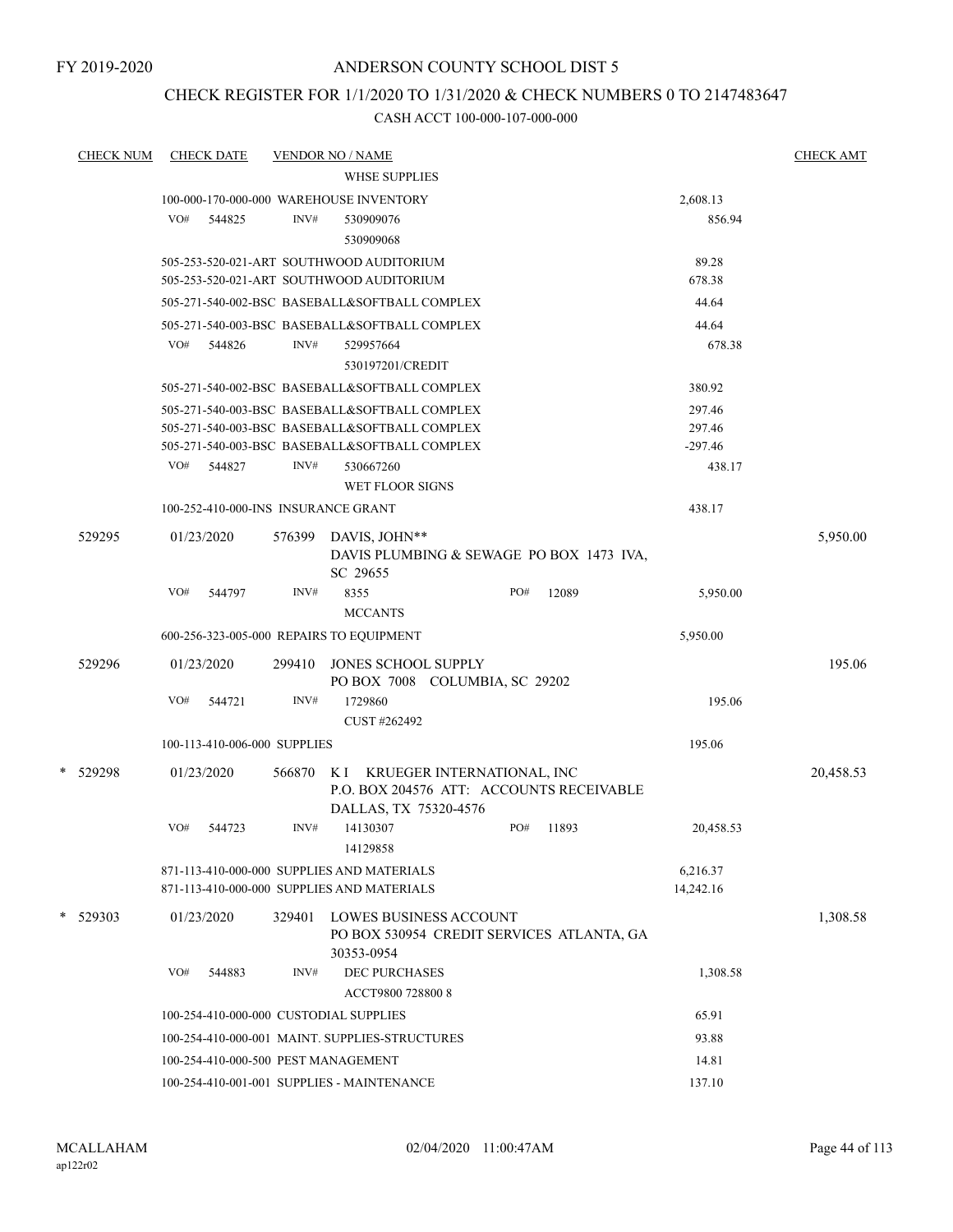## CHECK REGISTER FOR 1/1/2020 TO 1/31/2020 & CHECK NUMBERS 0 TO 2147483647

| <b>CHECK NUM</b> |     | <b>CHECK DATE</b>            |        | <b>VENDOR NO / NAME</b>                                                                                     |              |          | <b>CHECK AMT</b> |
|------------------|-----|------------------------------|--------|-------------------------------------------------------------------------------------------------------------|--------------|----------|------------------|
|                  |     |                              |        | 100-254-410-002-001 SUPPLIES - MAINTENANCE                                                                  |              | 386.24   |                  |
|                  |     |                              |        | 100-254-410-003-001 SUPPLIES - MAINTENANCE                                                                  |              | 20.29    |                  |
|                  |     |                              |        | 100-254-410-003-400 HVAC/ELECTRICAL/PLUMBING                                                                |              | 9.39     |                  |
|                  |     |                              |        | 100-254-410-005-001 SUPPLIES - MAINTENANCE                                                                  |              | 7.71     |                  |
|                  |     |                              |        | 100-254-410-006-001 SUPPLIES - MAINTENANCE                                                                  |              | 13.20    |                  |
|                  |     |                              |        | 100-254-410-007-001 SUPPLIES - MAINTENANCE                                                                  |              | 162.64   |                  |
|                  |     |                              |        | 100-254-410-009-001 SUPPLIES - MAINTENANCE                                                                  |              | 34.24    |                  |
|                  |     | 100-254-410-014-000 SUPPLIES |        |                                                                                                             |              | 26.36    |                  |
|                  |     |                              |        | 100-254-410-018-001 SUPPLIES - MAINTENANCE                                                                  |              | 48.76    |                  |
|                  |     |                              |        | 100-254-410-021-001 SUPPLIES - MAINTENANCE                                                                  |              | 114.73   |                  |
|                  |     |                              |        | 131-254-410-031-001 SUPPLIES - MAINTENANCE                                                                  |              | 51.43    |                  |
|                  |     |                              |        | 505-271-540-002-BSC BASEBALL&SOFTBALL COMPLEX                                                               |              | 60.95    |                  |
|                  |     |                              |        | 505-271-540-003-BSC BASEBALL&SOFTBALL COMPLEX                                                               |              | 60.94    |                  |
| 529304           |     | 01/23/2020                   |        | 574440 MCCANTS PETTY CASH                                                                                   |              |          | 475.00           |
|                  | VO# | 544724                       | INV#   | <b>JAN 23</b>                                                                                               |              | 475.00   |                  |
|                  |     |                              |        | <b>BASKETBALL</b>                                                                                           |              |          |                  |
|                  |     |                              |        | 705-271-660-005-666 CONCESSIONS EXPENSE                                                                     |              | 175.00   |                  |
|                  |     |                              |        | 705-271-660-005-753 BASKETBALL GATE EXPENSE                                                                 |              | 300.00   |                  |
| 529305           |     | 01/23/2020                   | 574440 | MCCANTS PETTY CASH                                                                                          |              |          | 475.00           |
|                  | VO# | 544725                       | INV#   | <b>JAN 27</b>                                                                                               |              | 475.00   |                  |
|                  |     |                              |        | <b>BASKETBALL</b>                                                                                           |              |          |                  |
|                  |     |                              |        | 705-271-660-005-666 CONCESSIONS EXPENSE                                                                     |              | 175.00   |                  |
|                  |     |                              |        | 705-271-660-005-753 BASKETBALL GATE EXPENSE                                                                 |              | 300.00   |                  |
| 529306           |     | 01/23/2020                   | 569388 | MCDAVID, ANTHONY L**<br>6901 HIGHWAY 81 NORTH PIEDMONT, SC 29673                                            |              |          | 111.80           |
|                  | VO# | 544695                       | INV#   | JAN 10 WHS<br><b>BBALL OFFICIAL</b>                                                                         |              | 111.80   |                  |
|                  |     |                              |        | 703-271-660-003-753 BASKETBALL GATE EXPENSE                                                                 |              | 111.80   |                  |
|                  |     |                              |        |                                                                                                             |              |          |                  |
| 529307           |     |                              |        | 01/23/2020 574358 MONSTER TECHNOLOGY, LLC<br>8726 S. SEPULVEDA BLVD SUITE D #B-152 LOS<br>ANGELES, CA 90045 |              |          | 534.00           |
|                  | VO# | 544727                       | INV#   | IJH-4802<br><b>TONER</b>                                                                                    |              | 267.00   |                  |
|                  |     | 100-113-410-005-000 SUPPLIES |        |                                                                                                             |              | 267.00   |                  |
|                  | VO# | 544728                       | INV#   | IJH-4782                                                                                                    |              | 267.00   |                  |
|                  |     |                              |        | <b>TONER</b>                                                                                                |              |          |                  |
|                  |     |                              |        | 716-271-660-016-229 DUKE ENERGY GRANT EXPENSE                                                               |              | 267.00   |                  |
| 529308           |     | 01/23/2020                   | 573969 | MSW ELECTRICAL<br>PO BOX 2166 ANDERSON, SC 29622                                                            |              |          | 4,600.00         |
|                  | VO# | 544830                       | INV#   | 10454<br><b>WESTSIDE HS</b>                                                                                 | PO#<br>11357 | 4,600.00 |                  |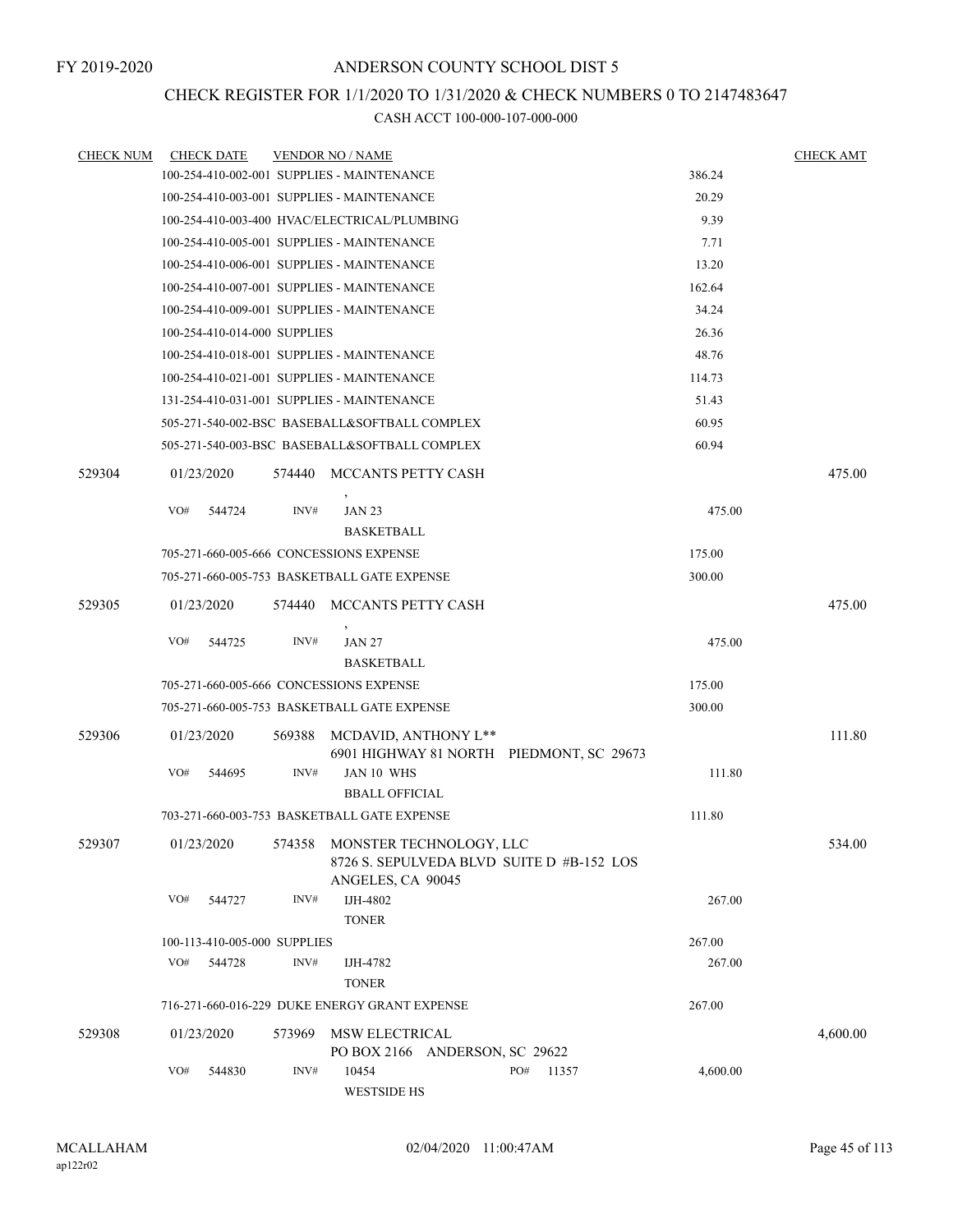## CHECK REGISTER FOR 1/1/2020 TO 1/31/2020 & CHECK NUMBERS 0 TO 2147483647

| <b>CHECK NUM</b> | <b>CHECK DATE</b> |                                                                  | <b>VENDOR NO / NAME</b><br>600-256-323-003-000 REPAIRS TO EQUIPMENT |     |                                           | 4,600.00        | <b>CHECK AMT</b> |
|------------------|-------------------|------------------------------------------------------------------|---------------------------------------------------------------------|-----|-------------------------------------------|-----------------|------------------|
| 529309           | 01/23/2020        |                                                                  | 566736 MUSIC THEATRE INTERNATIONAL                                  |     |                                           |                 | 2,275.00         |
|                  |                   |                                                                  |                                                                     |     | 423 WEST 55TH STREET NEW YORK, NY 10019   |                 |                  |
|                  | VO#<br>544729     | INV#                                                             | ACCT#0086757                                                        |     |                                           | 2,275.00        |                  |
|                  |                   |                                                                  | CONTRACT 9630476                                                    |     |                                           |                 |                  |
|                  |                   |                                                                  | 721-190-660-021-514 PRODUCTIONS EXPENSE                             |     |                                           | 2,275.00        |                  |
| $*$ 529311       | 01/23/2020        | 568837                                                           | ORIGO EDUCATION                                                     |     |                                           |                 | 923.03           |
|                  |                   |                                                                  |                                                                     |     | 4333 GREEN ASH DRIVE EARTH CITY, MO 63045 |                 |                  |
|                  | VO#<br>544733     | INV#                                                             | S10010924                                                           | PO# | 11948                                     | 923.03          |                  |
|                  |                   |                                                                  | <b>CUST #C0082070</b>                                               |     |                                           | 923.03          |                  |
|                  |                   | 100-113-410-016-000 SUPPLIES                                     |                                                                     |     |                                           |                 |                  |
| 529312           | 01/23/2020        |                                                                  | 407900 PICKENS CONSTRUCTION, INC                                    |     |                                           |                 | 23,090.00        |
|                  | VO#<br>544836     | INV#                                                             | PO BOX 5135 ANDERSON, SC 29623-5135<br>2986                         | PO# | 12053                                     | 13,290.00       |                  |
|                  |                   |                                                                  | <b>WEST MARKET</b>                                                  |     |                                           |                 |                  |
|                  |                   |                                                                  | 100-254-323-018-CAP RESTRIPE PARKING LOT                            |     |                                           | 13,290.00       |                  |
|                  | VO# 544919        | INV#                                                             | 2999                                                                | PO# | 12115                                     | 9,800.00        |                  |
|                  |                   |                                                                  | <b>RBT ANDERSON</b>                                                 |     |                                           |                 |                  |
|                  |                   | 100-254-323-006-PAV PAVING                                       |                                                                     |     |                                           | 9,800.00        |                  |
| 529313           | 01/23/2020        | 568036                                                           | PIEDMONT NATURAL GAS                                                |     |                                           |                 | 6,693.70         |
|                  |                   |                                                                  | PO BOX 1246 CHARLOTTE, NC 28201-1246                                |     |                                           |                 |                  |
|                  | VO#<br>544874     | INV#                                                             | <b>DUE 02/03</b>                                                    |     |                                           | 6,693.70        |                  |
|                  |                   |                                                                  | <b>UTILITIES</b>                                                    |     |                                           |                 |                  |
|                  |                   | 100-254-472-000-000 ENERGY-GAS<br>100-254-472-000-000 ENERGY-GAS |                                                                     |     |                                           | 66.28<br>135.53 |                  |
|                  |                   | 100-254-472-003-000 ENERGY-GAS                                   |                                                                     |     |                                           | 1,569.11        |                  |
|                  |                   | 100-254-472-006-000 ENERGY-GAS                                   |                                                                     |     |                                           | 950.40          |                  |
|                  |                   | 100-254-472-007-000 ENERGY-GAS                                   |                                                                     |     |                                           | 405.92          |                  |
|                  |                   | 100-254-472-010-000 ENERGY-GAS                                   |                                                                     |     |                                           | 318.99          |                  |
|                  |                   |                                                                  | 131-254-472-031-000 ENERGY-NATURAL GAS                              |     |                                           | 2,544.04        |                  |
|                  |                   | 600-256-470-003-000 ENERGY                                       |                                                                     |     |                                           | 67.74           |                  |
|                  |                   | 600-256-470-007-000 ENERGY                                       |                                                                     |     |                                           | 126.68          |                  |
|                  |                   | 600-256-470-008-000 ENERGY                                       |                                                                     |     |                                           | 154.69          |                  |
|                  |                   | 600-256-470-010-000 ENERGY                                       |                                                                     |     |                                           | 212.90          |                  |
|                  |                   | 600-256-470-018-000 ENERGY                                       |                                                                     |     |                                           | 141.42          |                  |
| $* 529315$       | 01/23/2020        | 575771                                                           | PRITCHETT, JOHN**<br>2106 BOULEVARD HEIGHTS ANDERSON, SC<br>29621   |     |                                           |                 | 151.00           |
|                  | VO#<br>544765     | INV#                                                             | JAN 9 WHS                                                           |     |                                           | 151.00          |                  |
|                  |                   |                                                                  | WRESTLING<br>703-271-660-003-697 WRESTLING GATE RECEIPTS EXPENSE    |     |                                           | 151.00          |                  |
|                  |                   |                                                                  |                                                                     |     |                                           |                 |                  |
| 529316           | 01/23/2020        | 571652                                                           | PROSOURCE LLC<br>P.O. BOX 5339 GREENVILLE, SC 29606                 |     |                                           |                 | 264.75           |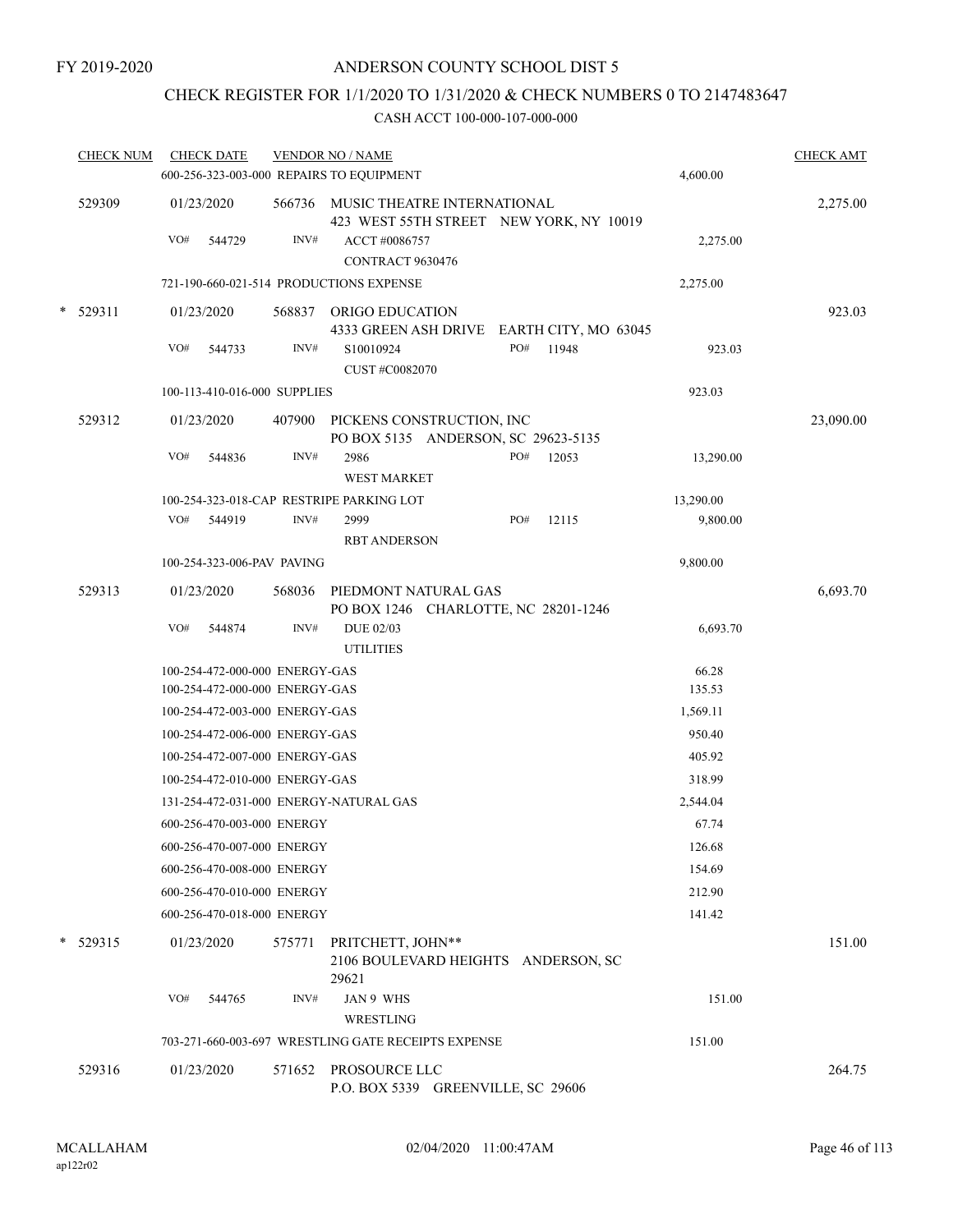## CHECK REGISTER FOR 1/1/2020 TO 1/31/2020 & CHECK NUMBERS 0 TO 2147483647

| CHECK NUM |     | <b>CHECK DATE</b> |        | <b>VENDOR NO / NAME</b>                                                           |     |       |                 | CHECK AMT |
|-----------|-----|-------------------|--------|-----------------------------------------------------------------------------------|-----|-------|-----------------|-----------|
|           | VO# | 544837            | INV#   | S2161477                                                                          |     |       | 17.83           |           |
|           |     |                   |        | <b>REPAIR PARTS</b>                                                               |     |       |                 |           |
|           |     |                   |        | 600-256-323-009-000 REPAIRS TO EQUIPMENT                                          |     |       | 17.83           |           |
|           | VO# | 544838            | INV#   | S2164934                                                                          |     |       | 246.92          |           |
|           |     |                   |        | <b>SUPPLIES</b>                                                                   |     |       |                 |           |
|           |     |                   |        | 100-254-410-002-400 HVAC/ELECTRICAL/PLUMBING                                      |     |       | 246.92          |           |
| 529317    |     | 01/23/2020        |        | 576354 PUNDT, CARL**                                                              |     |       |                 | 118.10    |
|           |     |                   |        | 139 CEDAR DRIVE GREENWOOD, SC 29649                                               |     |       |                 |           |
|           | VO# | 544696            | INV#   | <b>JAN 10 WHS</b>                                                                 |     |       | 118.10          |           |
|           |     |                   |        | <b>BBALL OFFICIAL</b>                                                             |     |       |                 |           |
|           |     |                   |        | 703-271-660-003-753 BASKETBALL GATE EXPENSE                                       |     |       | 118.10          |           |
|           |     |                   |        |                                                                                   |     |       |                 |           |
| 529318    |     | 01/23/2020        |        | 573501 QUALITY CARE PRESSURE CLEANING<br>210 SPRINGSIDE CIRCLE ANDERSON, SC 29625 |     |       |                 | 600.00    |
|           | VO# | 544839            | INV#   | 5458                                                                              | PO# | 11200 | 600.00          |           |
|           |     |                   |        | PARKING LOT                                                                       |     |       |                 |           |
|           |     |                   |        |                                                                                   |     |       |                 |           |
|           |     |                   |        | 100-255-323-000-000 CONTRACTED SERVICES                                           |     |       | 600.00          |           |
| * 529320  |     | 01/23/2020        |        | 573390 RESCARE HOMECARE                                                           |     |       |                 | 360.00    |
|           |     |                   |        | PO BOX 2797 VALDOSTA, GA 31604-2797                                               |     |       |                 |           |
|           | VO# | 544840            | INV#   | 7606300111345                                                                     | PO# | 12041 | 360.00          |           |
|           |     |                   |        | DEC 16-31                                                                         |     |       |                 |           |
|           |     |                   |        | 283-126-312-017-000 CONTRACTED SERVICES                                           |     |       | 360.00          |           |
| 529321    |     | 01/23/2020        | 572850 | ROBERT ANDERSON PETTY CASH                                                        |     |       |                 | 400.00    |
|           |     |                   |        | $, --$                                                                            |     |       |                 |           |
|           | VO# | 544736            | INV#   | <b>JAN 27</b>                                                                     |     |       | 400.00          |           |
|           |     |                   |        | <b>BASKETBALL</b>                                                                 |     |       |                 |           |
|           |     |                   |        | 706-271-660-006-666 CONCESSIONS EXPENSE                                           |     |       | 200.00          |           |
|           |     |                   |        | 706-271-660-006-753 BASKETBALL GATE EXPENSE                                       |     |       | 200.00          |           |
| 529322    |     | 01/23/2020        |        | 567525 ROWLAND MECHANICAL                                                         |     |       |                 | 2,670.50  |
|           |     |                   |        | 4035 HWY 24 ANDERSON, SC 29626                                                    |     |       |                 |           |
|           | VO# | 544841            | INV#   | 9762, 9763                                                                        | PO# | 11201 | 293.04          |           |
|           |     |                   |        | <b>VEHICLE REPAIRS</b>                                                            |     |       |                 |           |
|           |     |                   |        | 100-255-323-000-ACT ACTIVITY BUS CONTRACTED SERVICES                              |     |       |                 |           |
|           |     |                   |        | 100-255-323-000-ACT ACTIVITY BUS CONTRACTED SERVICES                              |     |       | 53.86<br>239.18 |           |
|           | VO# | 544842            | INV#   | 9747-9761                                                                         | PO# | 11201 | 2,377.46        |           |
|           |     |                   |        | <b>REPAIRS</b>                                                                    |     |       |                 |           |
|           |     |                   |        | 100-255-323-000-ACT ACTIVITY BUS CONTRACTED SERVICES                              |     |       | 460.00          |           |
|           |     |                   |        | 100-255-323-000-ACT ACTIVITY BUS CONTRACTED SERVICES                              |     |       | 297.69          |           |
|           |     |                   |        | 100-255-323-000-ACT ACTIVITY BUS CONTRACTED SERVICES                              |     |       | 172.50          |           |
|           |     |                   |        | 100-255-323-000-ACT ACTIVITY BUS CONTRACTED SERVICES                              |     |       | 172.50          |           |
|           |     |                   |        | 100-255-323-000-ACT ACTIVITY BUS CONTRACTED SERVICES                              |     |       | 336.53          |           |
|           |     |                   |        | 100-255-323-000-ACT ACTIVITY BUS CONTRACTED SERVICES                              |     |       | 46.00           |           |
|           |     |                   |        | 100-255-323-000-ACT ACTIVITY BUS CONTRACTED SERVICES                              |     |       | 126.50          |           |
|           |     |                   |        | 100-255-323-000-ACT ACTIVITY BUS CONTRACTED SERVICES                              |     |       | 93.59           |           |
|           |     |                   |        | 100-255-323-000-ACT ACTIVITY BUS CONTRACTED SERVICES                              |     |       | 127.28          |           |
|           |     |                   |        | 100-255-323-000-ACT ACTIVITY BUS CONTRACTED SERVICES                              |     |       | 77.20           |           |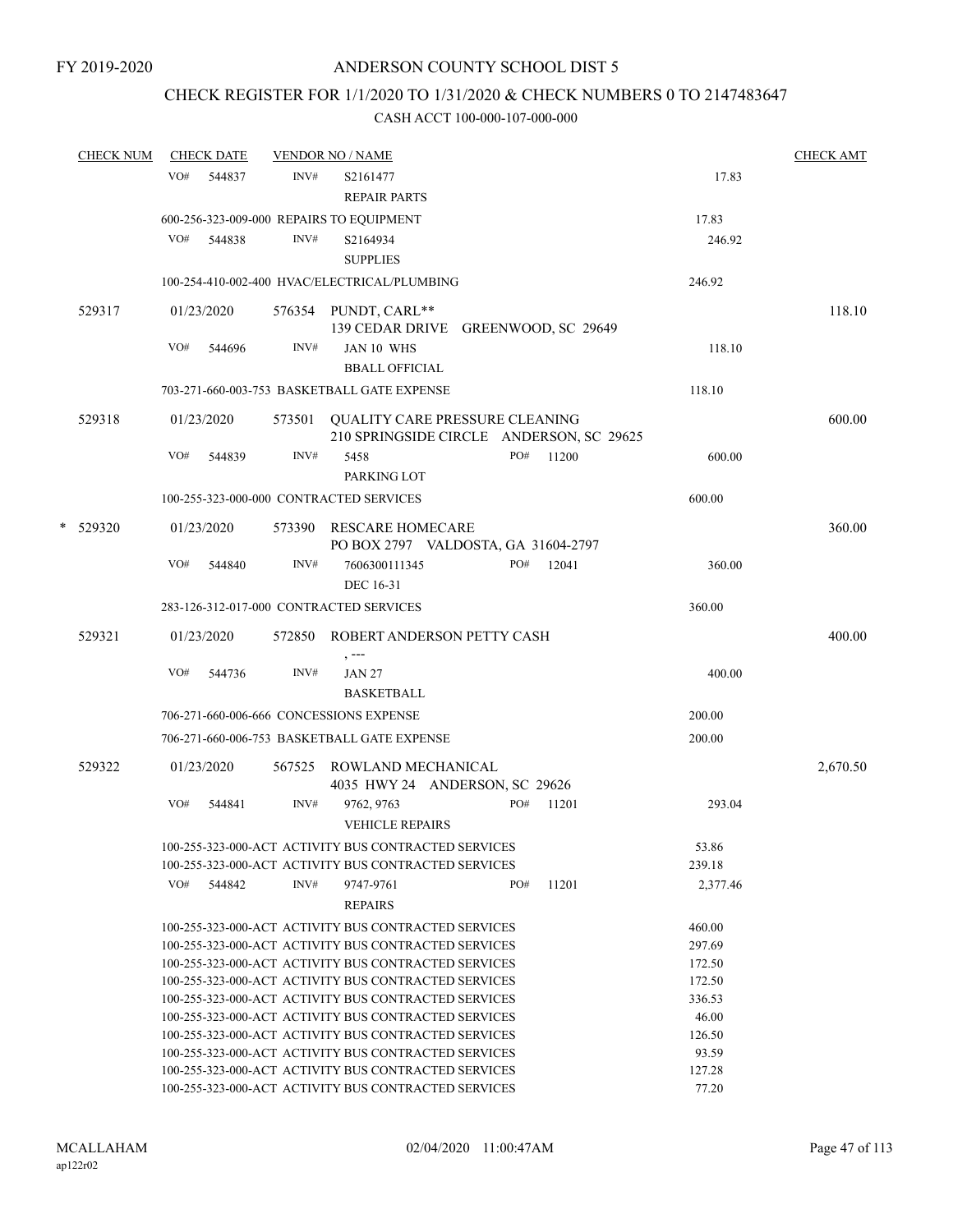## CHECK REGISTER FOR 1/1/2020 TO 1/31/2020 & CHECK NUMBERS 0 TO 2147483647

| <b>CHECK NUM</b> |     | <b>CHECK DATE</b>                                                    |                                                      | <b>VENDOR NO / NAME</b>                                                   |                  | <b>CHECK AMT</b> |  |
|------------------|-----|----------------------------------------------------------------------|------------------------------------------------------|---------------------------------------------------------------------------|------------------|------------------|--|
|                  |     |                                                                      | 100-255-323-000-ACT ACTIVITY BUS CONTRACTED SERVICES | 85.39                                                                     |                  |                  |  |
|                  |     |                                                                      |                                                      | 100-255-323-000-ACT ACTIVITY BUS CONTRACTED SERVICES                      | 69.00            |                  |  |
|                  |     |                                                                      |                                                      | 100-255-323-000-ACT ACTIVITY BUS CONTRACTED SERVICES                      | 69.00            |                  |  |
|                  |     |                                                                      |                                                      | 100-255-323-000-ACT ACTIVITY BUS CONTRACTED SERVICES                      | 58.28            |                  |  |
|                  |     |                                                                      |                                                      | 100-255-323-000-ACT ACTIVITY BUS CONTRACTED SERVICES                      | 186.00           |                  |  |
| 529323           |     | 01/23/2020                                                           |                                                      | 572780 SAFETY & COMPLIANCE MGMT INC<br>P.O. BOX 615 ROCK SPRING, GA 30739 |                  | 1,153.80         |  |
|                  | VO# | 544737                                                               | INV#                                                 | 26216<br><b>TL HANNA</b>                                                  | 614.40           |                  |  |
|                  |     |                                                                      |                                                      |                                                                           |                  |                  |  |
|                  |     | 100-271-312-002-TST DRUG TESTING<br>100-271-312-002-TST DRUG TESTING |                                                      |                                                                           | 500.00<br>114.40 |                  |  |
|                  | VO# | 544738                                                               | INV#                                                 | 26216                                                                     | 539.40           |                  |  |
|                  |     |                                                                      |                                                      | <b>WESTSIDE</b>                                                           |                  |                  |  |
|                  |     |                                                                      |                                                      |                                                                           |                  |                  |  |
|                  |     | 100-271-312-003-TST DRUG TESTING                                     |                                                      |                                                                           | 425.00           |                  |  |
|                  |     | 100-271-312-003-TST DRUG TESTING                                     |                                                      |                                                                           | 114.40           |                  |  |
| * 529326         |     | 01/23/2020                                                           | 571007                                               | SIMPLIFIED OFFICE SYSTEMS<br>6220 BUSH RIVER ROAD COLUMBIA, SC 29212      |                  | 1,673.45         |  |
|                  | VO# | 544846                                                               | INV#                                                 | 200116-0015                                                               | 352.33           |                  |  |
|                  |     |                                                                      |                                                      | <b>COPIES</b>                                                             |                  |                  |  |
|                  |     | 713-271-660-013-362 COPIER EXPENSE                                   |                                                      |                                                                           | 352.33           |                  |  |
|                  | VO# | 544847                                                               | INV#                                                 | 200107-0038                                                               | 109.26           |                  |  |
|                  |     |                                                                      |                                                      | <b>COPIES</b>                                                             |                  |                  |  |
|                  |     | 201-113-490-006-000 COPIER COST                                      |                                                      |                                                                           | 109.26           | 103.43<br>34.42  |  |
|                  | VO# | 544848                                                               | INV#                                                 | 200107-0037                                                               |                  |                  |  |
|                  |     |                                                                      |                                                      | <b>COPIES</b>                                                             |                  |                  |  |
|                  |     | 201-113-490-006-000 COPIER COST                                      |                                                      |                                                                           | 103.43           |                  |  |
|                  |     | VO# 544849                                                           | INV#                                                 | 200106-0027<br><b>COPIES</b>                                              |                  |                  |  |
|                  |     | 201-112-490-014-000 COPIER COST                                      |                                                      |                                                                           | 34.42            |                  |  |
|                  | VO# | 544923                                                               | INV#                                                 | 200117-0049                                                               | 1,074.01         |                  |  |
|                  |     |                                                                      |                                                      | <b>COPIES</b>                                                             |                  |                  |  |
|                  |     | 201-112-490-012-000 COPIER COST                                      |                                                      |                                                                           | 1,074.01         |                  |  |
| * 529331         |     | 01/23/2020                                                           |                                                      | 572122 THE ELECTRIC CITY NEWS<br>POBOX 1015 ANDERSON, SC 29622            |                  | 675.00           |  |
|                  | VO# | 544925                                                               | INV#                                                 | 6807<br><b>FULL PAGE AD</b>                                               | 675.00           |                  |  |
|                  |     |                                                                      |                                                      | 100-263-360-000-000 PRINTING AND BINDING                                  | 675.00           |                  |  |
|                  |     |                                                                      |                                                      |                                                                           |                  |                  |  |
| 529332           |     | 01/23/2020                                                           | 576122                                               | THERE IS HOPE COUNSELING, LLC<br>ROYCE V. MILLER 145 THOMAS GREEN BLVD,   |                  | 525.00           |  |
|                  |     |                                                                      |                                                      | SUITE 210 CLEMSON, SC 29631                                               |                  |                  |  |
|                  | VO# | 544854                                                               | INV#                                                 | 161630                                                                    | 525.00           |                  |  |
|                  |     |                                                                      |                                                      | <b>JAN 15</b>                                                             |                  |                  |  |
|                  |     |                                                                      |                                                      | 237-128-313-002-000 STUDENT SERVICES/ COUNSELOR                           | 262.50           |                  |  |
|                  |     |                                                                      |                                                      | 237-128-313-003-000 STUDENT SERVICES/COUNSELOR                            | 262.50           |                  |  |
| 529333           |     | 01/23/2020                                                           | 501900                                               | THE SWEETERY                                                              |                  | 226.84           |  |
|                  |     |                                                                      |                                                      |                                                                           |                  |                  |  |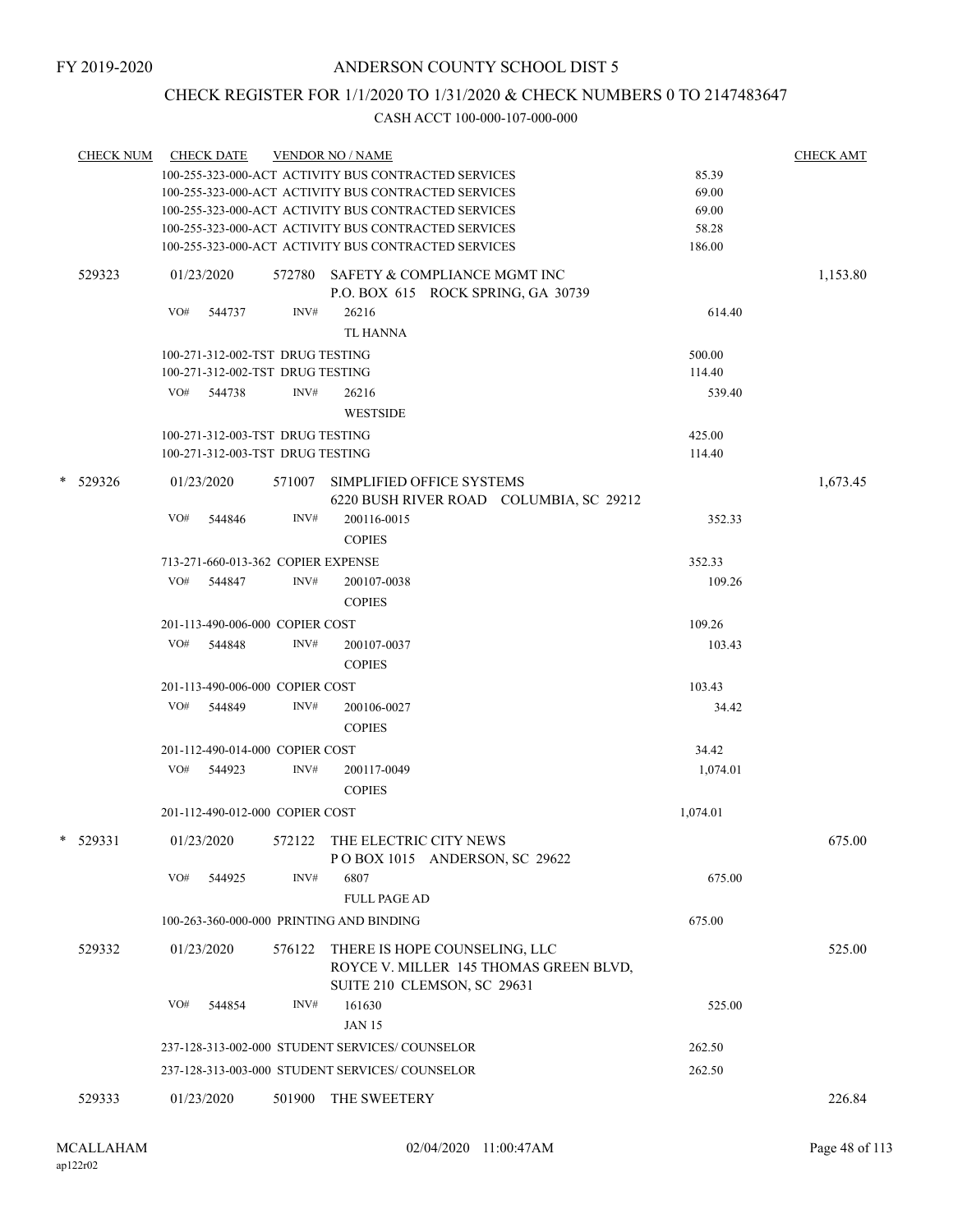## CHECK REGISTER FOR 1/1/2020 TO 1/31/2020 & CHECK NUMBERS 0 TO 2147483647

| <b>CHECK NUM</b> | <b>CHECK DATE</b> |                                   |                | <b>VENDOR NO / NAME</b>                                                    |        |          |  |  |  |
|------------------|-------------------|-----------------------------------|----------------|----------------------------------------------------------------------------|--------|----------|--|--|--|
|                  |                   |                                   |                | 1814 EAST GREENVILLE STREET ATT:<br>ACCOUNTS RECEIVABLE ANDERSON, SC 29621 |        |          |  |  |  |
|                  | VO#               | 544855                            | INV#           | <b>ADULT ED</b><br>PECAN LOAVES                                            | 226.84 |          |  |  |  |
|                  |                   |                                   |                | 723-190-660-023-911 MISCELLANEOUS- ADULT ED EXPENSE                        | 226.84 |          |  |  |  |
| 529334           |                   | 01/23/2020                        |                | 575734 TURNER, JERMALE**<br>3311 VAUGHN ST ANDERSON, SC 29624              |        | 106.90   |  |  |  |
|                  | VO#               | 544701                            | INV#           | 12/16 MCCANTS<br><b>BBALL OFFICIAL</b>                                     | 33.50  |          |  |  |  |
|                  |                   |                                   |                | 705-271-660-005-753 BASKETBALL GATE EXPENSE                                | 33.50  |          |  |  |  |
|                  | VO#               | 544702                            | INV#           | DEC 10 WHS<br><b>BBALL OFFICIAL</b>                                        | 73.40  |          |  |  |  |
|                  |                   |                                   |                | 703-271-660-003-753 BASKETBALL GATE EXPENSE                                | 73.40  |          |  |  |  |
| 529335           |                   | 01/23/2020                        | 575821         | TWC SERVICES INC<br>PO BOX 1612 DES MOINES, IA 50306                       |        | 1,762.62 |  |  |  |
|                  | VO#               | 544856                            | INV#           | 6283734<br><b>HOMELAND PARK</b>                                            | 984.31 |          |  |  |  |
|                  |                   |                                   |                | 600-256-323-011-000 REPAIRS TO EQUIPMENT                                   | 984.31 |          |  |  |  |
|                  | VO#               | 544857                            | INV#           | 6295450<br><b>NORTH POINTE</b>                                             | 778.31 |          |  |  |  |
|                  |                   |                                   |                | 600-256-323-013-000 REPAIRS TO EQUIPMENT                                   | 778.31 |          |  |  |  |
| 529336           |                   | 01/23/2020                        |                | 572513 UNITED LASER<br>P.O. BOX 6889 FLORENCE, SC 29501                    |        | 321.00   |  |  |  |
|                  | VO#               | 544858                            | INV#           | 193001<br><b>TONER</b>                                                     | 321.00 |          |  |  |  |
|                  |                   | 600-256-410-000-000 SUPPLIES      |                |                                                                            | 321.00 |          |  |  |  |
| 529337           |                   | 01/23/2020                        |                | 573815 UNITED REFRIGERATION, INC<br>PO BOX 740703 ATLANTA, GA 30374-0703   |        | 890.79   |  |  |  |
|                  | VO#               | 544859                            | INV#           | 71619027<br><b>SUPPLIES</b>                                                | 110.21 |          |  |  |  |
|                  |                   |                                   |                | 600-256-323-003-000 REPAIRS TO EQUIPMENT                                   | 110.21 |          |  |  |  |
|                  | VO#               | 544860                            | $\text{INV}\#$ | 71592417<br><b>SUPPLIES</b>                                                | 145.73 |          |  |  |  |
|                  |                   |                                   |                | 600-256-323-020-000 REPAIRS TO EQUIPMENT                                   | 145.73 |          |  |  |  |
|                  | VO#               | 544861                            | INV#           | 71778140<br><b>SUPPLIES</b>                                                | 35.22  |          |  |  |  |
|                  |                   |                                   |                | 100-254-410-021-400 HVAC/ELECTRICAL/PLUMBING                               | 35.22  |          |  |  |  |
|                  | VO#               | 544862                            | INV#           | 71415054<br><b>SUPPLIES</b>                                                | 551.93 |          |  |  |  |
|                  |                   |                                   |                | 100-254-410-009-400 HVAC/ELECTRICAL/PLUMBING                               | 551.93 |          |  |  |  |
|                  | VO#               | 544863                            | INV#           | 71804628<br><b>SUPPLIES</b>                                                | 21.14  |          |  |  |  |
|                  |                   | 100-254-410-000-400 HVAC SUPPLIES |                |                                                                            | 21.14  |          |  |  |  |
|                  | VO#               | 544864                            | INV#           | 71804365                                                                   | 26.56  |          |  |  |  |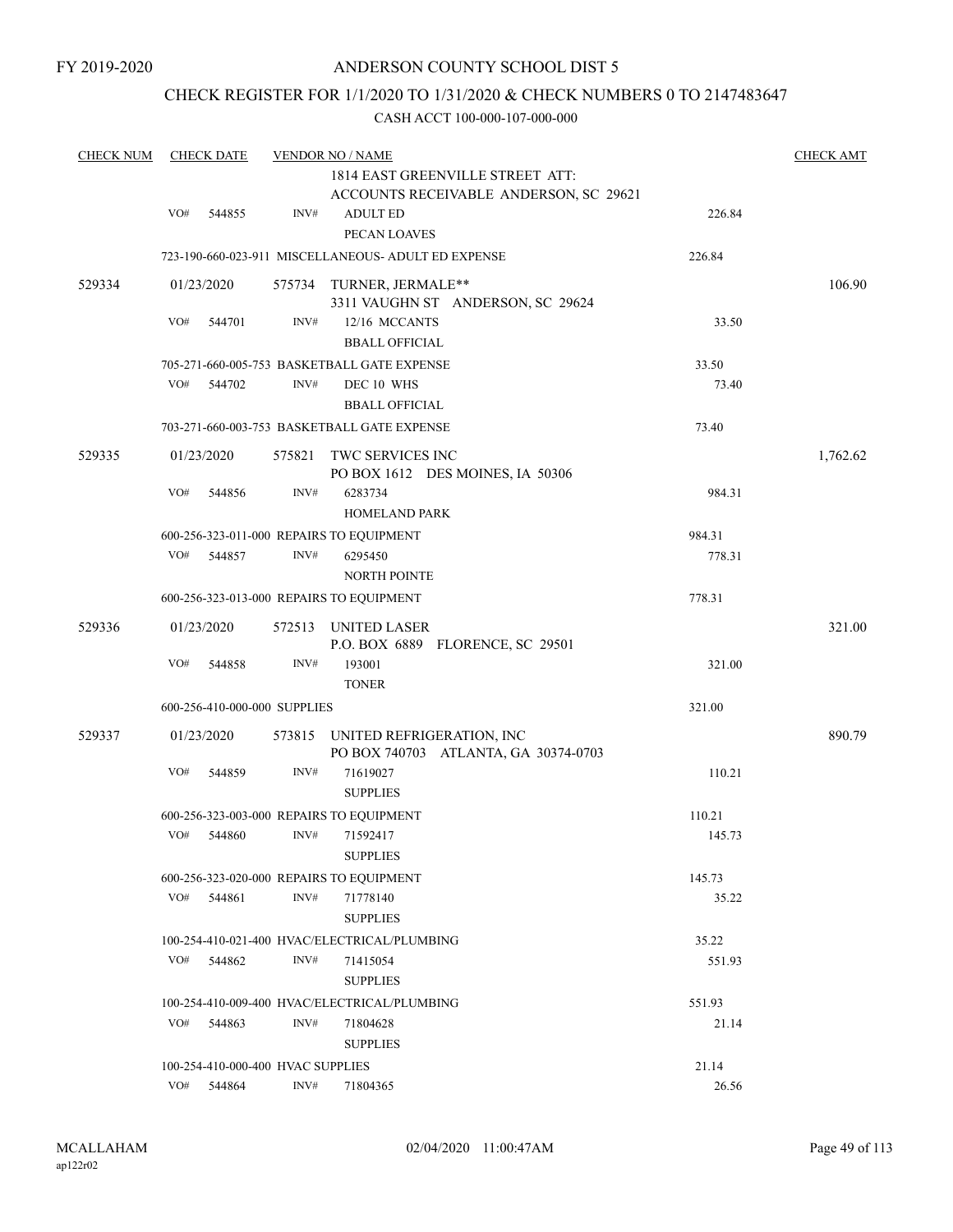## CHECK REGISTER FOR 1/1/2020 TO 1/31/2020 & CHECK NUMBERS 0 TO 2147483647

| <b>CHECK NUM</b> |                      | <b>CHECK DATE</b>        |                                    | <b>VENDOR NO / NAME</b><br><b>SUPPLIES</b>                                                         |          | <b>CHECK AMT</b> |
|------------------|----------------------|--------------------------|------------------------------------|----------------------------------------------------------------------------------------------------|----------|------------------|
|                  |                      |                          |                                    | 100-254-410-012-400 HVAC/ELECTRICAL/PLUMBING                                                       | 26.56    |                  |
| $*$ 529339       |                      | 01/23/2020               |                                    | 524353 WAL-MART COMMUNITY/GEMB<br>PO BOX 530934 ATT: ACCOUNTS RECEIVABLE<br>ATLANTA, GA 30353-0934 |          | 792.17           |
|                  | VO#                  | 544928                   | INV#                               | 1013-3709<br><b>PURCHASES</b>                                                                      | 792.17   |                  |
|                  |                      |                          | 100-255-410-000-000 SUPPLIES       |                                                                                                    | 667.56   |                  |
|                  |                      |                          | 600-256-410-000-000 SUPPLIES       |                                                                                                    | 10.36    |                  |
|                  |                      | 600-256-460-011-000 FOOD |                                    |                                                                                                    | 34.12    |                  |
|                  |                      |                          |                                    | 631-256-410-031-CAT SUPPLIES-CATERING                                                              | 80.13    |                  |
| 529340           |                      | 01/23/2020               |                                    | 567711 WARD, ROBERT**<br>146 FYFFE DRIVE ANDERSON, SC 29625                                        |          | 186.00           |
|                  | VO#                  | 544699                   | INV#                               | JAN 15 WHS<br><b>BBALL OFFICIAL</b>                                                                | 186.00   |                  |
|                  |                      |                          |                                    | 703-271-660-003-753 BASKETBALL GATE EXPENSE                                                        | 186.00   |                  |
| 529341           |                      | 01/23/2020               |                                    | 573864 WELLS FARGO VENDOR FIN SERV<br>PO BOX 105710 ATLANTA, GA 30348-5710                         |          | 1,527.21         |
|                  | VO#                  | 544746                   | INV#                               | 5008631739<br><b>COPIER</b>                                                                        | 174.41   |                  |
|                  |                      |                          | 723-190-660-023-913 COPIER EXPENSE |                                                                                                    | 174.41   |                  |
|                  |                      | VO# 544865               | INV#                               | 5008780974<br><b>COPIERS</b>                                                                       | 1,352.80 |                  |
|                  |                      |                          |                                    | 201-112-490-016-000 OTHER/ COPIER COST                                                             | 1,352.80 |                  |
| 529342           |                      | 01/28/2020               |                                    | 573978 AAA SUPPLY INC<br>PO BOX 17769 GREENVILLE, SC 29606                                         |          | 269.13           |
|                  | VO#                  | 544946                   | INV#                               | 04-519250<br><b>REPAIR PARTS</b>                                                                   | 125.36   |                  |
|                  |                      |                          |                                    | 100-254-410-020-400 HVAC/ELECTRICAL/PLUMBING                                                       | 125.36   |                  |
|                  |                      | VO# 544947               | INV#                               | 04-519230<br><b>REPAIR PARTS</b>                                                                   | 143.77   |                  |
|                  |                      |                          |                                    | 100-254-410-006-400 HVAC/ELECTRICAL/PLUMBING                                                       | 143.77   |                  |
| 529343           |                      | 01/28/2020               |                                    | 573578 ALLISON, DAVID K**<br>POBOX 879 PICKENS, SC 29671                                           |          | 111.80           |
|                  | VO#                  | 544936                   | INV#                               | $1/21$ WHS<br><b>BBALL OFFICIAL</b>                                                                | 111.80   |                  |
|                  |                      |                          |                                    | 703-271-660-003-753 BASKETBALL GATE EXPENSE                                                        | 111.80   |                  |
| 529344           | 01/28/2020<br>570950 |                          |                                    | ANDERSON COUNTY SHERIFF'S OFFICE<br>ATTN: JAMIE LAZAR 305 CAMSON ROAD<br>ANDERSON, SC 29621        |          | 1,671.25         |
|                  | VO#                  | 544951                   | INV#                               | $1/21$ WHS<br><b>BBALL SECURITY</b>                                                                | 280.00   |                  |
|                  |                      |                          |                                    | 703-271-660-003-753 BASKETBALL GATE EXPENSE                                                        | 280.00   |                  |
|                  | VO#                  | 544952                   | INV#                               | $1/17$ WHS                                                                                         | 1,260.00 |                  |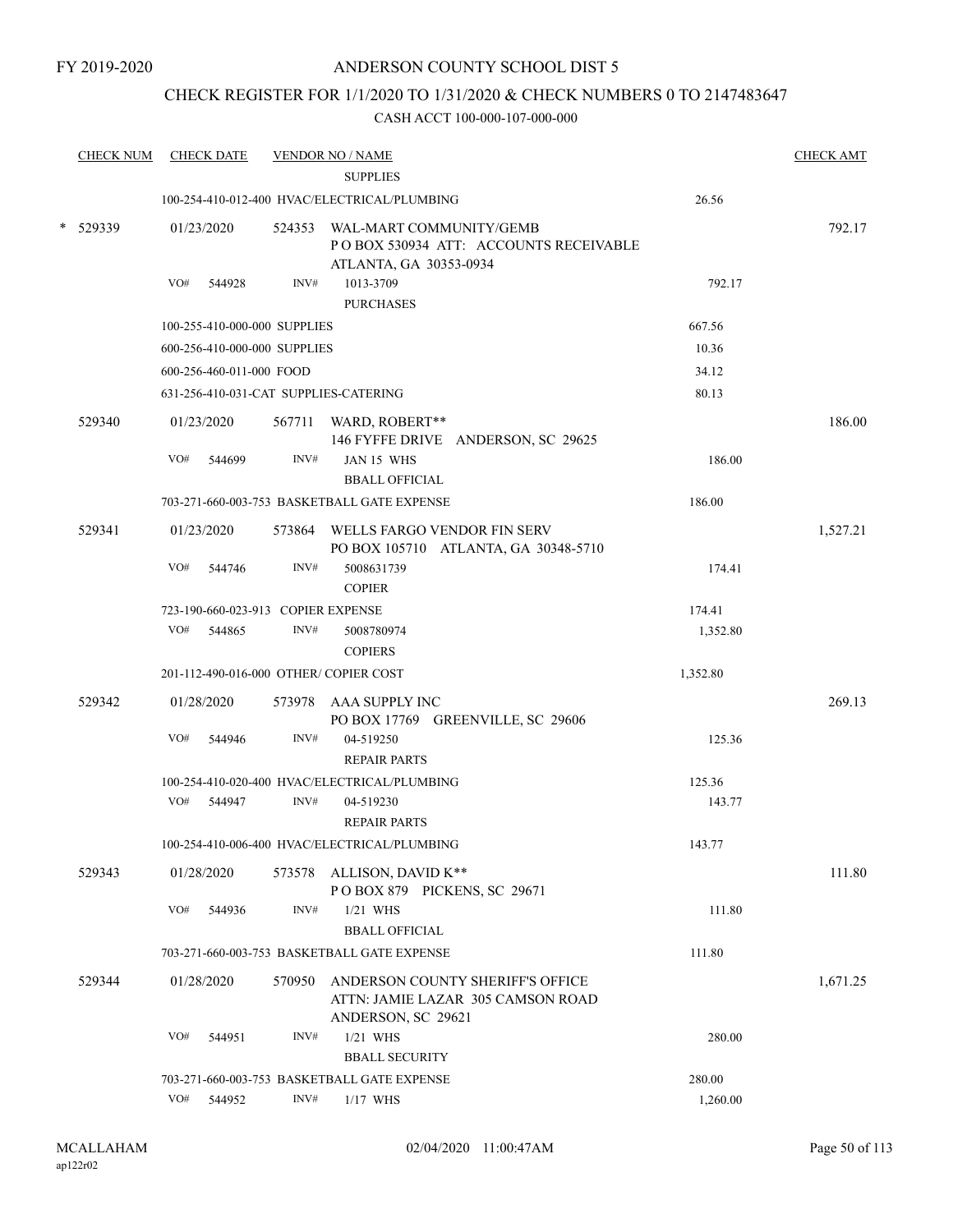### CHECK REGISTER FOR 1/1/2020 TO 1/31/2020 & CHECK NUMBERS 0 TO 2147483647

| <b>CHECK NUM</b> |            | <b>CHECK DATE</b> |                                   | <b>VENDOR NO / NAME</b>                                                                      |     |       |          | <b>CHECK AMT</b> |
|------------------|------------|-------------------|-----------------------------------|----------------------------------------------------------------------------------------------|-----|-------|----------|------------------|
|                  |            |                   |                                   | <b>BBALL SECURITY</b>                                                                        |     |       |          |                  |
|                  |            |                   |                                   | 703-271-660-003-753 BASKETBALL GATE EXPENSE                                                  |     |       | 1,260.00 |                  |
|                  | VO#        | 545052            | INV#                              | 1/22/20                                                                                      |     |       | 131.25   |                  |
|                  |            |                   |                                   | <b>BASKETBALL</b>                                                                            |     |       |          |                  |
|                  |            |                   |                                   | 720-271-660-020-753 BASKETBALL GATE EXPENSE                                                  |     |       | 131.25   |                  |
| 529345           | 01/28/2020 |                   |                                   | 112325 ANDERSON COUNTY EMS                                                                   |     |       |          | 1,244.65         |
|                  |            |                   |                                   | 200 BLECKLEY STREET ANDERSON, SC 29625                                                       |     |       |          |                  |
|                  | VO#        | 544949            | INV#                              | 100                                                                                          |     |       | 1,244.65 |                  |
|                  |            |                   |                                   | <b>AIT BOOKS</b>                                                                             |     |       |          |                  |
|                  |            |                   |                                   | 328-115-312-031-000 PURCHASED SERVICES                                                       |     |       | 1,244.65 |                  |
| 529346           | 01/28/2020 |                   | 112375                            | ANDERSON COUNTY FIRE PROTECTION COMM<br>210 MCGEE ROAD ANDERSON, SC 29625                    |     |       |          | 105.00           |
|                  | VO#        | 544950            | INV#                              | 872-23617                                                                                    |     |       | 105.00   |                  |
|                  |            |                   |                                   | <b>AIT CAREER CENTER</b>                                                                     |     |       |          |                  |
|                  |            |                   |                                   | 328-115-312-031-000 PURCHASED SERVICES                                                       |     |       | 105.00   |                  |
| 529347           | 01/28/2020 |                   | 569488                            | ANDERSON SCREEN PRINT<br>412 WILLIAMSTON ROAD ATT: ACCOUNTS<br>RECEIVABLE ANDERSON, SC 29621 |     |       |          | 3,129.75         |
|                  | VO#        | 545053            | INV#                              | 3933<br><b>SIGNS</b>                                                                         | PO# | 12081 | 3,129.75 |                  |
|                  |            |                   |                                   | 100-254-410-000-PLY PLAYGROUND SIGNAGE                                                       |     |       | 3,129.75 |                  |
| 529348           | 01/28/2020 |                   | 570168                            | APPLE, INC                                                                                   |     |       |          | 468.69           |
|                  |            |                   |                                   | POBOX 281877 ATT: ACCOUNTS RECEIVABLE<br>ATLANTA, GA 30384-1877                              |     |       |          |                  |
|                  | VO#        | 545089            | INV#                              | AB20365077                                                                                   | PO# | 12061 | 468.69   |                  |
|                  |            |                   |                                   | AB18267377                                                                                   |     |       |          |                  |
|                  |            |                   | 852-252-410-000-000 SUPPLIES      |                                                                                              |     |       | 468.69   |                  |
| 529349           | 01/28/2020 |                   | 576411                            | ATLANTA RECYCLING SOLUTIONS, LLC<br>1280 OLD ALPHARETTA RD ALPHARETTA, GA<br>30005           |     |       |          | 180.00           |
|                  | VO#        | 544999            | INV#                              | 10964<br><b>PALLETS</b>                                                                      |     |       | 180.00   |                  |
|                  |            |                   |                                   | 100-266-345-000-000 TECHNOLOGY INFRASTRUCTURE                                                |     |       | 180.00   |                  |
| 529350           | 01/28/2020 |                   | 563809                            | <b>BAND SHOPPE</b><br>P O BOX 428 CYNTHIANA, IN 47612-0428                                   |     |       |          | 1,638.25         |
|                  | VO#        | 544958            | INV#                              | SIV103311<br><b>FLAGS</b>                                                                    |     |       | 1,638.25 |                  |
|                  |            |                   | 100-114-410-003-001 BAND SUPPLIES |                                                                                              |     |       | 1,638.25 |                  |
| 529351           | 01/28/2020 |                   | 133625                            | <b>BAUDVILLE</b>                                                                             |     |       |          | 526.28           |
|                  |            |                   |                                   | 5380 52ND STREET SOUTHEAST ATT: ACCOUNTS<br>RECEIVABLE GRAND RAPIDS, MI 49512                |     |       |          |                  |
|                  | VO#        | 544960            | INV#                              | 3583787<br>NORTH POINTE ELEM                                                                 |     |       | 526.28   |                  |
|                  |            |                   | 100-233-410-013-000 SUPPLIES      |                                                                                              |     |       | 526.28   |                  |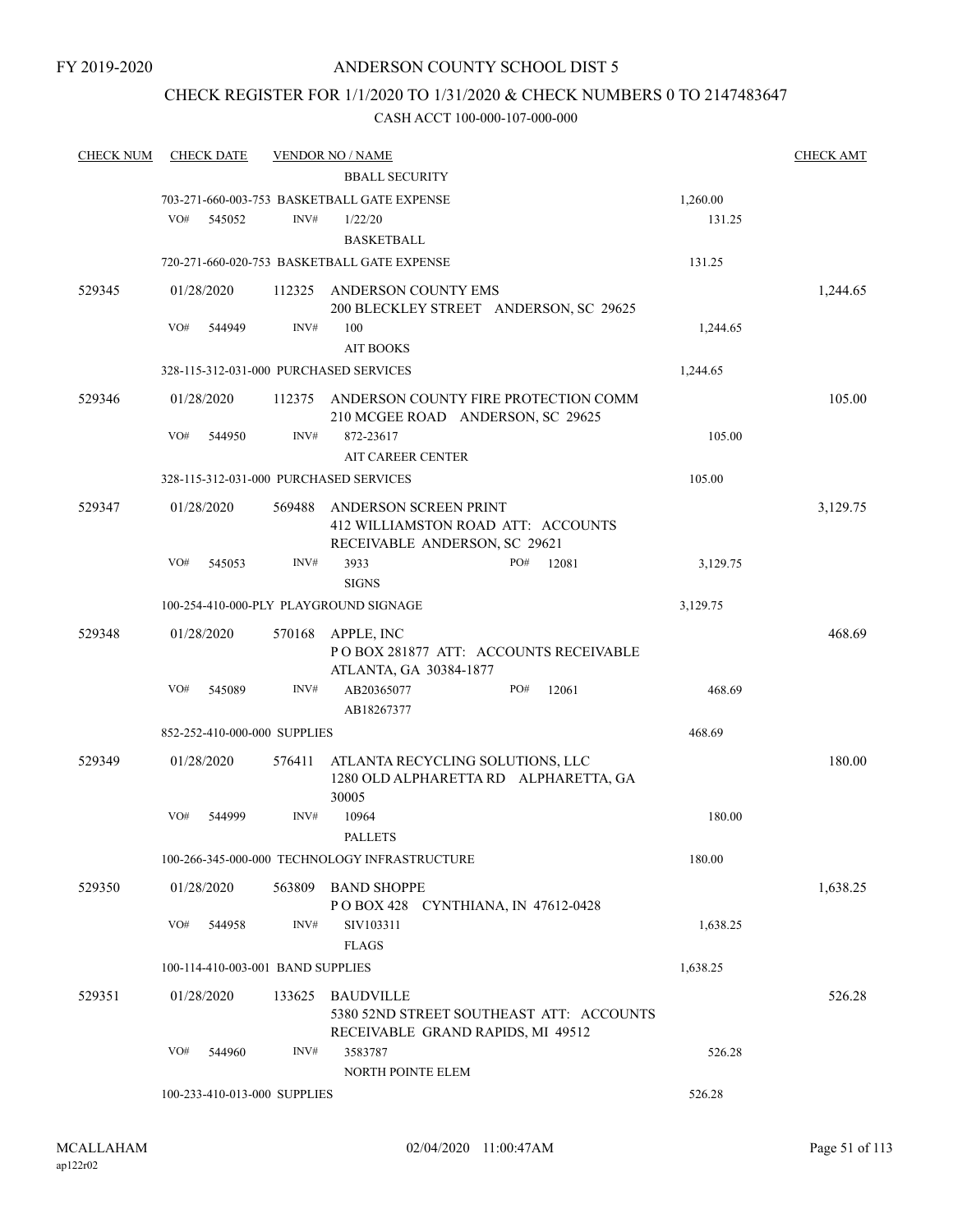## CHECK REGISTER FOR 1/1/2020 TO 1/31/2020 & CHECK NUMBERS 0 TO 2147483647

|        | <b>CHECK NUM</b> |     | <b>CHECK DATE</b>                  |        | <b>VENDOR NO / NAME</b>                                                                |     |       |           | <b>CHECK AMT</b> |
|--------|------------------|-----|------------------------------------|--------|----------------------------------------------------------------------------------------|-----|-------|-----------|------------------|
| $\ast$ | 529353           |     | 01/28/2020                         | 575832 | BONDED FILTER CO, LLC<br>DEPT #SF 81 PO BOX 830525 BIRMINGHAM, AL<br>35283-0525        |     |       |           | 5,884.45         |
|        |                  | VO# | 545055                             | INV#   | <b>VARIOUS</b><br><b>FILTERS</b>                                                       | PO# | 11404 | 5,884.45  |                  |
|        |                  |     |                                    |        | 100-254-323-001-600 MAINTENANCE SERVICES                                               |     |       | 857.63    |                  |
|        |                  |     |                                    |        | 100-254-323-005-600 MAINTENANCE SERVICES                                               |     |       | 1,329.75  |                  |
|        |                  |     |                                    |        | 100-254-323-008-600 MAINTENANCE SERVICES                                               |     |       | 751.47    |                  |
|        |                  |     |                                    |        | 100-254-323-012-600 MAINTENANCE SERVICES                                               |     |       | 619.18    |                  |
|        |                  |     |                                    |        | 100-254-323-014-600 MAINTENANCE SERVICES                                               |     |       | 1,020.48  |                  |
|        |                  |     |                                    |        | 100-254-323-017-600 MAINTENANCE SERVICES                                               |     |       | 1,031.92  |                  |
|        |                  |     |                                    |        | 100-254-323-018-600 MAINTENANCE SERVICES                                               |     |       | 274.02    |                  |
|        | 529354           |     | 01/28/2020                         | 574045 | <b>BORDEN DAIRY COMPANY</b><br>PO BOX 933179 CLEVELAND, OH 44193                       |     |       |           | 25,888.19        |
|        |                  | VO# | 544963                             | INV#   | 2994484                                                                                |     |       | 25,888.19 |                  |
|        |                  |     |                                    |        | CUST #138365                                                                           |     |       |           |                  |
|        |                  |     | 600-256-460-002-000 FOOD           |        |                                                                                        |     |       | 1,193.95  |                  |
|        |                  |     | 600-256-460-003-000 FOOD           |        |                                                                                        |     |       | 1,008.82  |                  |
|        |                  |     | 600-256-460-005-000 FOOD           |        |                                                                                        |     |       | 1,028.87  |                  |
|        |                  |     | 600-256-460-006-000 FOOD           |        |                                                                                        |     |       | 2,556.33  |                  |
|        |                  |     | 600-256-460-007-000 FOOD           |        |                                                                                        |     |       | 1,899.90  |                  |
|        |                  |     | 600-256-460-008-000 FOOD           |        |                                                                                        |     |       | 1,462.50  |                  |
|        |                  |     | 600-256-460-009-000 FOOD           |        |                                                                                        |     |       | 855.64    |                  |
|        |                  |     | 600-256-460-010-000 FOOD           |        |                                                                                        |     |       | 2,049.73  |                  |
|        |                  |     | 600-256-460-011-000 FOOD           |        |                                                                                        |     |       | 1,834.95  |                  |
|        |                  |     | 600-256-460-012-000 FOOD           |        |                                                                                        |     |       | 1,706.04  |                  |
|        |                  |     | 600-256-460-013-000 FOOD           |        |                                                                                        |     |       | 1,237.48  |                  |
|        |                  |     | 600-256-460-014-000 FOOD           |        |                                                                                        |     |       | 1,548.59  |                  |
|        |                  |     | 600-256-460-015-000 FOOD           |        |                                                                                        |     |       | 796.38    |                  |
|        |                  |     | 600-256-460-016-000 FOOD           |        |                                                                                        |     |       | 1,205.70  |                  |
|        |                  |     | 600-256-460-017-000 FOOD           |        |                                                                                        |     |       | 1,174.73  |                  |
|        |                  |     | 600-256-460-018-000 FOOD           |        |                                                                                        |     |       | 882.44    |                  |
|        |                  |     | 600-256-460-019-000 FOOD           |        |                                                                                        |     |       | 1,528.51  |                  |
|        |                  |     | 600-256-460-020-000 FOOD           |        |                                                                                        |     |       | 1,292.22  |                  |
|        |                  |     | 600-256-460-021-000 FOOD           |        |                                                                                        |     |       | 473.59    |                  |
|        |                  |     | 631-256-460-031-000 PURCHASED FOOD |        |                                                                                        |     |       | 151.82    |                  |
|        | 529355           |     | 01/28/2020                         | 152495 | CAMCOR, INC<br>POBOX 1899 ATT: ACCOUNTS RECEIVABLE<br><b>BURLINGTON, NC 27216-1899</b> |     |       |           | 11,180.76        |
|        |                  | VO# | 544966                             | INV#   | 2486805<br><b>SMARTBOARDS</b>                                                          | PO# | 12062 | 11,180.76 |                  |
|        |                  |     |                                    |        | 505-266-345-000-TEC SMARTBOARD REPLACMENTS                                             |     |       | 11,180.76 |                  |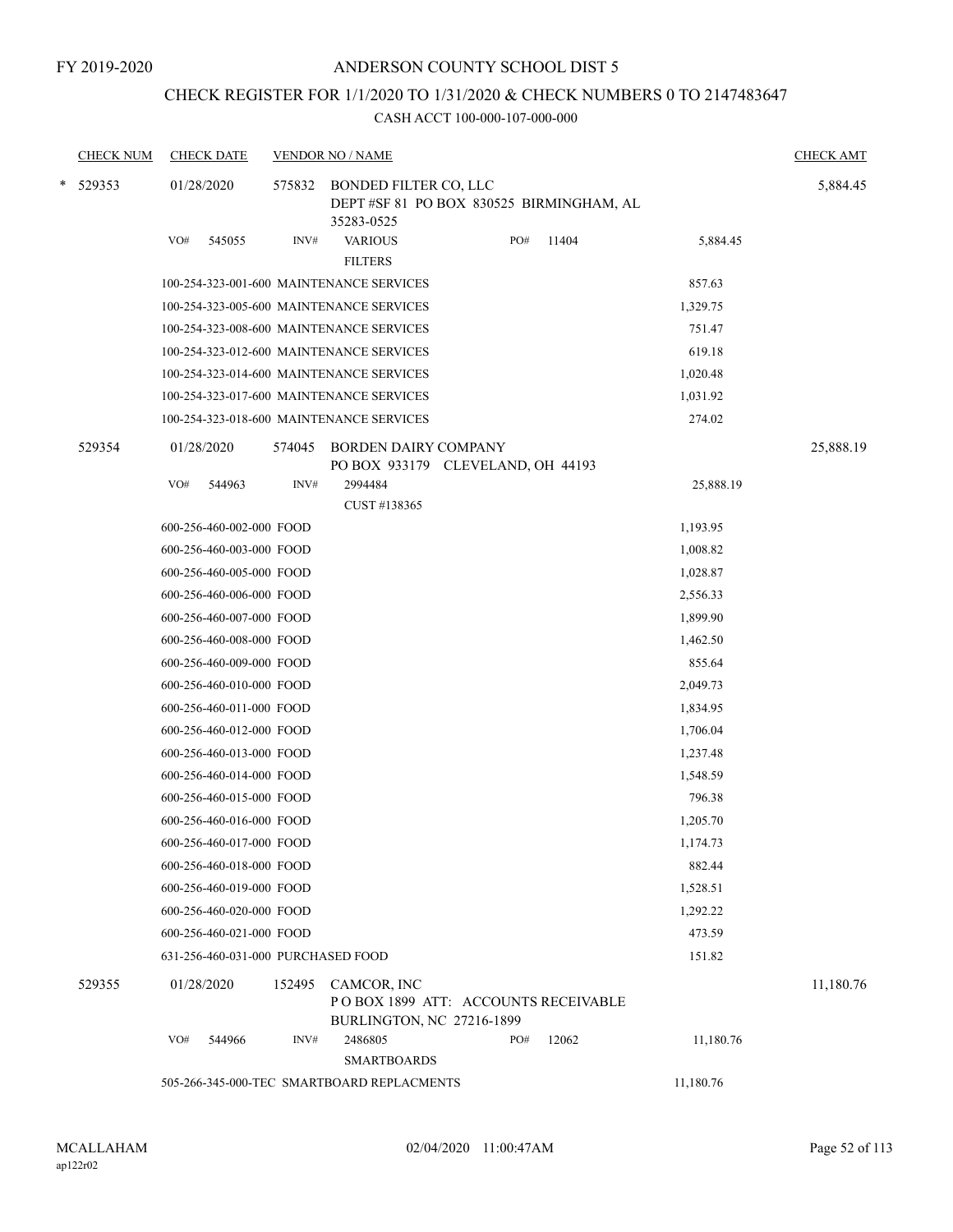## CHECK REGISTER FOR 1/1/2020 TO 1/31/2020 & CHECK NUMBERS 0 TO 2147483647

| <b>CHECK NUM</b> | <b>CHECK DATE</b>                      |        | <b>VENDOR NO / NAME</b>                                                                                    |     |       |           | <b>CHECK AMT</b> |
|------------------|----------------------------------------|--------|------------------------------------------------------------------------------------------------------------|-----|-------|-----------|------------------|
| 529356           | 01/28/2020                             |        | 575497 CAPITAL LIGHTING & SUPPLY, LLC<br>PO BOX 404749 ATLANTA, GA 30384                                   |     |       |           | 118.13           |
|                  | VO#<br>545056                          | INV#   | S039311852.001<br><b>SUPPLIES</b>                                                                          |     |       | 118.13    |                  |
|                  |                                        |        | 100-254-410-020-400 HVAC/ELECTRICAL/PLUMBING                                                               |     |       | 118.13    |                  |
| 529357           | 01/28/2020                             | 156900 | CAROLINA PRODUCE COMPANY                                                                                   |     |       |           | 4,053.50         |
|                  |                                        |        | POBOX 3849 ATT: ACCOUNTS RECEIVABLE<br>ANDERSON, SC 29622                                                  |     |       |           |                  |
|                  | VO#<br>544967                          | INV#   | 906803<br><b>VARENNES FFV</b>                                                                              |     |       | 866.00    |                  |
|                  | 600-256-460-016-FFV FOOD-FFVP          |        |                                                                                                            |     |       | 866.00    |                  |
|                  | VO#<br>544968                          | INV#   | 906805<br>NEVITT FOREST FFV                                                                                |     |       | 1,212.50  |                  |
|                  | 600-256-460-012-FFV FOOD- FFVP         |        |                                                                                                            |     |       | 1,212.50  |                  |
|                  | VO# 544969                             | INV#   | 906775                                                                                                     |     |       | 1,049.25  |                  |
|                  |                                        |        | <b>HOMELAND PARK FFV</b>                                                                                   |     |       |           |                  |
|                  | 600-256-460-011-FFV FOOD- FFVP         |        |                                                                                                            |     |       | 1,049.25  |                  |
|                  | VO# 544970                             | INV#   | 906712                                                                                                     |     |       | 925.75    |                  |
|                  |                                        |        | NEW PROSPECT FFV                                                                                           |     |       |           |                  |
|                  | 600-256-460-010-FFV FOOD- FFVP         |        |                                                                                                            |     |       | 925.75    |                  |
| 529358           | 01/28/2020                             |        | 160602 CDW GOVERNMENT<br>75 REMITTANCE DRIVE SUITE 1515 ATT:<br>ACCOUNTS RECEIVABLE CHICAGO, IL 60675-1515 |     |       |           | 4,722.82         |
|                  | VO#<br>544971                          | INV#   | <b>WKL9462</b>                                                                                             | PO# | 12099 | 159.22    |                  |
|                  |                                        |        | <b>TECH SUPPLIES</b>                                                                                       |     |       |           |                  |
|                  |                                        |        | 505-271-540-002-BSC BASEBALL&SOFTBALL COMPLEX                                                              |     |       | 79.61     |                  |
|                  |                                        |        | 505-271-540-003-BSC BASEBALL&SOFTBALL COMPLEX                                                              |     |       | 79.61     |                  |
|                  | VO#<br>544972                          | INV#   | <b>VQM0574</b>                                                                                             | PO# | 11630 | 5,276.10  |                  |
|                  |                                        |        | <b>LICENSE</b>                                                                                             |     |       |           |                  |
|                  |                                        |        | 100-266-345-000-000 TECHNOLOGY INFRASTRUCTURE                                                              |     |       | 5,276.10  |                  |
|                  | VO#<br>544973                          | INV#   | <b>NPD17006</b>                                                                                            |     |       | $-9.00$   |                  |
|                  |                                        |        | OVERPAYMENT                                                                                                |     |       |           |                  |
|                  |                                        |        | 100-266-345-000-000 TECHNOLOGY INFRASTRUCTURE                                                              |     |       | $-9.00$   |                  |
|                  | VO#<br>544974                          | INV#   | NRP67001<br><b>CREDIT</b>                                                                                  |     |       | $-703.50$ |                  |
|                  | 866-266-312-000-000 PURCHASED SERVICES |        |                                                                                                            |     |       | $-703.50$ |                  |
| *<br>529360      | 01/28/2020                             | 570581 | CITY OF ANDERSON POLICE DEPT<br>401 SOUTH MAIN ST ATTN: TESSA FREDERICKS<br>ANDERSON, SC 29624             |     |       |           | 86,130.10        |
|                  | VO#<br>545058                          | INV#   | 2<br><b>SRO</b>                                                                                            | PO# | 11452 | 86,130.10 |                  |
|                  |                                        |        | 100-258-312-000-000 CONTRACTED SERVICES - RESOURCE OFFR                                                    |     |       | 86,130.10 |                  |
| 529361           | 01/28/2020                             | 572873 | CRAIG, JAMES <sup>^^</sup>                                                                                 |     |       |           | 119.00           |
|                  |                                        |        |                                                                                                            |     |       |           |                  |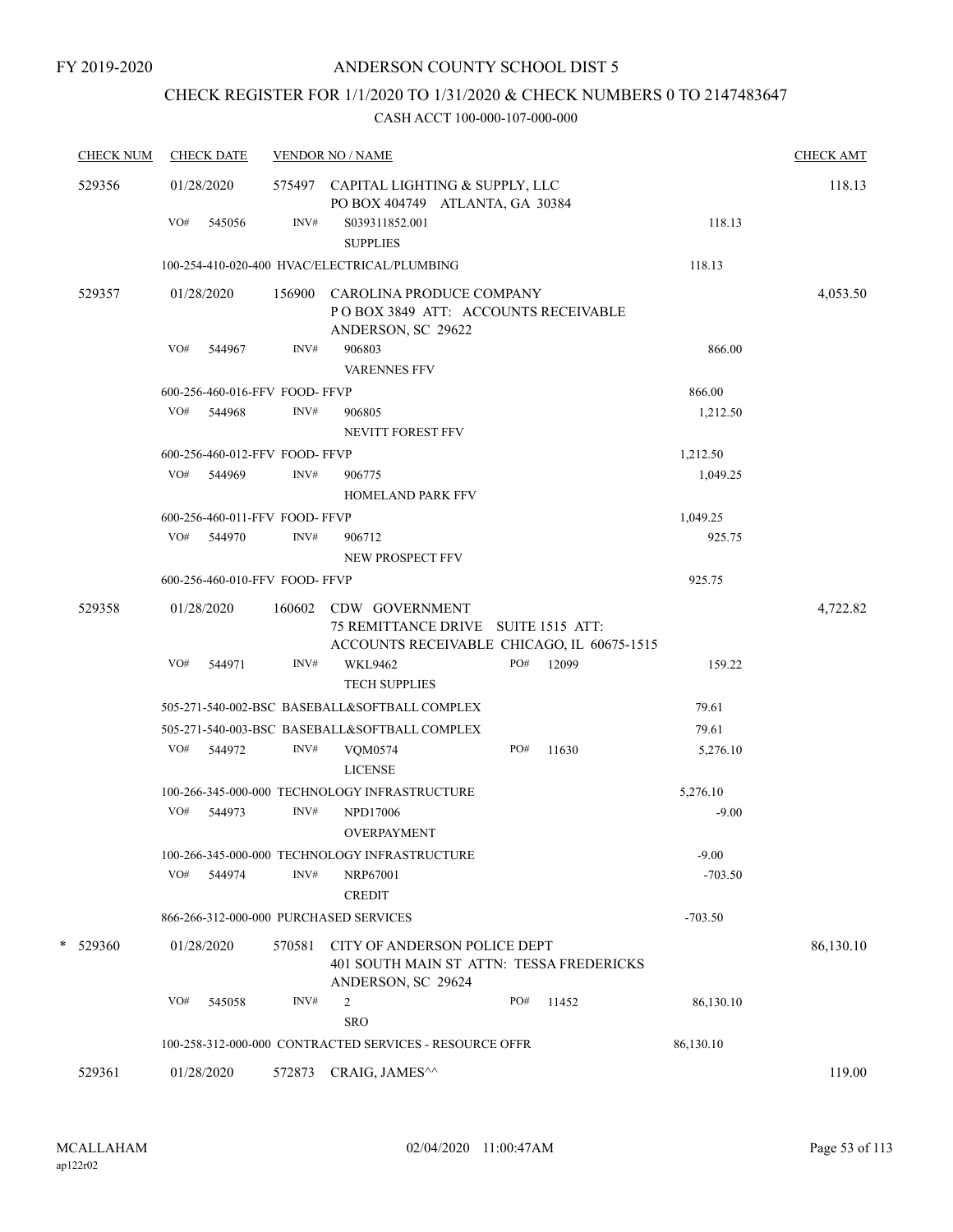## CHECK REGISTER FOR 1/1/2020 TO 1/31/2020 & CHECK NUMBERS 0 TO 2147483647

| <b>CHECK NUM</b> |     | <b>CHECK DATE</b> |        | <b>VENDOR NO / NAME</b>                                                                               |     |                        |           | <b>CHECK AMT</b> |
|------------------|-----|-------------------|--------|-------------------------------------------------------------------------------------------------------|-----|------------------------|-----------|------------------|
|                  |     |                   |        | 224 TROTTERS RIDGE LANE SIMPSONVILLE, SC<br>29681                                                     |     |                        |           |                  |
|                  | VO# | 544937            | INV#   | $1/21$ WHS                                                                                            |     |                        | 119.00    |                  |
|                  |     |                   |        | <b>BBALL OFFICIAL</b>                                                                                 |     |                        |           |                  |
|                  |     |                   |        | 703-271-660-003-753 BASKETBALL GATE EXPENSE                                                           |     |                        | 119.00    |                  |
| 529362           |     | 01/28/2020        | 198651 | DELL MARKETING LP<br>PO BOX 534118 ATT: ACCOUNTS RECEIVABLE<br>ATLANTA, GA 30353-4118                 |     |                        |           | 1,252.53         |
|                  | VO# | 544976            | INV#   | 10369321262<br><b>REPAIR PARTS</b>                                                                    | PO# | 12188                  | 19.89     |                  |
|                  |     |                   |        | 100-266-314-000-000 REPAIRS TO EQUIPMENT                                                              |     |                        | 19.89     |                  |
|                  | VO# | 544977            | INV#   | 10368564333<br><b>TECH SUPPLIES</b>                                                                   | PO# | 12094                  | 1,232.64  |                  |
|                  |     |                   |        | 505-271-540-002-BSC BASEBALL&SOFTBALL COMPLEX                                                         |     |                        | 616.32    |                  |
|                  |     |                   |        | 505-271-540-003-BSC BASEBALL&SOFTBALL COMPLEX                                                         |     |                        | 616.32    |                  |
| 529363           |     | 01/28/2020        | 179840 | ENCORE TECHNOLOGY GROUP LLC<br>DEPT 720017 P.O. BOX 1335 CHARLOTTE, NC<br>28201-1335                  |     |                        |           | 59,320.92        |
|                  | VO# | 544978            | INV#   | 144479<br><b>AEROHIVE</b>                                                                             | PO# | 11549                  | 5,936.36  |                  |
|                  |     |                   |        | 505-271-540-002-BSC BASEBALL&SOFTBALL COMPLEX                                                         |     |                        | 5,936.36  |                  |
|                  | VO# | 544979            | INV#   | 144558<br><b>TECHNOLOGY</b>                                                                           | PO# | 11419                  | 3,384.56  |                  |
|                  |     |                   |        | 505-271-540-002-BSC BASEBALL&SOFTBALL COMPLEX                                                         |     |                        | 1,692.28  |                  |
|                  |     |                   |        | 505-271-540-003-BSC BASEBALL&SOFTBALL COMPLEX                                                         |     |                        | 1,692.28  |                  |
|                  | VO# | 544980            | INV#   | 146296                                                                                                | PO# | 12199                  | 50,000.00 |                  |
|                  |     |                   |        | <b>MALWARE LICENSE</b>                                                                                |     |                        |           |                  |
|                  |     |                   |        | 100-266-445-000-000 SOFTWARE TECHNOLOGY                                                               |     |                        | 50,000.00 |                  |
| 529364           |     | 01/28/2020        | 233975 | FIGUEROA, STEPHEN R**<br>2803 HIGH BLUFF ROAD SENECA, SC 29678                                        |     |                        |           | 105.50           |
|                  | VO# | 544933            | INV#   | $1/17$ WHS<br><b>BBALL OFFICIAL</b>                                                                   |     |                        | 105.50    |                  |
|                  |     |                   |        | 703-271-660-003-753  BASKETBALL GATE EXPENSE                                                          |     |                        | 105.50    |                  |
| 529365           |     | 01/28/2020        | 575875 | FUSION SYSTEMS LLC<br>FUSION AUDIO VIDEO & FUSION COMMERCIAL<br>119 N MARKLEY ST GREENVILLE, SC 29601 |     |                        |           | 16,798.90        |
|                  | VO# | 544983            | INV#   | 31513<br>PROJ WHS6905-FN                                                                              | PO# | 11354                  | 8,399.45  |                  |
|                  |     |                   |        | 505-271-540-002-BSC BASEBALL&SOFTBALL COMPLEX                                                         |     |                        | 8,399.45  |                  |
|                  | VO# | 544984            | INV#   | 31514<br>PROJ TLHHS-6923FN                                                                            | PO# | 11355                  | 8,399.45  |                  |
|                  |     |                   |        | 505-271-540-003-BSC BASEBALL&SOFTBALL COMPLEX                                                         |     |                        | 8,399.45  |                  |
| * 529367         |     | 01/28/2020        | 575828 | GEYER, JIMMIE**<br>103 THURMOND COURT                                                                 |     | <b>GREER, SC 29651</b> |           | 121.70           |
|                  |     |                   |        |                                                                                                       |     |                        |           |                  |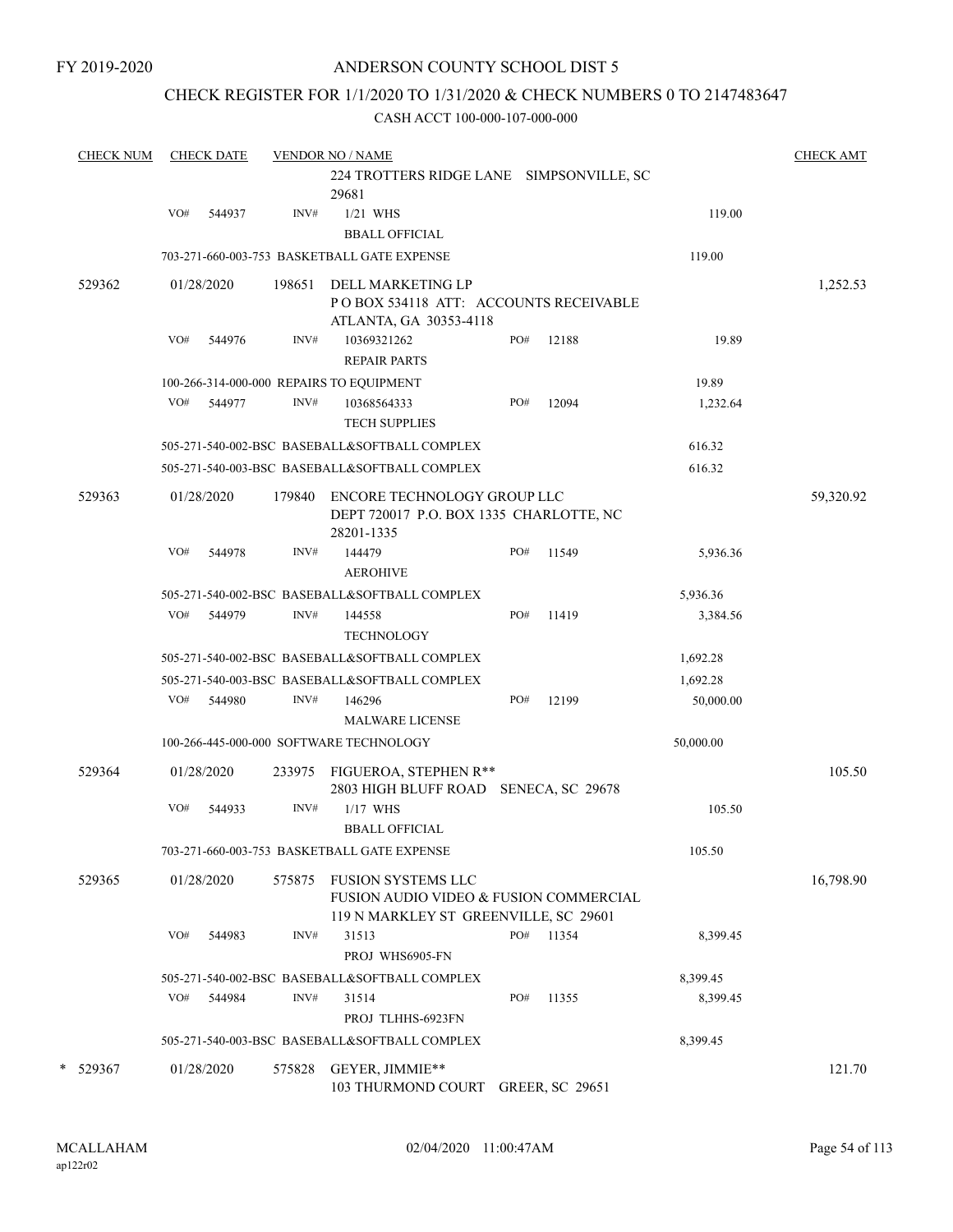## CHECK REGISTER FOR 1/1/2020 TO 1/31/2020 & CHECK NUMBERS 0 TO 2147483647

| <b>CHECK NUM</b><br><b>CHECK DATE</b> |     | <b>VENDOR NO / NAME</b> |                              |                                                                                                                  | <b>CHECK AMT</b> |          |           |
|---------------------------------------|-----|-------------------------|------------------------------|------------------------------------------------------------------------------------------------------------------|------------------|----------|-----------|
|                                       | VO# | 544938                  | INV#                         | $1/21$ WHS<br><b>BBALL OFFICIAL</b>                                                                              |                  | 121.70   |           |
|                                       |     |                         |                              | 703-271-660-003-753 BASKETBALL GATE EXPENSE                                                                      |                  | 121.70   |           |
| 529369                                |     | 01/28/2020              |                              | 249700 GLENN PLUMBING COMPANY, INC<br>481 EAST WHITNER STREET ATT: ACCOUNTS<br>RECEIVABLE ANDERSON, SC 29624     |                  |          | 4,400.00  |
|                                       | VO# | 545061                  | INV#                         | 0120235<br><b>MCLEES</b>                                                                                         | PO#<br>12104     | 4,400.00 |           |
|                                       |     |                         |                              | 100-254-323-008-000 CUSTODIAL OUTSIDE SERVICES                                                                   |                  | 4,400.00 |           |
| 529374                                |     | 01/28/2020              |                              | 320795 LESLEY COURTS AND PAVING, INC<br>3104 OLD WILLIAMSTON ROAD ATT: ACCOUNTS<br>RECEIVABLE ANDERSON, SC 29621 |                  |          | 250.00    |
|                                       | VO# | 545064                  | INV#                         | 3569<br><b>MCCANTS</b>                                                                                           |                  | 250.00   |           |
|                                       |     |                         |                              | 100-254-323-000-CAP CAPITAL PROJECTS                                                                             |                  | 250.00   |           |
| 529375                                |     | 01/28/2020              |                              | 568707 LLOYD'S SOCCER<br>RICHARD LLOYD, INC 462 EAST WANDO PARK<br>BLVD MT PLEASANT, SC 29464                    |                  |          | 2,370.91  |
|                                       | VO# | 544991                  | INV#                         | 230611<br><b>WESTSIDE SOCCER</b>                                                                                 |                  | 1,172.08 |           |
|                                       |     |                         | 100-271-410-003-000 SUPPLIES |                                                                                                                  |                  | 1,172.08 |           |
|                                       | VO# | 544992                  | INV#                         | 230610<br><b>WESTSIDE SOCCER</b>                                                                                 |                  | 1,198.83 |           |
|                                       |     |                         | 100-271-410-003-000 SUPPLIES |                                                                                                                  |                  | 1,198.83 |           |
| 529376                                |     | 01/28/2020              | 576408                       | MANGRUM, AUBREY**<br>306 HAMPTON FARMS TRAIL GREENVILLE, SC<br>29617                                             |                  |          | 117.20    |
|                                       | VO# | 544934                  | INV#                         | $1/17$ WHS<br><b>BBALL OFFICIAL</b>                                                                              |                  | 117.20   |           |
|                                       |     |                         |                              | 703-271-660-003-753 BASKETBALL GATE EXPENSE                                                                      |                  | 117.20   |           |
| 529377                                |     | 01/28/2020              | 573919                       | MARCO'S PIZZA<br>1815 EAST GREENVILLE STREET ANDERSON, SC<br>29621                                               |                  |          | 320.00    |
|                                       | VO# | 544993                  | INV#                         | 190534001<br><b>GLENVIEW FOOTBALL</b>                                                                            |                  | 320.00   |           |
|                                       |     |                         |                              | 720-271-660-020-671 FOOTBALL GATE RECEIPTS EXPENSE                                                               |                  | 320.00   |           |
| 529379                                |     | 01/28/2020              |                              | 576235 MCCULLOUGH, KARSEN**<br>113 HERITAGE RIVERWOOD DR, APT M<br>CENTRAL, SC 29630                             |                  |          | 154.08    |
|                                       | VO# | 544995                  | INV#                         | <b>ONESIES</b>                                                                                                   |                  | 154.08   |           |
|                                       |     |                         |                              | <b>ROBERT ANDERSON</b>                                                                                           |                  |          |           |
|                                       |     |                         |                              | 706-271-660-006-429 FACULTY EXPENSE                                                                              |                  | 154.08   |           |
| 529380                                |     | 01/28/2020              | 574634                       | MCKENZIE, EDWARD**<br>964 JESSE BYRD RD HARTSVILLE, SC 29550                                                     |                  |          | 11,475.00 |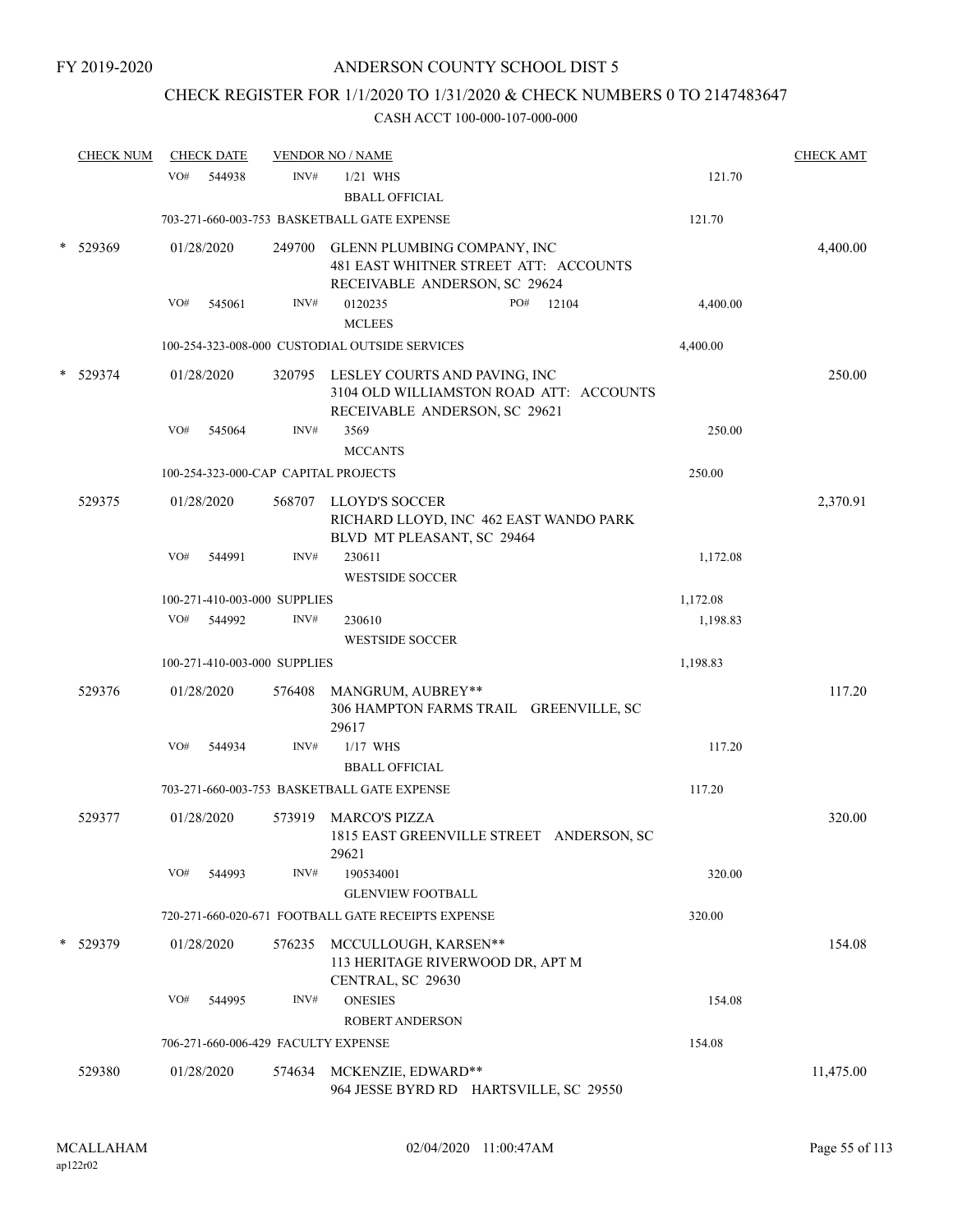## CHECK REGISTER FOR 1/1/2020 TO 1/31/2020 & CHECK NUMBERS 0 TO 2147483647

| <b>CHECK NUM</b> |     | <b>CHECK DATE</b> |                                   | <b>VENDOR NO / NAME</b>                          |                                                                  |       |           | <b>CHECK AMT</b> |
|------------------|-----|-------------------|-----------------------------------|--------------------------------------------------|------------------------------------------------------------------|-------|-----------|------------------|
|                  | VO# | 544994            | INV#                              | 268<br><b>BUS CAMERAS</b>                        | PO#                                                              | 12196 | 11,475.00 |                  |
|                  |     |                   |                                   | 100-255-323-000-000 CONTRACTED SERVICES          |                                                                  |       | 11,475.00 |                  |
| 529381           |     | 01/28/2020        | 569988                            | MCMILLAN PAZDAN SMITH, LLC<br>30353-7044         | DEPT 999450 PO BOX 537044 ATLANTA, GA                            |       |           | 35,334.52        |
|                  | VO# | 545065            | INV#                              | 01905063<br>017455.00                            |                                                                  |       | 1,824.90  |                  |
|                  |     |                   |                                   | 505-254-323-005-000 CONTRACTED SERVICES          |                                                                  |       | 1,824.90  |                  |
|                  | VO# | 545066            | INV#                              | 01905075<br>019563.00                            |                                                                  |       | 11,250.00 |                  |
|                  |     |                   | 505-254-323-002-CAR CARPETS       |                                                  |                                                                  |       | 11,250.00 |                  |
|                  | VO# | 545067            | INV#                              | 0190560<br>015013.00                             |                                                                  |       | 14,500.00 |                  |
|                  |     |                   | 515-253-520-031-CAR CAREER CENTER |                                                  |                                                                  |       | 14,500.00 |                  |
|                  | VO# | 545068            | INV#                              | 01905062<br>017396.00                            |                                                                  |       | 5,837.46  |                  |
|                  |     |                   |                                   | 505-271-540-002-BSC BASEBALL&SOFTBALL COMPLEX    |                                                                  |       | 2,918.73  |                  |
|                  |     |                   |                                   | 505-271-540-003-BSC BASEBALL&SOFTBALL COMPLEX    |                                                                  |       | 2,918.73  |                  |
|                  | VO# | 545069            | INV#                              | 01905069<br>018489.00                            |                                                                  |       | 1,922.16  |                  |
|                  |     |                   |                                   | 505-253-520-002-STD STADIUM RENOVATIONS          |                                                                  |       | 1,922.16  |                  |
| * 529384         |     | 01/28/2020        | 364515                            | MOSS, MARTY D**                                  | PO BOX 596 WESTMINISTER, SC 29693                                |       |           | 115.40           |
|                  | VO# | 544935            | INV#                              | $1/17$ WHS<br><b>BBALL OFFICIAL</b>              |                                                                  |       | 115.40    |                  |
|                  |     |                   |                                   | 703-271-660-003-753 BASKETBALL GATE EXPENSE      |                                                                  |       | 115.40    |                  |
| * 529386         |     | 01/28/2020        | 570608                            | NATIONAL TECHNICAL HONOR SOCIETY                 | POBOX 1336 FLAT ROCK, NC 28731                                   |       |           | 1,150.00         |
|                  | VO# | 544997            | INV#                              | 175670<br><b>AIT MEMBERSHIP</b>                  |                                                                  |       | 1,150.00  |                  |
|                  |     |                   | 131-115-410-031-000 SUPPLIES      |                                                  |                                                                  |       | 143.50    |                  |
|                  |     |                   | 731-271-660-031-856 NTHS EXPENSE  |                                                  |                                                                  |       | 1,006.50  |                  |
| 529387           |     | 01/28/2020        | 382750                            | NEW FOUNDATIONS CHILDREN & FAM SVCS INC          | 2300 STANDRIDGE ROAD ATT: DONNA<br>HARRINGTON ANDERSON, SC 29625 |       |           | 3,607.13         |
|                  | VO# | 544998            | INV#                              | 1730<br><b>DEC 2019</b>                          | PO#                                                              | 12201 | 3,607.13  |                  |
|                  |     |                   |                                   | 221-113-312-000-NFH ADMIN COORD/VOC FACIL/TUTORS |                                                                  |       | 3,407.13  |                  |
|                  |     |                   | 221-113-410-000-NFH SUPPLIES      |                                                  |                                                                  |       | 200.00    |                  |
| * 529389         |     | 01/28/2020        | 574487                            | NORTH POINTE PETTY CASH                          |                                                                  |       |           | 300.00           |
|                  | VO# | 545002            | INV#                              | $\,$<br>1/30/2020<br><b>ART SHOW</b>             |                                                                  |       | 300.00    |                  |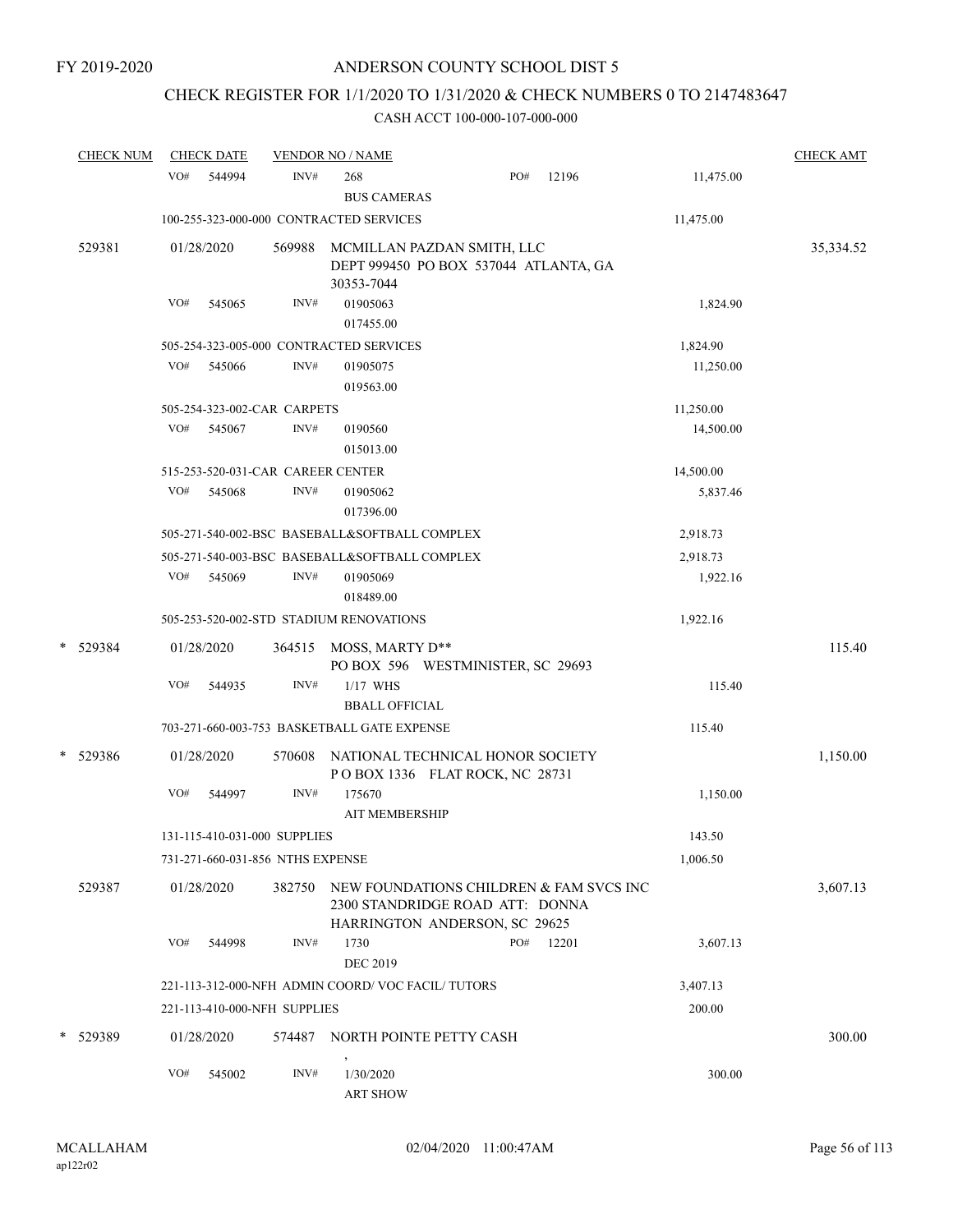## CHECK REGISTER FOR 1/1/2020 TO 1/31/2020 & CHECK NUMBERS 0 TO 2147483647

| <b>CHECK NUM</b> |     | <b>CHECK DATE</b><br>713-271-660-013-228 ART EXPENSE |        | <b>VENDOR NO / NAME</b>                                                                                 | 300.00   | <b>CHECK AMT</b> |
|------------------|-----|------------------------------------------------------|--------|---------------------------------------------------------------------------------------------------------|----------|------------------|
| 529390           |     | 01/28/2020                                           | 576088 | PACK STEEL SUPPLY LLC<br>PORTER CAPITAL CORPORATION PO BOX 12105<br>BIRMINGHAM, AL 35202                |          | 960.44           |
|                  | VO# | 545009                                               | INV#   | 3682<br>PO#<br>12156<br><b>HR FLAT BAR</b>                                                              | 960.44   |                  |
|                  |     |                                                      |        | 329-115-410-031-000 SUPPLIES-STATE EQUIPMENT                                                            | 960.44   |                  |
| 529391           |     | 01/28/2020                                           |        | 568612 PRICE, MARSHALL.**<br>106 NESBITT COURT ANDERSON, SC 29624                                       |          | 116.00           |
|                  | VO# | 544931                                               | INV#   | 1/22 GLENVIEW<br><b>BBALL OFFICIAL</b>                                                                  | 58.00    |                  |
|                  |     |                                                      |        | 720-271-660-020-753 BASKETBALL GATE EXPENSE                                                             | 58.00    |                  |
|                  | VO# | 545049                                               | INV#   | 01/23/20<br><b>REFEREE</b>                                                                              | 58.00    |                  |
|                  |     |                                                      |        | 706-271-660-006-753 BASKETBALL GATE EXPENSE                                                             | 58.00    |                  |
| * 529393         |     | 01/28/2020                                           |        | 572850 ROBERT ANDERSON PETTY CASH<br>, ---                                                              |          | 400.00           |
|                  | VO# | 545012                                               | INV#   | 1/30/20<br><b>BASKETBALL</b>                                                                            | 400.00   |                  |
|                  |     |                                                      |        | 706-271-660-006-666 CONCESSIONS EXPENSE                                                                 | 200.00   |                  |
|                  |     |                                                      |        | 706-271-660-006-753 BASKETBALL GATE EXPENSE                                                             | 200.00   |                  |
| 529394           |     | 01/28/2020                                           | 575023 | <b>SC CHILDREN'S THEATRE</b><br>ATTN: LAUREN IMHOLFF PO BOX 9340<br>GREENVILLE, SC 29604                |          | 1,270.00         |
|                  | VO# | 545013                                               | INV#   | <b>NORTH POINTE</b><br>2/21/20                                                                          | 520.00   |                  |
|                  |     |                                                      |        | 713-271-660-013-357 FIELD TRIPS EXPENSE                                                                 | 520.00   |                  |
|                  | VO# | 545014                                               | INV#   | <b>NEVITT FOREST</b><br>3/13/2020                                                                       | 750.00   |                  |
|                  |     |                                                      |        | 712-271-660-012-351 FIELD TRIPS GRADE 1 EXPENSE                                                         | 750.00   |                  |
| 529395           |     | 01/28/2020                                           | 570300 | SCHOOL DISTRICT OF PICKENS COUNTY<br>1348 GRIFFIN MILL ROAD ATTN: DANNY ROGERS<br>EASLEY, SC 29640-6997 |          | 2,000.00         |
|                  | VO# | 545072                                               | INV#   | ED8750<br>PETTIGREW & VAN HEULE                                                                         | 2,000.00 |                  |
|                  |     |                                                      |        | 100-224-312-009-CLE CLEMSON SUPPLIES                                                                    | 2,000.00 |                  |
| 529396           |     | 01/28/2020                                           | 576092 | <b>SECURITY CENTRAL</b><br>LAKE NORMAN SECURITY PATROL PO BOX<br>602371 CHARLOTTE, NC 28260-2371        |          | 403.79           |
|                  | VO# | 545017                                               | INV#   | C0125380<br>AIT                                                                                         | 403.79   |                  |
|                  |     |                                                      |        | 131-254-323-031-001 CONTRACTED SERVICES                                                                 | 403.79   |                  |
| 529397           |     | 01/28/2020                                           | 571007 | SIMPLIFIED OFFICE SYSTEMS<br>6220 BUSH RIVER ROAD COLUMBIA, SC 29212                                    |          | 735.51           |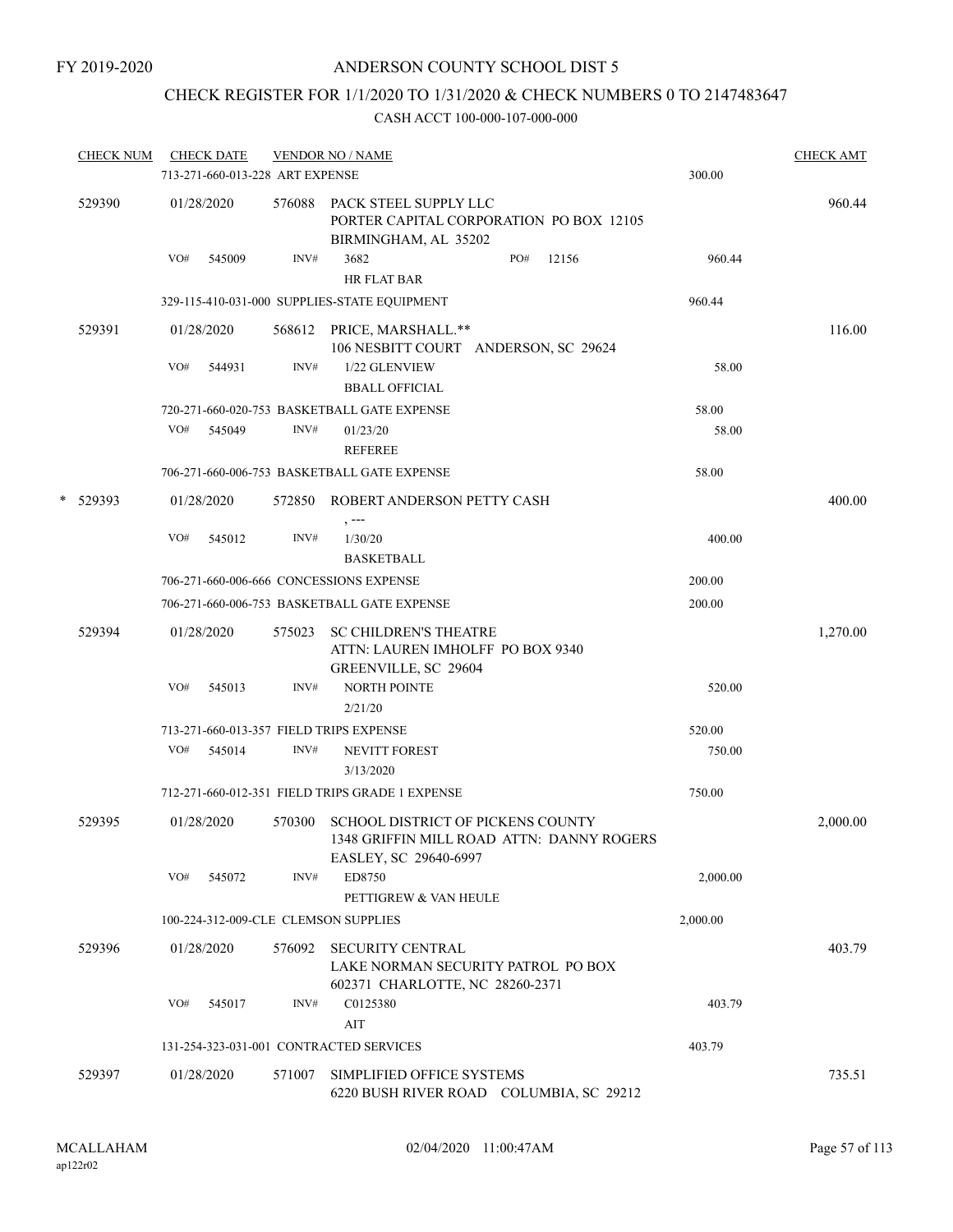## CHECK REGISTER FOR 1/1/2020 TO 1/31/2020 & CHECK NUMBERS 0 TO 2147483647

|   | <b>CHECK NUM</b> | <b>CHECK DATE</b> |            |                                    | <b>VENDOR NO / NAME</b>                                                                  |     |       |          | <b>CHECK AMT</b> |
|---|------------------|-------------------|------------|------------------------------------|------------------------------------------------------------------------------------------|-----|-------|----------|------------------|
|   |                  | VO#               | 545022     | INV#                               | 200106-0030<br><b>COPIES</b>                                                             |     |       | 664.42   |                  |
|   |                  |                   |            | 709-271-660-009-362 COPIER EXPENSE |                                                                                          |     |       | 664.42   |                  |
|   |                  | VO#               | 545023     | INV#                               | 200113-0027<br><b>COPIES</b>                                                             |     |       | 71.09    |                  |
|   |                  |                   |            | 100-113-410-021-000 SUPPLIES       |                                                                                          |     |       | 71.09    |                  |
| * | 529399           |                   | 01/28/2020 | 576391                             | <b>SPARK FUN ELECTRONICS INC</b><br>6333 DRY CREEK PKWY NIWOT, CO 80503                  |     |       |          | 917.90           |
|   |                  | VO#               | 545085     | INV#                               | 5913433<br><b>SUPPLIES</b>                                                               |     |       | 917.90   |                  |
|   |                  |                   |            |                                    | 900-113-410-020-BVB BETH BEARD 20/21 SUPPLIES                                            |     |       | 917.90   |                  |
|   | 529400           |                   | 01/28/2020 | 573274                             | THE DIOCESE OF SC<br>2810 SEABROOK ISLAND RD. JOHNS ISLAND, SC<br>29455                  |     |       |          | 1,750.00         |
|   |                  | VO#               | 544959     | INV#                               | <b>DEPOSIT</b><br><b>CALHOUN ACADEMY</b>                                                 |     |       | 1,750.00 |                  |
|   |                  |                   |            |                                    | 714-271-660-014-355 FIELD TRIPS GRADE 5 EXPENSE                                          |     |       | 1,750.00 |                  |
|   | 529401           |                   | 01/28/2020 | 570553                             | HAYWARD R JEAN<br>951 SUMMER CREEK DRIVE ORANGEBURG, SC<br>29118                         |     |       |          | 1,070.00         |
|   |                  | VO#               | 545024     | INV#                               | 010<br>PD 2/17/20                                                                        | PO# | 12195 | 1,070.00 |                  |
|   |                  |                   |            | 201-224-312-010-000 PD CONSULTANT  |                                                                                          |     |       | 1,070.00 |                  |
|   | 529402           |                   | 01/28/2020 | 576405                             | THE POTEET GROUP INCORPORATED<br>1811 SARDIS ROAD NOTH, SUITE 208<br>CHARLOTTE, NC 28270 |     |       |          | 107.89           |
|   |                  | VO#               | 545025     | INV#                               | 21875<br><b>WALL PANELS</b>                                                              |     |       | 107.89   |                  |
|   |                  |                   |            |                                    | 100-254-410-006-001 SUPPLIES - MAINTENANCE                                               |     |       | 107.89   |                  |
| * | 529404           |                   | 01/28/2020 |                                    | 573815 UNITED REFRIGERATION, INC<br>PO BOX 740703 ATLANTA, GA 30374-0703                 |     |       |          | 265.19           |
|   |                  | VO#               | 545026     | INV#                               | 71753901-00<br><b>SUPPLIES</b>                                                           |     |       | 209.19   |                  |
|   |                  |                   |            |                                    | 600-256-323-012-000 REPAIRS TO EQUIPMENT                                                 |     |       | 209.19   |                  |
|   |                  | VO#               | 545027     | INV#                               | 71797269-00<br><b>SUPPLIES</b>                                                           |     |       | 56.00    |                  |
|   |                  |                   |            |                                    | 600-256-323-007-000 REPAIRS TO EQUIPMENT                                                 |     |       | 56.00    |                  |
|   | 529405           |                   | 01/28/2020 |                                    | 563485 VARENNES PTSO<br>1820 HWY 29 SOUTH ANDERSON, SC                                   |     |       |          | 120.00           |
|   |                  | VO#               | 545087     | INV#                               | <b>TSHIRTS</b><br><b>FIELD DAY</b>                                                       |     |       | 120.00   |                  |
|   |                  |                   |            |                                    | 900-188-410-000-006 HOMELESS SUPPLIES                                                    |     |       | 120.00   |                  |
|   | 529406           |                   | 01/28/2020 |                                    | 524353 WAL-MART COMMUNITY/GEMB                                                           |     |       |          | 543.05           |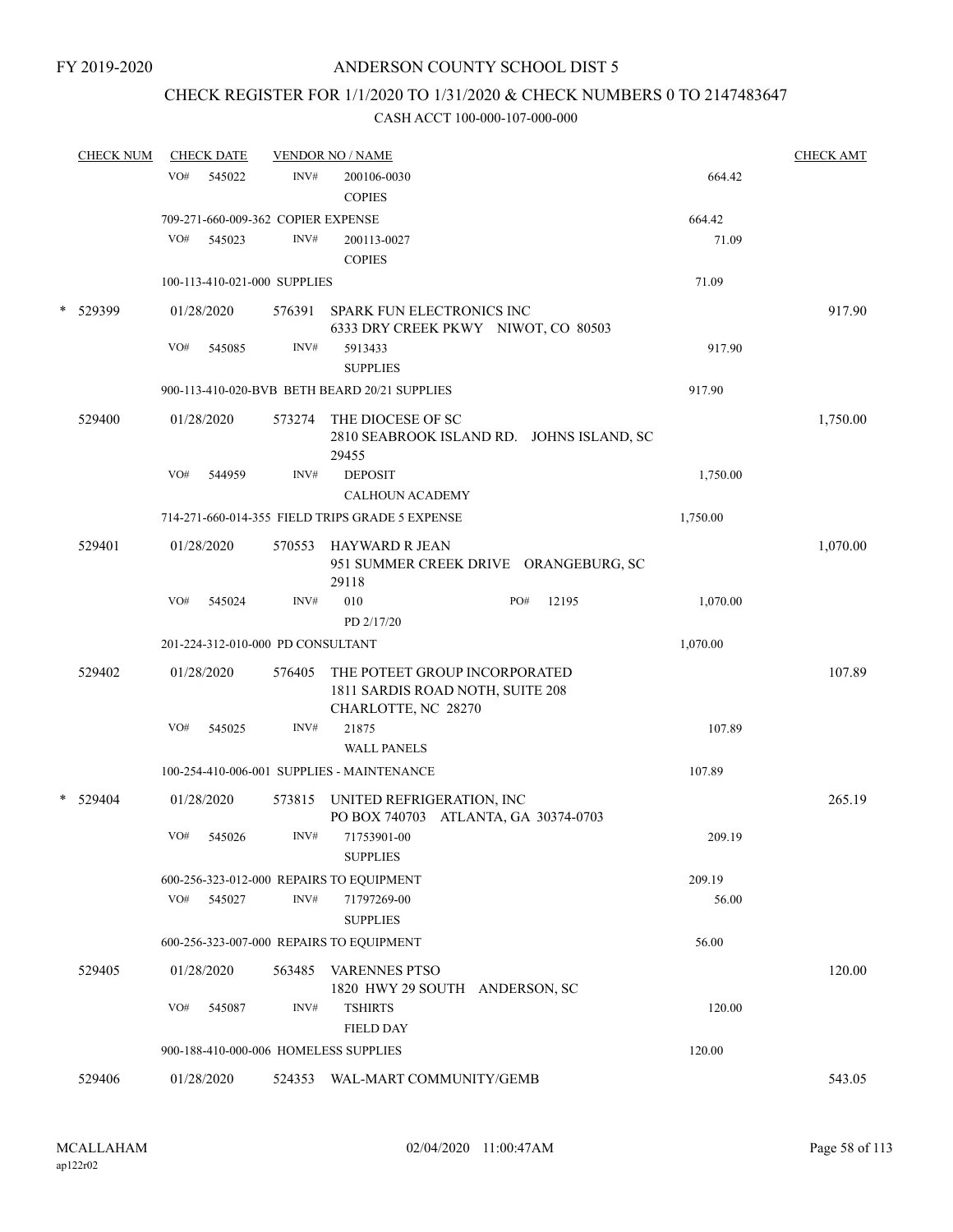FY 2019-2020

## ANDERSON COUNTY SCHOOL DIST 5

### CHECK REGISTER FOR 1/1/2020 TO 1/31/2020 & CHECK NUMBERS 0 TO 2147483647

|   | <b>CHECK NUM</b> |     | <b>CHECK DATE</b> |                              | <b>VENDOR NO / NAME</b>                                                                     |        | <b>CHECK AMT</b> |
|---|------------------|-----|-------------------|------------------------------|---------------------------------------------------------------------------------------------|--------|------------------|
|   |                  |     |                   |                              | PO BOX 530934 ATT: ACCOUNTS RECEIVABLE<br>ATLANTA, GA 30353-0934                            |        |                  |
|   |                  | VO# | 545028            | INV#                         | 1838                                                                                        | 543.05 |                  |
|   |                  |     |                   |                              | <b>MIDWAY</b>                                                                               |        |                  |
|   |                  |     |                   |                              | 717-190-660-017-201 MISCELLANEOUS EXPENSE                                                   | 218.25 |                  |
|   |                  |     |                   |                              | 717-190-660-017-211 SCIENCE EXPENSE                                                         | 26.48  |                  |
|   |                  |     |                   |                              | 717-190-660-017-284 DRAMA CLUB EXPENSE                                                      | 59.48  |                  |
|   |                  |     |                   |                              | 717-190-660-017-286 READING CLUB EXPENSE                                                    | 115.99 |                  |
|   |                  |     |                   |                              | 717-190-660-017-329 PROJECT CHALLENGE EXPENSE                                               | 110.48 |                  |
|   |                  |     |                   |                              | 717-190-660-017-375 FACULTY EXPENSE                                                         |        |                  |
|   |                  |     |                   |                              |                                                                                             | 12.37  |                  |
|   | 529407           |     | 01/28/2020        | 524353                       | WAL-MART COMMUNITY/GEMB<br>PO BOX 530934 ATT: ACCOUNTS RECEIVABLE<br>ATLANTA, GA 30353-0934 |        | 464.61           |
|   |                  | VO# | 545029            | INV#                         | 0157<br><b>SOUTHWOOD</b>                                                                    | 464.61 |                  |
|   |                  |     |                   |                              | 721-190-660-021-429 FACULTY EXPENSE                                                         | 31.90  |                  |
|   |                  |     |                   |                              | 721-190-660-021-429 FACULTY EXPENSE                                                         | 65.90  |                  |
|   |                  |     |                   |                              | 900-113-410-021-JPP PAUL PARKER 20/21 SUPPLIES                                              | 366.81 |                  |
| * | 529409           |     | 01/30/2020        |                              | 573978 AAA SUPPLY INC                                                                       |        | 256.44           |
|   |                  |     |                   |                              | PO BOX 17769 GREENVILLE, SC 29606                                                           |        |                  |
|   |                  | VO# | 545129            | INV#                         | 04-519270                                                                                   | 70.22  |                  |
|   |                  |     |                   |                              | <b>SINK</b>                                                                                 |        |                  |
|   |                  |     |                   |                              | 100-254-410-002-400 HVAC/ELECTRICAL/PLUMBING                                                | 70.22  |                  |
|   |                  | VO# | 545130            | INV#                         | 04-519660                                                                                   | 50.86  |                  |
|   |                  |     |                   |                              | <b>REPAIR PARTS</b>                                                                         |        |                  |
|   |                  |     |                   |                              | 600-256-323-014-000 REPAIRS TO EQUIPMENT                                                    | 50.86  |                  |
|   |                  | VO# | 545238            | INV#                         | 04-519840                                                                                   | 135.36 |                  |
|   |                  |     |                   |                              | <b>SUPPLIES</b>                                                                             |        |                  |
|   |                  |     |                   |                              | 100-254-410-001-400 HVAC/ELECTRICAL/PLUMBING                                                | 135.36 |                  |
|   | 529410           |     | 01/30/2020        | 570950                       | ANDERSON COUNTY SHERIFF'S OFFICE<br>ATTN: JAMIE LAZAR 305 CAMSON ROAD<br>ANDERSON, SC 29621 |        | 1,102.50         |
|   |                  | VO# | 545132            | INV#                         | JAN 21-24                                                                                   | 87.50  |                  |
|   |                  |     |                   |                              | <b>MARTIN OVERTIME</b>                                                                      |        |                  |
|   |                  |     |                   | 100-113-410-006-000 SUPPLIES |                                                                                             | 87.50  |                  |
|   |                  |     | VO# 545133        | INV#                         | JAN 22 & 23                                                                                 | 245.00 |                  |
|   |                  |     |                   |                              | <b>SECURITY</b>                                                                             |        |                  |
|   |                  |     |                   |                              | 706-271-660-006-753 BASKETBALL GATE EXPENSE                                                 | 245.00 |                  |
|   |                  | VO# | 545134            | INV#                         | <b>GLENVIEW</b>                                                                             | 280.00 |                  |
|   |                  |     |                   |                              | <b>SECURITY</b>                                                                             |        |                  |
|   |                  |     |                   |                              | 100-113-410-020-VEN SUPPLY-ADDT'L FOR LOST VENDING                                          | 280.00 |                  |
|   |                  |     | VO# 545283        | INV#                         | JAN 24 TLH                                                                                  | 315.00 |                  |
|   |                  |     |                   |                              | <b>BBALL SECURITY</b>                                                                       |        |                  |
|   |                  |     |                   |                              | 702-271-660-002-753 BASKETBALL GATE EXPENSE                                                 | 315.00 |                  |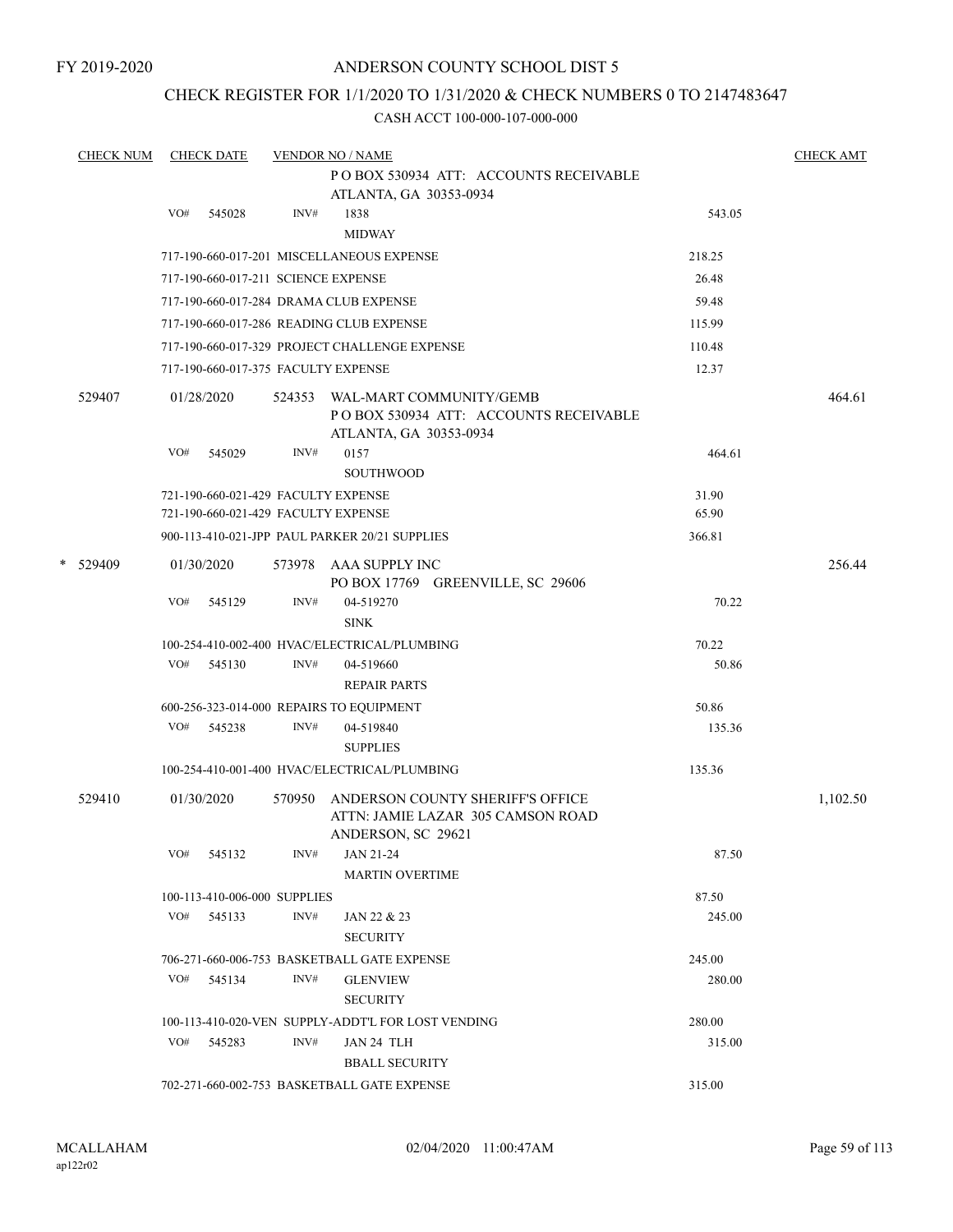## CHECK REGISTER FOR 1/1/2020 TO 1/31/2020 & CHECK NUMBERS 0 TO 2147483647

| <b>CHECK NUM</b> |     | <b>CHECK DATE</b>             |        | <b>VENDOR NO / NAME</b>                                                                                  |     |       |                  | <b>CHECK AMT</b> |
|------------------|-----|-------------------------------|--------|----------------------------------------------------------------------------------------------------------|-----|-------|------------------|------------------|
|                  | VO# | 545284                        | INV#   | JAN 22 TLH<br><b>BBALL SECURITY</b>                                                                      |     |       | 175.00           |                  |
|                  |     |                               |        | 702-271-660-002-753 BASKETBALL GATE EXPENSE                                                              |     |       | 175.00           |                  |
| $*$ 529412       |     | 01/30/2020                    |        | 575063 BAYADA HOME HEALTH CARE, INC.<br>PO BOX 536446 PITTSBURGH, PA 15253-5906                          |     |       |                  | 861.00           |
|                  | VO# | 545137                        | INV#   | 15273857<br><b>JAN 7-9</b>                                                                               | PO# | 11607 | 861.00           |                  |
|                  |     |                               |        | 283-126-312-017-000 CONTRACTED SERVICES                                                                  |     |       | 861.00           |                  |
| 529413           |     | 01/30/2020                    |        | 575832 BONDED FILTER CO, LLC<br>DEPT #SF 81 PO BOX 830525 BIRMINGHAM, AL<br>35283-0525                   |     |       |                  | 2,416.66         |
|                  | VO# | 545138                        | INV#   | ACCT ASD00100<br>FILTERS 3RD QTR                                                                         | PO# | 11404 | 2,416.66         |                  |
|                  |     |                               |        | 100-254-323-000-600 MAINTENANCE SERVICES                                                                 |     |       | 175.88           |                  |
|                  |     |                               |        | 100-254-323-010-600 MAINTENANCE SERVICES                                                                 |     |       | 726.28           |                  |
|                  |     |                               |        | 100-254-323-013-600 MAINTENANCE SERVICES                                                                 |     |       | 1,407.99         |                  |
|                  |     |                               |        | 100-254-323-023-600 MAINTENANCE SERVICES                                                                 |     |       | 106.51           |                  |
| 529414           |     | 01/30/2020                    | 160602 | CDW GOVERNMENT<br>75 REMITTANCE DRIVE SUITE 1515 ATT:<br>ACCOUNTS RECEIVABLE CHICAGO, IL 60675-1515      |     |       |                  | 1,209.08         |
|                  | VO# | 545140                        | INV#   | WJX1147<br>WJT8134                                                                                       | PO# | 12139 | 1,209.08         |                  |
|                  |     |                               |        | 100-113-410-021-VEN SUPPLY-ADDT'L FOR LOST VENDING<br>100-113-410-021-VEN SUPPLY-ADDT'L FOR LOST VENDING |     |       | 347.75<br>861.33 |                  |
| $*$ 529417       |     | 01/30/2020                    | 573223 | DEPT OF ADMINISTRATION<br>SUITE 409 1200 SENATE STREET COLUMBIA, SC<br>29201                             |     |       |                  | 783.17           |
|                  | VO# | 545249                        | INV#   | 90285001<br>CUST #3045003                                                                                |     |       | 783.17           |                  |
|                  |     | 100-266-340-000-000 TELEPHONE |        |                                                                                                          |     |       | 76.45            |                  |
|                  |     | 100-266-340-001-000 TELEPHONE |        |                                                                                                          |     |       | 44.17            |                  |
|                  |     | 100-266-340-005-000 TELEPHONE |        |                                                                                                          |     |       | 44.17            |                  |
|                  |     | 100-266-340-007-000 TELEPHONE |        |                                                                                                          |     |       | 44.17            |                  |
|                  |     | 100-266-340-008-000 TELEPHONE |        |                                                                                                          |     |       | 44.17            |                  |
|                  |     | 100-266-340-009-000 TELEPHONE |        |                                                                                                          |     |       | 44.17            |                  |
|                  |     | 100-266-340-010-000 TELEPHONE |        |                                                                                                          |     |       | 44.17            |                  |
|                  |     | 100-266-340-011-000 TELEPHONE |        |                                                                                                          |     |       | 44.17            |                  |
|                  |     | 100-266-340-012-000 TELEPHONE |        |                                                                                                          |     |       | 44.17            |                  |
|                  |     | 100-266-340-013-000 TELEPHONE |        |                                                                                                          |     |       | 44.17            |                  |
|                  |     | 100-266-340-014-000 TELEPHONE |        |                                                                                                          |     |       | 44.17            |                  |
|                  |     | 100-266-340-016-000 TELEPHONE |        |                                                                                                          |     |       | 44.17            |                  |
|                  |     | 100-266-340-017-000 TELEPHONE |        |                                                                                                          |     |       | 44.17            |                  |
|                  |     | 100-266-340-019-000 TELEPHONE |        |                                                                                                          |     |       | 44.17            |                  |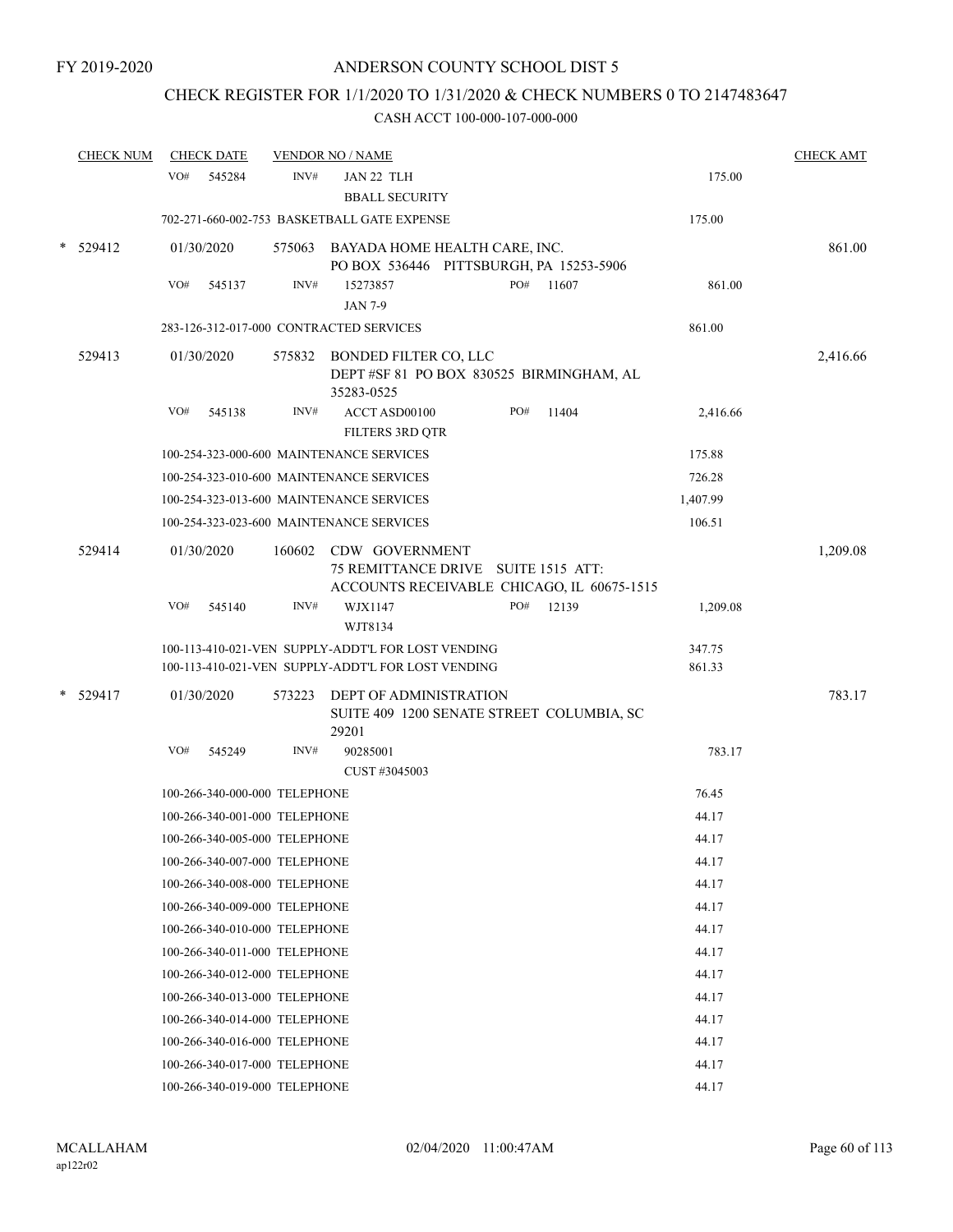## CHECK REGISTER FOR 1/1/2020 TO 1/31/2020 & CHECK NUMBERS 0 TO 2147483647

| <b>CHECK NUM</b> |     | <b>CHECK DATE</b>                 |        | <b>VENDOR NO / NAME</b>                                                                               |           | <b>CHECK AMT</b> |
|------------------|-----|-----------------------------------|--------|-------------------------------------------------------------------------------------------------------|-----------|------------------|
|                  |     | 100-266-340-020-000 TELEPHONE     |        |                                                                                                       | 44.17     |                  |
|                  |     | 100-266-340-021-000 TELEPHONE     |        |                                                                                                       | 44.17     |                  |
|                  |     | 131-266-340-031-000 TELEPHONE     |        |                                                                                                       | 44.17     |                  |
| 529418           |     | 01/30/2020                        |        | 211302 DUKE ENERGY<br>PO BOX 70516 CHARLOTTE, NC 28272-0516                                           |           | 25,496.96        |
|                  | VO# | 545288                            | INV#   | DUE FEB 7<br><b>UTILITIES</b>                                                                         | 25,496.96 |                  |
|                  |     |                                   |        | 100-254-470-002-000 ENERGY-ELECTRICITY & WATER                                                        | 152.60    |                  |
|                  |     |                                   |        | 100-254-470-003-000 ENERGY-ELECTRICITY & WATER                                                        | 14,321.05 |                  |
|                  |     |                                   |        | 100-254-470-005-000 ENERGY-ELECTRICITY & WATER                                                        | 83.61     |                  |
|                  |     |                                   |        | 100-254-470-007-000 ENERGY-ELECTRICITY & WATER                                                        | 3,976.60  |                  |
|                  |     |                                   |        | 100-254-470-009-000 ENERGY-ELECTRICITY & WATER                                                        | 39.01     |                  |
|                  |     |                                   |        | 100-254-470-010-000 ENERGY-ELECTRICITY & WATER                                                        | 4,778.60  |                  |
|                  |     |                                   |        | 100-254-470-012-000 ENERGY-ELECTRICITY & WATER                                                        | 20.76     |                  |
|                  |     |                                   |        | 100-254-470-014-000 ENERGY-ELECTRICITY & WATER                                                        | 56.84     |                  |
|                  |     |                                   |        | 100-254-470-023-000 ENERGY-ELECTRICITY & WATER                                                        | 2,067.89  |                  |
| 529419           |     | 01/30/2020                        | 566057 | EAST COAST SIGNS & LIGHTING<br>106 NEW PROSPECT CHURCH RD ANDERSON, SC<br>29625                       |           | 346.47           |
|                  | VO# | 545147                            | INV#   | <b>ECS23448A</b><br><b>ROBERT ANDERSON</b>                                                            | 346.47    |                  |
|                  |     |                                   |        | 100-254-410-006-001 SUPPLIES - MAINTENANCE                                                            | 346.47    |                  |
| 529420           |     | 01/30/2020                        | 573962 | ECMC<br>LOCKBOX 7096 P.O. BOX 16478 ST. PAUL, MN<br>55116-0478                                        |           | 230.27           |
|                  | VO# | 545105                            | INV#   | PAYROLL 1/30<br><b>DEDUCTIONS</b>                                                                     | 230.27    |                  |
|                  |     | 100-000-441-000-000 MISCELLANEOUS |        |                                                                                                       | 230.27    |                  |
| 529421           |     | 01/30/2020                        | 563495 | <b>ELECTRIC CITY UTILITIES</b><br>CITY OF ANDERSON 601 SOUTH MAIN ST<br>ANDERSON, SC 29624            |           | 3,482.71         |
|                  |     | VO# 545285                        |        | $INV#$ DUE $2/10$<br><b>UTILITIES</b>                                                                 | 3,482.71  |                  |
|                  |     |                                   |        | 100-254-470-005-000 ENERGY-ELECTRICITY & WATER                                                        | 1,447.13  |                  |
|                  |     |                                   |        | 100-254-470-009-000 ENERGY-ELECTRICITY & WATER                                                        | 788.95    |                  |
|                  |     |                                   |        | 100-254-470-014-000 ENERGY-ELECTRICITY & WATER                                                        | 1,127.85  |                  |
|                  |     |                                   |        | 100-254-470-023-000 ENERGY-ELECTRICITY & WATER                                                        | 118.78    |                  |
| 529422           |     | 01/30/2020                        | 249700 | GLENN PLUMBING COMPANY, INC<br>481 EAST WHITNER STREET ATT: ACCOUNTS<br>RECEIVABLE ANDERSON, SC 29624 |           | 892.51           |
|                  | VO# | 545158                            | INV#   | 0120225<br>ROBERT ANDERSON                                                                            | 535.16    |                  |
|                  |     |                                   |        | 100-254-323-006-400 CONTR SERV-HVAC/ELECT/PLUMBING                                                    | 535.16    |                  |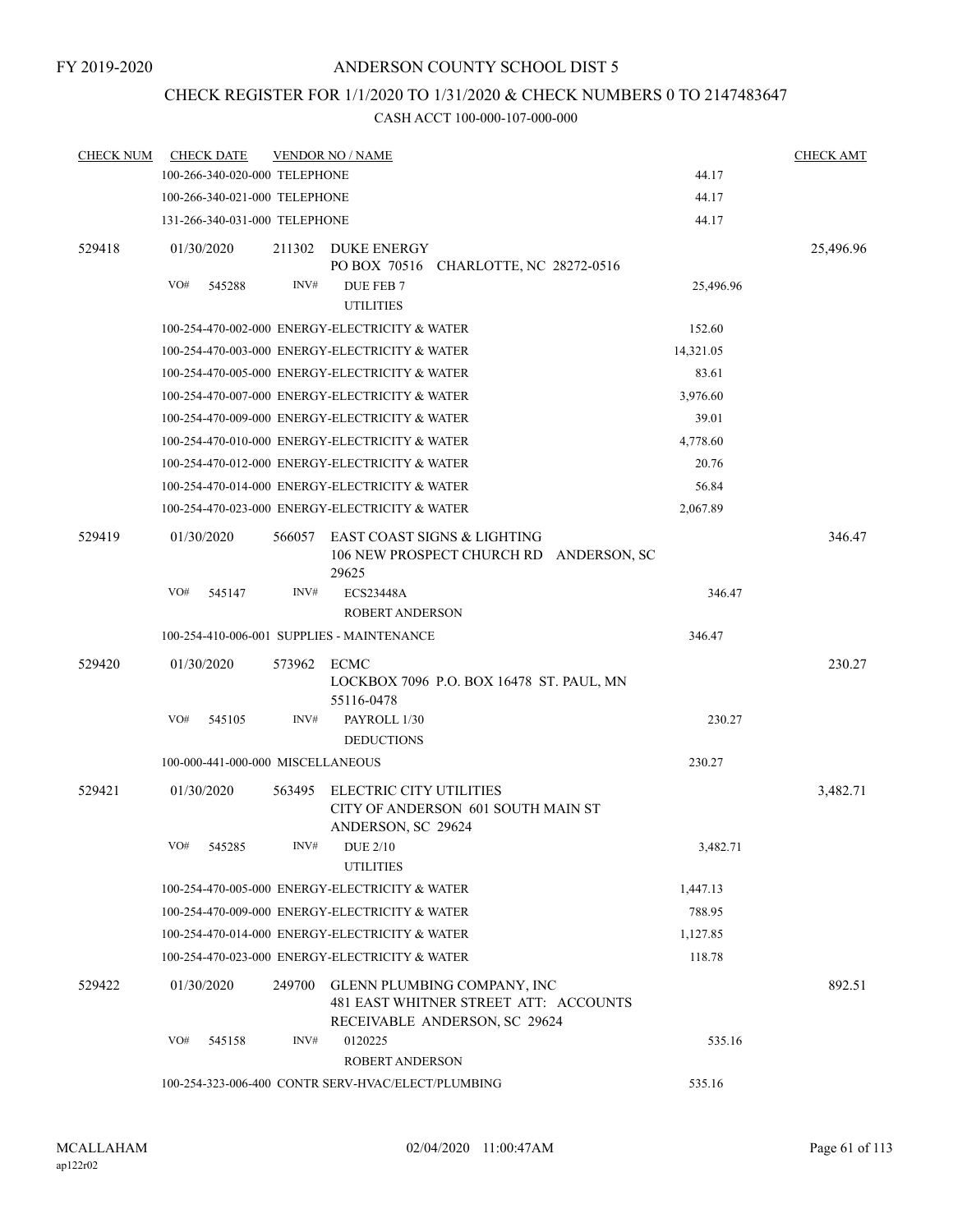## CHECK REGISTER FOR 1/1/2020 TO 1/31/2020 & CHECK NUMBERS 0 TO 2147483647

| <b>CHECK NUM</b> |     | <b>CHECK DATE</b> |                              | <b>VENDOR NO / NAME</b>                                                                            |           | <b>CHECK AMT</b> |
|------------------|-----|-------------------|------------------------------|----------------------------------------------------------------------------------------------------|-----------|------------------|
|                  | VO# | 545159            | INV#                         | 0120253<br><b>ROBERT ANDERSON</b>                                                                  | 357.35    |                  |
|                  |     |                   |                              | 600-256-323-006-000 REPAIRS TO EQUIPMENT                                                           | 357.35    |                  |
| 529425           |     | 01/30/2020        |                              | 282620 IONOSPHERE TOURS<br>307 N. MAIN STREET ANDERSON, SC 29621                                   |           | 40,940.00        |
|                  | VO# | 545255            | INV#                         | RSV#18518<br><b>MIDWAY ELEM</b>                                                                    | 40,940.00 |                  |
|                  |     |                   |                              | 717-190-660-017-355 FIELD TRIPS GRADE 5 EXPENSE                                                    | 40,940.00 |                  |
| 529426           |     | 01/30/2020        |                              | 569972 JENNIFER PARKS<br>5729 KEOWEE RD HONEA PATH, SC 29654                                       |           | 150.00           |
|                  | VO# | 545128            | INV#                         | <b>GOOGLE APPS</b><br><b>REIMBURSEMENT</b>                                                         | 150.00    |                  |
|                  |     |                   |                              | 100-224-312-000-000 STAFF DEV. - PURCHASED SERVICES                                                | 150.00    |                  |
| 529427           |     | 01/30/2020        |                              | 564353 LAZER CONSTRUCTION COMPANY INC<br>POBOX 5103 ATT: ACCOUNTS RECEIVABLE<br>ANDERSON, SC 29623 |           | 16,030.93        |
|                  | VO# | 545258            | INV#                         | 7618-17<br><b>SOUTHWOOD</b>                                                                        | 16,030.93 |                  |
|                  |     |                   |                              | 505-253-520-021-ART SOUTHWOOD AUDITORIUM                                                           | 16,030.93 |                  |
| 529429           |     | 01/30/2020        |                              | 573919 MARCO'S PIZZA<br>1815 EAST GREENVILLE STREET ANDERSON, SC<br>29621                          |           | 152.79           |
|                  | VO# | 545166            | INV#                         | 190792001<br><b>GLENVIEW MS</b>                                                                    | 152.79    |                  |
|                  |     |                   |                              | 100-113-410-020-VEN SUPPLY-ADDT'L FOR LOST VENDING                                                 | 152.79    |                  |
| 529430           |     | 01/30/2020        | 574440                       | MCCANTS PETTY CASH                                                                                 |           | 475.00           |
|                  | VO# | 545167            | INV#                         | FEB <sub>3</sub><br><b>BASKETBALL</b>                                                              | 475.00    |                  |
|                  |     |                   |                              | 705-271-660-005-666 CONCESSIONS EXPENSE                                                            | 175.00    |                  |
|                  |     |                   |                              | 705-271-660-005-753 BASKETBALL GATE EXPENSE                                                        | 300.00    |                  |
| 529431           |     | 01/30/2020        | 570608                       | NATIONAL TECHNICAL HONOR SOCIETY<br>POBOX 1336 FLAT ROCK, NC 28731                                 |           | 150.00           |
|                  | VO# | 545169            | INV#                         | 175671<br><b>MEMBERSHIP</b>                                                                        | 150.00    |                  |
|                  |     |                   | 131-115-410-031-000 SUPPLIES |                                                                                                    | 150.00    |                  |
| 529432           |     | 01/30/2020        | 564010                       | NC CHILD SUPPORT CENTRALIZED COLLECTNS<br>POBOX 900012 RALEIGH, NC 27675-9012                      |           | 305.50           |
|                  | VO# | 545097            | INV#                         | PAYROLL 1/30<br><b>DEDUCTIONS</b>                                                                  | 305.50    |                  |
|                  |     |                   |                              | 100-000-435-000-000 WAGE GARNISH/CH SUPPORT                                                        | 305.50    |                  |
| 529433           |     | 01/30/2020        | 569972                       | NORMAN HALL<br>7 DACUS DRIVE WILLIAMSTON, SC 29697                                                 |           | 150.00           |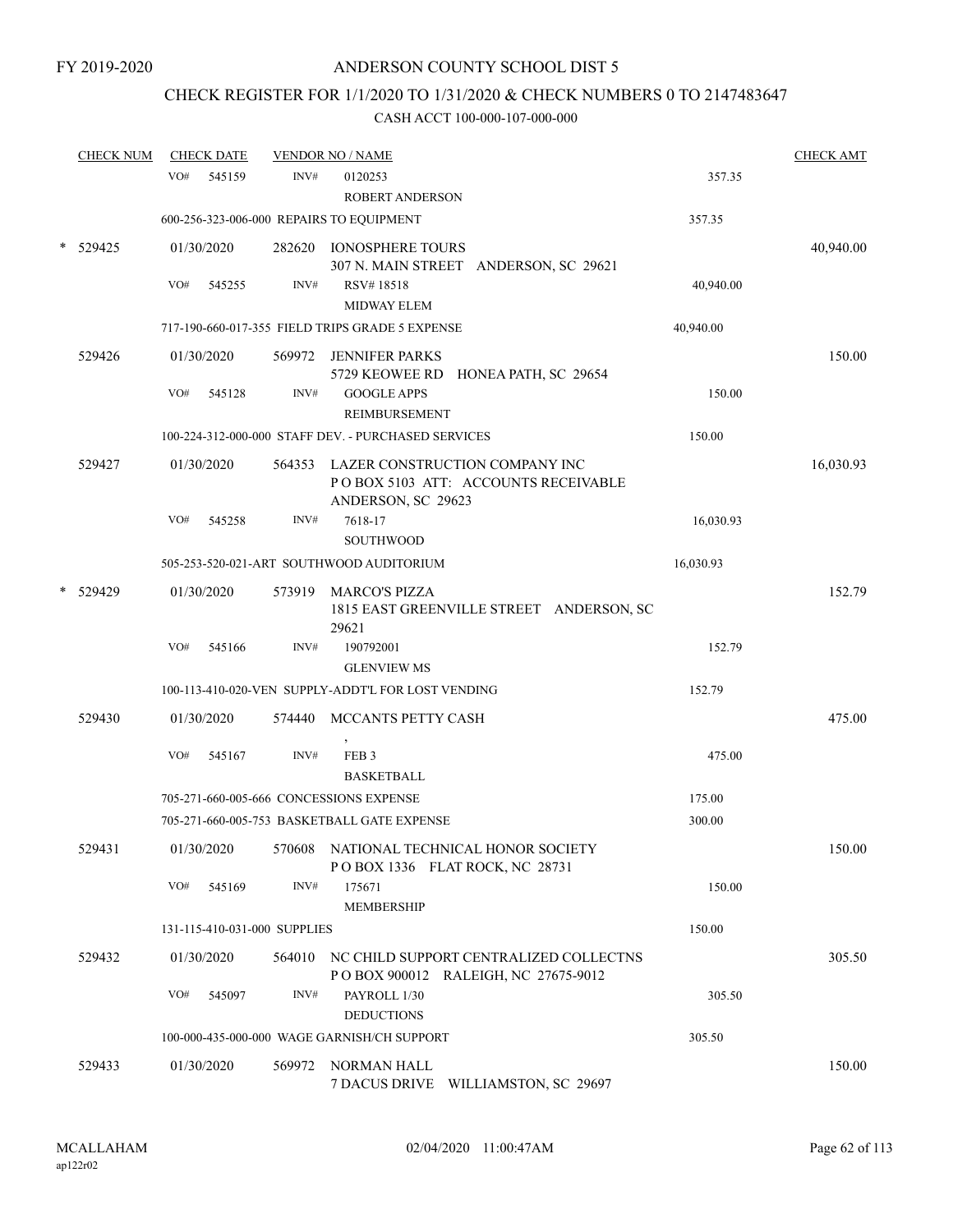## CHECK REGISTER FOR 1/1/2020 TO 1/31/2020 & CHECK NUMBERS 0 TO 2147483647

|   | <b>CHECK NUM</b> |     | <b>CHECK DATE</b>              |        | <b>VENDOR NO / NAME</b>                                                                    |           | <b>CHECK AMT</b> |
|---|------------------|-----|--------------------------------|--------|--------------------------------------------------------------------------------------------|-----------|------------------|
|   |                  |     | VO# 545289                     | INV#   | <b>GOOGLE APPS</b><br>REIMBURSEMENT                                                        | 150.00    |                  |
|   |                  |     |                                |        | 100-224-312-000-000 STAFF DEV. - PURCHASED SERVICES                                        | 150.00    |                  |
|   | 529434           |     | 01/30/2020                     |        | 571987 OLDCASTLE ARCHITECTURAL<br>ADAMS PRODUCTS P.O. BOX 281479 ATLANTA,<br>GA 30384-1479 |           | 499.69           |
|   |                  | VO# | 545179                         | INV#   | 1015731093<br><b>SAND</b>                                                                  | 399.75    |                  |
|   |                  |     |                                |        | 100-254-410-002-001 SUPPLIES - MAINTENANCE                                                 | 399.75    |                  |
|   |                  | VO# | 545259                         | INV#   | 1015735847<br><b>SAND</b>                                                                  | 99.94     |                  |
|   |                  |     |                                |        | 100-254-410-002-001 SUPPLIES - MAINTENANCE                                                 | 99.94     |                  |
|   | 529435           |     | 01/30/2020                     |        | 396550 PALOS SPORTS<br>11711 S. AUSTIN AVENUE ALSIP, IL 60803                              |           | 229.91           |
|   |                  | VO# | 545260                         | INV#   | 339639<br>NORTH POINTE                                                                     | 229.91    |                  |
|   |                  |     | 937-113-410-013-000 SUPPLIES   |        |                                                                                            | 229.91    |                  |
| * | 529438           |     | 01/30/2020                     |        | 569972 PHILLIP HEWLETT<br>315 LAKE FOREST CIRCLE ANDERSON, SC 29625                        |           | 150.00           |
|   |                  | VO# | 545127                         | INV#   | <b>GOOGLE APPS</b><br>REIMBURSEMENT                                                        | 150.00    |                  |
|   |                  |     |                                |        | 100-224-312-000-000 STAFF DEV. - PURCHASED SERVICES                                        | 150.00    |                  |
|   | 529439           |     | 01/30/2020                     |        | 568036 PIEDMONT NATURAL GAS<br>PO BOX 1246 CHARLOTTE, NC 28201-1246                        |           | 12,024.51        |
|   |                  | VO# | 545287                         | INV#   | DUE FEB 7<br><b>UTILITIES</b>                                                              | 12,024.51 |                  |
|   |                  |     | 100-254-472-002-000 ENERGY-GAS |        |                                                                                            | 3,321.20  |                  |
|   |                  |     | 100-254-472-005-000 ENERGY-GAS |        |                                                                                            | 1,801.64  |                  |
|   |                  |     | 100-254-472-009-000 ENERGY-GAS |        |                                                                                            | 139.22    |                  |
|   |                  |     | 100-254-472-013-000 ENERGY-GAS |        |                                                                                            | 749.27    |                  |
|   |                  |     | 100-254-472-014-000 ENERGY-GAS |        |                                                                                            | 1,499.94  |                  |
|   |                  |     | 100-254-472-019-000 ENERGY-GAS |        |                                                                                            | 1,320.53  |                  |
|   |                  |     | 100-254-472-020-000 ENERGY-GAS |        |                                                                                            | 354.35    |                  |
|   |                  |     | 100-254-472-023-000 ENERGY-GAS |        |                                                                                            | 1,532.47  |                  |
|   |                  |     | 600-256-470-002-000 ENERGY     |        |                                                                                            | 68.48     |                  |
|   |                  |     | 600-256-470-005-000 ENERGY     |        |                                                                                            | 127.61    |                  |
|   |                  |     | 600-256-470-009-000 ENERGY     |        |                                                                                            | 580.95    |                  |
|   |                  |     | 600-256-470-014-000 ENERGY     |        |                                                                                            | 191.82    |                  |
|   |                  |     | 600-256-470-017-000 ENERGY     |        |                                                                                            | 189.32    |                  |
|   |                  |     | 600-256-470-019-000 ENERGY     |        |                                                                                            | 147.71    |                  |
|   | 529440           |     | 01/30/2020                     | 572384 | PIONEER CREDIT RECOVERY, INC<br>PO BOX 158 ARCADE, NY 14009                                |           | 221.53           |
|   |                  | VO# | 545104                         | INV#   | PAYROLL 1/30                                                                               | 221.53    |                  |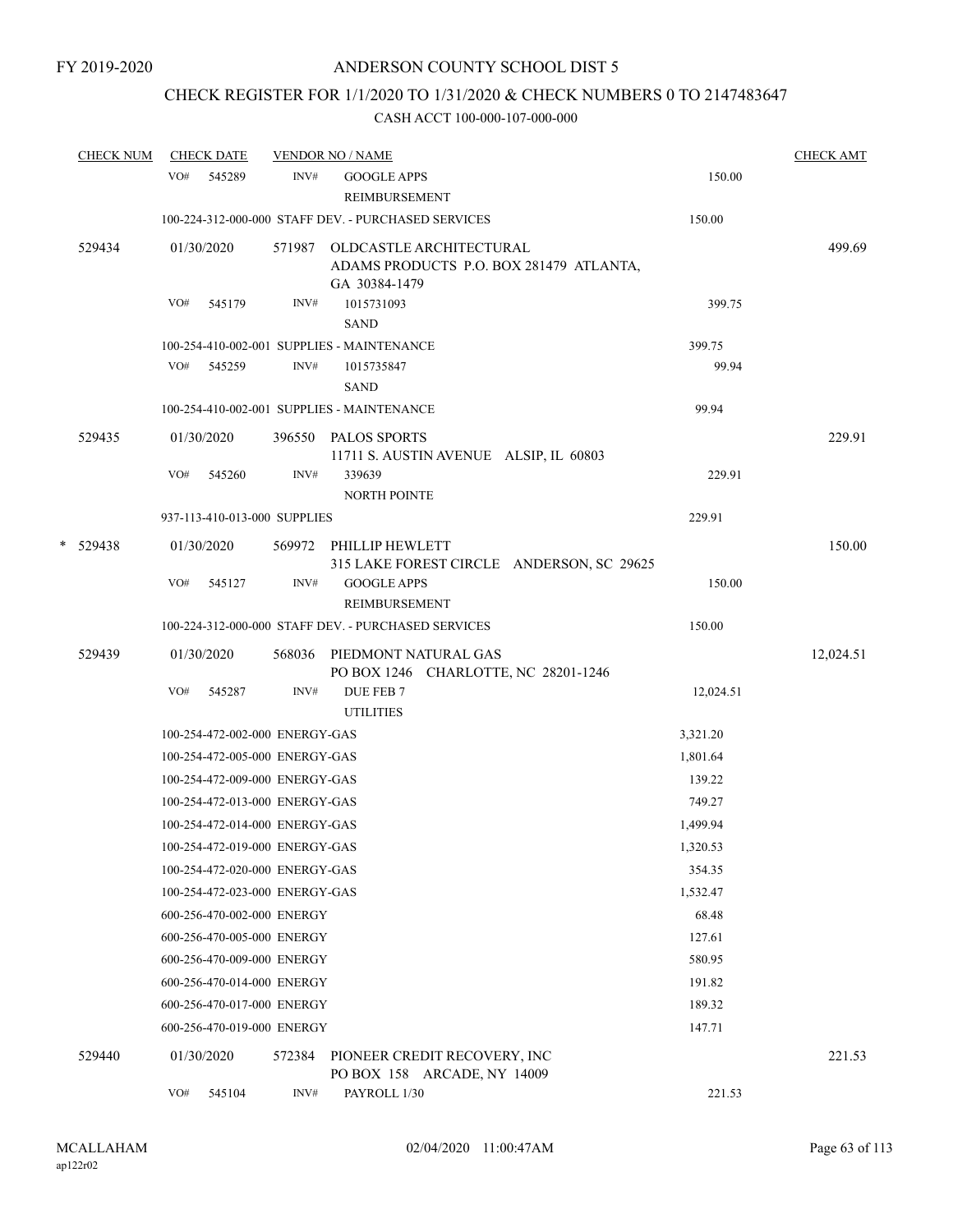## CHECK REGISTER FOR 1/1/2020 TO 1/31/2020 & CHECK NUMBERS 0 TO 2147483647

|   | <b>CHECK NUM</b> |     | <b>CHECK DATE</b>                 |        | <b>VENDOR NO / NAME</b>                                                                          |                 | <b>CHECK AMT</b> |
|---|------------------|-----|-----------------------------------|--------|--------------------------------------------------------------------------------------------------|-----------------|------------------|
|   |                  |     |                                   |        | <b>DEDUCTIONS</b>                                                                                |                 |                  |
|   |                  |     | 100-000-441-000-000 MISCELLANEOUS |        |                                                                                                  | 221.53          |                  |
|   | 529441           |     | 01/30/2020                        |        | 571652 PROSOURCE LLC<br>P.O. BOX 5339 GREENVILLE, SC 29606                                       |                 | 484.14           |
|   |                  | VO# | 545181                            | INV#   | S2167406                                                                                         | 178.64          |                  |
|   |                  |     |                                   |        | <b>REPAIR PARTS</b>                                                                              |                 |                  |
|   |                  |     |                                   |        | 600-256-323-005-000 REPAIRS TO EQUIPMENT                                                         | 178.64          |                  |
|   |                  |     | VO# 545182                        | INV#   | S2167675                                                                                         | 226.07          |                  |
|   |                  |     |                                   |        | <b>REPAIR PARTS</b>                                                                              |                 |                  |
|   |                  |     |                                   |        | 100-254-410-009-400 HVAC/ELECTRICAL/PLUMBING                                                     | 226.07          |                  |
|   |                  | VO# | 545261                            | INV#   | S2168291<br><b>SUPPLIES</b>                                                                      | 43.82           |                  |
|   |                  |     |                                   |        | 100-254-410-003-400 HVAC/ELECTRICAL/PLUMBING                                                     | 43.82           |                  |
|   |                  |     | VO# 545262                        | INV#   | S2168278<br><b>SUPPLIES</b>                                                                      | 35.61           |                  |
|   |                  |     | 100-254-410-000-400 HVAC SUPPLIES |        |                                                                                                  | 35.61           |                  |
| * | 529444           |     | 01/30/2020                        |        | 572850 ROBERT ANDERSON PETTY CASH                                                                |                 | 400.00           |
|   |                  | VO# | 545183                            | INV#   | FEB <sub>3</sub><br><b>BASKETBALL</b>                                                            | 400.00          |                  |
|   |                  |     |                                   |        | 706-271-660-006-666 CONCESSIONS EXPENSE                                                          | 200.00          |                  |
|   |                  |     |                                   |        | 706-271-660-006-753 BASKETBALL GATE EXPENSE                                                      | 200.00          |                  |
|   | 529445           |     | 01/30/2020                        |        | 443275 ROTARY CLUB OF ANDERSON<br>PO BOX 434 ANDERSON, SC 29622                                  |                 | 378.50           |
|   |                  | VO# | 545264                            | INV#   | 2709830<br><b>SMITH DUES</b>                                                                     | 378.50          |                  |
|   |                  |     | 100-263-640-000-000 DUES AND FEES |        |                                                                                                  | 378.50          |                  |
|   | 529446           |     | 01/30/2020                        |        | 445357 SCASCD<br>PO BOX 238 FAIRFOREST, SC 29336                                                 |                 | 850.00           |
|   |                  | VO# | 545185                            | INV#   | 3167<br>PO#<br>SPRING CONFERENCE                                                                 | 12233<br>850.00 |                  |
|   |                  |     |                                   |        | 201-224-333-010-000 TRIPS AND CONFERENCES                                                        | 850.00          |                  |
|   | 529447           |     | 01/30/2020                        | 445575 | SC DEPT OF EMPLOYMENT & WORKFORCE<br>ATTENTION: UI COLLECTIONS PO BOX 2644<br>COLUMBIA, SC 29202 |                 | 405.80           |
|   |                  | VO# | 545098                            | INV#   | PAYROLL 1/30<br><b>DEDUCTIONS</b>                                                                | 405.80          |                  |
|   |                  |     |                                   |        | 100-000-442-000-000 UNEMPLOYMENT COMPENSATION LEVY                                               | 405.80          |                  |
|   | 529448           |     | 01/30/2020                        | 564203 | <b>SCDMV - DEPT OF MOTOR VEHICLES</b><br>POBOX 1498 ATT: CDL COMPLIANCE<br>BLYTHEWOOD, SC 29016  |                 | 191.00           |
|   |                  | VO# | 545187                            | INV#   | <b>SHETROMPF</b><br>MAY 4-8 CLASS                                                                | 191.00          |                  |
|   |                  |     |                                   |        | 100-255-333-000-000 TRIPS AND CONFERENCES                                                        | 191.00          |                  |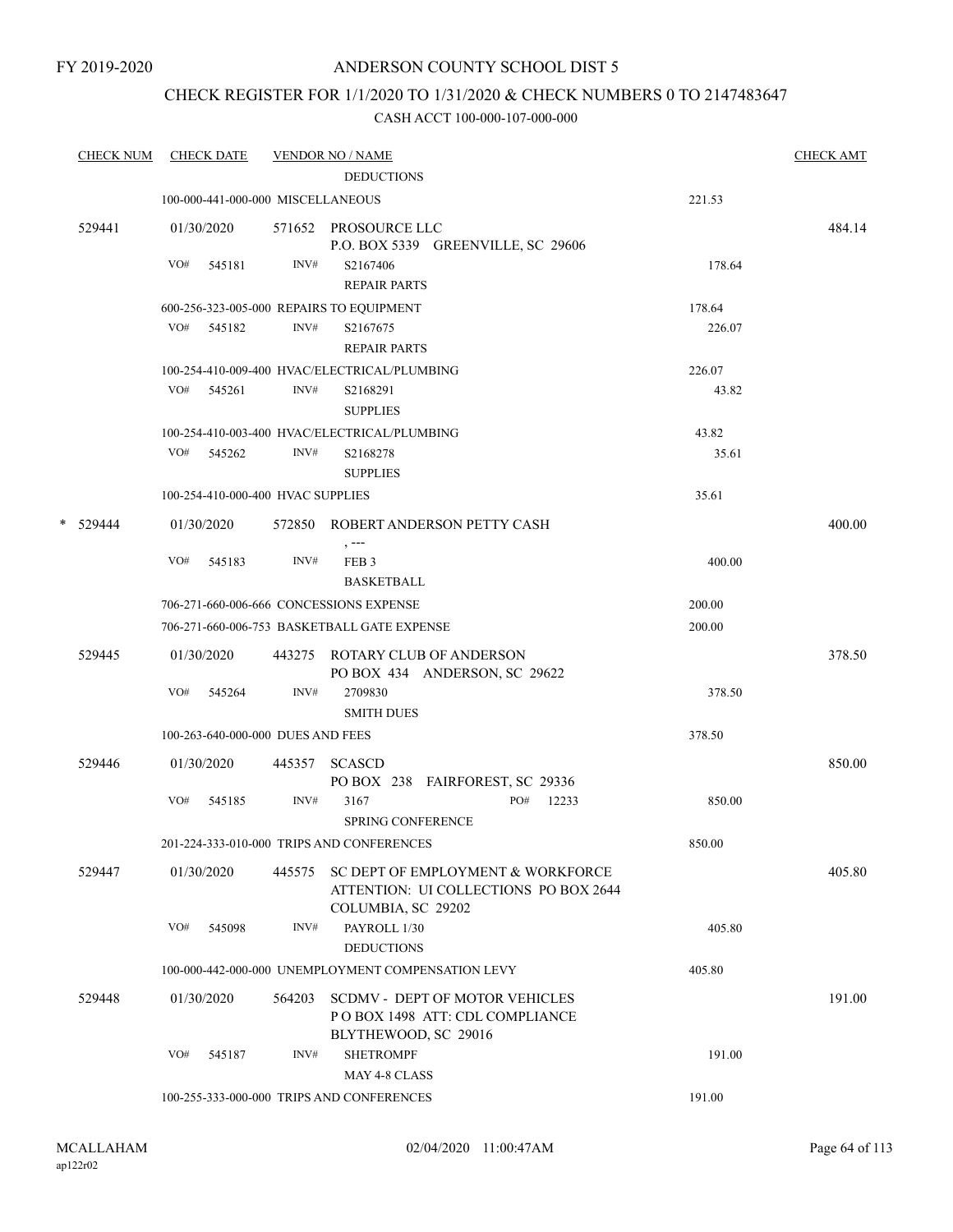## CHECK REGISTER FOR 1/1/2020 TO 1/31/2020 & CHECK NUMBERS 0 TO 2147483647

|   | <b>CHECK NUM</b> | <b>CHECK DATE</b>                     |        | <b>VENDOR NO / NAME</b>                                                                                          |           | <b>CHECK AMT</b> |
|---|------------------|---------------------------------------|--------|------------------------------------------------------------------------------------------------------------------|-----------|------------------|
|   | 529449           | 01/30/2020                            | 568980 | <b>SC DEPT OF REVENUE</b><br>PO BOX 2535 COLUMBIA, SC 29202-2535                                                 |           | 1,007.66         |
|   |                  | VO#<br>545099                         | INV#   | PAYROLL 1/30<br><b>DEDUCTIONS</b>                                                                                | 1,007.66  |                  |
|   |                  | 100-000-440-000-000 SC STATE TAX LEVY |        |                                                                                                                  | 1,007.66  |                  |
| * | 529453           | 01/30/2020                            | 450701 | SC RETIREMENT SYSTEM (SPP)<br>POBOX 11960 CAPITOL STATION COLUMBIA, SC<br>29211                                  |           | 903.81           |
|   |                  | VO#<br>545094                         | INV#   | PAYROLL 1/30<br><b>DEDUCTIONS</b>                                                                                | 903.81    |                  |
|   |                  |                                       |        | 100-000-438-000-000 RETIREMENT SERV PURCHASE                                                                     | 903.81    |                  |
|   | 529454           | 01/30/2020                            |        | 576084 SC STATE REIMBURSEMENT UNIT<br>PO BOX 100303 COLUMBIA, SC 29202-3303                                      |           | 734.84           |
|   |                  | VO#<br>545096                         | INV#   | PAYROLL 1/30<br><b>DEDUCTIONS</b>                                                                                | 734.84    |                  |
|   |                  |                                       |        | 100-000-435-000-000 WAGE GARNISH/CH SUPPORT                                                                      | 734.84    |                  |
|   | 529455           | 01/30/2020                            | 576349 | <b>SOAR LEARNING INC</b><br>PO BOX 480 LAKE ORION, MI 48361                                                      |           | 2,867.13         |
|   |                  | VO#<br>545193                         | INV#   | 26340<br>PO#<br>12138<br><b>MATERIALS</b>                                                                        | 2,867.13  |                  |
|   |                  | 237-128-410-002-000 SUPPLIES          |        |                                                                                                                  | 1,433.56  |                  |
|   |                  | 237-128-410-003-000 SUPPLIES          |        |                                                                                                                  | 1,433.57  |                  |
| * | 529457           | 01/30/2020                            | 573721 | SSBT AS TTEE FOR SCORP MM61953-001-042<br>MASS MUTUAL RETIREMENT SERVICES PO BOX<br>219062 KANSAS CITY, MO 64121 |           | 21,345.49        |
|   |                  | VO#<br>545091                         | INV#   | PAYROLL 1/30<br><b>DEDUCTIONS</b>                                                                                | 21,345.49 |                  |
|   |                  |                                       |        | 100-000-468-000-000 OPTIONAL RETIREMENT PLAN                                                                     | 13,722.13 |                  |
|   |                  |                                       |        | 100-000-484-000-000 EMPLOYER RETIREMENT PAYABLE                                                                  | 7,623.36  |                  |
|   | 529458           | 01/30/2020                            | 574643 | STEGALL, JOANNA**<br>100 W WHITNER STREET UNIT #106 ANDERSON,<br>SC 29624                                        |           | 2,500.00         |
|   |                  | VO#<br>545205                         | INV#   | 1901<br><b>JAN 17 TRAINING</b>                                                                                   | 2,500.00  |                  |
|   |                  |                                       |        | 267-224-312-000-PD5 CONTRACTED-SC STANDARDS                                                                      | 2,500.00  |                  |
|   | 529459           | 01/30/2020                            | 573873 | <b>STEMFINITY</b><br>504 SOUTH 11TH STREET BOISE, ID 83702                                                       |           | 999.27           |
|   |                  | VO#<br>545273                         | INV#   | 15641<br><b>BRICKLAB</b>                                                                                         | 999.27    |                  |
|   |                  |                                       |        | 900-112-410-013-MMM MEGAN MANESS 20/21 SUPPLIES                                                                  | 999.27    |                  |
|   | 529460           | 01/30/2020                            | 574096 | SUMMIT CONSTRUCTION GROUP LLS<br>101 CONCORD CIR ANDERSON, SC 29621                                              |           | 29,605.00        |
|   |                  | VO#<br>545194                         | INV#   | PO# 12100<br>162                                                                                                 | 14,950.00 |                  |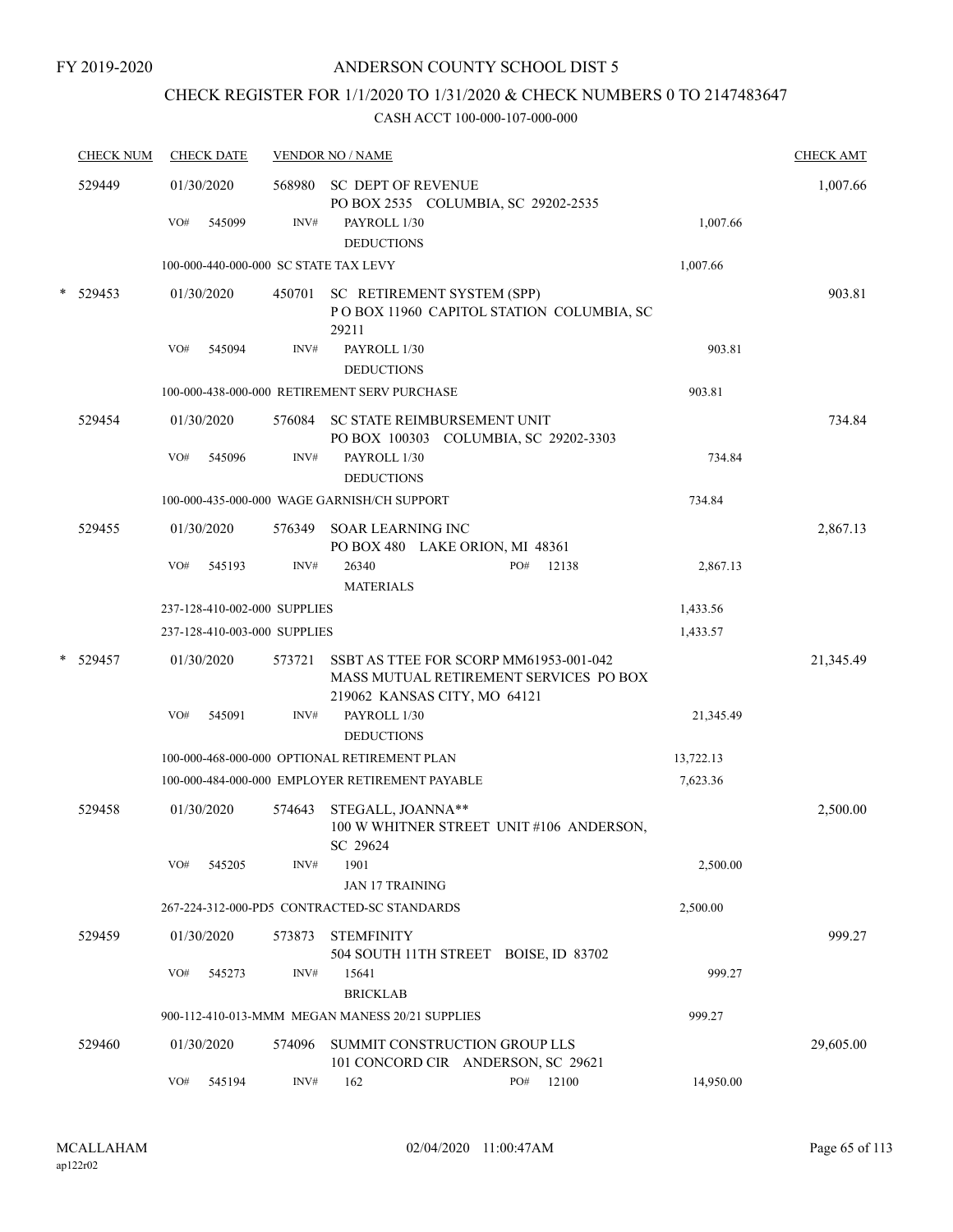FY 2019-2020

## ANDERSON COUNTY SCHOOL DIST 5

# CHECK REGISTER FOR 1/1/2020 TO 1/31/2020 & CHECK NUMBERS 0 TO 2147483647

| <b>CHECK NUM</b> |     | <b>CHECK DATE</b>                 |        | <b>VENDOR NO / NAME</b>                     |           | <b>CHECK AMT</b> |
|------------------|-----|-----------------------------------|--------|---------------------------------------------|-----------|------------------|
|                  |     |                                   |        | TL HANNA ROOF                               |           |                  |
|                  |     | 100-271-323-002-BSB BASEBALL ROOF |        |                                             | 14,950.00 |                  |
|                  | VO# | 545195                            | INV#   | PO#<br>12036<br>156                         | 3,600.00  |                  |
|                  |     |                                   |        | <b>TL HANNA</b>                             |           |                  |
|                  |     |                                   |        | 505-253-520-002-TUR BASEBALL/SOFTBALL TURF  | 3,600.00  |                  |
|                  | VO# | 545196                            | INV#   | 164                                         | 1,200.00  |                  |
|                  |     |                                   |        | <b>HOMELAND PARK</b>                        |           |                  |
|                  |     | 505-254-323-011-FEN FENCE         |        |                                             | 1,200.00  |                  |
|                  |     | VO# 545197                        | INV#   | 167                                         | 1,350.00  |                  |
|                  |     |                                   |        | <b>MCCANTS</b>                              |           |                  |
|                  |     |                                   |        | 100-254-323-005-001 CONTRACTED SERVICES     | 1,350.00  |                  |
|                  | VO# | 545198                            | INV#   | 163                                         | 850.00    |                  |
|                  |     |                                   |        | TL HANNA                                    |           |                  |
|                  |     |                                   |        | 505-253-520-002-TUR BASEBALL/SOFTBALL TURF  | 850.00    |                  |
|                  | VO# | 545199                            | INV#   | 160                                         | 350.00    |                  |
|                  |     |                                   |        | <b>WESTSIDE</b>                             |           |                  |
|                  |     |                                   |        | 100-254-323-003-001 CONTRACTED SERVICES     | 350.00    |                  |
|                  | VO# | 545200                            | INV#   | 165                                         | 850.00    |                  |
|                  |     |                                   |        | <b>VARENNES</b>                             |           |                  |
|                  |     |                                   |        | 100-254-323-016-001 CONTRACTED SERVICES     | 850.00    |                  |
|                  | VO# | 545201                            | INV#   | 161                                         | 2,435.00  |                  |
|                  |     |                                   |        | <b>WESTSIDE</b>                             |           |                  |
|                  |     |                                   |        | 100-254-323-003-001 CONTRACTED SERVICES     | 2,435.00  |                  |
|                  |     | VO# 545202                        | INV#   | 157                                         | 2,145.00  |                  |
|                  |     |                                   |        | <b>TL HANNA</b>                             |           |                  |
|                  |     |                                   |        | 505-253-520-002-TUR BASEBALL/SOFTBALL TURF  | 2,145.00  |                  |
|                  | VO# | 545203                            | INV#   | 159                                         | 350.00    |                  |
|                  |     |                                   |        | <b>NORTH POINTE</b>                         |           |                  |
|                  |     |                                   |        | 100-254-323-013-001 CONTRACTED SERVICES     | 350.00    |                  |
|                  | VO# | 545204                            | INV#   | 158                                         | 1,525.00  |                  |
|                  |     |                                   |        | <b>DISTRICT OFFICE</b>                      |           |                  |
|                  |     | 100-254-323-000-001 CONTRACT SRVS |        |                                             | 1,525.00  |                  |
| *<br>529462      |     | 01/30/2020                        | 571571 | <b>TECHPOINT</b>                            |           | 120.00           |
|                  |     |                                   |        | 144 PEARL INDUSTRIAL AVE HOSCHTON, GA       |           |                  |
|                  | VO# | 545274                            | INV#   | 30548<br>2839                               | 120.00    |                  |
|                  |     |                                   |        | ROBERT ANDERSON                             |           |                  |
|                  |     |                                   |        |                                             |           |                  |
|                  |     |                                   |        | 100-266-314-006-000 REPAIRS TO EQUIPMENT    | 120.00    |                  |
| 529463           |     | 01/30/2020                        | 572503 | TG                                          |           | 354.45           |
|                  |     |                                   |        | PO BOX 659601<br>SAN ANTONIO, TX 78265-9601 |           |                  |
|                  | VO# | 545100                            | INV#   | PAYROLL 1/30                                | 354.45    |                  |
|                  |     |                                   |        | <b>DEDUCTIONS</b>                           |           |                  |
|                  |     | 100-000-441-000-000 MISCELLANEOUS |        |                                             | 354.45    |                  |
| 529464           |     | 01/30/2020                        | 563611 | THE GREENVILLE ZOO                          |           | 410.00           |
|                  |     |                                   |        |                                             |           |                  |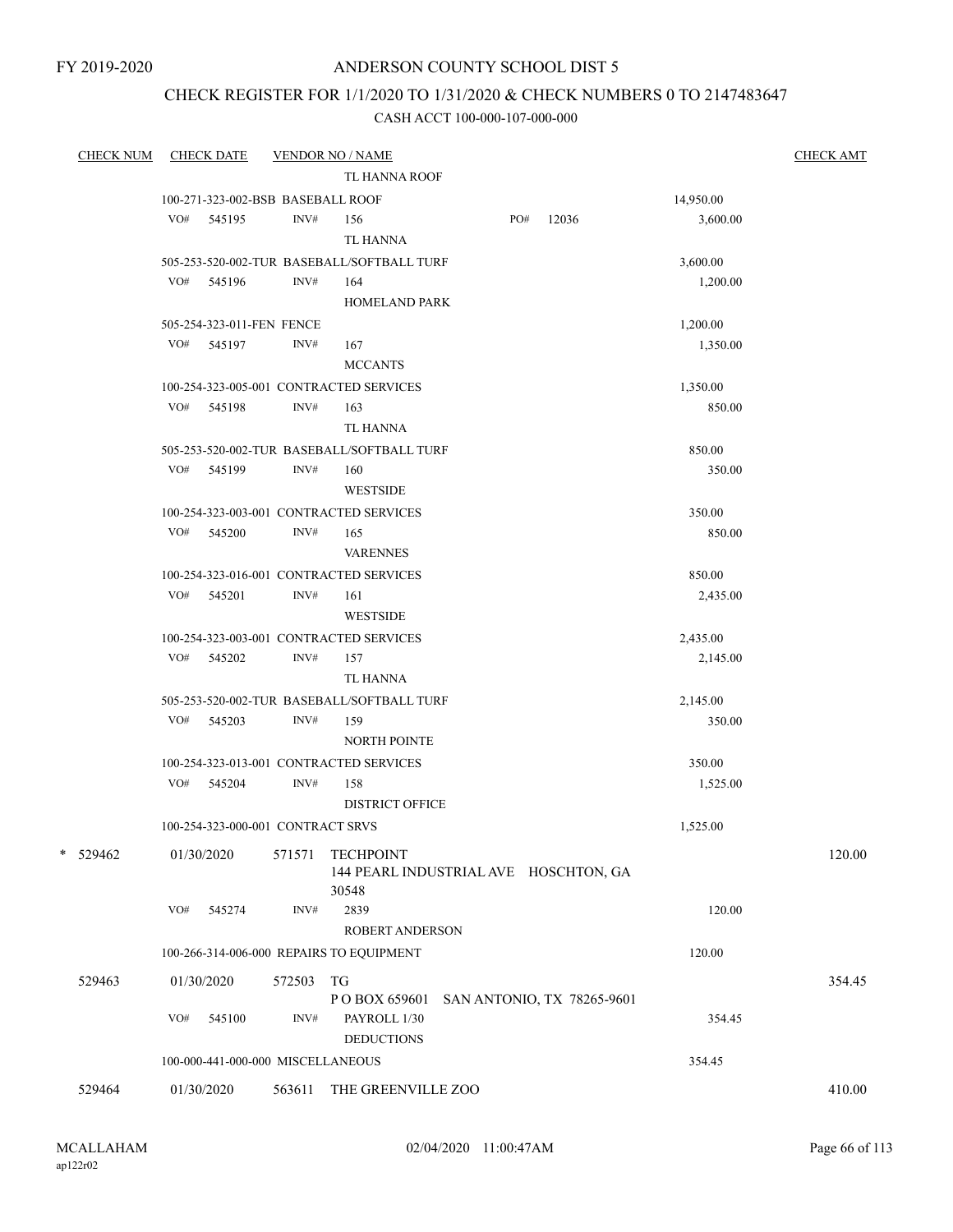FY 2019-2020

## ANDERSON COUNTY SCHOOL DIST 5

### CHECK REGISTER FOR 1/1/2020 TO 1/31/2020 & CHECK NUMBERS 0 TO 2147483647

|   | <b>CHECK NUM</b> |     | <b>CHECK DATE</b> |                                   | <b>VENDOR NO / NAME</b>                                                                                |     |                                             |           | <b>CHECK AMT</b> |
|---|------------------|-----|-------------------|-----------------------------------|--------------------------------------------------------------------------------------------------------|-----|---------------------------------------------|-----------|------------------|
|   |                  |     |                   |                                   | 29601                                                                                                  |     | 150 CLEVELAND PARK DRIVE GREENVILLE, SC     |           |                  |
|   |                  | VO# | 545275            | $\text{INV}\#$                    | ZOOMOBILE                                                                                              |     |                                             | 410.00    |                  |
|   |                  |     |                   |                                   | <b>CALHOUN ELEM</b>                                                                                    |     |                                             |           |                  |
|   |                  |     |                   |                                   | 714-271-660-014-352 FIELD TRIPS GRADE 2 EXPENSE                                                        |     |                                             | 410.00    |                  |
|   | 529465           |     | 01/30/2020        | 576122                            | THERE IS HOPE COUNSELING, LLC<br>ROYCE V. MILLER 145 THOMAS GREEN BLVD,<br>SUITE 210 CLEMSON, SC 29631 |     |                                             |           | 1,050.00         |
|   |                  | VO# | 545206            | INV#                              | 161641<br><b>CONSULTATION</b>                                                                          |     |                                             | 1,050.00  |                  |
|   |                  |     |                   |                                   | 237-128-313-002-000 STUDENT SERVICES/ COUNSELOR                                                        |     |                                             | 525.00    |                  |
|   |                  |     |                   |                                   | 237-128-313-003-000 STUDENT SERVICES/ COUNSELOR                                                        |     |                                             | 525.00    |                  |
| * | 529467           |     | 01/30/2020        | 504890                            | <b>TIAA-CREF</b><br>POBOX 105316 ATLANTA, GA 30348-5316                                                |     |                                             |           | 26,509.37        |
|   |                  | VO# | 545092            | INV#                              | PAYROLL 1/30<br><b>DEDUCTIONS</b>                                                                      |     |                                             | 26,509.37 |                  |
|   |                  |     |                   |                                   | 100-000-468-000-000 OPTIONAL RETIREMENT PLAN                                                           |     |                                             | 17,041.74 |                  |
|   |                  |     |                   |                                   | 100-000-484-000-000 EMPLOYER RETIREMENT PAYABLE                                                        |     |                                             | 9,467.63  |                  |
|   | 529468           |     | 01/30/2020        | 576093                            | TRELLIS COMPANY<br>PO BOX 659601                                                                       |     | SAN ANTONIO, TX 78265-9601                  |           | 285.54           |
|   |                  | VO# | 545101            | INV#                              | PAYROLL 1/30<br><b>DEDUCTIONS</b>                                                                      |     |                                             | 285.54    |                  |
|   |                  |     |                   | 100-000-441-000-000 MISCELLANEOUS |                                                                                                        |     |                                             | 285.54    |                  |
|   | 529469           |     | 01/30/2020        | 576230                            | TRINITY 3 LLC<br>55114                                                                                 |     | 2550 UNIVERSITY AVE W, STE 315S ST PAUL, MN |           | 46,750.00        |
|   |                  | VO# | 545277            | INV#                              | PSI070330<br><b>TECH LEASE</b>                                                                         | PO# | 11979                                       | 46,750.00 |                  |
|   |                  |     |                   |                                   | 100-266-545-000-000 1 TO 1 LEASE PAYMENTS                                                              |     |                                             | 46,750.00 |                  |
|   | 529470           |     | 01/30/2020        | 573815                            | UNITED REFRIGERATION, INC<br>PO BOX 740703 ATLANTA, GA 30374-0703                                      |     |                                             |           | 759.43           |
|   |                  | VO# | 545207            | INV#                              | 71898786<br><b>SUPPLIES</b>                                                                            |     |                                             | 175.43    |                  |
|   |                  |     |                   |                                   | 600-256-323-008-000 REPAIRS TO EQUIPMENT                                                               |     |                                             | 175.43    |                  |
|   |                  | VO# | 545208            | INV#                              | 71895666<br><b>SUPPLIES</b>                                                                            |     |                                             | 178.47    |                  |
|   |                  |     |                   |                                   | 100-254-410-008-400 HVAC/ELECTRICAL/PLUMBING                                                           |     |                                             | 178.47    |                  |
|   |                  | VO# | 545209            | INV#                              | 71841120<br><b>SUPPLIES</b>                                                                            |     |                                             | 36.38     |                  |
|   |                  |     |                   |                                   | 100-254-410-005-400 HVAC/ELECTRICAL/PLUMBING                                                           |     |                                             | 36.38     |                  |
|   |                  | VO# | 545278            | INV#                              | 71860289<br><b>SUPPLIES</b>                                                                            |     |                                             | 369.15    |                  |
|   |                  |     |                   |                                   | 100-254-410-003-400 HVAC/ELECTRICAL/PLUMBING                                                           |     |                                             | 369.15    |                  |
|   | 529471           |     | 01/30/2020        |                                   | 564298 UNITED WAY OF ANDERSON COUNTY                                                                   |     |                                             |           | 2,953.23         |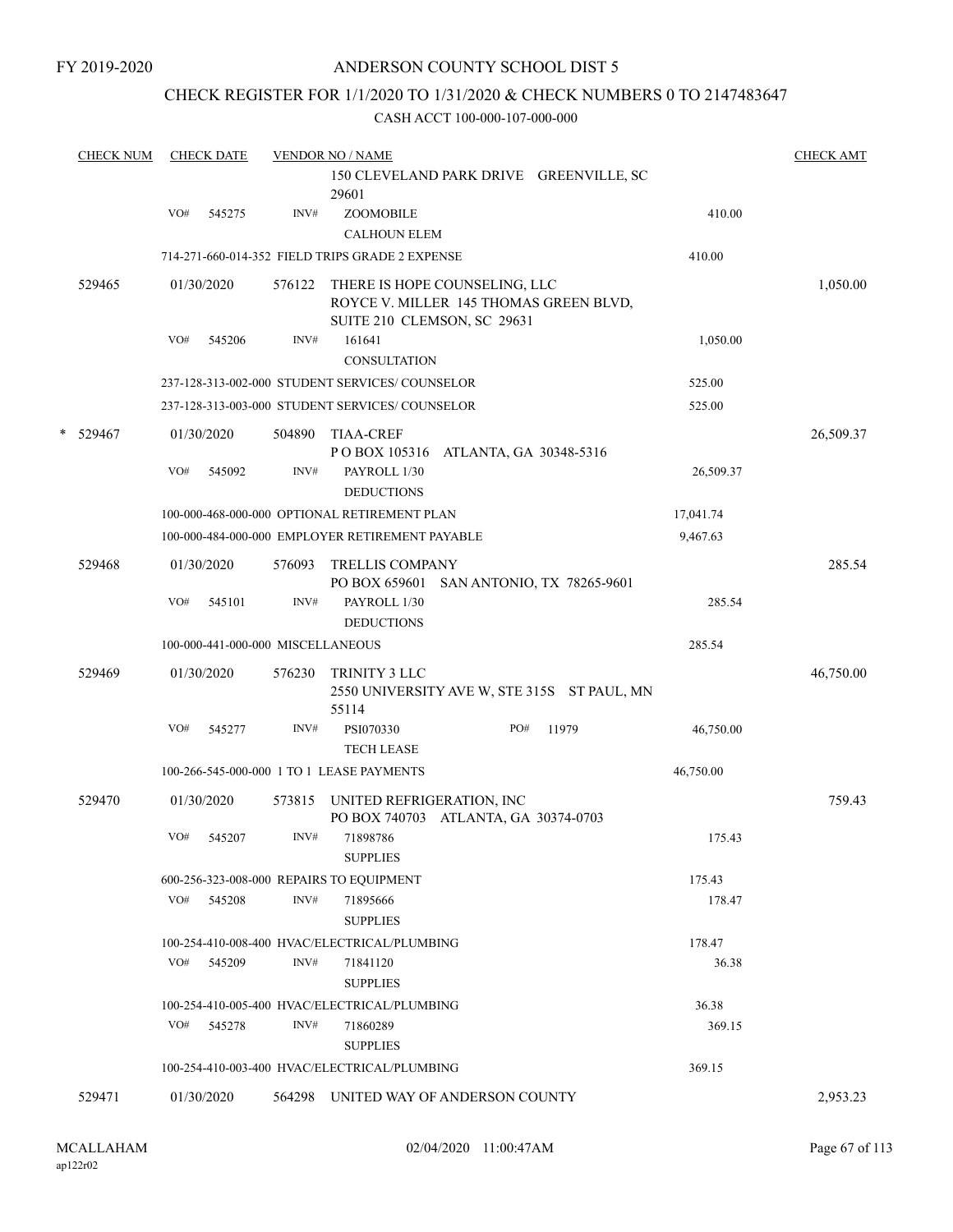# CHECK REGISTER FOR 1/1/2020 TO 1/31/2020 & CHECK NUMBERS 0 TO 2147483647

|   | <b>CHECK NUM</b> |     | <b>CHECK DATE</b> |                                   | <b>VENDOR NO / NAME</b>                                                                                 |           | <b>CHECK AMT</b> |  |
|---|------------------|-----|-------------------|-----------------------------------|---------------------------------------------------------------------------------------------------------|-----------|------------------|--|
|   |                  |     |                   |                                   | POBOX 2067 ANDERSON, SC 29622                                                                           |           |                  |  |
|   |                  | VO# | 545095            | INV#                              | PAYROLL 1/30<br><b>DEDUCTIONS</b>                                                                       | 2,953.23  |                  |  |
|   |                  |     |                   |                                   | 100-000-455-000-000 UNITED FUND - PAYABLE                                                               | 2,953.23  |                  |  |
|   | 529472           |     | 01/30/2020        | 572350                            | US DEPARTMENT OF EDUCATION AWG<br>NATIONAL PAYMENT CENTER PO BOX 790356 ST<br>LOUIS, MO 63179-0356      |           | 170.05           |  |
|   |                  | VO# | 545102            | INV#                              | PAYROLL 1/30<br><b>DEDUCTIONS</b>                                                                       | 170.05    |                  |  |
|   |                  |     |                   | 100-000-441-000-000 MISCELLANEOUS |                                                                                                         | 170.05    |                  |  |
|   | 529473           |     | 01/30/2020        | 575086                            | <b>VALIC</b><br>C/O JP MORGAN CHASE PO BOX 301701<br>DALLAS, TX 75303-1701                              |           | 47,665.85        |  |
|   |                  | VO# | 545093            | INV#                              | PAYROLL 1/30<br><b>DEDUCTIONS</b>                                                                       | 47,665.85 |                  |  |
|   |                  |     |                   |                                   | 100-000-468-000-000 OPTIONAL RETIREMENT PLAN                                                            | 30,642.27 |                  |  |
|   |                  |     |                   |                                   | 100-000-484-000-000 EMPLOYER RETIREMENT PAYABLE                                                         | 17,023.58 |                  |  |
| * | 529476           |     | 01/30/2020        | 569972                            | <b>WENDY BARTON</b><br>1202 BRYANT RD ANDERSON, SC 29621                                                |           | 150.00           |  |
|   |                  | VO# | 545126            | INV#                              | <b>GOOGLE APPS</b><br>REIMBURSEMENT                                                                     | 150.00    |                  |  |
|   |                  |     |                   |                                   | 100-224-312-000-000 STAFF DEV. - PURCHASED SERVICES                                                     | 150.00    |                  |  |
|   | 529477           |     | 01/30/2020        | 574962                            | WESCAD, INC.<br>PO BOX 1085 SIMPSONVILLE, SC 29681                                                      |           | 11,110.00        |  |
|   |                  | VO# | 545279            | INV#                              | 2004<br>PO#<br>12050<br><b>NORTH POINTE</b>                                                             | 11,110.00 |                  |  |
|   |                  |     |                   |                                   | 100-254-323-013-CAP CONTRACTED SERVICES                                                                 | 11,110.00 |                  |  |
|   | 529478           |     | 01/30/2020        | 576415                            | <b>WHEELERS WELDING</b><br>TEN ENTERPRISES, LLC 137 MCMURTREY RD<br>PENDLETON, SC 29670                 |           | 850.00           |  |
|   |                  | VO# | 545210            | INV#                              | <b>DISTRICT 5</b><br><b>40 BRACKETS</b>                                                                 | 850.00    |                  |  |
|   |                  |     |                   |                                   | 100-254-323-002-600 MAINTENANCE SERVICES                                                                | 425.00    |                  |  |
|   |                  |     |                   |                                   | 100-254-323-003-600 MAINTENANCE SERVICES                                                                | 425.00    |                  |  |
|   | $*$ 11565        |     | 01/07/2020        | 102640                            | <b>ACTION AUTO</b><br>529 FAIR STREET ATT: ACCOUNTS RECEIVABLE<br>ANDERSON, SC 29625                    |           | 213.84 E         |  |
|   |                  | VO# | 544052            | INV#                              | 88737<br><b>REPAIRS</b>                                                                                 | 213.84    |                  |  |
|   |                  |     |                   |                                   | 100-254-412-000-001 TRUCK SERVICE - MAINTENANCE                                                         | 213.84    |                  |  |
|   | 11566            |     | 01/07/2020        | 114225                            | ANDERSON RESTAURANT EQUIPMENT<br>112 EAST MAULDIN STREET ATT: ACCOUNTS<br>RECEIVABLE ANDERSON, SC 29621 |           | 769.96 E         |  |
|   |                  | VO# | 544109            | INV#                              | 56917                                                                                                   | 209.98    |                  |  |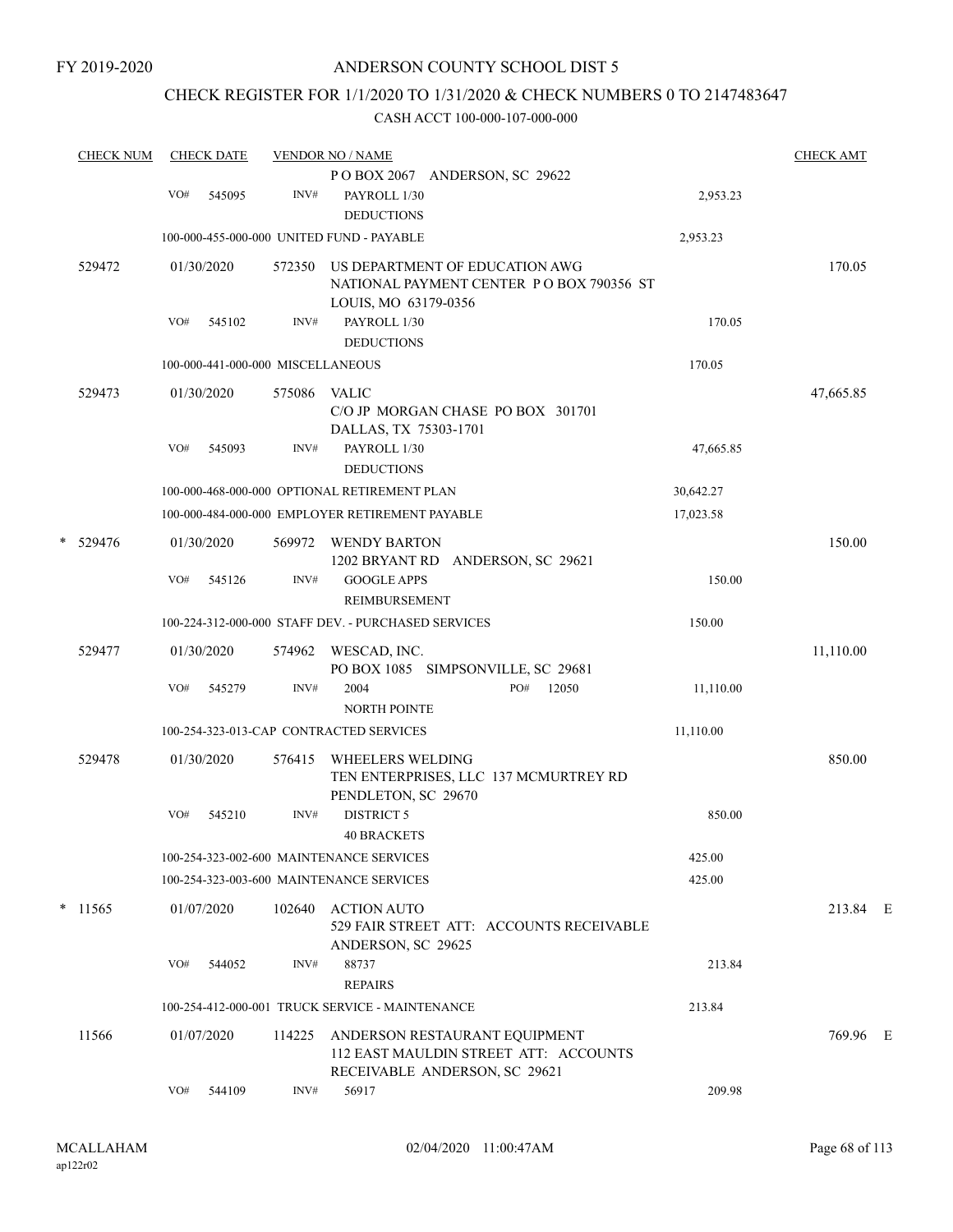#### FY 2019-2020

## ANDERSON COUNTY SCHOOL DIST 5

## CHECK REGISTER FOR 1/1/2020 TO 1/31/2020 & CHECK NUMBERS 0 TO 2147483647

| <b>CHECK NUM</b> | <b>CHECK DATE</b>                 |        | <b>VENDOR NO / NAME</b>                                                                                                  |          | <b>CHECK AMT</b> |  |
|------------------|-----------------------------------|--------|--------------------------------------------------------------------------------------------------------------------------|----------|------------------|--|
|                  |                                   |        | <b>SUPPLIES</b>                                                                                                          |          |                  |  |
|                  | 600-256-410-017-000 SUPPLIES      |        |                                                                                                                          | 209.98   |                  |  |
|                  | VO#<br>544110                     | INV#   | 56674<br><b>SUPPLIES</b>                                                                                                 | 559.98   |                  |  |
|                  | 600-256-410-021-000 SUPPLIES      |        |                                                                                                                          | 559.98   |                  |  |
| 11568            | 01/07/2020                        |        | 564662 BRADY'S SCREEN PRINTING<br>106 CONCORD ROAD ATT: ACCOUNTS<br>RECEIVABLE ANDERSON, SC 29621                        |          | 517.61 E         |  |
|                  | VO#<br>544116                     | INV#   | 36384<br><b>MIDWAY ELEM</b>                                                                                              | 517.61   |                  |  |
|                  |                                   |        | 717-190-660-017-310 RUNNING CLUB EXPENSE                                                                                 | 517.61   |                  |  |
| $*$ 11573        | 01/07/2020                        |        | 187300 CRESCENT SUPPLY CO, INC<br>POBOX 8798 ATT: ACCOUNTS RECEIVABLE<br>GREENVILLE, SC 29604                            |          | 550.25 E         |  |
|                  | VO#<br>544048                     | INV#   | 398831<br><b>SUPPLIES</b>                                                                                                | 433.35   |                  |  |
|                  |                                   |        | 100-254-410-017-400 HVAC/ELECTRICAL/PLUMBING                                                                             | 433.35   |                  |  |
|                  | VO# 544049                        | INV#   | 398830<br><b>SUPPLIES</b>                                                                                                | 116.90   |                  |  |
|                  | 100-254-410-000-400 HVAC SUPPLIES |        |                                                                                                                          | 91.49    |                  |  |
|                  |                                   |        | 100-254-410-018-400 HVAC/ELECTRICAL/PLUMBING                                                                             | 25.41    |                  |  |
| 11574            | 01/07/2020                        |        | 202600 DILLARD'S SPORTS CENTER<br>708 WHITEHALL ROAD ATT: ACCOUNTS<br>RECEIVABLE ANDERSON, SC 29625                      |          | 465.99 E         |  |
|                  | VO#<br>544125                     | INV#   | 108013                                                                                                                   | 465.99   |                  |  |
|                  |                                   |        | <b>MCCANTS BBALL</b>                                                                                                     |          |                  |  |
|                  |                                   |        | 705-271-660-005-752 BASKETBALL GIRLS EXPENSE                                                                             | 465.99   |                  |  |
| $*$ 11578        | 01/07/2020                        |        | 566171 EMPLOYMENT SCREENING, INC<br>PO BOX 410442 ATT: ACCOUNTS RECEIVABLE<br>CHARLOTTE, NC 28241                        |          | 120.00 E         |  |
|                  | VO#<br>544126                     | INV#   | ANDER5010220                                                                                                             | 120.00   |                  |  |
|                  |                                   |        | <b>SERVICE DEC 2019</b>                                                                                                  |          |                  |  |
|                  |                                   |        | 100-264-312-000-000 PURCHASED SERVICES                                                                                   | 120.00   |                  |  |
| 11579            | 01/07/2020                        |        | 569871 FOLLETT SCHOOL SOLUTIONS, INC<br>91826 COLLECTION CENTER DRIVE ATT:<br>ACCOUNTS RECEIVABLE CHICAGO, IL 60693-0918 |          | $1,091.10$ E     |  |
|                  | VO#<br>544127                     | INV#   | 608764<br>SOUTHWOOD                                                                                                      | 1,091.10 |                  |  |
|                  | 100-222-410-021-000 SUPPLIES      |        |                                                                                                                          | 1,091.10 |                  |  |
| $*$ 11585        | 01/07/2020                        | 576373 | <b>EMPLOYEE VENDOR</b>                                                                                                   |          | 117.30 E         |  |
|                  | VO#<br>544106                     | INV#   | <b>LADY LEADERS</b><br>REIMBURSEMENT                                                                                     | 117.30   |                  |  |
|                  |                                   |        | 710-271-660-010-274 LADY LEADERS EXPENSE                                                                                 | 117.30   |                  |  |
| $*$ 11587        | 01/07/2020                        |        | 570057 HERITAGE FOOD SERVICE GROUP                                                                                       |          | 607.97 E         |  |
|                  |                                   |        |                                                                                                                          |          |                  |  |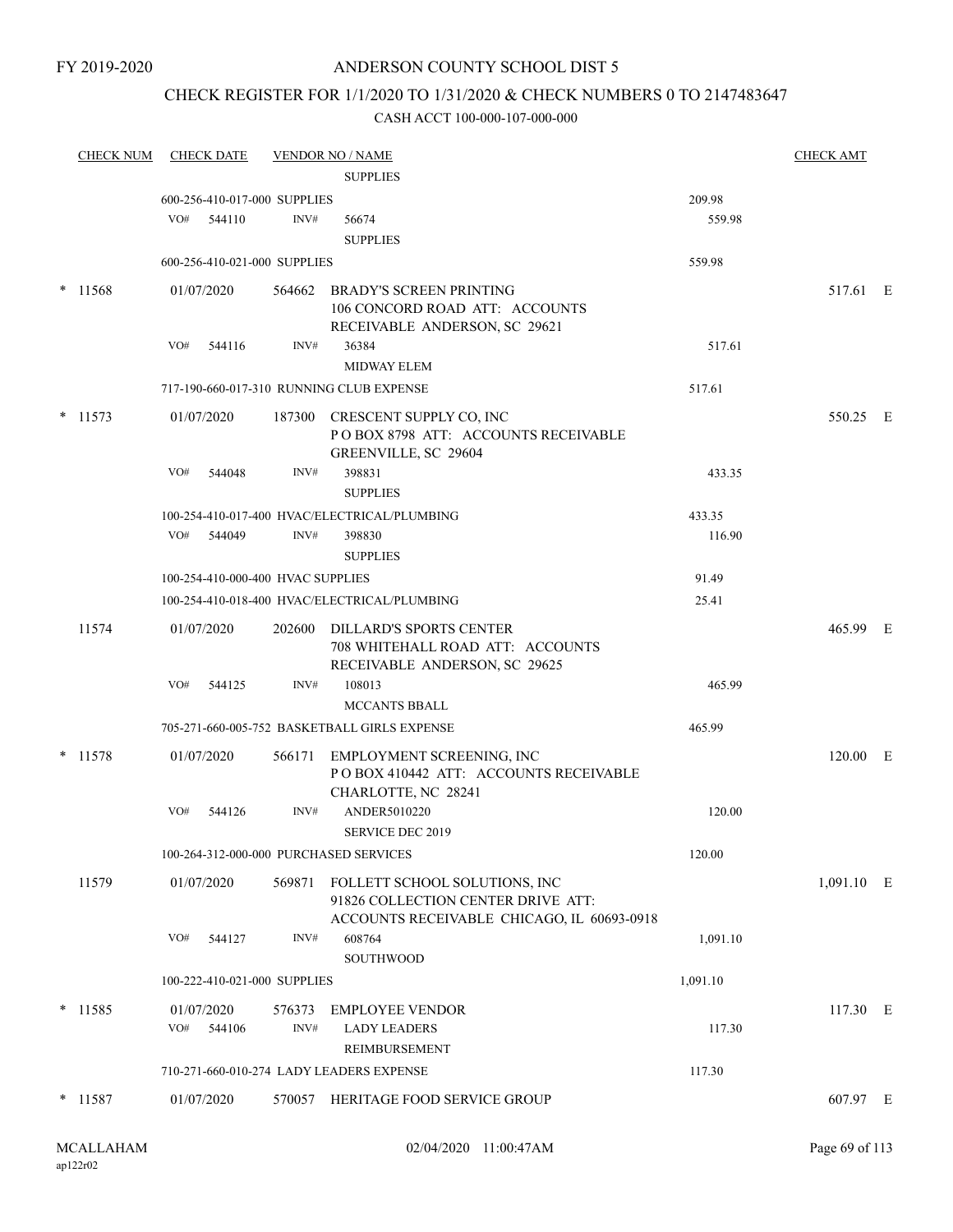FY 2019-2020

## ANDERSON COUNTY SCHOOL DIST 5

## CHECK REGISTER FOR 1/1/2020 TO 1/31/2020 & CHECK NUMBERS 0 TO 2147483647

|   | <b>CHECK NUM</b> |     | <b>CHECK DATE</b>    |                | <b>VENDOR NO / NAME</b>                                                                          |        | <b>CHECK AMT</b> |  |
|---|------------------|-----|----------------------|----------------|--------------------------------------------------------------------------------------------------|--------|------------------|--|
|   |                  |     |                      |                | P.O. BOX 71595 ATT: ACCOUNTS RECEIVABLE<br>CHICAGO, IL 60694-1595                                |        |                  |  |
|   |                  | VO# | 544025               | INV#           | 0006153210                                                                                       | 226.11 |                  |  |
|   |                  |     |                      |                | <b>REPAIR PARTS</b>                                                                              |        |                  |  |
|   |                  |     |                      |                | 600-256-323-007-000 REPAIRS TO EQUIPMENT                                                         | 226.11 |                  |  |
|   |                  | VO# | 544026               | INV#           | 0006310342                                                                                       | 381.86 |                  |  |
|   |                  |     |                      |                | <b>REPAIR PARTS</b>                                                                              |        |                  |  |
|   |                  |     |                      |                | 600-256-323-008-000 REPAIRS TO EQUIPMENT                                                         | 38.98  |                  |  |
|   |                  |     |                      |                | 600-256-323-010-000 REPAIRS TO EQUIPMENT                                                         | 147.30 |                  |  |
|   |                  |     |                      |                | 600-256-323-013-000 REPAIRS TO EQUIPMENT                                                         | 61.15  |                  |  |
|   |                  |     |                      |                | 600-256-323-017-000 REPAIRS TO EQUIPMENT                                                         | 84.79  |                  |  |
|   |                  |     |                      |                | 600-256-323-020-000 REPAIRS TO EQUIPMENT                                                         | 49.64  |                  |  |
|   | 11588            |     | 01/07/2020           | 572775         | <b>EMPLOYEE VENDOR</b>                                                                           |        | 182.91 E         |  |
|   |                  | VO# | 544075               | INV#           | <b>NOV 20-21</b>                                                                                 | 182.91 |                  |  |
|   |                  |     |                      |                | <b>GREENVILLE</b>                                                                                |        |                  |  |
|   |                  |     |                      |                | 100-271-112-002-IOU SALARIES - SCHOOL ACTIVITIES                                                 | 182.91 |                  |  |
|   |                  |     |                      |                |                                                                                                  |        |                  |  |
|   | 11589            | VO# | 01/07/2020<br>544069 | 572225<br>INV# | <b>EMPLOYEE VENDOR</b><br><b>DEC 2019</b>                                                        | 106.14 | 106.14 E         |  |
|   |                  |     |                      |                | <b>MILEAGE</b>                                                                                   |        |                  |  |
|   |                  |     |                      |                | 100-266-332-000-000 IN-DISTRICT TRAVEL                                                           | 106.14 |                  |  |
|   |                  |     |                      |                |                                                                                                  |        |                  |  |
| * | 11593            |     | 01/07/2020           | 349701         | MED CENTRAL HEALTH RESOURCES<br>3424 CLEMSON BLVD ATT: ACCOUNTS<br>RECEIVABLE ANDERSON, SC 29621 |        | 240.00 E         |  |
|   |                  | VO# | 544134               | INV#           | 54679                                                                                            | 65.00  |                  |  |
|   |                  |     |                      |                | <b>STOREY</b>                                                                                    |        |                  |  |
|   |                  |     |                      |                | 100-255-323-000-000 CONTRACTED SERVICES                                                          | 65.00  |                  |  |
|   |                  | VO# | 544135               | INV#           | 7631                                                                                             | 65.00  |                  |  |
|   |                  |     |                      |                | <b>RAINEY</b>                                                                                    |        |                  |  |
|   |                  |     |                      |                | 100-255-323-000-000 CONTRACTED SERVICES                                                          | 65.00  |                  |  |
|   |                  | VO# | 544136               | INV#           | 53931                                                                                            | 65.00  |                  |  |
|   |                  |     |                      |                | <b>MCALISTER</b>                                                                                 |        |                  |  |
|   |                  |     |                      |                | 100-255-323-000-000 CONTRACTED SERVICES                                                          | 65.00  |                  |  |
|   |                  | VO# | 544137               | INV#           | 54453                                                                                            | 45.00  |                  |  |
|   |                  |     |                      |                | <b>CAPELL</b>                                                                                    |        |                  |  |
|   |                  |     |                      |                | 100-255-323-000-000 CONTRACTED SERVICES                                                          | 45.00  |                  |  |
|   | * 11595          |     | 01/07/2020           | 572025         | EMPLOYEE VENDOR                                                                                  |        | 717.07 E         |  |
|   |                  | VO# | 544057               | INV#           | <b>TOAST TOPICS</b>                                                                              | 15.00  |                  |  |
|   |                  |     |                      |                | REIMBURSEMENT                                                                                    |        |                  |  |
|   |                  |     |                      |                | 100-263-333-000-000 TRIPS AND CONFERENCES                                                        | 15.00  |                  |  |
|   |                  | VO# | 544058               | INV#           | <b>IEDC</b>                                                                                      | 645.00 |                  |  |
|   |                  |     |                      |                | REIMBURSEMENT                                                                                    |        |                  |  |
|   |                  |     |                      |                | 100-263-333-000-000 TRIPS AND CONFERENCES                                                        | 645.00 |                  |  |
|   |                  | VO# | 544073               | INV#           | $\mathrm{OCT}$ - $\mathrm{DEC}$                                                                  | 57.07  |                  |  |
|   |                  |     |                      |                | MILEAGE                                                                                          |        |                  |  |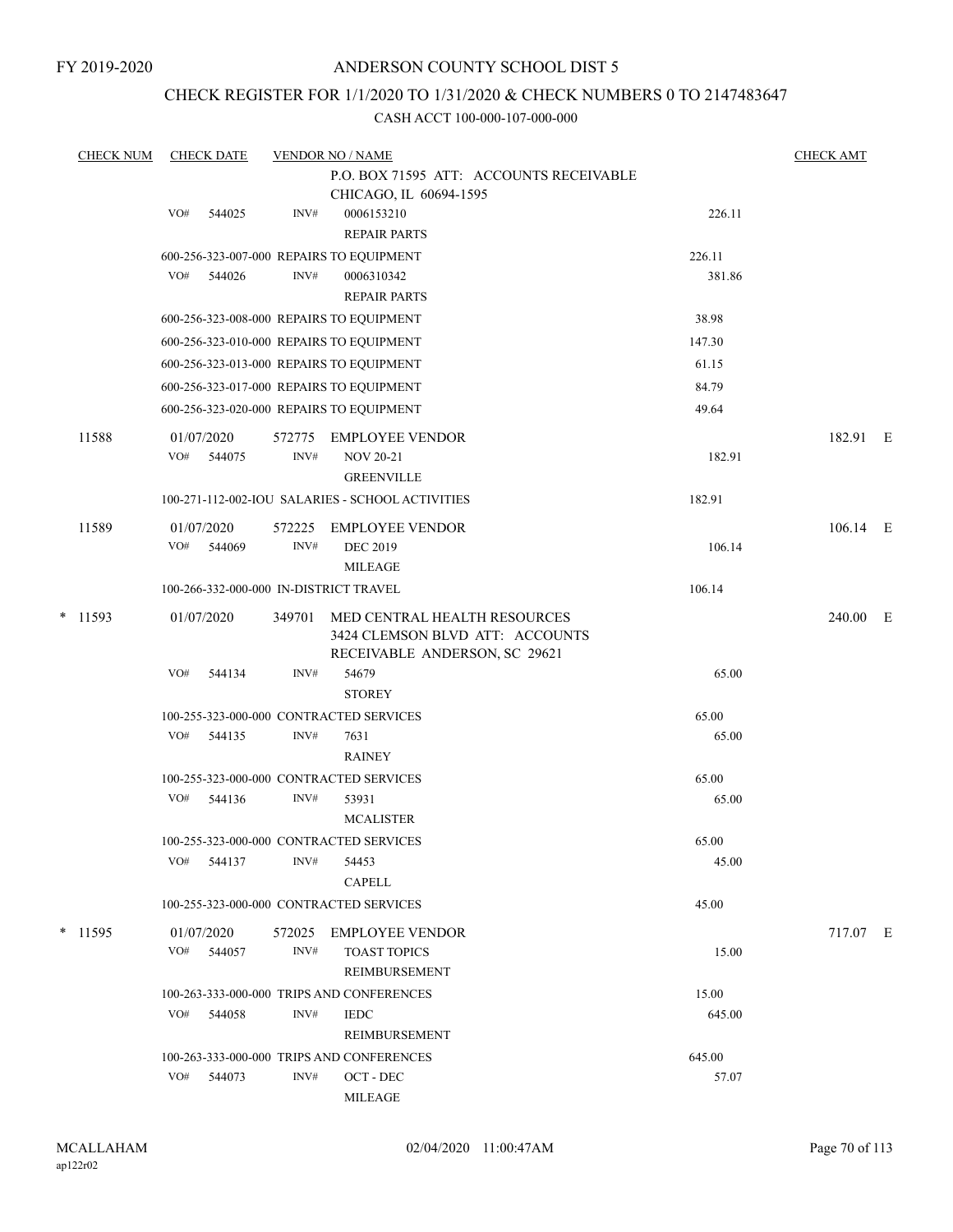## CHECK REGISTER FOR 1/1/2020 TO 1/31/2020 & CHECK NUMBERS 0 TO 2147483647

| <b>CHECK NUM</b> | <b>CHECK DATE</b>                  |        |                | <b>VENDOR NO / NAME</b>                                                                            |     |       |           | <b>CHECK AMT</b> |  |
|------------------|------------------------------------|--------|----------------|----------------------------------------------------------------------------------------------------|-----|-------|-----------|------------------|--|
|                  |                                    |        |                | 100-263-333-000-000 TRIPS AND CONFERENCES                                                          |     |       | 57.07     |                  |  |
| * 11597          | 01/07/2020                         |        |                | 389900 OFFICE DEPOT<br>POBOX 1413 CHARLOTTE, NC 28201-1413                                         |     |       |           | 168.11 E         |  |
|                  | VO#                                | 544045 | INV#           | 2363316824<br><b>INK</b>                                                                           |     |       | 103.59    |                  |  |
|                  |                                    |        |                | 100-254-410-000-055 OFFICE SUPPLIES & FURNITURE                                                    |     |       | 103.59    |                  |  |
|                  | VO#                                | 544140 | INV#           | 411095315001<br><b>SUPPLIES</b>                                                                    |     |       | 64.52     |                  |  |
|                  |                                    |        |                | 713-271-660-013-201 MISCELLANEOUS EXPENSE                                                          |     |       | 64.52     |                  |  |
| 11598            | 01/07/2020<br>VO#                  | 544066 | 574804<br>INV# | EMPLOYEE VENDOR<br><b>CICIS PIZZA</b><br>REIMBURSEMENT                                             |     |       | 119.41    | 119.41 E         |  |
|                  | 717-190-660-017-220 MUSIC EXPENSE  |        |                |                                                                                                    |     |       | 119.41    |                  |  |
| 11599            | 01/07/2020                         |        |                | 574296 SCENARIO LEARNING<br>DEPT 3974 PO BOX 123974 DALLAS, TX<br>75312-3974                       |     |       |           | 12,360.00 E      |  |
|                  | VO#                                | 544144 | INV#           | 11231<br><b>SAFESCHOOLS</b>                                                                        | PO# | 12113 | 12,360.00 |                  |  |
|                  |                                    |        |                | 100-252-410-000-INS INSURANCE GRANT                                                                |     |       | 12,360.00 |                  |  |
| 11600            | 01/07/2020                         |        | 468850         | <b>EMPLOYEE VENDOR</b>                                                                             |     |       |           | 250.02 E         |  |
|                  | VO#                                | 544056 | INV#           | <b>SUPPLIES</b><br>REIMBURSEMENT                                                                   |     |       | 250.02    |                  |  |
|                  |                                    |        |                | 714-271-660-014-201 MISCELLANEOUS EXPENSE                                                          |     |       | 250.02    |                  |  |
| 11601            | 01/07/2020                         |        |                | 469775 SEVEN OAKS DOORS & HARDWARE, INC<br>POBOX 280 ATT: ACCOUNTS RECEIVABLE<br>OAKBORO, NC 28129 |     |       |           | 21,215.70 E      |  |
|                  | VO#                                | 544041 | INV#           | 979316<br><b>DOOR</b>                                                                              |     |       | 694.43    |                  |  |
|                  |                                    |        |                | 100-254-410-005-001 SUPPLIES - MAINTENANCE                                                         |     |       | 694.43    |                  |  |
|                  | VO# 544146                         |        | INV#           | 979860<br><b>RBT ANDERSON</b>                                                                      | PO# | 11923 | 4,898.50  |                  |  |
|                  | 100-254-323-006-DOR DOORS          |        |                |                                                                                                    |     |       | 4,898.50  |                  |  |
|                  | VO#                                | 544147 | INV#           | 979861<br><b>WESTSIDE</b>                                                                          | PO# | 11930 | 15,622.77 |                  |  |
|                  | 100-254-323-003-DOR DOORS          |        |                |                                                                                                    |     |       | 15,622.77 |                  |  |
| 11602            | 01/07/2020                         |        | 570059         | <b>SHARP BUSINESS SYSTEMS</b><br>DEPT 1216 PO BOX 121216 DALLAS, TX<br>75312-1216                  |     |       |           | 287.81 E         |  |
|                  | VO#                                | 544148 | INV#           | 9002465535<br><b>COPIES</b>                                                                        |     |       | 144.04    |                  |  |
|                  | 723-190-660-023-913 COPIER EXPENSE |        |                |                                                                                                    |     |       | 144.04    |                  |  |
|                  | VO# 544149                         |        | INV#           | 9002465527<br><b>COPIES</b>                                                                        |     |       | 88.99     |                  |  |
|                  | 723-190-660-023-913 COPIER EXPENSE |        |                |                                                                                                    |     |       | 88.99     |                  |  |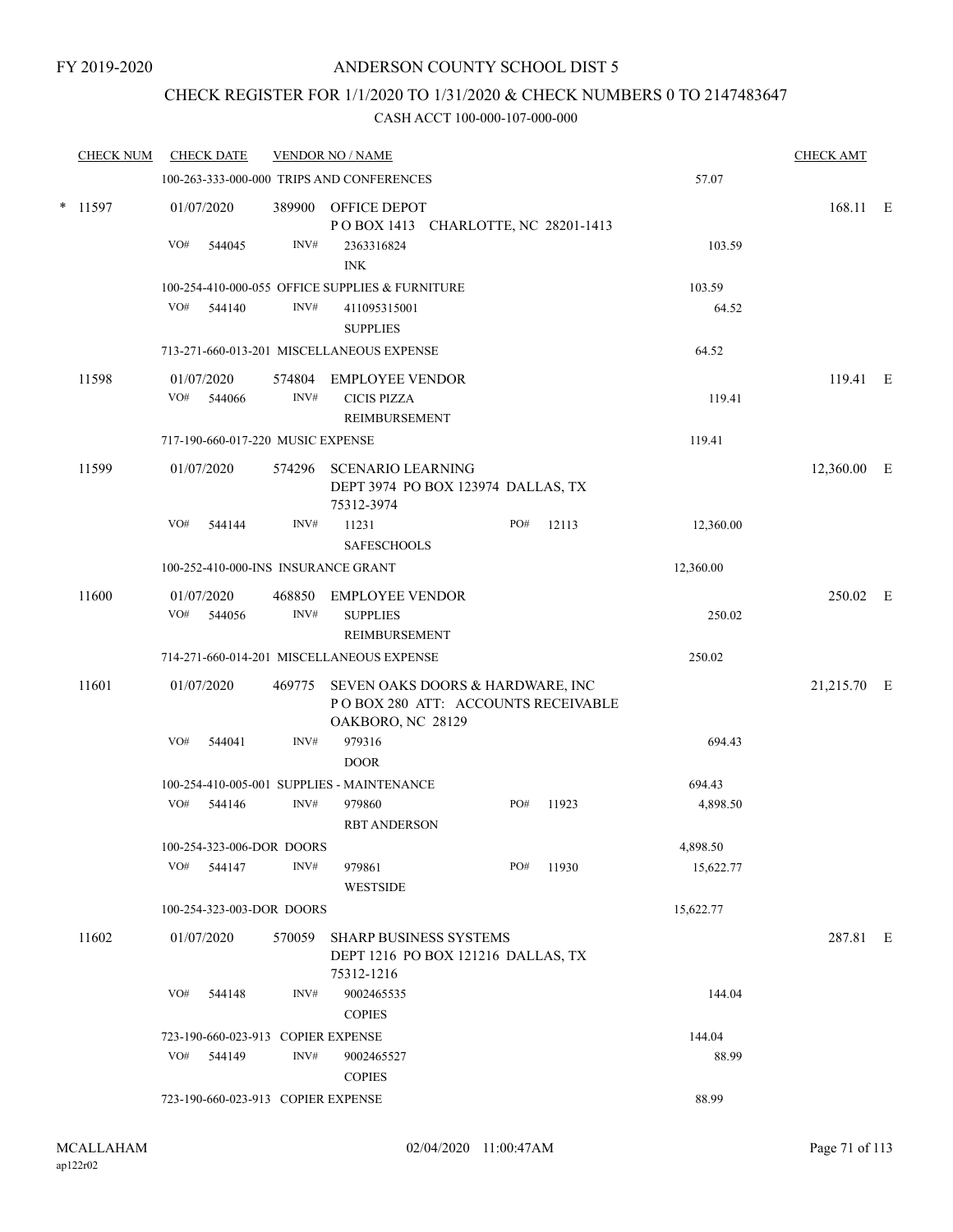## CHECK REGISTER FOR 1/1/2020 TO 1/31/2020 & CHECK NUMBERS 0 TO 2147483647

| <b>CHECK NUM</b> | <b>CHECK DATE</b>               |        |        | <b>VENDOR NO / NAME</b>                                                                             |        | <b>CHECK AMT</b> |  |
|------------------|---------------------------------|--------|--------|-----------------------------------------------------------------------------------------------------|--------|------------------|--|
|                  | VO#                             | 544150 | INV#   | 9002462874                                                                                          | 19.26  |                  |  |
|                  |                                 |        |        | <b>COPIES</b>                                                                                       |        |                  |  |
|                  | 100-111-410-007-000 SUPPLIES    |        |        |                                                                                                     | 19.26  |                  |  |
|                  | VO# 544151                      |        | INV#   | 9002457929                                                                                          | 35.52  |                  |  |
|                  |                                 |        |        | <b>COPIES</b>                                                                                       |        |                  |  |
|                  | 201-112-490-019-000 COPIER COST |        |        |                                                                                                     | 35.52  |                  |  |
| 11603            | 01/07/2020                      |        | 472700 | <b>SHERWIN WILLIAMS</b><br>613 NORTH MURRAY AVENUE ATT: ACCOUNTS<br>RECEIVABLE ANDERSON, SC 29625   |        | 597.26 E         |  |
|                  | VO#                             | 544037 | INV#   | 8335-3                                                                                              | 351.82 |                  |  |
|                  |                                 |        |        | <b>SUPPLIES</b>                                                                                     |        |                  |  |
|                  |                                 |        |        | 100-254-410-002-001 SUPPLIES - MAINTENANCE                                                          | 175.91 |                  |  |
|                  |                                 |        |        | 100-254-410-005-001 SUPPLIES - MAINTENANCE                                                          | 175.91 |                  |  |
|                  | VO# 544038                      |        | INV#   | 7331-2                                                                                              | 128.08 |                  |  |
|                  |                                 |        |        | <b>SUPPLIES</b>                                                                                     |        |                  |  |
|                  |                                 |        |        | 100-254-410-003-001 SUPPLIES - MAINTENANCE                                                          | 128.08 |                  |  |
|                  | VO# 544039                      |        | INV#   | 8451-8                                                                                              | 70.29  |                  |  |
|                  |                                 |        |        | <b>SUPPLIES</b>                                                                                     |        |                  |  |
|                  |                                 |        |        | 100-254-410-003-001 SUPPLIES - MAINTENANCE                                                          | 70.29  |                  |  |
|                  | VO#                             | 544040 | INV#   | 8452-6                                                                                              | 47.07  |                  |  |
|                  |                                 |        |        | <b>SUPPLIES</b>                                                                                     |        |                  |  |
|                  |                                 |        |        | 100-254-410-000-001 MAINT. SUPPLIES-STRUCTURES                                                      | 47.07  |                  |  |
| 11604            | 01/07/2020                      |        | 574468 | SPORTSFIELD SPECIALITIES<br>PO BOX 231 DELHI, NY 13753                                              |        | 442.98 E         |  |
|                  | VO#                             | 544153 | INV#   | 26148<br><b>TL HANNA</b>                                                                            | 442.98 |                  |  |
|                  | 100-271-410-002-000 SUPPLIES    |        |        |                                                                                                     | 442.98 |                  |  |
| 11605            | 01/07/2020                      |        | 572446 | THE NATIONAL BETA CLUB<br>151 BETA CLUB WAY SPARTANBURG, SC                                         |        | 251.04 E         |  |
|                  |                                 |        |        | 29306-3012                                                                                          |        |                  |  |
|                  | VO#                             | 544138 | INV#   | M-180548<br>AV CHARTER SCHOOL                                                                       | 251.04 |                  |  |
|                  |                                 |        |        | 724-271-660-024-602 BETA CLUB EXPENSE                                                               | 251.04 |                  |  |
| $*$ 11607        | 01/07/2020                      |        | 529275 | <b>WESTAR TIRE</b><br>PO BOX 400<br>715 NORTH MURRAY ATT:<br>ACCOUNTS RECEIVABLE ANDERSON, SC 29622 |        | 1,173.34 E       |  |
|                  | VO#                             | 544033 | INV#   | 157128<br><b>TIRES</b>                                                                              | 749.79 |                  |  |
|                  |                                 |        |        | 100-254-412-000-001 TRUCK SERVICE - MAINTENANCE                                                     | 749.79 |                  |  |
|                  | VO#                             | 544034 | INV#   | 157207<br><b>TIRES</b>                                                                              | 423.55 |                  |  |
|                  |                                 |        |        | 100-254-412-000-001 TRUCK SERVICE - MAINTENANCE                                                     | 423.55 |                  |  |
| 11608            | 01/09/2020                      |        | 110901 | ANDERSON AREA CHAMBER OF COMMERCE<br>129 N. MAIN ST SUITE 200 ANDERSON, SC 29621                    |        | 435.00 E         |  |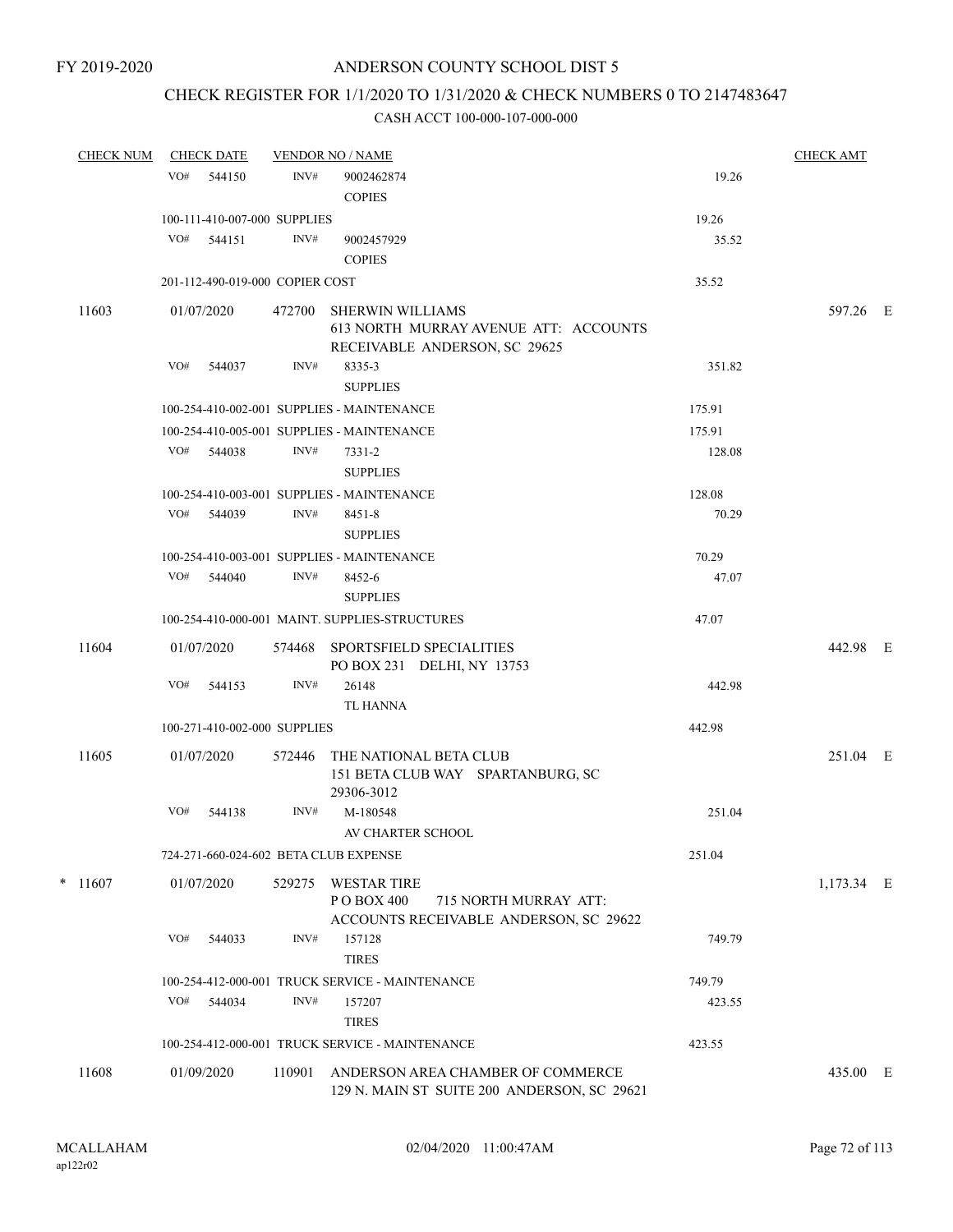# CHECK REGISTER FOR 1/1/2020 TO 1/31/2020 & CHECK NUMBERS 0 TO 2147483647

|  | <b>CHECK NUM</b> | <b>CHECK DATE</b>                     |        | <b>VENDOR NO / NAME</b>                                                                                 |          | <b>CHECK AMT</b> |  |  |
|--|------------------|---------------------------------------|--------|---------------------------------------------------------------------------------------------------------|----------|------------------|--|--|
|  |                  | VO#<br>544285                         | INV#   | 10054499<br><b>MEMBERSHIP</b>                                                                           | 435.00   |                  |  |  |
|  |                  |                                       |        | 100-390-410-000-000 SUPPLIES AND MATERIALS                                                              | 435.00   |                  |  |  |
|  | 11609            | 01/09/2020                            | 114225 | ANDERSON RESTAURANT EQUIPMENT<br>112 EAST MAULDIN STREET ATT: ACCOUNTS<br>RECEIVABLE ANDERSON, SC 29621 |          | 933.52 E         |  |  |
|  |                  | VO#<br>544231                         | INV#   | 56863<br><b>CATERING</b>                                                                                | 74.99    |                  |  |  |
|  |                  | 631-256-410-031-CAT SUPPLIES-CATERING |        |                                                                                                         | 74.99    |                  |  |  |
|  |                  | VO#<br>544232                         | INV#   | 57033                                                                                                   | 858.53   |                  |  |  |
|  |                  |                                       |        | <b>CATERING</b>                                                                                         |          |                  |  |  |
|  |                  | 631-256-410-031-CAT SUPPLIES-CATERING |        |                                                                                                         | 858.53   |                  |  |  |
|  | $*$ 11611        | 01/09/2020                            | 123225 | <b>EMPLOYEE VENDOR</b>                                                                                  |          | 133.98 E         |  |  |
|  |                  | VO#<br>544199                         | INV#   | NOV-DEC                                                                                                 | 133.98   |                  |  |  |
|  |                  |                                       |        | <b>MILEAGE</b>                                                                                          |          |                  |  |  |
|  |                  | 100-221-332-000-000 TRAVEL            |        |                                                                                                         | 133.98   |                  |  |  |
|  | $* 11615$        | 01/09/2020                            | 170630 | CINTAS CORPORATION #216<br>POBOX 630803 ATT: ACCOUNTS RECEIVABLE<br>CINCINNATI, OH 45263-0803           |          | $1,607.58$ E     |  |  |
|  |                  | VO#<br>544170                         | INV#   | ACCT12966569<br>PO#<br>11408<br><b>MOP SERVICE</b>                                                      | 1,607.58 |                  |  |  |
|  |                  | 100-254-410-001-000 SUPPLIES          |        |                                                                                                         | 59.13    |                  |  |  |
|  |                  | 100-254-410-002-000 SUPPLIES          |        |                                                                                                         | 84.68    |                  |  |  |
|  |                  | 100-254-410-003-000 SUPPLIES          |        |                                                                                                         | 174.92   |                  |  |  |
|  |                  | 100-254-410-005-000 SUPPLIES          |        |                                                                                                         | 63.30    |                  |  |  |
|  |                  | 100-254-410-006-000 SUPPLIES          |        |                                                                                                         | 190.86   |                  |  |  |
|  |                  | 100-254-410-007-000 SUPPLIES          |        |                                                                                                         | 27.25    |                  |  |  |
|  |                  | 100-254-410-008-000 SUPPLIES          |        |                                                                                                         | 63.44    |                  |  |  |
|  |                  | 100-254-410-009-000 SUPPLIES          |        |                                                                                                         | 92.90    |                  |  |  |
|  |                  | 100-254-410-010-000 SUPPLIES          |        |                                                                                                         | 37.04    |                  |  |  |
|  |                  | 100-254-410-011-000 SUPPLIES          |        |                                                                                                         | 27.11    |                  |  |  |
|  |                  | 100-254-410-012-000 SUPPLIES          |        |                                                                                                         | 27.43    |                  |  |  |
|  |                  | 100-254-410-013-000 SUPPLIES          |        |                                                                                                         | 42.65    |                  |  |  |
|  |                  | 100-254-410-014-000 SUPPLIES          |        |                                                                                                         | 80.10    |                  |  |  |
|  |                  | 100-254-410-015-000 SUPPLIES          |        |                                                                                                         | 31.50    |                  |  |  |
|  |                  | 100-254-410-016-000 SUPPLIES          |        |                                                                                                         | 31.50    |                  |  |  |
|  |                  | 100-254-410-017-000 SUPPLIES          |        |                                                                                                         | 82.05    |                  |  |  |
|  |                  | 100-254-410-018-000 SUPPLIES          |        |                                                                                                         | 70.66    |                  |  |  |
|  |                  | 100-254-410-019-000 SUPPLIES          |        |                                                                                                         | 93.18    |                  |  |  |
|  |                  | 100-254-410-020-000 SUPPLIES          |        |                                                                                                         | 47.44    |                  |  |  |
|  |                  | 100-254-410-021-000 SUPPLIES          |        |                                                                                                         | 145.84   |                  |  |  |
|  |                  | 100-254-410-023-000 SUPPLIES          |        |                                                                                                         | 20.22    |                  |  |  |
|  |                  | 131-254-410-031-000 SUPPLIES          |        |                                                                                                         | 114.38   |                  |  |  |
|  |                  |                                       |        |                                                                                                         |          |                  |  |  |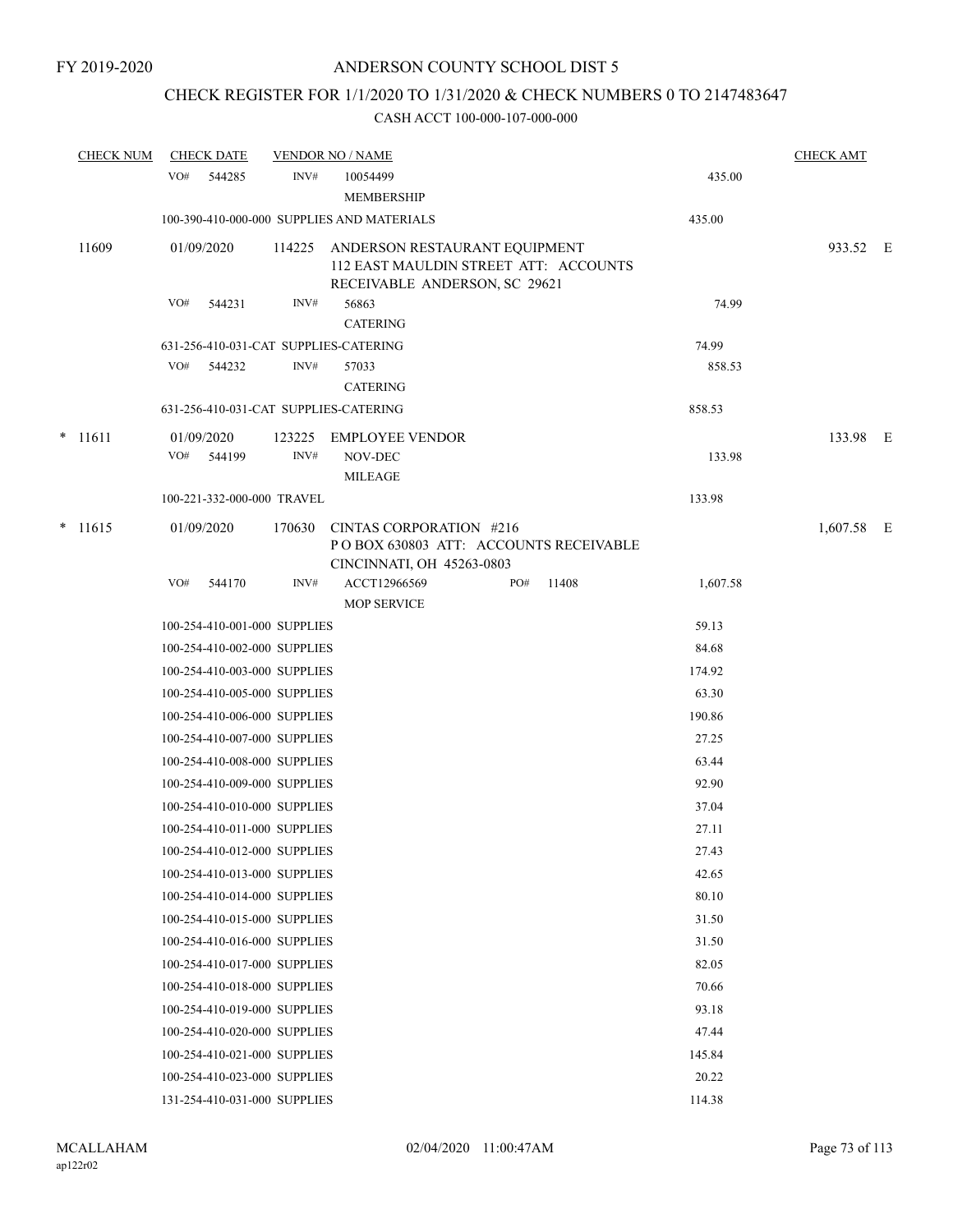## CHECK REGISTER FOR 1/1/2020 TO 1/31/2020 & CHECK NUMBERS 0 TO 2147483647

| <b>CHECK NUM</b> | <b>CHECK DATE</b>                     |        |        | <b>VENDOR NO / NAME</b>                                                                              |                 | <b>CHECK AMT</b> |  |
|------------------|---------------------------------------|--------|--------|------------------------------------------------------------------------------------------------------|-----------------|------------------|--|
| 11616            | 01/09/2020                            |        |        | 566330 CLEAN CARE OF ANDERSON<br>P.O. BOX 1563 ATT: ACCOUNTS RECEIVABLE<br>ANDERSON, SC 29622        |                 | 570.00 E         |  |
|                  | VO# 544303                            |        | INV#   | 26357<br><b>DISTRICT OFFICE</b>                                                                      | 570.00          |                  |  |
|                  | 100-254-323-000-001 CONTRACT SRVS     |        |        |                                                                                                      | 570.00          |                  |  |
| 11617            | 01/09/2020                            |        |        | 187300 CRESCENT SUPPLY CO, INC<br>POBOX 8798 ATT: ACCOUNTS RECEIVABLE<br><b>GREENVILLE, SC 29604</b> |                 | 1,431.18 E       |  |
|                  | VO#<br>544305                         |        | INV#   | 399065<br><b>SUPPLIES</b>                                                                            | 8.92            |                  |  |
|                  |                                       |        |        | 131-254-410-031-400 HVAC/ELECTRICAL/PLUMBING                                                         | 8.92            |                  |  |
|                  | VO#<br>544306                         |        | INV#   | 399066<br><b>SUPPLIES</b>                                                                            | 31.50           |                  |  |
|                  |                                       |        |        | 100-254-410-000-001 MAINT. SUPPLIES-STRUCTURES                                                       | 31.50           |                  |  |
|                  | VO# 544307                            |        | INV#   | 399111<br><b>SUPPLIES</b>                                                                            | 136.50          |                  |  |
|                  |                                       |        |        | 100-254-410-013-400 HVAC/ELECTRICAL/PLUMBING                                                         | 136.50          |                  |  |
|                  | VO#<br>544308                         |        | INV#   | 398992<br><b>SUPPLIES</b>                                                                            | 766.00          |                  |  |
|                  |                                       |        |        | 100-254-410-014-400 HVAC/ELECTRICAL/PLUMBING                                                         | 766.00          |                  |  |
|                  | VO# 544309                            |        | INV#   | 398936<br><b>SUPPLIES</b>                                                                            | 55.13           |                  |  |
|                  |                                       |        |        | 100-254-410-017-400 HVAC/ELECTRICAL/PLUMBING                                                         | 55.13           |                  |  |
|                  | VO# 544310                            |        | INV#   | 398935<br><b>SUPPLIES</b>                                                                            | 55.13           |                  |  |
|                  |                                       |        |        | 100-254-410-002-400 HVAC/ELECTRICAL/PLUMBING                                                         | 55.13           |                  |  |
|                  | VO# 544311                            |        | INV#   | 398991<br><b>SUPPLIES</b>                                                                            | 378.00          |                  |  |
|                  |                                       |        |        | 100-254-410-014-400 HVAC/ELECTRICAL/PLUMBING                                                         | 378.00          |                  |  |
| 11618            | 01/09/2020                            |        |        | 199000 DEMCO, INC<br>POBOX 8048 MADISON, WI 53708-8048                                               |                 | 1,770.65 E       |  |
|                  | VO#                                   | 544241 | INV#   | 6742747<br><b>MCLEES ELEM</b>                                                                        | 1,770.65        |                  |  |
|                  | 100-222-410-008-000 SUPPLIES          |        |        |                                                                                                      | 1,551.52        |                  |  |
|                  | 708-271-660-008-305 LIBRARY EXPENSE   |        |        |                                                                                                      | 219.13          |                  |  |
| 11619            | 01/09/2020                            |        | 202600 | DILLARD'S SPORTS CENTER<br>708 WHITEHALL ROAD ATT: ACCOUNTS<br>RECEIVABLE ANDERSON, SC 29625         |                 | 1,932.39 E       |  |
|                  | VO#                                   | 544312 | INV#   | 104725<br><b>ROBERT ANDERSON</b>                                                                     | 115.43          |                  |  |
|                  | 706-271-660-006-696 WRESTLING EXPENSE |        |        |                                                                                                      |                 |                  |  |
|                  | VO#                                   | 544313 | INV#   | 107044                                                                                               | 115.43<br>96.25 |                  |  |
|                  |                                       |        |        | ROBERT ANDERSON                                                                                      |                 |                  |  |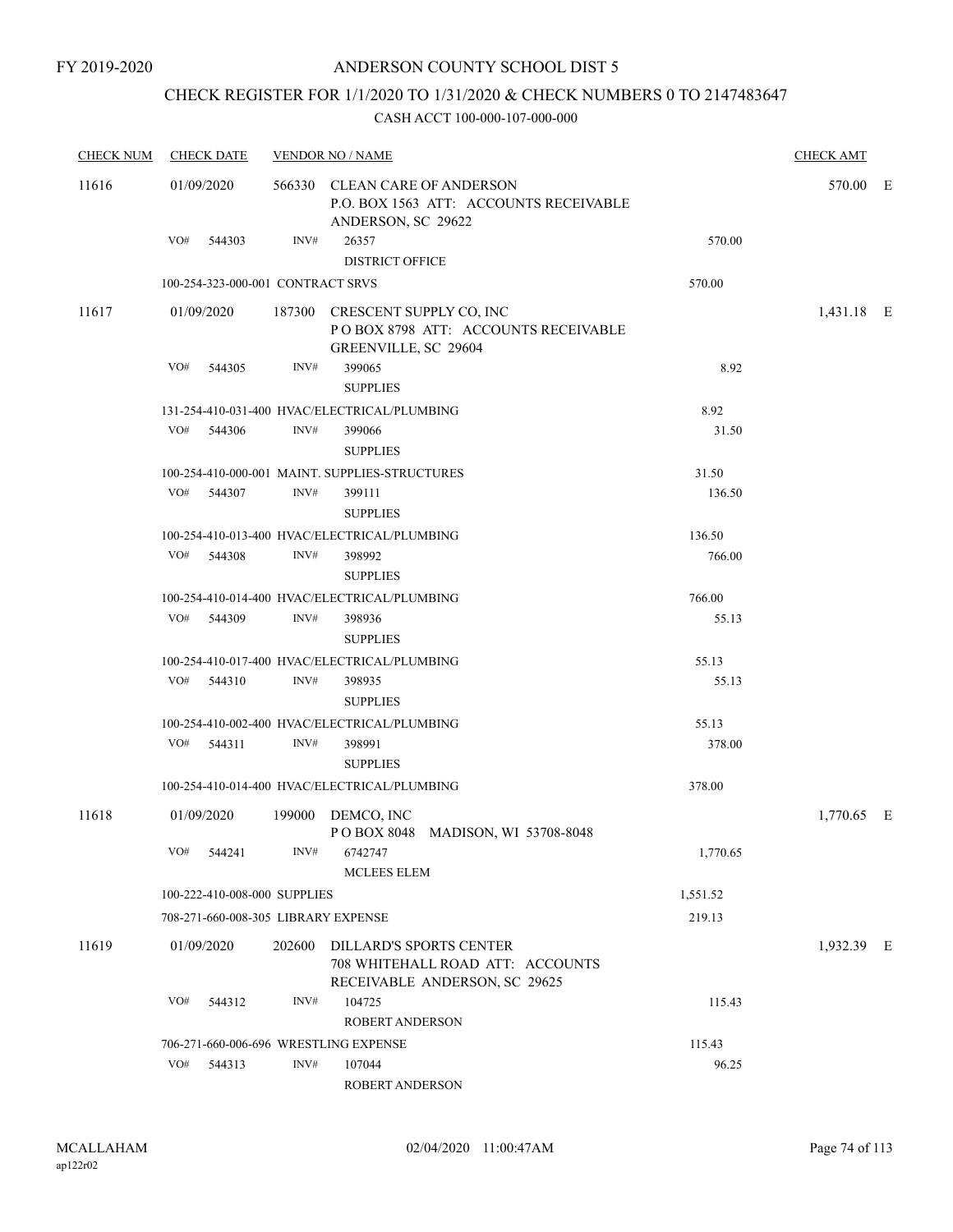## CHECK REGISTER FOR 1/1/2020 TO 1/31/2020 & CHECK NUMBERS 0 TO 2147483647

| <b>CHECK NUM</b> | <b>CHECK DATE</b>            | <b>VENDOR NO / NAME</b>                        |                                                                                  | <b>CHECK AMT</b> |
|------------------|------------------------------|------------------------------------------------|----------------------------------------------------------------------------------|------------------|
|                  |                              | 706-271-660-006-751 BASKETBALL BOYS EXPENSE    |                                                                                  | 96.25            |
|                  | VO# 544314                   | INV#<br>108007                                 |                                                                                  | 1,115.33         |
|                  |                              | ROBERT ANDERSON                                |                                                                                  |                  |
|                  |                              | 706-271-660-006-752 BASKETBALL GIRLS EXPENSE   | 1,115.33                                                                         |                  |
|                  | VO#<br>544315                | INV#<br>104724                                 |                                                                                  | 605.38           |
|                  |                              | <b>ROBERT ANDERSON</b>                         |                                                                                  |                  |
|                  |                              | 706-271-660-006-696 WRESTLING EXPENSE          | 605.38                                                                           |                  |
|                  |                              |                                                |                                                                                  |                  |
| 11620            | 01/09/2020                   | 213300 EBS, INC                                | 615 EAST RIVER STREET ATT: ACCOUNTS<br>RECEIVABLE ANDERSON, SC 29624             | 197.46 E         |
|                  | VO#<br>544316                | INV#<br>106205<br><b>KEYS</b>                  |                                                                                  | 9.63             |
|                  |                              | 100-254-410-017-001 SUPPLIES - MANTENANCE      |                                                                                  | 9.63             |
|                  | VO# 544317                   | INV#<br>106206                                 |                                                                                  | 9.31             |
|                  |                              | <b>KEYS</b>                                    |                                                                                  |                  |
|                  |                              | 100-254-410-000-001 MAINT, SUPPLIES-STRUCTURES |                                                                                  | 9.31             |
|                  | VO# 544318                   | INV#<br>106210<br><b>KEYS</b>                  |                                                                                  | 82.93            |
|                  |                              |                                                |                                                                                  |                  |
|                  |                              | 100-254-410-003-001 SUPPLIES - MAINTENANCE     |                                                                                  | 82.93            |
|                  | VO#<br>544319                | INV#<br>106231<br><b>KEYS</b>                  |                                                                                  | 4.55             |
|                  |                              | 100-254-410-020-001 SUPPLIES - MAINTENANCE     |                                                                                  | 4.55             |
|                  | VO# 544320                   | INV#<br>106246                                 |                                                                                  | 25.15            |
|                  |                              | <b>KEYS</b>                                    |                                                                                  |                  |
|                  |                              | 100-254-410-005-001 SUPPLIES - MAINTENANCE     |                                                                                  | 25.15            |
|                  | VO# 544321                   | INV#<br>106230                                 |                                                                                  | 5.89             |
|                  |                              |                                                |                                                                                  |                  |
|                  |                              | <b>KEYS</b>                                    |                                                                                  |                  |
|                  |                              | 100-254-410-018-001 SUPPLIES - MAINTENANCE     |                                                                                  | 5.89             |
|                  | VO# 544322                   | INV#<br>106217                                 |                                                                                  | 60.00            |
|                  |                              | <b>KEYS</b>                                    |                                                                                  |                  |
|                  |                              | 100-254-410-006-001 SUPPLIES - MAINTENANCE     |                                                                                  | 60.00            |
| 11621            | 01/09/2020                   | 569871 FOLLETT SCHOOL SOLUTIONS, INC           | 91826 COLLECTION CENTER DRIVE ATT:<br>ACCOUNTS RECEIVABLE CHICAGO, IL 60693-0918 | 335.22 E         |
|                  | VO#<br>544324                | INV#<br>571924                                 | PO#<br>11825                                                                     | 335.22           |
|                  |                              | <b>GLENVIEW</b>                                |                                                                                  |                  |
|                  | 100-222-410-020-000 SUPPLIES |                                                |                                                                                  | 88.59            |
|                  | 100-222-410-020-000 SUPPLIES |                                                | 246.63                                                                           |                  |
| 11622            | 01/09/2020                   | 237555 FORMS & SUPPLY<br>CHARLOTTE, NC 28256   | PO BOX 563953 ATT: ACCOUNTS RECEIVABLE                                           | 18,151.73 E      |
|                  | VO#<br>544242                | INV#<br>5270620<br><b>SUPPLIES</b>             |                                                                                  | 417.64           |
|                  | 100-112-410-009-000 SUPPLIES |                                                | 417.64                                                                           |                  |
|                  | VO# 544243                   | INV#<br>5290174                                |                                                                                  | 19.06            |
|                  |                              |                                                |                                                                                  |                  |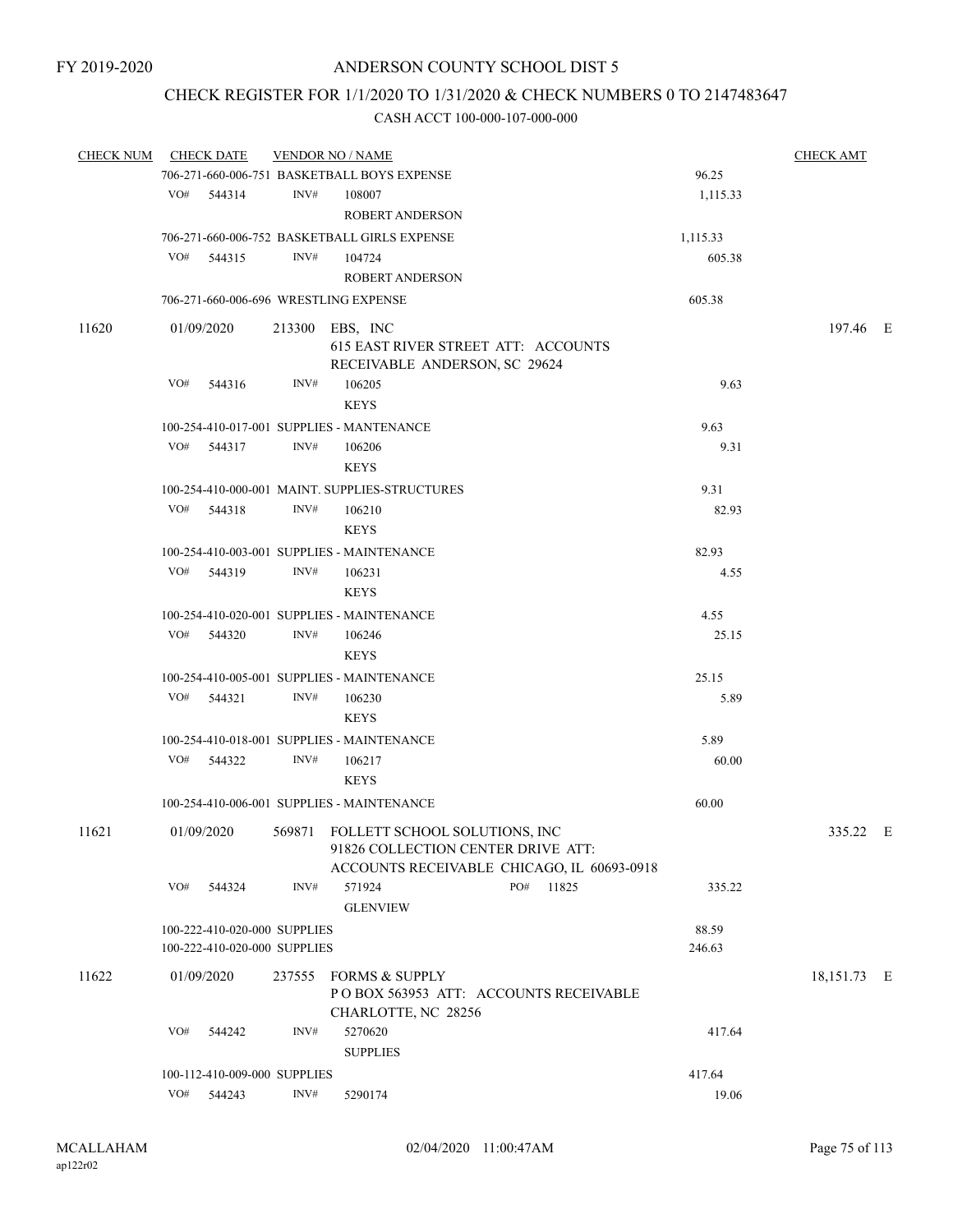# CHECK REGISTER FOR 1/1/2020 TO 1/31/2020 & CHECK NUMBERS 0 TO 2147483647

|        | <b>CHECK NUM</b> |     | <b>CHECK DATE</b>        |                                   | <b>VENDOR NO / NAME</b>                                                           |     |       |           | <b>CHECK AMT</b> |  |
|--------|------------------|-----|--------------------------|-----------------------------------|-----------------------------------------------------------------------------------|-----|-------|-----------|------------------|--|
|        |                  |     |                          |                                   | <b>SUPPLIES</b>                                                                   |     |       |           |                  |  |
|        |                  |     |                          |                                   | 712-271-660-012-201 MISCELLANEOUS EXPENSE                                         |     |       | 19.06     |                  |  |
|        |                  | VO# | 544325                   | INV#                              | 5182057<br><b>WESTSIDE</b>                                                        | PO# | 11670 | 17,626.89 |                  |  |
|        |                  |     |                          |                                   | 505-271-540-003-BSC BASEBALL&SOFTBALL COMPLEX                                     |     |       | 17,626.89 |                  |  |
|        |                  | VO# | 544326                   | INV#                              | 5281442<br><b>STAMP</b>                                                           | PO# | 12095 | 64.15     |                  |  |
|        |                  |     |                          |                                   | 100-252-410-000-000 SUPPLIES AND MATERIALS                                        |     |       | 64.15     |                  |  |
|        |                  |     | VO# 544327               | INV#                              | 5274624<br><b>SUPPLIES</b>                                                        | PO# | 12092 | 23.99     |                  |  |
|        |                  |     |                          |                                   | 100-252-410-000-000 SUPPLIES AND MATERIALS                                        |     |       | 23.99     |                  |  |
| $\ast$ | 11625            |     | 01/09/2020<br>VO# 544163 | INV#                              | 565398 EMPLOYEE VENDOR<br><b>CHICK FIL A</b>                                      |     |       | 234.57    | 234.57 E         |  |
|        |                  |     |                          |                                   | REIMBURSEMENT                                                                     |     |       |           |                  |  |
|        |                  |     |                          |                                   | 100-113-410-020-VEN SUPPLY-ADDT'L FOR LOST VENDING                                |     |       | 234.57    |                  |  |
|        | 11626            |     | 01/09/2020               |                                   | 570843 GATEWAY SUPPLY CO<br>CORPORATE OFFICES P.O. BOX 2826 COLUMBIA,<br>SC 29202 |     |       |           | 550.80 E         |  |
|        |                  | VO# | 544328                   | INV#                              | S4738991<br><b>SUPPLIES</b>                                                       |     |       | 141.35    |                  |  |
|        |                  |     |                          |                                   | 100-254-410-002-400 HVAC/ELECTRICAL/PLUMBING                                      |     |       | 141.35    |                  |  |
|        |                  |     | VO# 544329               | INV#                              | S4753781<br><b>SUPPLIES</b>                                                       |     |       | 277.13    |                  |  |
|        |                  |     |                          |                                   | 100-254-410-002-400 HVAC/ELECTRICAL/PLUMBING                                      |     |       | 277.13    |                  |  |
|        |                  | VO# | 544330                   | INV#                              | S <sub>4758151</sub><br><b>SUPPLIES</b>                                           |     |       | 71.56     |                  |  |
|        |                  |     |                          | 100-254-410-000-400 HVAC SUPPLIES |                                                                                   |     |       | 71.56     |                  |  |
|        |                  |     | VO# 544331               | INV#                              | S4758173<br><b>SUPPLIES</b>                                                       |     |       | 60.76     |                  |  |
|        |                  |     |                          |                                   | 100-254-410-009-400 HVAC/ELECTRICAL/PLUMBING                                      |     |       | 60.76     |                  |  |
|        | $*11630$         |     | 01/09/2020<br>VO# 544205 | 573954<br>INV#                    | EMPLOYEE VENDOR<br><b>INGLES</b>                                                  |     |       | 131.56    | 131.56 E         |  |
|        |                  |     |                          |                                   | REIMBURSEMENT                                                                     |     |       |           |                  |  |
|        |                  |     |                          | 883-223-410-000-000 SUPPLIES      |                                                                                   |     |       | 131.56    |                  |  |
|        | $*$ 11632        |     | 01/09/2020<br>VO# 544190 | INV#                              | 572395 EMPLOYEE VENDOR<br>NOV-DEC                                                 |     |       | 119.88    | 119.88 E         |  |
|        |                  |     |                          |                                   | <b>MILEAGE</b>                                                                    |     |       |           |                  |  |
|        |                  |     |                          | 283-223-333-000-000 TRIPS/MILEAGE |                                                                                   |     |       | 119.88    |                  |  |
|        | $* 11634$        |     | 01/09/2020               |                                   | 573279 HERSHEY CREAMERY COMPANY<br>710 CORPORATE CIRCLE SALISBURY, NC 28145       |     |       |           | 196.27 E         |  |
|        |                  | VO# | 544245                   | INV#                              | 15003313<br>NEVITT FOREST                                                         |     |       | 196.27    |                  |  |
|        |                  |     |                          |                                   | 712-271-660-012-391 ICE CREAM SALES EXPENSE                                       |     |       | 196.27    |                  |  |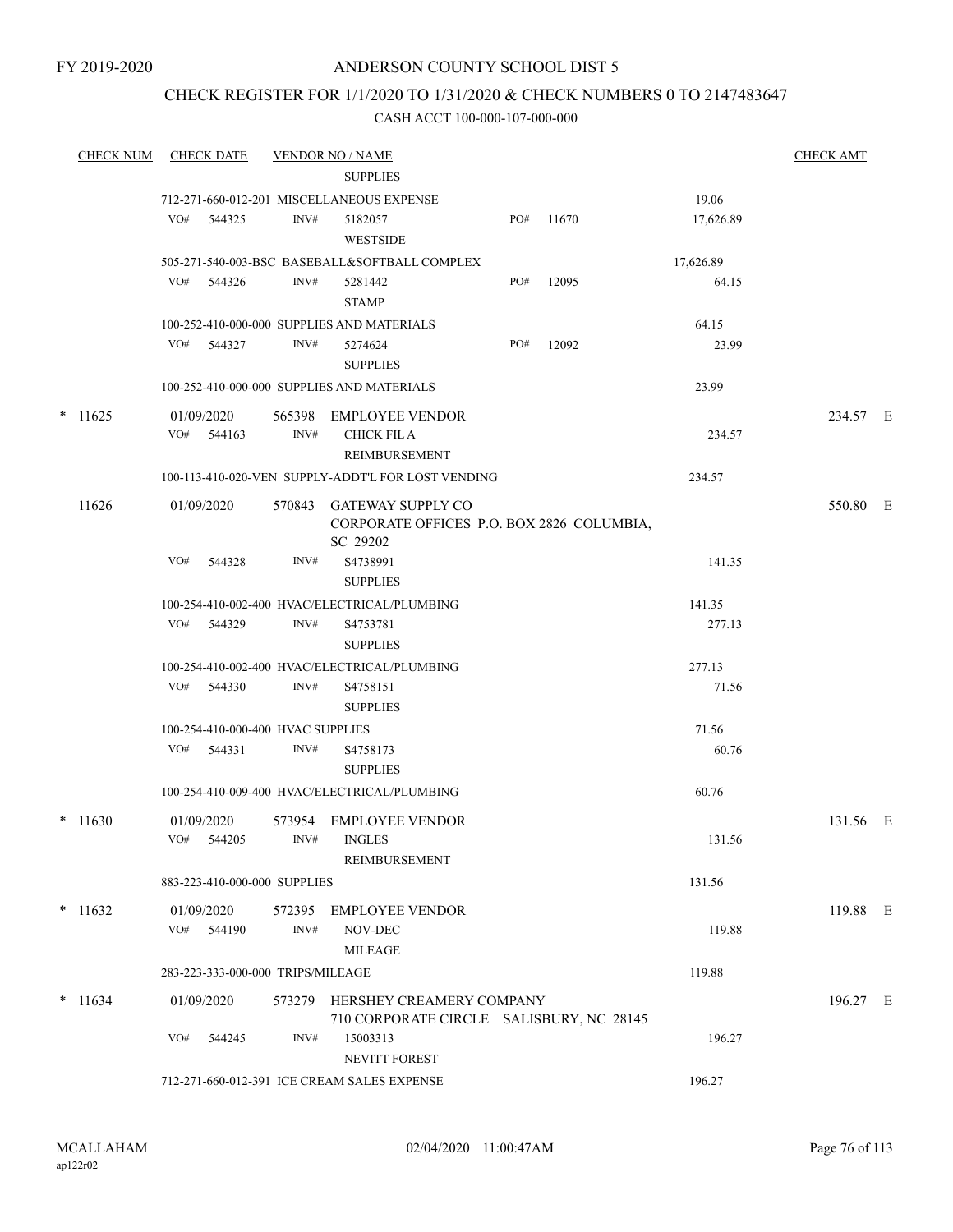## CHECK REGISTER FOR 1/1/2020 TO 1/31/2020 & CHECK NUMBERS 0 TO 2147483647

|        | <b>CHECK NUM</b> | <b>CHECK DATE</b>                       |                | <b>VENDOR NO / NAME</b>                                                                          |          | <b>CHECK AMT</b> |  |
|--------|------------------|-----------------------------------------|----------------|--------------------------------------------------------------------------------------------------|----------|------------------|--|
|        | $* 11637$        | 01/09/2020                              | 564696         | JOHNSTONE SUPPLY<br>POBOX 17466 GREENVILLE, SC 29606                                             |          | 234.81 E         |  |
|        |                  | VO#<br>544335                           | INV#           | 4013301<br><b>REPAIR PARTS</b>                                                                   | 234.81   |                  |  |
|        |                  |                                         |                | 100-254-410-016-400 HVAC/ELECTRICAL/PLUMBING                                                     | 234.81   |                  |  |
| $\ast$ | 11641            | 01/09/2020                              |                | 575453 EMPLOYEE VENDOR                                                                           |          | 170.54 E         |  |
|        |                  | VO#<br>544165                           | INV#           | <b>NOV 20</b><br><b>COLUMBIA</b>                                                                 | 170.54   |                  |  |
|        |                  |                                         |                | 201-224-333-019-000 TRIPS AND CONFERENCES                                                        | 170.54   |                  |  |
| $\ast$ | 11646            | 01/09/2020<br>VO#<br>544184             | INV#           | 574514 EMPLOYEE VENDOR<br><b>DEC 2019</b>                                                        | 111.24   | 111.24 E         |  |
|        |                  |                                         |                | <b>MILEAGE</b>                                                                                   |          |                  |  |
|        |                  | 100-266-332-000-000 IN-DISTRICT TRAVEL  |                |                                                                                                  | 111.24   |                  |  |
|        | 11647            | 01/09/2020<br>VO#<br>544280             | 565441<br>INV# | <b>EMPLOYEE VENDOR</b><br><b>AEROSPACE</b><br><b>REIMBURSEMENT</b>                               | 170.06   | 170.06 E         |  |
|        |                  |                                         |                | 831-253-540-031-AER AEROSPACE EQUIPMENT                                                          | 170.06   |                  |  |
|        | $*$ 11654        | 01/09/2020                              | 349701         | MED CENTRAL HEALTH RESOURCES<br>3424 CLEMSON BLVD ATT: ACCOUNTS<br>RECEIVABLE ANDERSON, SC 29621 |          | 240.00 E         |  |
|        |                  | VO#<br>544250                           | INV#           | 20387                                                                                            | 45.00    |                  |  |
|        |                  |                                         |                | <b>RODGERS</b>                                                                                   |          |                  |  |
|        |                  | 100-255-323-000-000 CONTRACTED SERVICES |                |                                                                                                  | 45.00    |                  |  |
|        |                  | VO#<br>544251                           | INV#           | 55548<br><b>CROSSAN</b>                                                                          | 65.00    |                  |  |
|        |                  | 100-255-323-000-000 CONTRACTED SERVICES |                |                                                                                                  | 65.00    |                  |  |
|        |                  | VO#<br>544252                           | INV#           | 41428<br><b>CLEVELAND</b>                                                                        | 65.00    |                  |  |
|        |                  | 100-255-323-000-000 CONTRACTED SERVICES |                |                                                                                                  | 65.00    |                  |  |
|        |                  | VO#<br>544253                           | INV#           | 55982<br><b>DOBBS</b>                                                                            | 20.00    |                  |  |
|        |                  | 100-255-323-000-000 CONTRACTED SERVICES |                |                                                                                                  | 20.00    |                  |  |
|        |                  | VO#<br>544254                           | INV#           | 55982<br><b>DOBBS</b>                                                                            | 45.00    |                  |  |
|        |                  | 100-255-323-000-000 CONTRACTED SERVICES |                |                                                                                                  | 45.00    |                  |  |
|        | 11655            | 01/09/2020                              | 569461         | METROGROUP, INC<br>50-23 TWENTY-THIRD STREET LONG ISLAND<br>CITY, NY 11101                       |          | 2,343.01 E       |  |
|        |                  | VO#<br>544342                           | INV#           | 656309<br>PO#<br>11339<br><b>SERVICE</b>                                                         | 2,343.01 |                  |  |
|        |                  |                                         |                | 100-254-323-000-600 MAINTENANCE SERVICES                                                         | 25.35    |                  |  |
|        |                  |                                         |                | 100-254-323-001-600 MAINTENANCE SERVICES                                                         | 52.43    |                  |  |
|        |                  |                                         |                | 100-254-323-002-600 MAINTENANCE SERVICES                                                         | 471.91   |                  |  |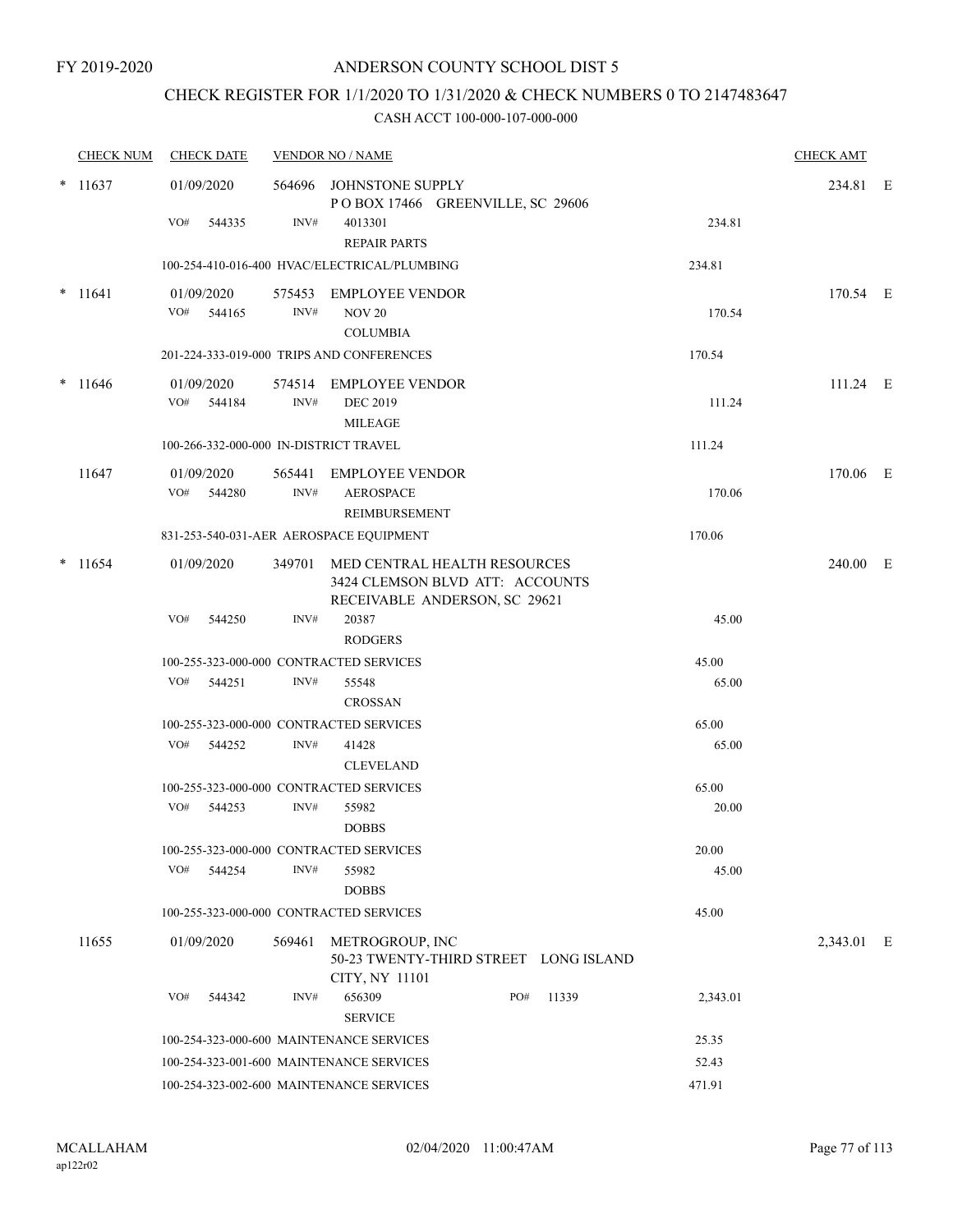## CHECK REGISTER FOR 1/1/2020 TO 1/31/2020 & CHECK NUMBERS 0 TO 2147483647

|   | <b>CHECK NUM</b> | <b>CHECK DATE</b>                        |        | <b>VENDOR NO / NAME</b>                                    |     |                                          |          | <b>CHECK AMT</b> |  |
|---|------------------|------------------------------------------|--------|------------------------------------------------------------|-----|------------------------------------------|----------|------------------|--|
|   |                  | 100-254-323-003-600 MAINTENANCE SERVICES |        |                                                            |     |                                          | 407.45   |                  |  |
|   |                  | 100-254-323-005-600 MAINTENANCE SERVICES |        |                                                            |     |                                          | 8.05     |                  |  |
|   |                  | 100-254-323-007-600 MAINTENANCE SERVICES |        |                                                            |     |                                          | 25.35    |                  |  |
|   |                  | 100-254-323-008-600 MAINTENANCE SERVICES |        |                                                            |     |                                          | 25.35    |                  |  |
|   |                  | 100-254-323-010-600 MAINTENANCE SERVICES |        |                                                            |     |                                          | 135.24   |                  |  |
|   |                  | 100-254-323-011-600 MAINTENANCE SERVICES |        |                                                            |     |                                          | 25.35    |                  |  |
|   |                  | 100-254-323-012-600 MAINTENANCE SERVICES |        |                                                            |     |                                          | 110.15   |                  |  |
|   |                  | 100-254-323-014-600 MAINTENANCE SERVICES |        |                                                            |     |                                          | 346.62   |                  |  |
|   |                  | 100-254-323-015-600 MAINTENANCE SERVICES |        |                                                            |     |                                          | 25.35    |                  |  |
|   |                  | 100-254-323-016-600 MAINTENANCE SERVICES |        |                                                            |     |                                          | 332.17   |                  |  |
|   |                  | 100-254-323-017-600 MAINTENANCE SERVICES |        |                                                            |     |                                          | 25.35    |                  |  |
|   |                  | 100-254-323-019-600 MAINTENANCE SERVICES |        |                                                            |     |                                          | 170.71   |                  |  |
|   |                  | 100-254-323-021-600 MAINTENANCE SERVICES |        |                                                            |     |                                          | 156.18   |                  |  |
|   | $*11660$         | 01/09/2020                               |        | 389900 OFFICE DEPOT<br>POBOX 1413 CHARLOTTE, NC 28201-1413 |     |                                          |          | 141.22 E         |  |
|   |                  | VO#<br>544348                            | INV#   | 413446524001                                               | PO# | 12074                                    | 141.22   |                  |  |
|   |                  |                                          |        | <b>SUPPLIES</b>                                            |     |                                          |          |                  |  |
|   |                  | 100-255-410-000-000 SUPPLIES             |        |                                                            |     |                                          | 141.22   |                  |  |
| * | 11663            | 01/09/2020                               | 571719 | <b>REPUBLIC SERVICES #744</b>                              |     |                                          |          | 8,119.62 E       |  |
|   |                  |                                          |        |                                                            |     | PO BOX 9001099 LOUISVILLE, KY 40290-1099 |          |                  |  |
|   |                  | VO#<br>544352                            | INV#   | 0744-001914779                                             |     |                                          | 60.50    |                  |  |
|   |                  |                                          |        | <b>OVERAGE CHARGE</b>                                      |     |                                          |          |                  |  |
|   |                  | 100-254-323-007-600 MAINTENANCE SERVICES |        |                                                            |     |                                          | 60.50    |                  |  |
|   |                  | VO#<br>544353                            | INV#   | 0744-001921304                                             | PO# | 11399                                    | 8,059.12 |                  |  |
|   |                  |                                          |        | <b>SERVICE</b>                                             |     |                                          |          |                  |  |
|   |                  | 100-254-323-000-600 MAINTENANCE SERVICES |        |                                                            |     |                                          | 355.91   |                  |  |
|   |                  | 100-254-323-001-600 MAINTENANCE SERVICES |        |                                                            |     |                                          | 526.93   |                  |  |
|   |                  | 100-254-323-002-600 MAINTENANCE SERVICES |        |                                                            |     |                                          | 619.15   |                  |  |
|   |                  | 100-254-323-003-600 MAINTENANCE SERVICES |        |                                                            |     |                                          | 689.86   |                  |  |
|   |                  | 100-254-323-005-600 MAINTENANCE SERVICES |        |                                                            |     |                                          | 583.80   |                  |  |
|   |                  | 100-254-323-006-600 MAINTENANCE SERVICES |        |                                                            |     |                                          | 475.61   |                  |  |
|   |                  | 100-254-323-007-600 MAINTENANCE SERVICES |        |                                                            |     |                                          | 237.81   |                  |  |
|   |                  | 100-254-323-008-600 MAINTENANCE SERVICES |        |                                                            |     |                                          | 286.01   |                  |  |
|   |                  | 100-254-323-009-600 MAINTENANCE SERVICES |        |                                                            |     |                                          | 237.81   |                  |  |
|   |                  | 100-254-323-010-600 MAINTENANCE SERVICES |        |                                                            |     |                                          | 237.81   |                  |  |
|   |                  | 100-254-323-011-600 MAINTENANCE SERVICES |        |                                                            |     |                                          | 237.81   |                  |  |
|   |                  | 100-254-323-012-600 MAINTENANCE SERVICES |        |                                                            |     |                                          | 416.70   |                  |  |
|   |                  | 100-254-323-013-600 MAINTENANCE SERVICES |        |                                                            |     |                                          | 237.81   |                  |  |
|   |                  | 100-254-323-014-600 MAINTENANCE SERVICES |        |                                                            |     |                                          | 237.81   |                  |  |
|   |                  | 100-254-323-015-600 MAINTENANCE SERVICES |        |                                                            |     |                                          | 237.81   |                  |  |
|   |                  | 100-254-323-016-600 MAINTENANCE SERVICES |        |                                                            |     |                                          | 237.81   |                  |  |
|   |                  | 100-254-323-017-600 MAINTENANCE SERVICES |        |                                                            |     |                                          | 286.01   |                  |  |
|   |                  |                                          |        |                                                            |     |                                          |          |                  |  |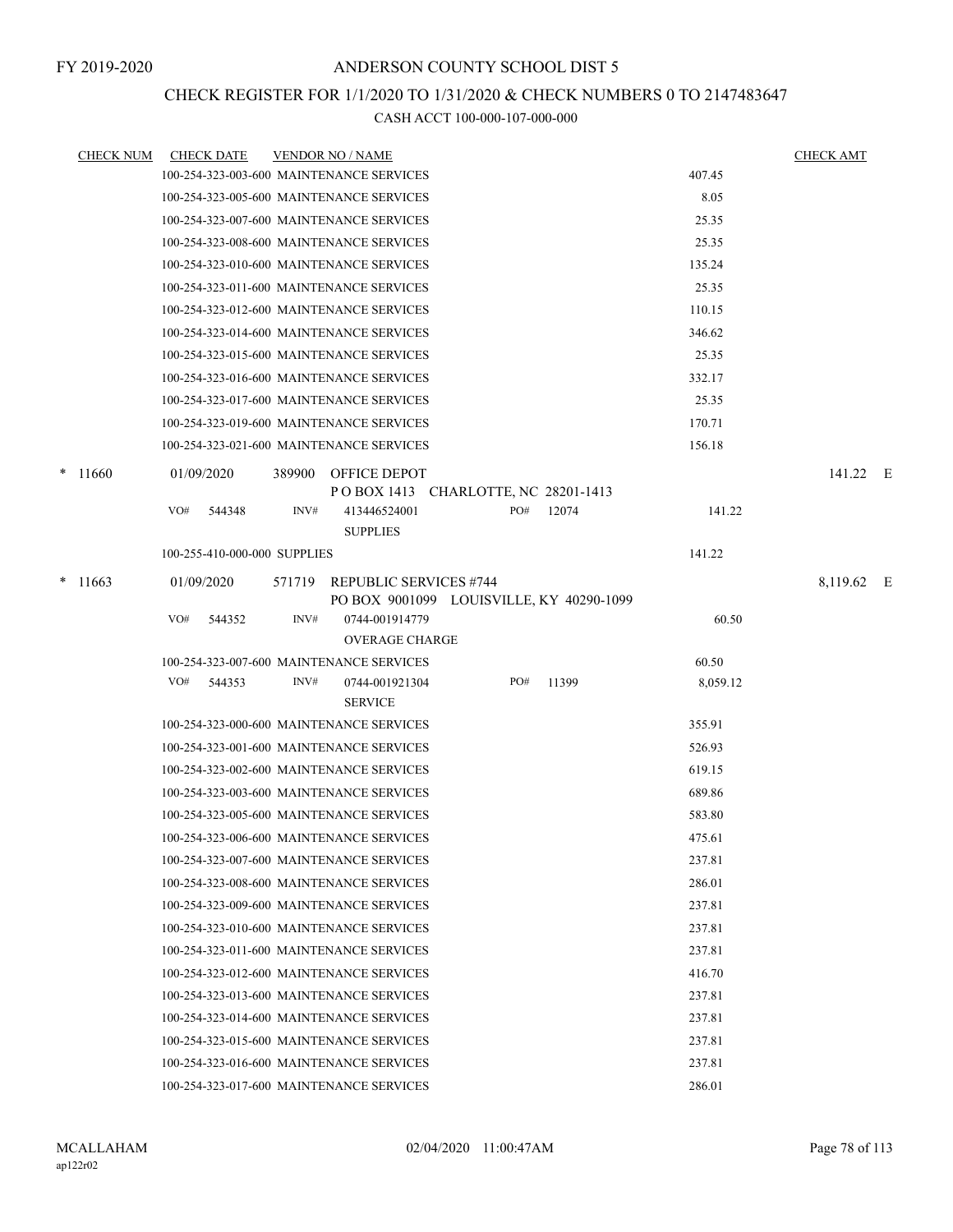## CHECK REGISTER FOR 1/1/2020 TO 1/31/2020 & CHECK NUMBERS 0 TO 2147483647

| <b>CHECK NUM</b> | <b>CHECK DATE</b>                   |                | <b>VENDOR NO / NAME</b>                                                                                  |        | <b>CHECK AMT</b> |  |
|------------------|-------------------------------------|----------------|----------------------------------------------------------------------------------------------------------|--------|------------------|--|
|                  |                                     |                | 100-254-323-018-600 MAINTENANCE SERVICES                                                                 | 237.81 |                  |  |
|                  |                                     |                | 100-254-323-019-600 MAINTENANCE SERVICES                                                                 | 237.81 |                  |  |
|                  |                                     |                | 100-254-323-020-600 MAINTENANCE SERVICES                                                                 | 475.61 |                  |  |
|                  |                                     |                | 100-254-323-021-600 MAINTENANCE SERVICES                                                                 | 570.95 |                  |  |
|                  |                                     |                | 100-254-323-023-600 MAINTENANCE SERVICES                                                                 | 177.82 |                  |  |
|                  |                                     |                | 131-254-323-031-600 MAINTENANCE SERVICES                                                                 | 216.66 |                  |  |
| $*11665$         | 01/09/2020                          | 445100         | <b>SCASA</b><br>SC ASSOC SCHOOL ADMINISTRATORS 1<br>FERNANDINA COURT COLUMBIA, SC 29212                  |        | 275.00 E         |  |
|                  | VO#<br>544356                       | INV#           | <b>SHERRY MARTIN</b><br>PO#<br>12130<br><b>REGISTRATION</b>                                              | 275.00 |                  |  |
|                  | 100-221-333-000-TST TESTING TRAVEL  |                |                                                                                                          | 275.00 |                  |  |
| 11666            | 01/09/2020                          | 570099         | SCHOOL SPECIALTY, INC.<br>32656 COLLECTION CENTER DR. ATT:<br>ACCOUNTS RECEIVABLE CHICAGO, IL 60693-0656 |        | 317.18 E         |  |
|                  | VO#<br>544174                       | INV#           | 208122619502<br><b>HOMELAND PARK</b>                                                                     | 317.18 |                  |  |
|                  |                                     |                | 711-271-660-011-222 BUSINESS PARTNERSHIP EXPENSE                                                         | 317.18 |                  |  |
| $*11669$         | 01/09/2020                          | 472700         | <b>SHERWIN WILLIAMS</b><br>613 NORTH MURRAY AVENUE ATT: ACCOUNTS<br>RECEIVABLE ANDERSON, SC 29625        |        | 327.71 E         |  |
|                  | VO#<br>544358                       | INV#           | 8919-4<br><b>SUPPLIES</b>                                                                                | 142.14 |                  |  |
|                  |                                     |                | 100-254-410-000-001 MAINT. SUPPLIES-STRUCTURES                                                           | 142.14 |                  |  |
|                  | VO#<br>544359                       | INV#           | 8604-2<br><b>SUPPLIES</b>                                                                                | 46.86  |                  |  |
|                  |                                     |                | 100-254-410-001-001 SUPPLIES - MAINTENANCE                                                               | 46.86  |                  |  |
|                  | VO# 544360                          | INV#           | 8546-5<br><b>SUPPLIES</b>                                                                                | 46.86  |                  |  |
|                  |                                     |                | 100-254-410-003-001 SUPPLIES - MAINTENANCE                                                               | 46.86  |                  |  |
|                  | VO#<br>544361                       | INV#           | 8632-3<br><b>SUPPLIES</b>                                                                                | 91.85  |                  |  |
|                  |                                     |                | 100-254-410-002-001 SUPPLIES - MAINTENANCE                                                               | 91.85  |                  |  |
| 11670            | 01/09/2020<br>VO#<br>544276         | 574734<br>INV# | <b>EMPLOYEE VENDOR</b><br><b>DEC 2019</b><br><b>MILEAGE</b>                                              | 134.56 | 134.56 E         |  |
|                  | 283-223-333-000-000 TRIPS/MILEAGE   |                |                                                                                                          | 134.56 |                  |  |
|                  |                                     |                |                                                                                                          |        |                  |  |
| 11671            | 01/09/2020<br>VO#<br>544164         | 574599<br>INV# | <b>EMPLOYEE VENDOR</b><br><b>SUES WINGS</b><br>REIMBURSEMENT                                             | 106.96 | 106.96 E         |  |
|                  | 721-190-660-021-429 FACULTY EXPENSE |                |                                                                                                          | 106.96 |                  |  |
| 11672            | 01/09/2020                          | 567940         | STRAWBRIDGE STUDIOS, INC<br>POBOX 3005 ATT: ACCOUNTS RECEIVABLE<br>DURHAM, NC 27715                      |        | 1,468.15 E       |  |
|                  |                                     |                |                                                                                                          |        |                  |  |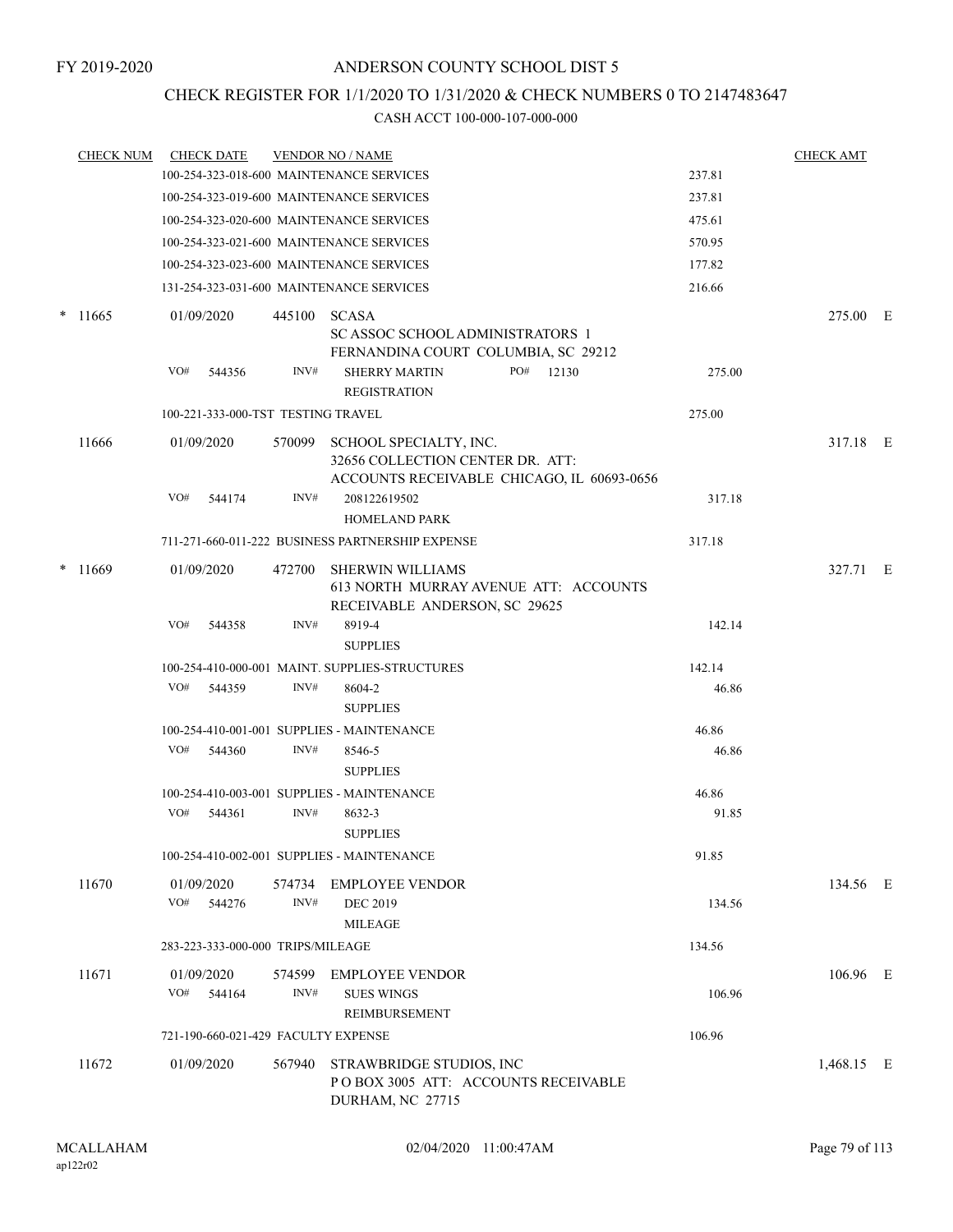# CHECK REGISTER FOR 1/1/2020 TO 1/31/2020 & CHECK NUMBERS 0 TO 2147483647

|        | <b>CHECK NUM</b> |     | <b>CHECK DATE</b> |                              | <b>VENDOR NO / NAME</b>                                                                         |     | <b>CHECK AMT</b>                            |          |              |  |
|--------|------------------|-----|-------------------|------------------------------|-------------------------------------------------------------------------------------------------|-----|---------------------------------------------|----------|--------------|--|
|        |                  | VO# | 544266            | INV#                         | 101189<br><b>SCHOOL 108964</b>                                                                  |     |                                             | 1,468.15 |              |  |
|        |                  |     |                   |                              | 718-271-660-018-230 PICTURES EXPENSE                                                            |     |                                             | 1,468.15 |              |  |
|        | 11673            |     | 01/09/2020        | 568718                       | THE READING WAREHOUSE<br>NORTH CHARLESTON, SC 29423                                             |     | POBOX 41328 ATT: ACCOUNTS RECEIVABLE        |          | 232.44 E     |  |
|        |                  | VO# | 544267            | INV#                         | 198965<br>WHITEHALL ELEM                                                                        | PO# | 12018                                       | 232.44   |              |  |
|        |                  |     |                   | 100-113-410-019-000 SUPPLIES |                                                                                                 |     |                                             | 232.44   |              |  |
|        | 11674            |     | 01/09/2020        | 504870                       | THYSSENKRUPP ELEVATOR CORP<br>PO BOX 3796 CAROL STREAM, IL 60132-3796                           |     |                                             |          | 2,948.05 E   |  |
|        |                  | VO# | 544366            | INV#                         | 3005014908<br><b>SERVICE</b>                                                                    | PO# | 11401                                       | 526.82   |              |  |
|        |                  |     |                   |                              | 100-254-323-003-600 MAINTENANCE SERVICES                                                        |     |                                             | 526.82   |              |  |
|        |                  | VO# | 544367            | INV#                         | 3005015376<br><b>SERVICE</b>                                                                    | PO# | 11393                                       | 1,152.07 |              |  |
|        |                  |     |                   |                              | 100-254-323-002-600 MAINTENANCE SERVICES                                                        |     |                                             | 1,152.07 |              |  |
|        |                  | VO# | 544368            | INV#                         | 3005014433<br><b>SERVICE</b>                                                                    | PO# | 11402                                       | 634.58   |              |  |
|        |                  |     |                   |                              | 100-254-323-003-600 MAINTENANCE SERVICES                                                        |     |                                             | 634.58   |              |  |
|        |                  | VO# | 544369            | INV#                         | 3005014434<br><b>SERVICE</b>                                                                    | PO# | 11400                                       | 634.58   |              |  |
|        |                  |     |                   |                              | 100-254-323-003-600 MAINTENANCE SERVICES                                                        |     |                                             | 634.58   |              |  |
|        | $*$ 11678        |     | 01/09/2020        | 529000                       | WEST ANDERSON WATER COMPANY<br>504 HWY 187 SOUTH ATT: ACCOUNTS<br>RECEIVABLE ANDERSON, SC 29626 |     |                                             |          | 7,124.00 E   |  |
|        |                  | VO# | 544380            | INV#                         | 005438, 006473<br><b>WATER/SEWER</b>                                                            |     |                                             | 7,124.00 |              |  |
|        |                  |     |                   |                              | 100-254-470-008-000 ENERGY-ELECTRICITY & WATER                                                  |     |                                             | 3,237.25 |              |  |
|        |                  |     |                   |                              | 100-254-470-010-000 ENERGY-ELECTRICITY & WATER                                                  |     |                                             | 3,886.75 |              |  |
|        | $*$ 11681        |     | 01/14/2020        | 569031                       | AIRGAS USA<br>ATLANTA, GA 30353-2609                                                            |     | PO BOX 532609 ATT: ACCOUNTS RECEIVABLE      |          | 356.13 E     |  |
|        |                  | VO# | 544427            | INV#                         | 9096125888<br><b>SUPPLIES</b>                                                                   |     |                                             | 356.13   |              |  |
|        |                  |     |                   |                              | 329-115-410-031-000 SUPPLIES-STATE EQUIPMENT                                                    |     |                                             | 356.13   |              |  |
|        | 11682            |     | 01/14/2020        | 110901                       | ANDERSON AREA CHAMBER OF COMMERCE                                                               |     | 129 N. MAIN ST SUITE 200 ANDERSON, SC 29621 |          | $1,150.00$ E |  |
|        |                  | VO# | 544428            | INV#                         | 10054745<br><b>DIRECTORY</b>                                                                    |     |                                             | 1,150.00 |              |  |
|        |                  |     |                   |                              | 100-390-410-000-000 SUPPLIES AND MATERIALS                                                      |     |                                             | 1,150.00 |              |  |
| $\ast$ | 11685            |     | 01/14/2020        | 126675                       | <b>ATTAWAY INC</b><br>PO BOX 302 ATT: ACCOUNTS RECEIVABLE<br>ANDERSON, SC 29622                 |     |                                             |          | 850.65 E     |  |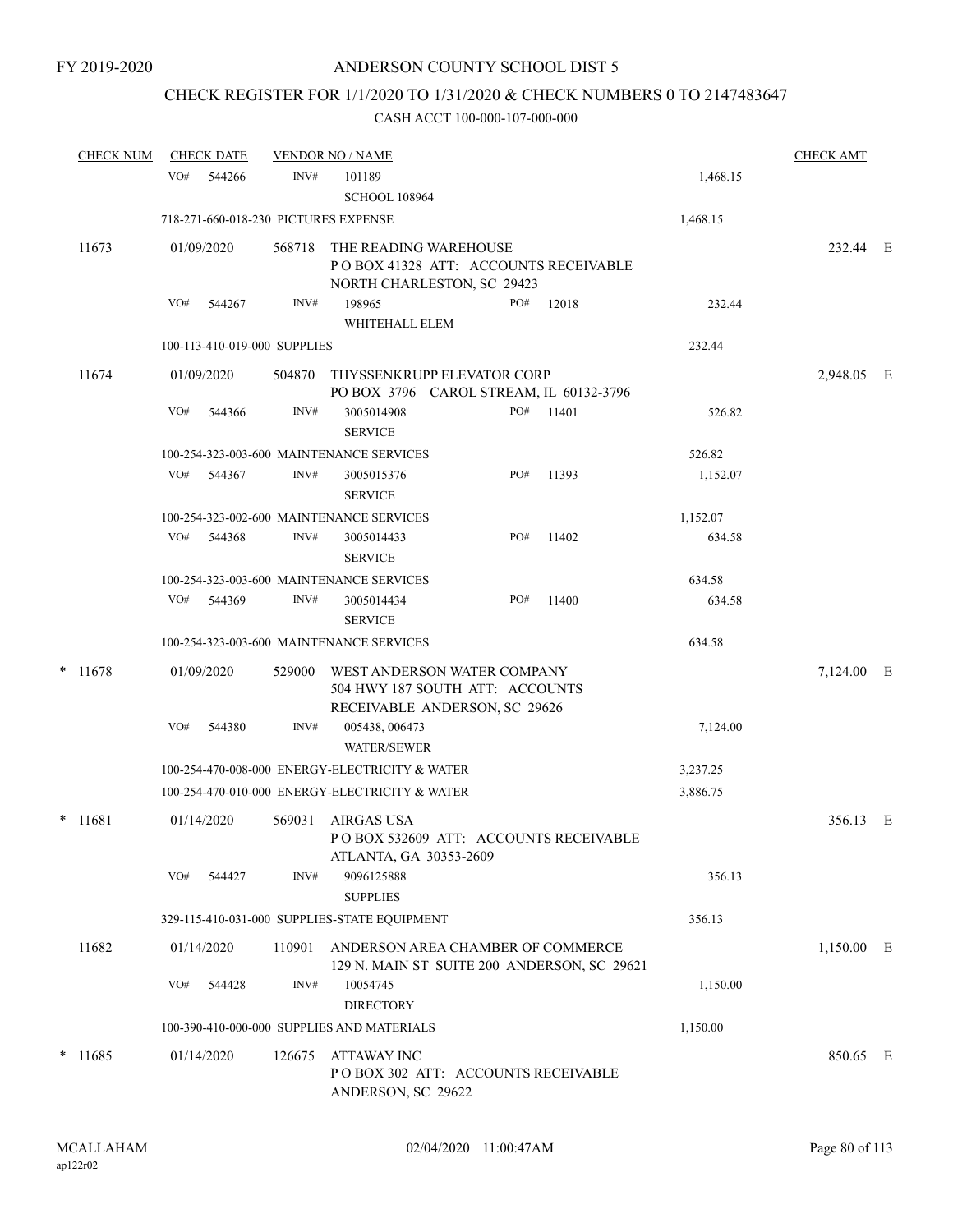# CHECK REGISTER FOR 1/1/2020 TO 1/31/2020 & CHECK NUMBERS 0 TO 2147483647

|        | <b>CHECK NUM</b> |     | <b>CHECK DATE</b>                                  |                                                              | <b>VENDOR NO / NAME</b>                                                                               |     |           |                    | <b>CHECK AMT</b> |  |
|--------|------------------|-----|----------------------------------------------------|--------------------------------------------------------------|-------------------------------------------------------------------------------------------------------|-----|-----------|--------------------|------------------|--|
|        |                  | VO# | 544436                                             | INV#                                                         | 226201<br><b>RADIO TLH</b>                                                                            |     |           | 850.65             |                  |  |
|        |                  |     | 100-114-410-002-VEN SUPPLY-ADDT'L FOR LOST VENDING | 850.65                                                       |                                                                                                       |     |           |                    |                  |  |
| $\ast$ | 11688            |     | 01/14/2020                                         |                                                              | 155900 CAROLINA BIOLOGICAL SUPPLY<br>POBOX 60232 ATT: ACCOUNTS RECEIVABLE<br>CHARLOTTE, NC 28260-0232 |     |           |                    | 596.80 E         |  |
|        |                  | VO# | 544440                                             | INV#                                                         | 50916442<br><b>SUPPLIES</b>                                                                           |     |           | 596.80             |                  |  |
|        |                  |     |                                                    |                                                              | 100-114-410-002-SCI SCIENCE MATERIALS                                                                 |     |           | 596.80             |                  |  |
|        | 11689            |     | 01/14/2020                                         |                                                              | 572787 CC&I SERVICES LLC<br>4795 S CHURCH ST EXT SUITE 2 ROEBUCK, SC<br>29376                         |     |           |                    | 7,882.50 E       |  |
|        |                  | VO# | 544441                                             | INV#                                                         | 5102<br><b>ARTS CENTER</b>                                                                            | PO# | 99365     | 3,430.00           |                  |  |
|        |                  |     |                                                    |                                                              | 515-253-520-000-ART FINE ARTS CENTER                                                                  |     |           | 3,430.00           |                  |  |
|        |                  | VO# | 544442                                             | INV#                                                         | 5103<br><b>TL HANNA</b>                                                                               | PO# | 98317     | 3,702.50           |                  |  |
|        |                  |     |                                                    |                                                              | 505-271-540-002-BSC BASEBALL&SOFTBALL COMPLEX                                                         |     |           | 3,702.50           |                  |  |
|        |                  | VO# | 544443                                             | INV#                                                         | 5105<br><b>TL HANNA</b>                                                                               | PO# | 11061     | 750.00             |                  |  |
|        |                  |     |                                                    |                                                              | 505-253-520-002-STD STADIUM RENOVATIONS                                                               |     |           | 750.00             |                  |  |
| $\ast$ | 11692            | VO# | 01/14/2020<br>544423                               | INV#                                                         | 576385 EMPLOYEE VENDOR<br>REIMBURSEMENT                                                               |     |           | 254.00             | 254.00 E         |  |
|        |                  |     |                                                    |                                                              | <b>INDUCTION SUPPLIES</b>                                                                             |     |           |                    |                  |  |
|        |                  |     |                                                    | 731-271-660-031-856 NTHS EXPENSE                             |                                                                                                       |     |           | 254.00             |                  |  |
|        | 11693            |     | 01/14/2020                                         | 202600                                                       | <b>DILLARD'S SPORTS CENTER</b><br>708 WHITEHALL ROAD ATT: ACCOUNTS<br>RECEIVABLE ANDERSON, SC 29625   |     |           |                    | 851.72 E         |  |
|        |                  | VO# | 544445                                             | INV#                                                         | 104770<br><b>CENTERVILLE ELEM</b>                                                                     |     |           | 851.72             |                  |  |
|        |                  |     |                                                    |                                                              | 707-190-660-007-201 MISCELLANEOUS EXPENSE                                                             |     |           | 851.72             |                  |  |
|        | 11694            |     | 01/14/2020                                         |                                                              | 569871 FOLLETT SCHOOL SOLUTIONS, INC<br>91826 COLLECTION CENTER DRIVE ATT:                            |     |           |                    | 2,377.55 E       |  |
|        |                  | VO# | 544449                                             | INV#                                                         | ACCOUNTS RECEIVABLE CHICAGO, IL 60693-0918<br>593892<br>WHITEHALL                                     |     | PO# 11960 | 2,377.55           |                  |  |
|        |                  |     |                                                    | 100-222-410-019-000 SUPPLIES<br>100-222-410-019-000 SUPPLIES |                                                                                                       |     |           | 191.17<br>2,186.38 |                  |  |
|        | 11695            |     | 01/14/2020                                         |                                                              | 237555 FORMS & SUPPLY<br>POBOX 563953 ATT: ACCOUNTS RECEIVABLE<br>CHARLOTTE, NC 28256                 |     |           |                    | 19,166.80 E      |  |
|        |                  | VO# | 544450                                             | INV#                                                         | 5181886<br><b>TL HANNA</b>                                                                            | PO# | 11669     | 17,626.89          |                  |  |
|        |                  |     |                                                    |                                                              | 505-271-540-002-BSC BASEBALL&SOFTBALL COMPLEX                                                         |     |           | 17,626.89          |                  |  |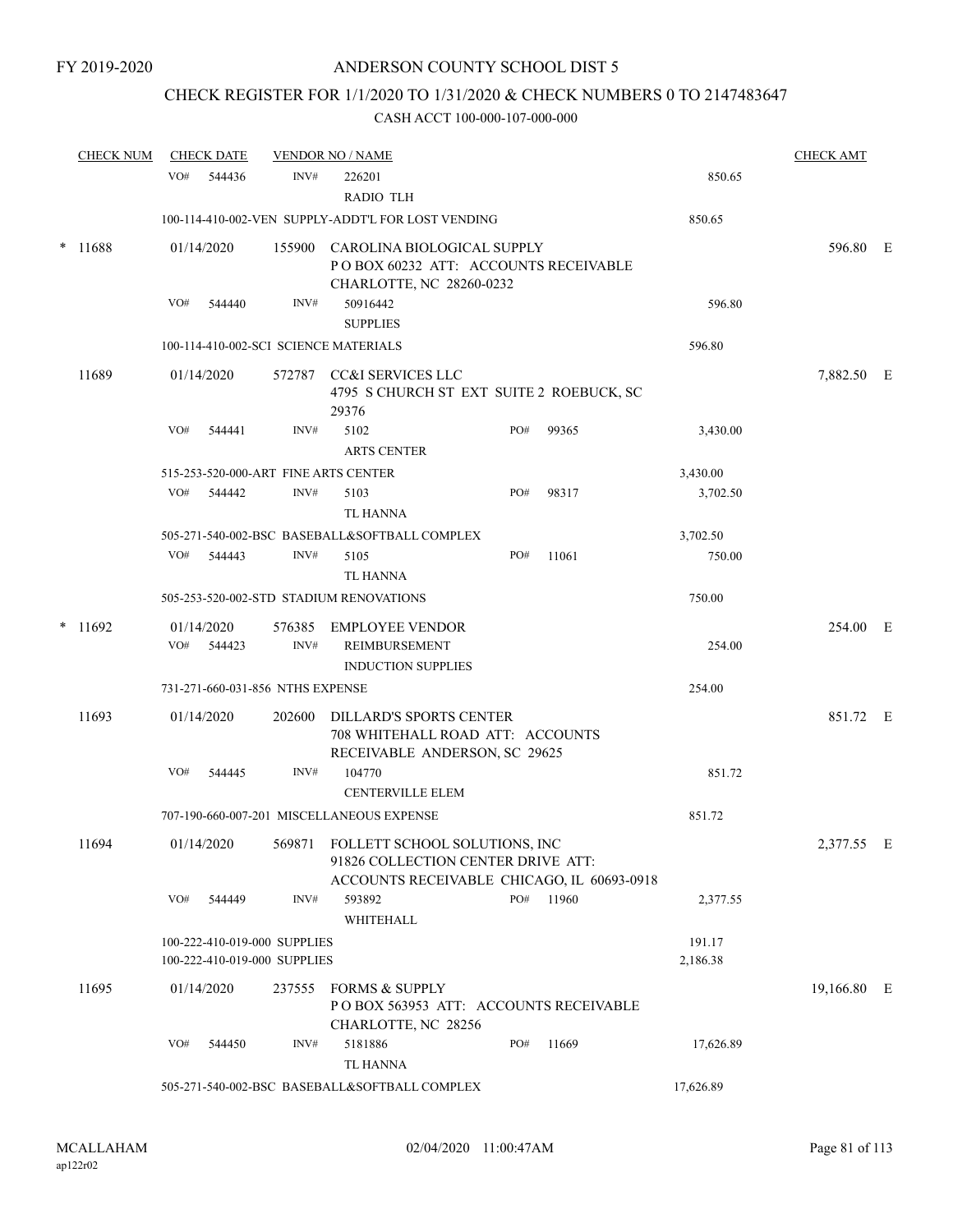## CHECK REGISTER FOR 1/1/2020 TO 1/31/2020 & CHECK NUMBERS 0 TO 2147483647

| <b>CHECK NUM</b> | <b>CHECK DATE</b>                                   |                | <b>VENDOR NO / NAME</b>                                                                       |     |       |          | <b>CHECK AMT</b> |  |
|------------------|-----------------------------------------------------|----------------|-----------------------------------------------------------------------------------------------|-----|-------|----------|------------------|--|
|                  | VO#<br>544451                                       | INV#           | 5210401<br>WESTSIDE                                                                           | PO# | 11829 | 1,241.10 |                  |  |
|                  | 505-271-540-003-BSC BASEBALL&SOFTBALL COMPLEX       |                |                                                                                               |     |       | 1,241.10 |                  |  |
|                  | VO#<br>544452                                       | INV#           | 17359<br><b>FILE CABINET</b>                                                                  |     |       | 298.81   |                  |  |
|                  | 723-190-660-023-911 MISCELLANEOUS- ADULT ED EXPENSE |                |                                                                                               |     |       | 298.81   |                  |  |
| 11696            | 01/14/2020                                          | 572171         | <b>GUMDROP</b><br>PO BOX 505 BETHANY, MO 64424-0505                                           |     |       |          | 796.52 E         |  |
|                  | VO#<br>544453                                       | INV#           | PINV124625<br><b>WESTSIDE HS</b>                                                              | PO# | 11909 | 796.52   |                  |  |
|                  | 100-222-410-003-000 SUPPLIES                        |                |                                                                                               |     |       | 796.52   |                  |  |
| * 11698          | 01/14/2020<br>VO#<br>544424                         | 576384<br>INV# | EMPLOYEE VENDOR<br><b>PRAXIS</b><br><b>REIMBURSEMENT</b>                                      |     |       | 146.00   | 146.00 E         |  |
|                  | 267-264-312-020-RR1 HQ CERTIFICATIONS               |                |                                                                                               |     |       | 146.00   |                  |  |
| $*$ 11701        | 01/14/2020                                          | 566745         | JUNIOR LIBRARY GUILD<br>P.O. BOX 6308 ATT: ACCOUNTS RECEIVABLE<br>CAROL STREAM, IL 60197-6308 |     |       |          | 315.00 E         |  |
|                  | VO#<br>544515                                       | INV#           | 495696<br>SOUTHWOOD                                                                           |     |       | 315.00   |                  |  |
|                  | 100-222-410-021-000 SUPPLIES                        |                |                                                                                               |     |       | 136.50   |                  |  |
|                  | 721-190-660-021-519 LIBRARY EXPENSE                 |                |                                                                                               |     |       | 178.50   |                  |  |
| 11702            | 01/14/2020                                          | 563608         | JW PEPPER & SON, INC<br>POBOX 642 ATT: ACCOUNTS RECEIVABLE<br><b>EXTON, PA 19341</b>          |     |       |          | 465.74 E         |  |
|                  | VO#<br>544457                                       | INV#           | 176064322<br><b>SOUTHWOOD</b>                                                                 |     |       | 57.95    |                  |  |
|                  | 817-113-410-021-000 SUPPLIES                        |                |                                                                                               |     |       | 57.95    |                  |  |
|                  | VO#<br>544458                                       | INV#           | 218204880<br><b>SOUTHWOOD</b>                                                                 |     |       | 69.97    |                  |  |
|                  | 309-113-410-021-000 SUPPLIES AND MATERIALS          |                |                                                                                               |     |       | 69.97    |                  |  |
|                  | VO#<br>544459                                       | INV#           | 218269215<br>SOUTHWOOD                                                                        |     |       | 337.82   |                  |  |
|                  | 309-113-410-021-000 SUPPLIES AND MATERIALS          |                |                                                                                               |     |       | 337.82   |                  |  |
| $*$ 11705        | 01/14/2020                                          |                | 389900 OFFICE DEPOT<br>POBOX 1413 CHARLOTTE, NC 28201-1413                                    |     |       |          | 1,164.19 E       |  |
|                  | VO#<br>544462                                       | INV#           | 415174258001<br><b>SUPPLIES</b>                                                               |     |       | 108.69   |                  |  |
|                  | 100-113-410-007-000 SUPPLIES                        |                |                                                                                               |     |       | 108.69   |                  |  |
|                  | VO#<br>544463                                       | INV#           | 416381215001<br><b>SUPPLIES</b>                                                               |     |       | 16.46    |                  |  |
|                  | 100-113-410-005-000 SUPPLIES                        |                |                                                                                               |     |       | 16.46    |                  |  |
|                  | VO#<br>544464                                       | INV#           | 416381534001<br><b>SUPPLIES</b>                                                               |     |       | 56.05    |                  |  |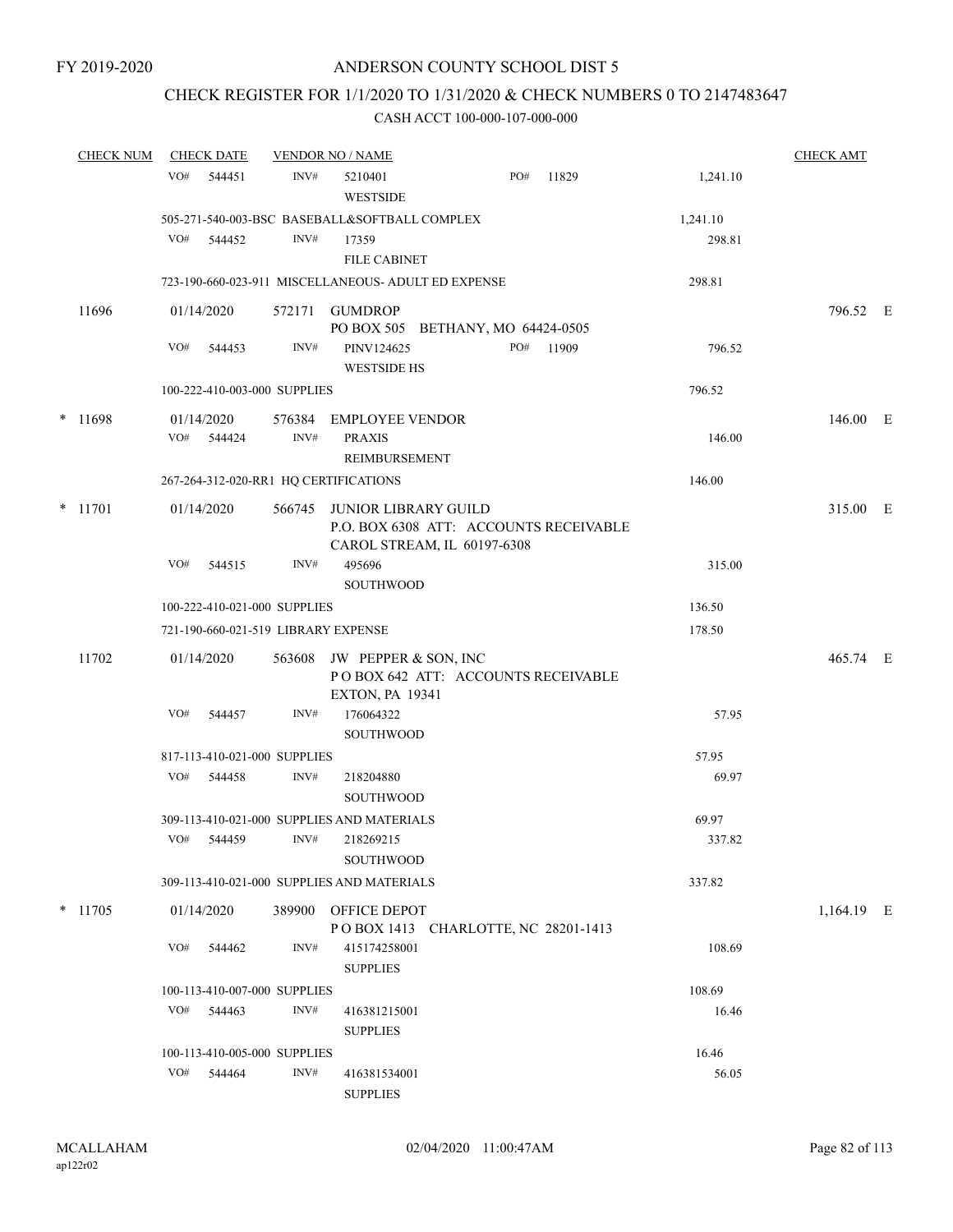# CHECK REGISTER FOR 1/1/2020 TO 1/31/2020 & CHECK NUMBERS 0 TO 2147483647

| <b>CHECK NUM</b> |     | <b>CHECK DATE</b>            |        | <b>VENDOR NO / NAME</b>                                                |     |       |          | <b>CHECK AMT</b> |  |
|------------------|-----|------------------------------|--------|------------------------------------------------------------------------|-----|-------|----------|------------------|--|
|                  |     | 100-113-410-005-000 SUPPLIES |        |                                                                        |     |       | 56.05    |                  |  |
|                  |     | VO# 544465                   | INV#   | 413617116001                                                           |     |       | 16.00    |                  |  |
|                  |     |                              |        | <b>SUPPLIES</b>                                                        |     |       |          |                  |  |
|                  |     | 100-233-410-020-000 SUPPLIES |        |                                                                        |     |       | 16.00    |                  |  |
|                  | VO# | 544466                       | INV#   | 413617741001                                                           |     |       | 40.13    |                  |  |
|                  |     |                              |        | <b>SUPPLIES</b>                                                        |     |       |          |                  |  |
|                  |     | 100-233-410-020-000 SUPPLIES |        |                                                                        |     |       | 40.13    |                  |  |
|                  |     | VO# 544467                   | INV#   | 418505612001                                                           |     |       | 71.47    |                  |  |
|                  |     |                              |        | <b>SUPPLIES</b>                                                        |     |       |          |                  |  |
|                  |     | 100-264-410-000-000 SUPPLIES |        |                                                                        |     |       | 71.47    |                  |  |
|                  |     | VO# 544468                   | INV#   | 415788170001                                                           |     |       | 105.30   |                  |  |
|                  |     |                              |        | <b>SUPPLIES</b>                                                        |     |       |          |                  |  |
|                  |     |                              |        | 723-190-660-023-911 MISCELLANEOUS- ADULT ED EXPENSE                    |     |       | 105.30   |                  |  |
|                  | VO# | 544469                       | INV#   | 414246559001                                                           |     |       | 181.89   |                  |  |
|                  |     |                              |        | <b>SUPPLIES</b>                                                        |     |       |          |                  |  |
|                  |     |                              |        | 723-190-660-023-911 MISCELLANEOUS- ADULT ED EXPENSE                    |     |       | 181.89   |                  |  |
|                  |     | VO# 544470                   | INV#   | 415650516001                                                           | PO# | 12086 | 568.20   |                  |  |
|                  |     |                              |        | <b>SUPPLIES</b>                                                        |     |       |          |                  |  |
|                  |     |                              |        | 100-213-410-000-000 SUPPLIES AND MATERIALS                             |     |       | 568.20   |                  |  |
| * 11708          |     | 01/14/2020                   |        | 426200 QUILL CORPORATION                                               |     |       |          | 202.82 E         |  |
|                  |     |                              |        | POBOX 37600 ATT: ACCOUNTS RECEIVABLE                                   |     |       |          |                  |  |
|                  |     |                              |        | PHILADELPHIA, PA 19101-0600                                            |     |       |          |                  |  |
|                  | VO# | 544473                       | INV#   | 3721459                                                                | PO# | 12122 | 202.82   |                  |  |
|                  |     |                              |        | <b>SUPPLIES</b>                                                        |     |       |          |                  |  |
|                  |     | 131-115-410-031-000 SUPPLIES |        |                                                                        |     |       | 202.82   |                  |  |
| $*$ 11711        |     | 01/14/2020                   | 574513 | EMPLOYEE VENDOR                                                        |     |       |          | $106.60$ E       |  |
|                  |     | VO# 544398                   | INV#   | <b>DEC 2019</b>                                                        |     |       | 106.60   |                  |  |
|                  |     |                              |        | MILEAGE                                                                |     |       |          |                  |  |
|                  |     | 100-221-332-000-000 TRAVEL   |        |                                                                        |     |       | 106.60   |                  |  |
|                  |     |                              |        |                                                                        |     |       |          |                  |  |
| $*$ 11713        |     | 01/14/2020                   | 564764 | <b>SPEED STACKS</b>                                                    |     |       |          | 535.00 E         |  |
|                  |     |                              |        | 11 INVERNESS WAY SOUTH ATT: ACCOUNTS<br>RECEIVABLE ENGLEWOOD, CO 80112 |     |       |          |                  |  |
|                  | VO# | 544484                       | INV#   | 547297                                                                 |     |       | 535.00   |                  |  |
|                  |     |                              |        | <b>VARENNES ELEM</b>                                                   |     |       |          |                  |  |
|                  |     |                              |        | 716-271-660-016-287 STACKING CUPS FUNDRAISER EXPENSE                   |     |       |          |                  |  |
|                  |     |                              |        |                                                                        |     |       | 500.93   |                  |  |
|                  |     |                              |        | 716-271-660-016-311 PE FUNDRAISER EXPENSE                              |     |       | 34.07    |                  |  |
| $*$ 11717        |     | 01/14/2020                   | 569789 | UNIFIRST CORPORATION                                                   |     |       |          | 1,739.90 E       |  |
|                  |     |                              |        | 322 STANDING SPRINGS COURT ATT: ACCOUNTS                               |     |       |          |                  |  |
|                  |     |                              |        | RECEIVABLE SIMPSONVILLE, SC 29680                                      |     |       |          |                  |  |
|                  | VO# | 544521                       | INV#   | 1198414                                                                | PO# | 11483 | 1,739.90 |                  |  |
|                  |     |                              |        | <b>UNIFORMS</b>                                                        |     |       |          |                  |  |
|                  |     |                              |        | 100-254-410-000-075 UNIFORM PURCHASES                                  |     |       | 0.00     |                  |  |
|                  |     |                              |        | 100-254-410-001-075 UNIFORM PURCHASES                                  |     |       | 0.00     |                  |  |
|                  |     |                              |        | 100-254-410-002-075 UNIFORM PURCHASES                                  |     |       | 548.41   |                  |  |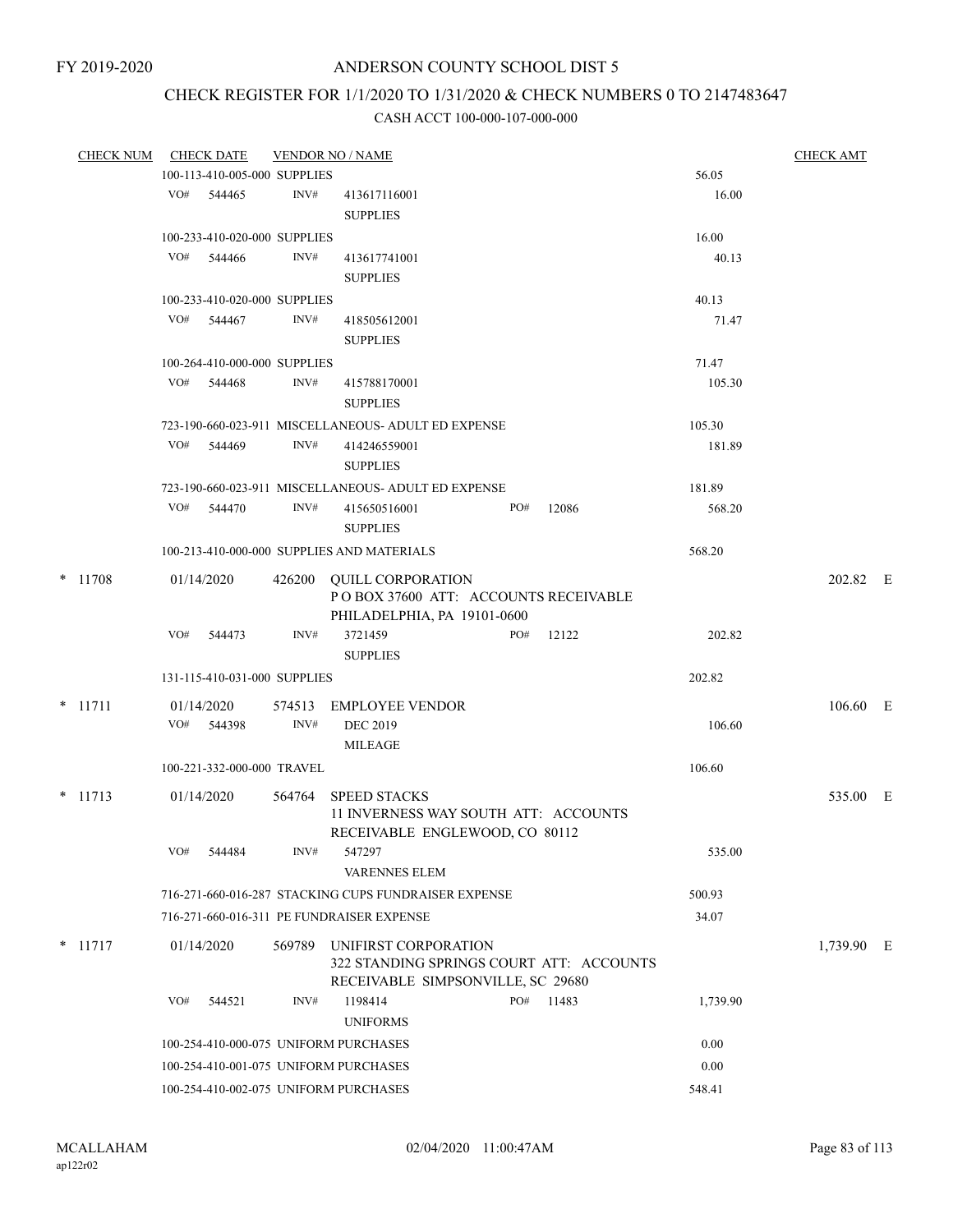# CHECK REGISTER FOR 1/1/2020 TO 1/31/2020 & CHECK NUMBERS 0 TO 2147483647

| <b>CHECK NUM</b> | <b>CHECK DATE</b>                         |        | <b>VENDOR NO / NAME</b>                                        |     |       |          | <b>CHECK AMT</b> |     |
|------------------|-------------------------------------------|--------|----------------------------------------------------------------|-----|-------|----------|------------------|-----|
|                  | 100-254-410-003-075 UNIFORM PURCHASES     |        |                                                                |     |       | 159.97   |                  |     |
|                  | 100-254-410-005-075 UNIFORM PURCHASES     |        |                                                                |     |       | 159.97   |                  |     |
|                  | 100-254-410-006-075 UNIFORM PURCHASES     |        |                                                                |     |       | 318.34   |                  |     |
|                  | 100-254-410-007-075 UNIFORM PURCHASES     |        |                                                                |     |       | 0.00     |                  |     |
|                  | 100-254-410-008-075 UNIFORM PURCHASES     |        |                                                                |     |       | 0.00     |                  |     |
|                  | 100-254-410-009-075 UNIFORM PURCHASES     |        |                                                                |     |       | 0.00     |                  |     |
|                  | 100-254-410-010-075 UNIFORM PURCHASES     |        |                                                                |     |       | 0.00     |                  |     |
|                  | 100-254-410-011-075 UNIFORM PURCHASES     |        |                                                                |     |       | 0.00     |                  |     |
|                  | 100-254-410-012-075 UNIFORM PURCHASES     |        |                                                                |     |       | 319.94   |                  |     |
|                  | 100-254-410-013-075 UNIFORM PURCHASES     |        |                                                                |     |       | 0.00     |                  |     |
|                  | 100-254-410-014-075 UNIFORM PURCHASES     |        |                                                                |     |       | 0.00     |                  |     |
|                  | 100-254-410-015-075 UNIFORM PURCHASES     |        |                                                                |     |       | 0.00     |                  |     |
|                  | 100-254-410-016-075 UNIFORM PURCHASES     |        |                                                                |     |       | 159.97   |                  |     |
|                  | 100-254-410-017-075 UNIFORM PURCHASES     |        |                                                                |     |       | 73.30    |                  |     |
|                  | 100-254-410-018-075 UNIFORM PURCHASES     |        |                                                                |     |       | 0.00     |                  |     |
|                  | 100-254-410-019-075 UNIFORM PURCHASES     |        |                                                                |     |       | 0.00     |                  |     |
|                  | 100-254-410-020-075 UNIFORM PURCHASES     |        |                                                                |     |       | 0.00     |                  |     |
|                  | 100-254-410-021-075 UNIFORM PURCHASES     |        |                                                                |     |       | 0.00     |                  |     |
|                  | 100-254-410-023-075 UNIFORM PURCHASES     |        |                                                                |     |       | 0.00     |                  |     |
|                  | 100-257-410-000-000 SUPPLIES              |        |                                                                |     |       | 0.00     |                  |     |
|                  | 131-254-410-031-075 UNIFORM PURCHASES     |        |                                                                |     |       | 0.00     |                  |     |
| 11718            | 01/14/2020                                | 526475 | <b>EMPLOYEE VENDOR</b>                                         |     |       |          | 289.78           | – E |
|                  | VO#<br>544408                             | INV#   | <b>CALENDARS</b>                                               |     |       | 243.90   |                  |     |
|                  |                                           |        | REIMBURSEMENT                                                  |     |       |          |                  |     |
|                  | 715-271-660-015-201 MISCELLANEOUS EXPENSE |        |                                                                |     |       | 243.90   |                  |     |
|                  | VO#<br>544409                             | INV#   | <b>STORE ITEMS</b>                                             |     |       | 45.88    |                  |     |
|                  |                                           |        | REIMBURSEMENT                                                  |     |       |          |                  |     |
|                  |                                           |        | 715-271-660-015-279 CHRISTMAS STORE EXPENSE                    |     |       | 45.88    |                  |     |
| $*$ 11723        | 01/16/2020                                | 573552 | <b>EMPLOYEE VENDOR</b>                                         |     |       |          | 178.23 E         |     |
|                  | VO#<br>544583                             | INV#   | <b>TONER</b>                                                   |     |       | 178.23   |                  |     |
|                  |                                           |        | REIMBURSEMENT                                                  |     |       |          |                  |     |
|                  | 100-222-410-003-000 SUPPLIES              |        |                                                                |     |       | 178.23   |                  |     |
| $*$ 11725        | 01/16/2020                                | 572787 | CC&I SERVICES LLC                                              |     |       |          | 2,495.00 E       |     |
|                  |                                           |        | 4795 S CHURCH ST EXT SUITE 2 ROEBUCK, SC                       |     |       |          |                  |     |
|                  | VO#                                       | INV#   | 29376<br>5104                                                  | PO# |       |          |                  |     |
|                  | 544550                                    |        | <b>WESTSIDE</b>                                                |     | 98318 | 2,495.00 |                  |     |
|                  |                                           |        | 505-271-540-003-BSC BASEBALL&SOFTBALL COMPLEX                  |     |       | 2,495.00 |                  |     |
|                  |                                           |        |                                                                |     |       |          |                  |     |
| 11726            | 01/16/2020                                | 187300 | CRESCENT SUPPLY CO, INC<br>POBOX 8798 ATT: ACCOUNTS RECEIVABLE |     |       |          | 333.84 E         |     |
|                  |                                           |        | GREENVILLE, SC 29604                                           |     |       |          |                  |     |
|                  | VO#<br>544600                             | INV#   | 399110                                                         |     |       | 333.84   |                  |     |
|                  |                                           |        | <b>SUPPLIES</b>                                                |     |       |          |                  |     |
|                  |                                           |        |                                                                |     |       |          |                  |     |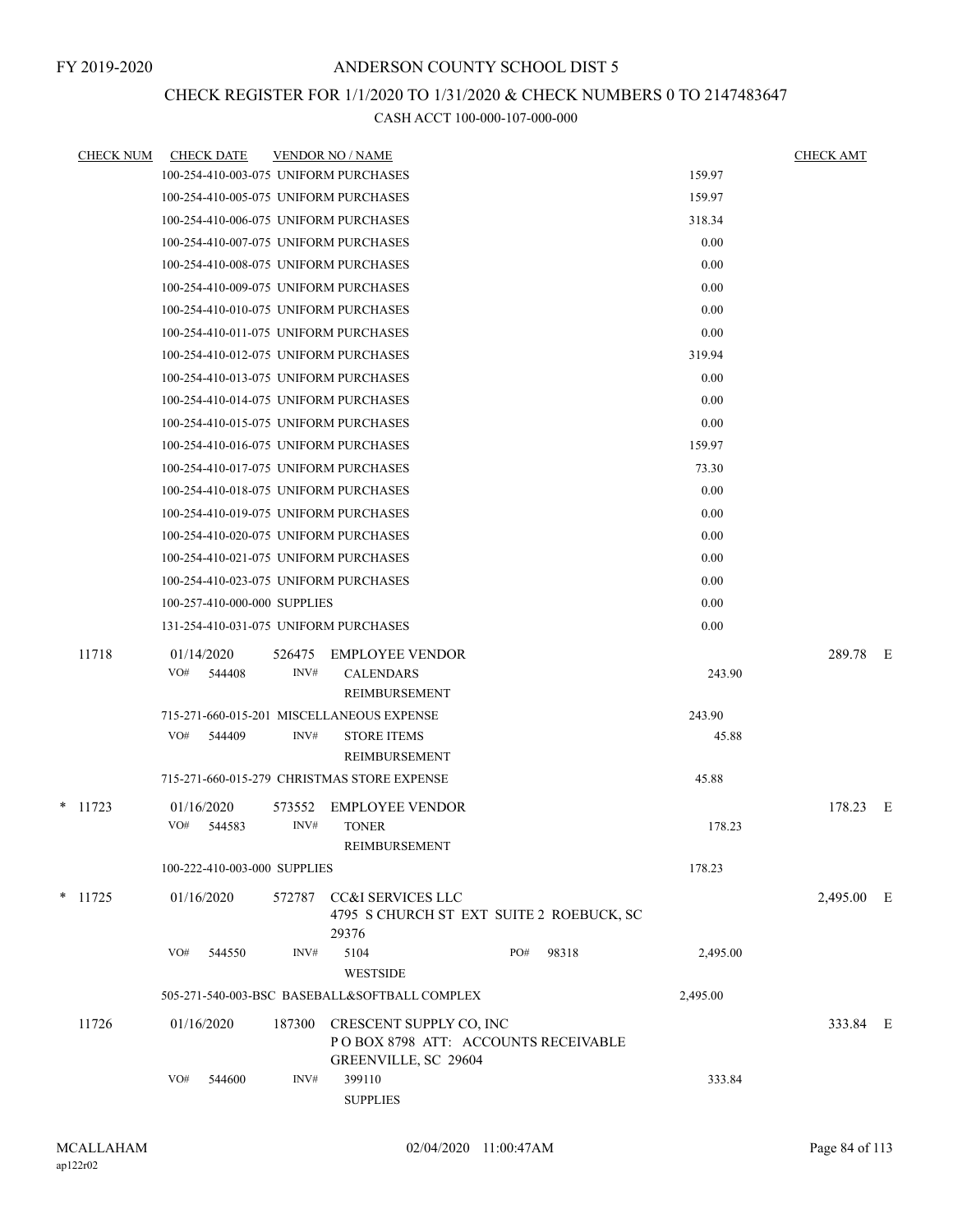## CHECK REGISTER FOR 1/1/2020 TO 1/31/2020 & CHECK NUMBERS 0 TO 2147483647

|   | <b>CHECK NUM</b> | <b>CHECK DATE</b>            |                | <b>VENDOR NO / NAME</b>                                                                       |                                         |                 | <b>CHECK AMT</b> |  |
|---|------------------|------------------------------|----------------|-----------------------------------------------------------------------------------------------|-----------------------------------------|-----------------|------------------|--|
|   |                  |                              |                | 100-254-410-014-400 HVAC/ELECTRICAL/PLUMBING                                                  |                                         | 333.84          |                  |  |
|   | $*$ 11729        | 01/16/2020<br>VO#<br>544578  | INV#           | 572772 EMPLOYEE VENDOR<br><b>DEC 9-12</b><br><b>COLUMBIA</b>                                  |                                         | 545.32          | 545.32 E         |  |
|   |                  |                              |                | 880-224-333-000-000 TRIPS AND CONFERENCES                                                     |                                         | 545.32          |                  |  |
|   | 11730            | 01/16/2020                   | 252650         | GRAINGER<br>PALATINE, IL 60038-0001                                                           | DEPT 867098550 ATT: ACCOUNTS RECEIVABLE |                 | 108.63 E         |  |
|   |                  | VO#<br>544604                | INV#           | 9384046885<br><b>SUPPLIES</b>                                                                 |                                         | 108.63          |                  |  |
|   |                  |                              |                | 100-254-410-000-001 MAINT. SUPPLIES-STRUCTURES                                                |                                         | 108.63          |                  |  |
|   | $*$ 11732        | 01/16/2020<br>VO#<br>544576  | INV#           | 307650 EMPLOYEE VENDOR<br><b>JAN 13</b><br><b>CLINTON SC</b>                                  |                                         | 78.44           | 214.16 E         |  |
|   |                  | VO#<br>544577                | INV#           | 100-221-333-000-000 TRIPS AND CONFERENCES<br><b>JAN 10</b><br><b>LEXINGTON SC</b>             |                                         | 78.44<br>135.72 |                  |  |
|   |                  |                              |                | 100-221-333-000-000 TRIPS AND CONFERENCES                                                     |                                         | 135.72          |                  |  |
|   | 11733            | 01/16/2020                   |                | 563959 LEARNING A-Z<br>23939 NETWORK PLACE ATT: ACCOUNTS<br>RECEIVABLE CHICAGO, IL 60673-1239 |                                         |                 | 5,962.07 E       |  |
|   |                  | VO#<br>544608                | INV#           | 2213389<br><b>RAZ LICENSE</b>                                                                 | PO#<br>12108                            | 5,962.07        |                  |  |
|   |                  |                              |                | 237-162-445-000-000 TECHNOLOGY LICENSES                                                       |                                         | 5,962.07        |                  |  |
|   | 11734            | 01/16/2020<br>VO#<br>544542  | 325525<br>INV# | <b>EMPLOYEE VENDOR</b><br><b>LOWES</b><br>REIMBURSEMENT                                       |                                         | 152.71          | 152.71 E         |  |
|   |                  |                              |                | 705-271-660-005-645 ENGINEERING CLUB EXPENSE                                                  |                                         | 152.71          |                  |  |
| * | 11736            | 01/16/2020                   | 352100         | MEREDITH BATTERY SERVICE<br>RECEIVABLE ANDERSON, SC 29624                                     | 1802 WEST WHITNER STREET ATT: ACCOUNTS  |                 | 260.69 E         |  |
|   |                  | VO#<br>544610                | INV#           | 102576<br><b>BATTERIES</b>                                                                    |                                         | 260.69          |                  |  |
|   |                  |                              |                | 100-254-410-020-001 SUPPLIES - MAINTENANCE                                                    |                                         | 260.69          |                  |  |
|   | $*$ 11738        | 01/16/2020                   |                | 574388 NAPA AUTO PARTS                                                                        | 508 SOUTH MAIN ST ANDERSON, SC 29624    |                 | 241.51 E         |  |
|   |                  | VO#<br>544564                | INV#           | <b>ACCT 15229</b><br><b>SUPPLIES</b>                                                          |                                         | 241.51          |                  |  |
|   |                  |                              |                | 731-271-660-031-862 AUTO MECHANICS 1 EXPENSE                                                  |                                         | 241.51          |                  |  |
|   | 11739            | 01/16/2020<br>VO#<br>544541  | INV#           | 572183 EMPLOYEE VENDOR<br><b>COFFEE MAKER</b><br>REIMBURSEMENT                                |                                         | 84.51           | 219.73 E         |  |
|   |                  | 100-233-410-001-000 SUPPLIES |                |                                                                                               |                                         | 84.51           |                  |  |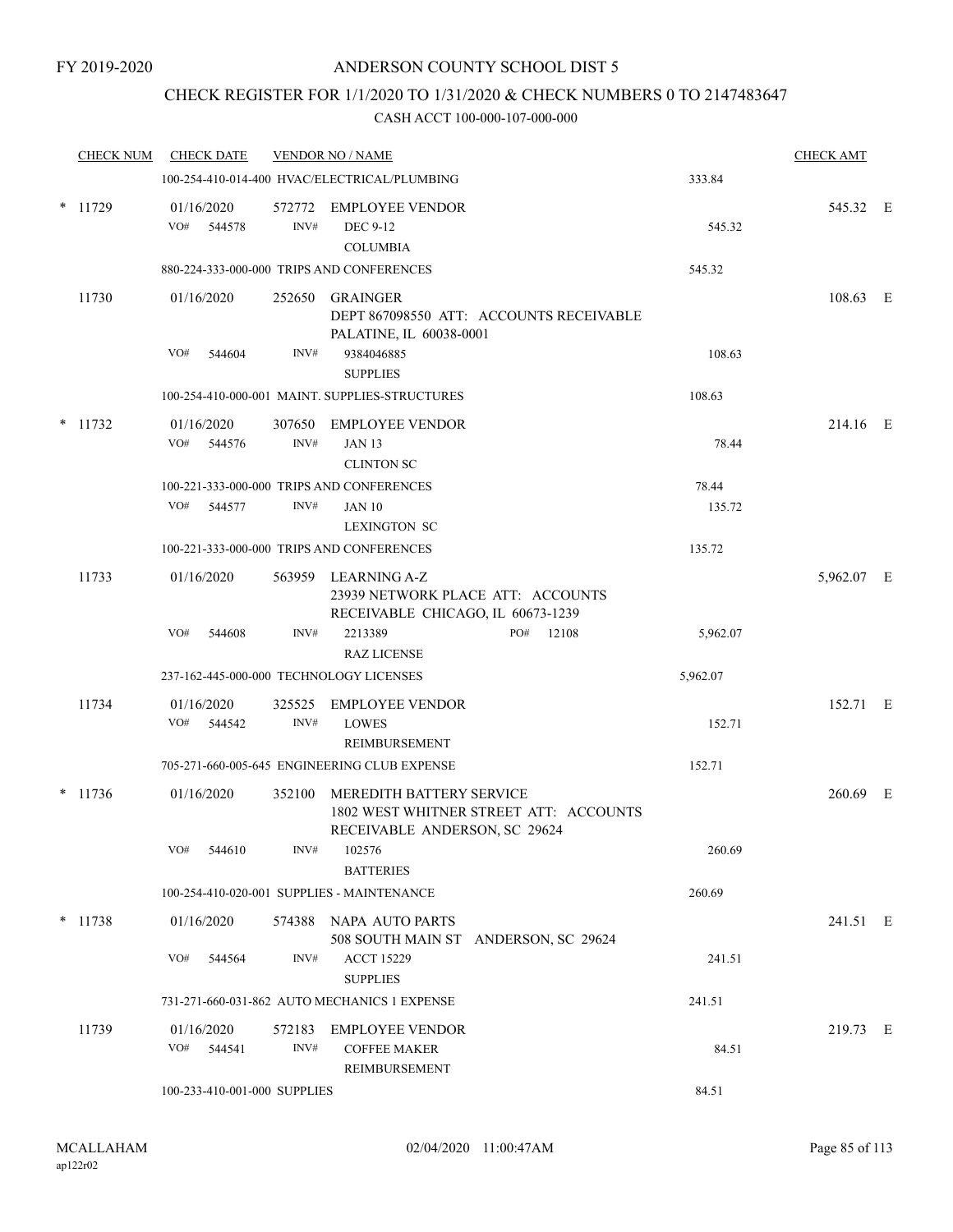# CHECK REGISTER FOR 1/1/2020 TO 1/31/2020 & CHECK NUMBERS 0 TO 2147483647

| <b>CHECK NUM</b> |     | <b>CHECK DATE</b>    |                | <b>VENDOR NO / NAME</b>                                      |     |                                           |          | <b>CHECK AMT</b> |  |
|------------------|-----|----------------------|----------------|--------------------------------------------------------------|-----|-------------------------------------------|----------|------------------|--|
|                  | VO# | 544582               | INV#           | <b>SEMINAR</b><br><b>REIMBURSEMENT</b>                       |     |                                           | 135.22   |                  |  |
|                  |     |                      |                | 100-233-410-001-SNA SNACKS FOR MEETINGS                      |     |                                           | 135.22   |                  |  |
| 11740            |     | 01/16/2020           |                | 389900 OFFICE DEPOT<br>POBOX 1413 CHARLOTTE, NC 28201-1413   |     |                                           |          | 190.82 E         |  |
|                  | VO# | 544611               | INV#           | 415205662001<br><b>SUPPLIES</b>                              |     |                                           | 190.82   |                  |  |
|                  |     |                      |                | 100-254-410-000-055 OFFICE SUPPLIES & FURNITURE              |     |                                           | 190.82   |                  |  |
| 11741            | VO# | 01/16/2020<br>544575 | 575983<br>INV# | <b>EMPLOYEE VENDOR</b><br>DEC <sub>12</sub>                  |     |                                           | 164.20   | 164.20 E         |  |
|                  |     |                      |                | <b>CHARLOTTE NC</b>                                          |     |                                           | 164.20   |                  |  |
|                  |     |                      |                | 201-224-333-010-000 TRIPS AND CONFERENCES                    |     |                                           |          |                  |  |
| $*$ 11743        |     | 01/16/2020           | 569814         | PITSCO EDUCATION<br>PO BOX 804908 KANSAS CITY, MO 64180-4908 |     |                                           |          | 625.95 E         |  |
|                  | VO# | 544612               | INV#           | 758751-1<br><b>SUPPLIES</b>                                  | PO# | 12134                                     | 625.95   |                  |  |
|                  |     |                      |                | 326-113-410-000-000 SCIENCE KITS SUPPLIES                    |     |                                           | 625.95   |                  |  |
| $*$ 11745        |     | 01/16/2020           | 574687         | PRIORITY ONE SECURITY<br>SC 29607                            |     | 18 INTERCHANGE BLVD., SUITE B GREENVILLE, |          | 1,282.00 E       |  |
|                  | VO# | 544613               | INV#           | 1924784<br><b>JAN SERVICE</b>                                | PO# | 11398                                     | 1,282.00 |                  |  |
|                  |     |                      |                | 100-254-323-000-600 MAINTENANCE SERVICES                     |     |                                           | 92.00    |                  |  |
|                  |     |                      |                | 100-254-323-001-600 MAINTENANCE SERVICES                     |     |                                           | 46.00    |                  |  |
|                  |     |                      |                | 100-254-323-002-600 MAINTENANCE SERVICES                     |     |                                           | 168.00   |                  |  |
|                  |     |                      |                | 100-254-323-003-600 MAINTENANCE SERVICES                     |     |                                           | 102.00   |                  |  |
|                  |     |                      |                | 100-254-323-005-600 MAINTENANCE SERVICES                     |     |                                           | 46.00    |                  |  |
|                  |     |                      |                | 100-254-323-006-600 MAINTENANCE SERVICES                     |     |                                           | 69.00    |                  |  |
|                  |     |                      |                | 100-254-323-007-600 MAINTENANCE SERVICES                     |     |                                           | 46.00    |                  |  |
|                  |     |                      |                | 100-254-323-008-600 MAINTENANCE SERVICES                     |     |                                           | 46.00    |                  |  |
|                  |     |                      |                | 100-254-323-009-600 MAINTENANCE SERVICES                     |     |                                           | 46.00    |                  |  |
|                  |     |                      |                | 100-254-323-010-600 MAINTENANCE SERVICES                     |     |                                           | 46.00    |                  |  |
|                  |     |                      |                | 100-254-323-011-600 MAINTENANCE SERVICES                     |     |                                           | 46.00    |                  |  |
|                  |     |                      |                | 100-254-323-012-600 MAINTENANCE SERVICES                     |     |                                           | 46.00    |                  |  |
|                  |     |                      |                | 100-254-323-013-600 MAINTENANCE SERVICES                     |     |                                           | 46.00    |                  |  |
|                  |     |                      |                | 100-254-323-014-600 MAINTENANCE SERVICES                     |     |                                           | 46.00    |                  |  |
|                  |     |                      |                | 100-254-323-015-600 MAINTENANCE SERVICES                     |     |                                           | 46.00    |                  |  |
|                  |     |                      |                | 100-254-323-016-600 MAINTENANCE SERVICES                     |     |                                           | 46.00    |                  |  |
|                  |     |                      |                | 100-254-323-017-600 MAINTENANCE SERVICES                     |     |                                           | 46.00    |                  |  |
|                  |     |                      |                | 100-254-323-018-600 MAINTENANCE SERVICES                     |     |                                           | 46.00    |                  |  |
|                  |     |                      |                | 100-254-323-019-600 MAINTENANCE SERVICES                     |     |                                           | 46.00    |                  |  |
|                  |     |                      |                | 100-254-323-020-600 MAINTENANCE SERVICES                     |     |                                           | 46.00    |                  |  |
|                  |     |                      |                |                                                              |     |                                           |          |                  |  |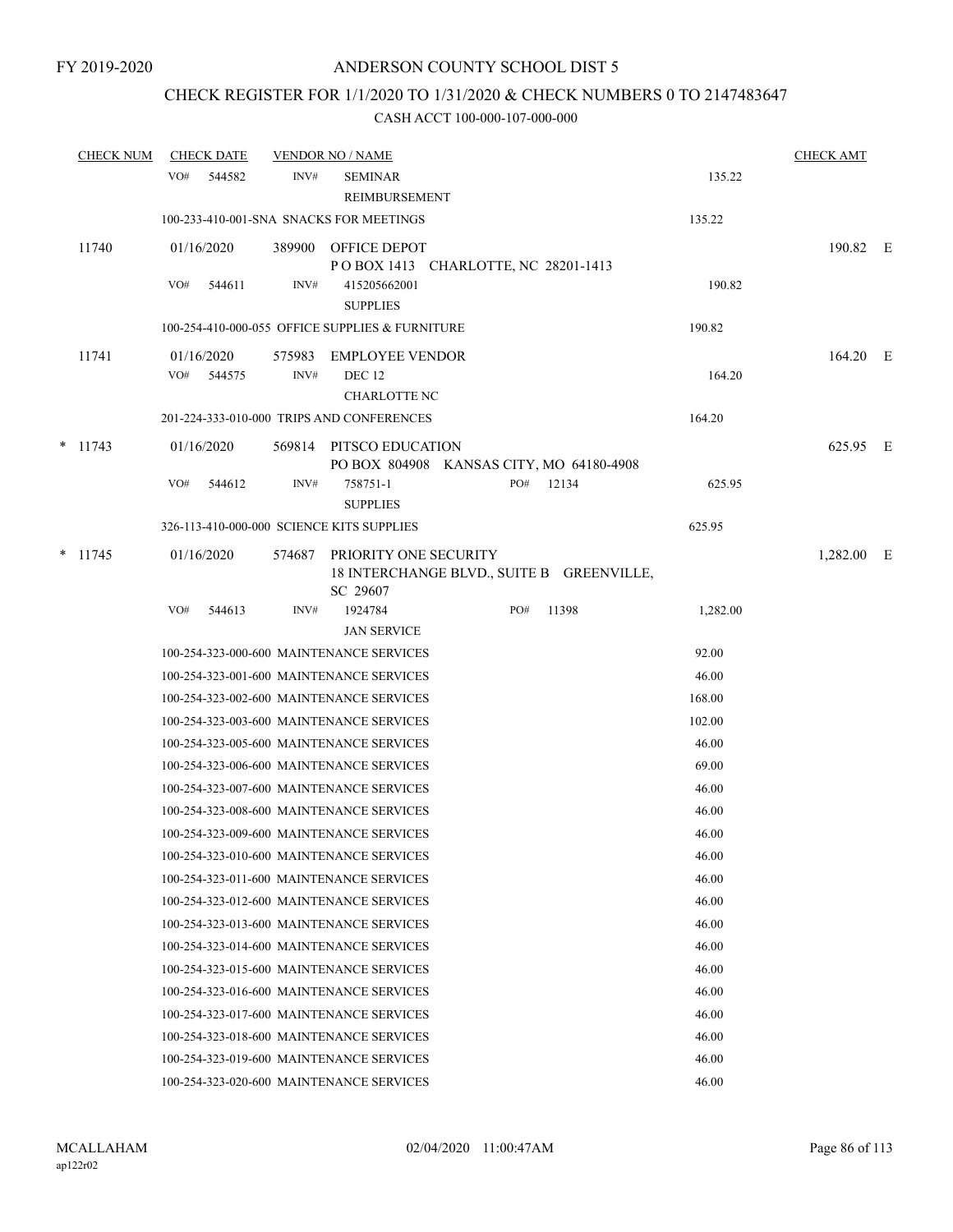## CHECK REGISTER FOR 1/1/2020 TO 1/31/2020 & CHECK NUMBERS 0 TO 2147483647

| <b>CHECK NUM</b> |     | <b>CHECK DATE</b>               |        | <b>VENDOR NO / NAME</b>                                                                            |        |        |          | <b>CHECK AMT</b> |  |
|------------------|-----|---------------------------------|--------|----------------------------------------------------------------------------------------------------|--------|--------|----------|------------------|--|
|                  |     |                                 |        | 100-254-323-021-600 MAINTENANCE SERVICES                                                           |        |        | 46.00    |                  |  |
|                  |     |                                 |        | 100-254-323-023-600 MAINTENANCE SERVICES                                                           |        |        | 69.00    |                  |  |
| 11746            |     | 01/16/2020                      |        | 570955 RIDDELL/ ALL AMERICAN SPORTS<br>PO BOX 71914 CHICAGO, IL 60694-1914                         |        |        |          | 4,622.35 E       |  |
|                  | VO# | 544567                          | INV#   | 951109534<br><b>MCCANTS</b>                                                                        |        |        | 4,622.35 |                  |  |
|                  |     |                                 |        | 705-271-660-005-674 FOOTBALL EXPENSE                                                               |        |        | 4,622.35 |                  |  |
| 11747            |     | 01/16/2020                      |        | 469775 SEVEN OAKS DOORS & HARDWARE, INC<br>POBOX 280 ATT: ACCOUNTS RECEIVABLE<br>OAKBORO, NC 28129 |        |        |          | 2,394.89 E       |  |
|                  | VO# | 544619                          | INV#   | 979330<br><b>ROBERT ANDERSON</b>                                                                   |        |        | 2,394.89 |                  |  |
|                  |     |                                 |        | 100-254-323-006-600 MAINTENANCE SERVICES                                                           |        |        | 2,394.89 |                  |  |
| 11748            |     | 01/16/2020                      | 570059 | SHARP BUSINESS SYSTEMS<br>DEPT 1216 PO BOX 121216 DALLAS, TX<br>75312-1216                         |        |        |          | 6,771.35 E       |  |
|                  | VO# | 544569                          | INV#   | 9002479357                                                                                         |        |        | 51.34    |                  |  |
|                  |     |                                 |        | <b>COPIES</b>                                                                                      |        |        |          |                  |  |
|                  |     |                                 |        | 100-255-323-000-000 CONTRACTED SERVICES                                                            |        |        | 51.34    |                  |  |
|                  | VO# | 544620                          | INV#   | 9002472687<br><b>COPIES</b>                                                                        |        |        | 773.00   |                  |  |
|                  |     |                                 |        | 100-252-360-000-000 PRINTING AND BINDING                                                           | 773.00 |        |          |                  |  |
|                  | VO# | 544621                          | INV#   | 9002460327<br><b>COPIES</b>                                                                        |        |        | 26.92    |                  |  |
|                  |     | 201-112-490-011-000 COPIER COST |        |                                                                                                    |        |        | 26.92    |                  |  |
|                  | VO# | 544622                          | INV#   | 9002459606<br><b>COPIES</b>                                                                        | PO#    | 11250  | 72.82    |                  |  |
|                  |     | 100-114-410-002-000 SUPPLIES    |        |                                                                                                    |        |        | 72.82    |                  |  |
|                  | VO# | 544623                          | INV#   | 9002459594<br><b>COPIES</b>                                                                        | PO#    | 11250  | 184.85   |                  |  |
|                  |     | 100-114-410-002-000 SUPPLIES    |        |                                                                                                    |        |        | 184.85   |                  |  |
|                  | VO# | 544624                          | INV#   | 9002497157<br><b>COPIES</b>                                                                        | PO#    | 11250  | 19.26    |                  |  |
|                  |     | 100-114-410-002-000 SUPPLIES    |        |                                                                                                    |        |        | 19.26    |                  |  |
|                  |     | VO# 544625                      | INV#   | 9002476122<br><b>COPIES</b>                                                                        | PO#    | 11250  | 327.08   |                  |  |
|                  |     | 100-114-410-002-000 SUPPLIES    |        |                                                                                                    |        |        | 327.08   |                  |  |
|                  | VO# | 544626                          | INV#   | 9002476129<br><b>COPIES</b>                                                                        | PO#    | 11250  | 2,760.42 |                  |  |
|                  |     | 100-114-410-002-000 SUPPLIES    |        |                                                                                                    |        |        | 2,760.42 |                  |  |
|                  | VO# | 544627                          | INV#   | 9002465533<br><b>COPIES</b>                                                                        |        |        | 151.16   |                  |  |
|                  |     | 201-112-490-011-000 COPIER COST |        |                                                                                                    |        | 151.16 |          |                  |  |
|                  | VO# | 544628                          | INV#   | 9002497098<br><b>COPIES</b>                                                                        |        |        | 12.84    |                  |  |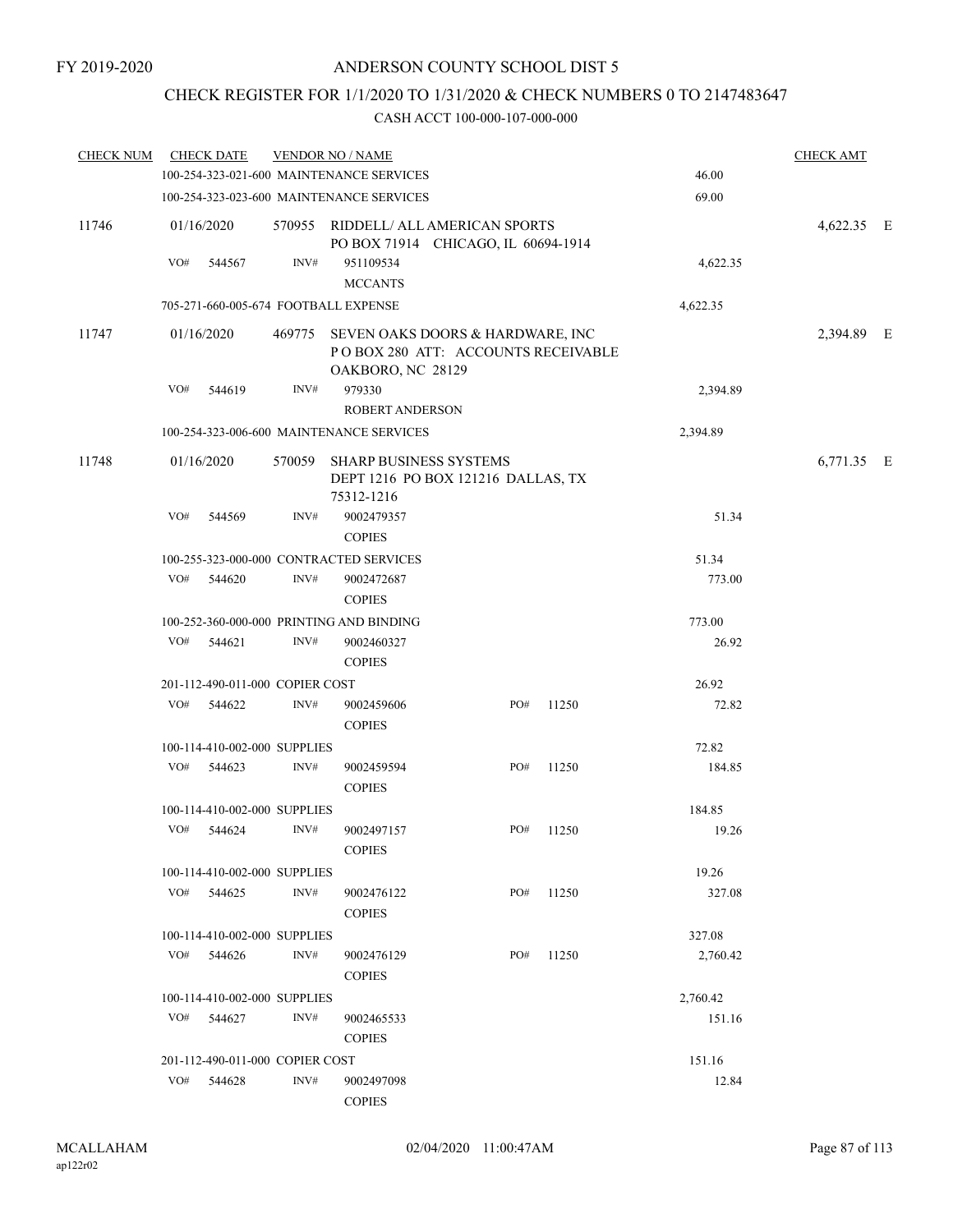# CHECK REGISTER FOR 1/1/2020 TO 1/31/2020 & CHECK NUMBERS 0 TO 2147483647

| <b>CHECK NUM</b> |     | <u>CHECK DATE</u>          | <b>VENDOR NO / NAME</b>                    |                                        | <b>CHECK AMT</b> |
|------------------|-----|----------------------------|--------------------------------------------|----------------------------------------|------------------|
|                  |     |                            | 708-271-660-008-362 COPIER EXPENSE         |                                        | 12.84            |
|                  |     | VO# 544629                 | INV#                                       | 9002479458                             | 29.63            |
|                  |     |                            |                                            | <b>COPIES</b>                          |                  |
|                  |     | 715-271-660-015-362 COPIER |                                            |                                        | 29.63            |
|                  | VO# | 544630                     | INV#                                       | 9002497052                             | 6.42             |
|                  |     |                            |                                            | <b>COPIES</b>                          |                  |
|                  |     | 715-271-660-015-362 COPIER |                                            |                                        | 6.42             |
|                  |     | VO# 544631                 | INV#                                       | 9002472690                             | 218.44           |
|                  |     |                            |                                            | <b>COPIES</b>                          |                  |
|                  |     |                            | 100-113-410-007-000 SUPPLIES               |                                        | 218.44           |
|                  |     | VO# 544632                 | INV#                                       | 9002486095                             | 35.85            |
|                  |     |                            |                                            | <b>COPIES</b>                          |                  |
|                  |     |                            | 717-190-660-017-362 COPIER EXPENSE         |                                        | 35.85            |
|                  |     | VO# 544633                 | INV#                                       | 9002497108                             | 6.42             |
|                  |     |                            |                                            | <b>COPIES</b>                          |                  |
|                  |     | VO# 544634                 | 717-190-660-017-362 COPIER EXPENSE<br>INV# |                                        | 6.42             |
|                  |     |                            |                                            | 9002497003<br><b>COPIES</b>            | 12.84            |
|                  |     |                            | 723-190-660-023-913 COPIER EXPENSE         |                                        | 12.84            |
|                  |     | VO# 544635                 | INV#                                       | 9002465577                             | 225.04           |
|                  |     |                            |                                            | <b>COPIES</b>                          |                  |
|                  |     |                            | 100-113-410-021-000 SUPPLIES               |                                        | 225.04           |
|                  |     | VO# 544636                 | INV#                                       | 9002497094                             | 25.68            |
|                  |     |                            |                                            | <b>COPIES</b>                          |                  |
|                  |     |                            |                                            | 329-115-690-031-000 OTHER OBJECTS-WBL  | 25.68            |
|                  |     | VO# 544637                 | INV#                                       | 9002465538                             | 21.04            |
|                  |     |                            |                                            | <b>COPIES</b>                          |                  |
|                  |     |                            |                                            | 329-115-690-031-000 OTHER OBJECTS-WBL  | 21.04            |
|                  |     | VO# 544638                 | INV#                                       | 9002465542                             | 293.22           |
|                  |     |                            |                                            | <b>COPIES</b>                          |                  |
|                  |     |                            |                                            | 329-115-690-031-000 OTHER OBJECTS-WBL  | 293.22           |
|                  |     | VO# 544639                 | INV#                                       | 9002465546                             | 34.96            |
|                  |     |                            |                                            | $\mbox{COPIES}$                        |                  |
|                  |     |                            |                                            | 329-115-690-031-000 OTHER OBJECTS-WBL  | 34.96            |
|                  | VO# | 544640                     | INV#                                       | 9002465549                             | 0.51             |
|                  |     |                            |                                            | <b>COPIES</b>                          |                  |
|                  |     |                            |                                            | 329-115-690-031-000 OTHER OBJECTS- WBL | 0.51             |
|                  | VO# | 544641                     | INV#                                       | 9002465540                             | 31.61            |
|                  |     |                            |                                            | <b>COPIES</b>                          |                  |
|                  |     |                            | 100-147-410-018-000 SUPPLIES               |                                        | 31.61            |
|                  | VO# | 544642                     | INV#                                       | 9002497063                             | 12.84            |
|                  |     |                            |                                            | <b>COPIES</b>                          |                  |
|                  |     |                            | 100-222-410-020-000 SUPPLIES               |                                        | 12.84            |
|                  | VO# | 544643                     | INV#                                       | 9002468030                             | 239.40           |
|                  |     |                            |                                            | <b>COPIES</b>                          |                  |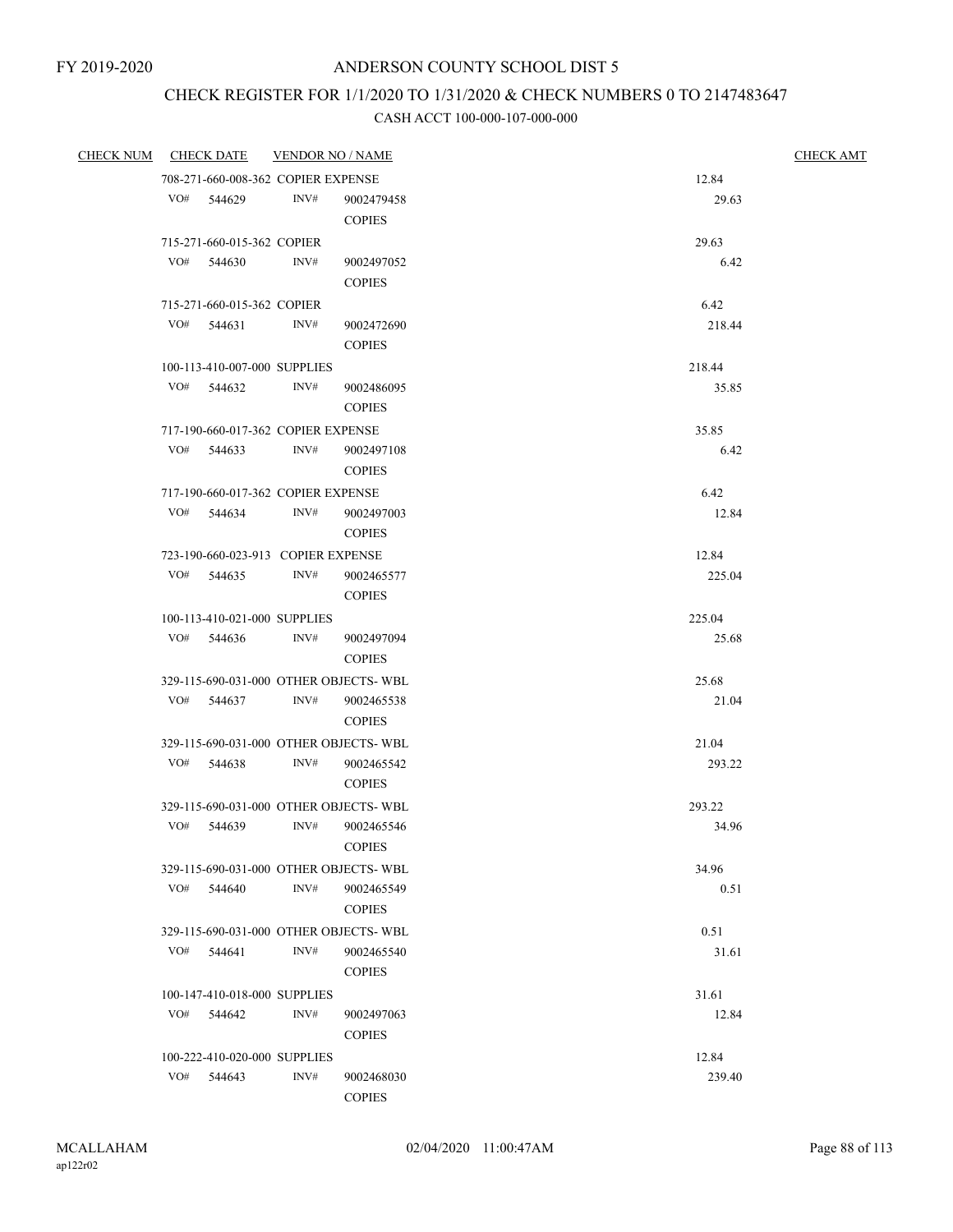# CHECK REGISTER FOR 1/1/2020 TO 1/31/2020 & CHECK NUMBERS 0 TO 2147483647

|           | CHECK NUM CHECK DATE                    | <b>VENDOR NO / NAME</b> |                                                                                   | <b>CHECK AMT</b> |        |            |  |  |
|-----------|-----------------------------------------|-------------------------|-----------------------------------------------------------------------------------|------------------|--------|------------|--|--|
|           | 100-222-410-020-000 SUPPLIES            |                         |                                                                                   |                  | 239.40 |            |  |  |
|           | VO# 544644                              | INV#                    | 9002497029<br><b>COPIES</b>                                                       |                  | 6.42   |            |  |  |
|           | 709-271-660-009-362 COPIER EXPENSE      |                         |                                                                                   |                  | 6.42   |            |  |  |
|           | VO# 544645                              | INV#                    | 9002477839<br><b>COPIES</b>                                                       |                  | 28.79  |            |  |  |
|           | 709-271-660-009-362 COPIER EXPENSE      |                         |                                                                                   |                  | 28.79  |            |  |  |
|           | VO# 544646                              | INV#                    | 9002479429<br><b>COPIES</b>                                                       |                  | 47.97  |            |  |  |
|           | 100-113-410-005-000 SUPPLIES            |                         |                                                                                   |                  | 47.97  |            |  |  |
|           | VO# 544647                              | INV#                    | 9002497100<br><b>COPIES</b>                                                       |                  | 12.84  |            |  |  |
|           | 100-113-410-005-000 SUPPLIES            |                         |                                                                                   |                  | 12.84  |            |  |  |
|           | VO# 544648                              | INV#                    | 9002497203<br><b>COPIES</b>                                                       |                  | 163.99 |            |  |  |
|           | 201-112-490-012-000 COPIER COST         |                         |                                                                                   |                  | 163.99 |            |  |  |
|           | VO# 544649                              | INV#                    | 9002512313<br><b>COPIES</b>                                                       |                  | 533.77 |            |  |  |
|           | 201-112-490-010-000 COPIER COST         |                         |                                                                                   |                  | 533.77 |            |  |  |
|           | VO# 544650                              | INV#                    | 9002497117<br><b>COPIES</b>                                                       |                  | 12.84  |            |  |  |
|           | 201-112-490-010-000 COPIER COST         |                         |                                                                                   |                  | 12.84  |            |  |  |
|           | VO# 544651                              | INV#                    | 9002486089<br><b>COPIES</b>                                                       |                  | 20.00  |            |  |  |
|           | 100-115-410-003-000 SUPPLIES            |                         |                                                                                   |                  | 20.00  |            |  |  |
|           | VO# 544652                              | INV#                    | 9002497006<br><b>COPIES</b>                                                       |                  | 44.94  |            |  |  |
|           | 100-115-410-003-000 SUPPLIES            |                         |                                                                                   |                  | 44.94  |            |  |  |
|           | VO# 544653                              | INV#                    | 9002476088<br><b>COPIES</b>                                                       |                  | 307.57 |            |  |  |
|           | 100-115-410-003-000 SUPPLIES            |                         |                                                                                   |                  | 307.57 |            |  |  |
|           | VO# 544654                              | INV#                    | 9002465526<br>$\mbox{COPIES}$                                                     |                  | 18.63  |            |  |  |
|           | 124-114-445-024-000 TECHNOLOGY SUPPLIES |                         |                                                                                   |                  | 18.63  |            |  |  |
| $*$ 11750 | 01/16/2020                              | 501410                  | THE LIBRARY STORE, INC<br>POBOX 964 ATT: ACCOUNTS RECEIVABLE<br>TREMONT, IL 61568 |                  |        | 299.37 E   |  |  |
|           | VO#<br>544571                           | INV#                    | 434712<br>PO#<br><b>SUPPLIES</b>                                                  | 12148            | 299.37 |            |  |  |
|           | 100-222-410-003-000 SUPPLIES            |                         |                                                                                   |                  | 299.37 |            |  |  |
| 11751     | 01/16/2020                              | 504870                  | THYSSENKRUPP ELEVATOR CORP<br>PO BOX 3796 CAROL STREAM, IL 60132-3796             |                  |        | 1,804.25 E |  |  |
|           | VO#<br>544663                           | INV#                    | 8001202692<br>CUST #86124                                                         |                  | 691.25 |            |  |  |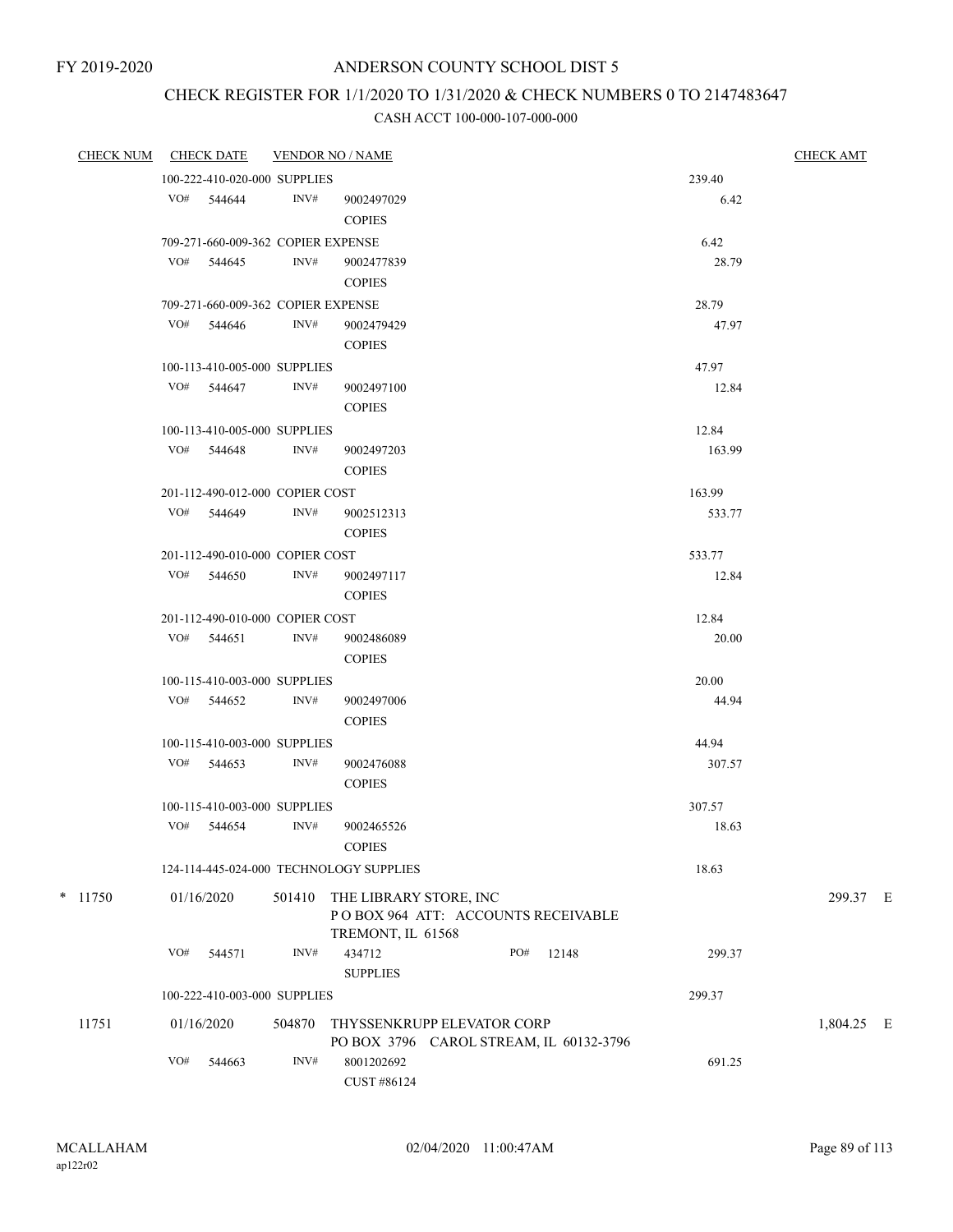## CHECK REGISTER FOR 1/1/2020 TO 1/31/2020 & CHECK NUMBERS 0 TO 2147483647

| <b>CHECK NUM</b> |     | <b>CHECK DATE</b> |        | <b>VENDOR NO / NAME</b>                                                                 |          | <b>CHECK AMT</b> |  |
|------------------|-----|-------------------|--------|-----------------------------------------------------------------------------------------|----------|------------------|--|
|                  |     |                   |        | 100-254-323-003-600 MAINTENANCE SERVICES                                                | 691.25   |                  |  |
|                  | VO# | 544664            | INV#   | 6000410866<br>CUST #86124                                                               | 1,113.00 |                  |  |
|                  |     |                   |        | 100-254-323-002-600 MAINTENANCE SERVICES                                                | 1,113.00 |                  |  |
| 11752            |     | 01/16/2020        | 532300 | WHITE JONES ACE HARDWARE<br>PO BOX 13012 ATT: ACCOUNTS RECEIVABLE<br>ANDERSON, SC 29624 |          | 120.69 E         |  |
|                  | VO# | 544574            | INV#   | 887080<br><b>SUPPLIES</b>                                                               | 23.96    |                  |  |
|                  |     |                   |        | 731-271-660-031-862 AUTO MECHANICS 1 EXPENSE                                            | 23.96    |                  |  |
|                  | VO# | 544672            | INV#   | 402089<br><b>SUPPLIES</b>                                                               | 40.31    |                  |  |
|                  |     |                   |        | 100-254-410-003-400 HVAC/ELECTRICAL/PLUMBING                                            | 40.31    |                  |  |
|                  | VO# | 544673            | INV#   | 402113<br><b>SUPPLIES</b>                                                               | 20.04    |                  |  |
|                  |     |                   |        | 100-254-410-005-001 SUPPLIES - MAINTENANCE                                              | 20.04    |                  |  |
|                  |     | VO# 544674        | INV#   | 887946<br><b>SUPPLIES</b>                                                               | 17.70    |                  |  |
|                  |     |                   |        | 100-254-410-021-400 HVAC/ELECTRICAL/PLUMBING                                            | 17.70    |                  |  |
|                  | VO# | 544675            | INV#   | 887945<br><b>SUPPLIES</b>                                                               | 18.68    |                  |  |
|                  |     |                   |        | 100-254-410-001-400 HVAC/ELECTRICAL/PLUMBING                                            | 18.68    |                  |  |
| $*$ 11755        |     | 01/23/2020        | 569031 | AIRGAS USA<br>PO BOX 532609 ATT: ACCOUNTS RECEIVABLE<br>ATLANTA, GA 30353-2609          |          | $1,020.59$ E     |  |
|                  | VO# | 544704            | INV#   | 9967421528<br><b>SUPPLIES</b>                                                           | 1,020.59 |                  |  |
|                  |     |                   |        | 329-115-410-031-000 SUPPLIES-STATE EQUIPMENT                                            | 1,020.59 |                  |  |
| 11756            |     | 01/23/2020        | 573966 | ALCO SOAP AND SUPPLY<br>PO BOX 1086 MOORESVILLE, NC 28115                               |          | 2,605.40 E       |  |
|                  | VO# | 544769            | INV#   | 20-ANDE500<br><b>DEC SUPPLIES</b>                                                       | 2,605.40 |                  |  |
|                  |     |                   |        | 600-256-410-002-CHE CHEMICAL SUPPLIES                                                   | 270.49   |                  |  |
|                  |     |                   |        | 600-256-410-003-CHE CHEMICAL SUPPLIES                                                   | 139.77   |                  |  |
|                  |     |                   |        | 600-256-410-005-CHE CHEMICAL SUPPLIES                                                   | 194.87   |                  |  |
|                  |     |                   |        | 600-256-410-006-CHE CHEMICAL SUPPLIES                                                   | 144.42   |                  |  |
|                  |     |                   |        | 600-256-410-007-CHE CHEMICAL SUPPLIES                                                   | 164.43   |                  |  |
|                  |     |                   |        | 600-256-410-008-CHE CHEMICAL SUPPLIES                                                   | 130.72   |                  |  |
|                  |     |                   |        | 600-256-410-009-CHE CHEMICAL SUPPLIES                                                   | 66.57    |                  |  |
|                  |     |                   |        | 600-256-410-010-CHE CHEMICAL SUPPLIES                                                   | 141.16   |                  |  |
|                  |     |                   |        | 600-256-410-011-CHE CHEMICAL SUPPLIES                                                   | 228.58   |                  |  |
|                  |     |                   |        | 600-256-410-013-CHE CHEMICAL SUPPLIES                                                   | 165.82   |                  |  |
|                  |     |                   |        | 600-256-410-014-CHE CHEMICAL SUPPLIES                                                   | 229.97   |                  |  |
|                  |     |                   |        | 600-256-410-015-CHE CHEMICAL SUPPLIES                                                   | 130.72   |                  |  |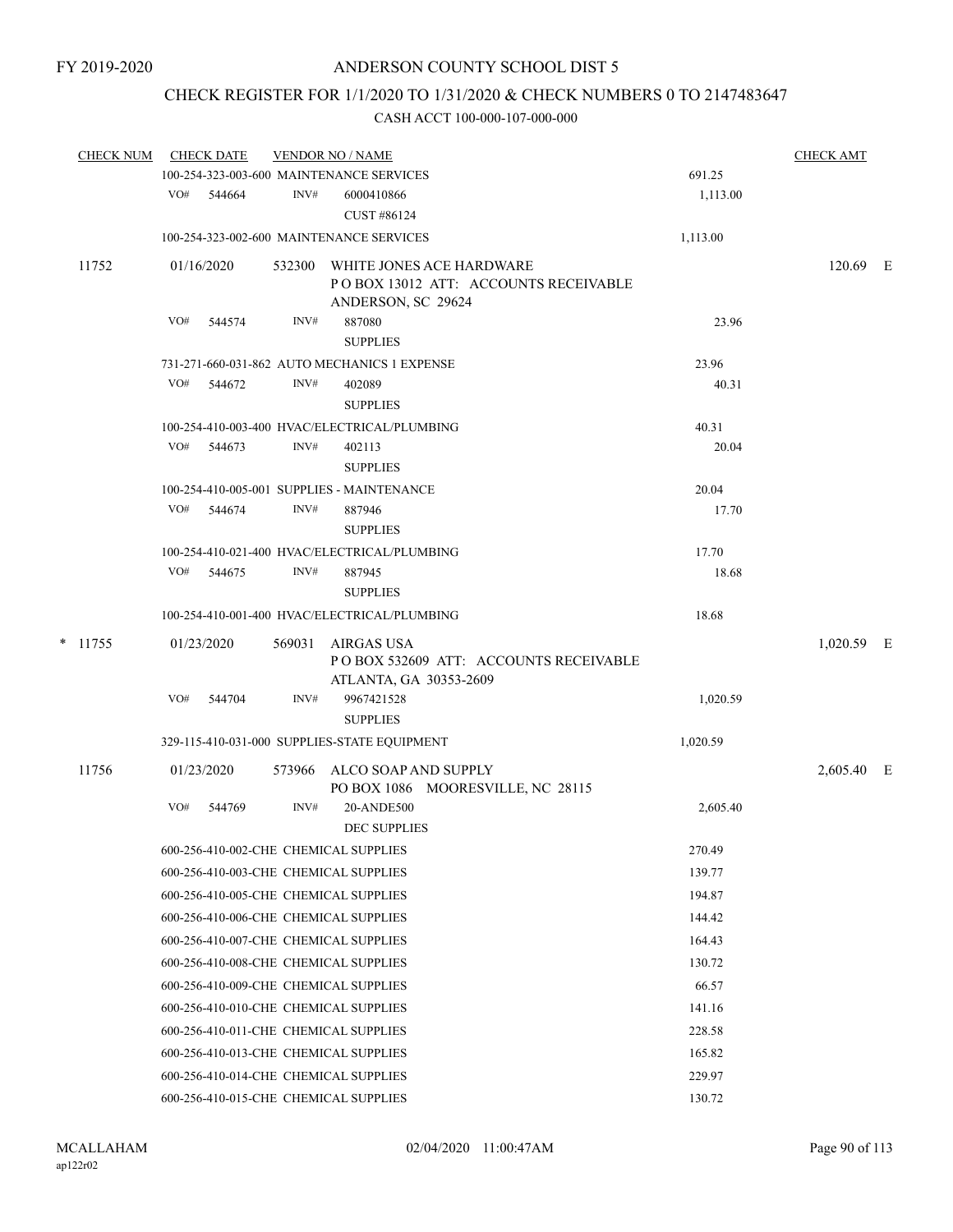## CHECK REGISTER FOR 1/1/2020 TO 1/31/2020 & CHECK NUMBERS 0 TO 2147483647

| <b>CHECK NUM</b> |     | <b>CHECK DATE</b>    |                              | <b>VENDOR NO / NAME</b>                                                                |     |       |          | <b>CHECK AMT</b> |  |
|------------------|-----|----------------------|------------------------------|----------------------------------------------------------------------------------------|-----|-------|----------|------------------|--|
|                  |     |                      |                              | 600-256-410-016-CHE CHEMICAL SUPPLIES                                                  |     |       | 228.58   |                  |  |
|                  |     |                      |                              | 600-256-410-017-CHE CHEMICAL SUPPLIES                                                  |     |       | 172.20   |                  |  |
|                  |     |                      |                              | 600-256-410-019-CHE CHEMICAL SUPPLIES                                                  |     |       | 35.10    |                  |  |
|                  |     |                      |                              | 600-256-410-020-CHE CHEMICAL SUPPLIES                                                  |     |       | 97.85    |                  |  |
|                  |     |                      |                              | 600-256-410-020-CHE CHEMICAL SUPPLIES                                                  |     |       | 64.15    |                  |  |
| 11757            |     | 01/23/2020           | 573371                       | A MOMENT 'N' TYME PHOTOGRAPHY<br>214 BLECKLEY STREET ANDERSON, SC 29625                |     |       |          | $1,644.60$ E     |  |
|                  | VO# | 544897               | INV#                         | 91203-02<br><b>RAMS VOLLEYBALL</b>                                                     |     |       | 311.91   |                  |  |
|                  |     |                      |                              | 706-271-660-006-682 VOLLEYBALL EXPENSE                                                 |     |       | 311.91   |                  |  |
|                  | VO# | 544898               | INV#                         | 91203-02<br><b>RAMS FOOTBALL</b>                                                       |     |       | 964.07   |                  |  |
|                  |     |                      |                              | 706-271-660-006-674 FOOTBALL EXPENSE                                                   |     |       | 964.07   |                  |  |
|                  | VO# | 544899               | INV#                         | 91203-01<br><b>RAMS CHEER</b>                                                          |     |       | 368.62   |                  |  |
|                  |     |                      |                              | 706-271-660-006-611 PEP CLUB EXPENSE                                                   |     |       | 368.62   |                  |  |
| 11758            |     | 01/23/2020           | 126675                       | ATTAWAY INC<br>POBOX 302 ATT: ACCOUNTS RECEIVABLE<br>ANDERSON, SC 29622                |     |       |          | 3,785.87 E       |  |
|                  | VO# | 544774               | INV#                         | 226460<br><b>SUPPLIES</b>                                                              | PO# | 12075 | 2,655.95 |                  |  |
|                  |     |                      |                              | 100-221-360-000-000 PRINTING AND BINDING                                               |     |       | 2,655.95 |                  |  |
|                  | VO# | 544775               | INV#                         | 226413<br><b>FINANCIALS</b>                                                            | PO# | 11882 | 1,129.92 |                  |  |
|                  |     |                      |                              | 100-252-410-000-000 SUPPLIES AND MATERIALS                                             |     |       | 1,129.92 |                  |  |
| $*$ 11761        | VO# | 01/23/2020<br>544754 | 574896<br>INV#               | <b>EMPLOYEE VENDOR</b><br><b>JAN 8-10</b>                                              |     |       | 288.26   | 288.26 E         |  |
|                  |     |                      |                              | <b>JOHNS ISLAND</b>                                                                    |     |       |          |                  |  |
|                  |     |                      |                              | 714-271-660-014-355 FIELD TRIPS GRADE 5 EXPENSE                                        |     |       | 288.26   |                  |  |
| $*$ 11763        |     | 01/23/2020           | 564176                       | BSN SPORTS, LLC<br>PO BOX 660176 DALLAS, TX 75209-0176                                 |     |       |          | $1,245.00$ E     |  |
|                  | VO# | 544709               | INV#                         | 907883504<br><b>TOWELS</b>                                                             |     |       | 1,245.00 |                  |  |
|                  |     |                      | 100-271-410-003-000 SUPPLIES |                                                                                        |     |       | 1,245.00 |                  |  |
| $*$ 11765        |     | 01/23/2020           |                              | 572778 CAROLINA CAMPUS SUPPLY, INC<br>PO BOX 172573 SPARTANBURG, SC 29301              |     |       |          | 378.78 E         |  |
|                  | VO# | 544710               | INV#                         | 3335<br>CAP & GOWN                                                                     |     |       | 378.78   |                  |  |
|                  |     |                      |                              | 232-211-313-000-000 STUDENTS SERVICES                                                  |     |       | 378.78   |                  |  |
| 11766            |     | 01/23/2020           | 187300                       | CRESCENT SUPPLY CO, INC<br>POBOX 8798 ATT: ACCOUNTS RECEIVABLE<br>GREENVILLE, SC 29604 |     |       |          | 2,719.45 E       |  |
|                  | VO# | 544789               | INV#                         | 399067<br><b>SUPPLIES</b>                                                              |     |       | 24.60    |                  |  |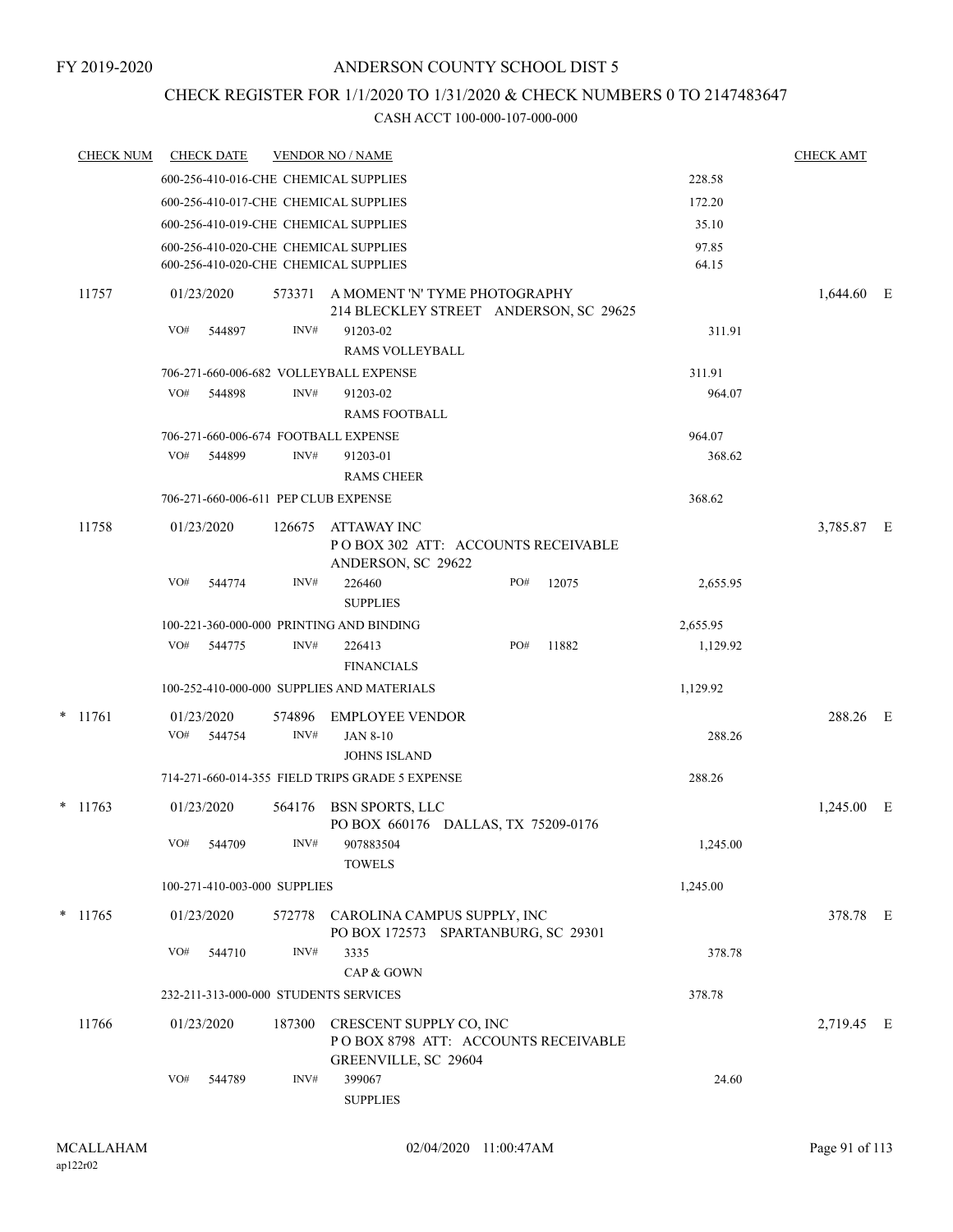# CHECK REGISTER FOR 1/1/2020 TO 1/31/2020 & CHECK NUMBERS 0 TO 2147483647

| <b>CHECK NUM</b> |     | <b>CHECK DATE</b>            |                | <b>VENDOR NO / NAME</b>                          |     |           |          | <b>CHECK AMT</b> |          |
|------------------|-----|------------------------------|----------------|--------------------------------------------------|-----|-----------|----------|------------------|----------|
|                  |     |                              |                | 600-256-323-005-000 REPAIRS TO EQUIPMENT         |     |           | 24.60    |                  |          |
|                  |     | VO# 544790                   | $\text{INV}\#$ | 399279                                           |     |           | 117.17   |                  |          |
|                  |     |                              |                | <b>SUPPLIES</b>                                  |     |           |          |                  |          |
|                  |     |                              |                | 100-254-410-010-400 HVAC/ELECTRICAL/PLUMBING     |     |           | 117.17   |                  |          |
|                  |     | VO# 544791                   | INV#           | 399280                                           |     |           | 55.13    |                  |          |
|                  |     |                              |                | <b>SUPPLIES</b>                                  |     |           |          |                  |          |
|                  |     |                              |                | 100-254-410-003-400 HVAC/ELECTRICAL/PLUMBING     |     |           | 55.13    |                  |          |
|                  | VO# | 544792                       | INV#           | 399281                                           |     |           | 33.08    |                  |          |
|                  |     |                              |                | <b>SUPPLIES</b>                                  |     |           |          |                  |          |
|                  |     |                              |                | 100-254-410-002-400 HVAC/ELECTRICAL/PLUMBING     |     |           | 33.08    |                  |          |
|                  | VO# | 544793                       | INV#           | 399282                                           |     |           | 22.05    |                  |          |
|                  |     |                              |                | <b>SUPPLIES</b>                                  |     |           |          |                  |          |
|                  |     |                              |                | 100-254-410-001-400 HVAC/ELECTRICAL/PLUMBING     |     |           | 22.05    |                  |          |
|                  |     | VO# 544794                   | INV#           | 399295                                           |     |           | 21.61    |                  |          |
|                  |     |                              |                | <b>SUPPLIES</b>                                  |     |           |          |                  |          |
|                  |     |                              |                | 100-254-410-023-400 SUPPLIES-HVAC/ELECT/PLUMBING |     |           | 21.61    |                  |          |
|                  | VO# | 544795                       | INV#           | 399296                                           |     |           | 70.41    |                  |          |
|                  |     |                              |                | <b>SUPPLIES</b>                                  |     |           |          |                  |          |
|                  |     |                              |                | 100-254-410-017-400 HVAC/ELECTRICAL/PLUMBING     |     |           | 70.41    |                  |          |
|                  |     | VO# 544796                   | INV#           | 399017                                           | PO# | 11877     | 2,375.40 |                  |          |
|                  |     |                              |                | <b>SUPPLIES</b>                                  |     |           |          |                  |          |
|                  |     |                              |                | 100-000-170-000-000 WAREHOUSE INVENTORY          |     |           | 2,375.40 |                  |          |
| 11767            |     | 01/23/2020                   |                | 572679 DEFENDER SERVICES, INC.                   |     |           |          | 2,528.40 E       |          |
|                  |     |                              |                | PO BOX 1775 COLUMBIA, SC 29202                   |     |           |          |                  |          |
|                  | VO# | 544714                       | INV#           | 745518                                           | PO# | 11388     | 842.80   |                  |          |
|                  |     |                              |                | <b>ADULT ED</b>                                  |     |           |          |                  |          |
|                  |     |                              |                | 100-181-312-023-000 PURCHASED SERVICES           |     |           | 842.80   |                  |          |
|                  | VO# | 544715                       | INV#           | 745337                                           | PO# | 11388     | 842.80   |                  |          |
|                  |     |                              |                | <b>ADULT ED</b>                                  |     |           |          |                  |          |
|                  |     |                              |                | 100-181-312-023-000 PURCHASED SERVICES           |     |           | 842.80   |                  |          |
|                  | VO# | 544798                       | INV#           | 746029                                           | PO# | 11388     | 842.80   |                  |          |
|                  |     |                              |                | <b>ADULT ED</b>                                  |     |           |          |                  |          |
|                  |     |                              |                | 100-181-312-023-000 PURCHASED SERVICES           |     |           | 842.80   |                  |          |
| 11768            |     | 01/23/2020                   |                | 199000 DEMCO, INC                                |     |           |          |                  | 315.92 E |
|                  |     |                              |                | POBOX 8048 MADISON, WI 53708-8048                |     |           |          |                  |          |
|                  | VO# | 544800                       | INV#           | 6748716                                          |     | PO# 11735 | 315.92   |                  |          |
|                  |     |                              |                | <b>SUPPLIES</b>                                  |     |           |          |                  |          |
|                  |     | 100-222-410-011-000 SUPPLIES |                |                                                  |     |           | 315.92   |                  |          |
| 11769            |     | 01/23/2020                   | 202600         | DILLARD'S SPORTS CENTER                          |     |           |          | 2,487.75 E       |          |
|                  |     |                              |                | 708 WHITEHALL ROAD ATT: ACCOUNTS                 |     |           |          |                  |          |
|                  |     |                              |                | RECEIVABLE ANDERSON, SC 29625                    |     |           |          |                  |          |
|                  | VO# | 544801                       | INV#           | 108018                                           |     |           | 2,487.75 |                  |          |
|                  |     |                              |                | <b>TL HANNA</b>                                  |     |           |          |                  |          |
|                  |     | 100-271-410-002-000 SUPPLIES |                |                                                  |     |           | 2,487.75 |                  |          |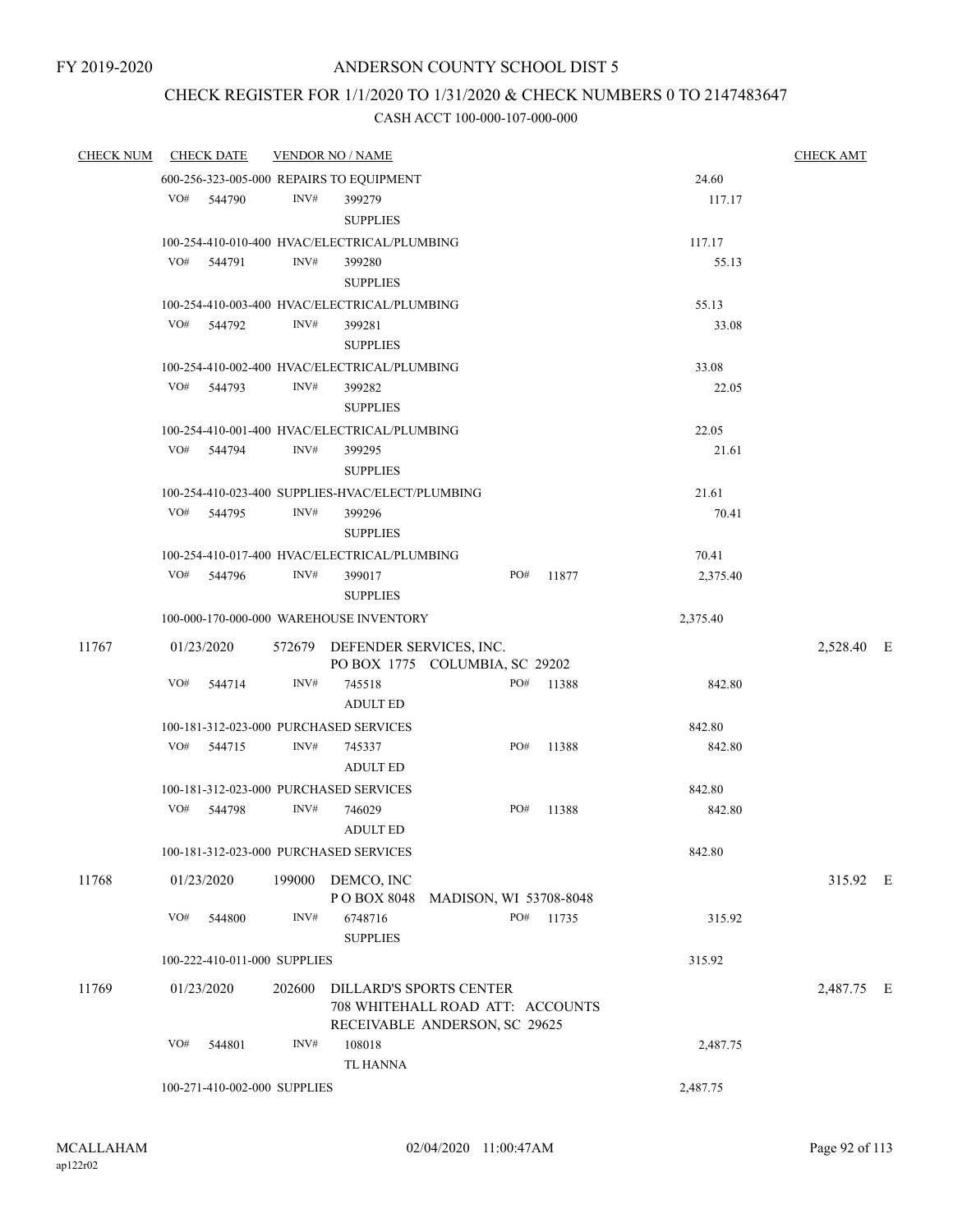## CHECK REGISTER FOR 1/1/2020 TO 1/31/2020 & CHECK NUMBERS 0 TO 2147483647

| <b>CHECK NUM</b> | <b>CHECK DATE</b><br><b>VENDOR NO / NAME</b> |                                                                      |                |                                                                                                                                    |     |       |                    |            |  |
|------------------|----------------------------------------------|----------------------------------------------------------------------|----------------|------------------------------------------------------------------------------------------------------------------------------------|-----|-------|--------------------|------------|--|
| $*$ 11771        | VO#                                          | 01/23/2020<br>544803                                                 | INV#           | 569871 FOLLETT SCHOOL SOLUTIONS, INC<br>91826 COLLECTION CENTER DRIVE ATT:<br>ACCOUNTS RECEIVABLE CHICAGO, IL 60693-0918<br>625545 | PO# | 12117 | 454.57             | 454.57 E   |  |
|                  |                                              |                                                                      |                | <b>RBT ANDERSON</b>                                                                                                                |     |       |                    |            |  |
|                  |                                              | 100-222-410-006-MDA MEDIA EBOOKS<br>100-222-410-006-MDA MEDIA EBOOKS |                |                                                                                                                                    |     |       | 89.95<br>364.62    |            |  |
| 11772            |                                              | 01/23/2020                                                           |                | 237555 FORMS & SUPPLY<br>POBOX 563953 ATT: ACCOUNTS RECEIVABLE<br>CHARLOTTE, NC 28256                                              |     |       |                    | 3,936.49 E |  |
|                  | VO#                                          | 544717                                                               | INV#           | 5296132<br><b>SUPPLIES</b>                                                                                                         |     |       | 219.26             |            |  |
|                  |                                              | 100-233-410-014-000 SUPPLIES                                         |                |                                                                                                                                    |     |       | 76.07              |            |  |
|                  |                                              |                                                                      |                | 714-271-660-014-328 PRODUCTIONS EXPENSE                                                                                            |     |       | 143.19             |            |  |
|                  | VO#                                          | 544718                                                               | INV#           | 5291288<br><b>SUPPLIES</b>                                                                                                         |     |       | 72.09              |            |  |
|                  |                                              |                                                                      |                | 719-271-660-019-201 MISCELLANEOUS EXPENSE                                                                                          |     |       | 72.09              |            |  |
|                  | VO#                                          | 544804                                                               | INV#           | 5261131<br><b>WHSE SUPPLIES</b>                                                                                                    | PO# | 12046 | 2,741.01           |            |  |
|                  |                                              |                                                                      |                | 100-000-170-000-000 WAREHOUSE INVENTORY<br>100-000-170-000-000 WAREHOUSE INVENTORY                                                 |     |       | 2,558.28<br>182.73 |            |  |
|                  | VO#                                          | 544805                                                               | INV#           | 5267256<br><b>WHSE SUPPLIES</b>                                                                                                    | PO# | 12066 | 819.98             |            |  |
|                  |                                              |                                                                      |                | 100-000-170-000-000 WAREHOUSE INVENTORY                                                                                            |     |       | 819.98             |            |  |
|                  | VO#                                          | 544806                                                               | INV#           | 5290831<br><b>SUPPLIES</b>                                                                                                         | PO# | 12132 | 18.79              |            |  |
|                  |                                              | 100-257-410-000-000 SUPPLIES                                         |                |                                                                                                                                    |     |       | 7.03               |            |  |
|                  |                                              | 100-257-410-000-000 SUPPLIES                                         |                |                                                                                                                                    |     |       | 11.76              |            |  |
|                  |                                              | VO# 544906                                                           | INV#           | 5297077<br><b>SUPPLIES</b>                                                                                                         | PO# | 12154 | 49.23              |            |  |
|                  |                                              |                                                                      |                | 100-252-410-000-000 SUPPLIES AND MATERIALS                                                                                         |     |       | 49.23              |            |  |
|                  | VO#                                          | 544907                                                               | INV#           | 5299975<br><b>SUPPLIES</b>                                                                                                         | PO# | 12163 | 16.13              |            |  |
|                  |                                              |                                                                      |                | 100-252-410-000-000 SUPPLIES AND MATERIALS                                                                                         |     |       | 16.13              |            |  |
| $*$ 11774        | VO#                                          | 01/23/2020<br>544885                                                 | 565398<br>INV# | <b>EMPLOYEE VENDOR</b><br><b>AU TOUR</b>                                                                                           |     |       | 139.54             | 139.54 E   |  |
|                  |                                              |                                                                      |                | REIMBURSEMENT<br>100-113-410-020-VEN SUPPLY-ADDT'L FOR LOST VENDING                                                                |     |       | 139.54             |            |  |
|                  |                                              |                                                                      |                |                                                                                                                                    |     |       |                    |            |  |
| 11775            | VO#                                          | 01/23/2020<br>544889                                                 | 564815<br>INV# | <b>EMPLOYEE VENDOR</b><br><b>FLOOR SIGNS</b><br>REIMBURSEMENT                                                                      |     |       | 342.00             | 342.00 E   |  |
|                  |                                              |                                                                      |                | 100-113-410-021-VEN SUPPLY-ADDT'L FOR LOST VENDING                                                                                 |     |       | 342.00             |            |  |
| 11776            |                                              | 01/23/2020                                                           |                | 564031 GLOVES PLUS INC                                                                                                             |     |       |                    | 2,211.53 E |  |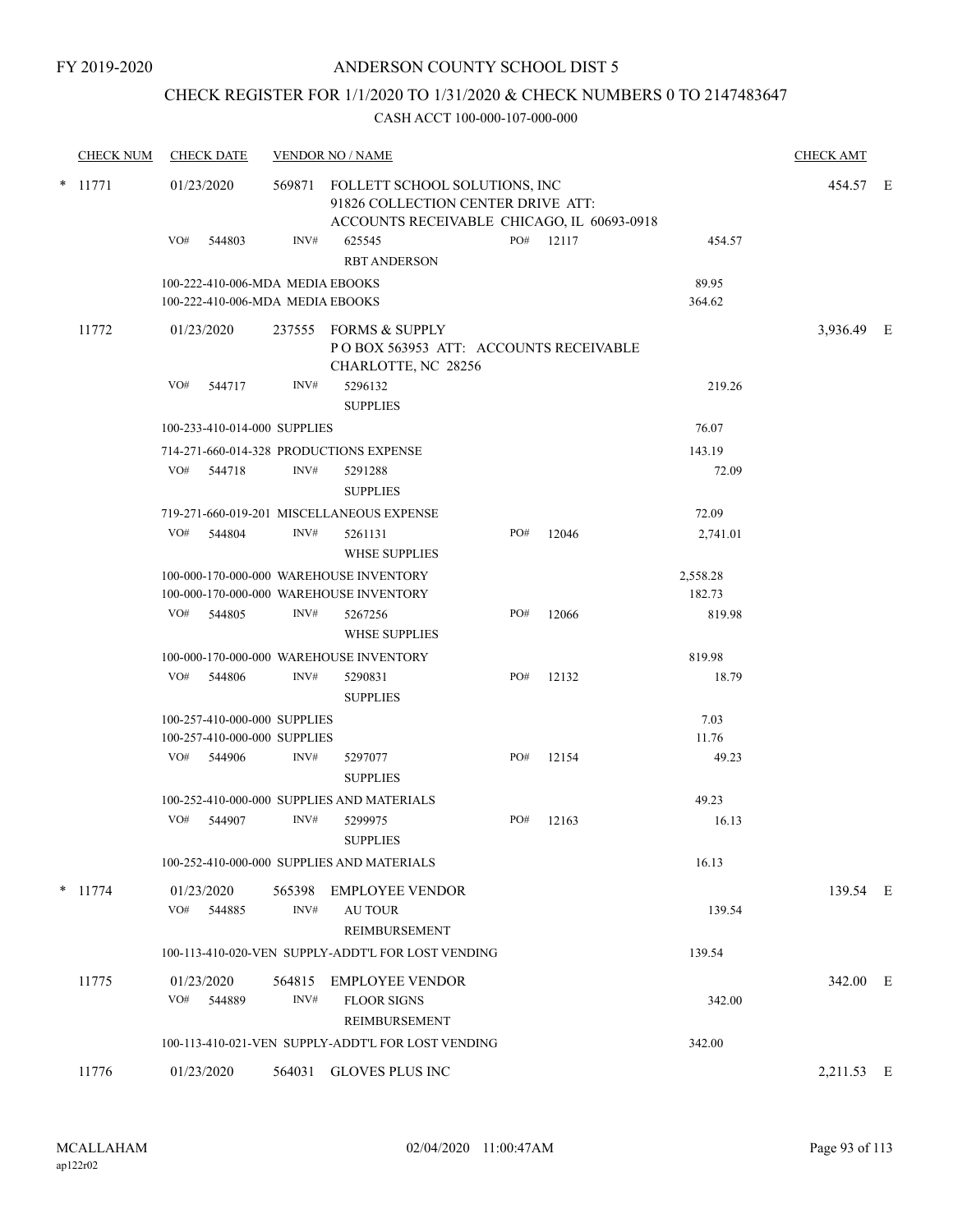## CHECK REGISTER FOR 1/1/2020 TO 1/31/2020 & CHECK NUMBERS 0 TO 2147483647

|   | <b>CHECK NUM</b> |     | <b>CHECK DATE</b>                   |        | <b>VENDOR NO / NAME</b>                  |     |           |          | <b>CHECK AMT</b> |  |
|---|------------------|-----|-------------------------------------|--------|------------------------------------------|-----|-----------|----------|------------------|--|
|   |                  |     |                                     |        | 227 NEELY FERRY ROAD ATT: ACCOUNTS       |     |           |          |                  |  |
|   |                  |     |                                     |        | RECEIVABLE SIMPSONVILLE, SC 29680        |     |           |          |                  |  |
|   |                  | VO# | 544807                              | INV#   | 143669                                   | PO# | 12186     | 430.33   |                  |  |
|   |                  |     |                                     |        | <b>SUPPLIES</b>                          |     |           |          |                  |  |
|   |                  |     |                                     |        | 100-000-170-000-000 WAREHOUSE INVENTORY  |     |           | 425.33   |                  |  |
|   |                  |     |                                     |        | 100-000-170-000-000 WAREHOUSE INVENTORY  |     |           | 5.00     |                  |  |
|   |                  | VO# | 544808                              | INV#   | 143611                                   | PO# | 12135     | 1,781.20 |                  |  |
|   |                  |     |                                     |        | <b>SUPPLIES</b>                          |     |           |          |                  |  |
|   |                  |     |                                     |        | 100-000-170-000-000 WAREHOUSE INVENTORY  |     |           | 1,776.20 |                  |  |
|   |                  |     |                                     |        | 100-000-170-000-000 WAREHOUSE INVENTORY  |     |           | 5.00     |                  |  |
|   | 11777            |     | 01/23/2020                          | 574701 | EMPLOYEE VENDOR                          |     |           |          | 228.40 E         |  |
|   |                  | VO# | 544886                              | INV#   | <b>SAMS</b>                              |     |           | 228.40   |                  |  |
|   |                  |     |                                     |        | REIMBURSEMENT                            |     |           |          |                  |  |
|   |                  |     | 709-271-660-009-375 FACULTY EXPENSE |        |                                          |     |           | 228.40   |                  |  |
| * | 11779            |     | 01/23/2020                          | 264114 | <b>HEINEMANN</b>                         |     |           |          | $1,072.50$ E     |  |
|   |                  |     |                                     |        | 15963 COLLECTIONS CENTER DRIVE ATT:      |     |           |          |                  |  |
|   |                  |     |                                     |        | ACCOUNTS RECEIVABLE CHICAGO, IL 60693    |     |           |          |                  |  |
|   |                  | VO# | 544810                              | INV#   | 7145824                                  |     | PO# 11833 | 1,072.50 |                  |  |
|   |                  |     |                                     |        | <b>BOOKS</b>                             |     |           |          |                  |  |
|   |                  |     | 100-112-410-016-000 SUPPLIES        |        |                                          |     |           | 1,072.50 |                  |  |
|   | 11780            |     | 01/23/2020                          | 570057 | HERITAGE FOOD SERVICE GROUP              |     |           |          | 3,007.78 E       |  |
|   |                  |     |                                     |        | P.O. BOX 71595 ATT: ACCOUNTS RECEIVABLE  |     |           |          |                  |  |
|   |                  |     |                                     |        | CHICAGO, IL 60694-1595                   |     |           |          |                  |  |
|   |                  | VO# | 544811                              | INV#   | 6388836                                  |     |           | 120.75   |                  |  |
|   |                  |     |                                     |        | <b>REPAIR PARTS</b>                      |     |           |          |                  |  |
|   |                  |     |                                     |        | 600-256-323-002-000 REPAIRS TO EQUIPMENT |     |           | 120.75   |                  |  |
|   |                  | VO# | 544812                              | INV#   | 6383397                                  |     |           | 619.61   |                  |  |
|   |                  |     |                                     |        | <b>REPAIR PARTS</b>                      |     |           |          |                  |  |
|   |                  |     |                                     |        | 600-256-323-006-000 REPAIRS TO EQUIPMENT |     |           | 619.61   |                  |  |
|   |                  | VO# | 544813                              | INV#   | 6349725                                  |     |           | 329.04   |                  |  |
|   |                  |     |                                     |        | <b>REPAIR PARTS</b>                      |     |           |          |                  |  |
|   |                  |     |                                     |        | 600-256-323-013-000 REPAIRS TO EQUIPMENT |     |           | 329.04   |                  |  |
|   |                  |     | VO# 544814 INV# 6347355             |        |                                          |     |           | 1,391.36 |                  |  |
|   |                  |     |                                     |        | <b>REPAIR PARTS</b>                      |     |           |          |                  |  |
|   |                  |     |                                     |        | 600-256-323-002-000 REPAIRS TO EQUIPMENT |     |           | 217.37   |                  |  |
|   |                  |     |                                     |        | 600-256-323-003-000 REPAIRS TO EQUIPMENT |     |           | 538.79   |                  |  |
|   |                  |     |                                     |        | 600-256-323-008-000 REPAIRS TO EQUIPMENT |     |           | 240.53   |                  |  |
|   |                  |     |                                     |        | 600-256-323-011-000 REPAIRS TO EQUIPMENT |     |           | 237.11   |                  |  |
|   |                  |     |                                     |        | 600-256-323-012-000 REPAIRS TO EQUIPMENT |     |           | 63.85    |                  |  |
|   |                  |     |                                     |        | 600-256-323-016-000 REPAIRS TO EQUIPMENT |     |           | 93.71    |                  |  |
|   |                  | VO# | 544815                              | INV#   | 6334221                                  |     |           | 547.02   |                  |  |
|   |                  |     |                                     |        | <b>REPAIR PARTS</b>                      |     |           |          |                  |  |
|   |                  |     |                                     |        | 600-256-323-007-000 REPAIRS TO EQUIPMENT |     |           | 47.85    |                  |  |
|   |                  |     |                                     |        | 600-256-323-013-000 REPAIRS TO EQUIPMENT |     |           | 499.17   |                  |  |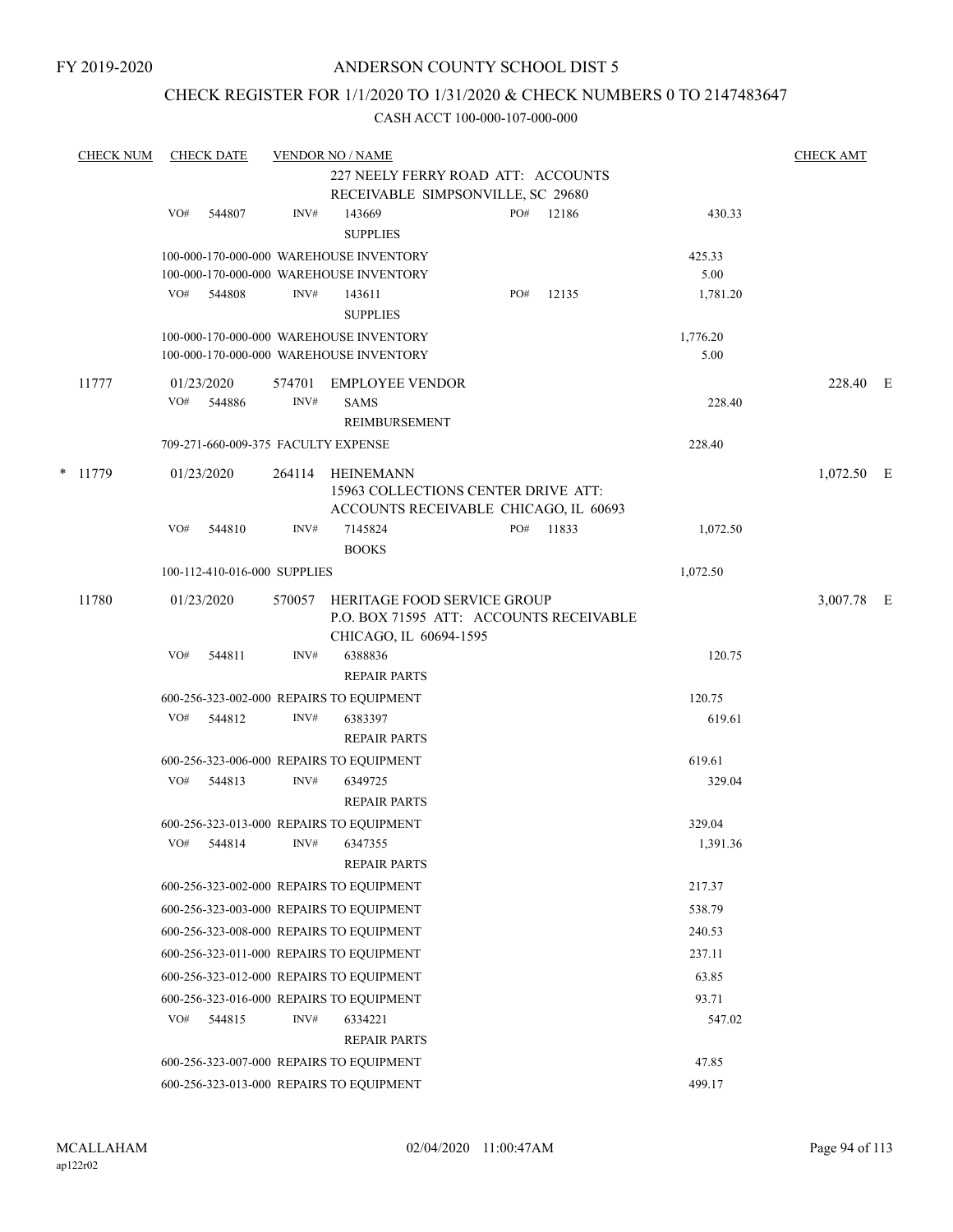# CHECK REGISTER FOR 1/1/2020 TO 1/31/2020 & CHECK NUMBERS 0 TO 2147483647

| <b>CHECK NUM</b> |     | <b>CHECK DATE</b>               |        | <b>VENDOR NO / NAME</b>                    |                                                                             |       |          | <b>CHECK AMT</b> |  |
|------------------|-----|---------------------------------|--------|--------------------------------------------|-----------------------------------------------------------------------------|-------|----------|------------------|--|
| 11781            |     | 01/23/2020                      |        |                                            | 573279 HERSHEY CREAMERY COMPANY<br>710 CORPORATE CIRCLE SALISBURY, NC 28145 |       |          | 1,206.14 E       |  |
|                  | VO# | 544816                          | INV#   | 14917162                                   |                                                                             |       | 294.05   |                  |  |
|                  |     |                                 |        | CONCORD                                    |                                                                             |       |          |                  |  |
|                  |     | 600-256-460-009-000 FOOD        |        |                                            |                                                                             |       | 294.05   |                  |  |
|                  |     | VO# 544817                      | INV#   | 14917129                                   |                                                                             |       | 407.47   |                  |  |
|                  |     |                                 |        | <b>MCLEES</b>                              |                                                                             |       |          |                  |  |
|                  |     | 600-256-460-008-000 FOOD        |        |                                            |                                                                             |       | 407.47   |                  |  |
|                  |     | VO# 544818                      | INV#   | 14906765                                   |                                                                             |       | 264.22   |                  |  |
|                  |     |                                 |        | <b>RBT ANDERSON</b>                        |                                                                             |       |          |                  |  |
|                  |     | 600-256-460-006-000 FOOD        |        |                                            |                                                                             |       | 264.22   |                  |  |
|                  |     | VO# 544819                      | INV#   | 14858604                                   |                                                                             |       | 141.00   |                  |  |
|                  |     |                                 |        | <b>MCCANTS</b>                             |                                                                             |       |          |                  |  |
|                  |     | 600-256-460-005-000 FOOD        |        |                                            |                                                                             |       | 141.00   |                  |  |
|                  |     | VO# 544820                      | INV#   | 14916954                                   |                                                                             |       | 99.40    |                  |  |
|                  |     |                                 |        | TL HANNA                                   |                                                                             |       |          |                  |  |
|                  |     | 600-256-460-002-000 FOOD        |        |                                            |                                                                             |       | 99.40    |                  |  |
| $*$ 11784        |     | 01/23/2020                      | 113700 | INDEPENDENT MAIL                           |                                                                             |       |          | 635.10 E         |  |
|                  |     |                                 |        |                                            | PO BOX 1411 CHARLOTTE, NC 28201-1411                                        |       |          |                  |  |
|                  | VO# | 544910                          | INV#   | AD3959228                                  | PO#                                                                         | 12103 | 101.50   |                  |  |
|                  |     |                                 |        | <b>ACCT 267064</b>                         |                                                                             |       |          |                  |  |
|                  |     | 100-257-350-000-000 ADVERTISING |        |                                            |                                                                             |       | 101.50   |                  |  |
|                  |     | VO# 544911                      | INV#   | AD3880285                                  | PO#                                                                         | 11929 | 81.20    |                  |  |
|                  |     |                                 |        | <b>ACCT 267064</b>                         |                                                                             |       |          |                  |  |
|                  |     | 100-257-350-000-000 ADVERTISING |        |                                            |                                                                             |       | 81.20    |                  |  |
|                  |     | VO# 544912                      | INV#   | AD3892490                                  | PO#                                                                         | 11954 | 116.00   |                  |  |
|                  |     |                                 |        | <b>ACCT 267064</b>                         |                                                                             |       |          |                  |  |
|                  |     | 100-257-350-000-000 ADVERTISING |        |                                            |                                                                             |       | 116.00   |                  |  |
|                  |     | VO# 544913                      | INV#   | AD3914221                                  | PO#                                                                         | 12009 | 81.20    |                  |  |
|                  |     |                                 |        | ACCT 267064                                |                                                                             |       |          |                  |  |
|                  |     |                                 |        | 100-257-333-000-000 TRIPS AND CONFERENCES  |                                                                             |       | 81.20    |                  |  |
|                  |     | VO# 544914                      | INV#   | AD3919322                                  | PO#                                                                         | 12021 | 162.40   |                  |  |
|                  |     |                                 |        | <b>ACCT 267064</b>                         |                                                                             |       |          |                  |  |
|                  |     | 100-257-350-000-000 ADVERTISING |        |                                            |                                                                             |       | 162.40   |                  |  |
|                  |     | VO# 544915                      | INV#   | AD3924258                                  | PO#                                                                         | 12044 | 92.80    |                  |  |
|                  |     |                                 |        | <b>ACCT 267064</b>                         |                                                                             |       |          |                  |  |
|                  |     | 100-257-350-000-000 ADVERTISING |        |                                            |                                                                             |       | 92.80    |                  |  |
| 11785            |     | 01/23/2020                      | 298850 | <b>JOHNSON CONTROLS</b>                    |                                                                             |       |          | 2,545.75 E       |  |
|                  |     |                                 |        |                                            | POBOX 730068 ATT: ACCOUNTS RECEIVABLE                                       |       |          |                  |  |
|                  |     |                                 |        | DALLAS, TX 75373                           |                                                                             |       |          |                  |  |
|                  | VO# | 544916                          | INV#   | 1-91813544639                              | PO#                                                                         | 11391 | 2,545.75 |                  |  |
|                  |     |                                 |        | <b>JAN-MARCH 2020</b>                      |                                                                             |       |          |                  |  |
|                  |     |                                 |        | 100-254-312-000-000 PURCHASED SERVICES-JCI |                                                                             |       | 2,545.75 |                  |  |
|                  |     | VO# 544917                      | INV#   | 1-90931411015                              |                                                                             |       | 1,302.50 |                  |  |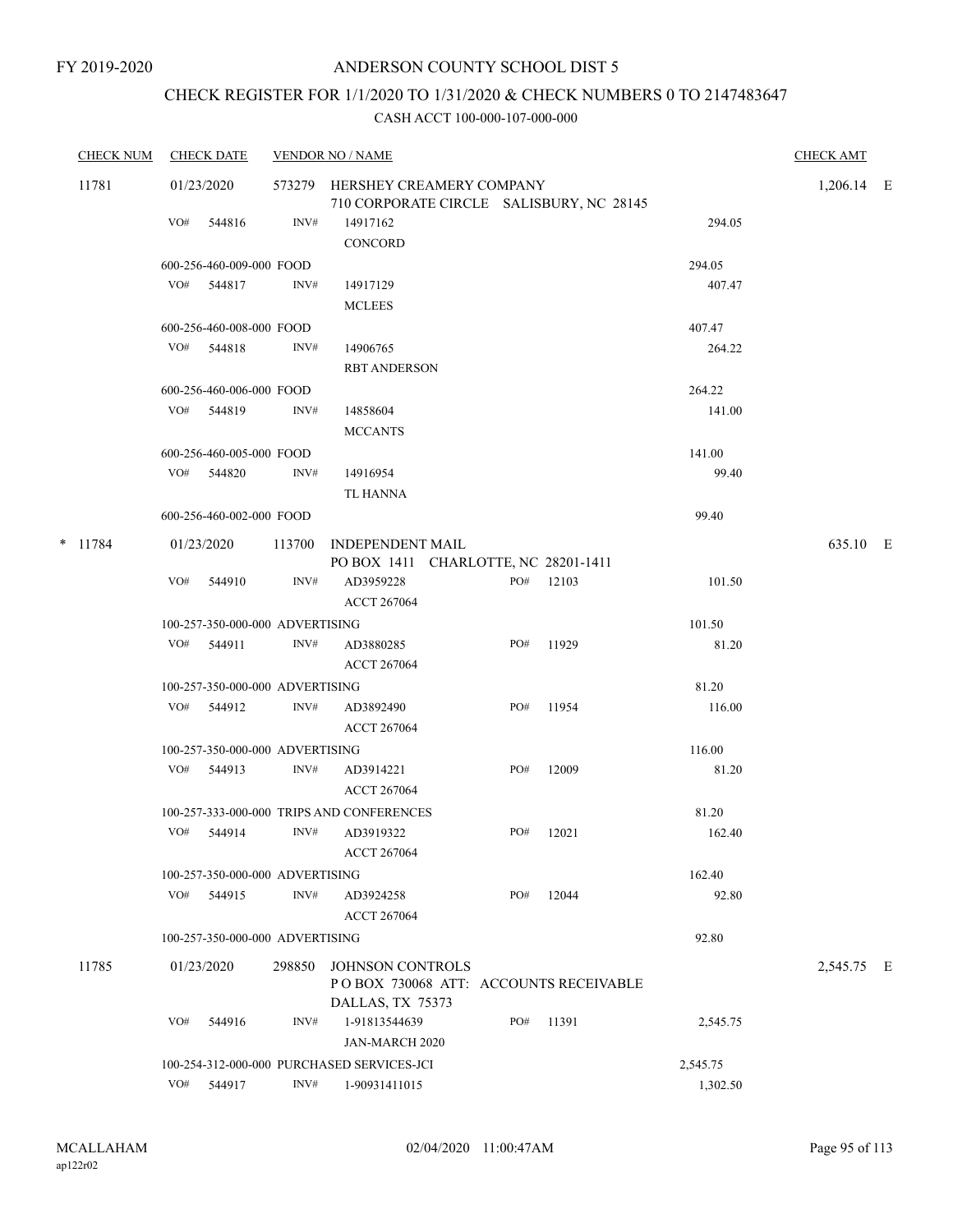## CHECK REGISTER FOR 1/1/2020 TO 1/31/2020 & CHECK NUMBERS 0 TO 2147483647

|   | <b>CHECK NUM</b> |            | <b>CHECK DATE</b> |                              | <b>VENDOR NO / NAME</b><br><b>SERVICE</b>                                        |                 | <b>CHECK AMT</b> |  |
|---|------------------|------------|-------------------|------------------------------|----------------------------------------------------------------------------------|-----------------|------------------|--|
|   |                  |            |                   |                              | 100-254-410-000-000 CUSTODIAL SUPPLIES                                           | 1,302.50        |                  |  |
|   |                  | VO#        | 544918            | INV#                         | 1-91269298253                                                                    | $-1,302.50$     |                  |  |
|   |                  |            |                   |                              | <b>CREDIT</b>                                                                    |                 |                  |  |
|   |                  |            |                   |                              | 100-254-410-000-000 CUSTODIAL SUPPLIES                                           | $-1,302.50$     |                  |  |
|   | 11786            | 01/23/2020 |                   | 566745                       | <b>JUNIOR LIBRARY GUILD</b>                                                      |                 | 711.16 E         |  |
|   |                  |            |                   |                              | P.O. BOX 6308 ATT: ACCOUNTS RECEIVABLE                                           |                 |                  |  |
|   |                  |            |                   |                              | CAROL STREAM, IL 60197-6308                                                      |                 |                  |  |
|   |                  | VO#        | 544722            | INV#                         | 500069                                                                           | 711.16          |                  |  |
|   |                  |            |                   |                              | <b>NEW PROSPECT</b>                                                              |                 |                  |  |
|   |                  |            |                   |                              | 710-271-660-010-305 LIBRARY EXPENSE                                              | 711.16          |                  |  |
| * | 11788            |            | 01/23/2020        | 565441                       | <b>EMPLOYEE VENDOR</b>                                                           |                 | 208.17 E         |  |
|   |                  | VO#        | 544887            | INV#                         | <b>AERO PROJECT</b>                                                              | 208.17          |                  |  |
|   |                  |            |                   |                              | REIMBURSEMENT                                                                    |                 |                  |  |
|   |                  |            |                   |                              | 831-253-540-031-AER AEROSPACE EQUIPMENT                                          | 208.17          |                  |  |
|   | * 11792          |            | 01/23/2020        | 349701                       | MED CENTRAL HEALTH RESOURCES                                                     |                 | 370.00 E         |  |
|   |                  |            |                   |                              | 3424 CLEMSON BLVD ATT: ACCOUNTS                                                  |                 |                  |  |
|   |                  |            |                   |                              | RECEIVABLE ANDERSON, SC 29621                                                    |                 |                  |  |
|   |                  | VO#        | 544726            | INV#                         | 41694                                                                            | 290.00          |                  |  |
|   |                  |            |                   |                              | <b>DOMINGUEZ</b>                                                                 |                 |                  |  |
|   |                  |            |                   |                              | 100-213-312-000-000 PURCHASED SERVICES                                           | 45.00           |                  |  |
|   |                  |            |                   |                              | 100-213-312-000-000 PURCHASED SERVICES<br>100-213-312-000-000 PURCHASED SERVICES | 55.00<br>190.00 |                  |  |
|   |                  | VO#        | 544828            | INV#                         | 55175                                                                            | 20.00           |                  |  |
|   |                  |            |                   |                              | WILLINGHAM                                                                       |                 |                  |  |
|   |                  |            |                   |                              | 100-255-323-000-000 CONTRACTED SERVICES                                          | 20.00           |                  |  |
|   |                  | VO#        | 544829            | INV#                         | 22864                                                                            | 60.00           |                  |  |
|   |                  |            |                   |                              | <b>BELCHER</b>                                                                   |                 |                  |  |
|   |                  |            |                   |                              | 100-255-323-000-000 CONTRACTED SERVICES                                          | 60.00           |                  |  |
|   |                  |            |                   |                              |                                                                                  |                 |                  |  |
|   | $*$ 11794        | 01/23/2020 |                   | 389900                       | <b>OFFICE DEPOT</b><br>POBOX 1413 CHARLOTTE, NC 28201-1413                       |                 | $1,165.63$ E     |  |
|   |                  | VO#        | 544730            | INV#                         | 419048311001                                                                     | 61.84           |                  |  |
|   |                  |            |                   |                              | <b>SUPPLIES</b>                                                                  |                 |                  |  |
|   |                  |            |                   |                              | 713-271-660-013-201 MISCELLANEOUS EXPENSE                                        | 61.84           |                  |  |
|   |                  | VO#        | 544731            | INV#                         | 412121093001                                                                     | 276.05          |                  |  |
|   |                  |            |                   |                              | <b>SUPPLIES</b>                                                                  |                 |                  |  |
|   |                  |            |                   |                              | 713-271-660-013-201 MISCELLANEOUS EXPENSE                                        | 276.05          |                  |  |
|   |                  | VO#        | 544732            | INV#                         | 419048784001                                                                     | 43.61           |                  |  |
|   |                  |            |                   |                              | <b>SUPPLIES</b>                                                                  |                 |                  |  |
|   |                  |            |                   |                              | 713-271-660-013-201 MISCELLANEOUS EXPENSE                                        | 43.61           |                  |  |
|   |                  | VO#        | 544831            | INV#                         | 414371774001                                                                     | 651.69          |                  |  |
|   |                  |            |                   |                              | <b>SUPPLIES</b>                                                                  |                 |                  |  |
|   |                  |            |                   | 600-256-410-000-000 SUPPLIES |                                                                                  | 651.69          |                  |  |
|   |                  |            | VO# 544832        | INV#                         | 418492840001                                                                     | 69.28           |                  |  |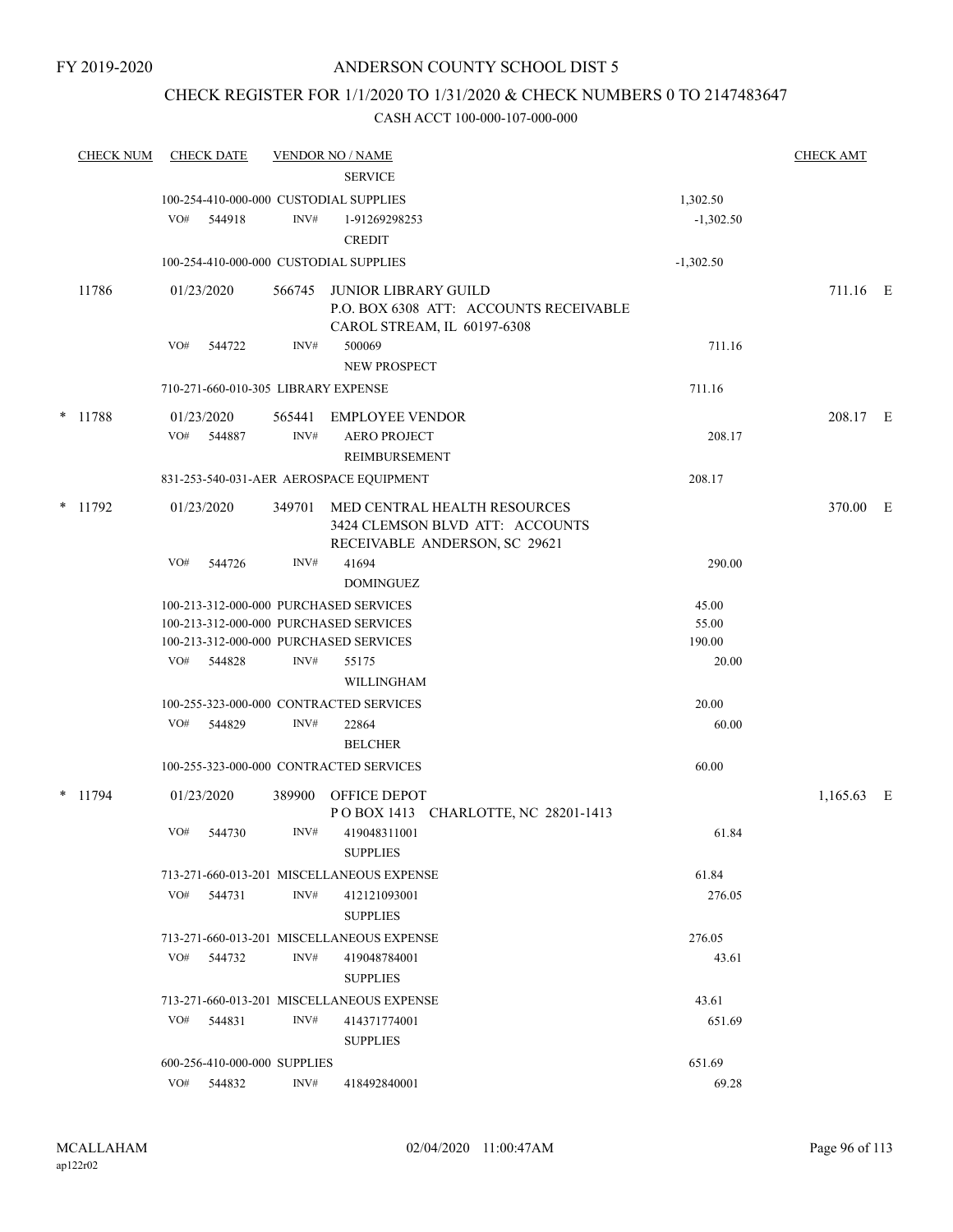## CHECK REGISTER FOR 1/1/2020 TO 1/31/2020 & CHECK NUMBERS 0 TO 2147483647

| <b>CHECK NUM</b> |     | <b>CHECK DATE</b> |                                    | <b>VENDOR NO / NAME</b>                                                                                  |     |       |          | <b>CHECK AMT</b> |  |
|------------------|-----|-------------------|------------------------------------|----------------------------------------------------------------------------------------------------------|-----|-------|----------|------------------|--|
|                  |     |                   |                                    | <b>SUPPLIES</b>                                                                                          |     |       |          |                  |  |
|                  |     |                   | 600-256-410-000-000 SUPPLIES       |                                                                                                          |     |       | 69.28    |                  |  |
|                  | VO# | 544833            | INV#                               | 416333794001                                                                                             |     |       | $-66.30$ |                  |  |
|                  |     |                   |                                    | <b>CREDIT</b>                                                                                            |     |       |          |                  |  |
|                  |     |                   | 600-256-410-000-000 SUPPLIES       |                                                                                                          |     |       | $-66.30$ |                  |  |
|                  |     | VO# 544834        | INV#                               | 418131777001                                                                                             |     |       | 129.46   |                  |  |
|                  |     |                   |                                    | <b>SUPPLIES</b>                                                                                          |     |       |          |                  |  |
|                  |     |                   |                                    | 600-256-323-002-000 REPAIRS TO EQUIPMENT                                                                 |     |       | 129.46   |                  |  |
| 11795            |     | 01/23/2020        |                                    | 405100 PERMA-BOUND<br>617 EAST VANDALIA ROAD ATT: ACCOUNTS<br>RECEIVABLE JACKSONVILLE, IL 62650-3599     |     |       |          | 519.46 E         |  |
|                  | VO# | 544734            | INV#                               | 1847638-01<br><b>NORTH POINTE</b>                                                                        |     |       | 519.46   |                  |  |
|                  |     |                   |                                    | 713-271-660-013-305 LIBRARY EXPENSE                                                                      |     |       | 519.46   |                  |  |
|                  |     |                   |                                    |                                                                                                          |     |       |          |                  |  |
| 11796            |     | 01/23/2020        | 416350                             | PRESENTATION SYSTEMS SOUTH, INC<br>POBOX 3872 ATT: ACCOUNTS RECEIVABLE<br>MOORESVILLE, NC 28117          |     |       |          | 233.14 E         |  |
|                  | VO# | 544735            | INV#                               | 200004<br>NORTH POINTE                                                                                   |     |       | 233.14   |                  |  |
|                  |     |                   |                                    | 713-271-660-013-201 MISCELLANEOUS EXPENSE                                                                |     |       | 233.14   |                  |  |
| * 11798          |     | 01/23/2020        | 570099                             | SCHOOL SPECIALTY, INC.<br>32656 COLLECTION CENTER DR. ATT:<br>ACCOUNTS RECEIVABLE CHICAGO, IL 60693-0656 |     |       |          | 239.68 E         |  |
|                  | VO# | 544843            | INV#                               | 208124172078<br><b>SUPPLIES</b>                                                                          | PO# | 11504 | 239.68   |                  |  |
|                  |     |                   |                                    | 100-000-170-000-000 WAREHOUSE INVENTORY                                                                  |     |       | 239.68   |                  |  |
| 11799            |     | 01/23/2020        | 468850                             | <b>EMPLOYEE VENDOR</b>                                                                                   |     |       |          | 372.67 E         |  |
|                  | VO# | 544691            | INV#                               | <b>BESTO</b><br><b>REIMBURSEMENT</b>                                                                     |     |       | 372.67   |                  |  |
|                  |     |                   |                                    | 714-271-660-014-201 MISCELLANEOUS EXPENSE                                                                |     |       | 372.67   |                  |  |
| 11800            |     | 01/23/2020        |                                    | 570059 SHARP BUSINESS SYSTEMS<br>DEPT 1216 PO BOX 121216 DALLAS, TX<br>75312-1216                        |     |       |          | 206.78 E         |  |
|                  | VO# | 544740            | INV#                               | 9002517354<br><b>COPIES</b>                                                                              |     |       | 46.12    |                  |  |
|                  |     |                   | 708-271-660-008-362 COPIER EXPENSE |                                                                                                          |     |       | 46.12    |                  |  |
|                  | VO# | 544741            | INV#                               | 9002517343<br><b>COPIES</b>                                                                              |     |       | 72.95    |                  |  |
|                  |     |                   | 708-271-660-008-362 COPIER EXPENSE |                                                                                                          |     |       | 72.95    |                  |  |
|                  | VO# | 544742            | INV#                               | 9002472702<br><b>COPIES</b>                                                                              |     |       | 45.44    |                  |  |
|                  |     |                   | 713-271-660-013-362 COPIER EXPENSE |                                                                                                          |     |       | 45.44    |                  |  |
|                  | VO# | 544844            | INV#                               | 9002459585<br><b>COPIES</b>                                                                              |     |       | 22.86    |                  |  |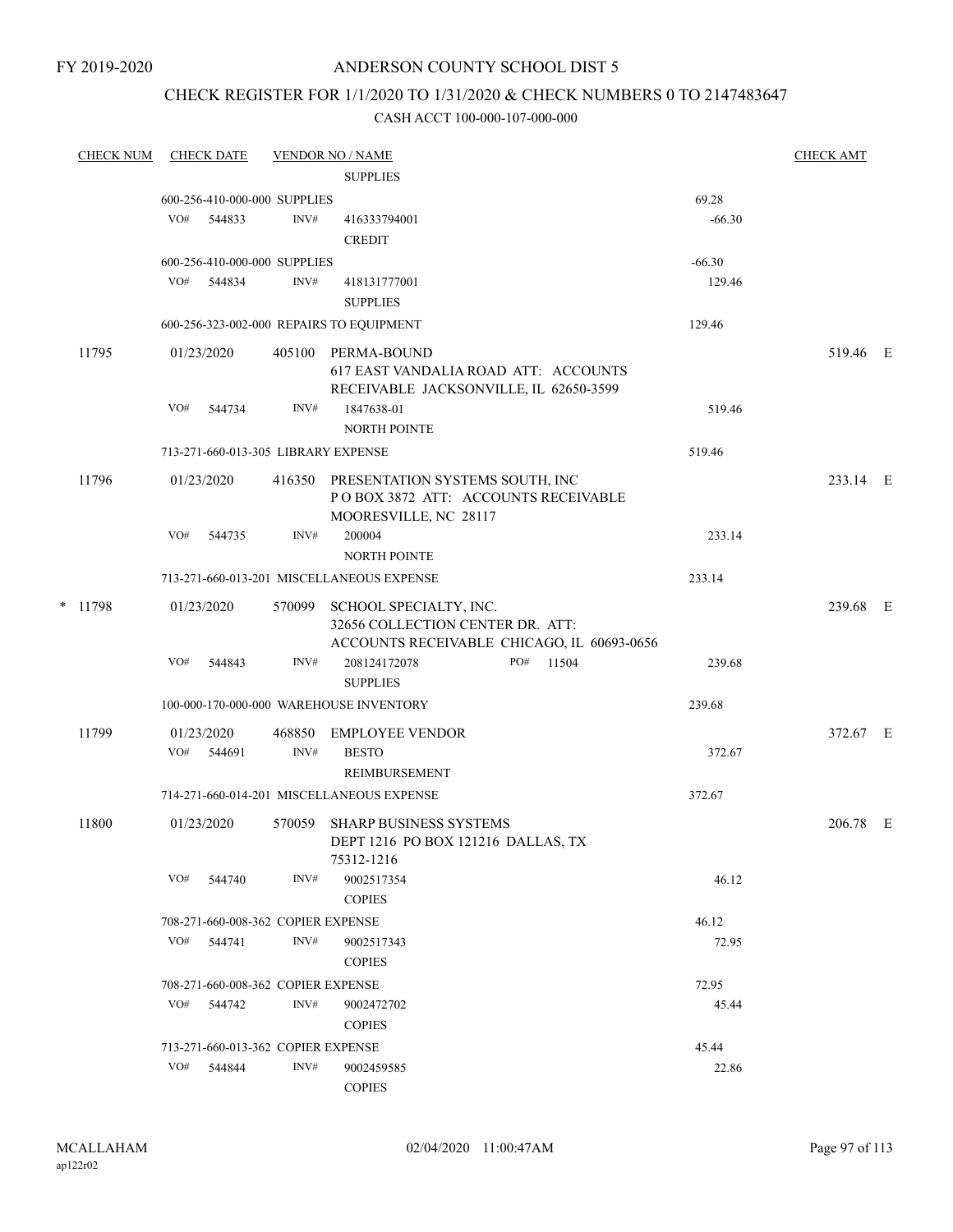# CHECK REGISTER FOR 1/1/2020 TO 1/31/2020 & CHECK NUMBERS 0 TO 2147483647

|        | <b>CHECK NUM</b> |                                           | <b>CHECK DATE</b>               |                | <b>VENDOR NO / NAME</b><br>100-254-410-000-055 OFFICE SUPPLIES & FURNITURE                             |     |       | 22.86     | <b>CHECK AMT</b> |  |
|--------|------------------|-------------------------------------------|---------------------------------|----------------|--------------------------------------------------------------------------------------------------------|-----|-------|-----------|------------------|--|
|        |                  | VO#                                       | 544922                          | INV#           | 9002520737<br><b>COPIES</b>                                                                            |     |       | 19.41     |                  |  |
|        |                  |                                           | 201-112-490-019-000 COPIER COST |                |                                                                                                        |     |       | 19.41     |                  |  |
| $\ast$ | 11803            | VO#                                       | 01/23/2020<br>544753            | 574671<br>INV# | <b>EMPLOYEE VENDOR</b><br><b>JAN 14-15</b><br><b>COLUMBIA</b>                                          |     |       | 394.28    | 394.28 E         |  |
|        |                  |                                           |                                 |                | 267-224-333-000-P15 TRIPS- NEW PRINC/ASST PRINC                                                        |     |       | 394.28    |                  |  |
|        | 11804            | VO#                                       | 01/23/2020<br>544762            | INV#           | 574599 EMPLOYEE VENDOR<br><b>RICK FRENDT</b><br>REIMBURSEMENT                                          |     |       | 550.00    | 603.30 E         |  |
|        |                  |                                           |                                 |                | 721-190-660-021-514 PRODUCTIONS EXPENSE                                                                |     |       | 550.00    |                  |  |
|        |                  | VO#                                       | 544884                          | INV#           | <b>LOWES</b><br>REIMBURSEMENT                                                                          |     |       | 53.30     |                  |  |
|        |                  | 721-190-660-021-411 MISCELLANEOUS EXPENSE |                                 |                |                                                                                                        |     |       |           |                  |  |
|        | 11805            |                                           | 01/23/2020                      |                | 476700 SMITH & JONES JANITORIAL<br>1 BILOXI SQUARE ATT: ACCOUNTS RECEIVABLE<br>WEST COLUMBIA, SC 29170 |     |       |           | 304.95 E         |  |
|        |                  | VO#                                       | 544850                          | INV#           | 198285<br><b>WHSE SUPPLIES</b>                                                                         | PO# | 12003 | 304.95    |                  |  |
|        |                  |                                           |                                 |                | 100-000-170-000-000 WAREHOUSE INVENTORY                                                                |     |       | 304.95    |                  |  |
|        | 11806            |                                           | 01/23/2020                      | 563982         | SOUTHEASTERN PAPER GROUP<br>POBOX 890671 ATT: ACCOUNTS RECEIVABLE<br>CHARLOTTE, NC 28289-0671          |     |       |           | 10,893.28 E      |  |
|        |                  | VO#                                       | 544851                          | INV#           | 4681029<br><b>WHSE SUPPLIES</b>                                                                        | PO# | 11937 | 10,593.00 |                  |  |
|        |                  |                                           |                                 |                | 100-000-170-000-000 WAREHOUSE INVENTORY                                                                |     |       | 10,593.00 |                  |  |
|        |                  | VO#                                       | 544852                          | INV#           | 4699751<br><b>WHSE SUPPLIES</b>                                                                        | PO# | 11956 | 300.28    |                  |  |
|        |                  |                                           |                                 |                | 100-000-170-000-000 WAREHOUSE INVENTORY                                                                |     |       | 300.28    |                  |  |
|        | $*$ 11810        |                                           | 01/23/2020                      | 575912         | TOTALLY PROMOTIONAL<br>450 S 2ND STREET COLDWATER, OH 45828                                            |     |       |           | 136.75 E         |  |
|        |                  | VO#                                       | 544926                          | INV#           | SIN1054438<br><b>CENTERVILLE</b>                                                                       |     |       | 136.75    |                  |  |
|        |                  |                                           |                                 |                | 707-190-660-007-201 MISCELLANEOUS EXPENSE                                                              |     |       | 136.75    |                  |  |
|        | 11811            |                                           | 01/23/2020                      |                | 570855 ULINE - ATLANTA<br>P.O. BOX 88741 ATT: ACCOUNTS RECEIVABLE<br>CHICAGO, IL 60680-1741            |     |       |           | 476.91 E         |  |
|        |                  | VO#                                       | 544927                          | INV#           | 115752250<br>CUST #6827701                                                                             |     |       | 476.91    |                  |  |
|        |                  |                                           |                                 |                | 705-271-660-005-674 FOOTBALL EXPENSE                                                                   |     |       | 476.91    |                  |  |
| $\ast$ | 11818            |                                           | 01/23/2020                      |                | 564831 YELLOW CAB OF ANDERSON, LLC<br>522 NORTH MAIN ST ANDERSON, SC 29621                             |     |       |           | 991.00 E         |  |
|        |                  | VO#                                       | 544747                          | INV#           | <b>STMT 1209</b>                                                                                       |     |       | 991.00    |                  |  |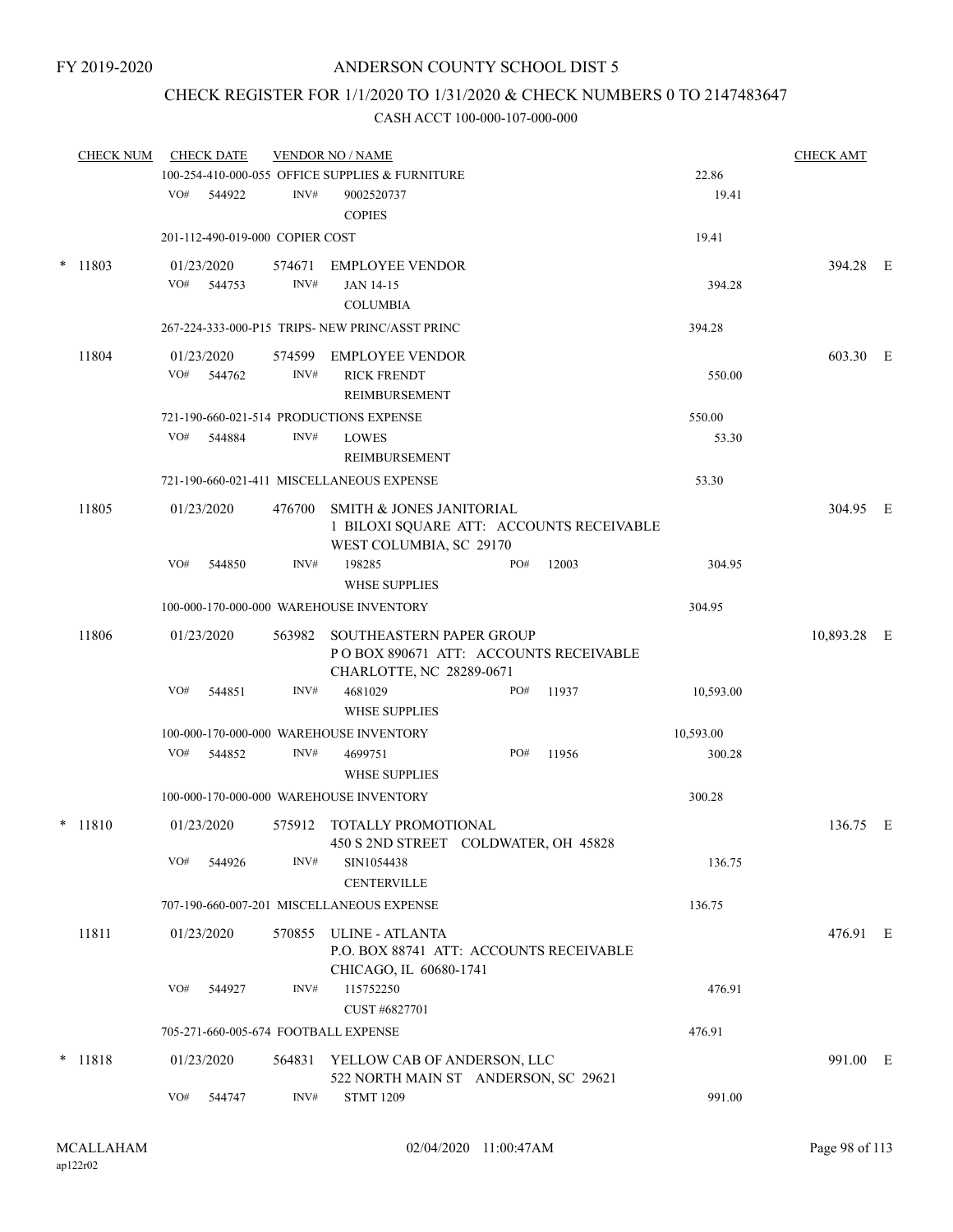## CHECK REGISTER FOR 1/1/2020 TO 1/31/2020 & CHECK NUMBERS 0 TO 2147483647

|        | CHECK NUM CHECK DATE |                          |                                       | <b>VENDOR NO / NAME</b>                                                                                        |     |       |        | <b>CHECK AMT</b> |  |
|--------|----------------------|--------------------------|---------------------------------------|----------------------------------------------------------------------------------------------------------------|-----|-------|--------|------------------|--|
|        |                      |                          |                                       | <b>DEC SERVICES</b>                                                                                            |     |       |        |                  |  |
|        |                      |                          | 232-211-313-000-000 STUDENTS SERVICES |                                                                                                                |     |       | 941.00 |                  |  |
|        |                      |                          |                                       | 900-188-313-000-006 HOMELESS STUDENT SERVICES/TUTORS                                                           |     |       | 50.00  |                  |  |
| $\ast$ | 11821                | 01/28/2020               |                                       | 114225 ANDERSON RESTAURANT EQUIPMENT<br>112 EAST MAULDIN STREET ATT: ACCOUNTS<br>RECEIVABLE ANDERSON, SC 29621 |     |       |        | 1,629.45 E       |  |
|        |                      | VO#<br>544953            | INV#                                  | 57106<br><b>SUPPLIES</b>                                                                                       |     |       | 45.10  |                  |  |
|        |                      |                          | 600-256-410-018-000 SUPPLIES          |                                                                                                                |     |       | 45.10  |                  |  |
|        |                      | VO# 544954               | INV#                                  | 57387<br><b>SUPPLIES</b>                                                                                       |     |       | 115.17 |                  |  |
|        |                      |                          | 600-256-410-000-000 SUPPLIES          |                                                                                                                |     |       | 115.17 |                  |  |
|        |                      | VO# 544955               | INV#                                  | 57111<br><b>SUPPLIES</b>                                                                                       |     |       | 232.00 |                  |  |
|        |                      |                          | 600-256-410-005-000 SUPPLIES          |                                                                                                                |     |       | 232.00 |                  |  |
|        |                      | VO# 544956               | INV#                                  | 57110<br><b>SUPPLIES</b>                                                                                       |     |       | 443.24 |                  |  |
|        |                      |                          | 600-256-410-005-000 SUPPLIES          |                                                                                                                |     |       | 443.24 |                  |  |
|        |                      | VO# 544957               | INV#                                  | 57112<br><b>SUPPLIES</b>                                                                                       |     |       | 793.94 |                  |  |
|        |                      |                          | 600-256-410-005-000 SUPPLIES          |                                                                                                                |     |       | 793.94 |                  |  |
|        | $*$ 11824            | 01/28/2020               |                                       | 201391 BLICK ART MATERIALS<br>6910 EAGLE WAY CHICAGO, IL 60670-1069                                            |     |       |        | 269.30 E         |  |
|        |                      | VO#                      | INV#<br>544961                        | 2872157<br><b>SUPPLIES</b>                                                                                     |     |       | 204.54 |                  |  |
|        |                      |                          | 100-112-410-012-0RE RELATED ARTS      |                                                                                                                |     |       | 204.54 |                  |  |
|        |                      | VO# 544962               | INV#                                  | 2829015<br><b>SUPPLIES</b>                                                                                     | PO# | 12153 | 64.76  |                  |  |
|        |                      |                          | 100-112-410-019-0RE RELATED ARTS      |                                                                                                                |     |       | 64.76  |                  |  |
|        | 11825                | 01/28/2020               |                                       | 564662 BRADY'S SCREEN PRINTING<br>106 CONCORD ROAD ATT: ACCOUNTS<br>RECEIVABLE ANDERSON, SC 29621              |     |       |        | 456.36 E         |  |
|        |                      | VO#                      | INV#<br>544964                        | 36514<br><b>MIDWAY ELEM</b>                                                                                    |     |       | 373.97 |                  |  |
|        |                      |                          |                                       | 717-190-660-017-201 MISCELLANEOUS EXPENSE                                                                      |     |       | 373.97 |                  |  |
|        |                      | VO#                      | 544965<br>INV#                        | 36386<br><b>MCCANTS</b>                                                                                        |     |       | 82.39  |                  |  |
|        |                      |                          | 705-271-660-005-495 7TH GRADE EXPENSE |                                                                                                                |     |       | 82.39  |                  |  |
|        | 11826                | 01/28/2020<br>VO# 545043 | INV#                                  | 564276 EMPLOYEE VENDOR<br>REIMBURSEMENT<br><b>BOOKS</b>                                                        |     |       | 102.60 | 102.60 E         |  |
|        |                      |                          | 100-224-410-011-000 SUPPLIES          |                                                                                                                |     |       | 102.60 |                  |  |
|        |                      |                          |                                       |                                                                                                                |     |       |        |                  |  |
|        | 11827                | 01/28/2020<br>VO#        | 576260<br>INV#<br>545035              | <b>EMPLOYEE VENDOR</b><br>12/8-12/10/19                                                                        |     |       | 201.02 | 201.02 E         |  |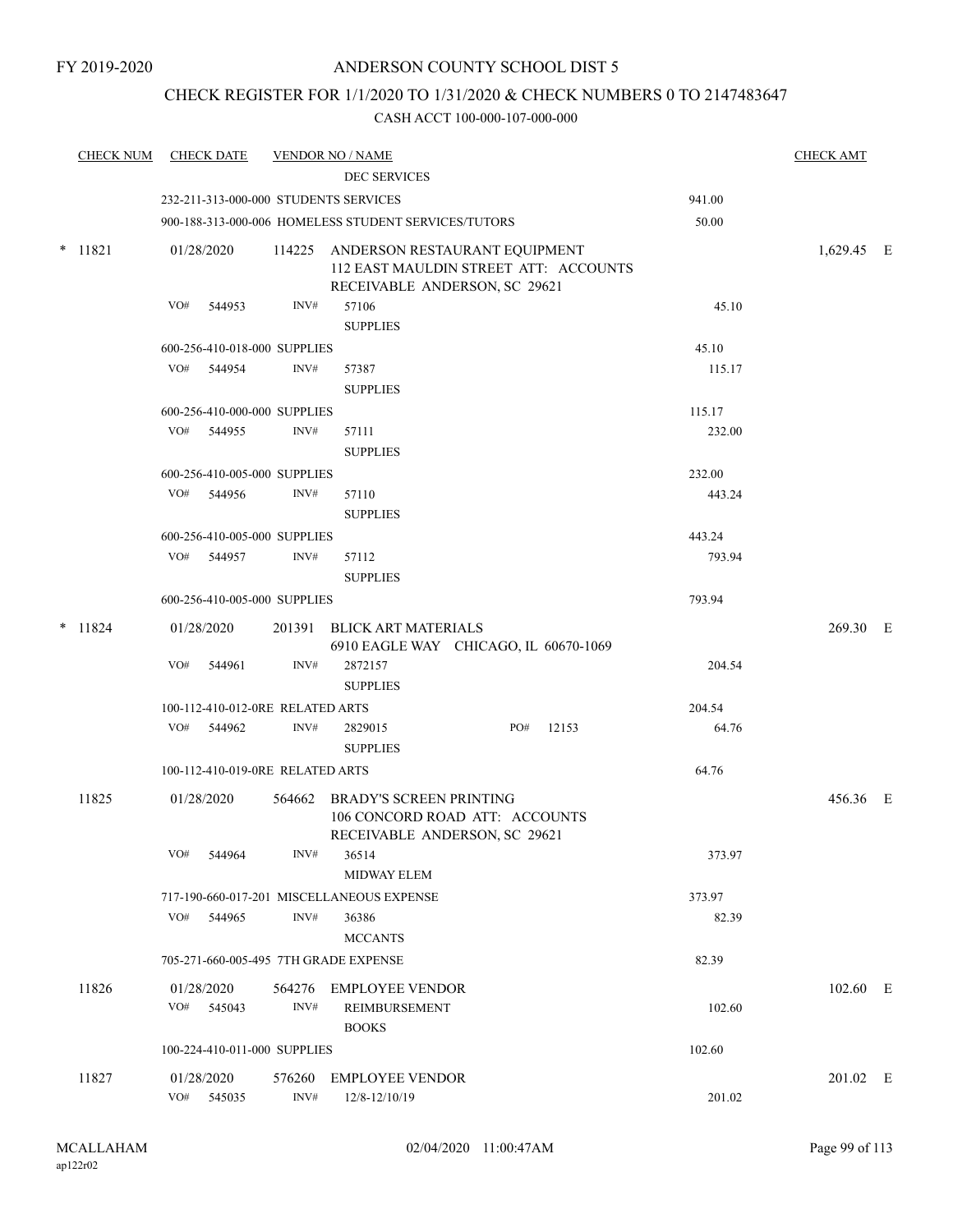## CHECK REGISTER FOR 1/1/2020 TO 1/31/2020 & CHECK NUMBERS 0 TO 2147483647

| <b>CHECK NUM</b> | <b>CHECK DATE</b>                        |        | <b>VENDOR NO / NAME</b>                                                                                                  |          | <b>CHECK AMT</b> |  |
|------------------|------------------------------------------|--------|--------------------------------------------------------------------------------------------------------------------------|----------|------------------|--|
|                  |                                          |        | <b>COLUMBIA</b>                                                                                                          |          |                  |  |
|                  |                                          |        | 100-233-333-000-000 TRIPS AND CONFERENCES                                                                                | 201.02   |                  |  |
| 11828            | 01/28/2020                               |        | 187300 CRESCENT SUPPLY CO, INC<br>POBOX 8798 ATT: ACCOUNTS RECEIVABLE<br>GREENVILLE, SC 29604                            |          | 1,207.09 E       |  |
|                  | VO#<br>544975                            | INV#   | 399318<br><b>SUPPLIES</b>                                                                                                | 34.13    |                  |  |
|                  | 600-256-323-014-000 REPAIRS TO EQUIPMENT |        |                                                                                                                          | 34.13    |                  |  |
|                  | VO#<br>545059                            | INV#   | 399347                                                                                                                   | 1,172.96 |                  |  |
|                  |                                          |        | <b>SUPPLIES</b>                                                                                                          |          |                  |  |
|                  |                                          |        | 100-254-410-014-400 HVAC/ELECTRICAL/PLUMBING                                                                             | 1,172.96 |                  |  |
| 11829            | 01/28/2020                               |        | 202600 DILLARD'S SPORTS CENTER<br>708 WHITEHALL ROAD ATT: ACCOUNTS<br>RECEIVABLE ANDERSON, SC 29625                      |          | 1,152.39 E       |  |
|                  | VO#<br>545060                            | INV#   | 108026                                                                                                                   | 1,152.39 |                  |  |
|                  |                                          |        | <b>HOODYS</b>                                                                                                            |          |                  |  |
|                  |                                          |        | 705-271-660-005-751 BASKETBALL BOYS EXPENSE                                                                              | 1,152.39 |                  |  |
| 11830            | 01/28/2020                               |        | 569871 FOLLETT SCHOOL SOLUTIONS, INC<br>91826 COLLECTION CENTER DRIVE ATT:<br>ACCOUNTS RECEIVABLE CHICAGO, IL 60693-0918 |          | 124.88 E         |  |
|                  | VO#<br>544981                            | INV#   | 600468F<br><b>CONCORD</b>                                                                                                | 12.50    |                  |  |
|                  | 709-271-660-009-305 LIBRARY EXPENSE      |        |                                                                                                                          | 12.50    |                  |  |
|                  | VO#<br>544982                            | INV#   | 600468A                                                                                                                  | 112.38   |                  |  |
|                  |                                          |        | <b>CONCORD</b>                                                                                                           |          |                  |  |
|                  | 709-271-660-009-305 LIBRARY EXPENSE      |        |                                                                                                                          | 112.38   |                  |  |
| 11831            | 01/28/2020                               | 570843 | GATEWAY SUPPLY CO<br>CORPORATE OFFICES P.O. BOX 2826 COLUMBIA,<br>SC 29202                                               |          | 214.75 E         |  |
|                  | VO#<br>544985                            | INV#   | S4733917                                                                                                                 | 214.75   |                  |  |
|                  |                                          |        | <b>REPAIR PARTS</b>                                                                                                      |          |                  |  |
|                  | 600-256-323-017-000 REPAIRS TO EQUIPMENT |        |                                                                                                                          | 214.75   |                  |  |
| 11832            | 01/28/2020                               |        | 574701 EMPLOYEE VENDOR                                                                                                   |          | 161.31 E         |  |
|                  | VO#<br>544939                            | INV#   | <b>SAMS CLUB</b><br>REIMBURSEMENT                                                                                        | 161.31   |                  |  |
|                  | 709-271-660-009-375 FACULTY EXPENSE      |        |                                                                                                                          | 161.31   |                  |  |
| 11833            | 01/28/2020                               |        | 264114 HEINEMANN<br>15963 COLLECTIONS CENTER DRIVE ATT:<br>ACCOUNTS RECEIVABLE CHICAGO, IL 60693                         |          | 108.90 E         |  |
|                  | VO#<br>544986                            | INV#   | 7171020<br>PO# 12140                                                                                                     | 108.90   |                  |  |
|                  |                                          |        | <b>SUPPLIES</b>                                                                                                          |          |                  |  |
|                  | 201-112-410-019-000 SUPPLIES             |        |                                                                                                                          | 99.00    |                  |  |
|                  | 201-112-410-019-000 SUPPLIES             |        |                                                                                                                          | 9.90     |                  |  |
| 11834            | 01/28/2020                               |        | 573279 HERSHEY CREAMERY COMPANY                                                                                          |          | 218.70 E         |  |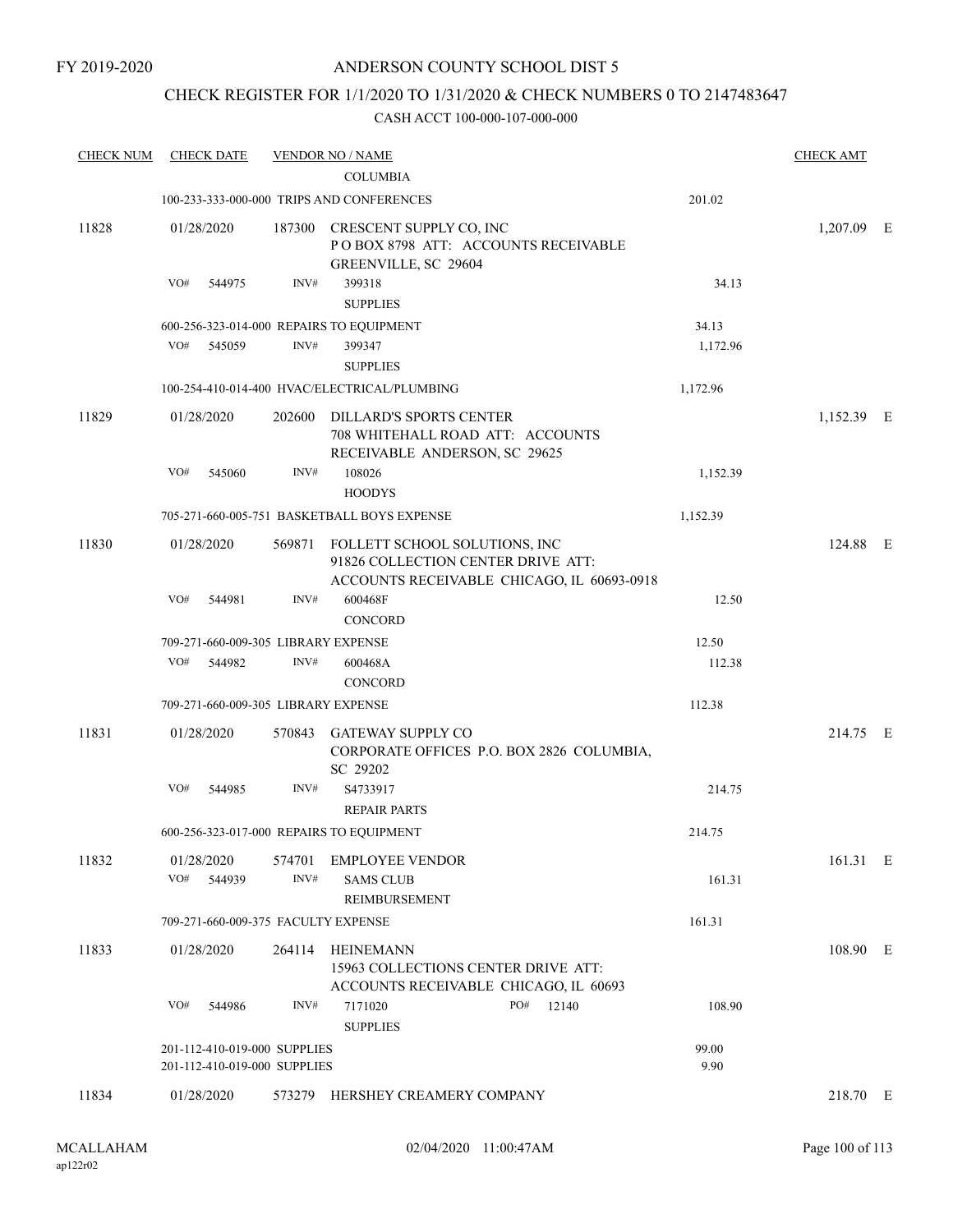## CHECK REGISTER FOR 1/1/2020 TO 1/31/2020 & CHECK NUMBERS 0 TO 2147483647

| <b>CHECK NUM</b> | <b>CHECK DATE</b>                       |                | <b>VENDOR NO / NAME</b>                                                       |        | <b>CHECK AMT</b> |  |
|------------------|-----------------------------------------|----------------|-------------------------------------------------------------------------------|--------|------------------|--|
|                  |                                         |                | 710 CORPORATE CIRCLE SALISBURY, NC 28145                                      |        |                  |  |
|                  | VO#<br>544987                           | INV#           | 0015051765<br><b>NEVITT FOREST</b>                                            | 129.62 |                  |  |
|                  |                                         |                | 712-271-660-012-391 ICE CREAM SALES EXPENSE                                   | 129.62 |                  |  |
|                  | VO#<br>545062                           | INV#           | 0015054187                                                                    | 89.08  |                  |  |
|                  |                                         |                | <b>ICE CREAM</b><br>719-271-660-019-391 ICE CREAM SALES EXPENSE               | 89.08  |                  |  |
| 11835            | 01/28/2020                              | 573295         | EMPLOYEE VENDOR                                                               |        | 146.68 E         |  |
|                  | VO# 544945                              | INV#           | DEC - JAN<br><b>MILEAGE</b>                                                   | 146.68 |                  |  |
|                  | 100-266-332-000-000 IN-DISTRICT TRAVEL  |                |                                                                               | 146.68 |                  |  |
| $*$ 11838        | 01/28/2020                              | 572054         | EMPLOYEE VENDOR                                                               |        | 149.78 E         |  |
|                  | VO#<br>545042                           | INV#           | REIMBURSEMENT<br><b>SUIT FOR STUDENT</b>                                      | 149.78 |                  |  |
|                  | 721-190-660-021-642 CHORUS HIGH EXPENSE |                |                                                                               | 149.78 |                  |  |
| $* 11841$        | 01/28/2020<br>VO#<br>544941             | 564683<br>INV# | <b>EMPLOYEE VENDOR</b><br><b>SUPPLIES</b>                                     | 117.47 | 117.47 E         |  |
|                  |                                         |                | REIMBURSEMENT                                                                 |        |                  |  |
|                  |                                         |                | 309-113-410-021-000 SUPPLIES AND MATERIALS                                    | 117.47 |                  |  |
| $* 11844$        | 01/28/2020                              | 573790         | <b>EMPLOYEE VENDOR</b>                                                        |        | 170.86 E         |  |
|                  | VO#<br>544942                           | INV#           | <b>SHIRTS</b><br>REIMBURSEMENT                                                | 170.86 |                  |  |
|                  | 721-190-660-021-607 DANCE EXPENSE       |                |                                                                               | 170.86 |                  |  |
| 11845            | 01/28/2020<br>VO#                       | 574772<br>INV# | EMPLOYEE VENDOR                                                               |        | 306.20 E         |  |
|                  | 545038                                  |                | REIMBURSEMENT<br><b>COSTUMES</b>                                              | 306.20 |                  |  |
|                  |                                         |                | 817-112-410-014-000 SUPPLIES AND MATERIALS                                    | 306.20 |                  |  |
| 11846            | 01/28/2020                              | 573801         | MUSICAL INNOVATIONS<br>150-G TANNER RD AT BUTLER GREENVILLE, SC<br>29607-5917 |        | 135.00 E         |  |
|                  | VO#<br>544996                           | INV#           | 385991<br>SOUTHWOOD                                                           | 135.00 |                  |  |
|                  |                                         |                | 100-113-410-021-COB CHORUS, ORCHESTRA & BAND                                  | 135.00 |                  |  |
| 11847            | 01/28/2020                              | 572183         | <b>EMPLOYEE VENDOR</b>                                                        |        | 283.73 E         |  |
|                  | VO#<br>545034                           | INV#           | 1/16/20<br><b>LEADERSHIP ROUNDTABLE</b>                                       | 138.56 |                  |  |
|                  |                                         |                | 100-233-333-001-000 TRIPS AND CONFERENCES                                     | 138.56 |                  |  |
|                  | VO#<br>545041                           | INV#           | REIMBURSEMENT<br><b>SNACKS</b>                                                | 145.17 |                  |  |
|                  |                                         |                | 100-233-410-001-SNA SNACKS FOR MEETINGS                                       | 145.17 |                  |  |
| 11848            | 01/28/2020                              | 389900         | <b>OFFICE DEPOT</b>                                                           |        | 681.92 E         |  |
|                  | VO#<br>545003                           | INV#           | POBOX 1413 CHARLOTTE, NC 28201-1413<br>425033676001                           | 64.55  |                  |  |
|                  |                                         |                |                                                                               |        |                  |  |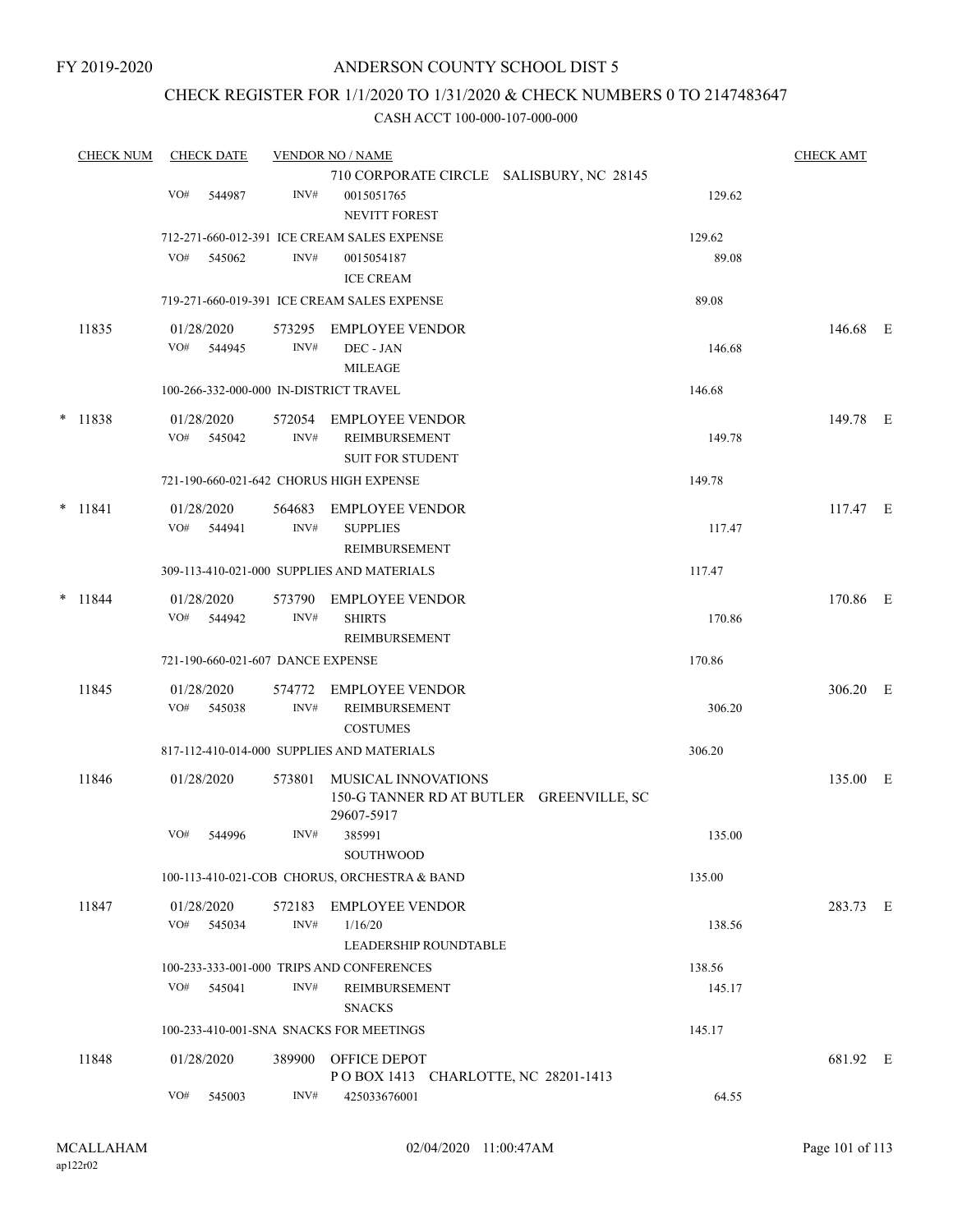FY 2019-2020

# ANDERSON COUNTY SCHOOL DIST 5

# CHECK REGISTER FOR 1/1/2020 TO 1/31/2020 & CHECK NUMBERS 0 TO 2147483647

| <b>CHECK NUM</b> |     | CHECK DATE                   |        | <b>VENDOR NO / NAME</b>                                         |     |       |                | <b>CHECK AMT</b> |  |
|------------------|-----|------------------------------|--------|-----------------------------------------------------------------|-----|-------|----------------|------------------|--|
|                  |     |                              |        | <b>SUPPLIES</b>                                                 |     |       |                |                  |  |
|                  |     |                              |        | 723-190-660-023-911 MISCELLANEOUS- ADULT ED EXPENSE             |     |       | 64.55          |                  |  |
|                  | VO# | 545004                       | INV#   | 425986033001                                                    |     |       | 371.54         |                  |  |
|                  |     |                              |        | <b>SUPPLIES</b>                                                 |     |       |                |                  |  |
|                  |     | 600-256-410-000-000 SUPPLIES |        |                                                                 |     |       | 371.54         |                  |  |
|                  |     | VO# 545005                   | INV#   | 424277592001                                                    | PO# | 12118 | 54.39          |                  |  |
|                  |     |                              |        | <b>SUPPLIES</b>                                                 |     |       |                |                  |  |
|                  |     |                              |        | 100-221-410-000-TST SUPPLIES-TESTING                            |     |       | 54.39          |                  |  |
|                  | VO# | 545006                       | INV#   | 2372918064                                                      |     |       | 34.02          |                  |  |
|                  |     |                              |        | <b>SUPPLIES</b>                                                 |     |       |                |                  |  |
|                  | VO# | 545007                       | INV#   | 100-254-410-000-055 OFFICE SUPPLIES & FURNITURE                 |     |       | 34.02<br>99.65 |                  |  |
|                  |     |                              |        | 425289083001<br><b>SUPPLIES</b>                                 |     |       |                |                  |  |
|                  |     | 100-111-410-007-000 SUPPLIES |        |                                                                 |     |       | 99.65          |                  |  |
|                  |     | VO# 545008                   | INV#   | 424342569001                                                    | PO# | 12120 | 57.77          |                  |  |
|                  |     |                              |        | <b>SUPPLIES</b>                                                 |     |       |                |                  |  |
|                  |     | 100-233-410-000-000 SUPPLIES |        |                                                                 |     |       | 57.77          |                  |  |
| 11849            |     | 01/28/2020                   |        | 394675 PIP PRINTING                                             |     |       |                | 764.90 E         |  |
|                  |     |                              |        | 1005 NORTH FANT STREET ATT: ACCOUNTS                            |     |       |                |                  |  |
|                  |     |                              |        | RECEIVABLE ANDERSON, SC 29621                                   |     |       |                |                  |  |
|                  | VO# | 545010                       | INV#   | 99981                                                           |     |       | 709.00         |                  |  |
|                  |     |                              |        | <b>SOUTHWOOD</b>                                                |     |       |                |                  |  |
|                  |     | 100-114-410-021-000 SUPPLIES |        |                                                                 |     |       | 709.00         |                  |  |
|                  | VO# | 545073                       | INV#   | 100003                                                          |     |       | 55.90          |                  |  |
|                  |     |                              |        | <b>BUSINESS CARDS</b>                                           |     |       |                |                  |  |
|                  |     | 131-115-410-031-000 SUPPLIES |        |                                                                 |     |       | 55.90          |                  |  |
| 11850            |     | 01/28/2020                   |        | 416350 PRESENTATION SYSTEMS SOUTH, INC                          |     |       |                | 883.80 E         |  |
|                  |     |                              |        | POBOX 3872 ATT: ACCOUNTS RECEIVABLE                             |     |       |                |                  |  |
|                  | VO# | 545074                       | INV#   | MOORESVILLE, NC 28117<br>200146                                 |     |       | 883.80         |                  |  |
|                  |     |                              |        | PRINT HEAD                                                      |     |       |                |                  |  |
|                  |     |                              |        | 721-190-660-021-411 MISCELLANEOUS EXPENSE                       |     |       | 883.80         |                  |  |
|                  |     |                              |        |                                                                 |     |       |                |                  |  |
| 11851            |     | 01/28/2020                   | 570443 | PROJECT LEAD THE WAY<br>3939 PRIORITY WAY SOUTH DRIVE SUITE 400 |     |       |                | 2,530.00 E       |  |
|                  |     |                              |        | INDIANAPOLIS, IN 46240                                          |     |       |                |                  |  |
|                  | VO# | 545075                       | INV#   | 215966, 216158                                                  | PO# | 11240 | 2,530.00       |                  |  |
|                  |     |                              |        | <b>PD</b>                                                       |     |       |                |                  |  |
|                  |     |                              |        | 131-115-333-031-000 TRIPS AND CONFERENCES                       |     |       | 2,530.00       |                  |  |
| 11852            |     | 01/28/2020                   | 572848 | RISE VISION                                                     |     |       |                | 1,084.64 E       |  |
|                  |     |                              |        | PO BOX 505331 ST. LOUIS, MO 63150-5331                          |     |       |                |                  |  |
|                  | VO# | 545011                       | INV#   | 36080                                                           | PO# | 12208 | 1,084.64       |                  |  |
|                  |     |                              |        | <b>DISPLAY LICENSES</b>                                         |     |       |                |                  |  |
|                  |     |                              |        | 100-266-345-000-000 TECHNOLOGY INFRASTRUCTURE                   |     |       | 1,084.64       |                  |  |
| $*$ 11855        |     | 01/28/2020                   | 570059 | SHARP BUSINESS SYSTEMS                                          |     |       |                | 801.79 E         |  |
|                  |     |                              |        |                                                                 |     |       |                |                  |  |
|                  |     |                              |        |                                                                 |     |       |                |                  |  |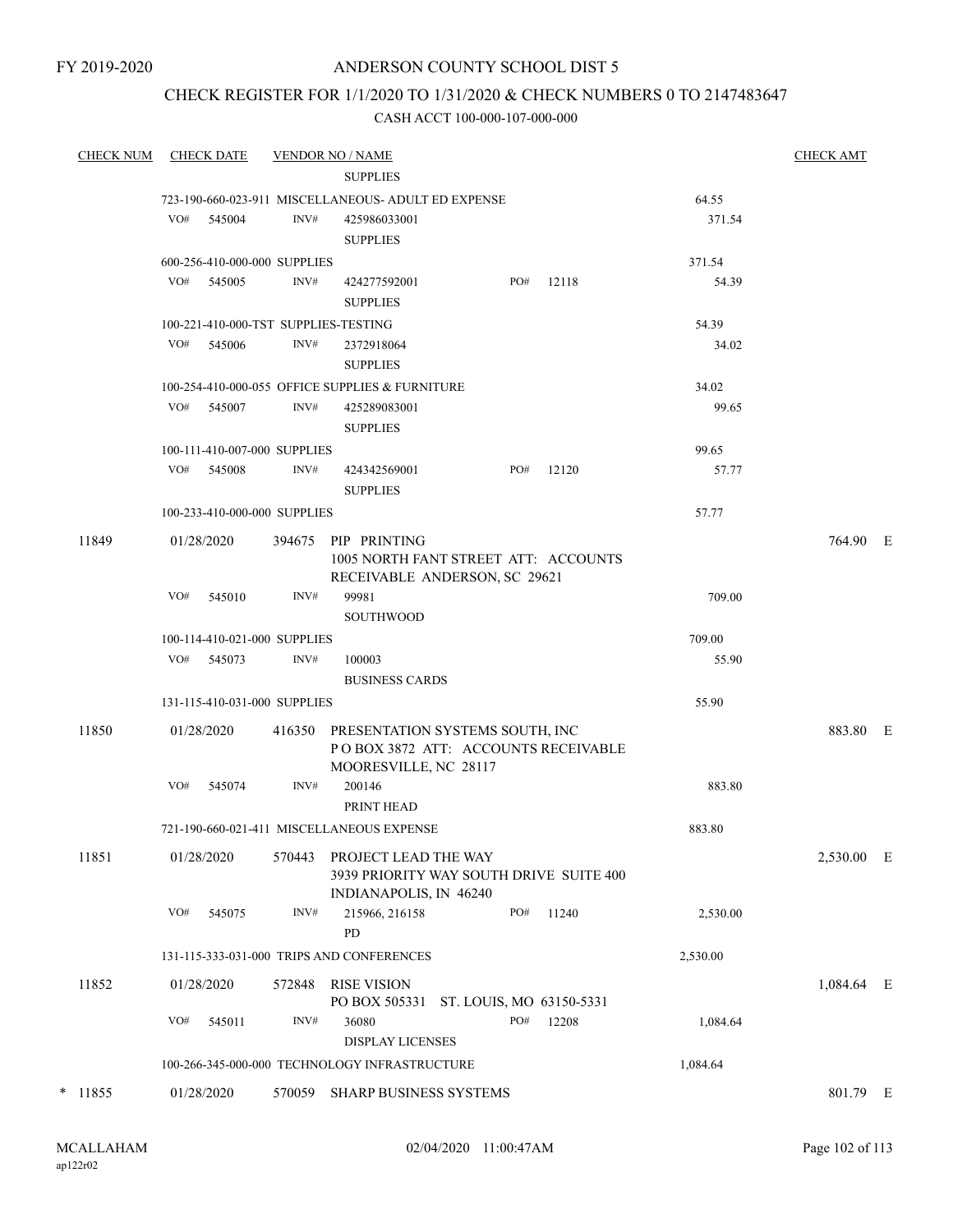# CHECK REGISTER FOR 1/1/2020 TO 1/31/2020 & CHECK NUMBERS 0 TO 2147483647

| CHECK NUM CHECK DATE |     |                                    |        | <b>VENDOR NO / NAME</b>                    |  |           |        | <b>CHECK AMT</b> |
|----------------------|-----|------------------------------------|--------|--------------------------------------------|--|-----------|--------|------------------|
|                      |     |                                    |        | DEPT 1216 PO BOX 121216 DALLAS, TX         |  |           |        |                  |
|                      |     |                                    |        | 75312-1216                                 |  |           |        |                  |
|                      | VO# | 545018                             | INV#   | 9002534144                                 |  |           | 163.18 |                  |
|                      |     |                                    |        | <b>COPIES</b>                              |  |           |        |                  |
|                      |     | 100-113-410-020-000 SUPPLIES       |        |                                            |  |           | 163.18 |                  |
|                      |     | VO# 545019                         | INV#   | 9002523032, 90025230                       |  | PO# 11250 | 70.69  |                  |
|                      |     |                                    |        | <b>COPIES</b>                              |  |           |        |                  |
|                      |     | 100-114-410-002-000 SUPPLIES       |        |                                            |  |           | 47.90  |                  |
|                      |     | 100-114-410-002-000 SUPPLIES       |        |                                            |  |           | 22.79  |                  |
|                      |     | VO# 545077                         | INV#   | 9002475072                                 |  |           | 171.03 |                  |
|                      |     |                                    |        | <b>COPIES</b>                              |  |           |        |                  |
|                      |     |                                    |        |                                            |  |           |        |                  |
|                      |     |                                    |        | 201-112-490-016-000 OTHER/COPIER COST      |  |           | 171.03 |                  |
|                      |     | VO# 545078                         | INV#   | 9002429889                                 |  |           | 12.84  |                  |
|                      |     |                                    |        | <b>COPIES</b>                              |  |           |        |                  |
|                      |     | 201-112-490-010-000 COPIER COST    |        |                                            |  |           | 12.84  |                  |
|                      |     | VO# 545079                         | INV#   | 9002532189                                 |  |           | 94.65  |                  |
|                      |     |                                    |        | <b>COPIES</b>                              |  |           |        |                  |
|                      |     | 100-113-410-021-000 SUPPLIES       |        |                                            |  |           | 94.65  |                  |
|                      |     | VO# 545080                         | INV#   | 9002532159                                 |  |           | 24.02  |                  |
|                      |     |                                    |        | <b>COPIES</b>                              |  |           |        |                  |
|                      |     | 100-147-410-018-000 SUPPLIES       |        |                                            |  |           | 24.02  |                  |
|                      |     | VO# 545081                         | INV#   | 9002532154                                 |  |           | 34.27  |                  |
|                      |     |                                    |        | <b>COPIES</b>                              |  |           |        |                  |
|                      |     | 723-190-660-023-913 COPIER EXPENSE |        |                                            |  |           | 34.27  |                  |
|                      |     | VO# 545082                         | INV#   | 9002532156                                 |  |           | 54.00  |                  |
|                      |     |                                    |        | <b>COPIES</b>                              |  |           |        |                  |
|                      |     | 723-190-660-023-913 COPIER EXPENSE |        |                                            |  |           | 54.00  |                  |
|                      |     | VO# 545083                         | INV#   | 9002532158                                 |  |           | 68.63  |                  |
|                      |     |                                    |        | <b>COPIES</b>                              |  |           |        |                  |
|                      |     |                                    |        |                                            |  |           |        |                  |
|                      |     | 723-190-660-023-913 COPIER EXPENSE |        |                                            |  |           | 68.63  |                  |
|                      |     | VO# 545084                         | INV#   | 9002532163                                 |  |           | 108.48 |                  |
|                      |     |                                    |        | <b>COPIES</b>                              |  |           |        |                  |
|                      |     | 201-112-490-011-000 COPIER COST    |        |                                            |  |           | 108.48 |                  |
| 11856                |     | 01/28/2020                         | 472700 | <b>SHERWIN WILLIAMS</b>                    |  |           |        | 755.20 E         |
|                      |     |                                    |        | 613 NORTH MURRAY AVENUE ATT: ACCOUNTS      |  |           |        |                  |
|                      |     |                                    |        | RECEIVABLE ANDERSON, SC 29625              |  |           |        |                  |
|                      | VO# | 545020                             | INV#   | 9665-2                                     |  |           | 26.85  |                  |
|                      |     |                                    |        | <b>SUPPLIES</b>                            |  |           |        |                  |
|                      |     |                                    |        | 100-254-410-020-001 SUPPLIES - MAINTENANCE |  |           | 26.85  |                  |
|                      | VO# | 545021                             | INV#   | 7795-8                                     |  |           | 728.35 |                  |
|                      |     |                                    |        | <b>SUPPLIES</b>                            |  |           |        |                  |
|                      |     |                                    |        | 100-254-410-005-001 SUPPLIES - MAINTENANCE |  |           | 728.35 |                  |
| 11857                |     | 01/28/2020                         | 570654 | <b>EMPLOYEE VENDOR</b>                     |  |           |        | 140.76 E         |
|                      | VO# | 545033                             | INV#   | $1/23 - 1/24/20$                           |  |           | 140.76 |                  |
|                      |     |                                    |        | <b>GREENWOOD</b>                           |  |           |        |                  |
|                      |     |                                    |        |                                            |  |           |        |                  |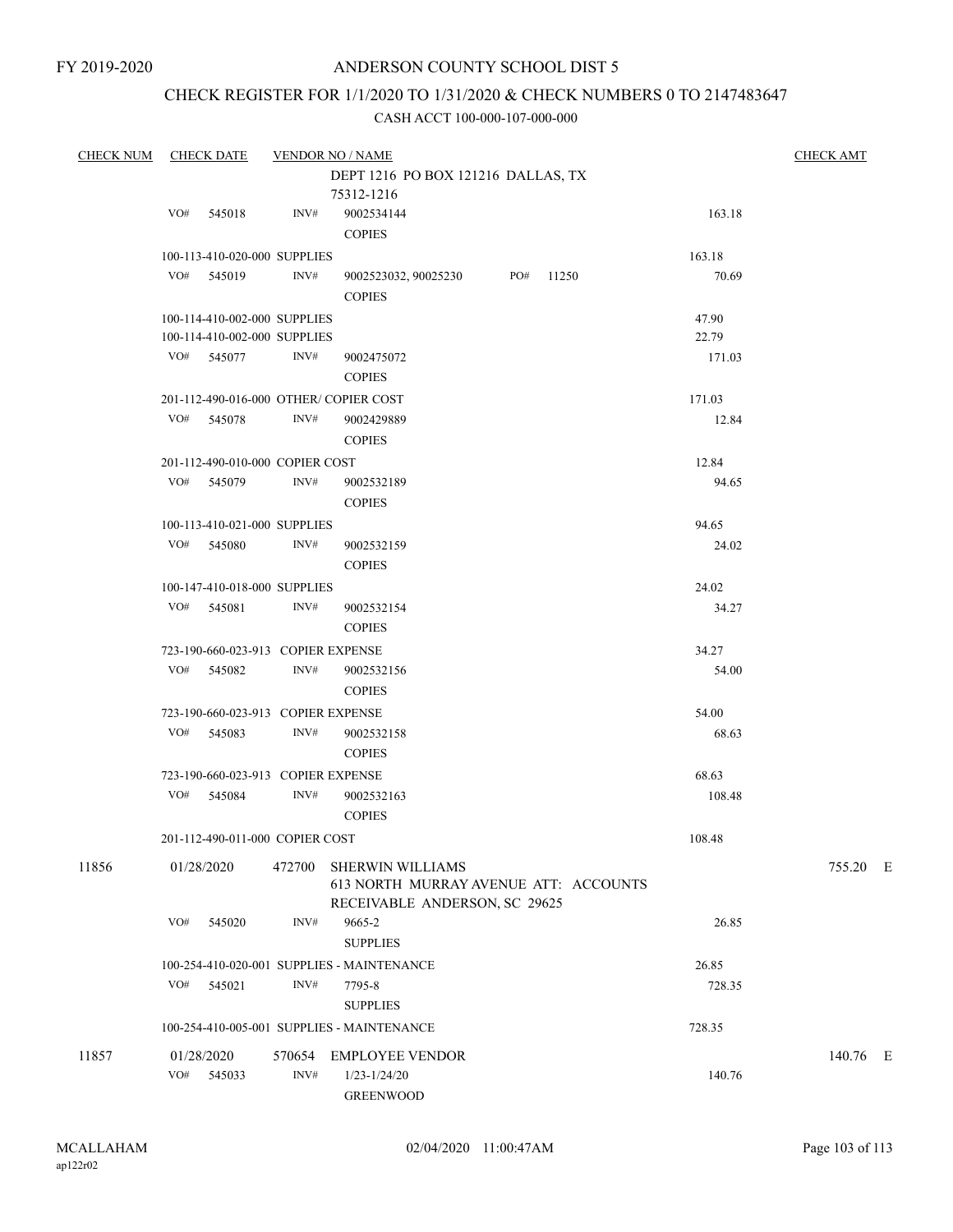# CHECK REGISTER FOR 1/1/2020 TO 1/31/2020 & CHECK NUMBERS 0 TO 2147483647

|        | <b>CHECK NUM</b> | <b>CHECK DATE</b><br>100-224-333-000-000 TRIPS/CONFERENCES |        | <b>VENDOR NO / NAME</b>                                                                               | 140.76    | <b>CHECK AMT</b> |  |
|--------|------------------|------------------------------------------------------------|--------|-------------------------------------------------------------------------------------------------------|-----------|------------------|--|
|        | $*$ 11859        | 01/28/2020                                                 | 569789 | UNIFIRST CORPORATION<br>322 STANDING SPRINGS COURT ATT: ACCOUNTS<br>RECEIVABLE SIMPSONVILLE, SC 29680 |           | 525.80 E         |  |
|        |                  | VO#<br>545086                                              | INV#   | <b>JAN 2019</b><br>PO#<br>11966<br><b>DUST MOPS</b>                                                   | 525.80    |                  |  |
|        |                  | 100-254-410-001-000 SUPPLIES                               |        |                                                                                                       | 8.91      |                  |  |
|        |                  | 100-254-410-002-000 SUPPLIES                               |        |                                                                                                       | 54.16     |                  |  |
|        |                  | 100-254-410-003-000 SUPPLIES                               |        |                                                                                                       | 59.72     |                  |  |
|        |                  | 100-254-410-005-000 SUPPLIES                               |        |                                                                                                       | 20.89     |                  |  |
|        |                  | 100-254-410-006-000 SUPPLIES                               |        |                                                                                                       | 28.19     |                  |  |
|        |                  | 100-254-410-008-000 SUPPLIES                               |        |                                                                                                       | 41.40     |                  |  |
|        |                  | 100-254-410-009-000 SUPPLIES                               |        |                                                                                                       | 31.42     |                  |  |
|        |                  | 100-254-410-010-000 SUPPLIES                               |        |                                                                                                       | 14.00     |                  |  |
|        |                  | 100-254-410-011-000 SUPPLIES                               |        |                                                                                                       | 9.75      |                  |  |
|        |                  | 100-254-410-012-000 SUPPLIES                               |        |                                                                                                       | 9.79      |                  |  |
|        |                  | 100-254-410-013-000 SUPPLIES                               |        |                                                                                                       | 17.70     |                  |  |
|        |                  | 100-254-410-014-000 SUPPLIES                               |        |                                                                                                       | 14.21     |                  |  |
|        |                  | 100-254-410-015-000 SUPPLIES                               |        |                                                                                                       | 11.71     |                  |  |
|        |                  | 100-254-410-016-000 SUPPLIES                               |        |                                                                                                       | 23.42     |                  |  |
|        |                  | 100-254-410-017-000 SUPPLIES                               |        |                                                                                                       | 27.38     |                  |  |
|        |                  | 100-254-410-018-000 SUPPLIES                               |        |                                                                                                       | 14.61     |                  |  |
|        |                  | 100-254-410-019-000 SUPPLIES                               |        |                                                                                                       | 37.50     |                  |  |
|        |                  | 100-254-410-020-000 SUPPLIES                               |        |                                                                                                       | 16.96     |                  |  |
|        |                  | 100-254-410-021-000 SUPPLIES                               |        |                                                                                                       | 23.95     |                  |  |
|        |                  | 100-254-410-023-000 SUPPLIES                               |        |                                                                                                       | 7.59      |                  |  |
|        |                  | 131-254-410-031-000 SUPPLIES                               |        |                                                                                                       | 52.54     |                  |  |
| $\ast$ | 11863            | 01/28/2020                                                 | 573280 | WORLD'S FINEST CHOCOLATE, INC<br>8264 SOLUTIONS CENTER CHICAGO, IL<br>60677-8002                      |           | 1,595.00 E       |  |
|        |                  | VO#<br>545032                                              | INV#   | 91237281<br><b>BARS</b>                                                                               | 1,595.00  |                  |  |
|        |                  |                                                            |        | 712-271-660-012-353 FIELD TRIPS GRADE 3 EXPENSE                                                       | 1,595.00  |                  |  |
|        | $*$ 11865        | 01/30/2020                                                 | 113600 | <b>ANDERSON FIRE &amp; SAFETY</b><br>POBOX 1265 ATT: ACCOUNTS RECEIVABLE<br>ANDERSON, SC 29622        |           | 48,542.50 E      |  |
|        |                  | VO#<br>545135                                              | INV#   | 4837<br><b>MCLEES ELEM</b>                                                                            | 125.00    |                  |  |
|        |                  |                                                            |        | 100-254-323-008-400 CONTR SERV-HVAC/ELECT/PLUMBING                                                    | 125.00    |                  |  |
|        |                  | VO#<br>545239                                              | INV#   | PO#<br>4869<br>11901<br><b>COMPRESSOR</b>                                                             | 48,417.50 |                  |  |
|        |                  | 207-115-410-031-006 SUPPLIES-IMPROVE PRGS                  |        |                                                                                                       | 48,417.50 |                  |  |
|        | $* 11868$        | 01/30/2020                                                 |        | 518930 EMPLOYEE VENDOR                                                                                |           | 293.50 E         |  |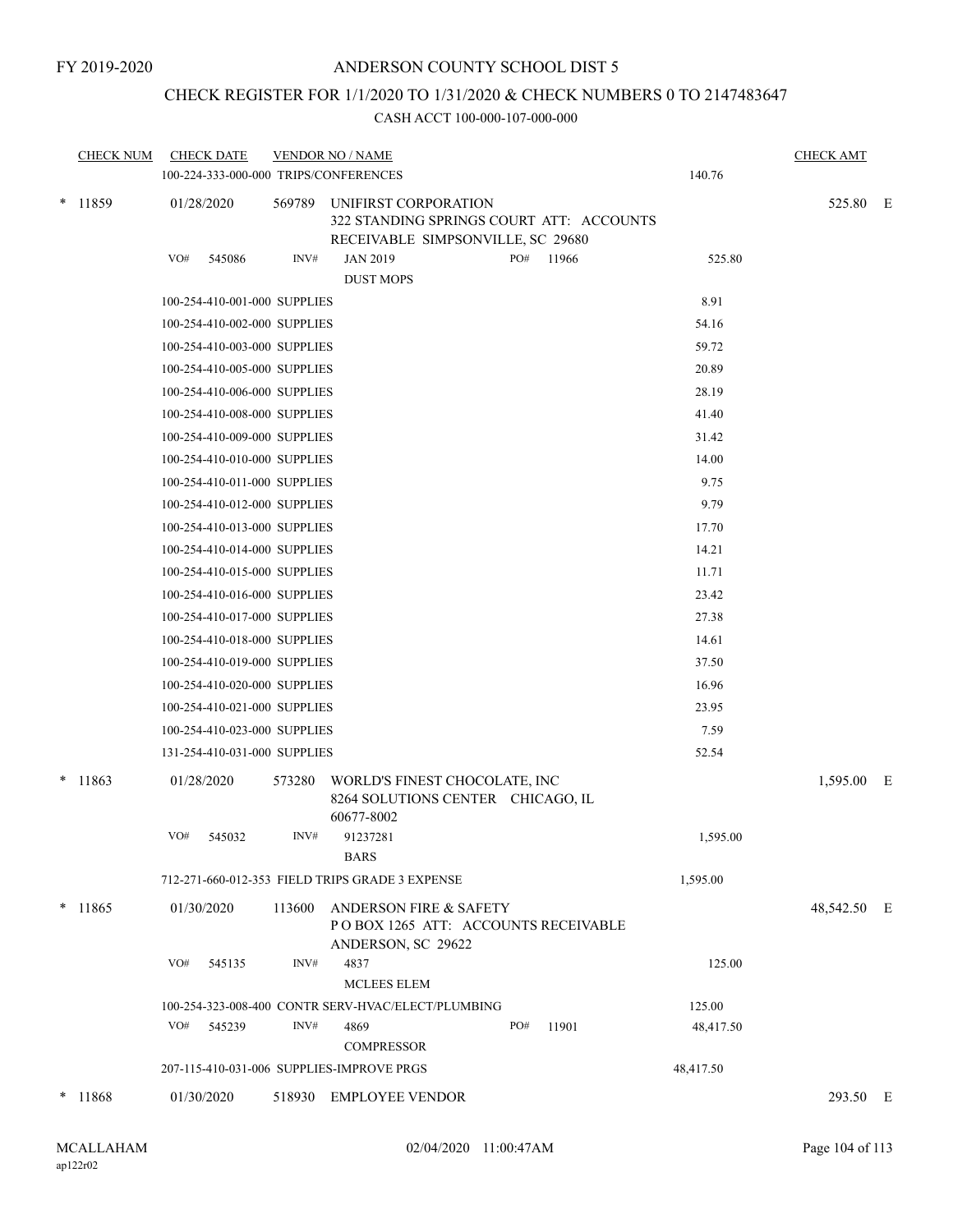# CHECK REGISTER FOR 1/1/2020 TO 1/31/2020 & CHECK NUMBERS 0 TO 2147483647

| <b>CHECK NUM</b> |     | <b>CHECK DATE</b> |        | <b>VENDOR NO / NAME</b>                                                                               |                  | <b>CHECK AMT</b> |  |
|------------------|-----|-------------------|--------|-------------------------------------------------------------------------------------------------------|------------------|------------------|--|
|                  | VO# | 545220            | INV#   | JAN 23-25<br><b>MYRTLE BEACH</b>                                                                      | 293.50           |                  |  |
|                  |     |                   |        | 100-212-333-006-000 TRIPS AND CONFERENCES                                                             | 293.50           |                  |  |
| $*$ 11870        |     | 01/30/2020        |        | 155900 CAROLINA BIOLOGICAL SUPPLY<br>POBOX 60232 ATT: ACCOUNTS RECEIVABLE<br>CHARLOTTE, NC 28260-0232 |                  | 176.09 E         |  |
|                  | VO# | 545139            | INV#   | PO#<br>50943407<br>12191<br><b>SUPPLIES</b>                                                           | 176.09           |                  |  |
|                  |     |                   |        | 329-115-410-031-000 SUPPLIES-STATE EQUIPMENT                                                          | 176.09           |                  |  |
| 11871            |     | 01/30/2020        |        | 568574 CCP CROWE'S CORPORATE PROMOTIONS<br>PO BOX 2647 ANDERSON, SC 29622                             |                  | 1,580.54 E       |  |
|                  | VO# | 545240            | INV#   | 14904<br><b>AIT WELDING</b>                                                                           | 201.11           |                  |  |
|                  |     |                   |        | 131-115-312-031-000 PURCHASED SERVICES                                                                | 201.11           |                  |  |
|                  |     | VO# 545241        | INV#   | 14915<br><b>SOUTH FANT</b>                                                                            | 1,379.43         |                  |  |
|                  |     |                   |        | 715-271-660-015-201 MISCELLANEOUS EXPENSE                                                             | 1,379.43         |                  |  |
| 11872            |     | 01/30/2020        | 187300 | CRESCENT SUPPLY CO. INC<br>POBOX 8798 ATT: ACCOUNTS RECEIVABLE<br>GREENVILLE, SC 29604                |                  | 873.35 E         |  |
|                  | VO# | 545141            | INV#   | 399378<br><b>SUPPLIES</b>                                                                             | 59.15            |                  |  |
|                  |     |                   |        | 600-256-323-005-000 REPAIRS TO EQUIPMENT                                                              | 59.15            |                  |  |
|                  | VO# | 545142            | INV#   | 399377<br><b>SUPPLIES</b>                                                                             | 44.10            |                  |  |
|                  |     |                   |        | 100-254-410-001-400 HVAC/ELECTRICAL/PLUMBING                                                          | 44.10            |                  |  |
|                  | VO# | 545143            | INV#   | 399376<br><b>SUPPLIES</b>                                                                             | 264.97           |                  |  |
|                  |     |                   |        | 100-254-410-021-400 HVAC/ELECTRICAL/PLUMBING                                                          | 264.97           |                  |  |
|                  |     | VO# 545144        | INV#   | 399375<br><b>SUPPLIES</b>                                                                             | 132.48           |                  |  |
|                  | VO# | 545145            | INV#   | 100-254-410-019-400 HVAC/ELECTRICAL/PLUMBING<br>399374<br><b>SUPPLIES</b>                             | 132.48<br>136.32 |                  |  |
|                  |     |                   |        | 100-254-410-003-400 HVAC/ELECTRICAL/PLUMBING                                                          | 136.32           |                  |  |
|                  |     | VO# 545244        | INV#   | 399461<br><b>CREDIT</b>                                                                               | $-119.41$        |                  |  |
|                  |     |                   |        | 100-254-410-010-400 HVAC/ELECTRICAL/PLUMBING                                                          | $-119.41$        |                  |  |
|                  | VO# | 545245            | INV#   | 399463<br><b>SUPPLIES</b>                                                                             | 110.25           |                  |  |
|                  |     |                   |        | 100-254-410-002-400 HVAC/ELECTRICAL/PLUMBING                                                          | 110.25           |                  |  |
|                  |     | VO# 545246        | INV#   | 399462<br><b>SUPPLIES</b>                                                                             | 110.25           |                  |  |
|                  |     |                   |        | 100-254-410-003-400 HVAC/ELECTRICAL/PLUMBING                                                          | 110.25           |                  |  |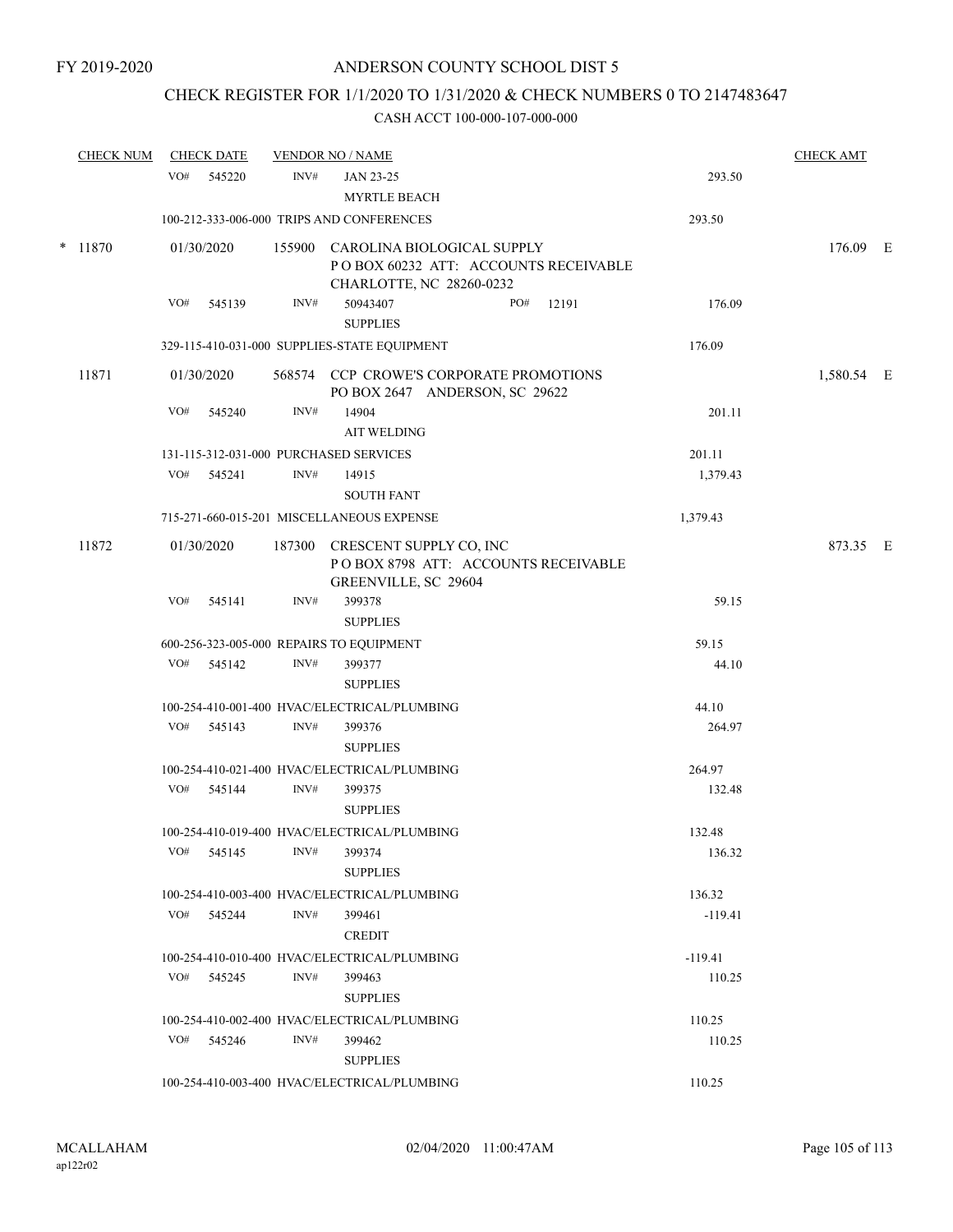## CHECK REGISTER FOR 1/1/2020 TO 1/31/2020 & CHECK NUMBERS 0 TO 2147483647

| CHECK NUM CHECK DATE |               |                                   | <b>VENDOR NO / NAME</b>                                              |        | <b>CHECK AMT</b> |  |
|----------------------|---------------|-----------------------------------|----------------------------------------------------------------------|--------|------------------|--|
|                      | VO# 545247    | INV#                              | 399460                                                               | 106.62 |                  |  |
|                      |               |                                   | <b>SUPPLIES</b>                                                      |        |                  |  |
|                      |               |                                   | 100-254-410-010-400 HVAC/ELECTRICAL/PLUMBING                         | 106.62 |                  |  |
|                      | VO# 545248    | INV#                              | 399458                                                               | 28.62  |                  |  |
|                      |               |                                   | <b>SUPPLIES</b>                                                      |        |                  |  |
|                      |               | 100-254-410-000-400 HVAC SUPPLIES |                                                                      | 28.62  |                  |  |
| 11873                | 01/30/2020    |                                   | 575525 EMPLOYEE VENDOR                                               |        | 461.63 E         |  |
|                      | VO# 545110    | INV#                              | OCT-DEC                                                              | 94.25  |                  |  |
|                      |               |                                   | <b>MILEAGE</b>                                                       |        |                  |  |
|                      |               | 100-221-332-000-000 TRAVEL        |                                                                      | 94.25  |                  |  |
|                      | VO# 545123    | INV#                              | <b>MATERIALS</b>                                                     | 367.38 |                  |  |
|                      |               |                                   | REIMBURSEMENT                                                        |        |                  |  |
|                      |               |                                   | 100-221-410-000-DIS DIGITAL INTEGRATION SUPPLIES                     | 367.38 |                  |  |
| 11874                | 01/30/2020    |                                   | 572679 DEFENDER SERVICES, INC.                                       |        | 842.80 E         |  |
|                      |               |                                   | PO BOX 1775 COLUMBIA, SC 29202                                       |        |                  |  |
|                      | VO# 545146    | INV#                              | 746211<br>PO# 11388                                                  | 842.80 |                  |  |
|                      |               |                                   | <b>SECURITY</b>                                                      |        |                  |  |
|                      |               |                                   | 100-181-312-023-000 PURCHASED SERVICES                               | 842.80 |                  |  |
| 11875                | 01/30/2020    |                                   | 213300 EBS, INC                                                      |        | 140.45 E         |  |
|                      |               |                                   | 615 EAST RIVER STREET ATT: ACCOUNTS<br>RECEIVABLE ANDERSON, SC 29624 |        |                  |  |
|                      | VO# 545148    | INV#                              | 106278                                                               | 48.15  |                  |  |
|                      |               |                                   | <b>DEAD BOLT</b>                                                     |        |                  |  |
|                      |               |                                   | 100-254-410-002-001 SUPPLIES - MAINTENANCE                           | 48.15  |                  |  |
|                      | VO# 545149    | INV#                              | 106301                                                               | 22.74  |                  |  |
|                      |               |                                   | <b>KEYS</b>                                                          |        |                  |  |
|                      |               |                                   | 100-254-410-020-001 SUPPLIES - MAINTENANCE                           | 22.74  |                  |  |
|                      | VO# 545150    | INV#                              | 106290                                                               | 5.89   |                  |  |
|                      |               |                                   | <b>KEYS</b>                                                          |        |                  |  |
|                      |               |                                   | 100-254-410-019-001 SUPPLIES - MAINTENANCE                           | 5.89   |                  |  |
|                      | VO# 545151    | INV#                              | 106276                                                               | 13.64  |                  |  |
|                      |               |                                   | <b>KEYS</b>                                                          |        |                  |  |
|                      |               |                                   | 100-254-410-003-001 SUPPLIES - MAINTENANCE                           | 13.64  |                  |  |
|                      | VO#<br>545152 | INV#                              | 106279                                                               | 9.10   |                  |  |
|                      |               |                                   | <b>KEYS</b>                                                          |        |                  |  |
|                      |               |                                   | 100-254-410-003-001 SUPPLIES - MAINTENANCE                           | 9.10   |                  |  |
|                      | VO#<br>545153 | INV#                              | 106287                                                               | 40.93  |                  |  |
|                      |               |                                   | <b>KEYS</b>                                                          |        |                  |  |
|                      |               |                                   | 100-254-410-003-001 SUPPLIES - MAINTENANCE                           | 40.93  |                  |  |
| 11876                | 01/30/2020    |                                   | 564637 EMD ELECTRIC MOTORS & DRIVES INC                              |        | 693.75 E         |  |
|                      |               |                                   | POBOX 2565 ATT: ACCOUNTS RECEIVABLE                                  |        |                  |  |
|                      |               |                                   | ANDERSON, SC 29622                                                   |        |                  |  |
|                      | VO#<br>545154 | INV#                              | 0054740                                                              | 693.75 |                  |  |
|                      |               |                                   | <b>REPAIR PARTS</b>                                                  |        |                  |  |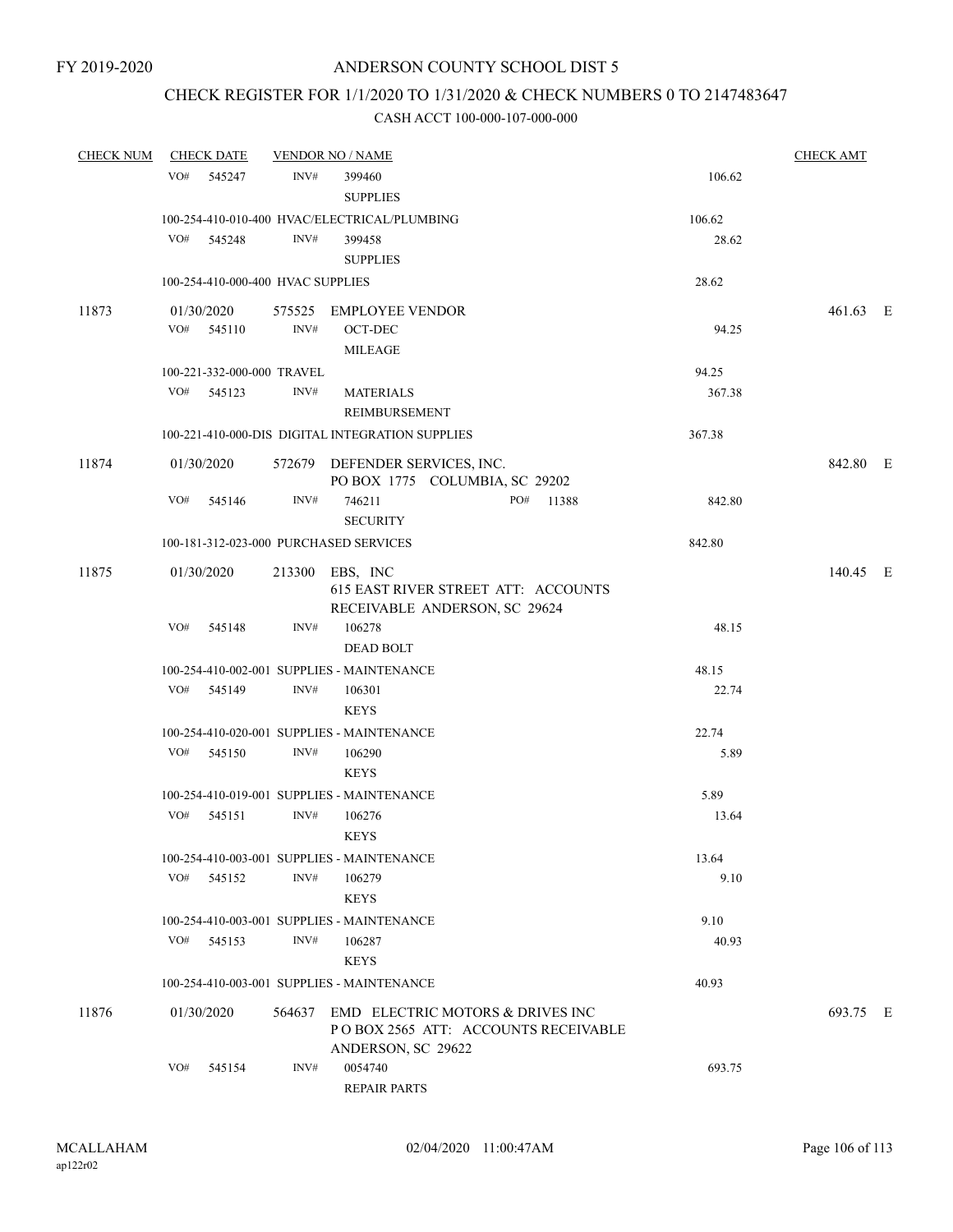## CHECK REGISTER FOR 1/1/2020 TO 1/31/2020 & CHECK NUMBERS 0 TO 2147483647

| <b>CHECK NUM</b> |     | <b>CHECK DATE</b>                   |                | <b>VENDOR NO / NAME</b><br>100-254-410-001-400 HVAC/ELECTRICAL/PLUMBING                                           |     |       | 693.75    | <b>CHECK AMT</b> |  |
|------------------|-----|-------------------------------------|----------------|-------------------------------------------------------------------------------------------------------------------|-----|-------|-----------|------------------|--|
| 11877            | VO# | 01/30/2020<br>545117                | 576218<br>INV# | <b>EMPLOYEE VENDOR</b><br><b>GRANT</b><br><b>REIMBURSEMENT</b>                                                    |     |       | 993.60    | 993.60 E         |  |
|                  |     |                                     |                | 900-126-416-008-AME AMANDA EUBANKS 20/21 SUPPLIES                                                                 |     |       | 993.60    |                  |  |
| 11878            |     | 01/30/2020                          | 569871         | FOLLETT SCHOOL SOLUTIONS, INC<br>91826 COLLECTION CENTER DRIVE ATT:<br>ACCOUNTS RECEIVABLE CHICAGO, IL 60693-0918 |     |       |           | 3,654.05 E       |  |
|                  | VO# | 545155                              | INV#           | BF00006214<br><b>CONCORD ELEM</b>                                                                                 |     |       | 3,539.99  |                  |  |
|                  |     | 709-271-660-009-305 LIBRARY EXPENSE |                |                                                                                                                   |     |       | 3,539.99  |                  |  |
|                  | VO# | 545156                              | INV#           | 575574F<br><b>MCCANTS</b>                                                                                         | PO# | 11852 | 114.06    |                  |  |
|                  |     | 100-222-410-005-000 SUPPLIES        |                |                                                                                                                   |     |       | 114.06    |                  |  |
| 11879            |     | 01/30/2020                          | 237555         | FORMS & SUPPLY<br>POBOX 563953 ATT: ACCOUNTS RECEIVABLE<br>CHARLOTTE, NC 28256                                    |     |       |           | 9,037.50 E       |  |
|                  | VO# | 545157                              | INV#           | 5222935<br><b>WESTSIDE</b>                                                                                        | PO# | 11883 | 9,037.50  |                  |  |
|                  |     | 397-114-410-003-000 SUPPLIES        |                |                                                                                                                   |     |       | 9,037.50  |                  |  |
| * 11881          |     | 01/30/2020                          | 570843         | <b>GATEWAY SUPPLY CO</b><br>CORPORATE OFFICES P.O. BOX 2826 COLUMBIA,<br>SC 29202                                 |     |       |           | 845.02 E         |  |
|                  | VO# | 545250                              | INV#           | S4779791<br><b>SUPPLIES</b>                                                                                       |     |       | 320.40    |                  |  |
|                  |     |                                     |                | 100-254-410-003-400 HVAC/ELECTRICAL/PLUMBING                                                                      |     |       | 223.29    |                  |  |
|                  |     |                                     |                | 100-254-410-009-400 HVAC/ELECTRICAL/PLUMBING                                                                      |     |       | 32.37     |                  |  |
|                  |     |                                     |                | 100-254-410-012-400 HVAC/ELECTRICAL/PLUMBING                                                                      |     |       | 32.37     |                  |  |
|                  |     |                                     |                | 100-254-410-018-400 HVAC/ELECTRICAL/PLUMBING                                                                      |     |       | 32.37     |                  |  |
|                  | VO# | 545251                              | INV#           | S4779789<br><b>SUPPLIES</b>                                                                                       |     |       | 99.17     |                  |  |
|                  |     | 100-254-410-000-400 HVAC SUPPLIES   |                |                                                                                                                   |     |       | 99.17     |                  |  |
|                  | VO# | 545252                              | INV#           | S4758062<br><b>SUPPLIES</b>                                                                                       |     |       | 105.52    |                  |  |
|                  |     |                                     |                | 100-254-410-003-400 HVAC/ELECTRICAL/PLUMBING                                                                      |     |       | 105.52    |                  |  |
|                  | VO# | 545253                              | INV#           | S4777369<br><b>SUPPLIES</b>                                                                                       |     |       | 319.93    |                  |  |
|                  |     |                                     |                | 100-254-410-006-400 HVAC/ELECTRICAL/PLUMBING                                                                      |     |       | 319.93    |                  |  |
| $*$ 11884        |     | 01/30/2020                          | 264114         | <b>HEINEMANN</b><br>15963 COLLECTIONS CENTER DRIVE ATT:                                                           |     |       |           | 42,315.00 E      |  |
|                  |     |                                     |                | ACCOUNTS RECEIVABLE CHICAGO, IL 60693                                                                             |     |       |           |                  |  |
|                  | VO# | 545160                              | INV#           | 7166693<br><b>MATERIALS</b>                                                                                       | PO# | 12025 | 42,315.00 |                  |  |
|                  |     |                                     |                | 201-112-410-011-000 SUPPLIES AND MATERIALS                                                                        |     |       | 39,000.00 |                  |  |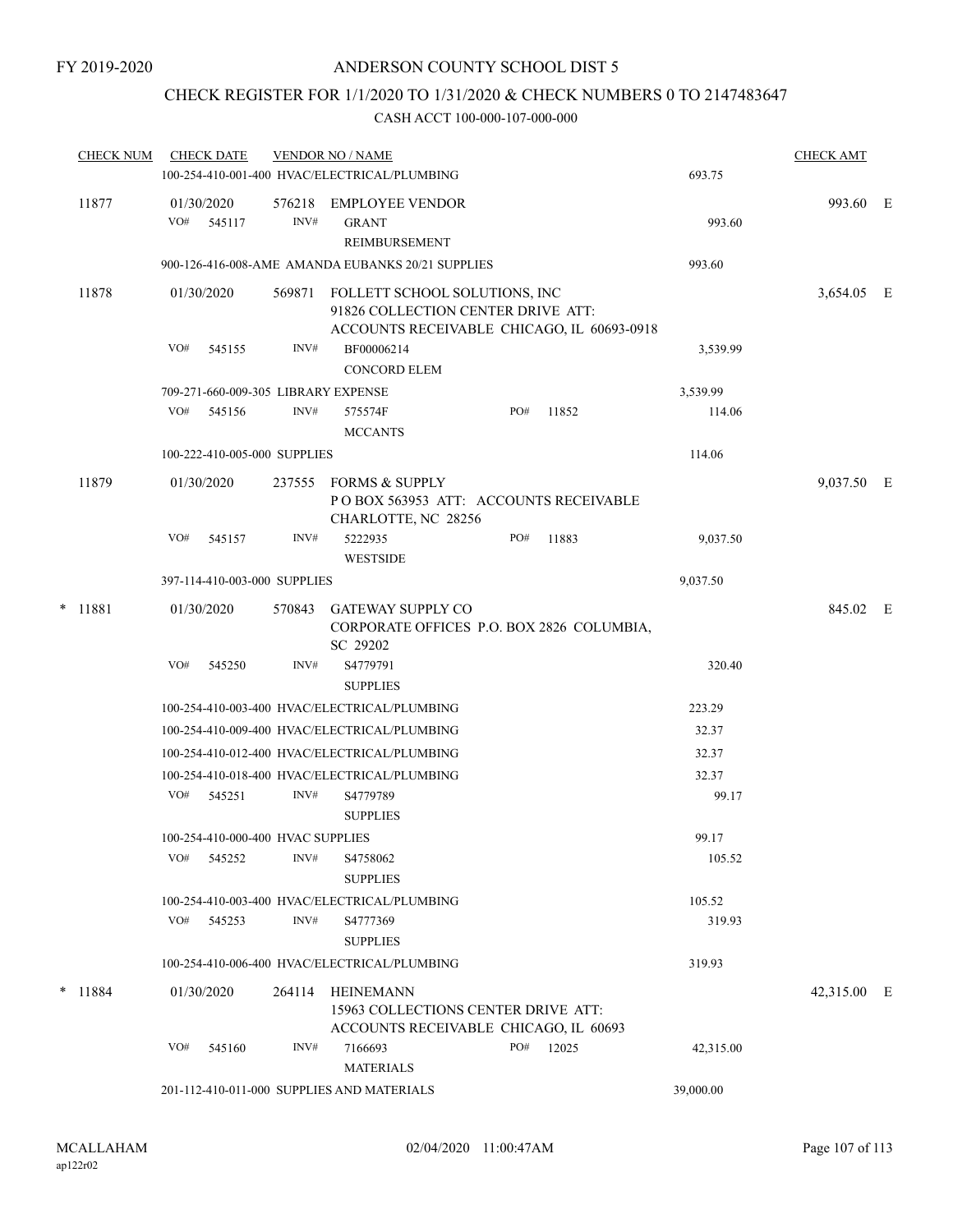# CHECK REGISTER FOR 1/1/2020 TO 1/31/2020 & CHECK NUMBERS 0 TO 2147483647

|       | <b>CHECK NUM</b> | <b>CHECK DATE</b>                      |        | <b>VENDOR NO / NAME</b><br>201-112-410-011-000 SUPPLIES AND MATERIALS                            |                                          | 3,315.00  | <b>CHECK AMT</b> |  |
|-------|------------------|----------------------------------------|--------|--------------------------------------------------------------------------------------------------|------------------------------------------|-----------|------------------|--|
| 11885 |                  | 01/30/2020                             | 570057 | HERITAGE FOOD SERVICE GROUP<br>P.O. BOX 71595 ATT: ACCOUNTS RECEIVABLE<br>CHICAGO, IL 60694-1595 |                                          |           | 1,304.95 E       |  |
|       |                  | VO#<br>545161                          | INV#   | 0006420591<br><b>REPAIR PARTS</b>                                                                |                                          | 992.75    |                  |  |
|       |                  |                                        |        | 600-256-323-005-000 REPAIRS TO EQUIPMENT                                                         |                                          | 992.75    |                  |  |
|       |                  | VO#<br>545162                          | INV#   | 0006394128<br><b>REPAIR PARTS</b>                                                                |                                          | 180.53    |                  |  |
|       |                  |                                        |        | 600-256-323-014-000 REPAIRS TO EQUIPMENT                                                         |                                          | 180.53    |                  |  |
|       |                  | VO#<br>545163                          | INV#   | 0006394219<br><b>REPAIR PARTS</b>                                                                |                                          | 131.67    |                  |  |
|       |                  |                                        |        | 600-256-323-010-000 REPAIRS TO EQUIPMENT                                                         |                                          | 131.67    |                  |  |
|       | 11886            | 01/30/2020                             | 573279 | HERSHEY CREAMERY COMPANY                                                                         | 710 CORPORATE CIRCLE SALISBURY, NC 28145 |           | 614.90 E         |  |
|       |                  | VO#<br>545254                          | INV#   | 15015734<br><b>NORTH POINTE</b>                                                                  |                                          | 614.90    |                  |  |
|       |                  |                                        |        | 713-271-660-013-391 ICE CREAM SALES EXPENSE                                                      |                                          | 614.90    |                  |  |
| *     | 11888            | 01/30/2020                             | 298850 | JOHNSON CONTROLS<br>POBOX 730068 ATT: ACCOUNTS RECEIVABLE<br>DALLAS, TX 75373                    |                                          |           | 16,102.25 E      |  |
|       |                  | VO#<br>545256                          | INV#   | 93969292700<br>JAN-MARCH 2020                                                                    | PO#<br>11392                             | 16,102.25 |                  |  |
|       |                  |                                        |        | 100-254-312-000-000 PURCHASED SERVICES-JCI                                                       |                                          | 16,102.25 |                  |  |
|       | $*$ 11890        | 01/30/2020                             | 563608 | JW PEPPER & SON, INC<br>POBOX 642 ATT: ACCOUNTS RECEIVABLE<br><b>EXTON, PA 19341</b>             |                                          |           | 105.00 E         |  |
|       |                  | VO#<br>545257                          | INV#   | 256921844<br><b>SOUTHWOOD</b>                                                                    |                                          | 105.00    |                  |  |
|       |                  | 721-190-660-021-637 BAND MS/HS EXPENSE |        |                                                                                                  |                                          | 105.00    |                  |  |
|       | * 11892          | 01/30/2020                             | 307650 | <b>EMPLOYEE VENDOR</b>                                                                           |                                          |           | 395.64 E         |  |
|       |                  | VO#<br>545118                          | INV#   | <b>DUES</b><br>REIMBURSEMENT                                                                     |                                          | 25.00     |                  |  |
|       |                  | 100-221-640-000-000 DUES AND FEES      |        |                                                                                                  |                                          | 25.00     |                  |  |
|       |                  | VO#<br>545221                          | INV#   | <b>JAN 24</b><br><b>COLUMBIA</b>                                                                 |                                          | 143.26    |                  |  |
|       |                  |                                        |        | 100-221-333-000-000 TRIPS AND CONFERENCES                                                        |                                          | 143.26    |                  |  |
|       |                  | VO#<br>545222                          | INV#   | <b>JAN 23</b><br><b>CLINTON</b>                                                                  |                                          | 76.70     |                  |  |
|       |                  |                                        |        | 100-221-333-000-000 TRIPS AND CONFERENCES                                                        |                                          | 76.70     |                  |  |
|       |                  | VO#<br>545223                          | INV#   | JAN 27<br>COLUMBIA                                                                               |                                          | 150.68    |                  |  |
|       |                  |                                        |        | 100-221-333-000-000 TRIPS AND CONFERENCES                                                        |                                          | 150.68    |                  |  |
|       | 11893            | 01/30/2020                             |        | 575453 EMPLOYEE VENDOR                                                                           |                                          |           | 192.58 E         |  |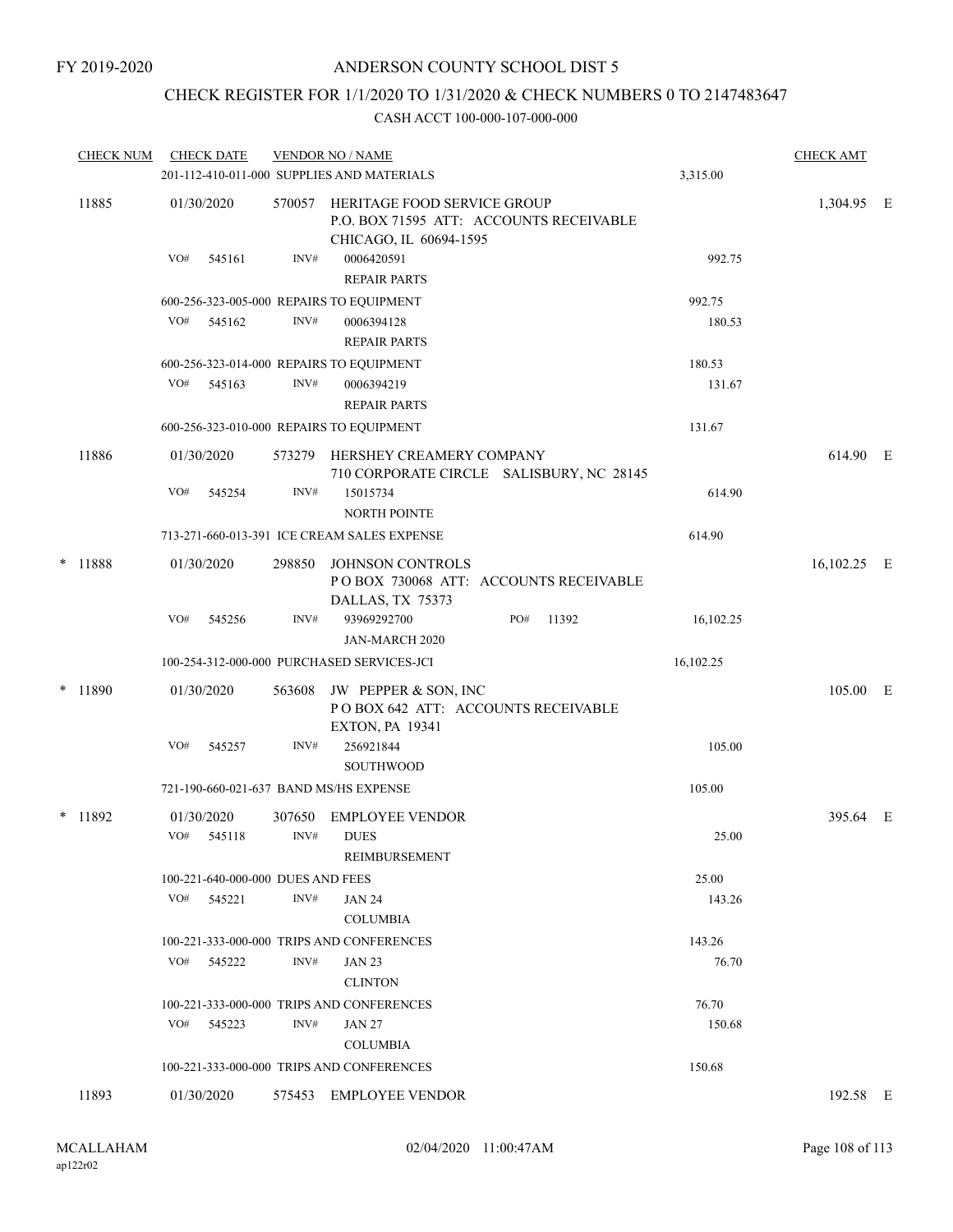# CHECK REGISTER FOR 1/1/2020 TO 1/31/2020 & CHECK NUMBERS 0 TO 2147483647

|   | <b>CHECK NUM</b> |                   | <b>CHECK DATE</b>            |                | <b>VENDOR NO / NAME</b>                                    |     |           |        | <b>CHECK AMT</b> |  |
|---|------------------|-------------------|------------------------------|----------------|------------------------------------------------------------|-----|-----------|--------|------------------|--|
|   |                  | VO#               | 545109                       | INV#           | <b>DEC 10</b><br><b>CAMDEN</b>                             |     |           | 192.58 |                  |  |
|   |                  |                   |                              |                | 201-224-333-019-000 TRIPS AND CONFERENCES                  |     |           | 192.58 |                  |  |
|   | 11894            | 01/30/2020<br>VO# | 545219                       | INV#           | 575545 EMPLOYEE VENDOR<br>JAN 23-25<br><b>MYRTLE BEACH</b> |     |           | 592.86 | 592.86 E         |  |
|   |                  |                   |                              |                | 100-212-333-017-000 TRIPS AND CONFERENCES                  |     |           | 592.86 |                  |  |
|   | 11895            |                   | 01/30/2020<br>VO# 545282     | 574708<br>INV# | EMPLOYEE VENDOR<br>JAN 22-25<br>SARASOTA FL                |     |           | 873.06 | 873.06 E         |  |
|   |                  |                   |                              |                | 267-224-333-000-PD5 TRIPS- SC STANDARDS                    |     |           | 873.06 |                  |  |
| * | 11897            | VO#               | 01/30/2020<br>545224         | INV#           | 575312 EMPLOYEE VENDOR<br><b>JAN 25</b><br><b>COLUMBIA</b> |     |           | 125.53 | 125.53 E         |  |
|   |                  |                   |                              |                | 207-224-333-031-004 TRIPS AND CONFERENCES                  |     |           | 125.53 |                  |  |
|   | 11898            | 01/30/2020<br>VO# | 545111                       | 345710<br>INV# | <b>EMPLOYEE VENDOR</b><br><b>OCT-JAN</b><br><b>MILEAGE</b> |     |           | 111.82 | 111.82 E         |  |
|   |                  |                   |                              |                | 100-264-333-000-000 TRIPS AND CONFERENCES                  |     |           | 111.82 |                  |  |
|   | $*$ 11900        | 01/30/2020        | VO# 545217                   | 355225<br>INV# | <b>EMPLOYEE VENDOR</b><br>JAN 23-25<br><b>MYRTLE BEACH</b> |     |           | 619.46 | 619.46 E         |  |
|   |                  |                   |                              |                | 100-212-333-006-000 TRIPS AND CONFERENCES                  |     |           | 619.46 |                  |  |
|   | 11901            | 01/30/2020        |                              | 574558         | EMPLOYEE VENDOR                                            |     |           |        | 577.60 E         |  |
|   |                  |                   | VO# 545108                   | INV#           | <b>JAN 22</b><br><b>CAMDEN</b>                             |     |           | 184.44 |                  |  |
|   |                  |                   |                              |                | 821-221-333-000-000 TRIPS AND CONFERENCES                  |     |           | 184.44 |                  |  |
|   |                  | VO#               | 545119                       | INV#           | <b>SUPPLIES</b><br>REIMBURSEMENT                           |     |           | 393.16 |                  |  |
|   |                  |                   |                              |                | 805-221-445-000-000 TECHNOLOGY SUPPLIES/SOFTWARE           |     |           | 393.16 |                  |  |
|   | 11902            | 01/30/2020        |                              |                | 389900 OFFICE DEPOT<br>POBOX 1413 CHARLOTTE, NC 28201-1413 |     |           |        | 1,345.40 E       |  |
|   |                  | VO#               | 545170                       | INV#           | 2375682398<br><b>SUPPLIES</b>                              |     | PO# 12152 | 251.06 |                  |  |
|   |                  |                   | 100-255-410-000-000 SUPPLIES |                |                                                            |     |           | 251.06 |                  |  |
|   |                  | VO#               | 545171                       | INV#           | 2375682396<br><b>SUPPLIES</b>                              | PO# | 12152     | 103.62 |                  |  |
|   |                  |                   | 100-255-410-000-000 SUPPLIES |                |                                                            |     |           | 103.62 |                  |  |
|   |                  | VO#               | 545172                       | INV#           | 426651741001<br><b>SUPPLIES</b>                            |     |           | 6.08   |                  |  |
|   |                  |                   |                              |                | 100-221-410-000-000 SUPPLIES AND MATERIALS                 |     |           | 6.08   |                  |  |
|   |                  | VO#               | 545173                       | INV#           | 426651740001<br><b>SUPPLIES</b>                            |     |           | 16.88  |                  |  |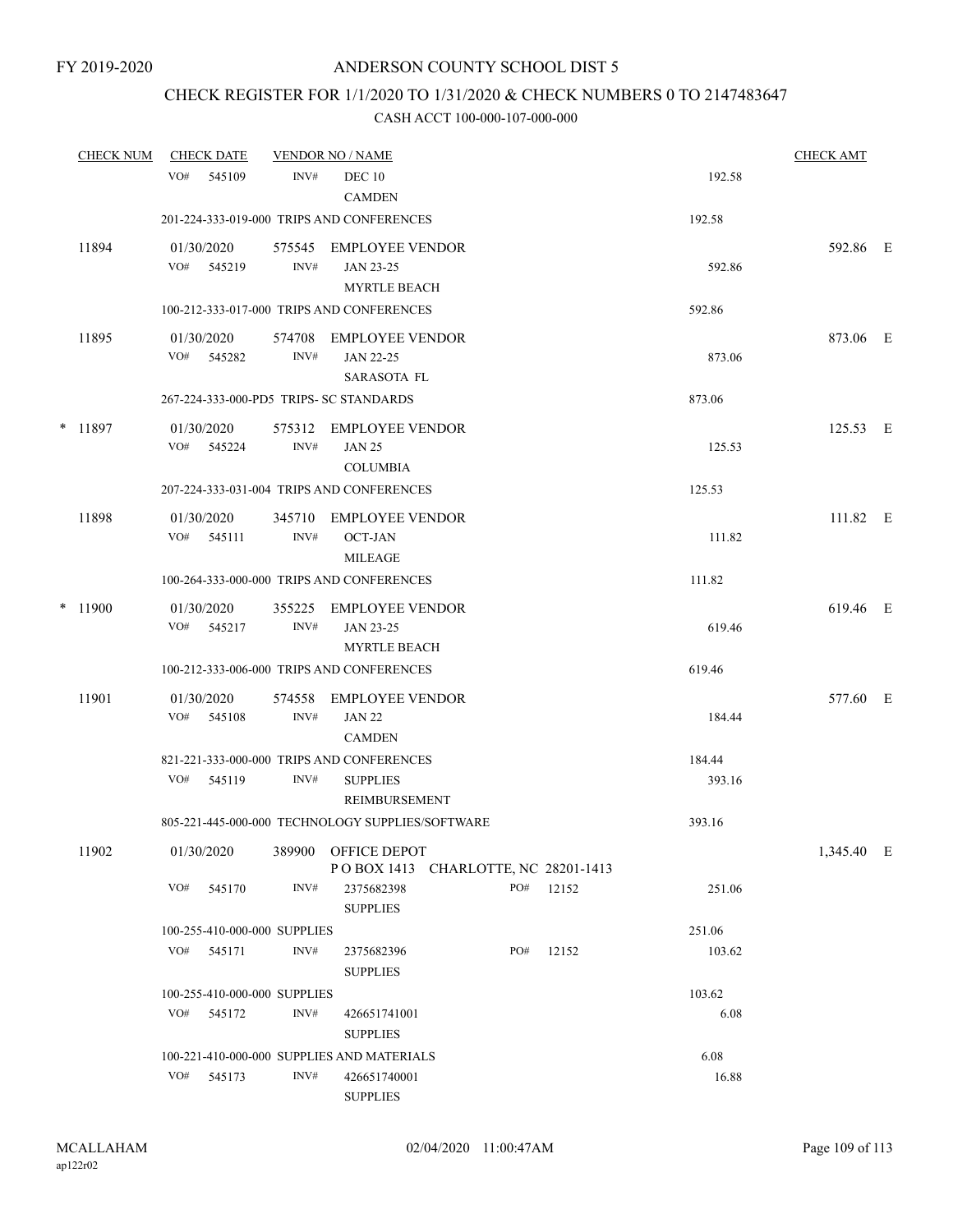# CHECK REGISTER FOR 1/1/2020 TO 1/31/2020 & CHECK NUMBERS 0 TO 2147483647

| <b>CHECK NUM</b> |           |     | <b>CHECK DATE</b>                        | <b>VENDOR NO / NAME</b> | <b>CHECK AMT</b>                               |                                          |          |            |  |
|------------------|-----------|-----|------------------------------------------|-------------------------|------------------------------------------------|------------------------------------------|----------|------------|--|
|                  |           |     |                                          |                         | 100-221-410-000-000 SUPPLIES AND MATERIALS     |                                          | 16.88    |            |  |
|                  |           | VO# | 545174                                   | INV#                    | 426559264001                                   |                                          | 57.60    |            |  |
|                  |           |     |                                          |                         | <b>SUPPLIES</b>                                |                                          |          |            |  |
|                  |           |     |                                          |                         | 100-221-410-000-000 SUPPLIES AND MATERIALS     |                                          | 57.60    |            |  |
|                  |           | VO# | 545175                                   | INV#                    | 416630119001                                   |                                          | 419.15   |            |  |
|                  |           |     |                                          |                         | <b>SUPPLIES</b>                                |                                          |          |            |  |
|                  |           |     |                                          |                         | 326-111-410-000-000 SCIENCE KITS SUPPLIES      |                                          | 419.15   |            |  |
|                  |           | VO# | 545176                                   | INV#                    | 416639539001                                   |                                          | 141.51   |            |  |
|                  |           |     |                                          |                         | <b>SUPPLIES</b>                                |                                          |          |            |  |
|                  |           |     |                                          |                         | 326-111-410-000-000 SCIENCE KITS SUPPLIES      |                                          | 141.51   |            |  |
|                  |           | VO# | 545177                                   | INV#                    | 426102506001                                   |                                          | 132.65   |            |  |
|                  |           |     |                                          |                         | <b>SUPPLIES</b>                                |                                          |          |            |  |
|                  |           |     | 124-114-410-024-000 SUPPLIES             |                         |                                                |                                          | 132.65   |            |  |
|                  |           | VO# | 545178                                   | INV#                    | 426073279001                                   |                                          | 216.85   |            |  |
|                  |           |     |                                          |                         | <b>SUPPLIES</b>                                |                                          |          |            |  |
|                  |           |     | 100-113-410-001-PLC SUPPLIES             |                         |                                                |                                          | 108.43   |            |  |
|                  |           |     | 100-114-410-001-PLC SUPPLIES             |                         |                                                |                                          | 108.42   |            |  |
|                  | $*$ 11904 |     | 01/30/2020                               | 572409                  | <b>EMPLOYEE VENDOR</b>                         |                                          |          | 235.32 E   |  |
|                  |           | VO# | 545120                                   | INV#                    | <b>WHITE JONES</b>                             |                                          | 27.81    |            |  |
|                  |           |     |                                          |                         | REIMBURSEMENT                                  |                                          |          |            |  |
|                  |           |     |                                          |                         | 900-113-410-021-JPP PAUL PARKER 20/21 SUPPLIES |                                          | 27.81    |            |  |
|                  |           |     | VO# 545214                               | INV#                    | <b>SUPPLIES</b>                                |                                          | 207.51   |            |  |
|                  |           |     |                                          |                         | REIMBURSEMENT                                  |                                          |          |            |  |
|                  |           |     |                                          |                         | 900-113-410-021-JPP PAUL PARKER 20/21 SUPPLIES |                                          | 207.51   |            |  |
|                  | 11905     |     | 01/30/2020                               | 574804                  | <b>EMPLOYEE VENDOR</b>                         |                                          |          | 596.63 E   |  |
|                  |           | VO# | 545234                                   | INV#                    | <b>DRAMA</b>                                   |                                          | 596.63   |            |  |
|                  |           |     |                                          |                         | REIMBURSEMENT                                  |                                          |          |            |  |
|                  |           |     | 717-190-660-017-220 MUSIC EXPENSE        |                         |                                                |                                          | 529.63   |            |  |
|                  |           |     |                                          |                         | 717-190-660-017-284 DRAMA CLUB EXPENSE         |                                          | 67.00    |            |  |
|                  |           |     |                                          |                         |                                                |                                          |          |            |  |
|                  | 11906     |     | 01/30/2020                               |                         | 571719 REPUBLIC SERVICES #744                  |                                          |          | 7,832.40 E |  |
|                  |           | VO# |                                          | INV#                    |                                                | PO BOX 9001099 LOUISVILLE, KY 40290-1099 |          |            |  |
|                  |           |     | 545263                                   |                         | 001927813<br><b>FEB SERVICE</b>                | PO# 11399                                | 7,832.40 |            |  |
|                  |           |     |                                          |                         | 100-254-323-000-600 MAINTENANCE SERVICES       |                                          | 355.91   |            |  |
|                  |           |     |                                          |                         |                                                |                                          |          |            |  |
|                  |           |     | 100-254-323-001-600 MAINTENANCE SERVICES |                         | 300.21                                         |                                          |          |            |  |
|                  |           |     | 100-254-323-002-600 MAINTENANCE SERVICES |                         | 619.15                                         |                                          |          |            |  |
|                  |           |     |                                          |                         | 100-254-323-003-600 MAINTENANCE SERVICES       | 689.86                                   |          |            |  |
|                  |           |     |                                          |                         | 100-254-323-005-600 MAINTENANCE SERVICES       |                                          | 583.80   |            |  |
|                  |           |     |                                          |                         | 100-254-323-006-600 MAINTENANCE SERVICES       |                                          | 475.61   |            |  |
|                  |           |     |                                          |                         | 100-254-323-007-600 MAINTENANCE SERVICES       |                                          | 237.81   |            |  |
|                  |           |     |                                          |                         | 100-254-323-008-600 MAINTENANCE SERVICES       |                                          | 286.01   |            |  |
|                  |           |     |                                          |                         | 100-254-323-009-600 MAINTENANCE SERVICES       |                                          | 237.81   |            |  |
|                  |           |     |                                          |                         | 100-254-323-010-600 MAINTENANCE SERVICES       |                                          | 237.81   |            |  |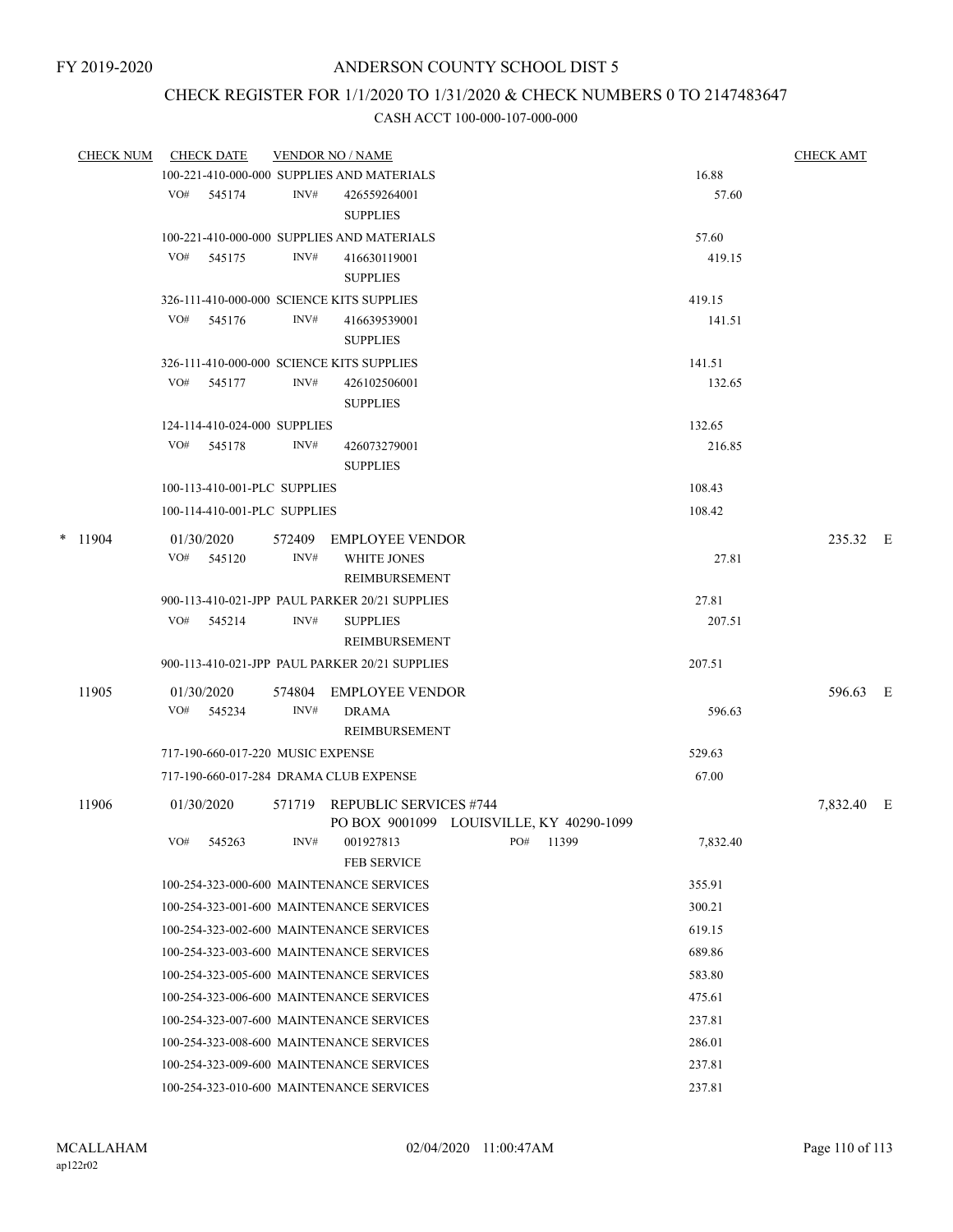### CHECK REGISTER FOR 1/1/2020 TO 1/31/2020 & CHECK NUMBERS 0 TO 2147483647

|  | <b>CHECK NUM</b> | <b>CHECK DATE</b>                 |        |        | <b>VENDOR NO / NAME</b>                                 |              | <b>CHECK AMT</b> |  |
|--|------------------|-----------------------------------|--------|--------|---------------------------------------------------------|--------------|------------------|--|
|  |                  |                                   |        |        | 100-254-323-011-600 MAINTENANCE SERVICES                | 237.81       |                  |  |
|  |                  |                                   |        |        | 100-254-323-012-600 MAINTENANCE SERVICES                | 416.70       |                  |  |
|  |                  |                                   |        |        | 100-254-323-013-600 MAINTENANCE SERVICES                | 237.81       |                  |  |
|  |                  |                                   |        |        | 100-254-323-014-600 MAINTENANCE SERVICES                | 237.81       |                  |  |
|  |                  |                                   |        |        | 100-254-323-015-600 MAINTENANCE SERVICES                | 237.81       |                  |  |
|  |                  |                                   |        |        | 100-254-323-016-600 MAINTENANCE SERVICES                | 237.81       |                  |  |
|  |                  |                                   |        |        | 100-254-323-017-600 MAINTENANCE SERVICES                | 286.01       |                  |  |
|  |                  |                                   |        |        | 100-254-323-018-600 MAINTENANCE SERVICES                | 237.81       |                  |  |
|  |                  |                                   |        |        | 100-254-323-019-600 MAINTENANCE SERVICES                | 237.81       |                  |  |
|  |                  |                                   |        |        | 100-254-323-020-600 MAINTENANCE SERVICES                | 475.61       |                  |  |
|  |                  |                                   |        |        | 100-254-323-021-600 MAINTENANCE SERVICES                | 570.95       |                  |  |
|  |                  |                                   |        |        | 100-254-323-023-600 MAINTENANCE SERVICES                | 177.82       |                  |  |
|  |                  |                                   |        |        | 131-254-323-031-600 MAINTENANCE SERVICES                | 216.66       |                  |  |
|  | 11907            | 01/30/2020                        |        | 575688 | <b>EMPLOYEE VENDOR</b>                                  |              | 174.82 E         |  |
|  |                  | VO#                               | 545228 | INV#   | <b>NOV 15</b>                                           | 17.05        |                  |  |
|  |                  |                                   |        |        | <b>PENDLETON</b>                                        |              |                  |  |
|  |                  |                                   |        |        | 809-224-333-000-000 TRIPS AND CONFERENCES               | 17.05        |                  |  |
|  |                  | VO#                               | 545229 | INV#   | DEC <sub>13</sub>                                       | 30.91        |                  |  |
|  |                  |                                   |        |        | <b>OCONEE</b>                                           |              |                  |  |
|  |                  |                                   |        |        | 809-224-333-000-000 TRIPS AND CONFERENCES               | 30.91        |                  |  |
|  |                  | VO#                               | 545230 | INV#   | NOV-DEC                                                 | 125.04       |                  |  |
|  |                  |                                   |        |        | MILEAGE                                                 |              |                  |  |
|  |                  | 283-223-333-000-000 TRIPS/MILEAGE |        |        |                                                         | 125.04       |                  |  |
|  |                  | VO#                               | 545233 | INV#   | <b>PICTURES</b>                                         | 1.82         |                  |  |
|  |                  |                                   |        |        | REIMBURSEMENT<br>283-127-410-000-000 SUPPLIES-LD/DD/OHI | 1.82         |                  |  |
|  |                  |                                   |        |        |                                                         |              |                  |  |
|  | $*$ 11910        | 01/30/2020                        |        | 570059 | <b>SHARP BUSINESS SYSTEMS</b>                           |              | 662.42 E         |  |
|  |                  |                                   |        |        | DEPT 1216 PO BOX 121216 DALLAS, TX<br>75312-1216        |              |                  |  |
|  |                  | VO#                               | 545189 | INV#   | 9002532192                                              | 194.70       |                  |  |
|  |                  |                                   |        |        | <b>COPIES</b>                                           |              |                  |  |
|  |                  | 201-113-490-006-000 COPIER COST   |        |        |                                                         | 194.70       |                  |  |
|  |                  | VO#                               | 545190 | INV#   | 9002532155                                              | 47.53        |                  |  |
|  |                  |                                   |        |        | <b>COPIES</b>                                           |              |                  |  |
|  |                  |                                   |        |        | 124-114-445-024-000 TECHNOLOGY SUPPLIES                 | 47.53        |                  |  |
|  |                  | VO# 545266                        |        | INV#   | 9002532164                                              | 174.38       |                  |  |
|  |                  |                                   |        |        | <b>COPIES</b>                                           |              |                  |  |
|  |                  |                                   |        |        | 329-115-690-031-000 OTHER OBJECTS-WBL                   | 174.38       |                  |  |
|  |                  | VO#                               | 545267 | INV#   | 9002532162                                              | 7.44         |                  |  |
|  |                  |                                   |        |        | <b>COPIES</b><br>329-115-690-031-000 OTHER OBJECTS-WBL  |              |                  |  |
|  |                  | VO# 545268                        |        | INV#   | 9002532177                                              | 7.44<br>0.96 |                  |  |
|  |                  |                                   |        |        | <b>COPIES</b>                                           |              |                  |  |
|  |                  |                                   |        |        | 329-115-690-031-000 OTHER OBJECTS-WBL                   | 0.96         |                  |  |
|  |                  |                                   |        |        |                                                         |              |                  |  |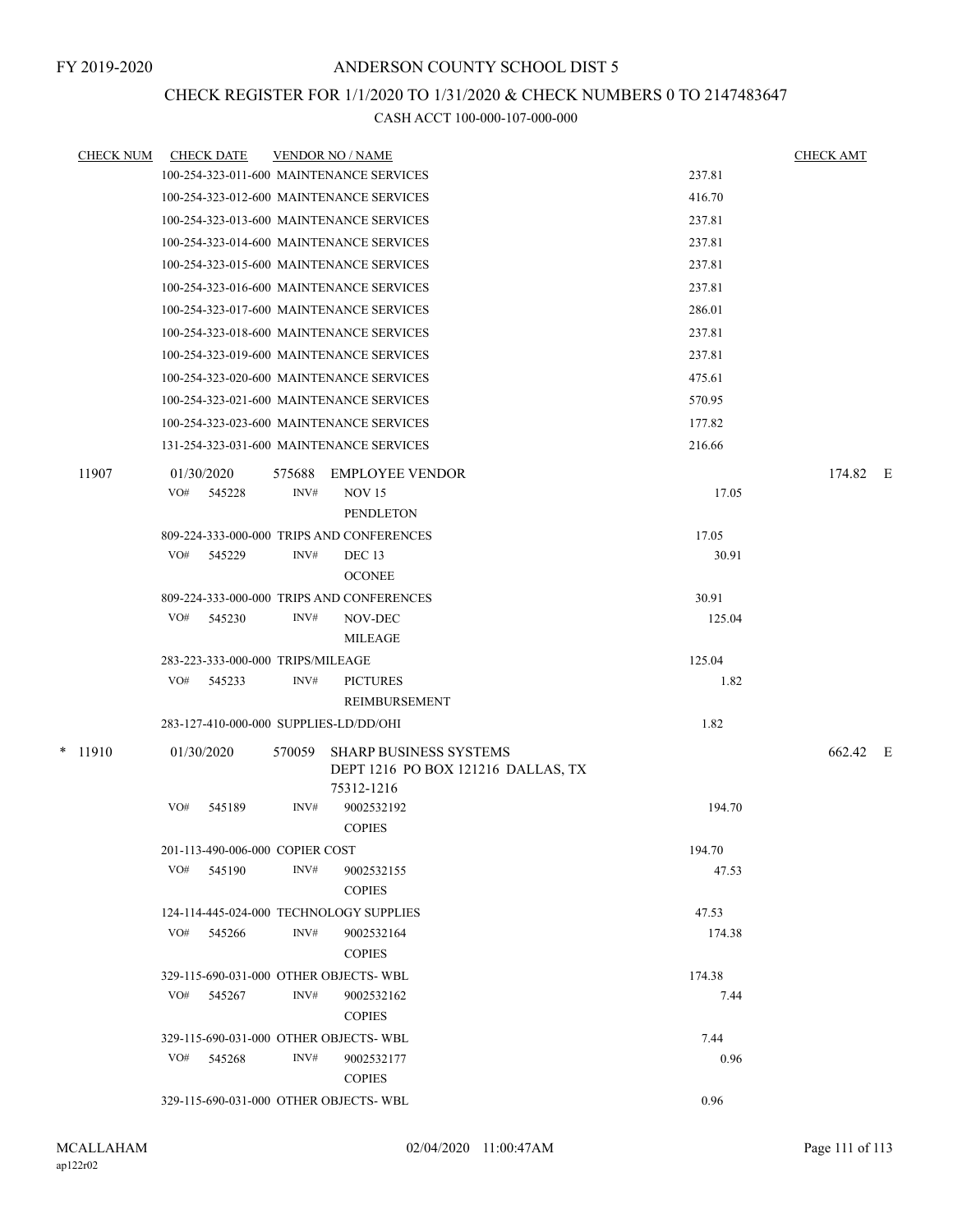# CHECK REGISTER FOR 1/1/2020 TO 1/31/2020 & CHECK NUMBERS 0 TO 2147483647

|           | VO#<br>VO# | 545269                   | INV#                               | 9002532173<br><b>COPIES</b>                                                                       | 21.06          |          |  |
|-----------|------------|--------------------------|------------------------------------|---------------------------------------------------------------------------------------------------|----------------|----------|--|
|           |            |                          |                                    |                                                                                                   |                |          |  |
|           |            |                          |                                    | 329-115-690-031-000 OTHER OBJECTS- WBL                                                            | 21.06          |          |  |
|           |            | 545270                   | INV#                               | 9002535550<br><b>COPIES</b>                                                                       | 118.66         |          |  |
|           |            |                          | 713-271-660-013-362 COPIER EXPENSE |                                                                                                   | 118.66         |          |  |
|           |            | VO# 545271               | INV#                               | 9002530508<br><b>SUPPLIES</b>                                                                     | 97.69          |          |  |
|           |            |                          | 713-271-660-013-362 COPIER EXPENSE |                                                                                                   | 97.69          |          |  |
| 11911     |            | 01/30/2020               |                                    | 472700 SHERWIN WILLIAMS<br>613 NORTH MURRAY AVENUE ATT: ACCOUNTS<br>RECEIVABLE ANDERSON, SC 29625 |                | 156.97 E |  |
|           | VO#        | 545191                   | INV#                               | 7998-8<br><b>SUPPLIES</b>                                                                         | 97.86          |          |  |
|           |            |                          |                                    | 100-254-410-003-001 SUPPLIES - MAINTENANCE                                                        | 97.86          |          |  |
|           | VO#        | 545192                   | INV#                               | 7904-6<br><b>SUPPLIES</b>                                                                         | 59.11          |          |  |
|           |            |                          |                                    | 100-254-410-003-001 SUPPLIES - MAINTENANCE                                                        | 59.11          |          |  |
| 11912     |            | 01/30/2020<br>VO# 545116 | INV#                               | 574599 EMPLOYEE VENDOR<br><b>SPINX</b><br>REIMBURSEMENT                                           | 562.09         | 562.09 E |  |
|           |            |                          | 100-114-410-021-000 SUPPLIES       |                                                                                                   | 562.09         |          |  |
| $*$ 11914 |            | 01/30/2020               | 525400                             | EMPLOYEE VENDOR                                                                                   |                | 179.12 E |  |
|           | VO#        | 545107                   | INV#                               | <b>JAN 21</b><br><b>COLUMBIA</b>                                                                  | 179.12         |          |  |
|           |            |                          |                                    | 264-224-333-011-000 PD/ TRIPS AND CONFERENCES                                                     | 179.12         |          |  |
| $* 11916$ |            | 01/30/2020               | 532300                             | WHITE JONES ACE HARDWARE<br>POBOX 13012 ATT: ACCOUNTS RECEIVABLE<br>ANDERSON, SC 29624            |                | 106.90 E |  |
|           | VO#        | 545211                   | INV#                               | 402303<br><b>SUPPLIES</b>                                                                         | 22.63          |          |  |
|           |            | VO# 545212               | INV#                               | 100-254-410-003-400 HVAC/ELECTRICAL/PLUMBING<br>402359<br><b>SUPPLIES</b>                         | 22.63<br>37.61 |          |  |
|           |            |                          |                                    | 100-254-410-008-400 HVAC/ELECTRICAL/PLUMBING                                                      | 37.61          |          |  |
|           | VO#        | 545213                   | INV#                               | 402352<br><b>SUPPLIES</b>                                                                         | 35.04          |          |  |
|           |            |                          |                                    | 100-254-410-000-000 CUSTODIAL SUPPLIES                                                            | 35.04          |          |  |
|           |            | VO# 545280               | INV#                               | 402393<br><b>SUPPLIES</b>                                                                         | 11.62          |          |  |
|           |            |                          |                                    | 100-254-410-002-001 SUPPLIES - MAINTENANCE                                                        | 11.62          |          |  |
| 11917     |            | 01/30/2020<br>VO# 545106 | 574537<br>INV#                     | <b>EMPLOYEE VENDOR</b><br>JAN 27-28<br><b>COLUMBIA</b>                                            | 276.04         | 512.68 E |  |